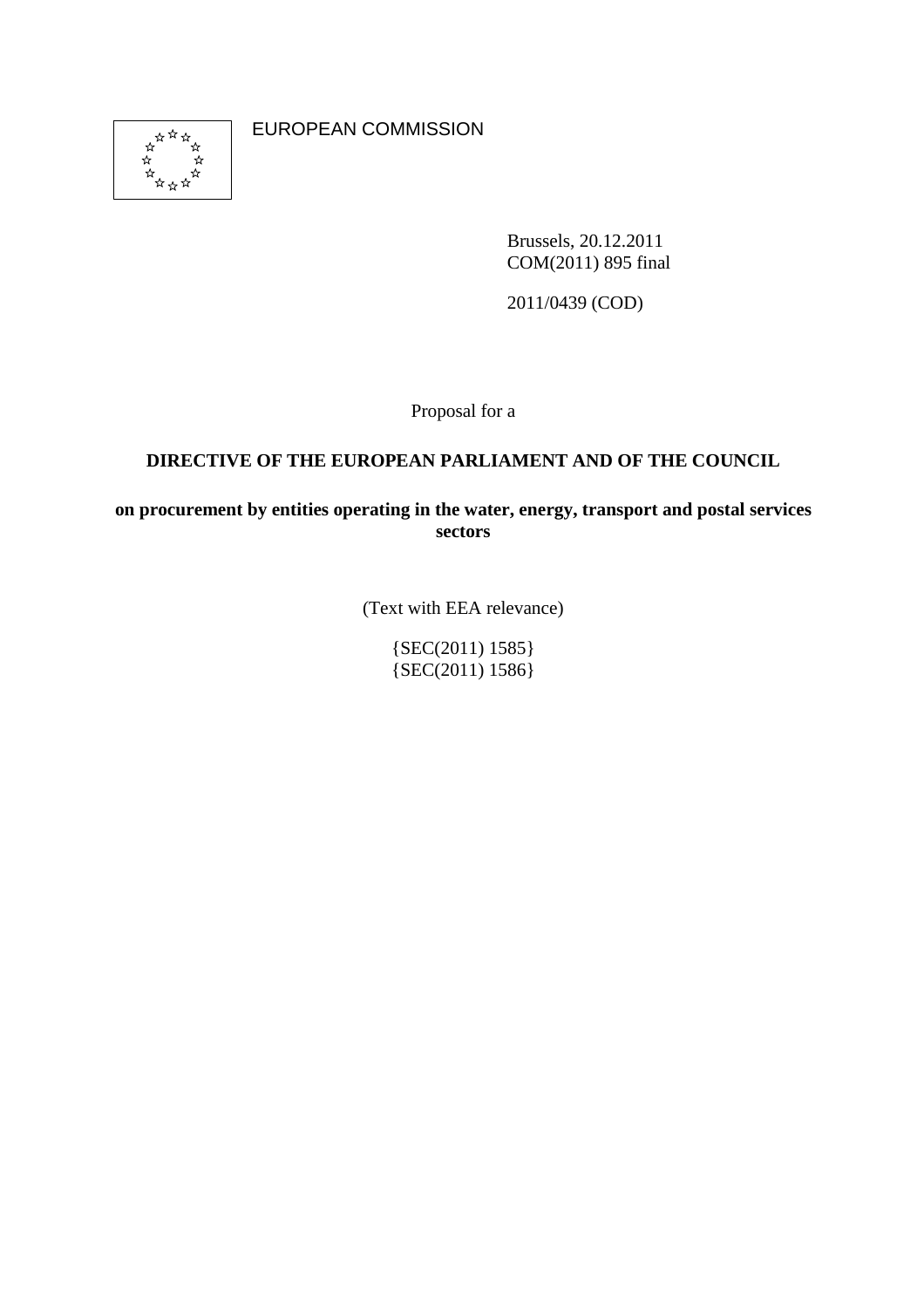# **EXPLANATORY MEMORANDUM**

#### **1. CONTEXT OF THE PROPOSAL**

#### • **Grounds for and objectives of the proposal**

The Europe 2020 strategy for smart, sustainable and inclusive growth [COM(2010) 2020] is based on three interlocking and mutually reinforcing priorities: developing an economy based on knowledge and innovation; promoting a low-carbon, resource-efficient and competitive economy; and fostering a high-employment economy delivering social and territorial cohesion.

Public procurement plays a key role in the Europe 2020 strategy as one of the market-based instruments to be used to achieve those objectives by improving the business environment and conditions for business to innovate and by encouraging wider use of green procurement supporting the shift towards a resource efficient and low-carbon economy. At the same time, the Europe 2020 strategy stresses that public procurement policy must ensure the most efficient use of funds and that procurement markets must be kept open Union-wide.

In the face of those challenges, the existing public procurement legislation needs to be revised and modernised in order to make it better suited to deal with the evolving political, social and economic context. This concerns not only procurement by the State and public authorities, but also contract awards by utilities operators which have their own specific procurement regime.

In its communication of 13 April 2011 on "The Single Market Act: Twelve levers to boost growth and confidence", the European Commission included among its twelve key priority actions to be adopted by the EU institutions before the end of 2012, a revised and modernised public procurement legislative framework to make the award of contracts more flexible and enable public contracts to be put to better use in support of other policies.

This proposal has two complementary objectives:

- Increase the efficiency of spending to ensure the best possible procurement outcomes in terms of value for money. This implies in particular a simplification and flexibilisation of the existing public procurement rules. Streamlined, more efficient procedures will benefit all economic operators and facilitate the participation of SMEs and cross-border bidders.
- Allow procurers to make better use of procurement in support of common societal goals such as protection of the environment, higher resource and energy efficiency, combating climate change, promoting innovation, employment and social inclusion and ensuring the best possible conditions for the provision of high quality social services.

#### • **General context**

Public procurement plays an important role in the overall economic performance of the European Union. In Europe, public purchasers spend around 18% of GDP on supplies, works and services. Given the volume of purchases, public procurement can be used as a powerful lever for achieving a Single Market fostering smart, sustainable and inclusive growth.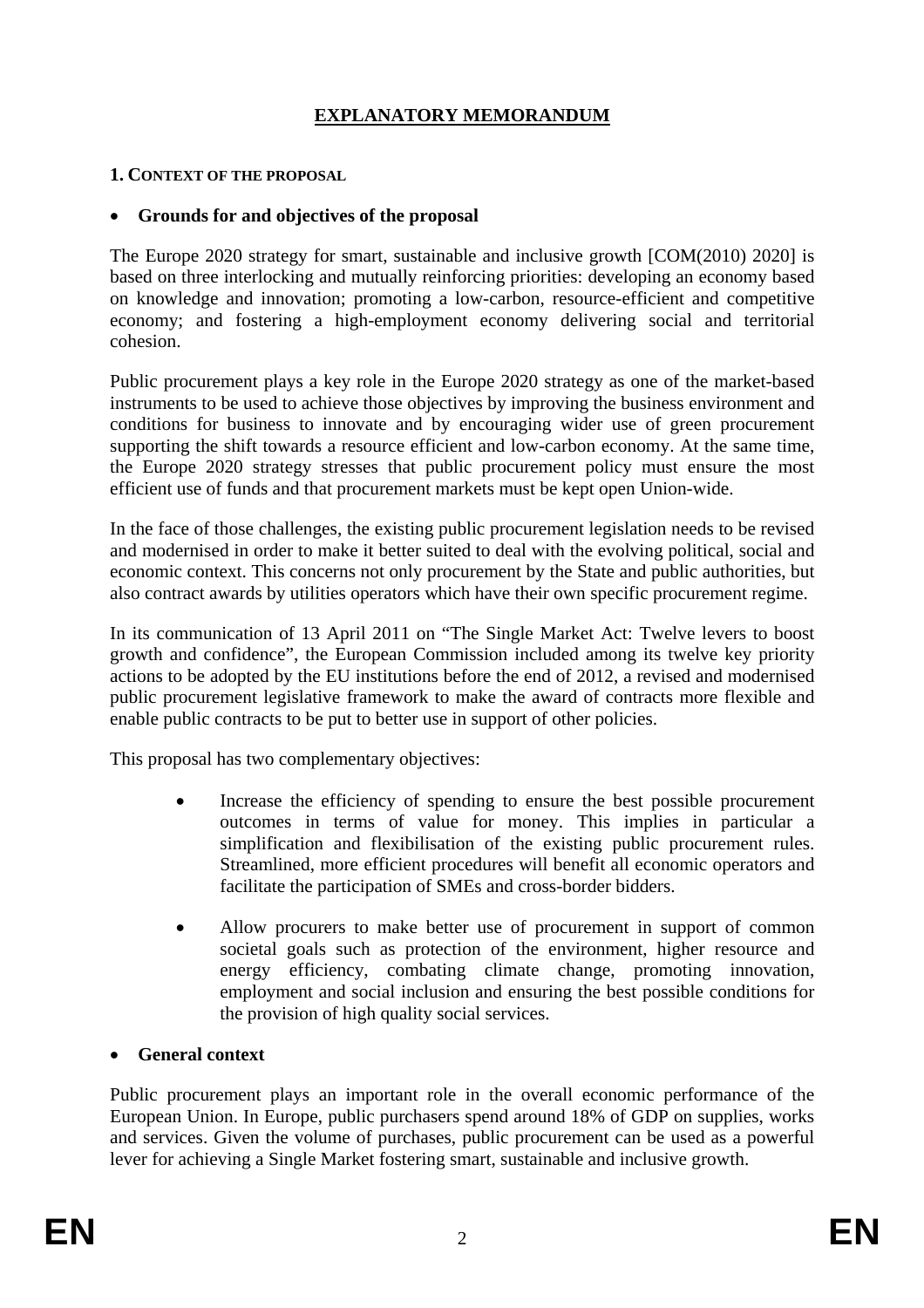The current generation of public procurement Directives – Directives  $2004/17/EC^1$  and  $2004/18/EC^2$  – are the product of a long evolution that started in 1971 with the adoption of Directive 71/305/EEC. By guaranteeing transparent and non-discriminatory procedures, those Directives principally aim to ensure that economic operators from across the Single Market benefit fully from the basic freedoms in competing for public contracts.

A comprehensive economic evaluation has shown that the procurement Directives have achieved their objectives to a considerable extent. They have resulted in greater transparency and higher levels of competition while achieving measurable savings through lower prices.

Stakeholders have nevertheless voiced demand for a review of the public procurement directives to simplify the rules, increase their efficiency and effectiveness and make them better suited to deal with the evolving political, social and economic context. Streamlined, more efficient procedures will increase flexibility for contracting authorities, benefit all economic operators and facilitate the participation of SMEs and cross-border bidders. Improved procurement rules will also allow contracting entities to make better use of procurement in support of common societal goals, such as the protection of the environment, higher resource and energy efficiency and combating climate change, promoting innovation and social inclusion, and ensuring the best possible conditions for the provision of high quality social services. Those orientations were confirmed by the results of a consultation of stakeholders conducted by the European Commission in spring 2011, where a very large majority of stakeholders supported the proposal to review the procurement Directives in order to adapt them better to the new challenges faced by procurers and economic operators alike.

### • **Existing provisions in the area of the proposal**

Together with the proposed new Directive on procurement by public authorities, the proposal will replace Directives 2004/17/EC and 2004/18/EC as the core elements of the European Union public procurement legislative framework.

The Directive will be complemented by the further elements of that legislative framework:

- Directive  $2009/81/EC^3$  sets specific rules for defence and sensitive security procurement,
- Directive  $92/13/EEC<sup>4</sup>$  establishes common standards for national review procedures to ensure that rapid and effective means of redress is available in all EU countries in cases where bidders consider that contracts have been awarded unfairly.

<u>.</u>

<sup>1</sup> Directive 2004/17/EC of 31 March 2004 coordinating the procurement procedures of entities in the water, energy, transport and postal services sectors, OJ L 134, 30.4.2004, p. 1.

Directive 2004/18/EC of 31 March 2004 on the coordination of procedures for the award of public works contracts, public supply contracts and public service contracts, OJ L 134, 30.4.2004, p. 114.

Directive 2009/81/EC of 13 July 2009 on the coordination of procedures for the award of certain works contracts, supply contracts and service contracts by contracting authorities or entities in the fields of defence and security, and amending Directives 2004/17/EC and 2004/18/EC, OJ L 216, 20.8.2009, p.  $rac{76.}{\Sigma}$ 

Directive 92/13/EEC of 25 February 1992 coordinating the laws, regulations and administrative provisions relating to the application of Community rules on the procurement procedures of entities operating in the water, energy, transport and telecommunication sectors, OJ L 76, 23.3.1992, p. 14.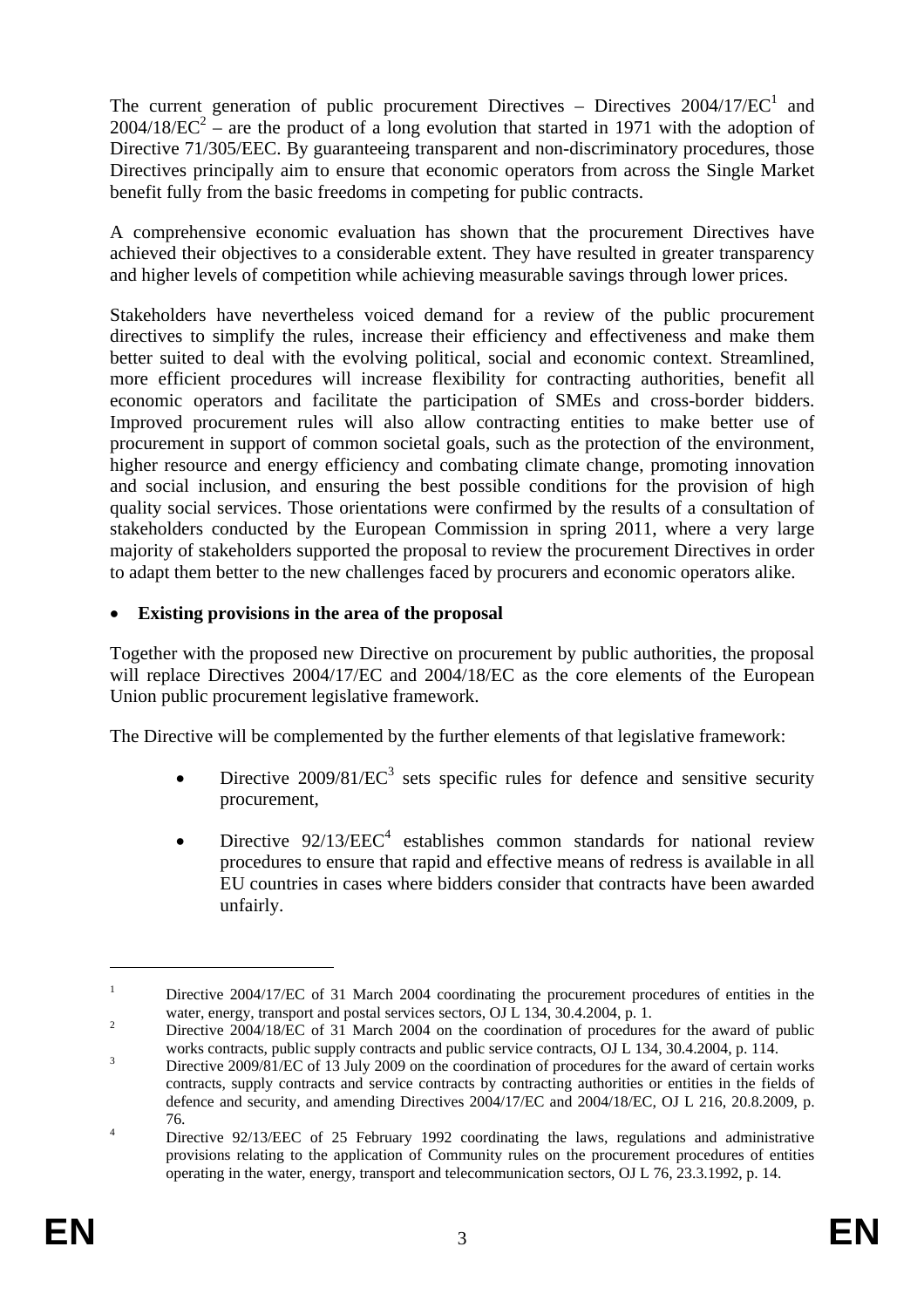### • **Consistency with the other policies and objectives of the Union**

This initiative implements the Europe 2020 strategy for smart, sustainable and inclusive growth [COM(2010) 2020] and the Europe 2020 Flagship Initiatives on a Digital Agenda for Europe [COM(2010) 245], the Innovation Union [COM(2010) 546], an Integrated Industrial Policy for the Globalisation Era [COM(2010) 614], Energy 2020 [COM(2010) 639] and a Resource Efficient Europe [COM(2011) 21]. It also implements the Single Market Act [COM(2011) 206], in particular its twelfth key action "Revised and Modernised Public Procurement Legislative Framework". It is a CWP 2011 strategic initiative.

### **2. CONSULTATION OF INTERESTED PARTIES AND IMPACT ASSESSMENT**

# • **Consultation of interested parties**

### *Consultation methods, main sectors targeted and general profile of respondents*

The European Commission published on 27 January 2011 a *Green Paper on the modernisation of EU public procurement policy – Towards a more efficient European*  Procurement Market<sup>5</sup> launching a broad public consultation on options for legislative changes to make the award of contracts easier and more flexible and enable public contracts to be put to better use in support of other policies. The purpose of the Green Paper was to identify a number of key areas for reform and ask for stakeholders' views on concrete options for legislative change. Among the issues covered were the needs for simplifying and flexibilising procedures, strategic use of public procurement to promote other policy objectives, improving access for SMEs to public contracts and combating favouritism, corruption and conflicts of interest.

The public consultation closed on 18 April 2011 and met with a high response. In total, 623 replies were received, coming from a wide variety of stakeholder groups including central Member State authorities, local and regional public purchasers and their associations, undertakings, industry associations, academics, civil society organisations (including trade unions) and individual citizens. The majority of replies originated from the United Kingdom, Germany, France and, to a lesser degree, Belgium, Italy, the Netherlands, Austria, Sweden, Spain and Denmark.

The results of the consultation were summarised in a synthesis paper<sup>6</sup> and presented and discussed at a public conference on 30 June  $2011^7$ .

### *Summary of responses and how they have been taken into account*

A very large majority of stakeholders appreciated the initiative of the European Commission to review the current procurement policy. Amongst the different subjects discussed in the Green Paper, stakeholders put a particularly strong emphasis on the need to simplify procedures and make them more flexible. There was also consensus among all stakeholder

<sup>5</sup> COM(2011) 15.

<http://eur-lex.europa.eu/LexUriServ/LexUriServ.do?uri=COM:2011:0015:FIN:EN:PDF> <sup>6</sup>

[http://ec.europa.eu/internal\\_market/consultations/docs/2011/public\\_procurement/synthesis\\_do](http://ec.europa.eu/internal_market/consultations/docs/2011/public_procurement/synthesis_document_en.pdf) [cument\\_en.pdf](http://ec.europa.eu/internal_market/consultations/docs/2011/public_procurement/synthesis_document_en.pdf)<br>
<sup>7</sup> [http://ec.europa.eu/internal\\_market/publicprocurement/modernising\\_rules/conferences/index\\_en.htm](http://ec.europa.eu/internal_market/publicprocurement/modernising_rules/conferences/index_en.htm)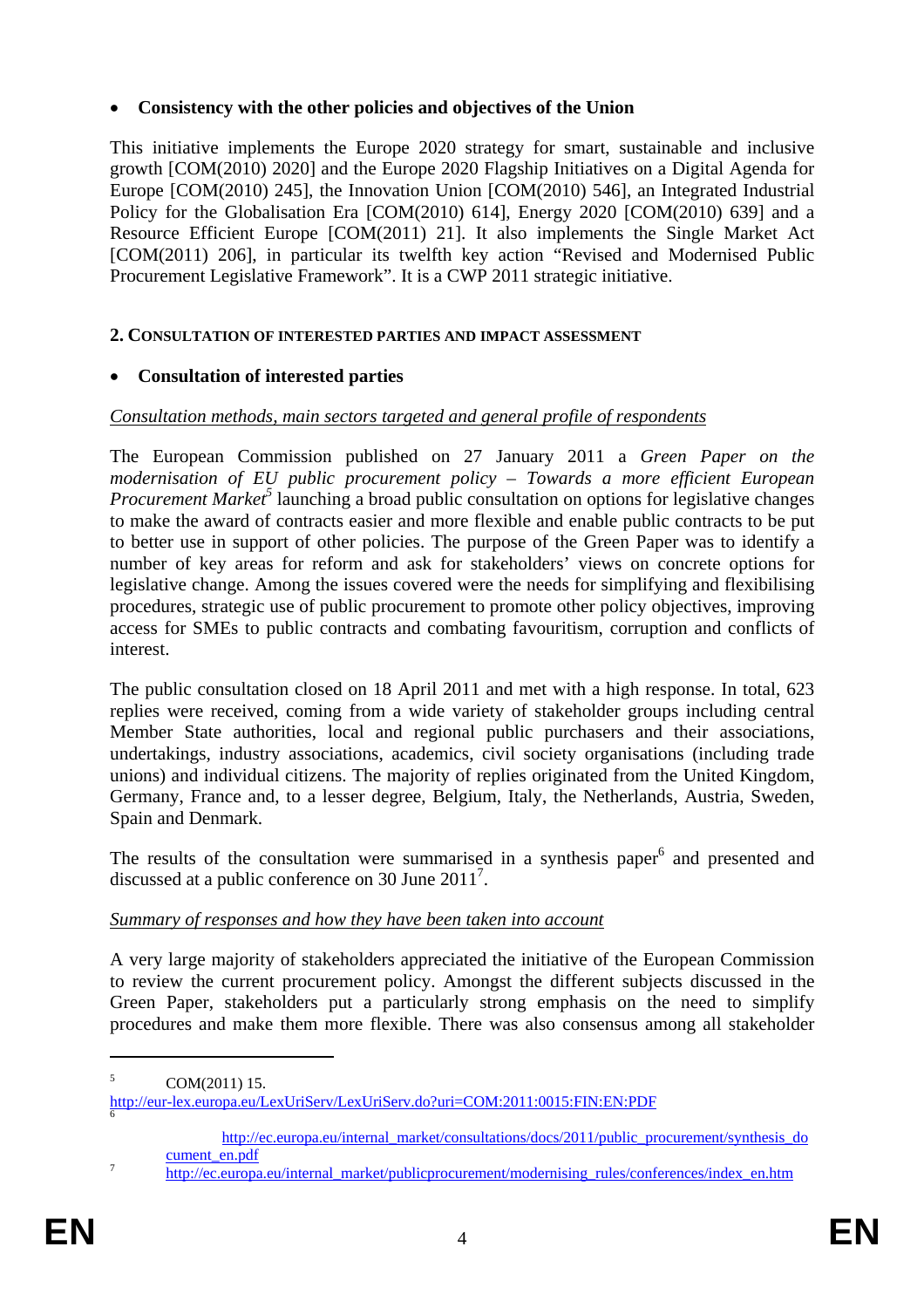groups that the rules on procurement by utilities were still relevant. A clear majority of respondents agreed that there was still a need for a specific set of rules to be applied to public utilities operators and that the different rules applying to utilities operators adequately reflect the specific character of utilities procurement.

In the same vein, a clear majority of respondents agree that the criteria used for defining the entities subject to the utilities rules (activities carried out by the entities concerned, their legal statute and, where they are private, the existence of special or exclusive rights) are still appropriate and should be maintained. Most respondents are also in agreement that the profitseeking or commercial ethos of private companies cannot be regarded as sufficient to guarantee objective and fair procurement, if those companies are operating on the basis of special or exclusive rights.

On the strategic use of public procurement to achieve the societal goals of the Europe 2020 strategy, stakeholders' opinions were mixed. Many stakeholders, especially businesses, showed a general reluctance to the idea of using public procurement in support of other policy objectives. Other stakeholders, notably civil society organisations, were strongly in favour of such strategic use and advocated far-reaching changes to the very principles of the European Union public procurement policy.

### • **Collection and use of expertise**

In addition to the Green Paper consultation, the European Commission conducted in 2010/2011 a comprehensive evaluation of the impact and effectiveness of EU procurement legislation drawing on an extensive body of evidence and new independent research. The studies assessed mainly the cost and effectiveness of procurement procedures, issues of cross border procurement, SMEs' access to procurement markets and the strategic use of procurement in Europe. With regard to utilities procurement, the evaluation examined whether the utilities sectors are now more exposed to competition than they were at the time of adoption of the procurement regime.

The findings of the evaluation showed that legislative activity to liberalise access to utility sectors has not yet translated into sustained or effective competitive pressure on incumbent operators. In many utility sectors, high levels of market concentration or anaemic competition continue to be observed. The evaluations concluded that conditions have not evolved to the extent that competition can be deemed to be sufficiently strong on a sector wide basis to permit the exclusion of sectors from the scope of the utilities procurement Directive. The rationale of the Directive continues to apply in general while specific exemptions from the application of the procurement rules may be justified on the basis of an in-depth, case by case analysis.

### • **Impact assessment**

The impact assessment and its executive summary give an overview of the different options for each of the five groups of basic problems (administrative organisation, scope, procedures, strategic procurement and access to procurement markets). Based on an analysis of the advantages and disadvantages of the different options, a package of preferred options was identified that should optimise the synergies between the different solutions allowing savings due to one type of action to neutralise related costs caused by another (e.g. possible increased procedural requirements caused by strategic procurement actions could partially be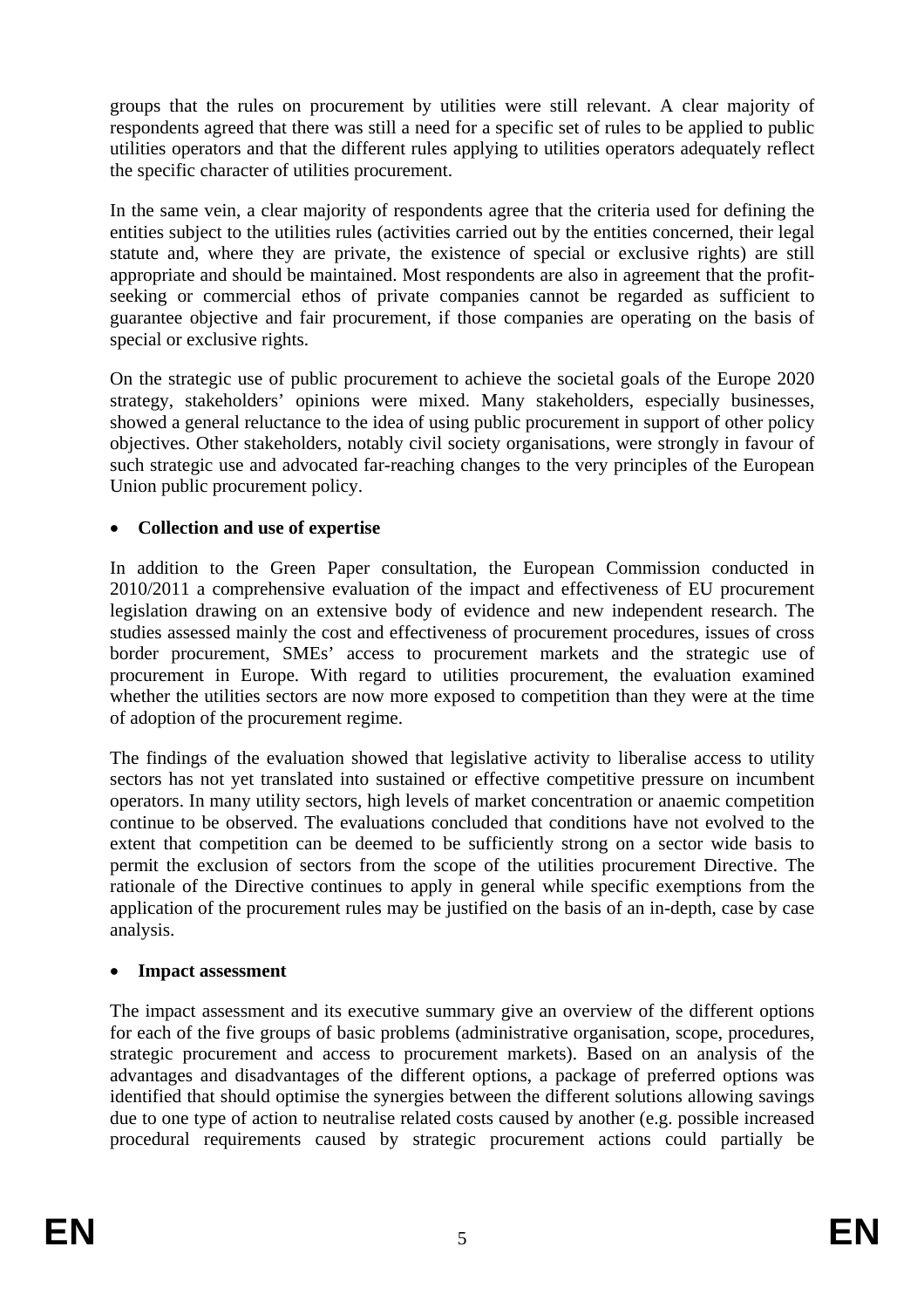neutralised by savings related to the improved design of procurement procedures). Those preferred options form the basis of the present proposal.

The draft Impact Assessment report was scrutinised by the Impact Assessment Board, who asked for amendments concerning in particular the identification of the specific elements of the legislative framework to be addressed, the description of the options under discussion, a more in-depth cost-benefit analysis of the selected headline actions and the systematic integration of stakeholder views, both in the problem definition and to complement the analysis of impacts. Those recommendations for improvement were integrated in the final report. The opinion of the Impact Assessment Board on the report is published together with this proposal, as well as the final Impact Assessment report and its executive summary.

#### **3. LEGAL ELEMENTS OF THE PROPOSAL**

### • **Legal basis**

The proposal is based on Articles 53(1), 62 and 114 of the Treaty on the Functioning of the European Union (TFEU).

### • **Subsidiarity principle**

The subsidiarity principle applies insofar as the proposal does not fall under the exclusive competence of the EU.

The objectives of the proposal cannot be sufficiently achieved by the Member States for the following reason:

The coordination of procurement procedures above certain thresholds has proven an important tool for the achievement of the Internal Market in the field of purchasing by utilities. It ensures effective and equal access to contracts for economic operators across the Internal Market. Experience with Directives 2004/17/EC and 2004/18/EC and the earlier generations of procurement Directives has shown that European-wide procurement procedures provide transparency and objectivity in procurement resulting in considerable savings and improved procurement outcomes that benefit utilities operators, their customers and, ultimately, the European taxpayer.

This objective could not be sufficiently achieved through action by Member States which would inevitably result in divergent requirements and possibly conflicting procedural regimes increasing regulatory complexity and causing unwarranted obstacles for cross-border activities.

The proposal therefore complies with the subsidiarity principle.

### • **Proportionality principle**

The proposal complies with the proportionality principle since it does not go beyond what is necessary in order to achieve the objective of ensuring the proper functioning of the Internal Market through a set of European-wide coordinated procurement procedures. Moreover, the proposal is based on a "tool box" approach, allowing Member State a maximum of flexibility in adapting the procedures and tools to their specific situation.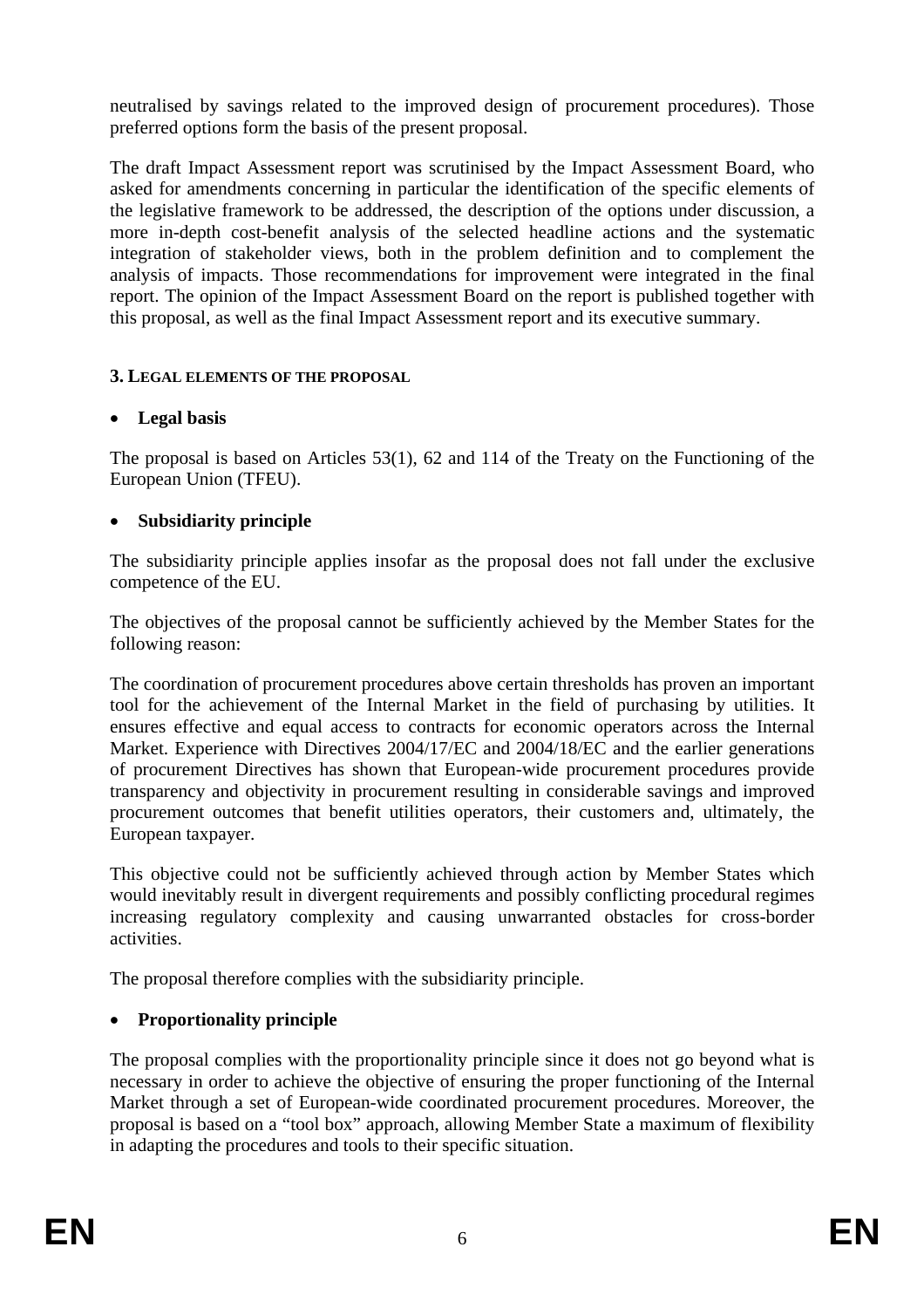Compared to the current procurement Directives, the proposal will reduce administrative burden related to the conduct of the procedure both for contracting entities and economic operators; where new requirements are foreseen (for instance, in the context of strategic procurement), those will be compensated by the removal of constraints in other areas.

#### • **Choice of instruments**

Since the proposal is based on Articles 53(1), 62 and 114 TFEU the use of a Regulation for the provisions applying both to the procurement of goods and services would not be permitted by the Treaty. The instrument proposed is therefore a Directive.

During the impact assessment process, non-legislative options were discarded for reasons set out in detail in the impact assessment.

#### **4. BUDGETARY IMPLICATION**

The proposal has no budgetary implications.

#### **5. ADDITIONAL INFORMATION**

#### • **Repeal of existing legislation**

The adoption of the proposal will lead to the repeal of existing legislation (Directive 2004/17/EEC).

#### • **Review/revision/sunset clause**

The proposal contains a review clause concerning the economic effects of the threshold amounts.

#### • **Transposition measures and explanatory documents**

The proposal concerns an area where Union legislation has a coordination purpose, with a significant impact on a wide range of national legal sectors. Nothwithstanding the coordination purpose, many provisions constitute full harmonisation and the proposal includes a large number of legal obligations. Member States supplement Union rules with national additional provisions so as the whole system becomes operational.

In this context, the Commission has identified a number of factors which render explanations by Member States necessary both for the correct understanding of transposing measures and for the functioning of the whole picture of procurement rules at national level:

- transposing and implementing measures are adopted at different institutional levels (national / federal, regional, local);
- in addition to the different regulatory layers, in many Member States rules are also established according to the sector involved or the type of procurement concerned;
- administrative measures of general or specific nature complement and in some cases overlap the main legal framework.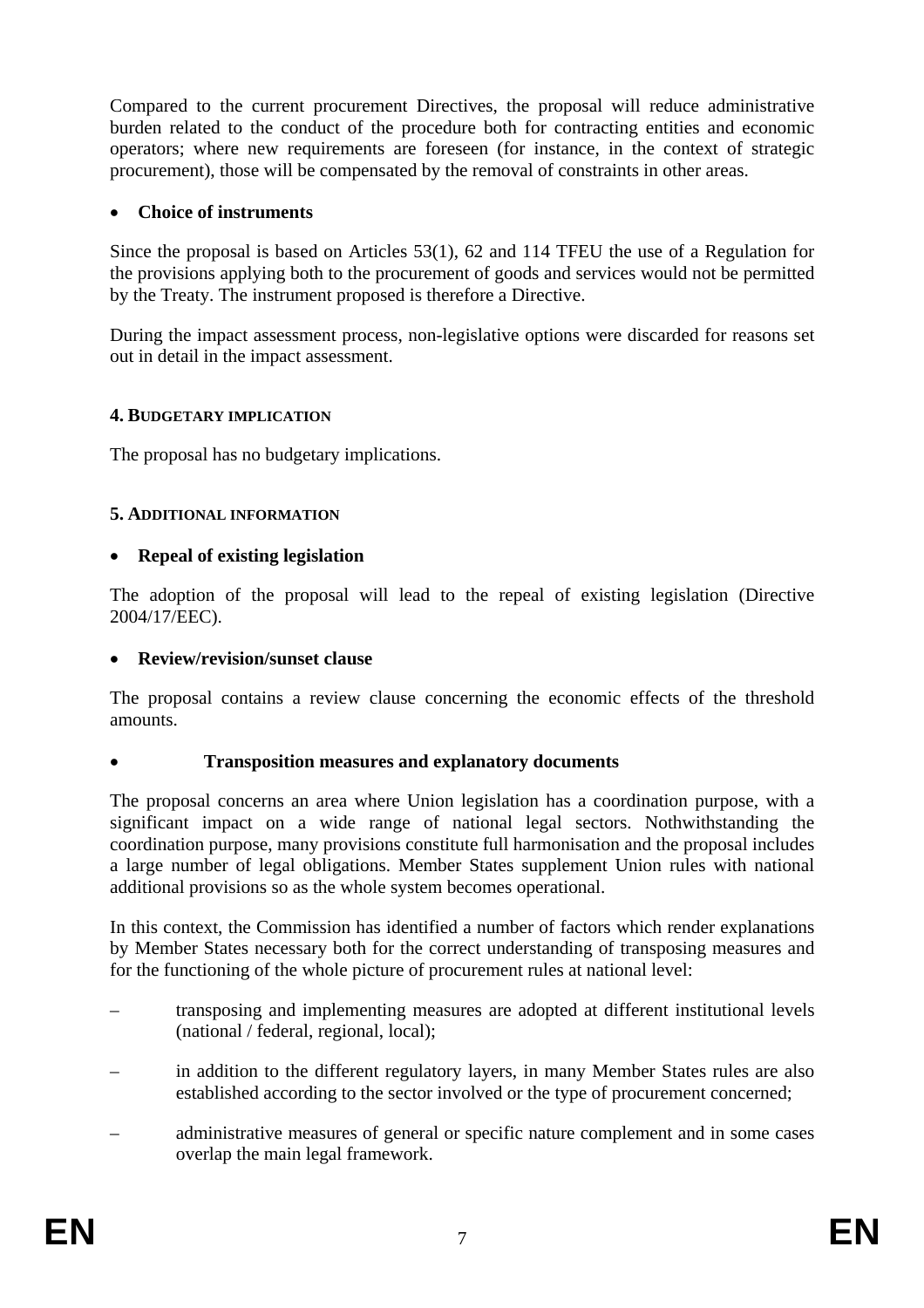Only Member States can explain how the different measures transpose the Union directives in the public procurement sector and how the same measures interact each with the others.

For those reasons, the communication of documents explaining the relationship between the various parts of this directive and the corresponding parts of national transposition measures should be communicated together with the transposing measures, in particular concordance tables, which constitute an operational tool for the analysis of the national measures.

### • **European Economic Area**

The proposed act concerns an EEA matter and should therefore extend to the European Economic Area.

### • **Detailed explanation of the proposal**

### *1) Simplification and flexibilisation of procurement procedures*

The proposed Directive provides for a simplification and flexibilisation of the procedural regime set by the current public procurement Directives. For this purpose, it contains the following measures:

*Clarification of scope*: The basic concept of "procurement" which appears also in the title of the proposed Directive has been newly introduced in order to better determine the scope and purpose of procurement law and to facilitate the application of the thresholds. The definitions of certain key notions determining the scope of the Directive (such as body governed by public law, public works and service contracts, mixed contracts) have been revised in the light of the case-law of the Court of Justice. At the same time, the proposal endeavours to keep continuity in the use of notions and concepts that have been developed over the years through the Court's case-law and are well known to practitioners. In this context, it should be noted that minor deviations from the wording or presentation known from the previous Directives do not necessarily imply a change of substance, but may be due to simplification of texts.

The notion of special or exclusive rights is central to the definition of the scope of this Directive, since entities which are neither contracting authorities not public undertakings within the meaning of this Directive are subject to this Directive only to the extent that they exercise one of the activities covered on the basis of such rights. It is therefore appropriate to clarify that rights which have been granted by means of a procedure in which adequate publicity has been ensured and where the granting of those rights was based on objective criteria, notably pursuant to Union legislation, do not constitute special or exclusive rights for the purposes of this Directive.

The traditional distinction between so-called priority and non-priority services ("A" and "B" services) will be abolished. The results of the evaluation have shown that it is no longer justified to restrict the full application of procurement law to a limited group of services. However, it became also clear that the regular procurement regime is not adapted to social services which need a specific set of rules (see below).

Following the results of the evaluation, the scope in terms of sectors covered remains largely unchanged. However, procurement made for the purpose of exploring oil and gas has been withdrawn from the scope as that sector has been found to be subject to such competitive pressure that the procurement discipline brought about by the Directive is no longer needed.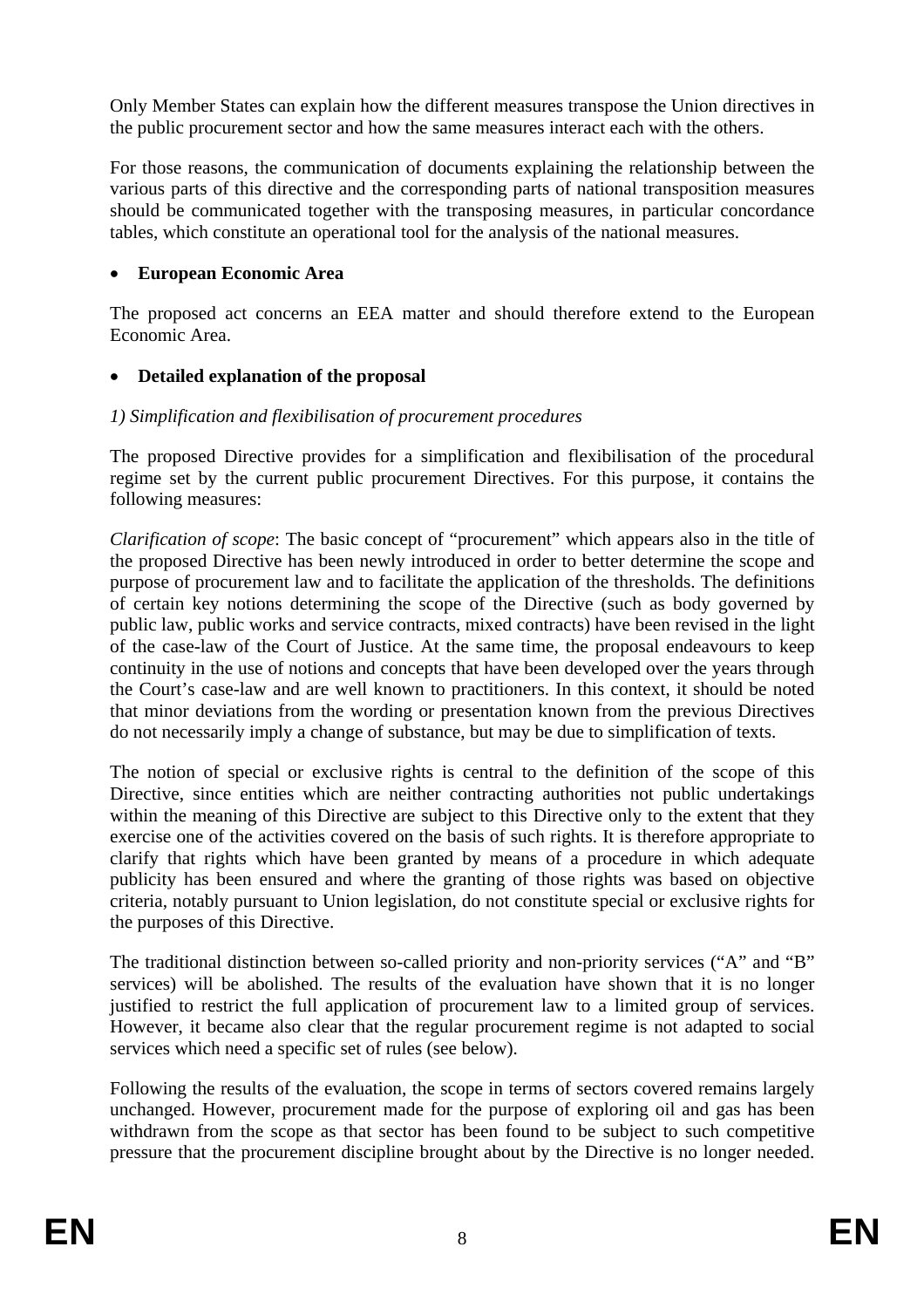The competitive situation in this sector of activity has been examined in the context of four different requests for exemption under the current Article  $30<sup>8</sup>$ . In all four cases, the relevant geographical market was consistently found to be worldwide, which is furthermore in accordance with well-established practice in merger cases<sup>9</sup>. The conclusions have consistently been that the exploration market is not highly concentrated. Apart from state owned companies, the market is characterised by the presence of three international vertically integrated private players named the super majors (BP, ExxonMobil and Shell) as well as a certain number of so-called 'majors' and the individual market share of even super majors is well below one percent. All of this has consistently been found to constitute indications of direct exposure to competition and access to the market is furthermore liberalised through the provisions of the Hydrocarbon Licensing Directive<sup>10</sup>. It therefore appropriate to simplify the legal situation and to lessen the administrative burden on all concerned (contracting entities, Member States, the European Commission, the European Parliament and Council) by avoiding the need to adopt individual Article 30 Decisions in respect of each of the remaining 23 Member States.

*Toolbox approach*: Member State systems will provide the three basic forms of procedure which already exist under current Directives: open and restricted procedures as well as negotiated procedures with prior call for competition. They may, in addition, foresee either as standard procedure or subject to certain conditions the innovation partnership, a new form of procedure for innovative procurement (see below).

Contracting entities will furthermore have at their disposal a set of six specific procurement techniques and tools intended for aggregated and electronic procurement: framework agreements, dynamic purchasing systems, electronic auctions, electronic catalogues, central purchasing bodies and joint procurement. Compared to the existing Directive, those tools have been improved and clarified with a view to facilitating e-procurement.

<sup>8</sup> European Commission Implementing Decision 2011/481/EU of 28 July 2011exempting exploration for oil and gas and exploitation of oil in Denmark, excluding Greenland and the Faroe Islands, from the application of Directive 2004/17/EC of the European Parliament and of the Council coordinating the procurement procedures of entities operating in the water, energy, transport and postal services sectors, OJ L 197 of 29.7.2011, p. 20; European Commission Implementing Decision 2011/372/EU of 24 June 2011 exempting exploration for oil and gas and exploitation of oil in Italy from the application of Directive 2004/17/EC of the European Parliament and of the Council coordinating the procurement procedures of entities operating in the water, energy, transport and postal services sectors, OJ L 166 of 25.6.2011, p. 28; European Commission Decision 2010/192/EU of 29 March 2010 exempting exploration for and exploitation of oil and gas in England, Scotland and Wales from the application of Directive 2004/17/EC of the European Parliament and of the Council coordinating the procurement procedures of entities operating in the water, energy, transport and postal services sectors; OJ L 84 of 31.03.2010, p. 52; European Commission Decision 2009/546/EC of 8 July 2009 exempting exploration for and exploitation of oil and gas in the Netherlands from the application of Directive 2004/17/EC of the European Parliament and of the Council coordinating the procurement procedures of entities operating in the water, energy, transport and postal services sectors, OJ L 181 of 14.07.2009, p. 53.

See in particular European Commission Decision 2004/284/EC of 29 September 1999 declaring a concentration compatible with the common market and the EEA Agreement (Case No IV/M.1383 — Exxon/Mobil) and subsequent decisions, inter alia, European Commission Decision of 03/05/2007 declaring a concentration to be compatible with the common market (Case No COMP/M.4545 — STATOIL/HYDRO) according to Council Regulation (EEC) No 139/2004.<br><sup>10</sup> Directive 94/22/EEC of the European Parliament and of the Council of 30 May 1994 on the conditions

for granting and using authorizations for the prospection, exploration and production of hydrocarbons, OJ L 79 of 29.3.1996, p. 30.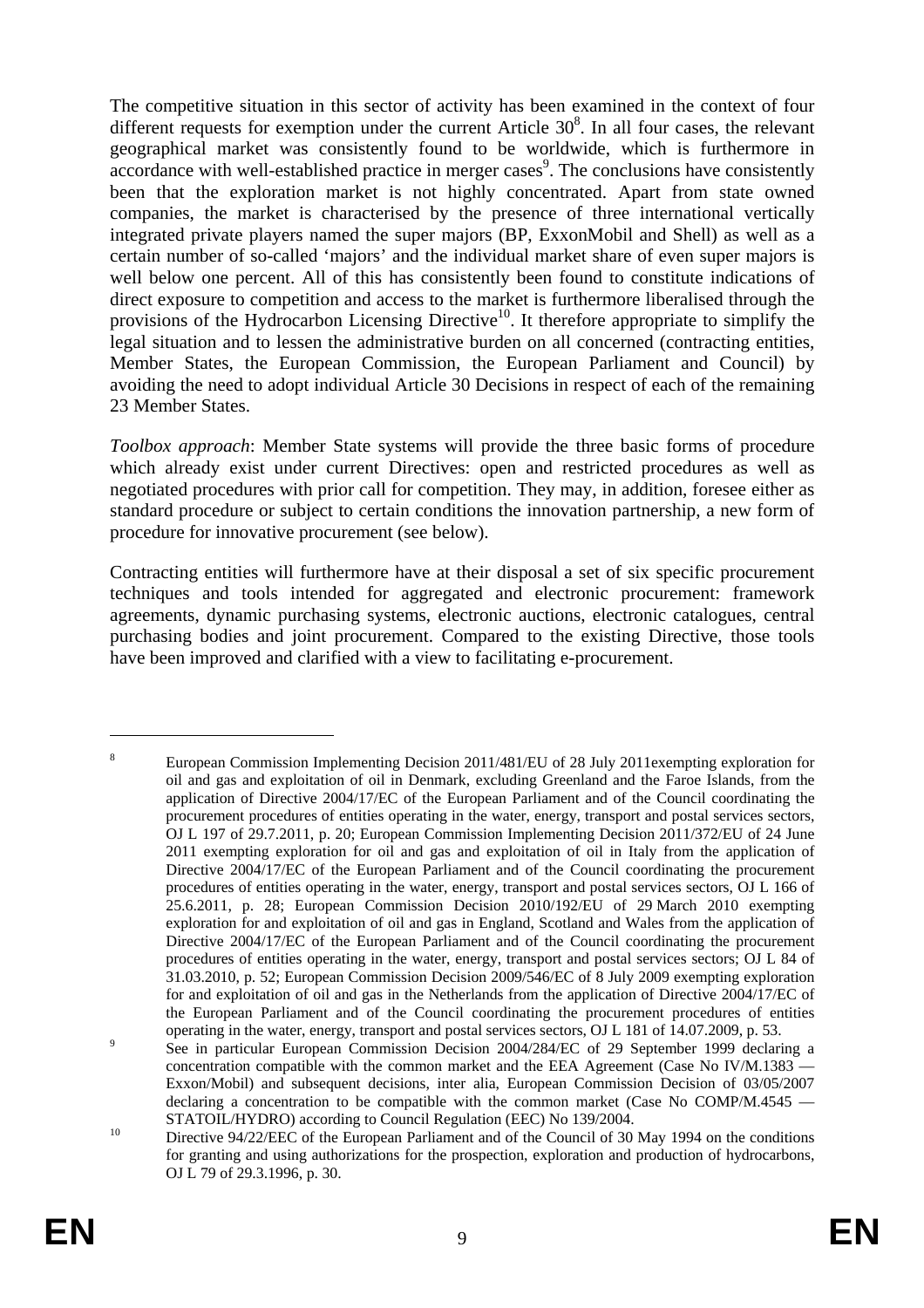*Promotion of e-procurement*: The use of electronic communications and transaction processing by purchasers can deliver significant savings and improved procurement outcomes while reducing waste and error. The proposal aims at helping Member States to achieve the switchover to e-procurement enabling suppliers to take part in online procurement procedures across the Internal Market. For this purpose, the proposed Directive provides for the mandatory transmission of notices in electronic form, the mandatory electronic availability of the procurement documents and imposes the switch to fully electronic communication, in particular e-submission, in all procurement procedures within a transition period of two years. It streamlines and improves Dynamic Purchasing Systems and electronic catalogues, fully electronic procurement tools that are particularly adapted to highly aggregated procurement done by Central Purchasing Bodies. The e-procurement instrument would also enable contracting authorities to prevent, detect and correct errors generally due to wrong understanding or interpretation of public procurement rules.

*Modernisation of procedures*: The proposal provides a more flexible and user-friendly approach for certain important features of procurement procedures. Time-limits for participations and submission of offers have been shortened, allowing for quicker and more streamlined procurement. The distinction between selection of tenderers and award of the contract which is often a source of errors and misunderstandings has been made more flexible, allowing contracting entities to decide on the most practical sequencing by examining award criteria before selection criteria and to take into account the organisation and quality of the staff assigned to performing the contract as an award criterion.

The procedure for exemption of contracts awarded in sufficiently competitive markets (the current "Article 30 decisions") has been simplified and streamlined. A number of exemptions, in particular the intra-group and joint venture exemptions which are important in practice have also been reviewed and clarified.

The modification of contracts during their term has become an increasingly relevant and problematic issue for practitioners. A specific provision on modification of contracts takes up the basic solutions developed by case-law and provides a pragmatic solution for dealing with unforeseen circumstances requiring an adaption of a public contract during its term.

### *2) Strategic use of public procurement in response to new challenges*

The proposed Directive is based on *enabling approach* providing contracting entities with the instruments needed to contribute to the achievement of the Europe 2020 strategic goals by using their purchasing power to procure goods and services that foster innovation, respect the environment and combat climate change while improving employment, public health and social conditions.

*Life-cycle costing*: The proposal gives purchasers the possibility to base their award decisions on life-cycle costs of the products, services or works to be purchased*.* The life cycle covers all stages of the existence of a product or works or provision of a service, from raw material acquisition or generation of resources until disposal, clearance and finalisation. The costs to be taken into account do not only include direct monetary expenses, but also external environmental costs if they can be monetised and verified. Where a common European Union methodology for the calculation of life-cycle costs has been developed, contracting entities are obliged to make use of it.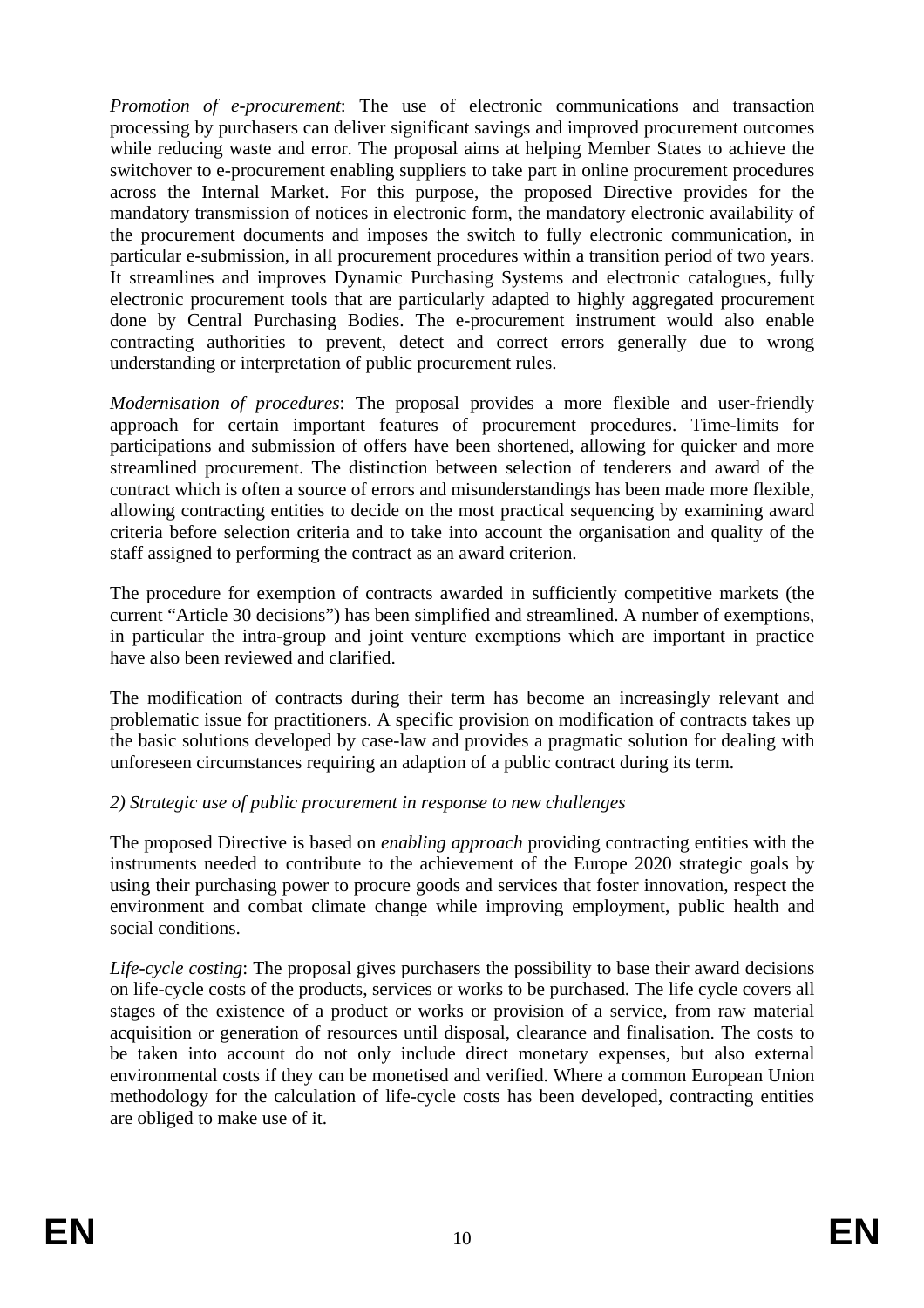*Production process*: Contracting entities may refer to all factors directly linked to the production process in the technical specifications and in the award criteria, as long as they refer to aspects of the production process which are closely related to the specific production or provision of the good or service purchased. This excludes requirements that are not related to the process of producing the products, works or services covered by the procurement, such as a general corporate social responsibility requirement covering the whole operation of the contractor.

*Labels*: Contracting entities may require that works, supplies or services bear specific labels certifying environmental, social or other characteristics, provided that they accept also equivalent labels. This applies for instance to European or (multi-)national eco-labels or labels certifying that a product is free of child-labour. The certification schemes in question must concern characteristics linked to the subject-matter of the contract and be drawn up on the basis of scientific information, established in an open and transparent procedure and accessible to all interested parties.

*Sanctioning violations of mandatory social, labour or environmental law*: Under the proposed Directive, a contracting entity can exclude economic operators from the procedure, if it identifies infringements of obligations established by Union legislation in the field of social, labour or environmental law or of international labour law provisions. Moreover, contracting entities will be obliged to reject tenders if they have established that they are abnormally low because of violations of Union legislation in the field of social, labour or environmental law.

*Social services*: The evaluation on the impact and effectiveness of EU public procurement legislation has shown that social, health and education services have specific characteristics which make them inappropriate for the application of the regular procedures for the award of public service contracts. Those services are typically provided within a specific context that varies widely between Member States due to different administrative, organisational and cultural circumstances. The services have, by their very nature, only a very limited crossborder dimension. Member States should therefore have large discretion to organise the choice of service providers. The proposal takes account of this by providing a specific regime for contracts for those services, with a higher threshold of EUR 1 000 000 and imposing only the respect of basic principles of transparency and equal treatment. A quantitative analysis of the values of contracts for the relevant services awarded to economic operators from abroad has shown that contracts below this value have typically no cross-border interest in the particular context of procurement in the utilities' sectors.

*Innovation*: Research and innovation play a central role in the Europe 2020 strategy for smart, sustainable and inclusive growth. Purchasers should be enabled to buy innovative products and services promoting future growth and improving efficiency and quality of public services. The proposal provides for this purpose the innovation partnership, a new special procedure for the development and subsequent purchase of new, innovative products, works and services, provided they can be delivered to agreed performance levels and costs. In addition, the proposal improves and simplifies the competitive dialogue procedure and facilitates crossborder joint procurement which is an important instrument for innovative purchasing.

### *3) Better access to the market for SMEs and Start-ups*

Small and medium-sized enterprises (SMEs) have a huge potential for job creation, growth and innovation. Easy access to procurement markets can help them unlock this potential while allowing contracting entities to broaden their supplier base, with positive effects of higher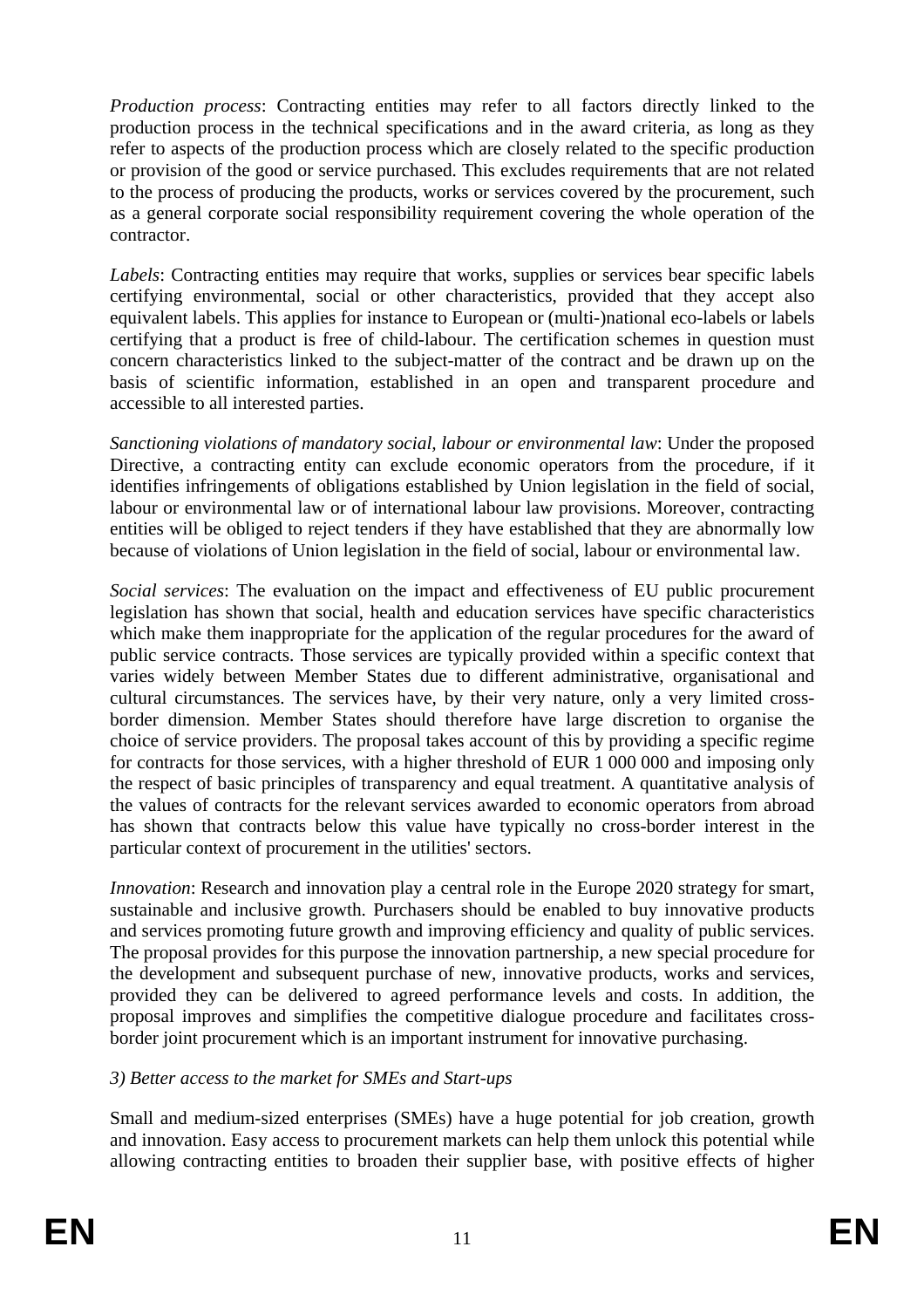competition for public contracts. In order to make public contracts as accessible as possible to SMEs, the European Commission published in 2008 the "European Code of Best Practices facilitating access by SMEs to public procurement contracts<sup>"11</sup>. The proposal builds on this work and provides concrete measures to remove barriers for market access by SMEs.

*Simplification of information obligations*: It is therefore foreseen that contracting entities may apply the selection criteria provided for in the proposed Directive on public procurement and that, where they do, they are then obliged to apply the provisions concerning notably the ceiling to requirements on minimum turnover as well as the provisions on in particular selfcertification.

*Better access to framework agreements*: Under the current Directives, there is no limitation to the duration of framework agreements concluded in the utilities sectors. This can lead to market foreclosure. The proposal limits the duration to four years (except in duly justified circumstances), improving access to business opportunities and enhancing competition, also to the benefit of SMEs.

*Direct payment of subcontractors*: In addition, Member State can provide that subcontractors may request for direct payment by the contracting entity of supplies, works and services provided to the main contractor in the context of the contract performance. This offers subcontractors which are often SMEs an efficient way of protecting their interest in being paid.

### *4) Sound procedures*

The financial interests at stake and the interaction between the public and the private sector make procurement a risk area for unsound business practices such as conflict of interest, favouritism and corruption. The proposal improves the existing safeguards against such risks and provides for additional protection.

*Conflicts of interest*: The proposal contains a specific provision on conflicts of interest covering actual, potential or perceived conflict of interest situations affecting staff members of the contracting authority or of procurement service providers intervening in the procedure and members of the contracting authority's management who may influence the outcome of a procurement procedure even if they are not formally involved in it. Given the differences in the decision-making processes of respectively contracting authorities and undertakings, it is appropriate to limit such provisions to procurement carried out by the former.

*Illicit conduct*: The proposal contains a specific provision against illicit behaviour by candidates and tenderers, such as attempts to improperly influence the decision-making process or entering into agreements with other participants to manipulate the outcome of the procedure have to be excluded from the procedure. Such illicit activities violate basic principles of European Union law and can result in serious distortions of competition.

*Unfair advantages*: Market consultations are a useful instrument for contracting entities to obtain information on the structure, capability and capacity of a market while at the same time informing market actors on purchasers' procurement projects and requirements. However, preliminary contacts with market participants must not result in unfair advantages and distortions of competitions. The proposal contains therefore a specific provision on safeguards

<sup>1</sup> 

<sup>&</sup>lt;sup>11</sup> European Commission Staff Working Document SEC(2008) 2193.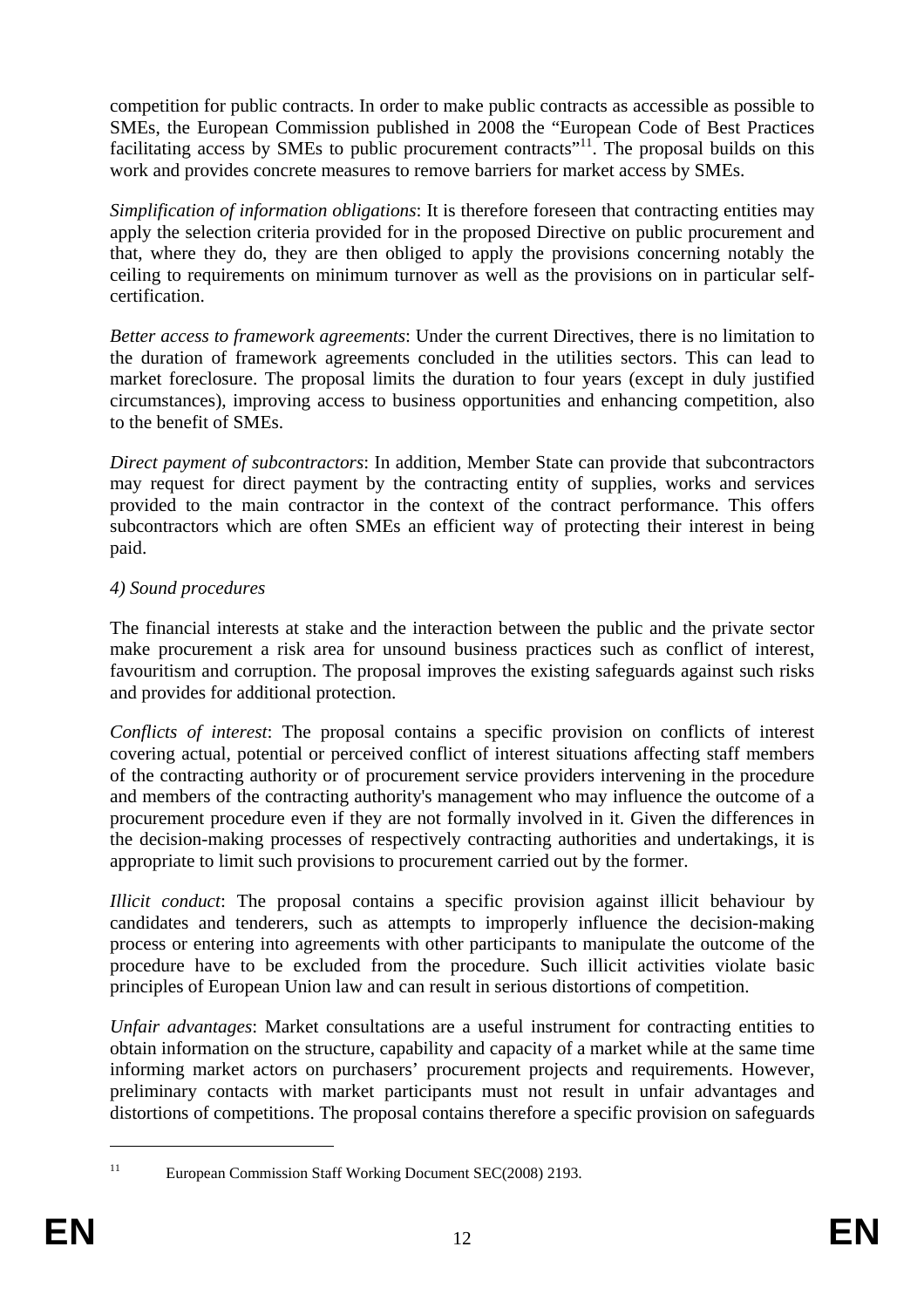against undue preference in favour of participants who have advised the contracting entity or have been involved in the preparation of the procedure.

### *5) Governance*

*National oversight bodies*: The evaluation has shown that not all Member States are consistently and systematically monitoring the implementation and functioning of the procurement rules. This compromises the efficient and uniform application of European Union law. The proposal provides therefore that Member States designate a single national authority in charge of monitoring, implementation and control of procurement law. Only a single body with overarching tasks will ensure an overview of main implementation difficulties and will be able to suggest appropriate remedies to more structural problems. It will be in the position to provide immediate feedback on the functioning of the policy and the potential weaknesses in national legislation and practice, thus contributing to the quick identification of solutions and the improvement of the procurement procedures.

*Knowledge centres*: In many cases, contracting entities do not have the internal expertise to deal with complex procurement projects. Appropriate and independent professional support by administrative structures could considerably improve procurement outcomes by expanding the knowledge base and the professionalism of public procurers and delivering assistance to businesses, notably SMEs. The proposal obliges therefore Member States to provide support structures offering legal and economic advice, guidance, training and assistance in preparing and conducting procurement procedures. Support structures or mechanisms exist already at national level, although organised in very different manners and covering different areas of interest for contracting authorities and contracting entities. Member states will therefore be able to use those mechanisms, build on their expertise and promote their services as an appropriate and modern tool capable to provide appropriate support to contracting authorities, contracting entities and economic operators. To reinforce the fight against corruption and favouritism, contracting authorities will be obliged to transmit the text of concluded contracts to the oversight body, which will thus be able to scrutinize these contracts for suspicious patterns, and give access to these documents to interested persons to the extent that legitimate public or private interests are not jeopardized. Because of the evident problems of protecting legitimate commercial interests and avoid distoriton of competition, this obligation should not be extended to undertakings (public or private) operating in these sectors. Furthermore, the creation of disproportionate administrative burden must be avoided; the obligation to transmit the full text of concluded contracts should therefore remain limited to relatively high value contracts. The thresholds proposed would strike the right balance between increasing administrative burden and ensuring greater transparency: with a threshold of 1 000 000 EUR for supplies and services, and of 10 000 000 EUR, this obligation would apply to 10 - 20 % of all procurement published in the Official Journal.

It is not foreseen that requirements concerning oversight bodies and knowledge centres will generate overall an additional financial burden for Member States. If some costs are expected to re-organise or fine tune the activities of existing mechanisms and structures, they will be neutralised by a reduction of litigation costs (both for contracting entities and business), costs related to delays in the attribution of contracts, due to misapplication of public procurement rules or to the bad preparation of the procurement procedures, as well as costs related to the fact that advice to contracting entities is currently provided in a fragmented and inefficient manner.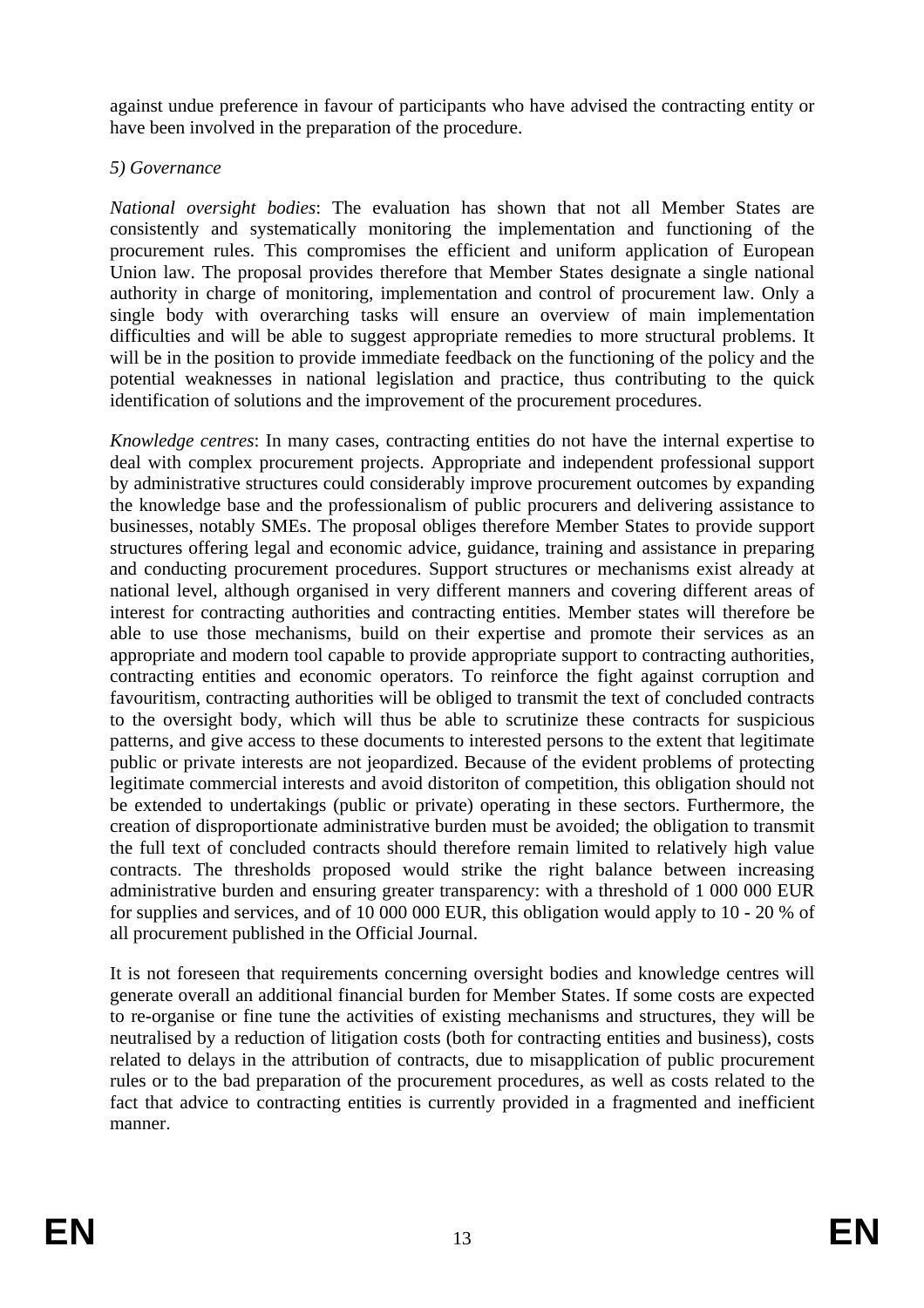*Administrative cooperation*: The proposal provides also for effective cooperation allowing national oversight bodies to share information and best practices and to cooperate through the Internal Market Information System (IMI).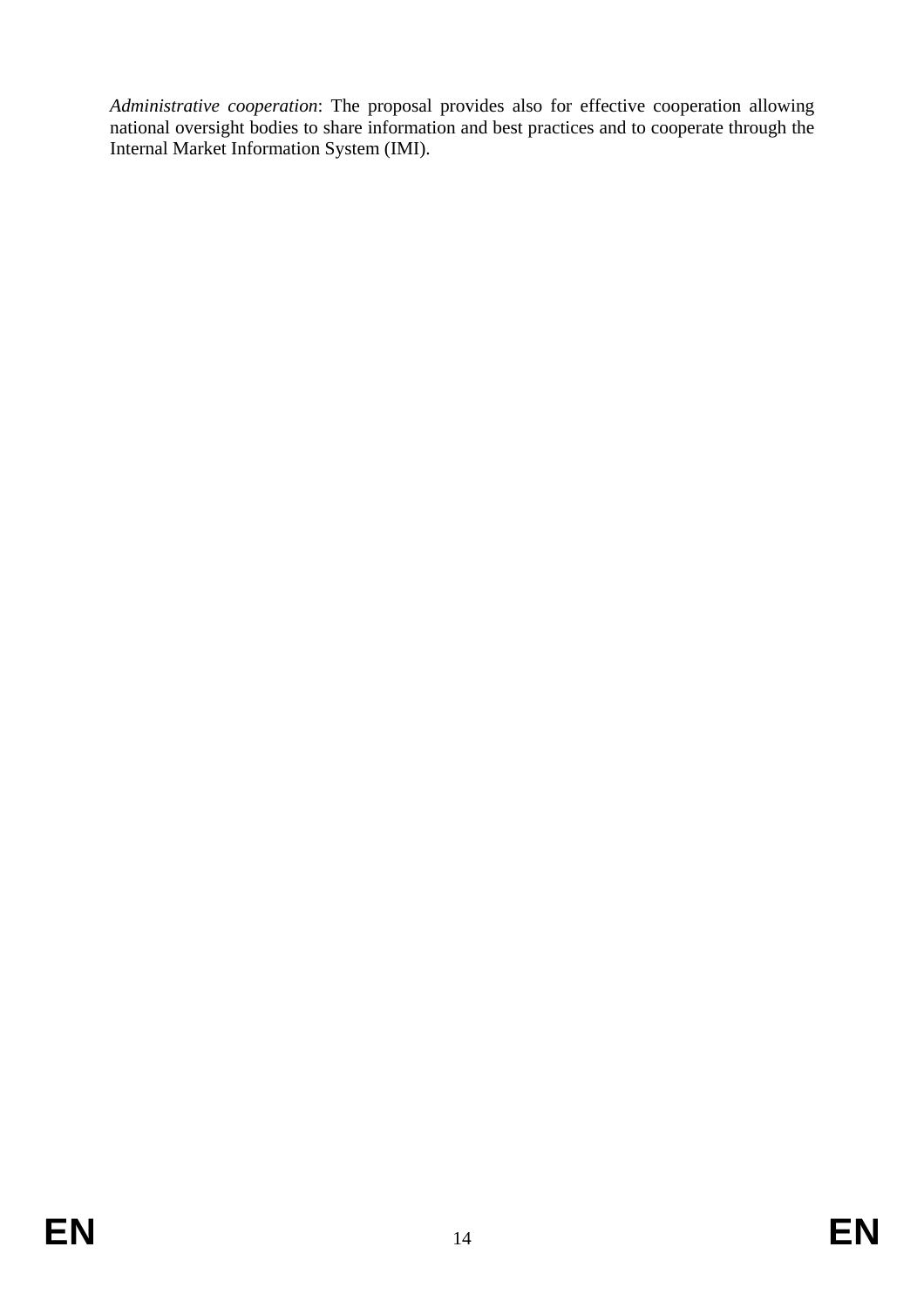2011/0439 (COD)

### Proposal for a

# **DIRECTIVE OF THE EUROPEAN PARLIAMENT AND OF THE COUNCIL**

#### **on procurement by entities operating in the water, energy, transport and postal services sectors**

(Text with EEA relevance)

### THE EUROPEAN PARLIAMENT AND THE COUNCIL OF THE EUROPEAN UNION,

Having regard to the Treaty on the Functioning of the European Union, and in particular Article 53(1) and Article 62 and Article 114 thereof,

Having regard to the proposal from the European Commission,

After transmission of the draft legislative act to the national Parliaments<sup>12</sup>,

Having regard to the opinion of the European Economic and Social Committee<sup>13</sup>,

Having regard to the opinion of the Committee of the Regions<sup>14</sup>,

Acting in accordance with the ordinary legislative procedure,

Whereas:

- (1) In the light of the results of the Evaluation on the Impact and Effectiveness of EU Public Procurement Legislation<sup>15</sup> it appears appropriate to maintain rules on procurement by entities operating in the water, energy, transport and postal services sectors, since national authorities continue to be able to influence the behaviour of those entities, including participation in their capital and representation in the entities' administrative, managerial or supervisory bodies. Another reason to continue to regulate procurement in those sectors is the closed nature of the markets in which they operate, due to the existence of special or exclusive rights granted by the Member States concerning the supply to, provision or operation of networks for providing the service concerned.
- (2) In order to guarantee the opening up to competition of procurement by entities operating in the water, energy, transport and postal services sectors, provisions should be drawn up coordinating procurement procedures in respect of contracts above a

 $\frac{12}{13}$  OJ C

 $\frac{13}{14}$  OJ C

 $\frac{14}{15}$  OJ C

SEC(2011) 853 Final of 27.6.2011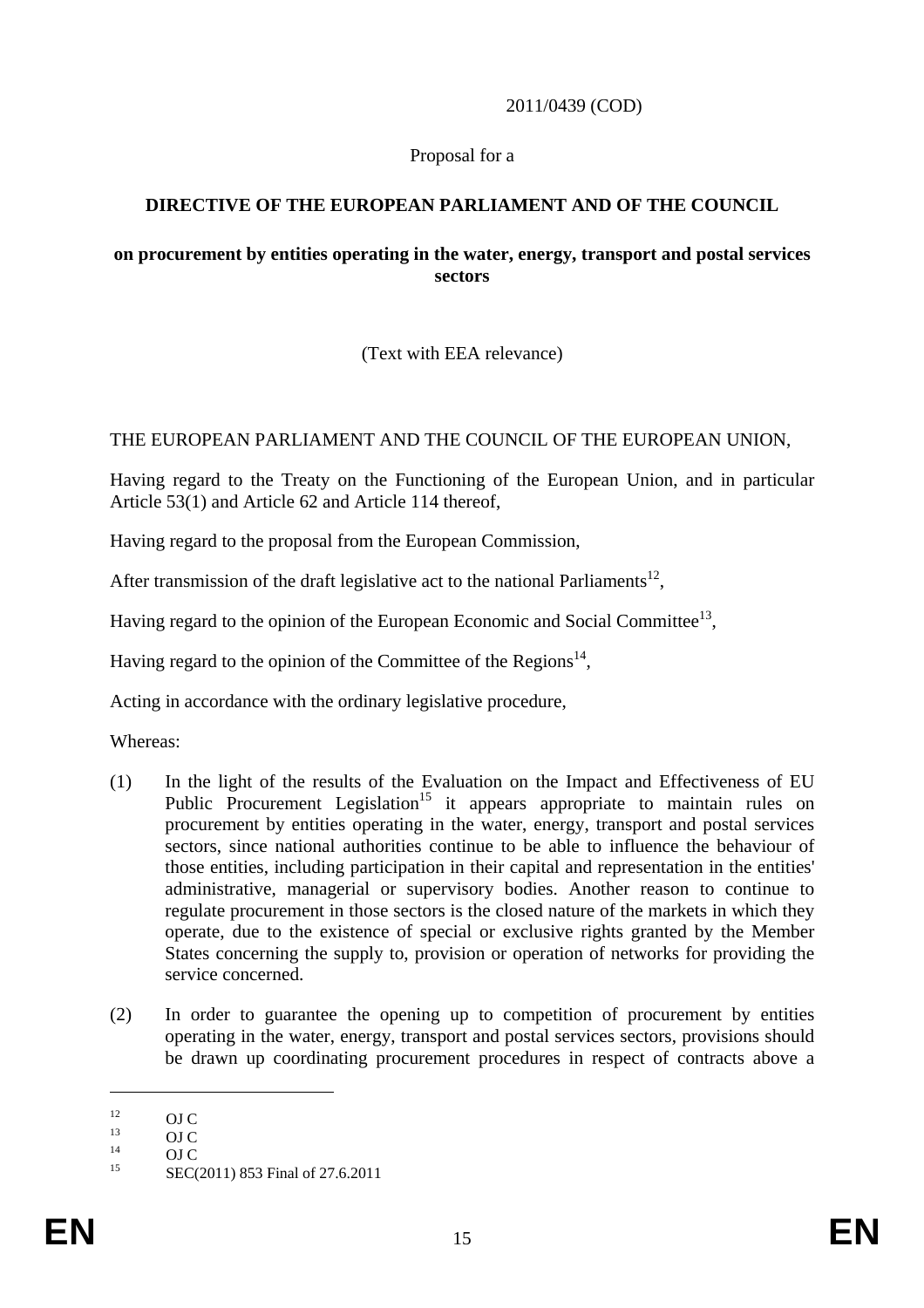certain value. Such coordination is needed to ensure the effect of the principles of the Treaty on the Functioning of the European Union and in particular the free movement of goods, the freedom of establishment and the freedom to provide services as well as the principles deriving therefrom, such as equal treatment, non-discrimination, mutual recognition, proportionality and transparency. In view of the nature of the sectors affected by such coordination, the latter should, while safeguarding the application of those principles, establish a framework for sound commercial practice and should allow maximum flexibility.

- (3) For procurement the value of which is lower than the thresholds triggering the application of the provisions of Union coordination, it is advisable to recall the caselaw developed by the Court of Justice according to which the rules and principles of the Treaty apply.
- (4) Public procurement plays a key role in the Europe 2020 strategy16 as one of the market-based instruments to be used to achieve a smart, sustainable and inclusive growth while ensuring the most efficient use of public funds. For that purpose, the current public procurement rules adopted pursuant to Directive 2004/17/EC of the European Parliament and of the Council of 31 March 2004 coordinating the procurement procedures of entities operating in the water, energy, transport and postal services sectors $17$  and Directive 2004/18/EC of the European Parliament and of the Council of 31 March 2004 on the coordination of procedures for the award of public works contracts, public supply contracts and public service contracts<sup>18</sup> have to be revised and modernised in order to increase the efficiency of public spending, facilitating in particular the participation of small and medium-sized enterprises in public procurement and to enable procurers to make better use of public procurement in support of common societal goals. There is also a need to clarify basic notions and concepts to ensure better legal certainty and to incorporate certain aspects of related well-established case-law of the Court of Justice of the European Union.
- (5) Under Article 11 of the Treaty on the Functioning of the European Union, environmental protection requirements must be integrated into the definition and implementation of the Union policies and activities, in particular with a view to promoting sustainable development. This Directive clarifies how the contracting entities may contribute to the protection of the environment and the promotion of sustainable development, whilst ensuring that they can obtain the best value for money for their contracts.
- (6) It is appropriate that the notion of procurement or the definition of what constitutes a single procurement are as close as possible to those applied pursuant to Directive […] of the European Parliament and of the Council of  $[...]$  on public procurement<sup>19</sup>, having due regard for the specificities of the sectors covered by this Directive. The concept of single procurement encompasses all supplies, works and services needed to carry out a particular project, for instance a works project or an entirety of works, supplies and/or services. Indications for the existence of one single project can for instance consist in overall prior planning and conception by the contracting entity, the fact that the

 $^{16}$  COM(2010) 2020 final, 3.3-2010.

 $17$  OJ L 134, 30.4.2004, p. 1.<br>18

<sup>&</sup>lt;sup>18</sup> OJ L 134, 30.4.2004, p. 114.

See p. [ ] of this Official Journal.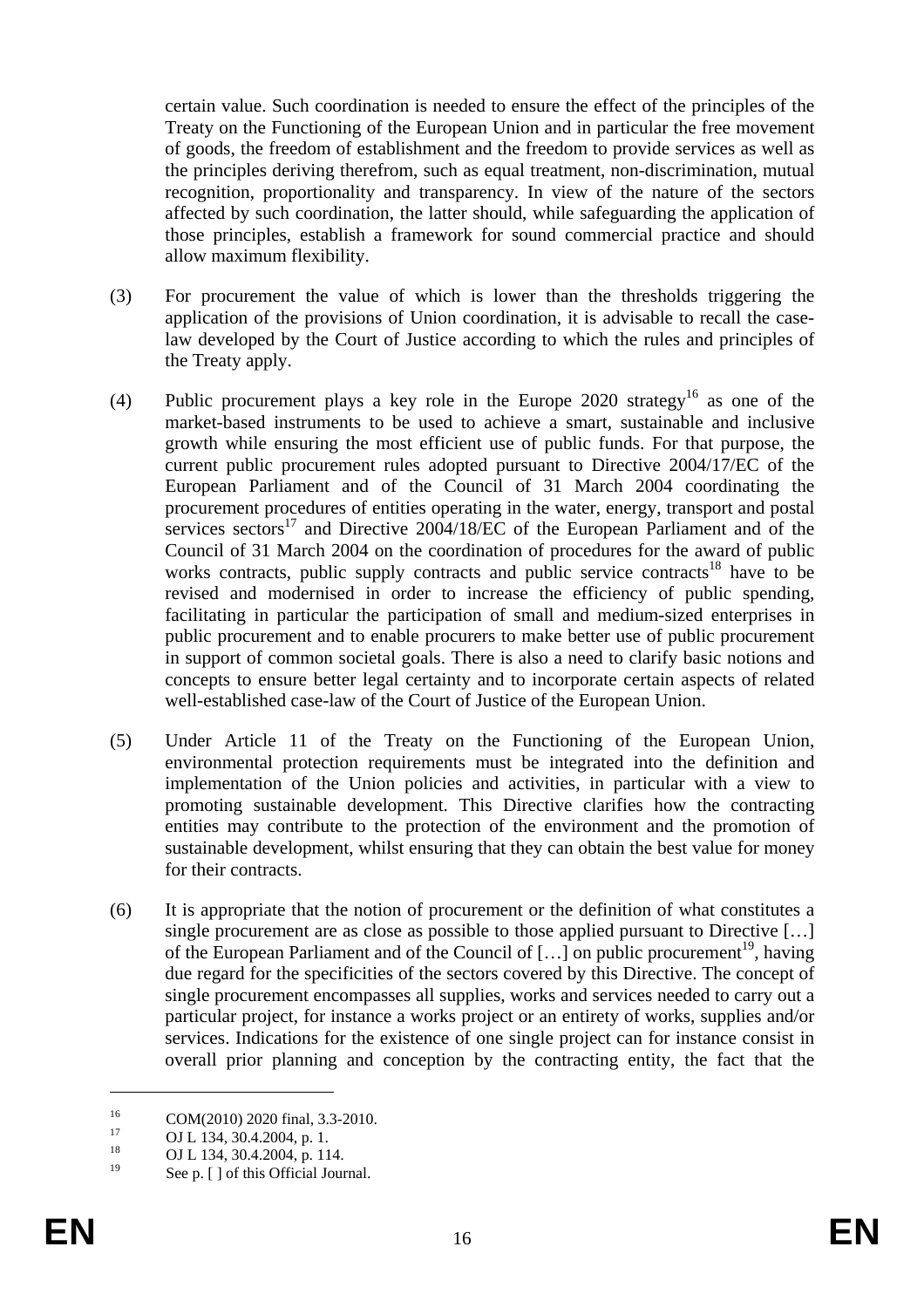different elements purchased fulfil a single economic and technical function or that they are otherwise logically interlinked and carried out in a narrow time frame.

- (7) To ensure a real opening up of the market and a fair balance in the application of procurement rules in the water, energy, transport and postal services sectors it is necessary for the entities covered to be identified on a basis other than their legal status. It should be ensured, therefore, that the equal treatment of contracting entities operating in the public sector and those operating in the private sector is not prejudiced. It is also necessary to ensure, in keeping with Article 345 of the Treaty on the Functioning of the European Union, that the rules governing the system of property ownership in Member States are not prejudiced.
- (8) The notion of special or exclusive rights is central to the definition of the scope of this Directive, since entities which are neither contracting authorities nor public undertakings within the meaning of this Directive are subject to its provisions only to the extent that they exercise one of the activities covered on the basis of such rights. It is therefore appropriate to clarify that rights which have been granted by means of a procedure based on objective criteria, notably pursuant to Union legislation, and for which adequate publicity has been ensured do not constitute special or exclusive rights for the purposes of this Directive. This legislation should include Directive 98/30/EC of the European Parliament and of the Council of 22 June 1998 concerning common rules for the internal market in natural  $gas^{20}$ , Directive 96/92/EC of the European Parliament and of the Council of 19 December 1996 concerning common rules for the internal market in electricity<sup>21</sup>, Directive 97/67/EC of the European Parliament and of the Council of 15 December 1997 on common rules for the development of the internal market of Community postal services and the improvement of quality of service<sup>22</sup>, Directive  $94/22/EC$  of the European Parliament and of the Council of 20 May 1994 on the conditions for granting and using authorisations for the prospection, exploration and production of hydrocarbons<sup>23</sup> and Regulation (EC) No  $1370/2007$  of the European Parliament and of the Council of 23 October 2007 on public passenger transport services by rail and by road and repealing Council Regulations (EEC) Nos 1191/69 and  $1107/70^{24}$ .
- (9) Contracting entities that operate in the drinking water sector may also deal with other activities relating to water, such as projects in the field of hydraulic engineering, irrigation, land drainage or the disposal and treatment of sewage. In such case, contracting entities should be able to apply the procurement procedures provided for in this Directive in respect of all their activities relating to water, whichever part of the "water cycle" is concerned. However, procurement rules of the type proposed for supplies of goods are inappropriate for purchases of water, given the need to procure water from sources near the area in which it will be used.
- (10) It is appropriate to exclude procurement made for the purpose of exploring for oil and gas as that sector has consistently been found to be subject to such competitive

<u>.</u>

<sup>&</sup>lt;sup>20</sup> OJ L 204, 21.7.1998, p. 1<br><sup>21</sup> OJ L 27, 29, 1,1997, p. 29

<sup>&</sup>lt;sup>21</sup> OJ L 27, 30.1.1997, p. 20.

<sup>&</sup>lt;sup>22</sup> OJ L 15, 21.1.1998, p. 14.<br><sup>23</sup> OJ L 164, 20.6.1994, p. 2

<sup>&</sup>lt;sup>23</sup> OJ L 164, 30.6.1994, p. 3.<br><sup>24</sup> OJ L 215, 2.12, 2007, p. 1.

OJ L 315, 3.12.2007, p. 1.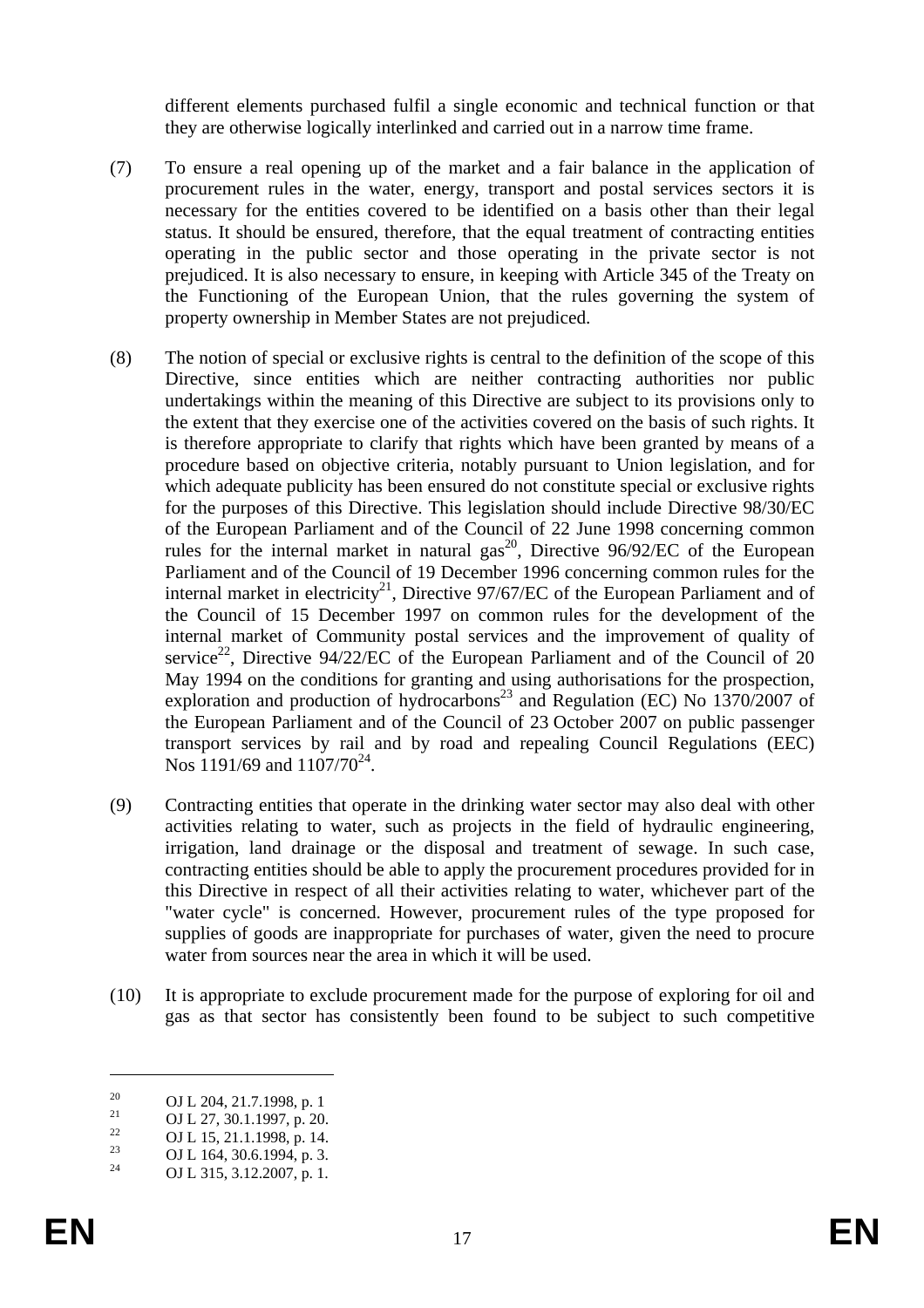pressure that the procurement discipline brought about by the EU procurement rules is no longer needed.

- (11) Contracts may be awarded for the purpose of meeting the requirements of several activities, possibly subject to different legal regimes. It should be clarified that the legal regime applicable to a single contract intended to cover several activities should be subject to the rules applicable to the activity for which it is principally intended. Determination of the activity for which the contract is principally intended may be based on an analysis of the requirements which the specific contract must meet, carried out by the contracting entity for the purposes of estimating the contract value and drawing up the procurement documents. In certain cases, such as the purchase of a single piece of equipment for the pursuit of activities for which information allowing an estimation of the respective rates of use would be unavailable, it might be objectively impossible to determine for which activity the contract is principally intended. The rules applicable to such cases should be indicated.
- (12) Even if they do not necessarily lead to corrupt conduct, actual, potential or perceived conflicts of interest have a high potential to improperly influence public procurement decisions with the effect of distorting competition and jeopardising equal treatment of tenderers. Effective mechanisms should therefore be set up to prevent, identify and remedy conflicts of interest. Given the differences in the decision-making processes of respectively contracting authorities and undertakings, it is appropriate to limit such provisions to procurement carried out by the former.
- (13) Illicit conduct by participants in a procurement procedure, such as attempts to unduly influence the decision-making process or to enter into agreements with other candidates to manipulate the outcome of the procedure can result in violations of the basic principles of Union law and in serious distortions of competition. Economic operators should therefore be required to submit a declaration on honour that they do not engage in such illicit activities and be excluded if this declaration proves to be false.
- (14) Council Decision 94/800/EC of 22 December 1994 concerning the conclusion on behalf of the European Community, as regards matters within its competence, of the Agreements reached in the Uruguay Round multilateral negotiations (1986 to 1994)<sup>25</sup>, approved in particular the World Trade Organisation Agreement on Government Procurement, hereinafter referred to as the "Agreement". The aim of the Agreement is to establish a multilateral framework of balanced rights and obligations relating to public contracts with a view to achieving the liberalisation and expansion of world trade. For contracts covered by the Agreement, as well as by other relevant international agreements by which the Union is bound, contracting entities fulfil the obligations under those agreements by applying this Directive to economic operators of third countries that are signatories to the agreements.
- (15) The Agreement applies to contracts above certain thresholds, set in the Agreement and expressed as special drawing rights. The thresholds laid down by this Directive should be aligned to ensure that they correspond to the euro equivalents of the thresholds of the Agreement. Provision should also be made for periodic reviews of the thresholds

<sup>25</sup> OJ L 336, 23.12.1994, p. 1.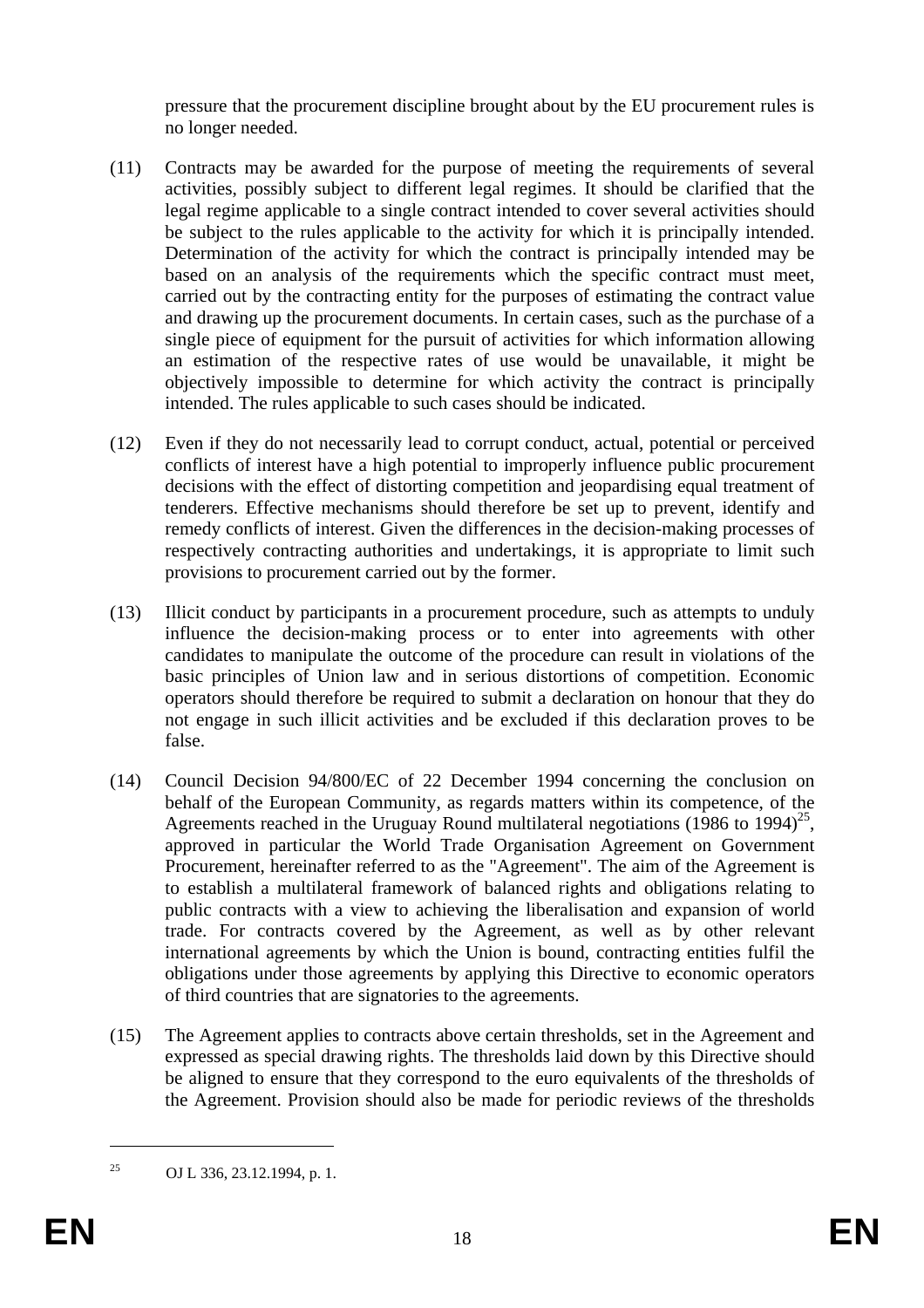expressed in euros so as to adjust them, by way of a purely mathematical operation, to possible variations in the value of the euro in relation to the special drawing right. To avoid a multiplication of thresholds it is furthermore appropriate, without prejudice to the international commitments of the Union, to continue to apply the same thresholds to all contracting entities, regardless of the sector in which they operate.

- (16) The results of the Evaluation demonstrated that the exclusion of certain services from the full application of this directive should be reviewed. As a result, the full application of the Directive is extended to a number of services (such as hotel and legal services, which both showed a particularly high percentage of cross-border trade).
- (17) Other categories of services continue by their very nature to have a limited crossborder dimension, namely what are known as services to the person such as certain social, health and educational services. Those services are provided within a particular context that varies widely amongst Member States, due to different cultural traditions. A specific regime should therefore be established for contracts for those services, with a higher threshold of EUR 1 000 000. In the particular context of procurement in those sectors, services to the person with values below this threshold will typically not be of interest to providers from other Member States unless there are concrete indications to the contrary, such as Union financing for transborder projects. Contracts for services to the person above this threshold should be subject to Union-wide transparency. Given the importance of the cultural context and the sensitivity of those services, Member States should be given wide discretion to organise the choice of the service providers in the way they consider most appropriate. The rules of this directive take account of that imperative, imposing only observance of basic principles of transparency and equal treatment and making sure that contracting entities are able to apply specific quality criteria for the choice of service providers, such as the criteria set out in the voluntary European Quality Framework for Social Services of the European Union's Social Protection Committee<sup>26</sup>. Member States and/or contracting entities remain free to provide those services themselves or to organise social services in a way that does not entail the conclusion of public contracts, for example through the mere financing of such services or by granting licences or authorisations to all economic operators meeting the conditions established beforehand by the contracting entity, without any limits or quotas, provided such a system ensures sufficient advertising and complies with the principles of transparency and non-discrimination.
- (18) Being addressed to Member States, this directive does not apply to procurement carried out by international organisations on their own behalf and for their own account. There is, however, a need to clarify to what extent this directive should be applied to procurement governed by specific international rules.
- (19) There is considerable legal uncertainty as to how far cooperation between public authorities should be covered by public procurement rules. The relevant case-law of the Court of Justice of the European Union is interpreted divergently between Member States and even between contracting authorities. As this jurisprudence would be equally applicable to public authorities when operating in the sectors covered by this

<sup>&</sup>lt;sup>26</sup> SPC/2010/10/8 Final of 6.10.2010.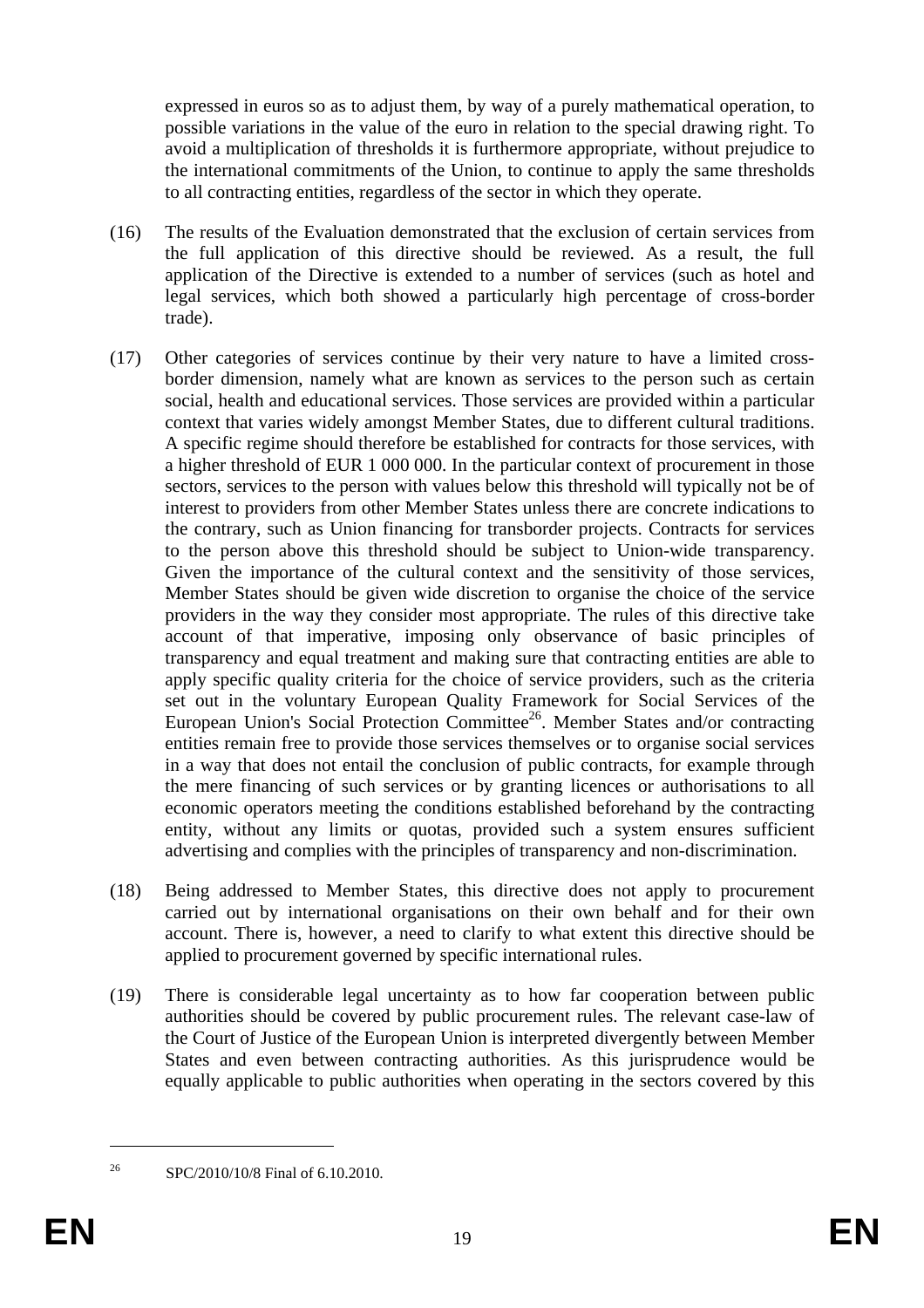directive, it is appropriate to ensure that the same rules apply in both this directive and Directive [.../.../EU][on public procurement].

- (20) It is appropriate to exclude certain service, supply and works contracts awarded to an affiliated undertaking having as its principal activity the provision of such services, supply or works to the group of which it is part, rather than offering them on the market. It is also appropriate to exclude certain service, supply and works contracts awarded by a contracting entity to a joint venture which is formed by a number of contracting entities for the purpose of carrying out activities covered by this Directive and of which that entity is part. However, it is appropriate to ensure that this exclusion does not give rise to distortions of competition to the benefit of the undertakings or joint ventures that are affiliated with the contracting entities; it is appropriate to provide a suitable set of rules, in particular as regards the maximum limits within which the undertakings may obtain a part of their turnover from the market and above which they would lose the possibility of being awarded contracts without calls for competition, the composition of joint ventures and the stability of links between those joint ventures and the contracting entities of which they are composed.
- (21) It is also appropriate to clarify the relations between the provisions on cooperation between public authorities and the provisions on the award of contracts to affiliated undertakings or in the context of joint ventures.
- (22) This Directive should apply neither to contracts intended to permit the performance of an activity referred to in Articles 5 to 11 nor to design contests organised for the pursuit of such an activity if, in the Member State in which this activity is carried out, it is directly exposed to competition on markets to which access is not limited. It is therefore appropriate to maintain the procedure, applicable to all sectors covered by this Directive that will enable the effects of current or future opening up to competition to be taken into account. Such a procedure should provide legal certainty for the entities concerned, as well as an appropriate decision-making process, ensuring, within short time limits, uniform application of Union law in this area.
- (23) Direct exposure to competition should be assessed on the basis of objective criteria, taking account of the specific characteristics of the sector concerned. This assessment is, however, limited by the applicable short deadlines and by having to be based on the information available to the Commission – either from already available sources or from the information obtained in the context of the application pursuant to Article 28 which can not be supplemented by more time consuming methods, including notably public inquiries of economic operators concerned. The assessment of direct exposure to competition that can be carried out in the context of this directive is consequently without prejudice to the full-fledged application of competition law.
- (24) The implementation and application of appropriate Union legislation opening a given sector, or a part of it, will be considered to provide sufficient grounds for assuming that there is free access to the market in question. Such appropriate legislation should be identified in an annex which can be updated by the Commission. It is appropriate that this annex should currently refer to Directive 2009/73/EC of the European Parliament and of the Council of 13 July 2009 concerning common rules for the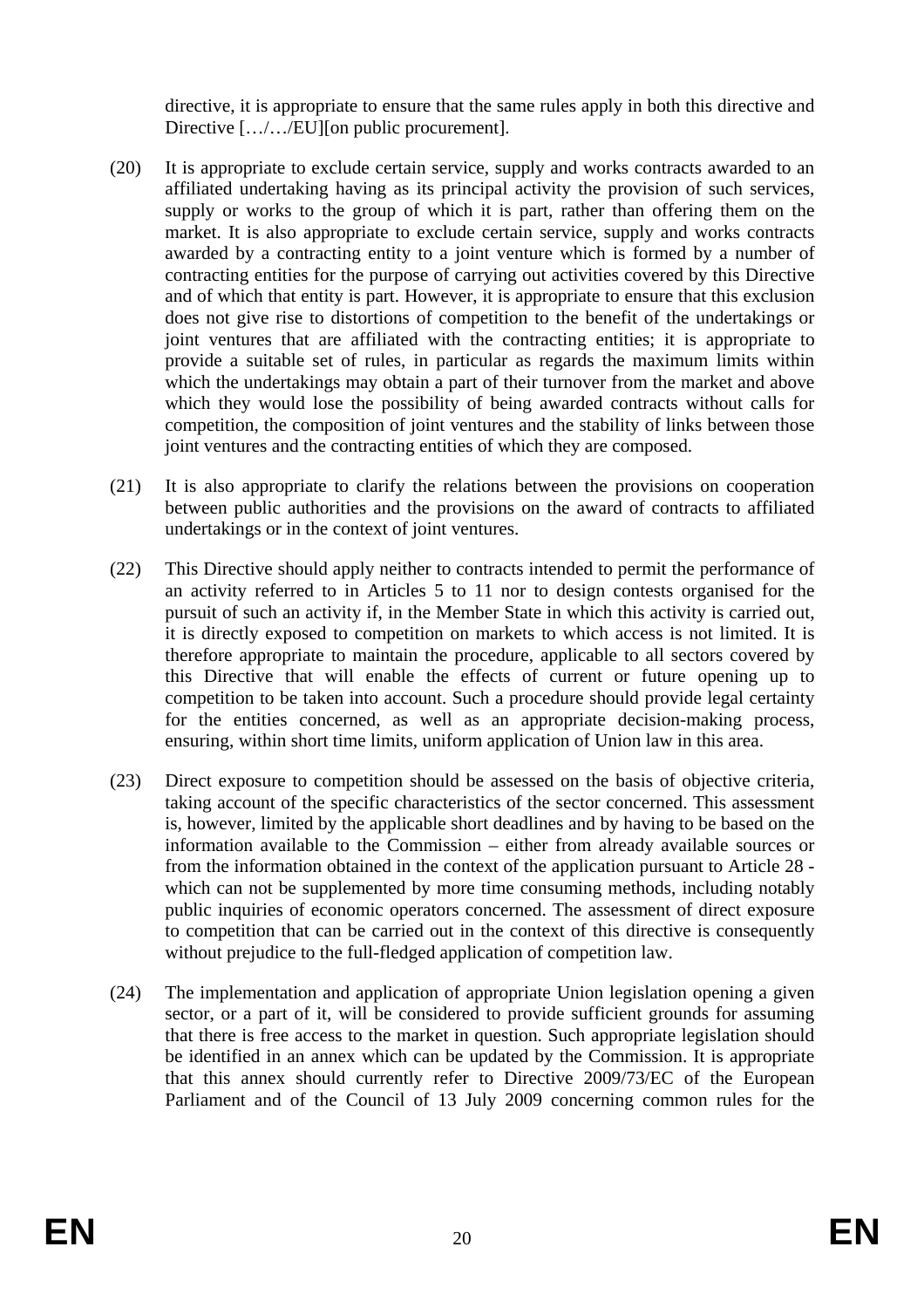internal market in natural gas and repealing Directive  $2003/55/EC^{27}$ , Directive 2009/72/EC of the European Parliament and of the Council of 13 July 2009 concerning common rules for the internal market in electricity and repealing Directive  $2003/54/\overline{EC}^{28}$  and Directive 94/22/EC.

- (25) Research and innovation, including eco-innovation and social innovation, are among the main drivers of future growth and have been put at the centre of the Europe 2020 strategy for smart, sustainable and inclusive growth. Contracting entities should make the best strategic use of public procurement to spur innovation. Buying innovative goods and services plays a key role in improving the efficiency and quality of public services while addressing major societal challenges. It contributes to achieving best value for money as well as wider economic, environmental and societal benefits in terms of generating new ideas, translating them into innovative products and services and thus promoting sustainable economic growth. This directive should contribute to facilitating procurement of innovation and help Member States in achieving the Innovation Union targets. A specific procurement procedure should therefore be provided for which allows contracting entities to establish a long-term innovation partnership for the development and subsequent purchase of a new, innovative product, service or works provided it can be delivered to agreed performance levels and costs. The partnership should be structured in such a way that it can provide the necessary "market-pull" incentivising the development of an innovative solution without foreclosing the market.
- (26) In view of the detrimental effects on competition, negotiated procedures without a call for competition should only be used in very exceptional circumstances. This exception should be limited to cases where publication is either not possible, for reasons of force majeure in line with the standing case-law of the Court of Justice of the European Union, or where it is clear from the outset that publication would not trigger more competition, not least because there is objectively only one economic operator that can perform the contract. Only situations of objective exclusivity can justify the use of the negotiated procedure without a call for competition, where the situation of exclusivity has not been created by the contracting entity itself with a view to the future procurement procedure, and where there are no adequate substitutes, the availability of which should be assessed thoroughly.
- (27) Electronic means of information and communication can greatly simplify the publication of contracts and increase the efficiency and transparency of procurement processes. They should become the standard means of communication and information exchange in procurement procedures. The use of electronic means also leads to time savings. As a result, provision should be made for reducing the minimum periods where electronic means are used, subject, however, to the condition that they are compatible with the specific mode of transmission envisaged at Union level. Moreover, electronic means of information and communication including adequate functionalities can enable contracting authorities to prevent, detect and correct errors that occur during procurement procedures.

<u>.</u>

<sup>&</sup>lt;sup>27</sup> OJ L 211, 14.8.2009, p. 94<br><sup>28</sup> OJ L 211, 14.8.2000, p. 55

<sup>28</sup> OJ L 211, 14.8.2009, p. 55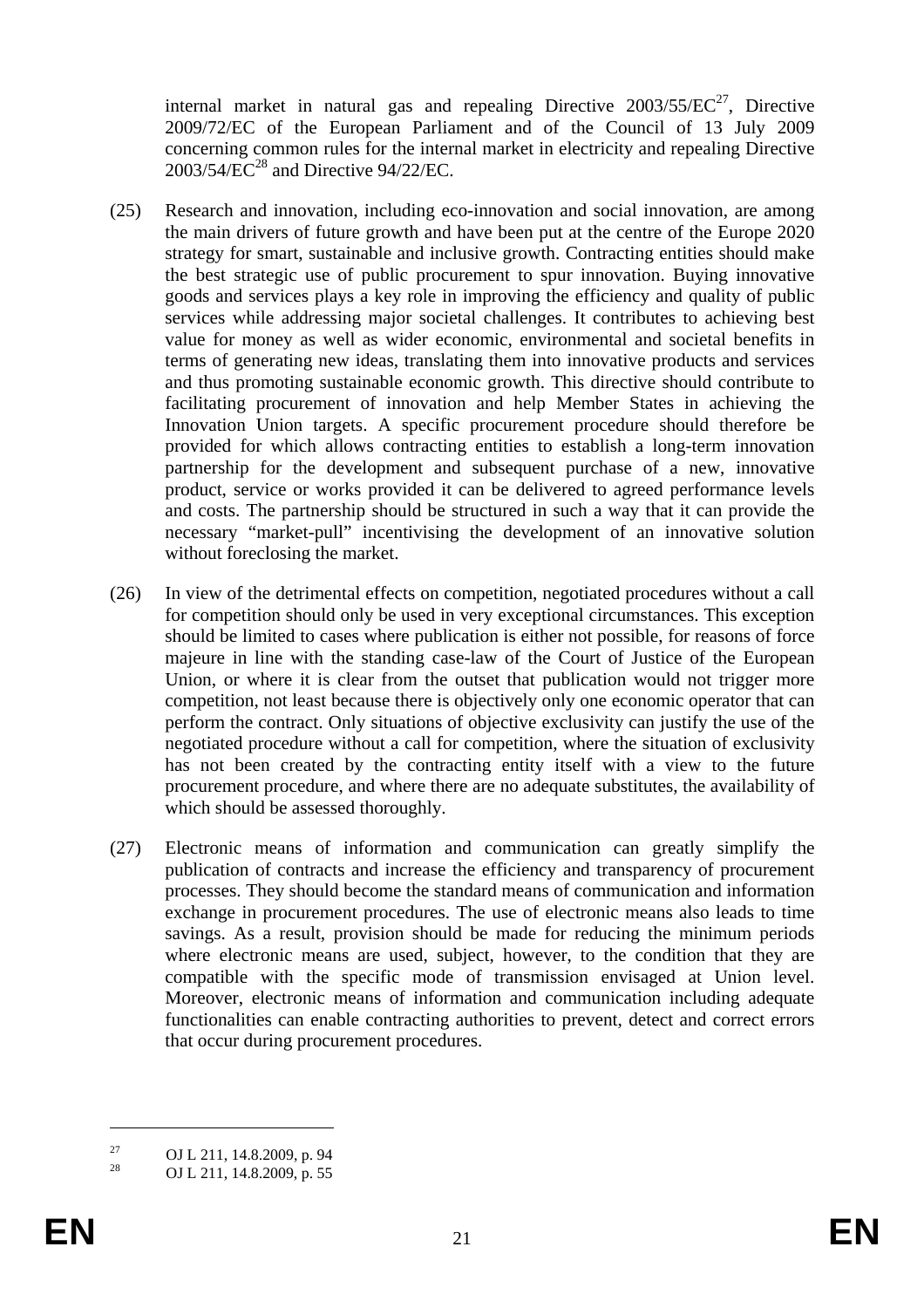- (28) There is a strong trend emerging across Union public procurement markets towards the aggregation of demand by public purchasers, with a view to obtaining economies of scale, including lower prices and transaction costs, and to improving and professionalising procurement management. This can be achieved by concentrating purchases either by the number of contracting entities involved or by volume and value over time. However, the aggregation and centralisation of purchases should be carefully monitored in order to avoid excessive concentration of purchasing power and collusion, and to preserve transparency and competition, as well as market access opportunities for small and medium-sized enterprises.
- (29) The instrument of framework agreements can be an efficient procurement technique throughout Europe; however, there is a need to enhance competition by improving transparency of and access to procurement carried out by means of framework agreements. It is therefore appropriate to revise the provisions applicable to those agreements, notably by providing for mini-competitions for the award of specific contracts based on the agreement and by limiting the duration of framework agreements.
- (30) In view of the experience acquired, there is also a need to adjust the rules governing dynamic purchasing systems to enable contracting entities to take full advantage of the possibilities afforded by this instrument. The systems need to be simplified, in particular by operating them in the form of a restricted procedure, hence eliminating the need for indicative tenders, which have been identified as one of the major burdens associated with those systems. Thus any economic operator who submits a request to participate and meets the selection criteria should be allowed to take part in procurement procedures carried out through the dynamic purchasing system. This purchasing technique allows the contracting entity to have a particularly broad range of tenders and hence to ensure optimum use of funds through broad competition.
- (31) In addition, new electronic purchasing techniques are constantly being developed, such as electronic catalogues. They help to increase competition and streamline public purchasing, particularly in terms of savings in time and money. Certain rules should however be laid down to ensure that such use complies with the rules of this Directive and the principles of equal treatment, non-discrimination and transparency. In particular where competition has been reopened under a framework agreement or where a dynamic purchasing system is being used and where sufficient guarantees are offered in respect of ensuring traceability, equal treatment and predictability, contracting entities should be allowed to generate tenders in relation to specific purchases on the basis of previously transmitted electronic catalogues. In line with the requirements of the rules for electronic means of communication, contracting entities should avoid unjustified obstacles to economic operators' access to procurement procedures in which tenders are to be presented in the form of electronic catalogues and which guarantee compliance with the general principles of non-discrimination and equal treatment.
- (32) Centralised purchasing techniques are increasingly used in most Member States. Central purchasing bodies are responsible for making acquisitions or awarding contracts/framework agreements for other contracting authorities or for contracting entities. In view of the large volumes purchased, such techniques help increase competition and professionalise public purchasing. Provision should therefore be made for a Union definition of central purchasing bodies dedicated to contracting entities,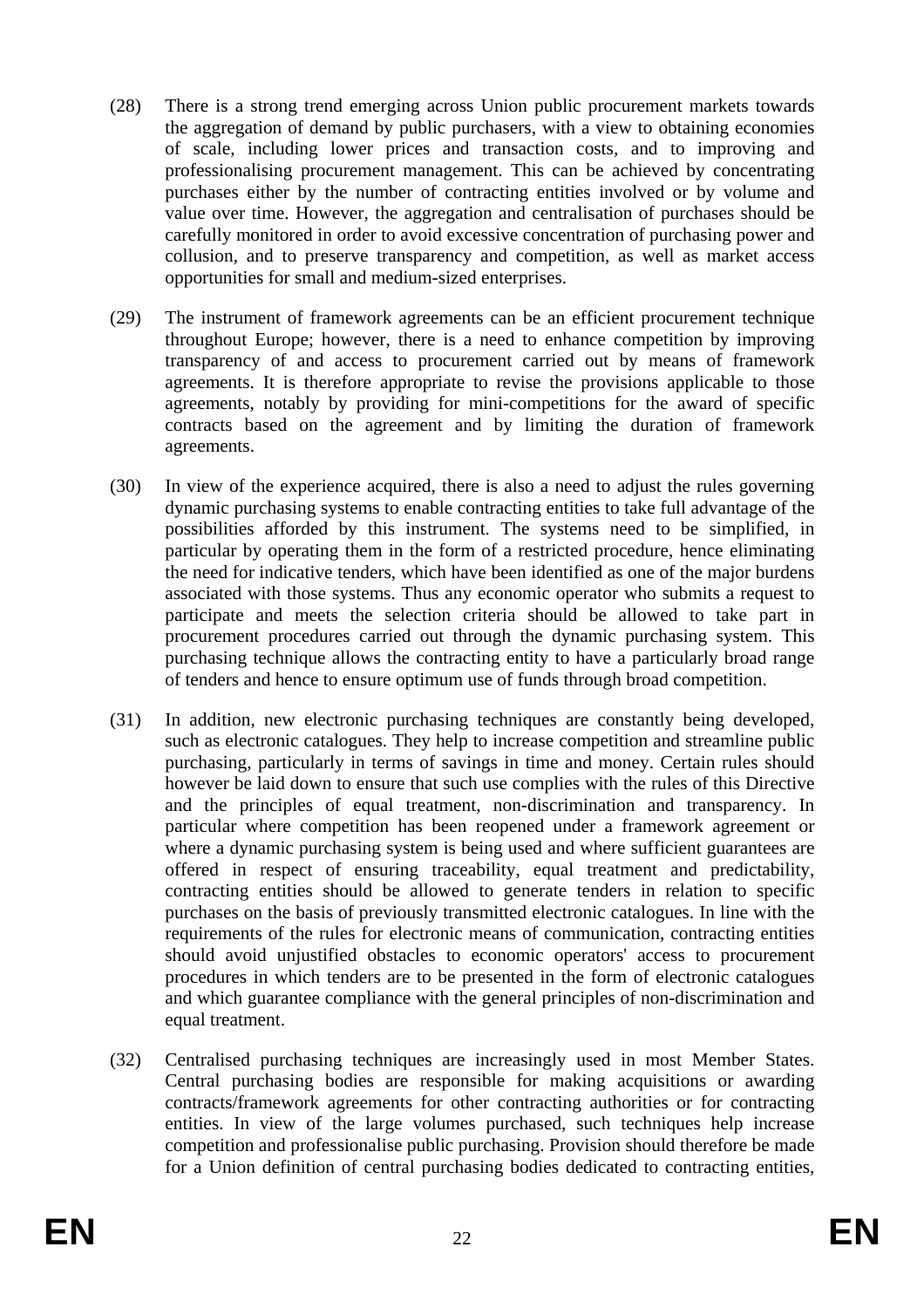without preventing the continuation of less institutionalised and systematic common purchasing or the established practice of having recourse to service providers that prepare and manage procurement procedures on behalf and for the account of a contracting entity. Rules should also be laid down for allocating responsibility for the observance of the obligations pursuant to this Directive, also in the case of remedies, among the central purchasing body and the contracting entities procuring from or through the central purchasing body. Where the latter has sole responsibility for the conduct of the procurement procedures, it should also be solely and directly responsible for the legality of the procedures. Where a contracting entity conducts certain parts of the procedure, for instance the reopening of competition under a framework agreement or the award of individual contracts based on a dynamic purchasing system, it should continue to be responsible for the stages it conducts.

- (33) Electronic means of communication are particularly well suited to support centralised purchasing practices and tools because of the possibility they offer to re-use and automatically process data and to minimise information and transaction costs. The use of such electronic means of communication should therefore, as a first step, be rendered compulsory for central purchasing bodies, while also facilitating converging practices across the Union. This should be followed by a general obligation to use electronic means of communication in all procurement procedures after a transition period of two years.
- (34) Joint awarding of contracts by contracting entities from different Member States currently encounters specific legal difficulties, with special reference to conflicts of national laws. Despite the fact that Directive 2004/17/EC implicitly allowed for crossborder joint public procurement, in practice several national legal systems have explicitly or implicitly rendered cross-border joint procurement legally uncertain or impossible. Contracting entities from different Member States may be interested in cooperating and in jointly awarding contracts in order to derive maximum benefit from the potential of the internal market in terms of economies of scale and risk-benefit sharing, not least for innovative projects involving a greater amount of risk than reasonably bearable by a single contracting entity. Therefore new rules on crossborder joint procurement designating the applicable law should be established in order to facilitate cooperation between contracting entities across the Single Market. In addition, contracting entities from different Member States may set up joint legal bodies established under national or Union law. Specific rules should be established for such form of joint procurement.
- (35) The technical specifications drawn up by purchasers need to allow public procurement to be opened up to competition. To that end, it should be possible to submit tenders that reflect the diversity of technical solutions so as to obtain a sufficient level of competition. Consequently, technical specifications should be drafted in such a way to avoid artificially narrowing down competition through requirements that favour a specific economic operator by mirroring key characteristics of the supplies, services or works habitually offered by that economic operator. Drawing up the technical specifications in terms of functional and performance requirements generally allows this objective to be achieved in the best way possible and favours innovation. Where reference is made to a European standard or, in the absence thereof, to a national standard, tenders based on other equivalent arrangements which meet the requirements of the contracting entities and are equivalent in terms of safety must be considered by the contracting entities. To demonstrate equivalence, tenderers can be required to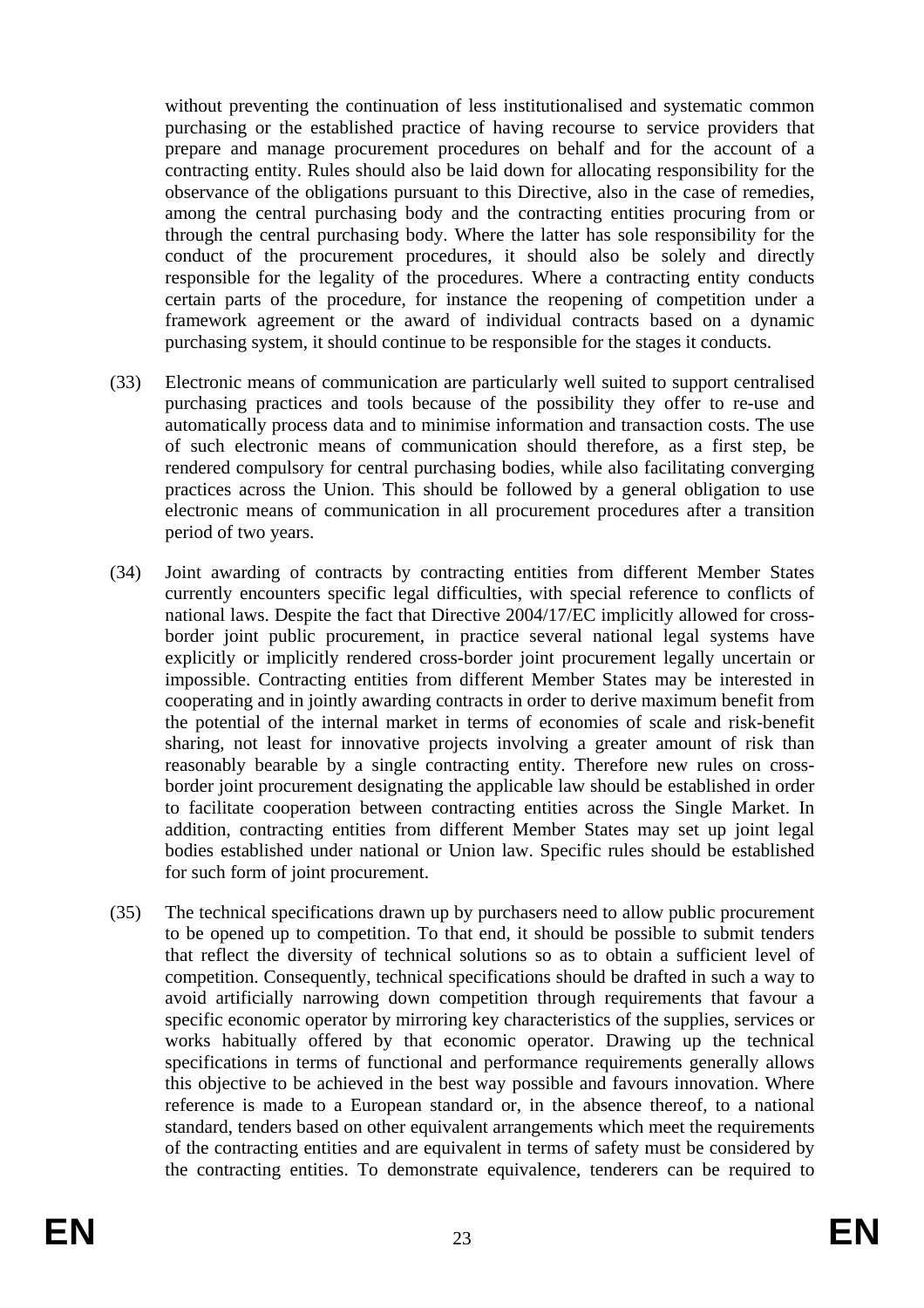provide third-party verified evidence; however, other appropriate means of proof such as a technical dossier of the manufacturer should also be allowed where the economic operator concerned has no access to such certificates or test reports, or no possibility of obtaining them within the relevant time limits.

- (36) Contracting entities that wish to purchase works, supplies or services with specific environmental, social or other characteristics should be able to refer to particular labels, such as the European Eco-label, (multi-) national eco-labels or any other label provided that the requirements for the label are linked to the subject-matter of the contract, such as the description of the product and its presentation, including packaging requirements. It is furthermore essential that those requirements are drawn up and adopted on the basis of objectively verifiable criteria, using a procedure in which stakeholders, such as government bodies, consumers, manufacturers, distributors and environmental organisations can participate, and that the label is accessible and available to all interested parties.
- (37) For all procurement intended for use by persons, whether general public or staff of the contracting entity, it is necessary that contracting entities lay down technical specifications so as to take into account accessibility criteria for people with disabilities or design for all users except in duly justified cases.
- (38) In order to encourage the involvement of small and medium-sized enterprises (SMEs) in the procurement market, it should be provided explicitly that contracts may be divided into lots, whether homogenous or heterogeneous. Where contracts are divided into lots, contracting entities may, for instance in order to preserve competition or to ensure security of supply, limit the number of lots for which an economic operator may tender; they may also limit the number of lots that may be awarded to any one tenderer.
- (39) Insofar as compatible with the need to ensure the objective of sound commercial practice while allowing for maximum flexibility, it is appropriate to provide for the application of Directive [2004/18/EC] on public procurement in respect of requirements concerning economic and financial capacity and documentary evidence. It is therefore foreseen that contracting entities may apply the selection criteria provided for in Directive [2004/18/EC] and that, where they do, they are then obliged to apply the provisions concerning notably the ceiling to requirements on minimum turnover as well as on self-certification.
- (40) Public contracts should not be awarded to economic operators that have participated in a criminal organisation or have been found guilty of corruption, fraud to the detriment of the Union's financial interests or money laundering. Non-payment of taxes or social security contributions should also be sanctioned by mandatory exclusion at the level of the Union. Given that contracting entities, which are not contracting authorities, might not have access to indisputable proof on the matter, it is appropriate to leave the choice of whether or not to apply the exclusion criteria listed in Directive [2004/18] to such contracting entities. The obligation to apply Article 55(1) and (2) of Directive [2004/18] should therefore be limited to contracting entities that are contracting authorities. Furthermore, contracting entities should be given the possibility to exclude candidates or tenderers for violations of environmental or social obligations, including rules on accessibility for disabled persons or other forms of grave professional misconduct, such as violations of competition rules or of intellectual property rights.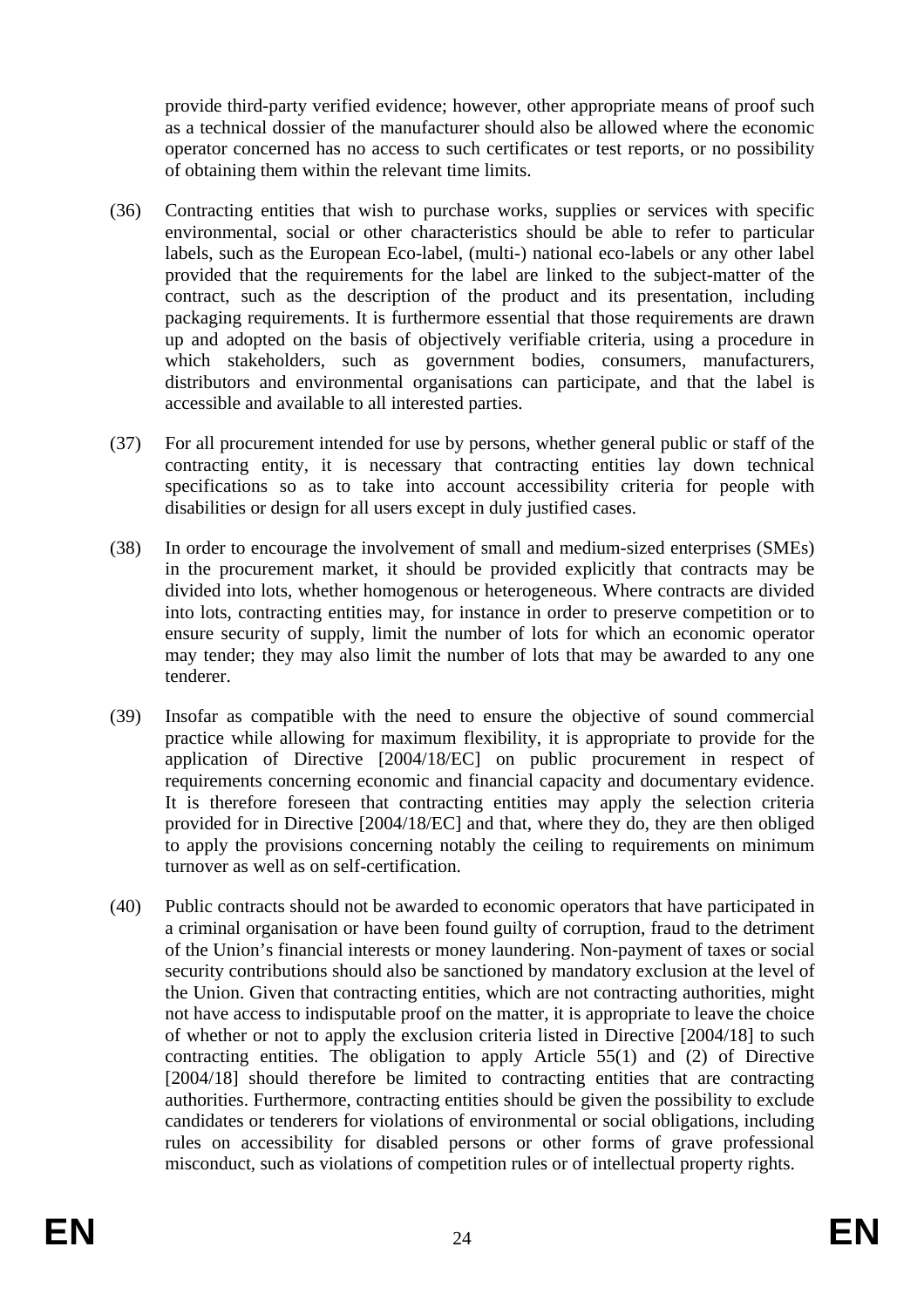- (41) Where contracting entities are obliged or choose to apply the just mentioned exclusion criteria, they should apply Directive [2004/18] concerning the possibility that economic operators adopt compliance measures aimed at remedying the consequences of any criminal offences or misconduct and at effectively preventing further occurrences of the misbehaviour.
- (42) Contracting entities may require that environmental management measures or schemes are to be applied during the performance of a contract. Environmental management schemes, whether or not they are registered under Union instruments such as Regulation (EC) No 1221/2009 of the European Parliament and of the Council of 25 November 2009 on the voluntary participation by organisations in a Community ecomanagement and audit scheme  $(\overrightarrow{EMAS})^{29}$ , can demonstrate that the economic operator has the technical capability to perform the contract. A description of the measures implemented by the economic operator to ensure the same level of environmental protection should be accepted as an alternative to environmental management registration schemes as a form of evidence, where the economic operator concerned has no access to such environmental management registration schemes or no possibility of obtaining them within the relevant time limits.
- (43) Contracts should be awarded on the basis of objective criteria that ensure compliance with the principles of transparency, non-discrimination and equal treatment. Those criteria should guarantee that tenders are assessed in conditions of effective competition, also where contracting entities require high-quality works, supplies and services that are optimally suited to their needs. As a result, contracting entities should be allowed to adopt as award criteria either "the most economically advantageous tender" or "the lowest cost", taking into account that in the latter case they are free to set adequate quality standards by using technical specifications or contract performance conditions.
- (44) Where contracting entities choose to award a contract to the most economically advantageous tender, they must determine the award criteria on the basis of which they will assess tenders in order to identify which one offers the best value for money. The determination of those criteria depends on the subject-matter of the contract, since they must allow the level of performance offered by each tender to be assessed in the light of the subject-matter of the contract, as defined in the technical specifications, and the value for money of each tender to be measured. Furthermore, the chosen award criteria should not confer an unrestricted freedom of choice on the contracting entity and they should ensure the possibility of effective competition and be accompanied by requirements that allow the information provided by the tenderers to be effectively verified.
- (45) It is of utmost importance to fully exploit the potential of public procurement to achieve the objectives of the Europe 2020 Strategy for sustainable growth. In view of the important differences between individual sectors and markets, it would however not be appropriate to set general mandatory requirements for environmental, social and innovation procurement. The Union legislature has already set mandatory procurement requirements for obtaining specific goals in the sectors of road transport vehicles (Directive 2009/33/EC of the European Parliament and the Council of 23 April 2009

<sup>29</sup> OJ L 342, 22.12.2009, p. 1.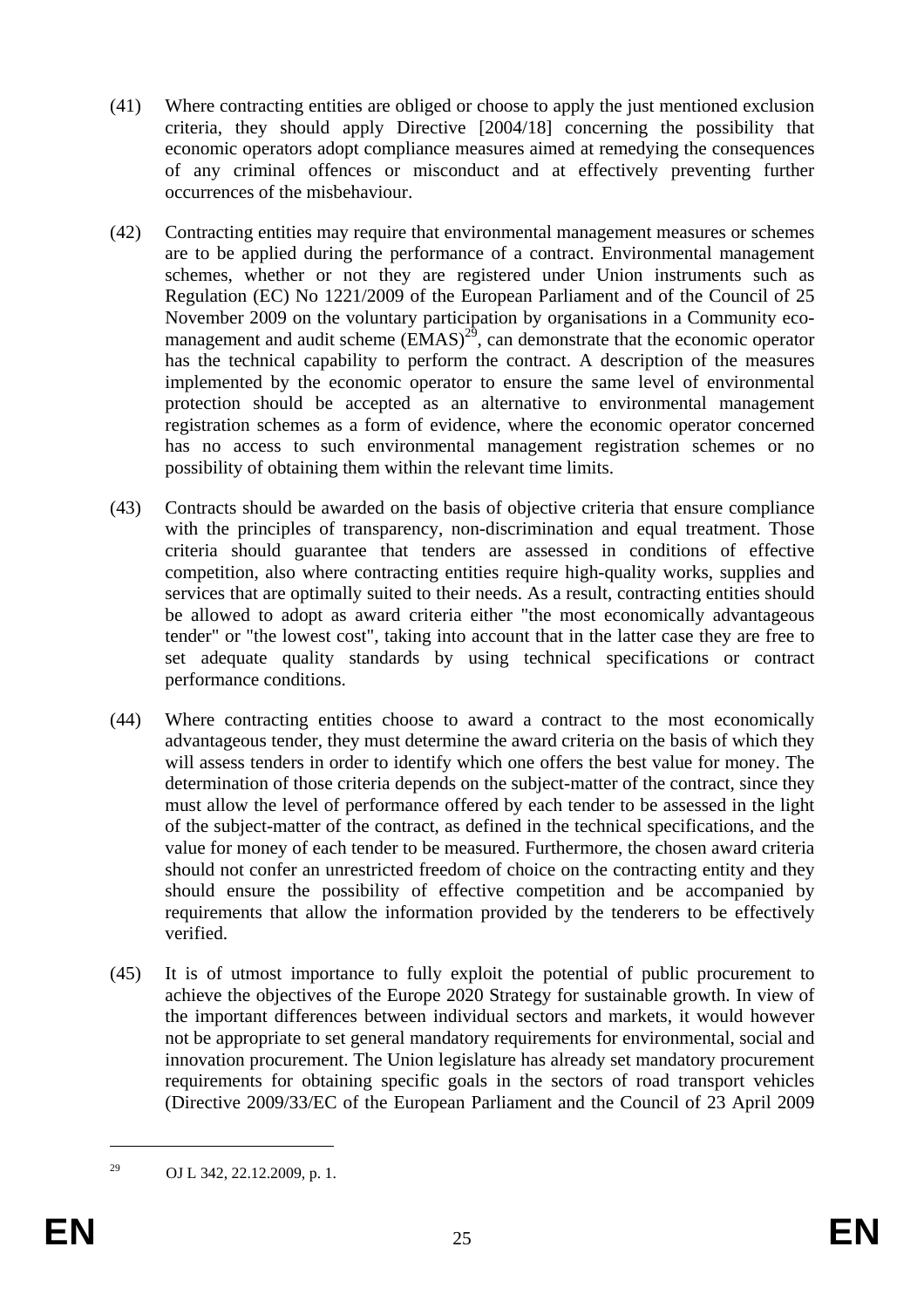on the promotion of clean and energy-efficient road transport vehicles<sup>30</sup>) and office equipment (Regulation (EC) No 106/2008 of the European Parliament and the Council of 15 January 2008 on a Community energy-efficiency labelling programme for office equipment<sup>31</sup>). In addition, the definition of common methodologies for life cycle costing has significantly advanced. It therefore appears appropriate to continue on that path, leaving it to sector-specific legislation to set mandatory objectives and targets in function of the particular policies and conditions prevailing in the relevant sector and to promote the development and use of European approaches to life-cycle costing as a further underpinning for the use of public procurement in support of sustainable growth.

- (46) Those sector-specific measures must be complemented by an adaptation of the public procurement Directives empowering contracting entities to pursue the objectives of the Europe 2020 Strategy in their purchasing strategies. It should hence be made clear that contracting entities can determine the most economically advantageous tender and the lowest cost using a life-cycle costing approach, provided that the methodology to be used is established in an objective and non-discriminatory manner and accessible to all interested parties. The notion of life-cycle costing includes all costs over the life-cycle of a works, supplies or services, both their internal costs (such as development, production, use, maintenance and end-of-life disposal costs) and their external costs, provided they can be monetised and monitored. Common methodologies should be developed at the level of the Union for the calculation of life-cycle costs for specific categories of supplies or services; whenever such a methodology is developed its use should be made compulsory.
- (47) Furthermore, in technical specifications and in award criteria, contracting entities should be allowed to refer to a specific production process, a specific mode of provision of services, or a specific process for any other stage of the life-cycle of a product or service, provided that they are linked to the subject-matter of the contract. In order to better integrate social considerations in public procurement, procurers may also be allowed to include, in the award criterion of the most economically advantageous tender characteristics related to the working conditions of the persons directly participating in the process of production or provision in question. Those characteristics may only concern the protection of health of the staff involved in the production process or the favouring of social integration of disadvantaged persons or members of vulnerable groups amongst the persons assigned to performing the contract, including accessibility for persons with disabilities. Any award criteria which include those characteristics should in any event remain limited to characteristics that have immediate consequences on staff members in their working environment. They should be applied in accordance with Directive 96/71/EC of the European Parliament and of the Council of 16 December 1996 concerning the posting of workers in the framework of the provision of services<sup>32</sup> and in a way that does not discriminate directly or indirectly against economic operators from other Member States or from third countries parties to the Agreement or to Free Trade Agreements to which the Union is party.

 $^{30}$  OJ L 120, 15.5.2009, p. 5.<br> $^{31}$  OJ L 20, 12.2.2009, p. 1.

 $\frac{31}{32}$  OJ L 39, 13.2.2008, p. 1.

OJ L 18, 21.1.1997, p.1.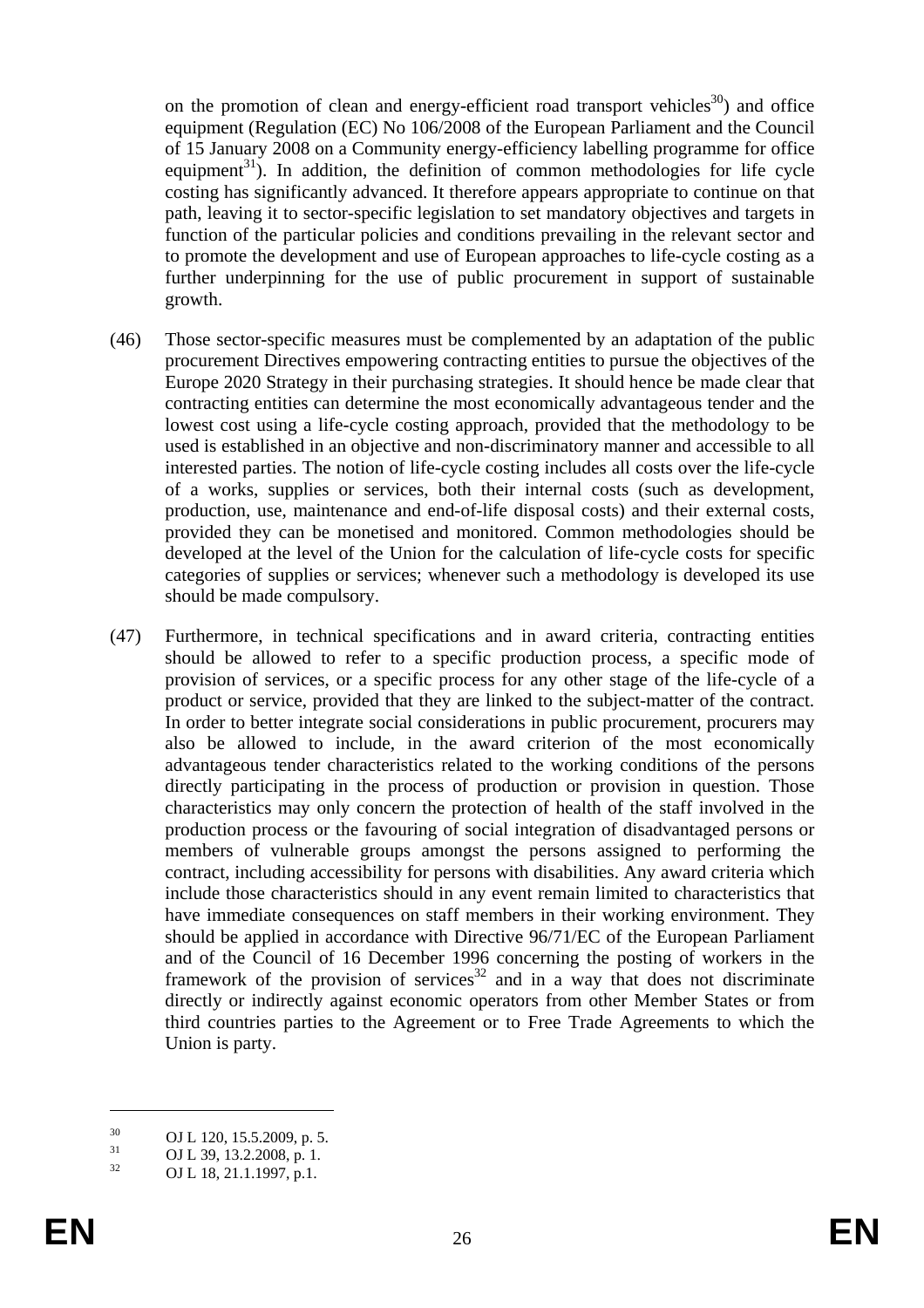- (48) For service contracts and for contracts involving the design of works, contracting entities should also be allowed to use as an award criterion the organisation qualification and experience of the staff assigned to performing the contract in question, as this may affect the quality of the contract performance and, as a result, the economic value of the tender.
- (49) Tenders that appear abnormally low in relation to the works, supplies or services might be based on technically, economically or legally unsound assumptions or practices. In order to prevent possible disadvantages during contract performance, contracting entities should be obliged to ask for an explanation of the price charged where a tender significantly undercuts the prices demanded by other tenderers. Where the tenderer cannot provide a sufficient explanation, the contracting entity should be entitled to reject the tender. Rejection should be mandatory in cases where the contracting entity has established that the abnormally low price results from noncompliance with mandatory Union legislation in the fields of social, labour or environmental law or international labour law provisions.
- (50) Contract performance conditions are compatible with this Directive provided that they are not directly or indirectly discriminatory, are linked to the subject-matter of the contract and are indicated in the notice used to make the call for competition, or in the procurement documents. They may, in particular, be intended to favour on-site vocational training, the employment of people experiencing particular difficulty in achieving integration, the fight against unemployment, protection of the environment or animal welfare. For example, mention may be made of the requirements applicable during the performance of the contract to recruit long-term job-seekers or to implement training measures for the unemployed or for young persons, to comply in substance with fundamental International Labour Organisation (ILO) Conventions, even where such Conventions have not been implemented in national law, and to recruit more disadvantaged persons than are required under national legislation.
- (51) The laws, regulations and collective agreements, at both national and Union level, that are in force in the areas of employment conditions and safety at work apply during the performance of a contract, provided that such rules, and their application, comply with Union law. In cross-border situations where workers from one Member State provide services in another Member State for the purpose of performing a contract, Directive 96/71/EC of the European Parliament and of the Council of 16 December 1996 concerning the posting of workers in the framework of the provision of services<sup>33</sup> lays down the minimum conditions that must be observed by the host country in respect of such posted workers. Where national law contains provisions to this effect, noncompliance with those obligations may be considered to be grave misconduct on the part of the economic operator concerned, liable to lead to the exclusion of that economic operator from the procedure for the award of a public contract.
- (52) Council Regulation (EEC, Euratom) No 1182/71 of 3 June 1971 determining the rules applicable to periods, dates and time limits<sup>34</sup> should apply to the calculation of the time limits contained in this Directive.

<u>.</u>

 $^{33}$  OJ L 18, 21.1.1997, p. 1.<br> $^{34}$  OJ L 124, 8 6 1971, p. 1.

OJ L 124, 8.6.1971, p. 1.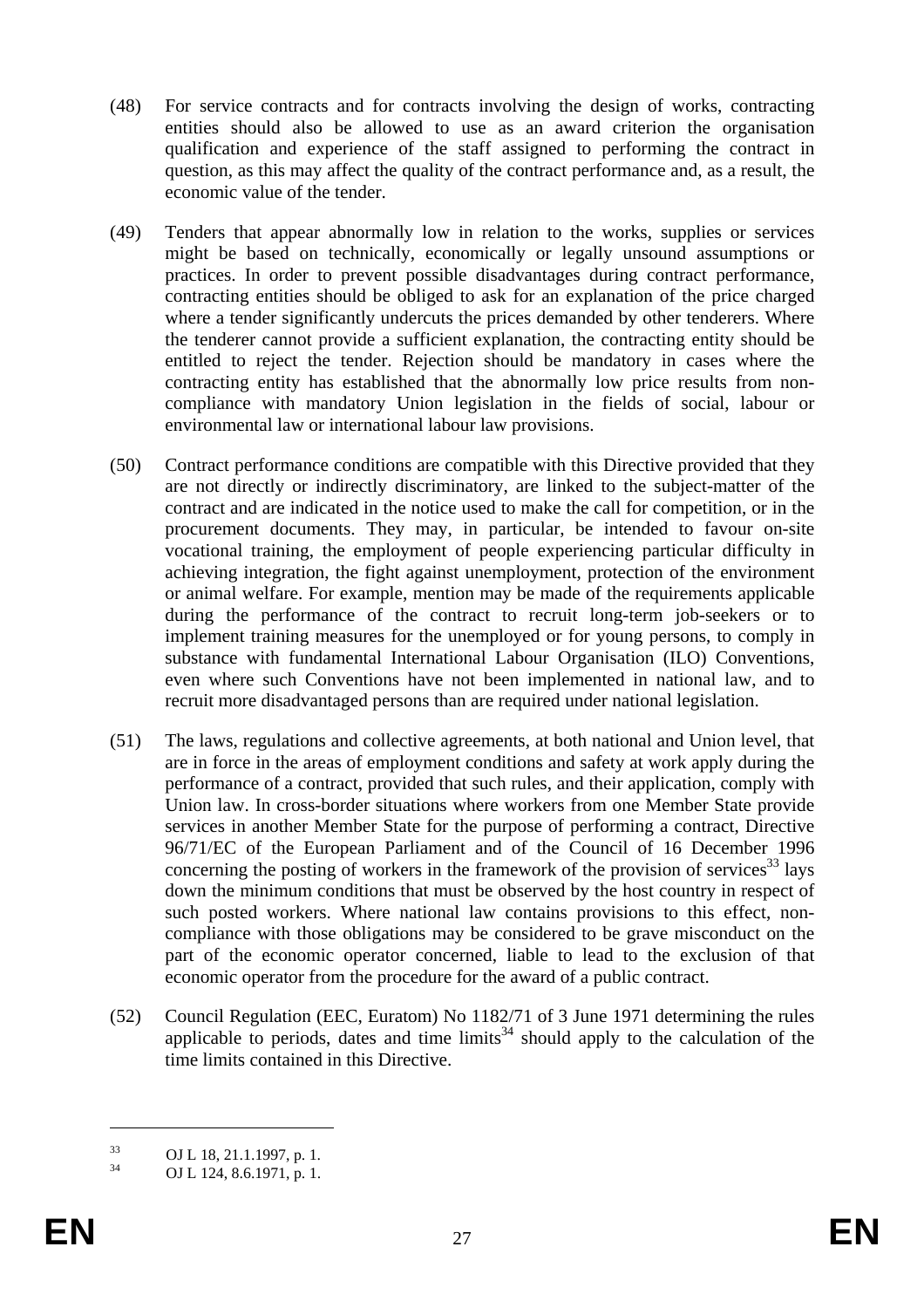- (53) It is necessary to clarify the conditions under which modifications of a contract during its performance require a new procurement procedure, taking into account the relevant case-law of the Court of Justice of the European Union. A new procurement procedure is required in case of material changes to the initial contract, in particular to the scope and content of the mutual rights and obligations of the parties, including the distribution of intellectual property rights. Such changes demonstrate the parties' intention to renegotiate essential terms or conditions of that contract. This is the case in particular if the amended conditions would have had an influence on the outcome of the procedure, had they been part of the initial procedure.
- (54) Contracting entities can be faced with external circumstances that they could not foresee when they awarded the contract. In this case, a certain degree of flexibility is needed to adapt the contract to those circumstances without a new procurement procedure. The notion of unforeseeable circumstances refers to circumstances that could not have been predicted despite reasonably diligent preparation of the initial award by the contracting entity, taking into account its available means, the nature and characteristics of the specific project, good practice in the field in question and the need to ensure an appropriate relationship between the resources spent in preparing the award and its foreseeable value. However, this cannot apply in cases where a modification results in an alteration of the nature of the overall procurement, for instance by replacing the works, supplies or services to be procured by something different or by fundamentally changing the type of procurement since, in such a situation, a hypothetical influence on the outcome may be assumed.
- (55) In line with the principles of equal treatment and transparency, the successful tenderer should not be replaced by another economic operator without reopening the contract to competition. However, the successful tenderer performing the contract may undergo certain structural changes during the performance of the contract, such as purely internal reorganisations, mergers and acquisitions or insolvency. Such structural changes should not automatically require new procurement procedures for all contracts performed by that undertaking.
- (56) Contracting entities should, in the individual contracts themselves, have the possibility to provide for modifications by way of review clauses, but such clauses should not give them unlimited discretion. This directive should therefore set out to what extent modifications may be provided for in the initial contract.
- (57) The evaluation has shown that Member States do not consistently and systematically monitor the implementation and the functioning of public procurement rules. This has a negative impact on the correct implementation of provisions stemming from those directives, which is a major source of cost and uncertainty. Several Member States have appointed a national central body dealing with public procurement issues, but the functions that such bodies are empowered with vary considerably across Member States. Clearer, more consistent and authoritative monitoring and control mechanisms would increase knowledge of the functioning of procurement rules, legal certainty for businesses and contracting entities, and contribute to establish a level playing field. Such mechanisms could serve as tools for detection and early resolution of problems, especially with regard to projects cofunded by the Union, and for the identification of structural deficiencies. There is in particular a strong need to coordinate those mechanisms to ensure consistent application, controls and monitoring of public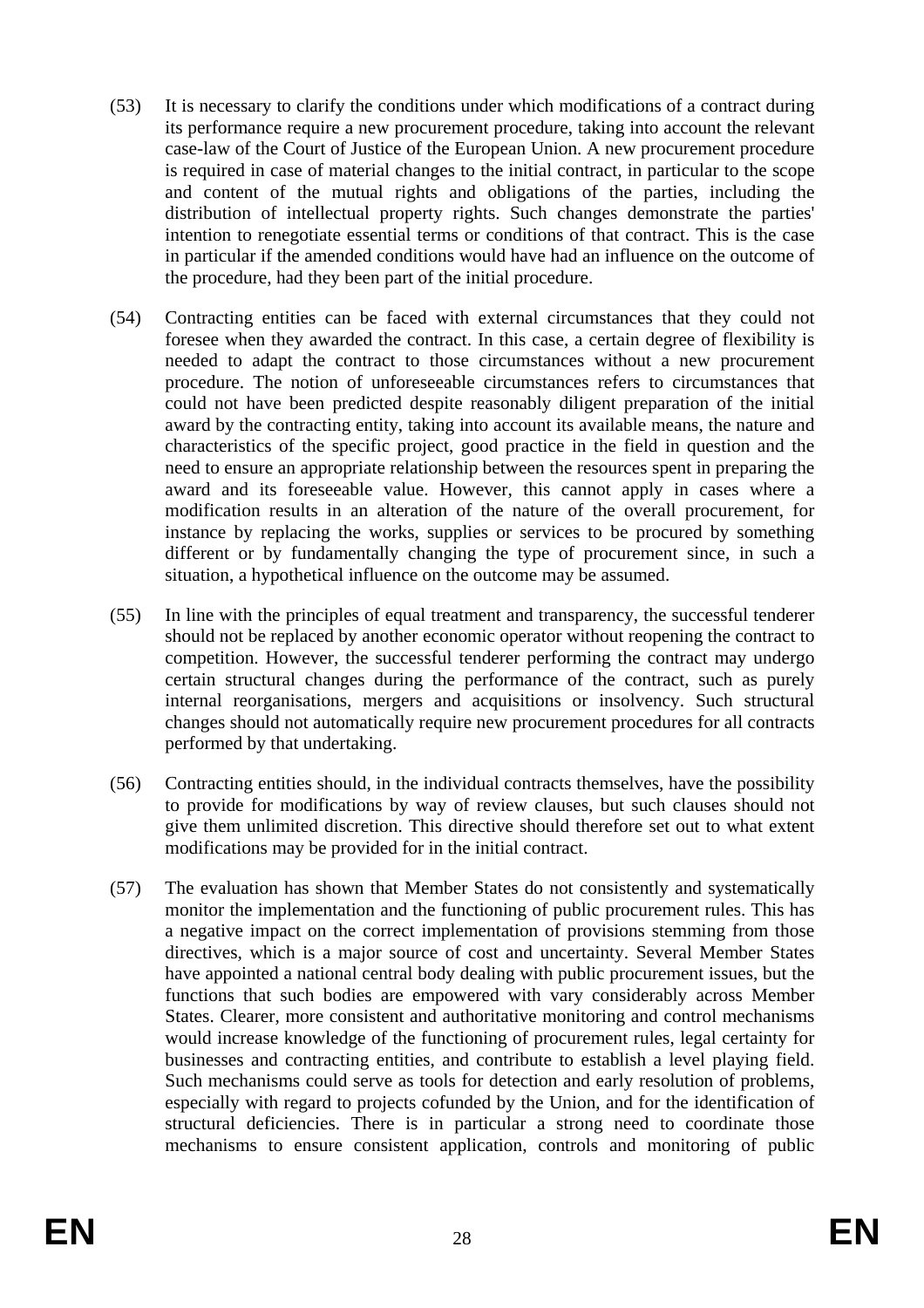procurement policy, as well as systematic assessment of the outcomes of procurement policy across the Union.

- (58) Member States should designate a single national authority in charge of monitoring, implementation and control of public procurement. Such a central body should have first hand and timely information particularly in relation to different problems affecting the implementation of public procurement law. It should be able to provide immediate feedback on the functioning of the policy, the potential weaknesses in national legislation and practice and contribute to the quick identification of solutions. In view of efficiently fighting corrupion and fraud, this central body and the general public should also have the possibility to inspect the texts of concluded contracts. High-value contracts should hence be transmitted to the oversight body with a possibility of interested persons to have access to these documents, to the extent that legitimate public or private interests are not jeopardized.
- (59) Not all contracting entities may have the internal expertise to deal with economically or technically complex contracts. Against this background, appropriate professional support would be an effective complement to monitoring and control activities. On the one hand, this objective can be achieved by knowledge sharing tools (knowledge centres) offering technical assistance to contracting entities; on the other hand, business, not least SMEs, should benefit from administrative assistance, in particular when participating in procurement procedures on a cross-border basis.
- (60) Monitoring, oversight and support structures or mechanisms exist already at national level and can of course be used to ensure monitoring, implementation and control of public procurement and to provide the required support to contracting entities and economic operators.
- (61) Effective cooperation is necessary to ensure consistent advice and practice within each Member State and across the Union. Bodies designated for monitoring, implementation, control and technical assistance should be able to share information and cooperate; in the same context, the national authority designated by each Member State should act as the preferred contact point with the Commission services for the purpose of collecting data, exchanging information and monitoring the implementation of Union public procurement law.
- (62) In order to adapt to rapid technical, economic and regulatory developments, the power to adopt acts in accordance with Article 290 of the Treaty on the Functioning of the European Union should be delegated to the Commission in respect of a number of non-essential elements of this Directive. In fact, due to the need to comply with international agreements, the Commission should be empowered to modify the technical procedures for the calculation methods concerning thresholds as well as to periodically revise the thresholds themselves; references to the CPV nomenclature may undergo regulatory changes at EU level and it is necessary to reflect those changes into the text of this Directive; the technical details and characteristics of the devices for electronic receipt should be kept up to date with technological developments and administrative needs; it is also necessary to empower the Commission to make mandatory certain technical standards for electronic communication to ensure the interoperability of technical formats, processes and messaging in procurement procedures conducted using electronic means of communication taking into account technological developments and administrative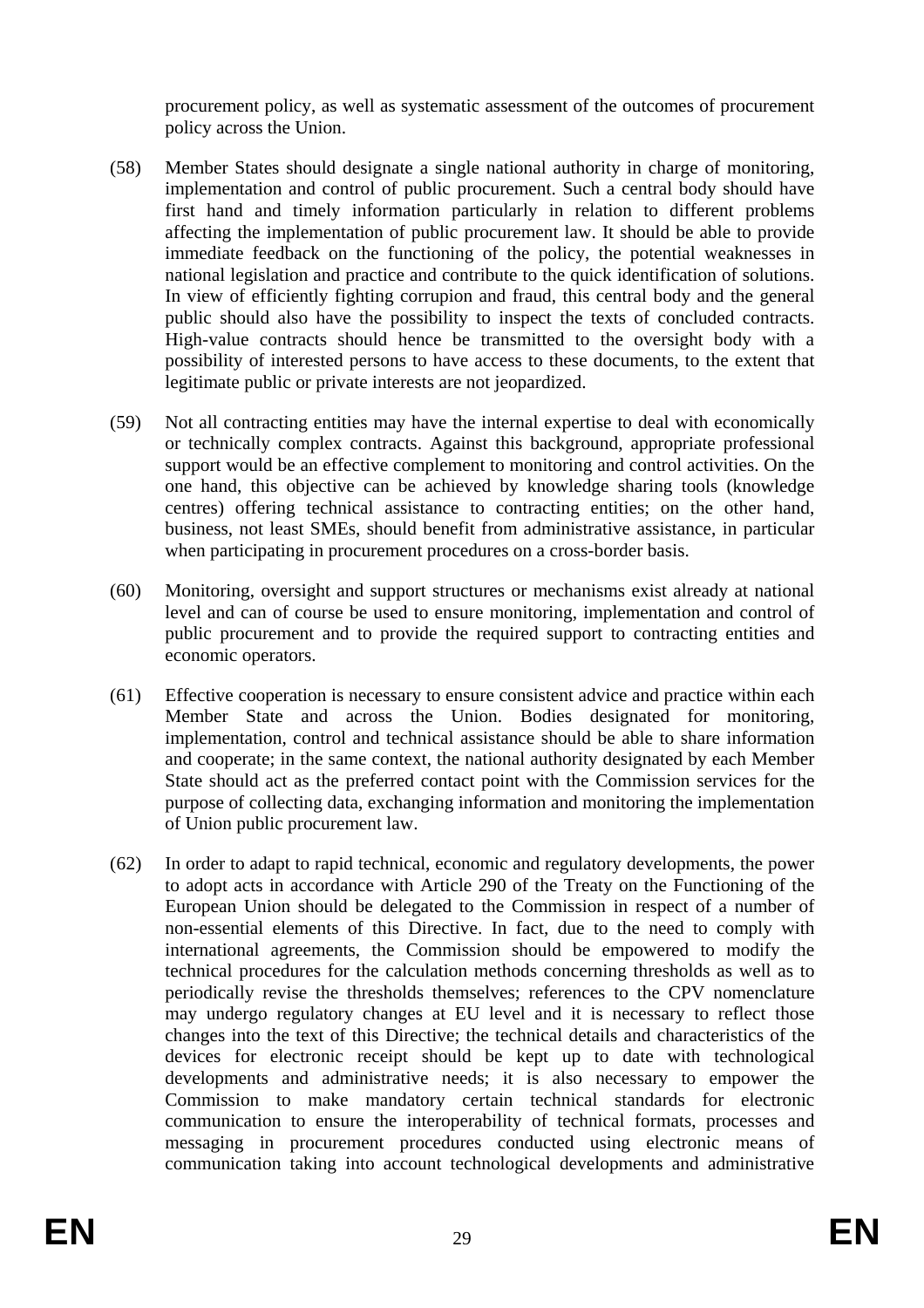needs; the Commission should also be empowered to adapt the mandatory content of the information to be included in notices to reflect administrative needs and regulatory changes at both national and EU level; the list of legislative acts of the Union establishing common methodologies for the calculation of life-cycle costs, referred to in article 77(3); the list of International Social and Environmental Conventions referred to in Articles 70 And 79 and the list of Union legislation referred to in article 27(3) whose implementation creates a presumption of free access to a given market as well as Annex II, referred to in Article 4(4), setting out a list of legislative acts to be taken into account when assessing the existence of special or exclusive rights should be quickly adapted to incorporate the measures adopted on a sectoral basis. In order to satisfy this need, the Commission should be empowered to keep the lists up-to date.

- (63) It is of particular importance that the Commission carry out appropriate consultations during its preparatory work, including at expert level. When preparing and drawing up delegated acts, the Commission should ensure simultaneous, timely and appropriate transmission of relevant documents to the European Parliament and the Council.
- (64) In order to ensure uniform conditions for the implementation of this Directive, as for the procedure for sending and publishing data referred to in Annex IX and the procedures for drawing up and transmitting notices, the standard forms for the publication of notices as well as of process and messaging standards and the common template to be used by the oversight bodies for drawing up the implementation and statistical report, implementing powers should be conferred on the Commission. Those powers should be exercised in accordance with Regulation (EU) No. 182/2011 of the European Parliament and of the Council of 16 February 2011 laying down the rules and general principles concerning mechanisms for control by the Member States of the Commission's exercise of implementing powers<sup>35</sup>. The advisory procedure should be used for the adoption of those implementing acts, which do not have any impact either from the financial point of views or on the nature and scope of obligations stemming from this Directive. On the contrary, those acts are characterised by a mere administrative purpose and serve to facilitate the application of the rules set by this Directive*.* Furthermore, decisions to establish whether a given activity is directly exposed to competition on markets to which access is free should be adopted under conditions ensuring uniform conditions for implementing that provision. Implementing powers should therefore be conferred on the Commission also in respect of the detailed provisions for the implementation of the procedure, provided for under Article 28, for establishing whether Article 27 is applicable as well as the Decisions themselves. Those powers should be exercised in accordance with Regulation (EU) 182/2011 of the European Parliament and of the Council of 16 February 2011 laying down the rules and general principles concerning mechanisms for control by the Member States of the Commission's exercise of implementing powers<sup>36</sup>. The advisory procedure should be used for the adoption of those implementing acts.
- (65) Since the objective of this Directive, namely the coordination of laws, regulations and administrative provisions of the Member States applying to certain public procurement procedures, cannot be sufficiently achieved by the Member States and can therefore be better achieved at Union level, the Union may adopt measures, in accordance with the

<u>.</u>

 $\frac{35}{36}$  OJ L 55, 28.2.2011, p. 13.

OJ L 55, 28.2.2011, p. 13.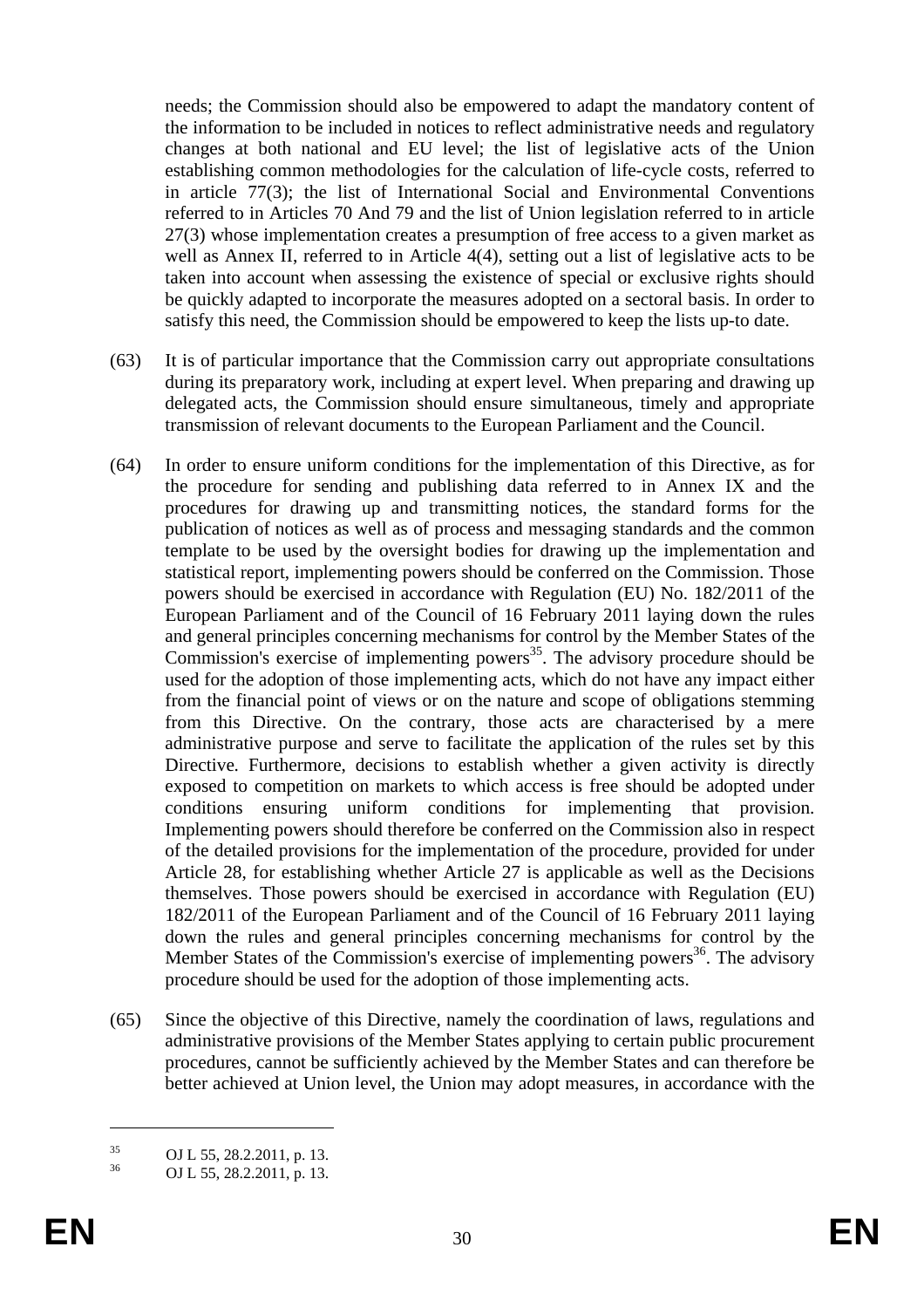principle of subsidiarity as set out in Article 5 of the Treaty on European Union. In accordance with the principle of proportionality, as set out in that Article, this Directive does not go beyond what is necessary in order to achieve that objective.

- (66) Directive 2004/17/EC should therefore be repealed.
- (67) In accordance with the Joint Political Declaration of Member States and the Commission on explanatory documents of [date], Member States have undertaken to accompany, in justified cases, the notification of their transposition measures with one or more documents explaining the relationship between the components of a directive and the corresponding parts of national transposition instruments. With regard to this Directive, the legislator considers the transmission of such documents to be justified,

#### HAVE ADOPTED THIS DIRECTIVE:

#### **TITLE I: SCOPE, DEFINITIONS AND GENERAL PRINCIPLES**

#### **CHAPTER I Subject-matter and definitions**

Article 1: Subject-matter and scope

Article 2: Definitions

Article 3: Mixed procurement and procurement covering several activities

### **CHAPTER II: Personal scope: definition of the activities and entities covered**

#### SECTION 1: ENTITIES

Article 4: Contracting entities

#### SECTION 2: ACTIVITIES

Article 5: Gas and heat

Article 6: Electricity

Article 7: Water

Article 8: Transport services

Article 9: Ports and airports

Article 10: Postal services

Article 11: Extraction of oil and gas and exploration for, or extraction of, coal or other solid fuels

#### **CHAPTER III: Material scope**

#### SECTION 1: THRESHOLDS

Article 12: Thresholds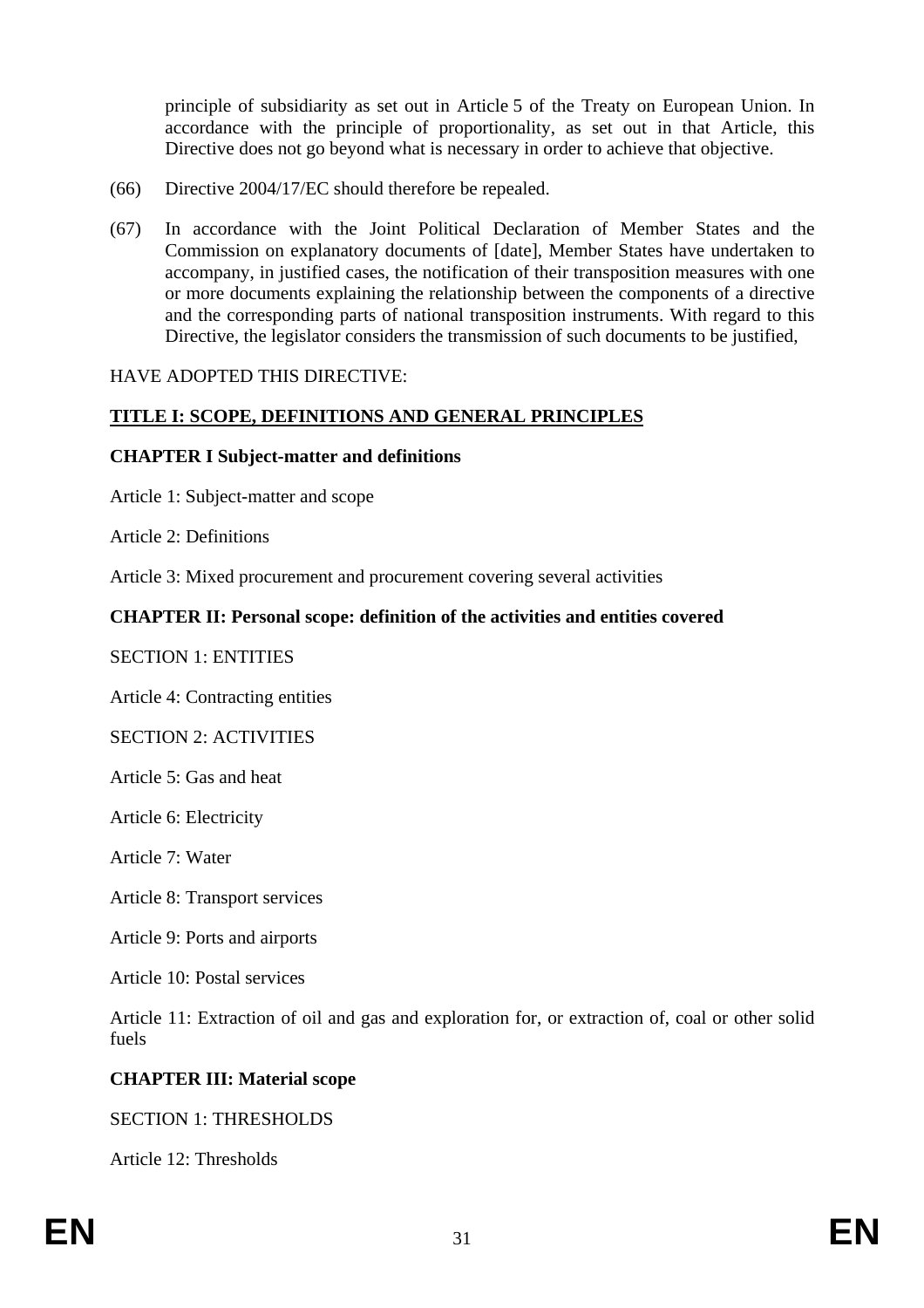Article 13: Methods for calculating the estimated value of procurement

Article 14: Revision of the thresholds

SECTION 2: EXCLUDED CONTRACTS AND DESIGN CONTESTS

Subsection 1: Exclusions applicable to all contracting entities and special exclusions for the water and energy sectors

Article 15: Contracts awarded for purposes of resale or lease to third parties

Article 16: Contracts and design contests awarded or organised for purposes other than the pursuit of a covered activity or for the pursuit of such an activity in a third country

Article 17: Defence and security

Article 18: Contracts awarded and design contest organised pursuant to international rules

Article 19: Specific exclusions for service contracts

Article 20: Contracts awarded by certain contracting entities for the purchase of water and for the supply of energy or of fuels for the production of energy

Subsection 2: Special relations (Controlled entities, cooperation, affiliated undertakings and joint ventures)

Article 21: Relations between public authorities

Article 22: Contracts awarded to an affiliated undertaking

Article 23: Contracts awarded to a joint venture or to a contracting entity forming part of a joint venture

Article 24: Notification of information

Subsection 3 : Specific situations

Article 25: Research and development services

Article 26: Contracts subject to special arrangements

Subsection 4: Activities directly exposed to competition and procedural provisions relating thereto

Article 27: Activities directly exposed to competition

Article 28: Procedure for establishing whether Article 27 is applicable

# **CHAPTER IV: General principles**

Article 29: Principles of procurement

Article 30: Economic operators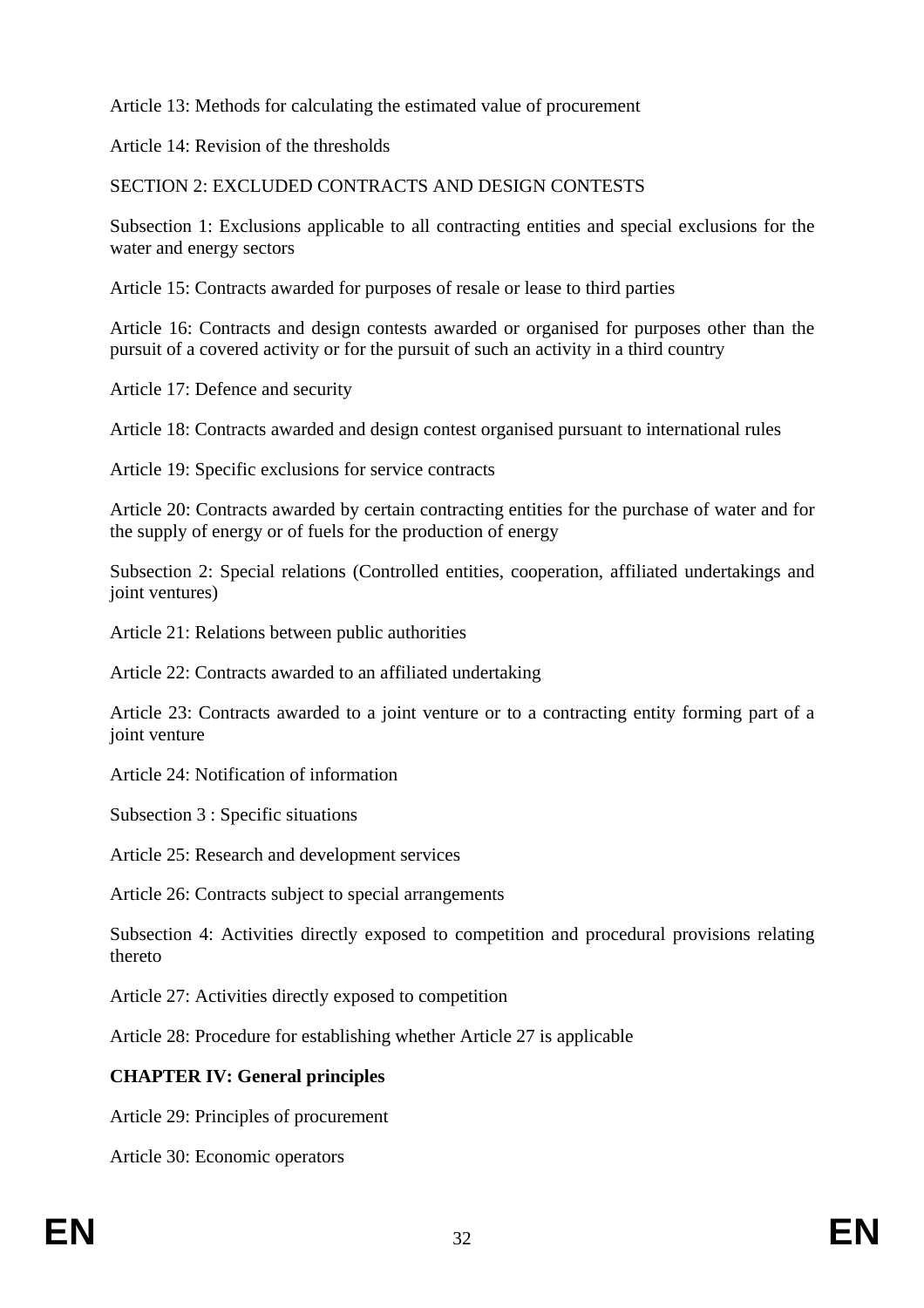Article 31: Reserved contracts

- Article 32: Confidentiality
- Article 33: Rules applicable to communication
- Article 34: General obligation to use electronic means of communication
- Article 35: Nomenclatures
- Article 36: Conflicts of interests

Article 37: Illicit conduct

# **TITLE II: RULES APPLICABLE TO CONTRACTS**

### **CHAPTER I: Procedures**

Article 38: Conditions relating to the Government Procurement Agreement and other international agreements

- Article 39: Choice of procedures
- Article 40: Open procedure
- Article 41: Restricted procedure
- Article 42: Negotiated procedure with prior call for competition
- Article 43: Innovation Partnership
- Article 44: Use of the negotiated procedure without prior call for competition

# **CHAPTER II: Techniques and instruments for electronic and aggregated procurement**

- Article 45 Framework agreements
- Article 46: Dynamic purchasing systems
- Article 47: Electronic auctions
- Article 48: Electronic catalogues
- Article 49: Centralised purchasing activities and central purchasing bodies
- Article 50: Ancillary purchasing activities
- Article 51: Occasional joint procurement

Article 52: Joint procurement between contracting entities from different Member States

# **CHAPTER III: Conduct of the procedure**

SECTION 1 PREPARATION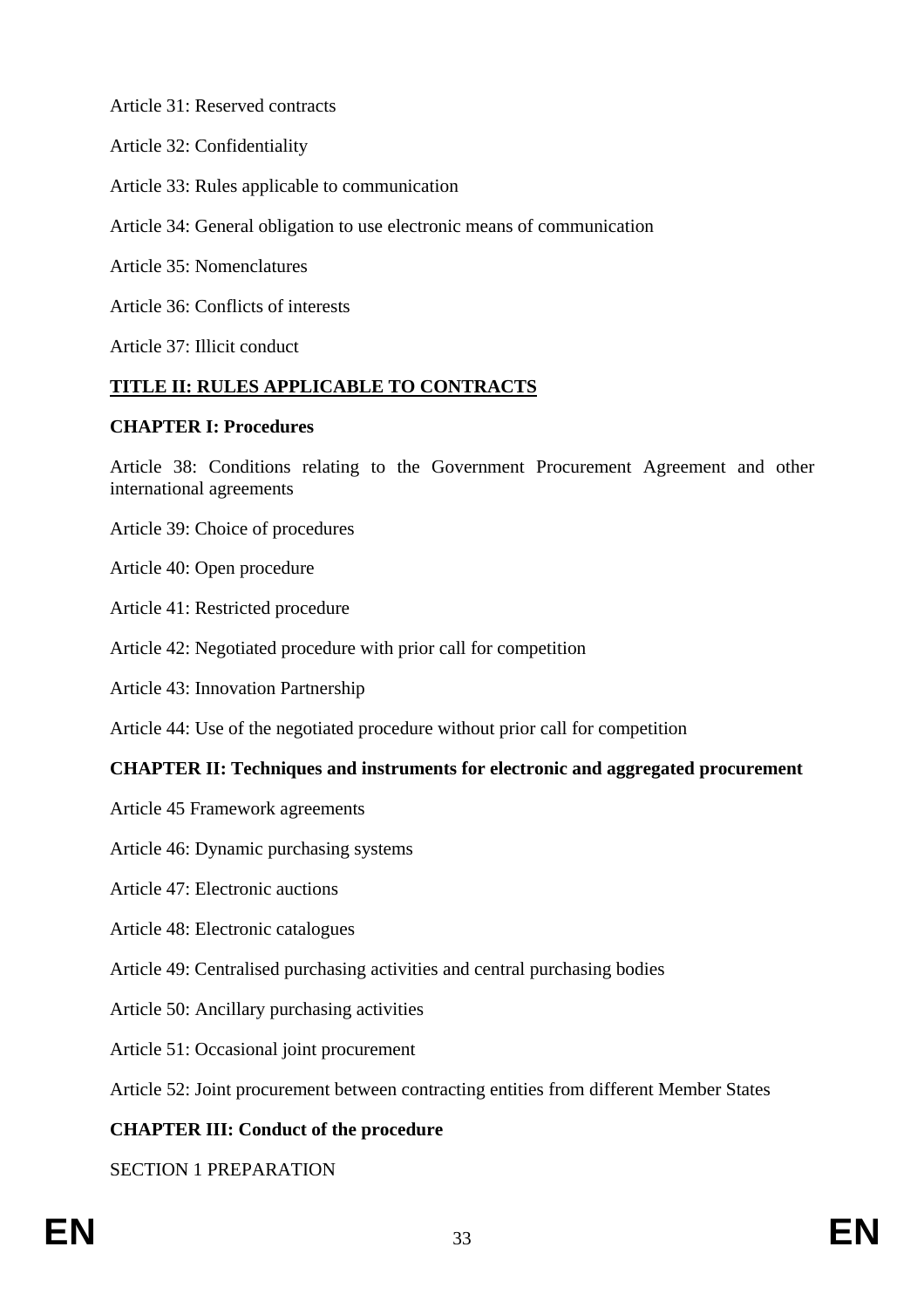- Article 53: Preliminary market consultations
- Article 54: Technical specifications
- Article 55: Labels
- Article 56: Test reports, certification and other means of proof
- Article 57: Communication of technical specifications
- Article 58: Variants
- Article 59: Division of contracts into lots
- Article 60: Setting time limits
- SECTION 2: PUBLICATION AND TRANSPARENCY
- Article 61: Periodic indicative notices
- Article 62: Notices on the existence of a qualification system
- Article 63: Contract notices
- Article 64: Contract award notices
- Article 65: Form and manner of publication of notices
- Article 66: Publication at national level
- Article 67: Electronic availability of procurement documents
- Article 68: Invitations to submit a tender or to negotiate; invitations to confirm interest
- Article 69: Informing applicants for qualification, candidates and tenderers

SECTION 3: CHOICE OF PARTICIPANTS AND AWARD OF CONTRACTS

- Article 70: General principles
- Subsection 1: Qualification and qualitative selection
- Article 71: Qualification systems
- Article 72: Criteria for qualitative selection
- Article 73: Reliance on the capacities of other entities
- Article 74: Use of exclusion and selection criteria provided for under [Directive 2004/18]
- Article 75: Quality assurance standards and environmental management standards
- Subsection 2: Award of the contract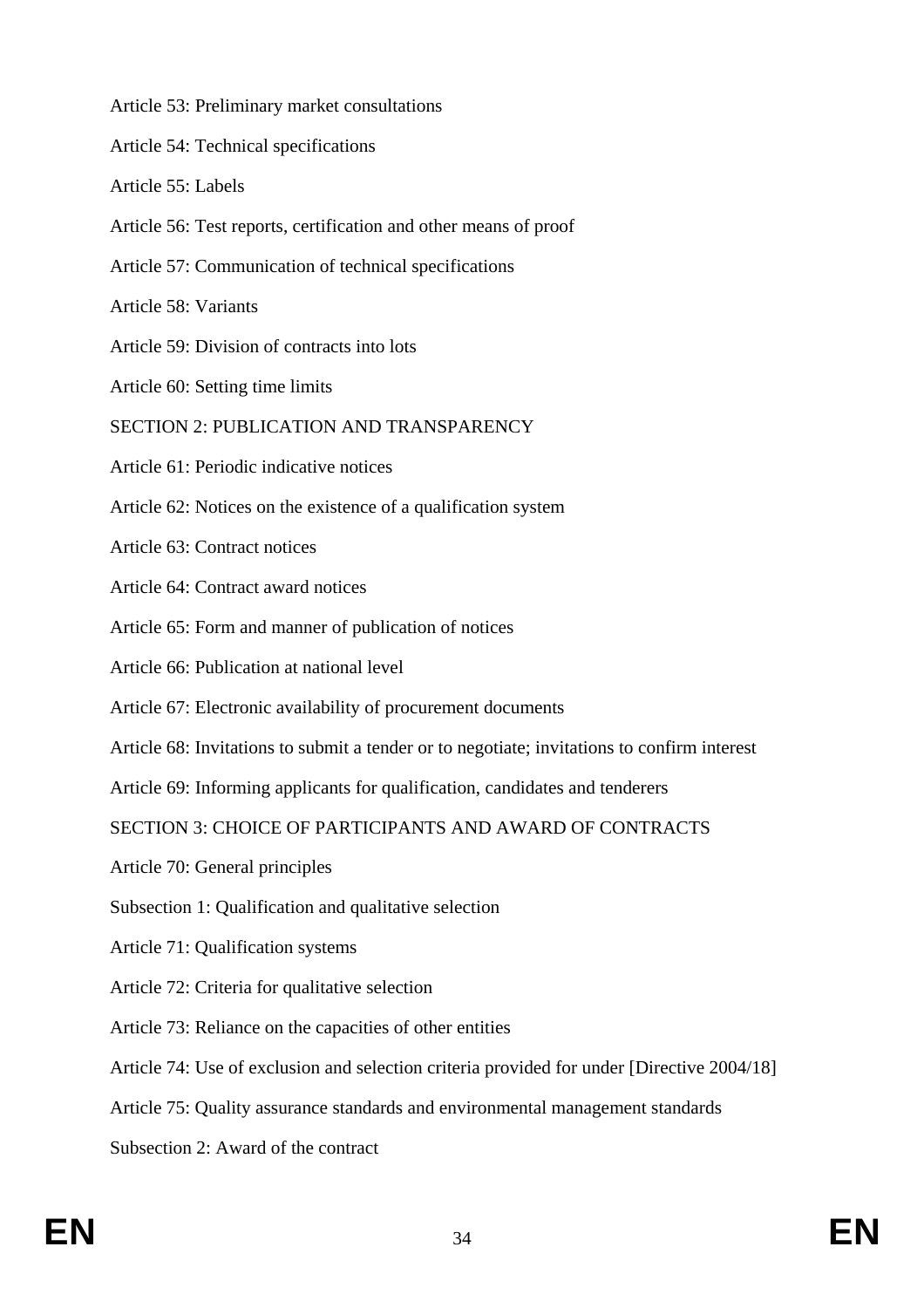Article 76: Contract award criteria

Article 77 Life-cycle costing

Article 78: Impediments to award

Article 79: Abnormally low tenders

# **Chapter IV: Contract performance**

Article 80: Conditions for performance of contracts

Article 81: Subcontracting

Article 82: Modification of contracts during their term

Article 83: Termination of contracts

# **TITLE III: PARTICULAR PROCUREMENT REGIMES**

# **CHAPTER I: Social and other specific services**

Article 84: Award of contracts for social and other specific services

Article 85: Publication of notices

Article 86: Principles of awarding contracts

# **CHAPTER II: Rules governing service design contests**

Article 87: General provisions

Article 88: Scope

Article 89: Notices

Article 90: Rules on the organisation of design contests, the selection of participants and the jury

Article 91: Decisions of the jury

# **TITLE IV: GOVERNANCE**

Article 92: Enforcement

Article 93: Public oversight

Article 94: Individual reports on procedures for the award of contracts

Article 95: National reporting

Article 96: Assistance to contracting entities and businesses

Article 97: Administrative cooperation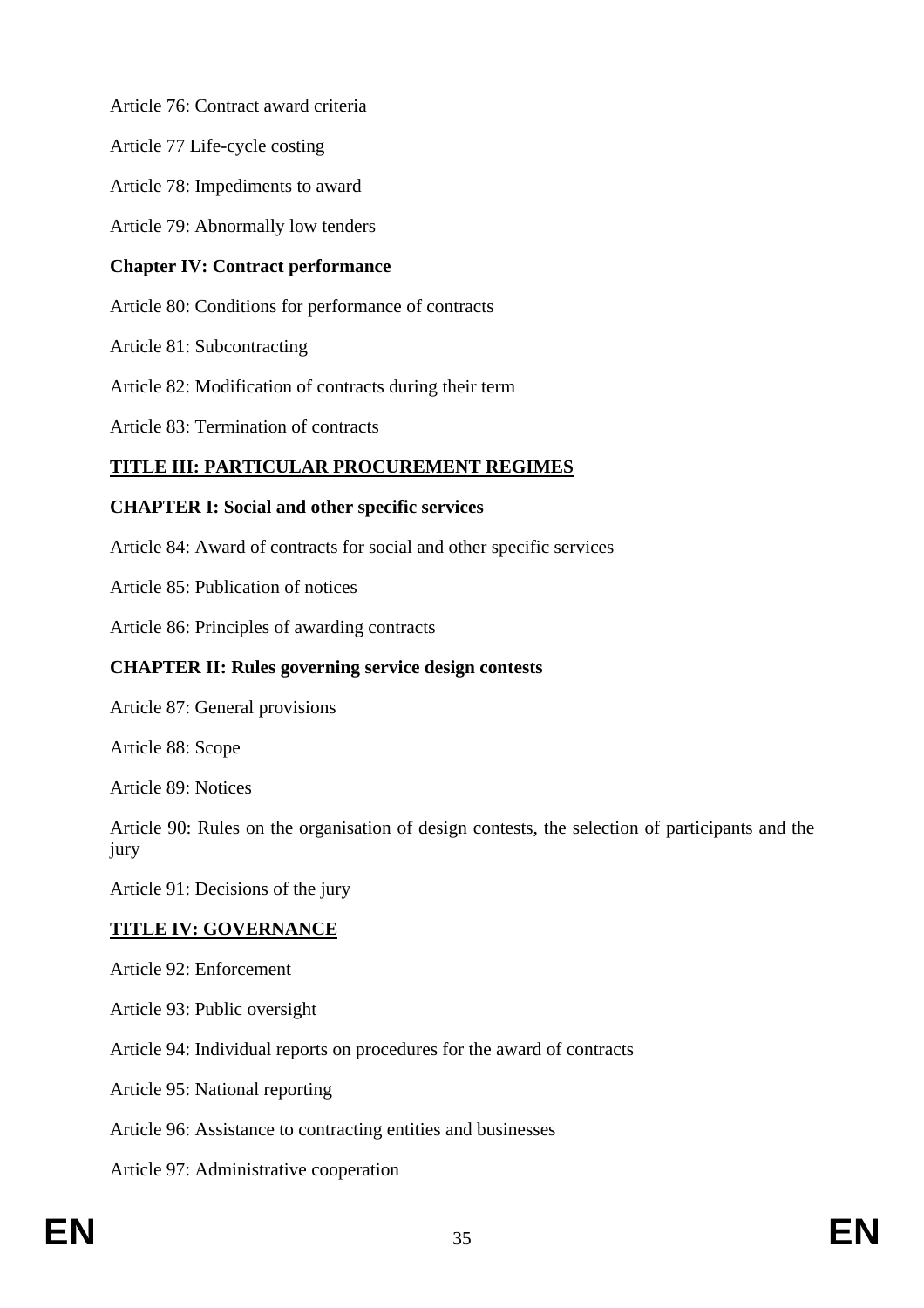### **TITLE V: DELEGATED POWERS, IMPLEMENTING POWERS AND FINAL PROVISIONS**

Article 98: Exercise of the delegation

Article 99: Urgency procedure

Article 100: Committee procedure

Article 101: Transposition

Article 102: Repeal

Article 103: Review

Article 104: Entry into force

Article 105: Addressees

#### **ANNEXES**

ANNEX I: List of activities as set out in point 8(a) of Article 2

ANNEX II: List of Union legislation referred to in Article 4(2)

ANNEX III: List of Union legislation referred to in Article 27(3)

ANNEX IV: Requirements relating to devices for the electronic receipt of tenders, requests to participate, applications for qualification as well as plans and projects in contests

Annex V: List of International Agreements referred to in Articles 38

ANNEX VI Part A: Information to be included in the periodic indicative notice (as referred to in Article 61)

ANNEX VI Part B: Information to be included in notices of publication of a periodic indicative notice on a buyer profile not used as a means of calling for competition (as referred to in Article  $61(1)$ )

ANNEX VII: Information to be included in the specifications in electronic auctions (Article 47(4))

ANNEX VIII: Definition of certain technical specifications

ANNEX IX: Features concerning publication

ANNEX X: Information to be included in the notice on the existence of a qualification system (as referred to in point (b) of Article 39(2) and in Article 62)

ANNEX XI: Information to be included in contract notices (as referred to in Article 63)

ANNEX XII: Information to be included in the contract award notice (as referred to in Article 64)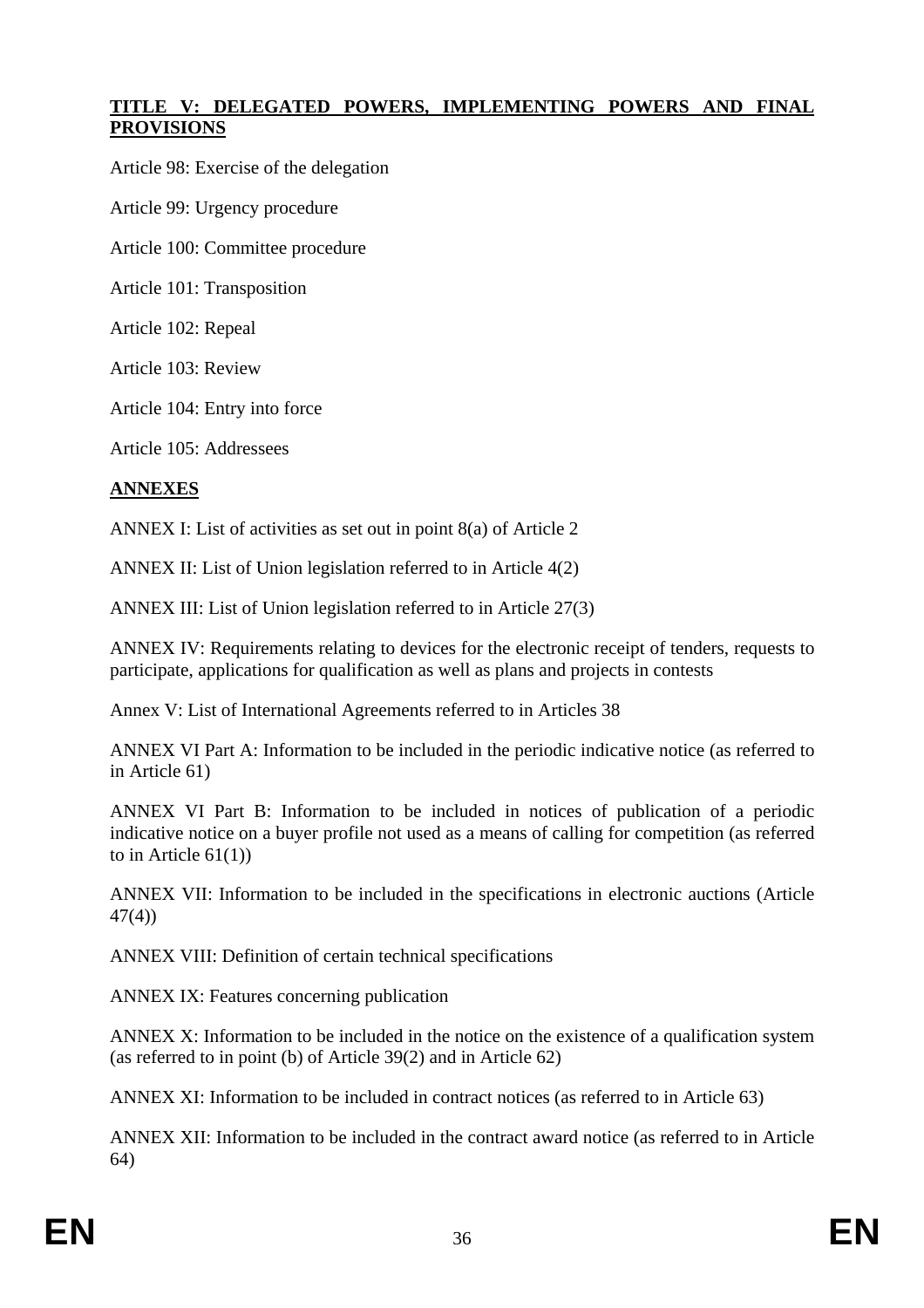ANNEX XIII: Contents of the invitations to submit a tender, to negotiate or to confirm interest provided for under Article 68

ANNEX XIV: List of International Social and Environmental Conventions referred to in Articles 70 And 79

ANNEX XV: List of EU legislation referred to in Article 77(3)

ANNEX XVI: Information to be included in notices of modifications of a contract during its term (as referred to in Article 82(6))

ANNEX XVII: Services referred to in article 84

ANNEX XVIII: Information to be included in notices concerning contracts for social and other specific services (as referred to in Article 85)

ANNEX XIX: Information to be included in the design contest notice (as referred to in Article 89(1))

ANNEX XX: Information to be included in the results of design contest notices (as referred to in Article  $89(1)$ )

ANNEX XXI: Correlation table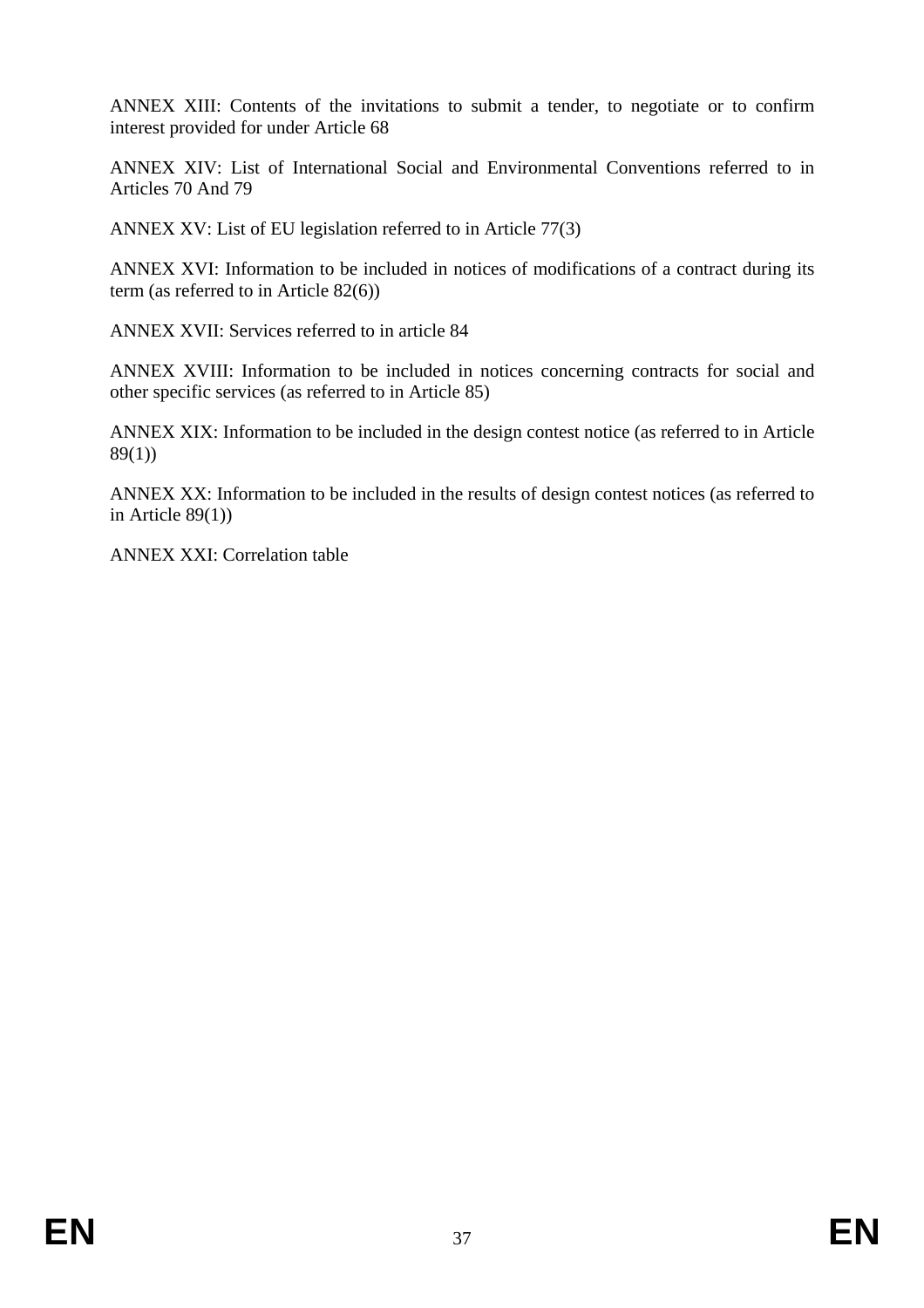# **TITLE I SCOPE, DEFINITIONS AND GENERAL PRINCIPLES**

## **CHAPTER I**  *Subject-matter and definitions*

#### *Article 1 Subject-matter and scope*

- 1. This Directive establishes rules on the procedures for procurement by contracting entities as defined in Article 4 with respect to contracts as well as design contests, whose value is estimated to be not less than the thresholds defined in Article 12.
- 2. Procurement within the meaning of this Directive is the purchase or other forms of acquisition of works, supplies or services by one or more contracting entities from economic operators chosen by those contracting entities, provided that the works, supplies or services are intended for the pursuit of one of the activities referred to in Articles 5 to 11.

An entirety of works, supplies and/or services, even if purchased through different contracts, constitutes a single procurement within the meaning of this Directive, if the contracts are part of one single project.

#### *Article 2*

#### *Definitions*

For the purposes of this Directive, the following definitions shall apply:

- (1) "contracting authorities" means State, regional or local authorities, bodies governed by public law, associations formed by one or more such authorities or one or more such bodies governed by public law;
- (2) "regional authorities" include all authorities of the administrative units falling under NUTS 1 and 2, as referred to by Regulation (EC) No. 1059/2003 of the European Parliament and of the Council<sup>37</sup>:
- (3) "local authorities" include all authorities of the administrative units falling under NUTS 3 and smaller administrative units, as referred to by Regulation (EC) No. 1059/2003;
- (4) a "body governed by public law" means any body that has all of the following characteristics:

1

<sup>37</sup> OJ L 154, 21.6.2003, p. 1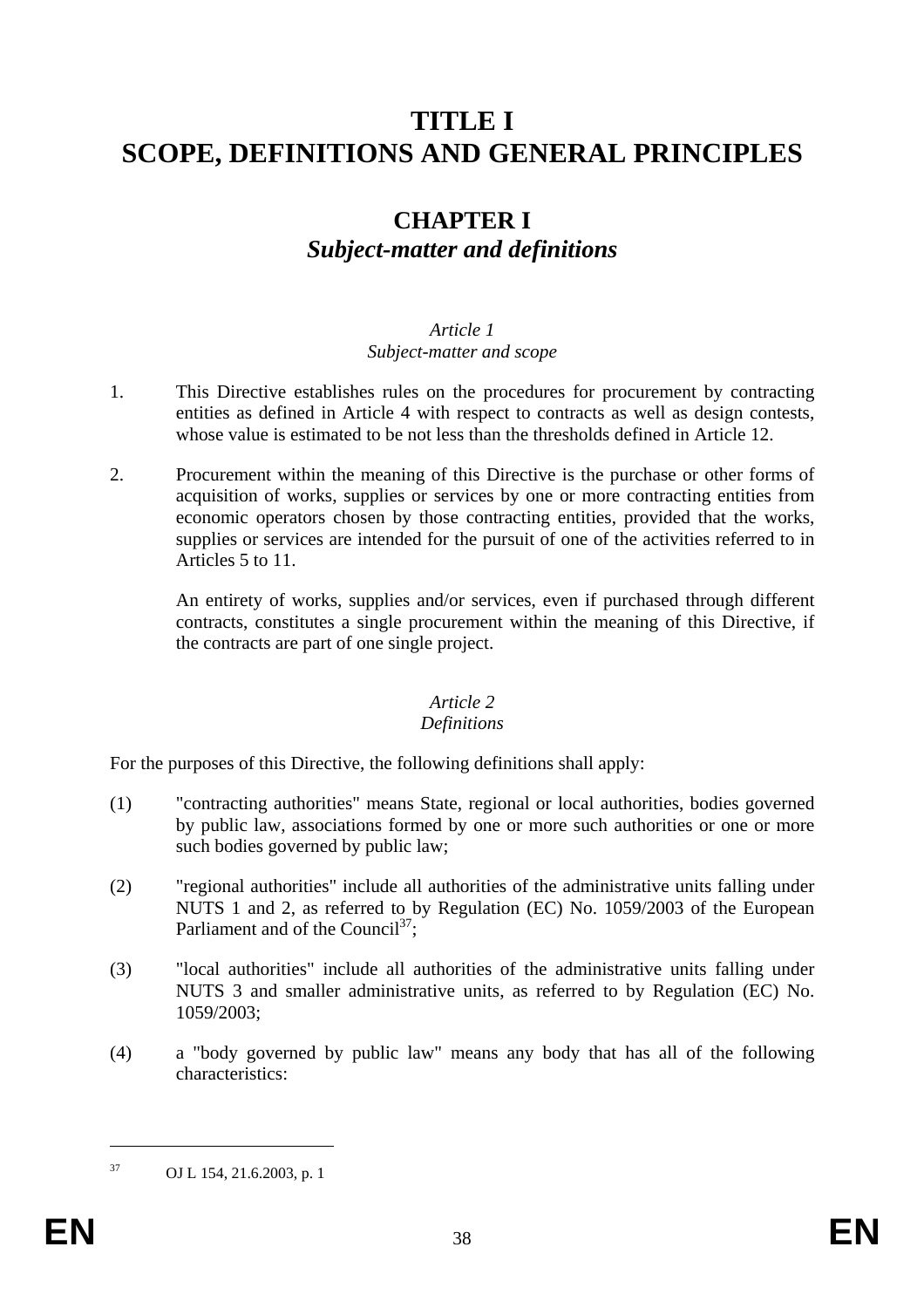- (a) It is established for or has the specific purpose of meeting needs in the general interest, not having an industrial or commercial character; for that purpose, a body which operates in normal market conditions, aims to make a profit, and bears the losses resulting from the exercise of its activity does not have the purpose of meeting needs in the general interest, not having an industrial or commercial character;
- (b) it has legal personality;
- (c) it is financed, for the most part, by the State, regional or local authorities, or other bodies governed by public law; or subject to management supervision by those bodies; or has an administrative, managerial or supervisory board, more than half of whose members are appointed by the State, regional or local authorities, or by other bodies governed by public law;
- (5) a "public undertaking" means any undertaking over which the contracting authorities may exercise directly or indirectly a dominant influence by virtue of their ownership of it, their financial participation therein, or the rules which govern it;
- (6) "special or exclusive rights" mean rights granted by a competent authority of a Member State by way of any legislative, regulatory or administrative provision the effect of which is to limit the exercise of activities defined in Articles 5 to 11 to one or more entities, and which substantially affects the ability of other entities to carry out such activity;
- (7) "supply, works and service contracts" means contracts for pecuniary interest concluded in writing between one or more of the contracting entities referred to in Article 4(3), and one or more economic operators and having as their object the execution of works, the supply of products or the provision of services within the meaning of this Directive;
- (8) "works contracts" means contracts having as their object one of the following:
	- (a) the execution, or both the design and execution, of works related to one of the activities within the meaning of Annex I;
	- (b) the execution, or both the design and execution, of a work;
	- (c) the realisation by whatever means of a work corresponding to the requirements specified by the contracting entity exercising a decisive influence on the type or design of the work;
- (9) "a work" means the outcome of building or civil engineering works taken as a whole which is sufficient in itself to fulfil an economic or technical function:
- (10) "supply contracts" means contracts having as their object the purchase, lease, rental or hire-purchase, with or without an option to buy, of products. A supply contract may include, as an incidental matter, siting and installation operations;
- (11) "service contracts" means contracts having as their object the provision of services other than those referred to in paragraph 8;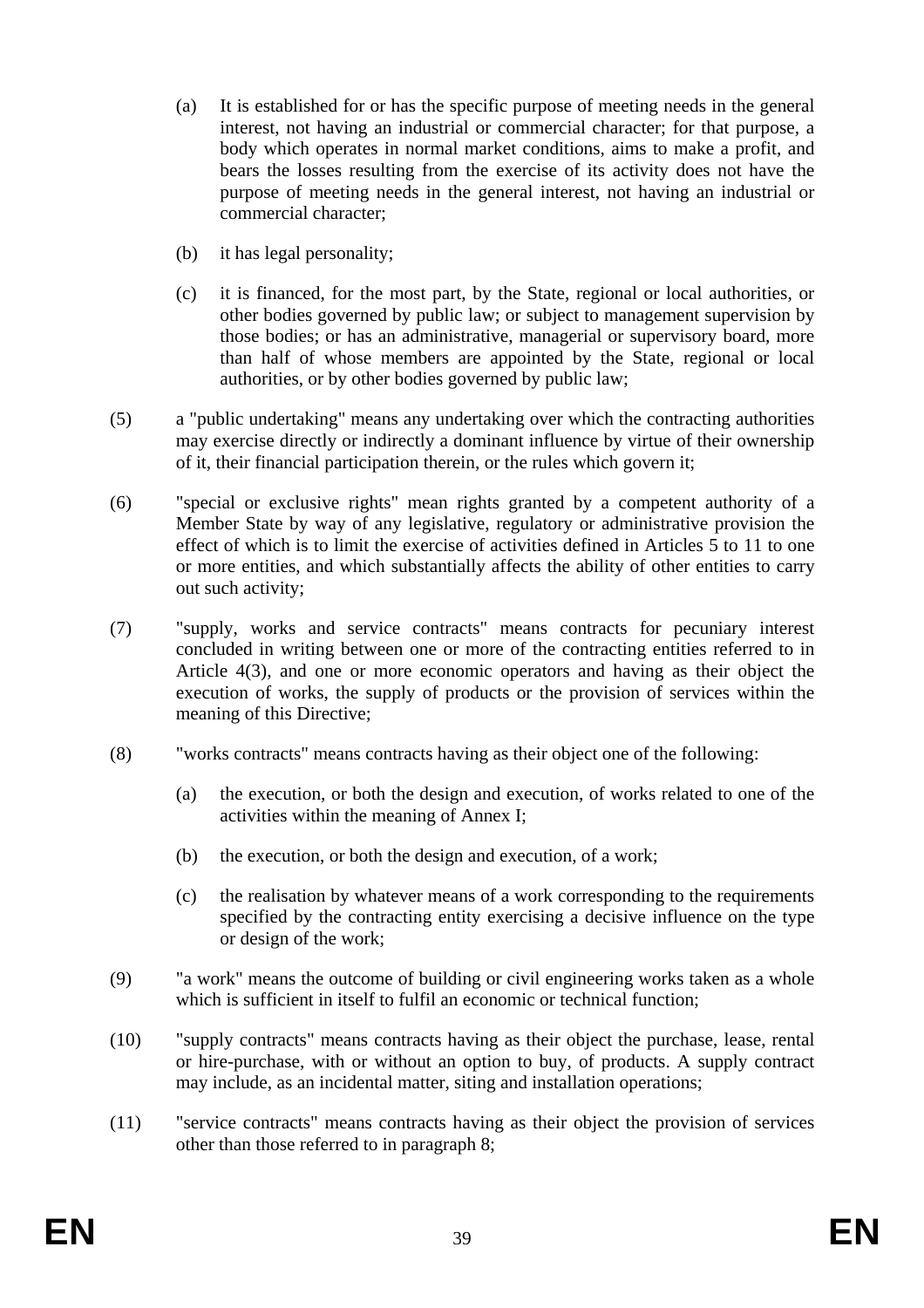- (12) "economic operator" means any natural or legal person, or a contracting entity, or a group of such persons and/or entities which offers the execution of works and/or a work, the supply of products or the provision of services on the market;
- (13) "tenderer" means an economic operator that has submitted a tender;
- (14) "candidate" means an economic operator that has sought an invitation or has been invited to take part in a restricted or negotiated procedure or in an innovation partnership;
- (15) 'procurement documents' means all documents produced or referred to by the contracting entity to describe or determine elements of the procurement or the procedure, including the contract notice, the prior information notice or the notices on the existence of a qualification system where they are used a means of calling for competition, the technical specifications, proposed conditions of contract, formats for the presentation of documents by candidates and tenderers, information on generally applicable obligations and any additional documents;
- (16) "centralised purchasing activities" means activities conducted on a permanent basis, in one of the following forms:
	- (a) the acquisition of supplies and/or services intended for contracting entities,
	- (b) the award of contracts or the conclusion of framework agreements for works, supplies or services intended for contracting entities;
- (17) "ancillary purchasing activities" means activities consisting in the provision of support to purchasing activities, in particular in the following forms:
	- (a) technical infrastructure enabling contracting entities to award public contracts or to conclude framework agreements for works, supplies or services;
	- (b) advice on the conduct or design of procurement procedures;
	- (c) preparation and management of procurement procedures on behalf and for the account of the contracting entity concerned;
- (18) "central purchasing body" means a contracting authority within the meaning of point 1 of Article 2 or a contracting authority within the meaning of point 1 of Article 2 of Directive [2004/18/EC] providing centralised purchasing activities and, possibly, ancillary purchasing activities;
- (19) "procurement service provider" means a public or private body, which offers ancillary purchasing activities on the market;
- (20) "written" or "in writing" means any expression consisting of words or figures which can be read, reproduced and subsequently communicated, including information transmitted and stored by electronic means;
- (21) "electronic means" means electronic equipment for the processing (including digital compression) and storage of data which is transmitted, conveyed and received by wire, by radio, by optical means or by other electromagnetic means;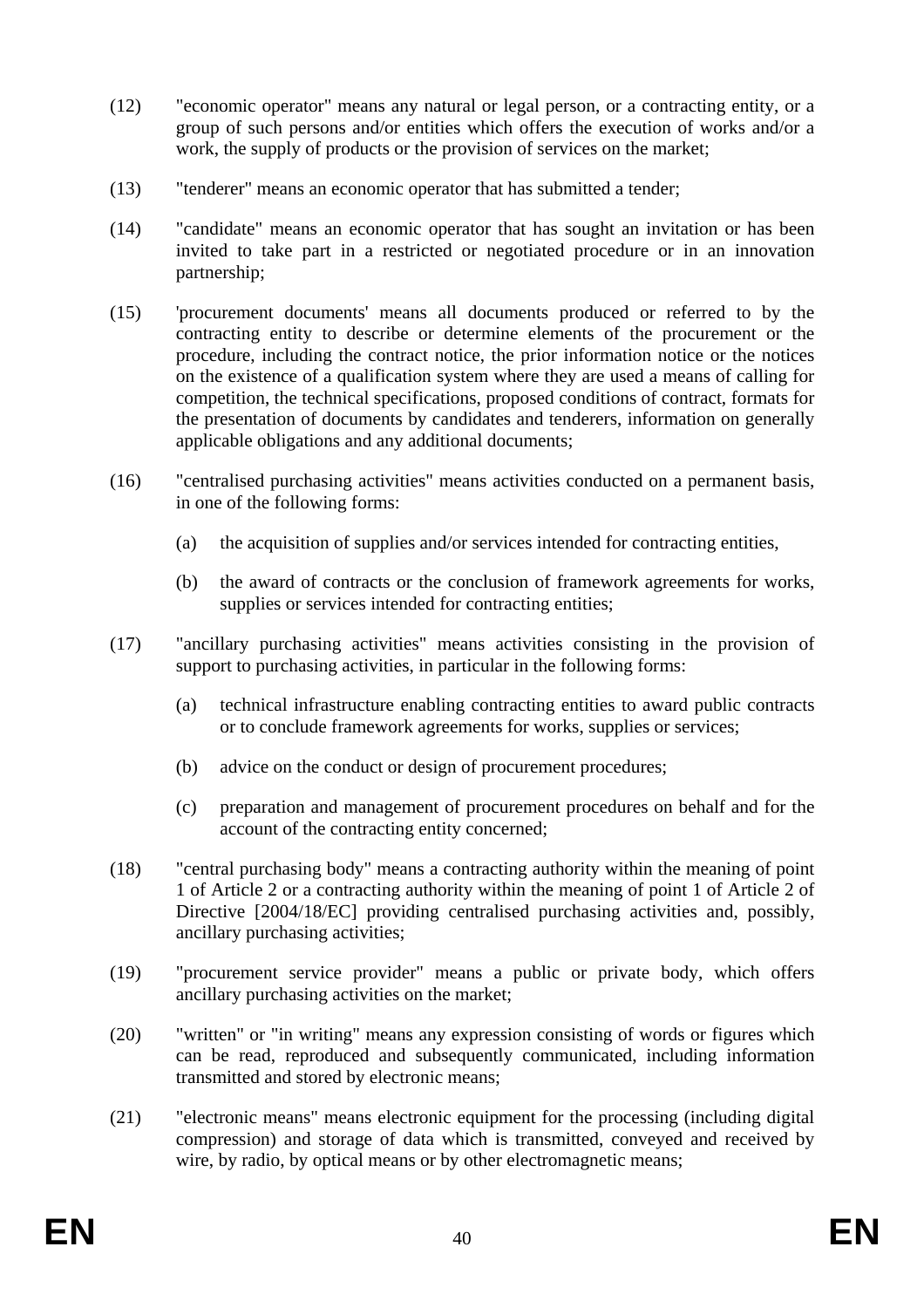- (22) 'life cycle' means all consecutive and/or interlinked stages, including production, transport, use and maintenance, throughout the existence of a product or a works or the provision of a service, from raw material acquisition or generation of resources to disposal, clearance and finalisation;
- (23) "Design contests" means those procedures which enable the contracting entity to acquire, mainly in the fields of town and country planning, architecture, engineering or data processing, a plan or design selected by a jury after being put out to competition with or without the award of prizes.

#### *Article 3*

#### *Mixed procurement and procurement covering several activities*

1. Contracts which have as their subject two or more types of procurement (works, services or supplies) shall be awarded in accordance with the provisions applicable to the type of procurement that characterises the main subject of the contract in question.

In the case of mixed contracts consisting of services within the meaning of Chapter I of Title III and other services or of services and supplies, the main object shall be determined by a comparison of the values of the respective services or supplies.

In the case of mixed contracts containing elements of supply, works and service contracts and of concessions, the part of the contract which constitutes a contract covered by this Directive shall be awarded in accordance with the provisions of this **Directive** 

Where the different parts of the contract in question are objectively not separable, the application of this Directive shall be determined on the basis of the main subject of that contract.

2. A contract which is intended to cover several activities shall be subject to the rules applicable to the activity for which it is principally intended.

However, the choice between awarding a single contract and awarding a number of separate contracts shall not be made with the objective of excluding it from the scope of this Directive or, where applicable, [2004/18/EC].

- 3. If one of the activities for which the contract is intended is subject to this Directive and the other to the abovementioned [2004/18] and if it is objectively impossible to determine for which activity the contract is principally intended, the contract shall be awarded in accordance with the abovementioned Directive [2004/18].
- 4. If one of the activities for which the contract is intended is subject to this Directive and the other is not subject to either this Directive or to Directive [2004/18] or Directive 2009/81/EC of the European Parliament and of the Council<sup>38</sup>, and if it is objectively impossible to determine for which activity the contract is principally intended, the contract shall be awarded in accordance with this Directive.

1

<sup>38</sup> OJ L 217, 20.8.2009, p. 76.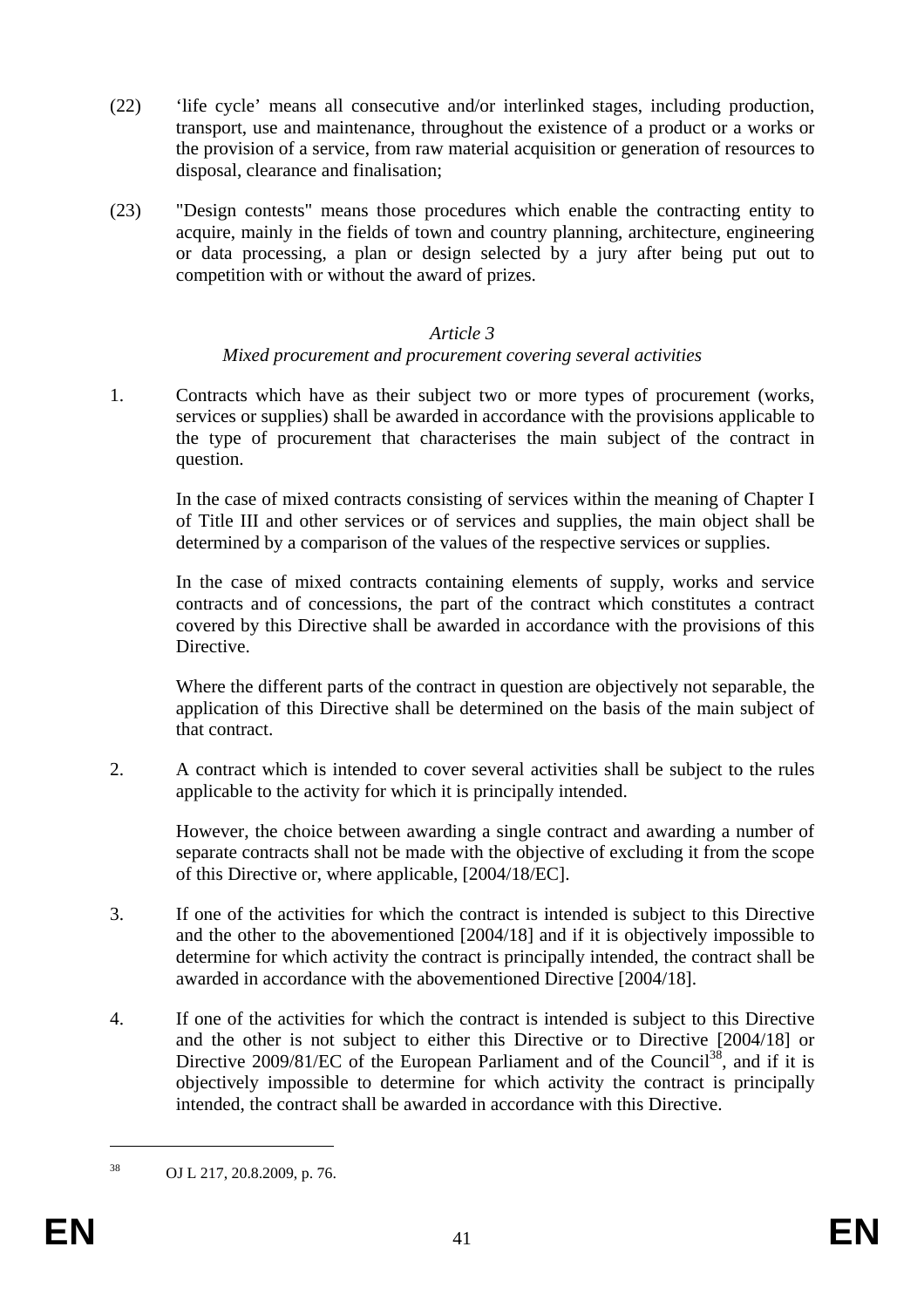## **CHAPTER II Personal scope:** *definition of the activities and entities covered*

## **SECTION 1 ENTITIES**

#### *Article 4 Contracting entities*

- 1. A dominant influence within the meaning of point 5 of Article 2 on the part of the contracting authorities shall be presumed in any of the following cases in which those authorities, directly or indirectly:
	- (a) hold the majority of the undertaking's subscribed capital;
	- (b) control the majority of the votes attaching to shares issued by the undertaking,
	- (c) can appoint more than half of the undertaking's administrative, management or supervisory body.
- 2. Rights which have been granted by means of a procedure in which adequate publicity has been ensured and where the granting of those rights was based on objective criteria shall not constitute "special or exclusive rights" within the meaning of point 6 of Article 2.

This includes:

- (a) procurement procedures with a prior call for competition in conformity with Directive [2004/18/EC], [Directive ... (concessions)] or this Directive;
- (b) procedures pursuant to other legislative acts of the Union listed in Annex II, ensuring adequate prior transparency for granting authorisations on the basis of objective criteria.
- 3. This Directive shall apply to contracting entities:
	- (a) which are contracting authorities or public undertakings and which pursue one of the activities referred to in Articles 5 to 11;
	- (b) which, when they are not contracting authorities or public undertakings, have as one of their activities any of the activities referred to in Articles 5 to 11, or any combination thereof and operate on the basis of special or exclusive rights granted by a competent authority of a Member State.
- 4. The Commission shall be empowered to adopt delegated acts in accordance with Article 98 concerning the amendmentmodification of the list of Union legislation set out in Annex II, when on the basis of the adoption of new legislation, repeal or modification of such legislation, such amendments prove necessary.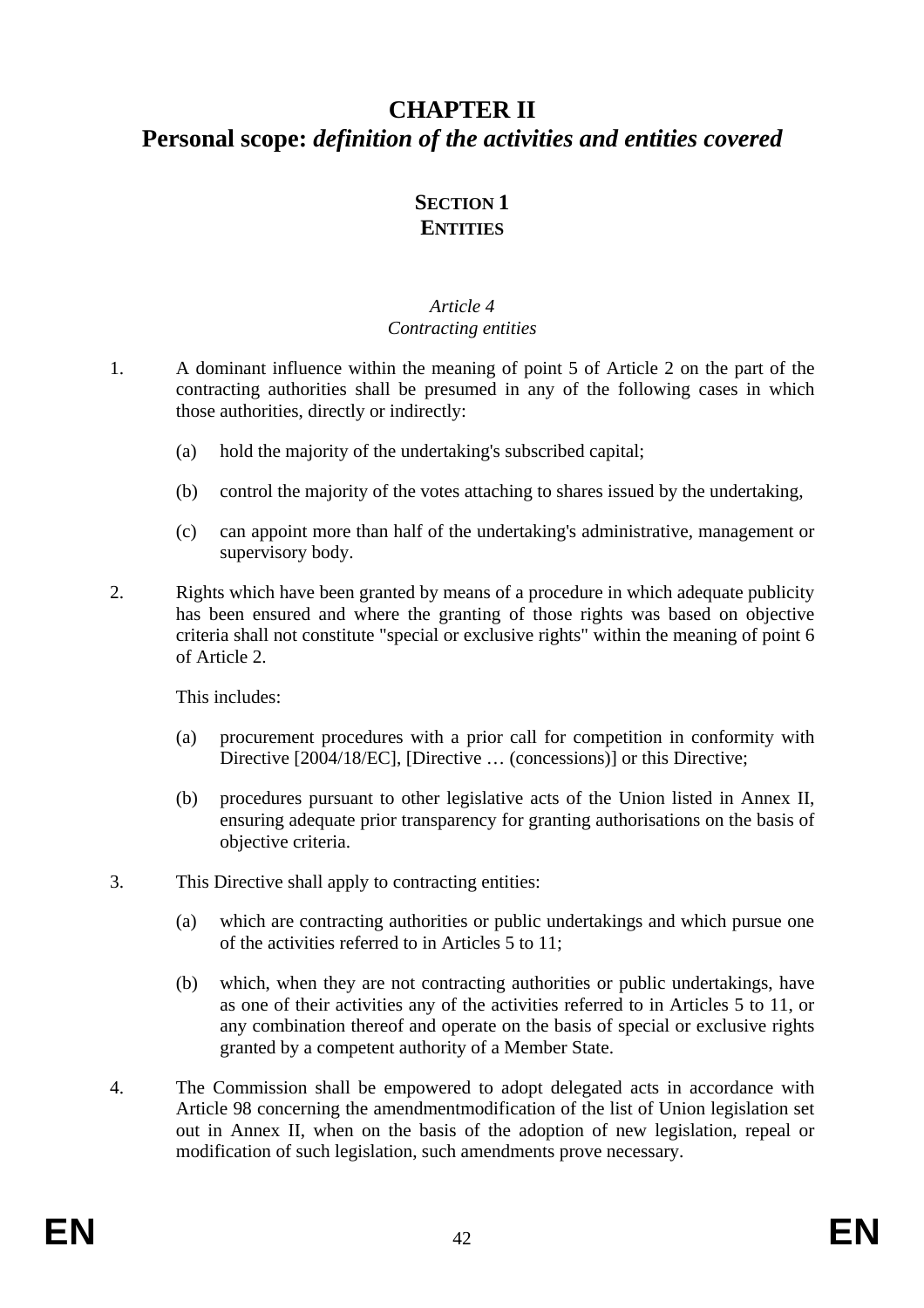## **SECTION 2 ACTIVITIES**

#### *Article 5 Gas and heat*

- 1. As far as gas and heat are concerned, this Directive shall apply to the following activities:
	- (a) the provision or operation of fixed networks intended to provide a service to the public in connection with the production, transport or distribution of gas or heat;
	- (b) the supply of gas or heat to such networks.
- 2. The supply of gas or heat to networks which provide a service to the public by a contracting entity other than a contracting authority shall not be considered a relevant activity within the meaning of paragraph 1 where all of the following conditions are met:
	- (a) the production of gas or heat by the entity concerned is the unavoidable consequence of carrying out an activity other than those referred to in paragraph 1 or in Articles 6 to 8;
	- (b) the supply to the public network is aimed only at the economic exploitation of such production and amounts to not more than 20 % of the entity's turnover on the basis of the average for the preceding three years, including the current year.

### *Article 6*

#### *Electricity*

- 1. As far as electricity is concerned, this Directive shall apply to the following activities:
	- (a) the provision or operation of fixed networks intended to provide a service to the public in connection with the production, transport or distribution of electricity;
	- (b) the supply of electricity to such networks.

For the purposes of this Directive, supply of electricity includes generation (production) and wholesale of electricity.

2. The supply of electricity to networks which provide a service to the public by a contracting entity other than a contracting authority shall not be considered a relevant activity within the meaning of paragraph 1 where all of the following conditions are met: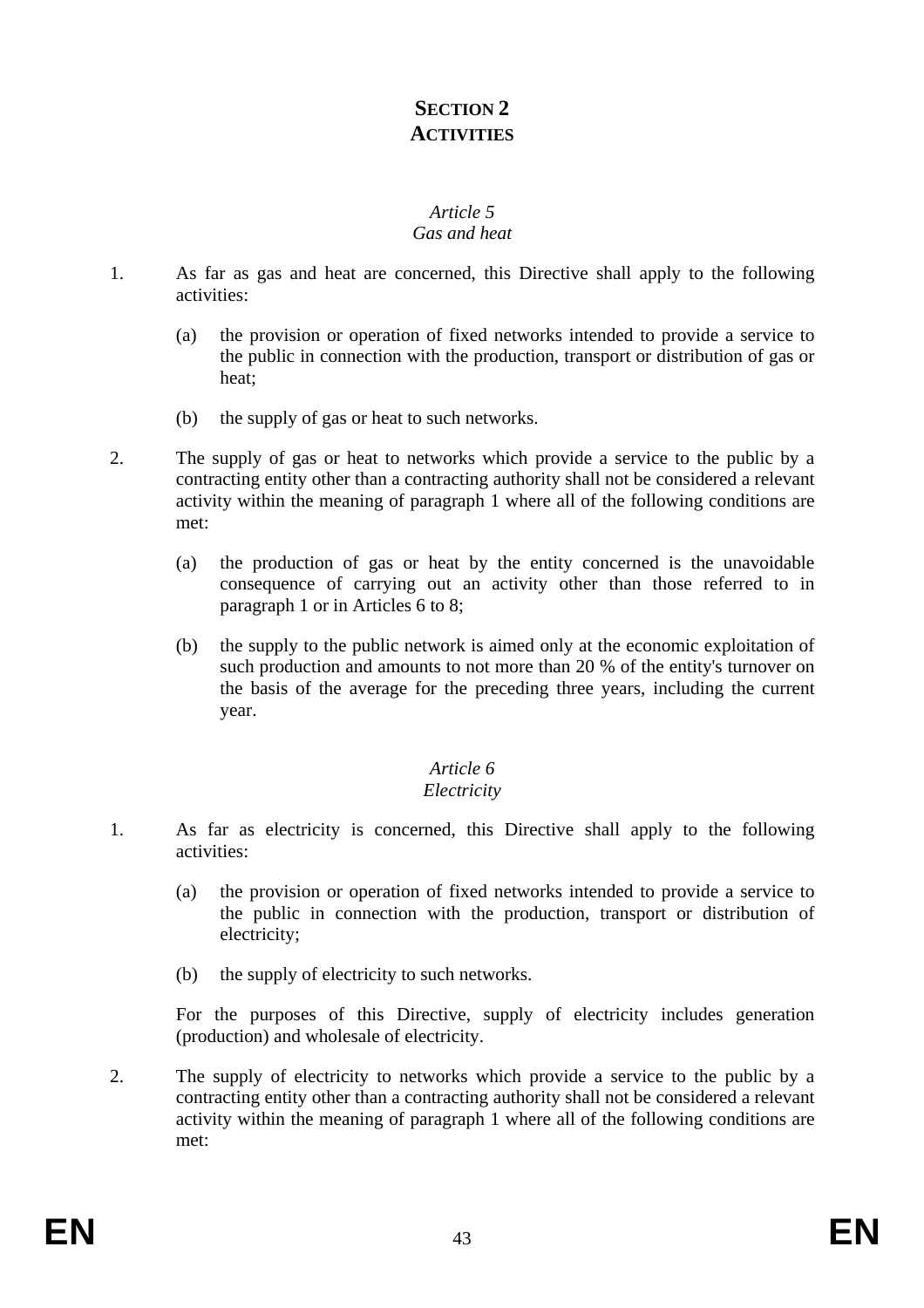- (a) the production of electricity by the entity concerned takes place because its consumption is necessary for carrying out an activity other than those referred to in paragraph 1 or in Articles 5 and 7 to 8;
- (b) supply to the public network depends only on the entity's own consumption and has not exceeded 30% of the entity's total production of energy, on the basis of the average for the preceding three years, including the current year.

#### *Article 7 Water*

- 1. This Directive shall apply to the following activities:
	- (a) the provision or operation of fixed networks intended to provide a service to the public in connection with the production, transport or distribution of drinking water;
	- (b) the supply of drinking water to such networks.
- 2. This Directive shall also apply to contracts or design contests awarded or organised by entities which pursue an activity referred to in paragraph 1 and which are connected with one of the following:
	- (a) hydraulic engineering projects, irrigation or land drainage, provided that the volume of water to be used for the supply of drinking water represents more than 20 % of the total volume of water made available by such projects or irrigation or drainage installations,
	- (b) the disposal or treatment of sewage.
- 3. The supply of drinking water to networks which provide a service to the public by a contracting entity other than a contracting authority shall not be considered a relevant activity within the meaning of paragraph 1 where all of the following conditions are met:
	- (a) the production of drinking water by the entity concerned takes place because its consumption is necessary for carrying out an activity other than those referred to in Articles 5 to 8;
	- (b) the supply to the public network depends only on the entity's own consumption and has not exceeded 30 % of the entity's total production of drinking water, on the basis of the average for the preceding three years, including the current year.

#### *Article 8*

#### *Transport services*

This Directive shall apply to activities relating to the provision or operation of networks providing a service to the public in the field of transport by railway, automated systems, tramway, trolley bus, bus or cable.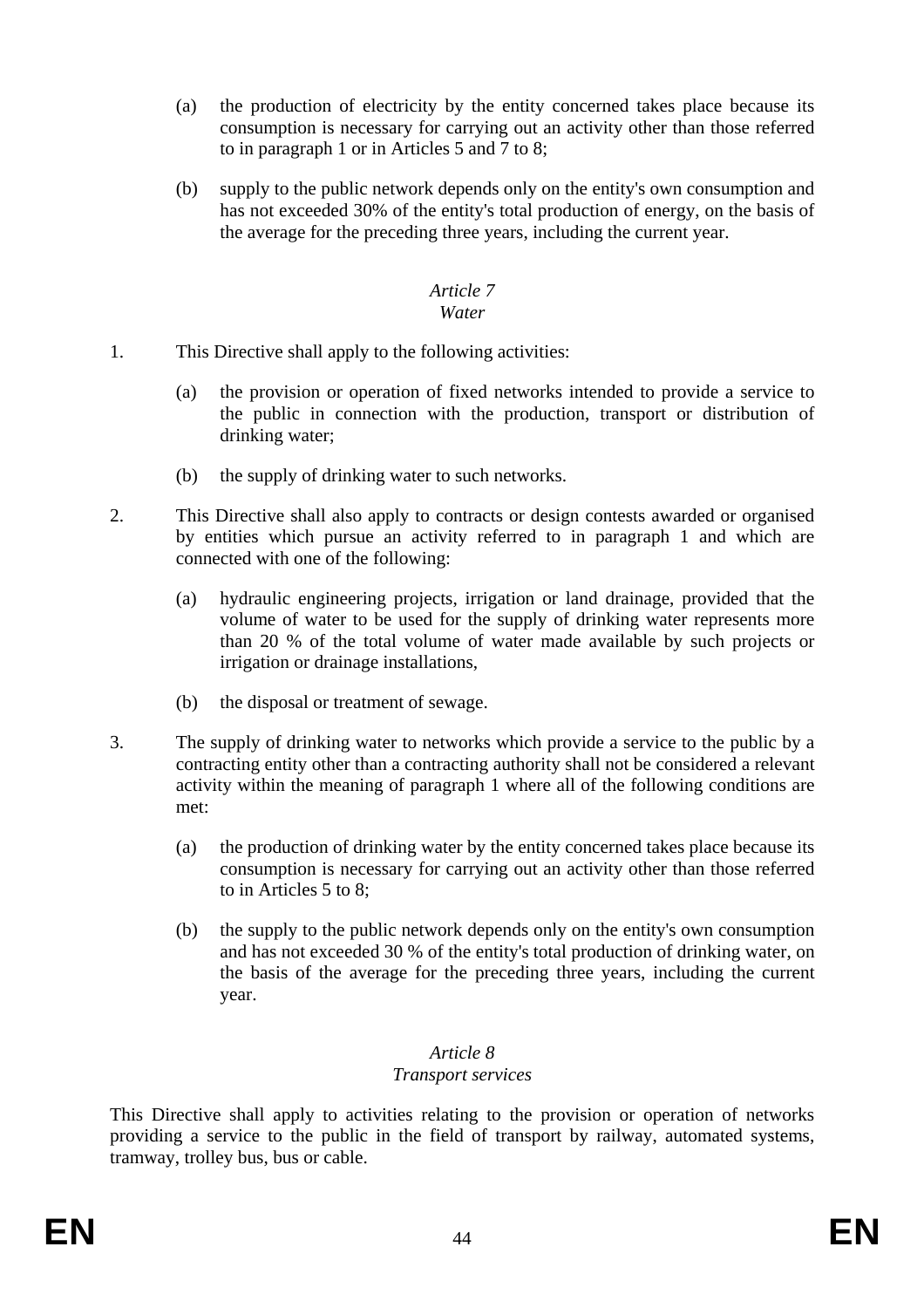As regards transport services, a network shall be considered to exist where the service is provided under operating conditions laid down by a competent authority of a Member State, such as conditions on the routes to be served, the capacity to be made available or the frequency of the service.

#### *Article 9*

#### *Ports and airports*

This Directive shall apply to activities relating to the exploitation of a geographical area for the purpose of the provision of airports and maritime or inland ports or other terminal facilities to carriers by air, sea or inland waterway.

## *Article 10*

### *Postal services*

- 1. This Directive shall apply to activities relating to the provision of:
	- (a) postal services;
	- (b) other services than postal services, on condition that such services are provided by an entity which also provides postal services within the meaning of point (b) of paragraph 2 and provided that the conditions set out in Article 27(1) are not satisfied in respect of the services falling within point (b) of paragraph 2.
- 2. For the purpose of this Directive and without prejudice to Directive 97/67/EC:
	- (a) "postal item": means an item addressed in the final form in which it is to be carried, irrespective of weight. In addition to items of correspondence, such items also include for instance books, catalogues, newspapers, periodicals and postal packages containing merchandise with or without commercial value, irrespective of weight;
	- (b) "postal services": means services consisting of the clearance, sorting, routing and delivery of postal items. This shall include both services falling within as well as services falling outside the scope of the universal service set up in conformity with Directive 97/67/EC;
	- (c) "other services than postal services": means services provided in the following areas:
		- (i) mail service management services (services both preceding and subsequent to despatch, including "mailroom management services");
		- (ii) added-value services linked to and provided entirely by electronic means (including the secure transmission of coded documents by electronic means, address management services and transmission of registered electronic mail);
		- (iii) services concerning postal items not included in point (a), such as direct mail bearing no address;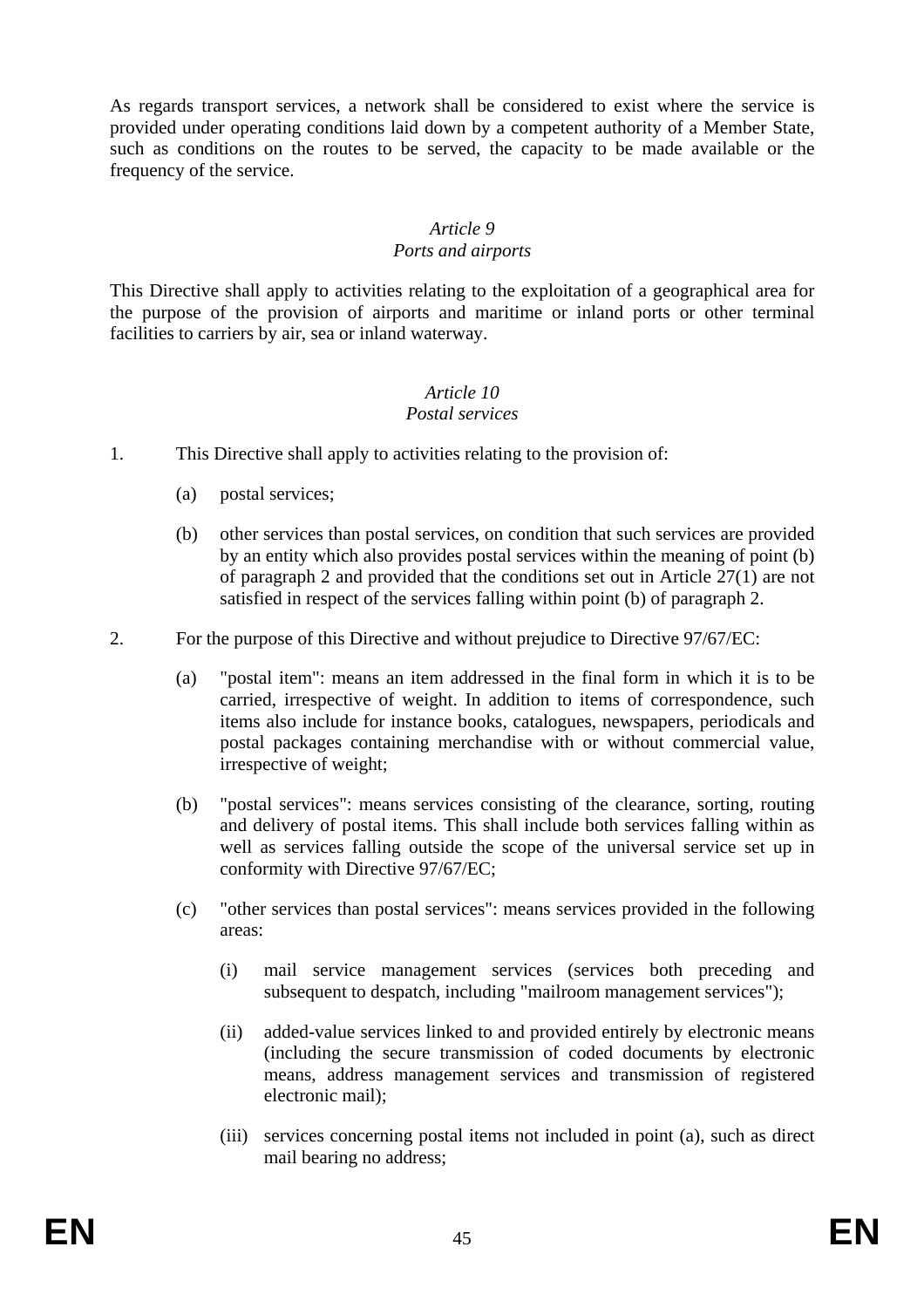- (iv) financial services, as defined in the CPV under the reference numbers from  $66100000-1$  to  $66720000-3$  and in Article 19(c) and including in particular postal money orders and postal giro transfers;
- (v) philatelic services;
- (vi) logistics services (services combining physical delivery and/or warehousing with other non-postal functions).

#### *Article 11*

*Extraction of oil and gas and exploration for, or extraction of, coal or other solid fuels* 

This Directive shall apply to activities relating to the exploitation of a geographical area for the purpose of:

- (a) extracting oil or gas;
- (b) exploring for or extracting coal or other solid fuels.

## **Chapter III: Material scope**

### **SECTION 1 THRESHOLDS**

#### *Article 12 Thresholds*

Save where they are ruled out by the exclusions in Articles 15 to 20 or pursuant to Article 27, concerning the pursuit of the activity in question, this Directive shall apply to procurements with a value exclusive of value-added tax (VAT) estimated to be no less than the following thresholds:

- (a) EUR 400 000 for supply and service contracts as well as for design contests;
- (b) EUR 5 000 000 for works contracts;
- (c) EUR 1 000 000 for contracts for social and other specific services listed in Annex XVII.

#### *Article 13 Methods for calculating the estimated value of procurement*

1. The calculation of the estimated value of a procurement shall be based on the total amount payable, net of VAT, as estimated by the contracting entity, including any form of option and any renewals of the contract.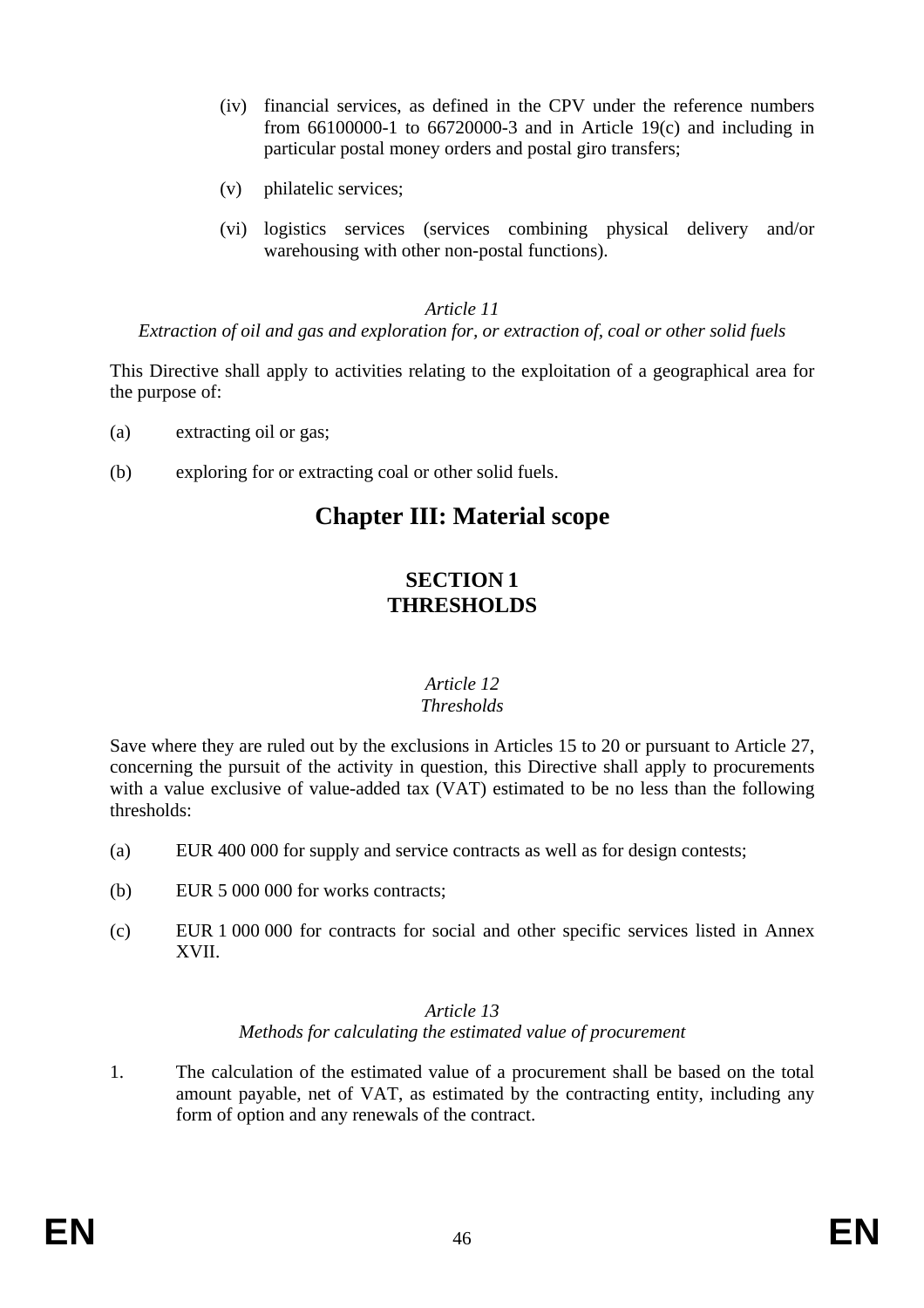Where the contracting entity provides for prizes or payments to candidates or tenderers it shall take them into account when calculating the estimated value of the contract.

- 2. The choice of the method used to calculate the estimated value of a procurement shall not be made with the intention of excluding it from the scope of this Directive. A single procurement shall therefore not be subdivided with the effect of preventing it from falling within the scope of this Directive, unless justified by objective reasons.
- 3. This estimate shall be valid at the moment at which the call for competition is sent or, in cases where such notice is not foreseen, at the moment at which the contracting entity commences the contract procurement procedure, in particular by defining the essential characteristics of the intended procurement.
- 4. With regard to framework agreements and dynamic purchasing systems, the value to be taken into consideration shall be the maximum estimated value net of VAT of all the contracts envisaged for the total term of the agreement or system.
- 5. In the case of innovation partnerships, the value to be taken into consideration shall be the maximum estimated value net of VAT of the research and development activities to take place during the all stages of the envisaged partnership as well as of the supplies, services or works to be developed and procured at the end of the envisaged partnership.
- 6. For the purposes of Article 12, contracting entities shall include in the estimated value of a works contract both the cost of the works and the total estimated value of any supplies or services that are made available to the contractor by the contracting entities provided that they are necessary for the execution of the works.
- 7. Where a proposed work or purchase of services may result in contracts being awarded at the same time in the form of separate lots, account shall be taken of the total estimated value of all such lots.

Where the aggregate value of the lots is equal to or exceeds the threshold laid down in Article 12, this Directive shall apply to the awarding of each lot.

8. Where a proposal for the acquisition of similar supplies may result in contracts being awarded at the same time in the form of separate lots, account shall be taken of the total estimated value of all such lots when applying Article 12.

Where the aggregate value of the lots is equal to or exceeds the threshold laid down in Article 12, this Directive shall apply to the awarding of each lot.

9. Contracting entities may award contracts for individual lots without applying the procedures provided for under this Directive, provided that the estimated value net of VAT of the lot concerned is less than EUR 80 000 for supplies or services or EUR 1 million for works. However, the aggregate value of the lots thus awarded without applying this Directive shall not exceed 20 % of the aggregate value of all the lots into which the proposed work, the proposed acquisition of similar supplies or the proposed purchase of services has been divided.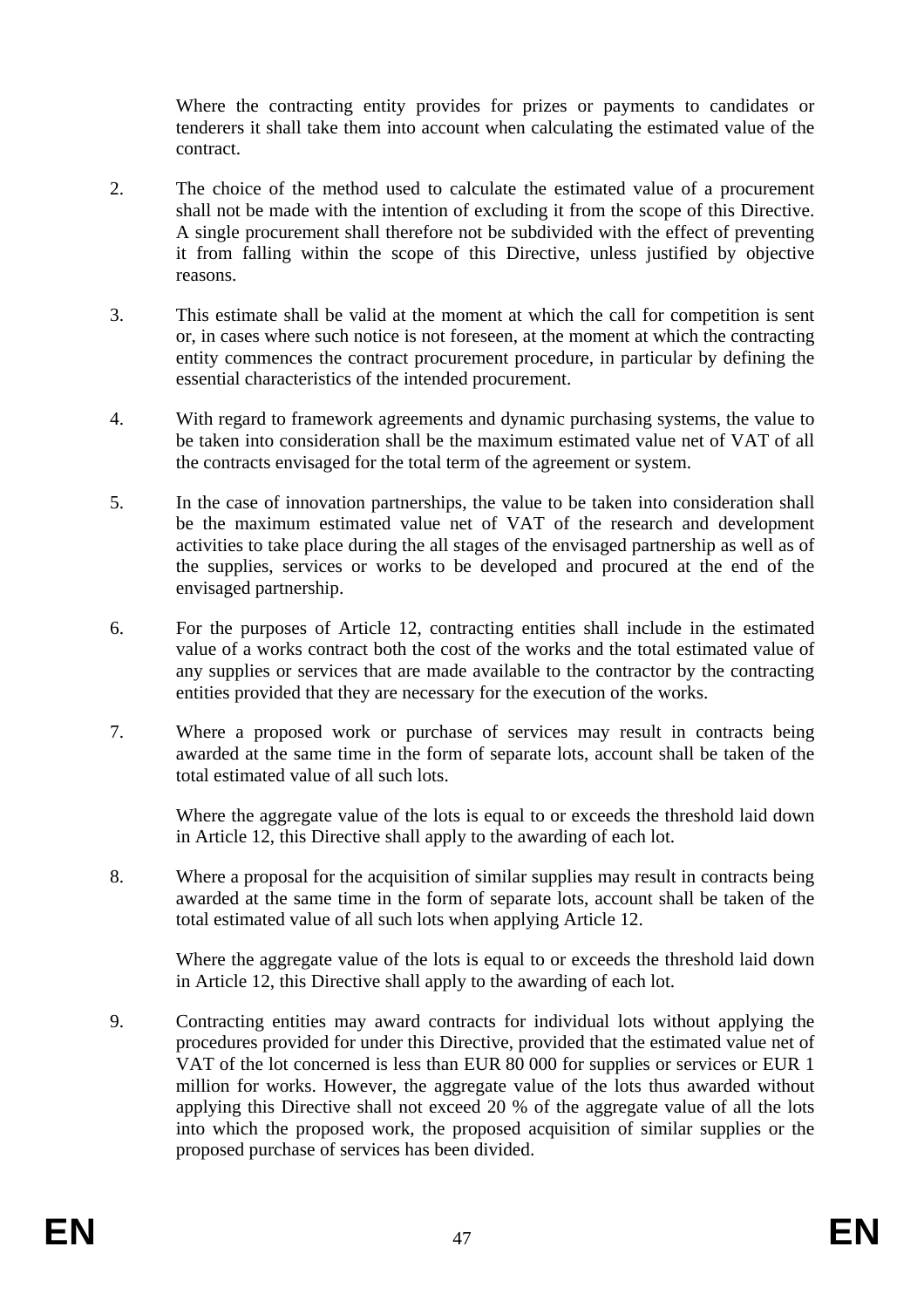- 10. In the case of supply or service contracts which are regular in nature or which are intended to be renewed within a given period, the calculation of the estimated contract value shall be based on the following:
	- (a) either the total actual value of the successive contracts of the same type awarded during the preceding 12 months or financial year adjusted, if possible, to take account of the changes in quantity or value which would occur in the course of the 12 months following the initial contract;
	- (b) or the total estimated value of the successive contracts awarded during the 12 months following the first delivery, or during the financial year where that is longer than 12 months.
- 11. With regard to supply contracts relating to the leasing, hire, rental or hire purchase of products, the value to be taken as a basis for calculating the estimated contract value shall be as follows:
	- (a) in the case of fixed-term contracts, if that term is less than or equal to 12 months, the total estimated value for the term of the contract or, where the term of the contract is greater than 12 months, the total value including the estimated residual value;
	- (b) in the case of contracts without a fixed term or the term of which cannot be defined, the monthly value multiplied by 48.
- 12. With regard to service contracts, the basis for calculating the estimated contract value shall, where appropriate, be the following:
	- (a) insurance services: the premium payable, and other forms of remuneration;
	- (b) banking and other financial services: the fees, commissions, interest and other forms of remuneration;
	- (c) design contracts: fees, commission payable and other forms of remuneration.
- 13. With regard to service contracts which do not indicate a total price, the basis for calculating the estimated contract value shall be the following:
	- (a) in the case of fixed-term contracts, where that term is less than or equal to 48 months: the total value for their full term:
	- (b) in the case of contracts without a fixed term or with a term greater than 48 months: the monthly value multiplied by 48.

#### *Article 14 Revision of the thresholds*

1. Every two years from 30 June 2014, the Commission shall verify that the thresholds set out in points (a) and (b) of Article 12 correspond to the thresholds established in the Government Procurement Agreement, and shall, where necessary, revise them.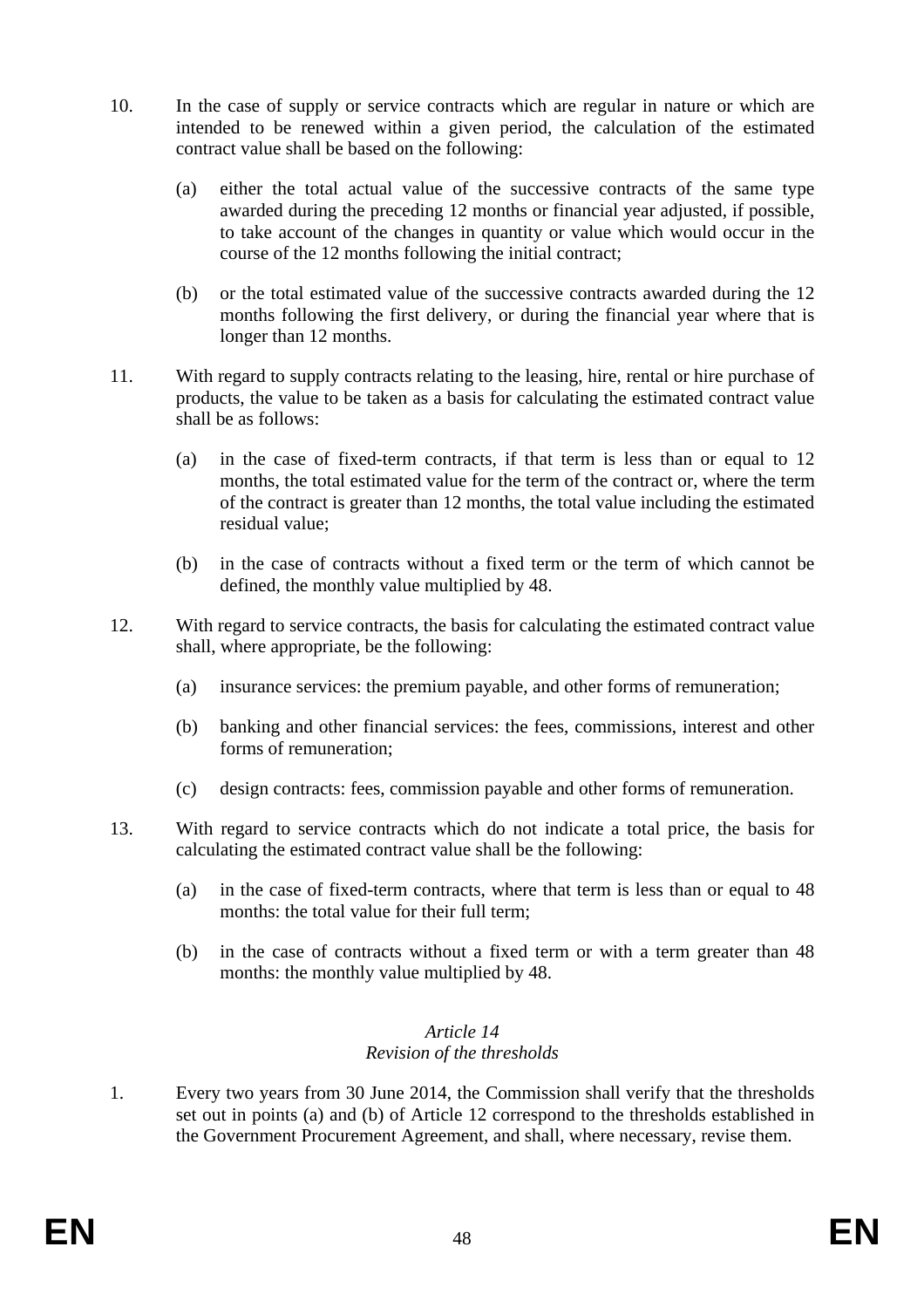In accordance with the calculation method set out in the Government Procurement Agreement, the Commission shall calculate the value of those thresholds on the basis of the average daily value of the euro in terms of the special drawing rights (SDRs), over a period of 24 months terminating on the last day of August preceding the revision with effect from 1 January. The value of the thresholds thus revised shall, where necessary, be rounded down to the nearest thousand euros so as to ensure that the thresholds in force provided for by the Agreement, expressed in SDR, are observed.

2. Every two years from 1 January 2014, the Commission shall determine the values, in the national currencies of Member States not participating in Monetary Union, of the thresholds referred to in points (a) and (b) of Article 12, revised pursuant to paragraph 1 of this Article.

At the same time, the Commission shall determine the value, in the national currencies of the Member States which are not participating in monetary union, of the threshold referred to in point (c) of Article 12.

In accordance with the calculation method set out in the Government Procurement Agreement, the determination of such values shall be based on the average daily values of those currencies, corresponding to the applicable threshold expressed in euros over the 24 months terminating on the last day of August preceding the revision with effect from 1 January.

- 3. The revised thresholds referred to in paragraph 1 and their values in national currencies shall be published by the Commission in the *Official Journal of the European Union* at the beginning of the month of November following their revision.
- 4. The Commission shall be empowered to adopt delegated acts in accordance with Article 98 to adapt the methodology set out in the second subparagraph of paragraph 1 to any change in the methodology provided in the Government Procurement Agreement for the revision of the thresholds referred to in points (a) and (b) of Article 12 and for the determination of the thresholds in the national currencies of the Member States not participating in monetary union, as referred to in paragraph 2 of this Article.

It shall also be empowered to adopt delegated acts in accordance with Article 98 to revise the thresholds referred to in points (a) and (b) of Article 12 when necessary.

5. Where it is necessary to revise the thresholds referred to in points (a) and (b) of Article 12 and time constraints prevent the use of the procedure set in article 98 and therefore imperative grounds of urgency so require, the procedure provided for in Article 99 shall apply to delegated acts adopted pursuant to the second subparagraph of paragraph 4 of this Article.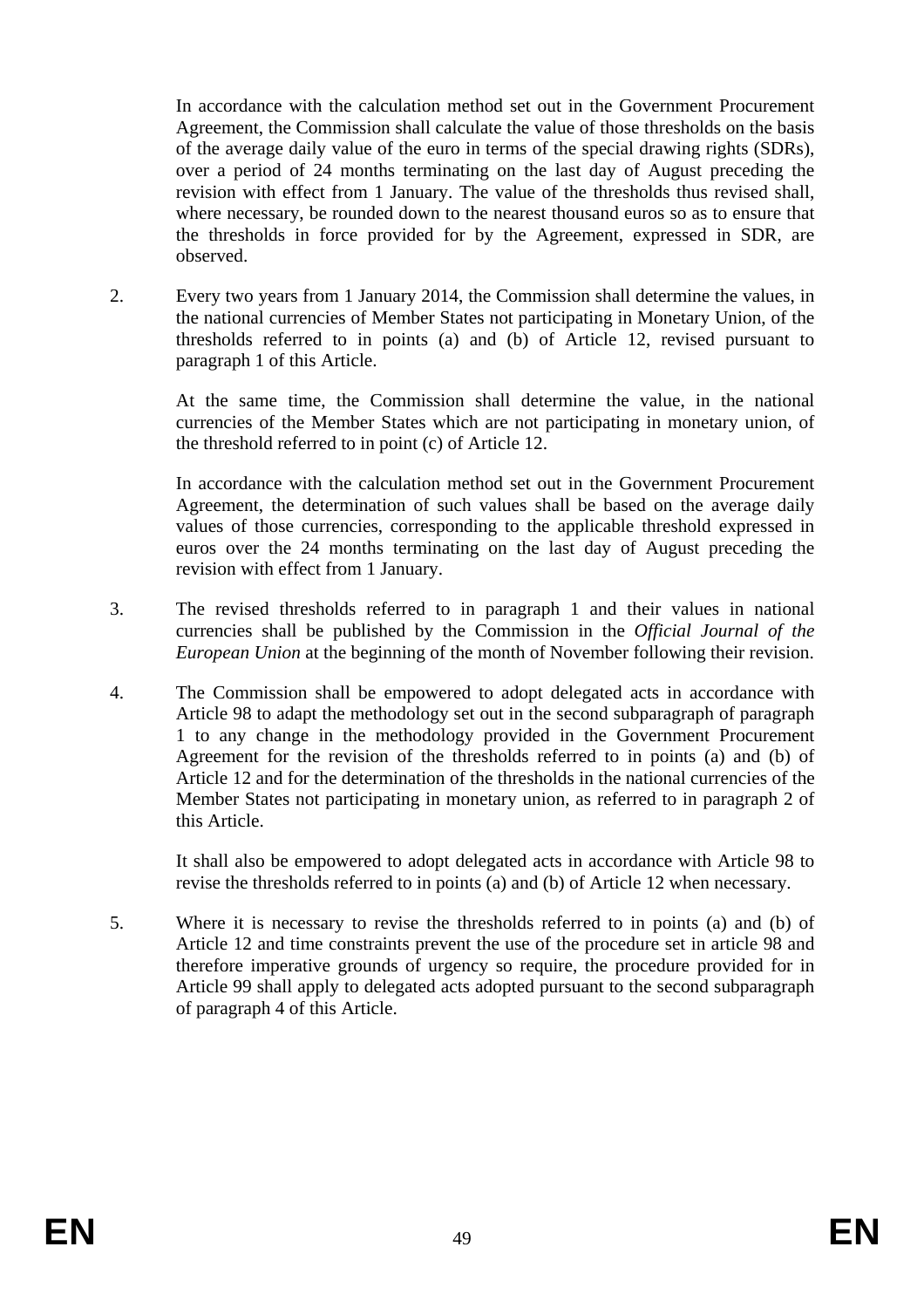## **SECTION 2 EXCLUDED CONTRACTS AND DESIGN CONTESTS**

#### *Subsection 1*

*Exclusions applicable to all contracting entities and special exclusions for the water and energy sectors*

#### *Article 15*

#### *Contracts awarded for purposes of resale or lease to third parties*

- 1. This Directive shall not apply to contracts awarded for purposes of resale or lease to third parties, provided that the contracting entity enjoys no special or exclusive right to sell or lease the subject of such contracts, and other entities are free to sell or lease it under the same conditions as the contracting entity.
- 2. The contracting entities shall notify the Commission or the national oversight body at their request of all the categories of products or activities which they regard as excluded under paragraph 1. The Commission may periodically publish in the *Official Journal of the European Union*, for information purposes, lists of the categories of products and activities which it considers to be covered by this exclusion. In so doing, the Commission shall respect any sensitive commercial aspects that the contracting entities may point out when forwarding information.

#### *Article 16*

#### *Contracts and design contests awarded or organised for purposes other than the pursuit of a covered activity or for the pursuit of such an activity in a third country*

- 1. This Directive shall not apply to contracts which the contracting entities award for purposes other than the pursuit of their activities as described in Articles 5 to 11 or for the pursuit of such activities in a third country, in conditions not involving the physical use of a network or geographical area within the Union nor shall it apply to design contests organised for such purposes.
- 2. The contracting entities shall notify the Commission or the national oversight body at their request of any activities which they regard as excluded under paragraph 1. The Commission may periodically publish in the *Official Journal of the European Union* for information purposes, lists of the categories of activities which it considers to be covered by this exclusion. In so doing, the Commission shall respect any sensitive commercial aspects that the contracting entities may point out when forwarding this information.

#### *Article 17 Defence and security*

- 1. In respect of contracts awarded and design contests organised in the fields of defence and security, this Directive shall not apply to:
	- (a) contracts to which Directive 2009/81/EC applies;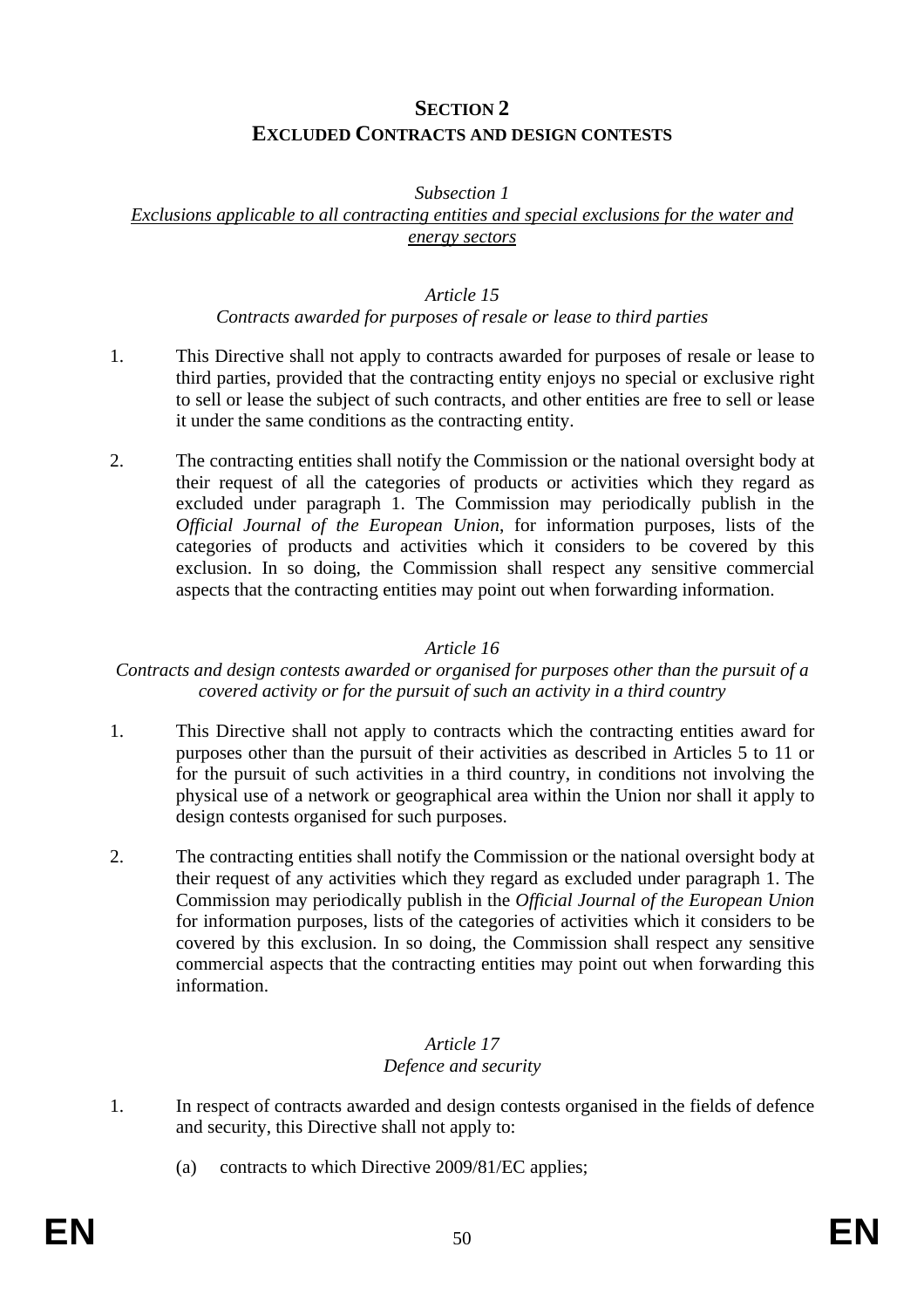- (b) contracts to which Directive 2009/81/EC does not apply pursuant to Articles 8, 12 and 13 thereof.
- 2. This Directive shall not apply to contracts and design contests other than those mentioned in the first paragraph to the extent that the protection of the essential security interests of a Member State cannot be guaranteed in an procurement procedure as provided for in Article 39(1).

#### *Article 18*

#### *Contracts awarded and design contests organised pursuant to international rules*

This Directive shall not apply to contracts or design contests which the contracting entity is obliged to award or organise in accordance with procurement procedures different from those of this Directive established by any of the following:

- (a) an international agreement concluded in accordance with the Treaty between a Member State and one or more third countries and covering works, supplies or services intended for the joint implementation or exploitation of a project by the signatory States.;
- (b) an international agreement relating to the stationing of troops and concerning the undertakings of a Member State or a third country;
- (c) a particular procedure of an international organisation;
- (d) procurement rules provided by an international organisation or international financing institution for contracts or design contests fully financed by this organisation or institution; in the case of contracts or design contests co-financed to a considerable extent by an international organisation or international financing institution the parties shall agree on applicable procurement procedures, which shall be in conformity with the Treaty.

All agreements referred to in point (a) of the first subparagraph shall be communicated to the Commission, which may consult the Advisory Committee for Public Contracts referred to in Article 100.

#### *Article 19*

#### *Specific exclusions for service contracts*

This Directive shall not apply to service contracts for:

- (a) the acquisition or rental, by whatever financial means, of land, existing buildings or other immovable property or concerning rights thereon; however, financial service contracts concluded at the same time as, before or after the contract of acquisition or rental, in whatever form, shall be subject to this Directive;
- (b) arbitration and conciliation services;
- (c) financial services in connection with the issue, sale, purchase or transfer of securities or other financial instruments within the meaning of Directive 2004/39/EC of the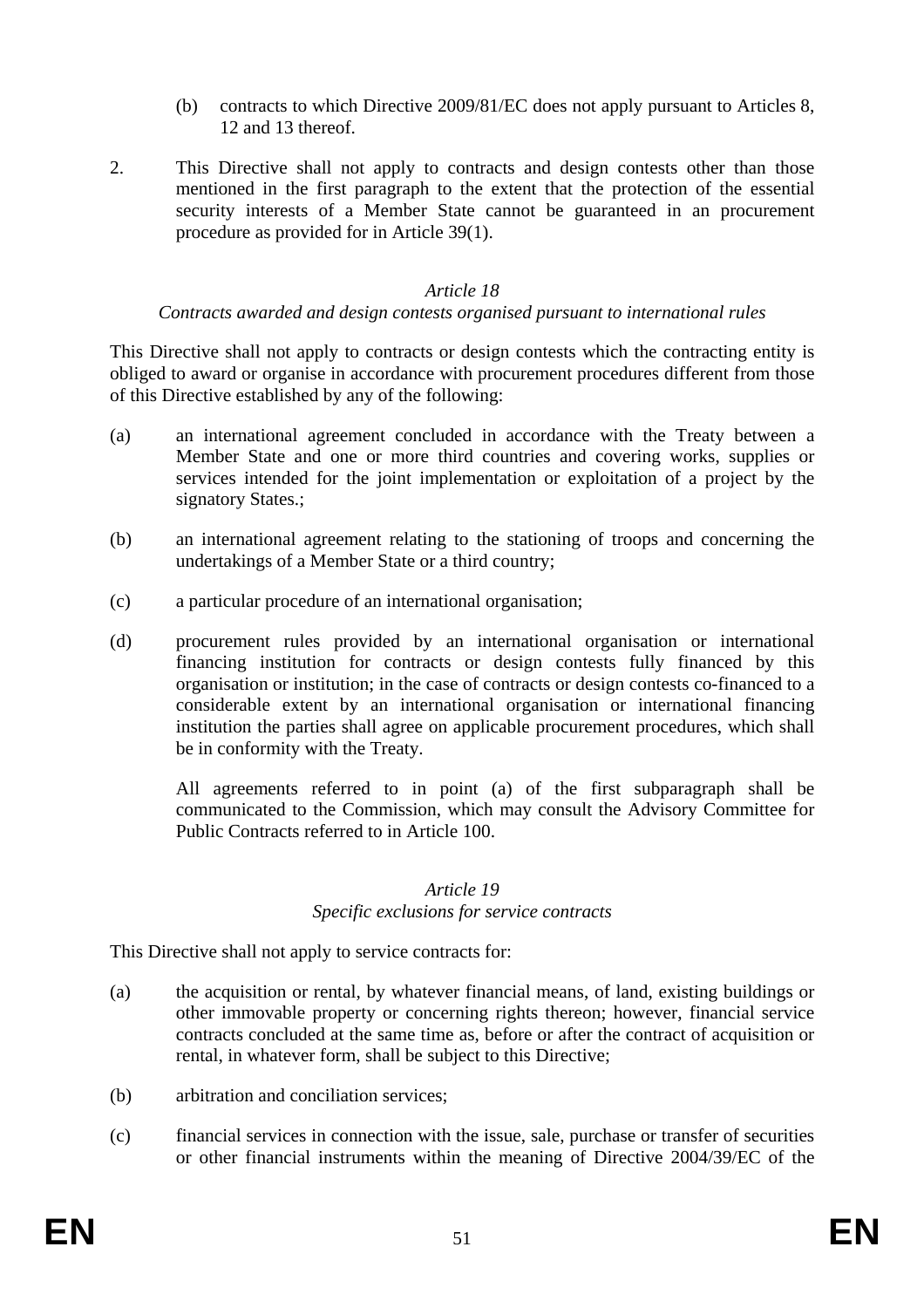European Parliament and of the Council<sup>39</sup> and operations conducted with the European Financial Stability Facility;

- (d) employment contracts;
- (e) public passenger transport services by rail or metro;
- (f) contracts for broadcasting time that are awarded to broadcasters.

The broadcasting referred to in point (f) of the first paragraph shall include any transmission and distribution using any form of electronic network.

#### *Article 20*

#### *Contracts awarded by certain contracting entities for the purchase of water and for the supply of energy or of fuels for the production of energy*

This Directive shall not apply:

- (a) to contracts for the purchase of water if awarded by contracting entities engaged in one or both of the activities relating to drinking water referred to in Article 7(1).
- (b) to contracts awarded by contracting entities themselves being active in the energy sector by being engaged in an activity referred to in Article 5(1), Article 6(1) or Article 11 for the supply:
	- (i) of energy;
	- (ii) of fuels for the production of energy.

#### *Subsection 2*

*Special relations (Controlled entities, cooperation, affiliated undertakings and joint ventures)*

#### *Article 21 Relations between public authorities*

- 1. A contract awarded by a contracting authority to another legal person shall fall outside the scope of this Directive where the following cumulative conditions are fulfilled:
	- (a) the contracting authority exercises over the legal person concerned a control which is similar to that which it exercises over its own departments.
	- (b) at least 90 % of the activities of that legal person are carried out for the controlling contracting authority or for other legal persons controlled by that contracting authority;
	- (c) there is no private participation in the controlled legal person.

1

<sup>39</sup> OJ L 145, 30.04.2004, p. 1.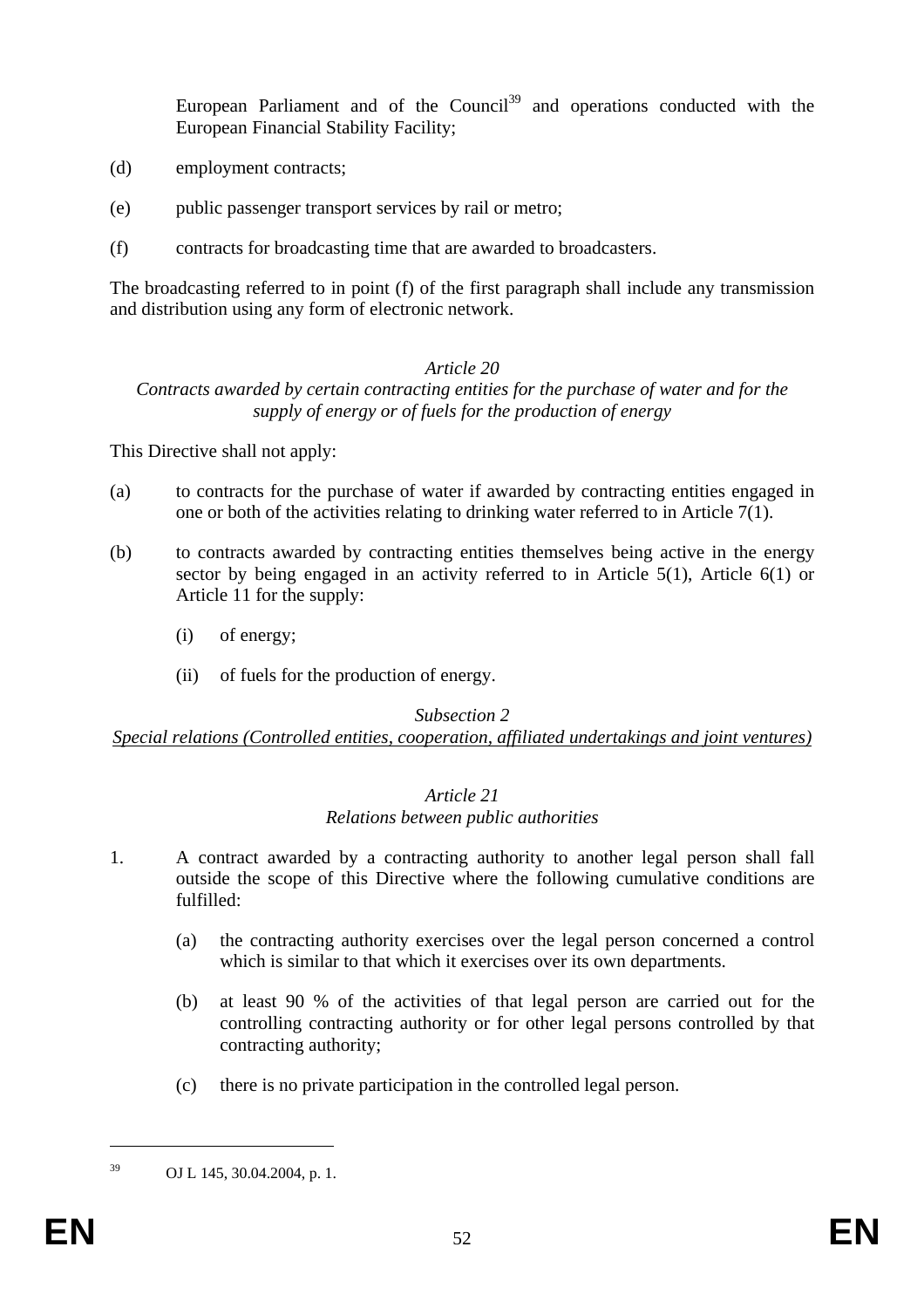A contracting authority shall be deemed to exercise over a legal person a control similar to that which it exercises over its own departments within the meaning of point (a) of the first subparagraph where it exercises a decisive influence over both strategic objectives and significant decisions of the controlled legal person.

- 2. Paragraph 1 also applies where a controlled entity which is a contracting authority awards a contract to its controlling entity, or to another legal person controlled by the same contracting authority, provided that there is no private participation in the legal person being awarded the public contract.
- 3. A contracting authority, which does not exercise over a legal person control within the meaning of paragraph 1, may nevertheless award a contract without applying this Directive to a legal person which it controls jointly with other contracting authorities, where the following conditions are fulfilled:
	- (a) the contracting authorities exercise jointly over the legal person a control which is similar to that which they exercise over their own departments.
	- (b) at least 90 % of the activities of that legal person are carried out for the controlling contracting authorities or other legal persons controlled by the same contracting authorities;
	- (c) there is no private participation in the controlled legal person.

For the purposes of point (a) contracting authorities shall be deemed to jointly control a legal person where the following cumulative conditions are fulfilled:

- (a) the decision-making bodies of the controlled legal person are composed of representatives of all participating contracting authorities;
- (b) those contracting authorities are able to jointly exert decisive influence over the strategic objectives and significant decisions of the controlled legal person;
- (c) the controlled legal person does not pursue any interests which are distinct from that of the public authorities affiliated to it;
- (d) the controlled legal person does not draw any gains other than the reimbursement of actual costs from the public contracts with the contracting authorities.
- 4. An agreement concluded between two or more contracting authorities shall not be deemed to be a "works, supply or service contract" within the meaning of point 7 of Article 2 of this Directive, where the following cumulative conditions are met:
	- (a) the agreement establishes a genuine co-operation between the participating contracting authorities aimed at carrying out jointly their public service tasks and involving mutual rights and obligations of the parties;
	- (b) the agreement is governed only by considerations relating to the public interest;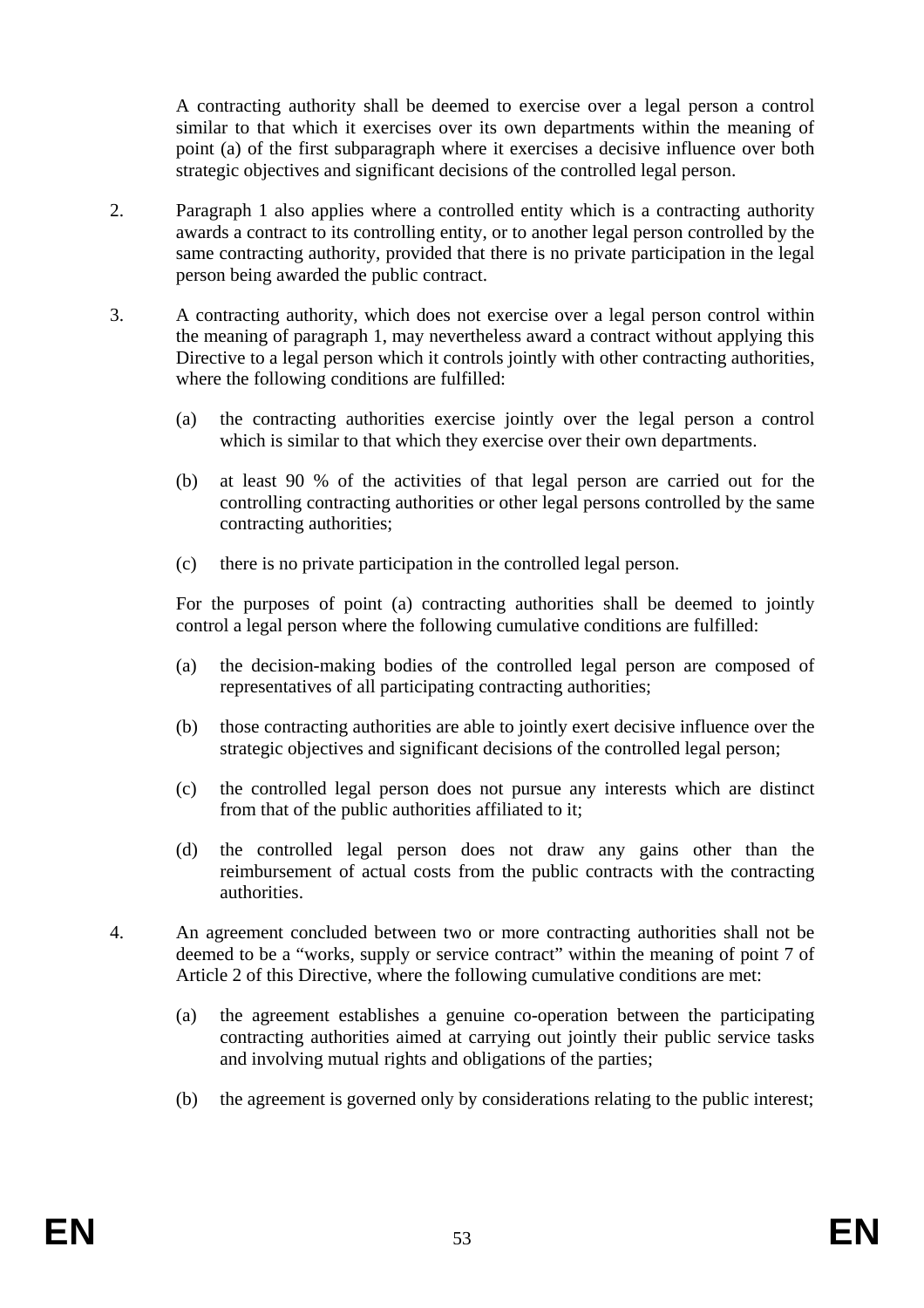- (c) the participating contracting authorities do not perform on the open market more than 10 % in terms of turnover of the activities which are relevant in the context of the agreement;
- (d) the agreement does not involve financial transfers between the participating contracting authorities, other than those corresponding to the reimbursement of actual costs of the works, services or supplies;
- (e) there is no private participation in any of the contracting authorities involved.
- 5. The absence of private participation referred to in paragraphs 1 to 4 shall be verified at the time of the award of the contract or of the conclusion of the agreement.

The exclusions provided for in paragraphs 1 to 4 shall cease to apply from the moment any private participation takes place, with the effect that ongoing contracts need to be opened to competition through regular procurement procedures.

#### *Article 22*

#### *Contracts awarded to an affiliated undertaking*

- 1. For the purposes of this Article, "affiliated undertaking" means any undertaking the annual accounts of which are consolidated with those of the contracting entity in accordance with the requirements of the Seventh Council Directive  $83/349/EEC^{40}$ .
- 2. In the case of entities not subject to that Directive, "affiliated undertaking" shall mean any undertaking that:
	- (a) may be, directly or indirectly, subject to a dominant influence by the contracting entity within the meaning of point (5) of Article 2 and Article 4(1) of this Directive;
	- (b) may exercise a dominant influence over the contracting entity;
	- (c) in common with the contracting entity, is subject to the dominant influence of another undertaking by virtue of ownership, financial participation, or the rules which govern it.
- 3. Article 21 notwithstanding and provided that the conditions in paragraph 4 are met, this Directive shall not apply to contracts awarded:
	- (a) by a contracting entity to an affiliated undertaking, or
	- (b) by a joint venture, formed exclusively by a number of contracting entities for the purpose of carrying out activities within the meaning of Articles 5 to 11, to an undertaking which is affiliated with one of those contracting entities.
- 4. Paragraph 3 shall apply:

<u>.</u>

<sup>&</sup>lt;sup>40</sup> OJ L 193, 18.7.1983, p. 1. Directive as last amended by Directive 2001/65/EC of the European Parliament and of the Council (OJ L 283, 27.10.2001, p. 28).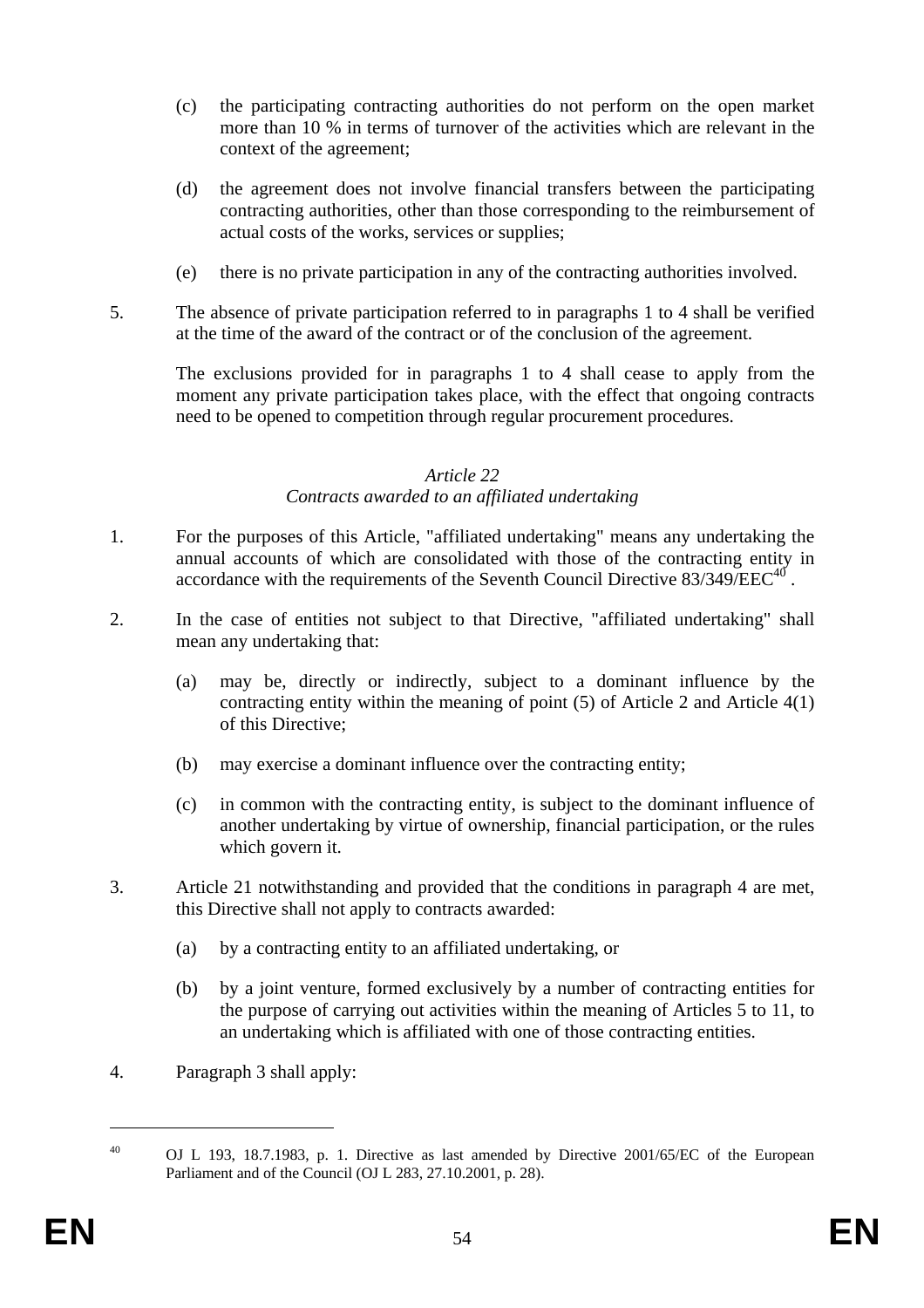- (a) to service contracts provided that at least 80 % of the average total turnover of the affiliated undertaking with respect to services in general for the preceding three years derives from the provision of services to undertakings with which it is affiliated;
- (b) to supply contracts provided that at least 80 % of the average total turnover of the affiliated undertaking with respect to supplies in general for the preceding three years derives from the provision of supplies to undertakings with which it is affiliated;
- (c) to works contracts provided that at least 80 % of the average total turnover of the affiliated undertaking with respect to works in general for the preceding three years derives from the provision of works to undertakings with which it is affiliated.
- 5. When, because of the date on which an affiliated undertaking was created or commenced activities, the turnover is not available for the preceding three years, it will be sufficient for that undertaking to show that the turnover referred to in points (a), (b) or (c) of paragraph 4 is credible, particularly by means of business projections.

Where more than one undertaking affiliated with the contracting entity provides the same or similar services, supplies or works, the above percentages shall be calculated taking into account the total turnover deriving respectively from the provision of services, supplies or works by those affiliated undertakings.

#### *Article 23*

#### *Contracts awarded to a joint venture or to a contracting entity forming part of a joint venture*

Article 21 notwithstanding and provided that the joint venture has been set up in order to carry out the activity concerned over a period of at least three years and that the instrument setting up the joint venture stipulates that the contracting entities, which form it, will be part thereof for at least the same period, this Directive shall not apply to contracts awarded by any of the following:

- (a) by a joint venture, formed exclusively by a number of contracting entities for the purpose of carrying out activities within the meaning of Articles 5 to 11, to one of those contracting entities, or
- (b) by a contracting entity to such a joint venture of which it forms part.

#### *Article 24 Notification of information*

Contracting entities shall notify to the Commission or the national oversight body, at their request, the following information regarding the application of Article 22, paragraphs 2, 3 and Article 23:

(a) the names of the undertakings or joint ventures concerned,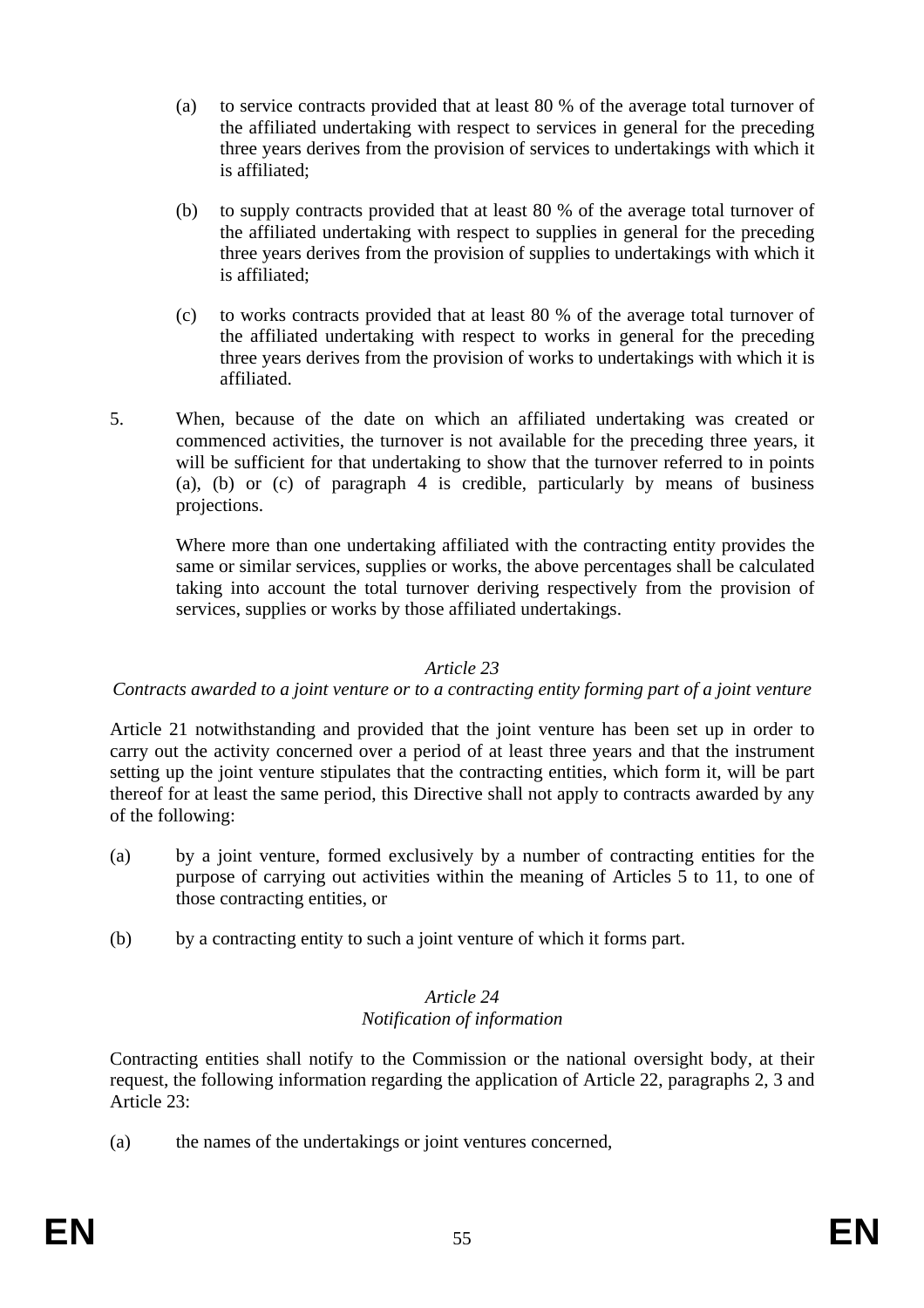- (b) the nature and value of the contracts involved,
- (c) proof deemed necessary by the Commission or the national oversight body that the relationship between the undertaking or joint venture to which the contracts are awarded and the contracting entity complies with the requirements of Articles 22 or 23.

#### *Subsection 3 Specific situations*

#### *Article 25 Research and development services*

- 1. This Directive shall apply to service contracts for research and development services with CPV reference numbers 73000000-2 to 73436000-7, except 73200000-4, 73210000-7 or 73220000-0, provided that the following conditions are both fulfilled:
	- (a) the benefits accrue exclusively to the contracting entity for its use in the conduct of its own affairs,
	- (b) the service provided is wholly remunerated by the contracting entity.

This Directive shall not apply to service contracts for research and development services with CPV reference numbers 73000000-2 to 73436000-7, except 73200000- 4, 73210000-7 or 73220000-0 where one of the conditions referred to in points (a) or (b) of the first subparagraph is not met.

2. The Commission shall be empowered to adopt delegated acts in accordance with Article 98 to amend the CPV reference numbers referred to in paragraph 1 to reflect changes in the CPV nomenclature provided that such amendments do not imply a modification of the scope of this Directive.

#### *Article 26 Contracts subject to special arrangements*

- 1. Without prejudice to Article 27 the Republic of Austria and the Federal Republic of Germany shall ensure, by way of the conditions of authorisation or other appropriate measures, that any entity operating in the sectors mentioned in Decisions 2002/205/EC and 2004/73/EC:
	- (a) observes the principles of non-discrimination and competitive procurement in respect of the award of supplies, works and service contracts, in particular as regards the information which the entity makes available to economic operators concerning its procurement intentions;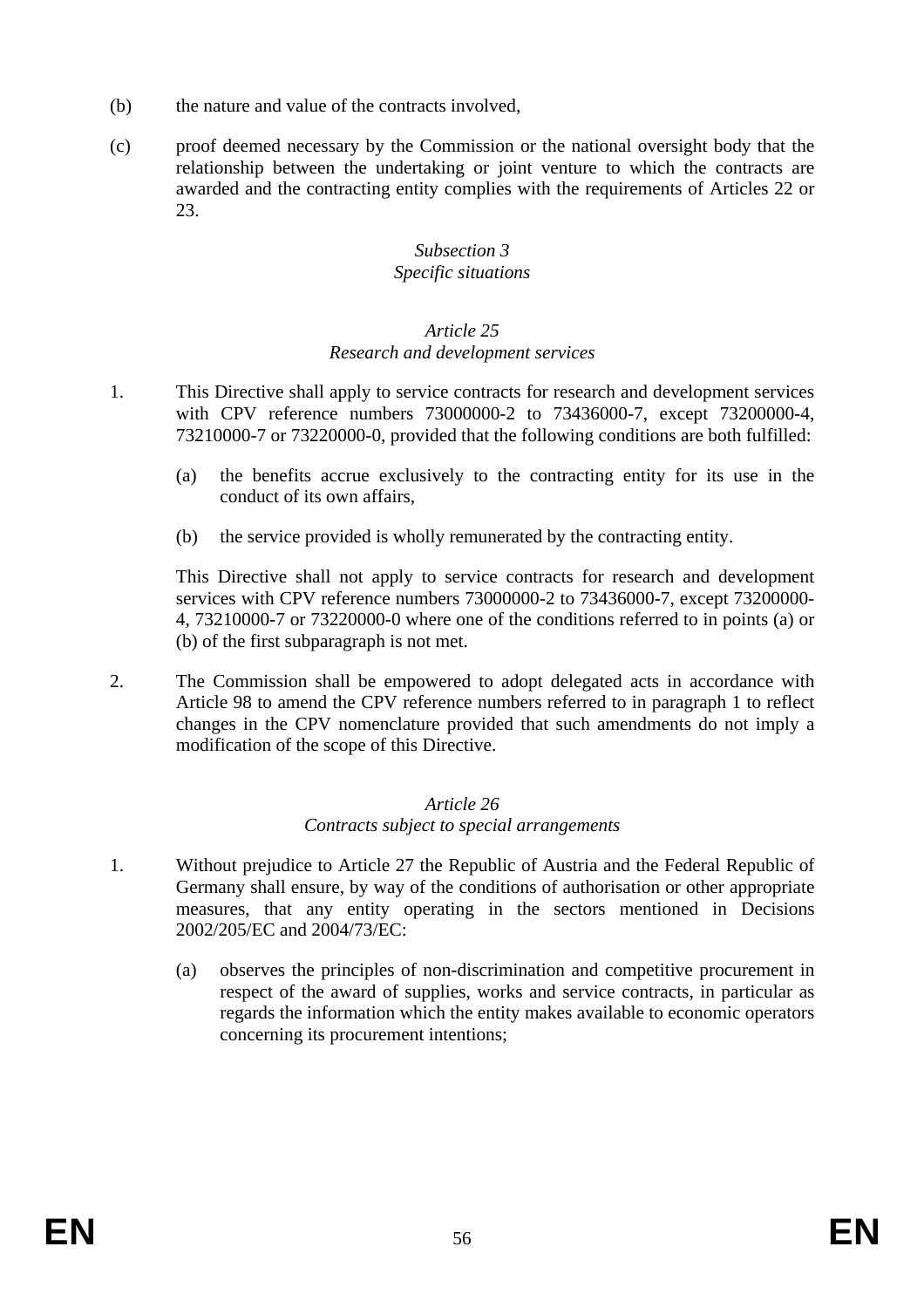- (b) communicates to the Commission, under the conditions defined in Commission Decision  $93/327/EEC^{41}$ , information relating to the contracts they award.
- 2. Without prejudice to Article 27, the United Kingdom shall ensure, by way of the conditions of authorisation or other appropriate measures, that any entity operating in the sectors mentioned in Decision 97/367/EEC applies points (a) and (b) of paragraph 1 in respect of contracts awarded for the pursuit of said activity in Northern Ireland.
- 3. Paragraphs 1 and 2 shall not apply to contracts awarded for the purpose of exploring for oil or gas.

#### *Subsection 4*

*Activities directly exposed to competition and procedural provisions relating thereto* 

#### *Article 27*

#### *Activities directly exposed to competition*

- 1. Contracts intended to enable an activity mentioned in Articles 5 to 11 to be carried out shall not be subject to this Directive if the Member State or the contracting entities having introduced the request pursuant to Article 28 can demonstrate that, in the Member State in which it is performed, the activity is directly exposed to competition on markets to which access is not restricted; nor shall design contests that are organised for the pursuit of such an activity in that geographic area be subject to this Directive. Such competition assessment, which will be made in the light of the information available to the Commission and for the purposes of this Directive, is without prejudice to the application of competition law.
- 2. For the purposes of paragraph 1, the question of whether an activity is directly exposed to competition shall be decided on the basis of criteria that are in conformity with the provisions on competition of the Treaty; those may include the characteristics of the goods or services concerned, the existence of alternative goods or services, the prices and the actual or potential presence of more than one supplier of the goods or provider of the services in question.

The geographical reference market, on the basis of which exposure to competition is assessed, shall consist of the area in which the undertakings concerned are involved in the supply and demand of products or services, in which the conditions of competition are sufficiently homogeneous and which can be distinguished from neighbouring areas because, in particular, conditions of competition are appreciably different in those areas. This assessment shall take account in particular of the nature and characteristics of the products or services concerned, of the existence of entry barriers or of consumer preferences, of appreciable differences of the undertakings'

1

<sup>&</sup>lt;sup>41</sup> European Commission Decision of 13 May 1993 defining the conditions under which contracting entities exploiting geographical areas for the purpose of exploring for or extracting oil, gas, coal or other solid fuels must communicate to the European Commission information relating to the contracts they award, OJ L 129, 27.5.1993, p. 25.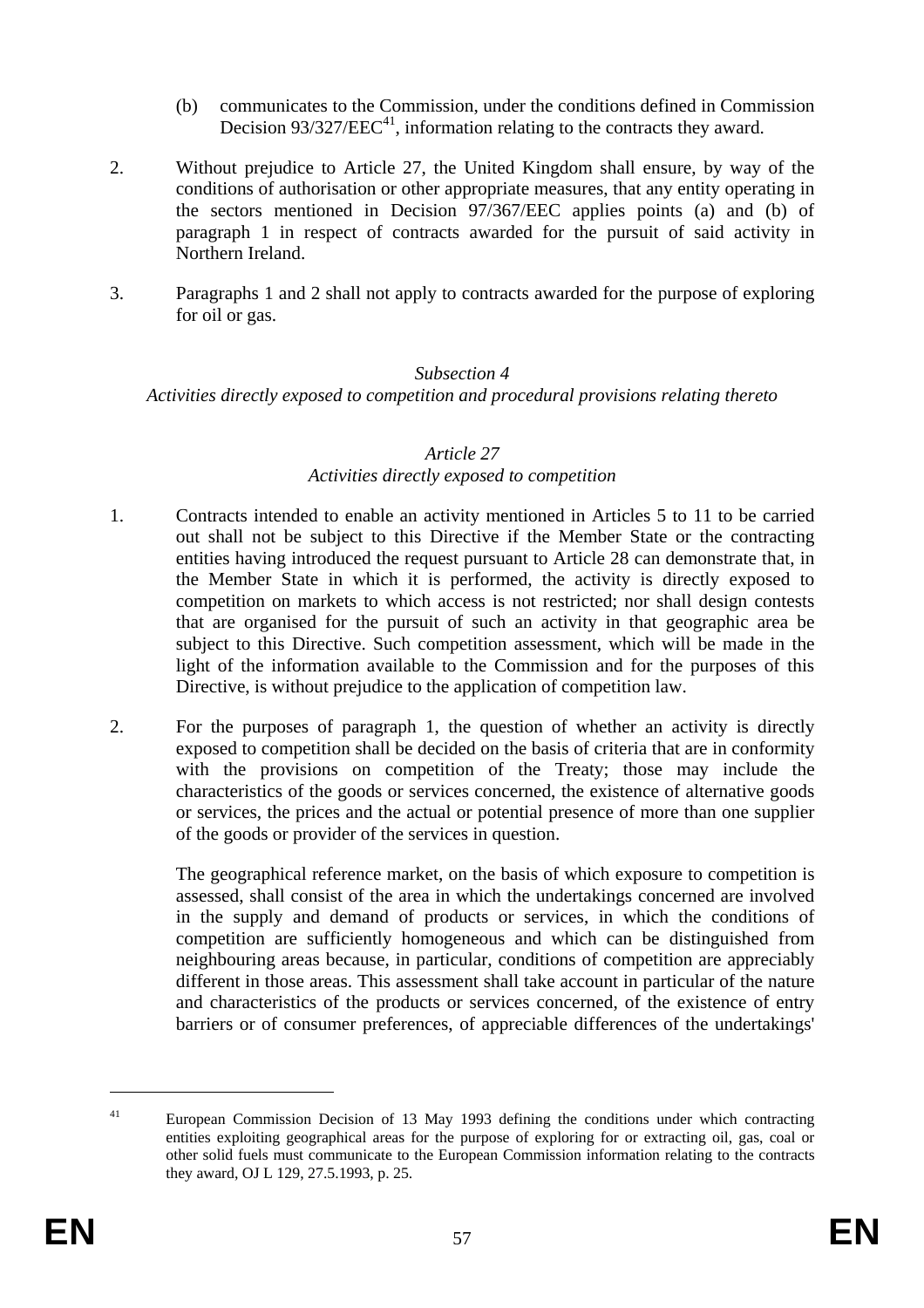market shares between the area concerned and neighbouring areas or of substantial price differences.

3. For the purposes of paragraph 1, access to a market shall be deemed not to be restricted if the Member State has implemented and applied the Union legislation listed in Annex III.

If free access to a given market cannot be presumed on the basis of the first subparagraph, it must be demonstrated that access to the market in question is free de facto and de jure.

#### *Article 28*

### *Procedure for establishing whether Article 27 is applicable*

1. Where a Member State or, where the legislation of the Member State concerned provides for it, a contracting entity considers that, on the basis of the criteria set out in Article 27(2) and (3), a given activity is directly exposed to competition on markets to which access is not restricted, it may submit a request to establish that this Directive does not apply to the award of contracts or the organisation of desing contests for the pursuit of that activity.

Requests shall be accompanied by a reasoned and substantiated position adopted by an independent national authority that is competent in relation to the activity concerned. This position shall thoroughly analyse the conditions for the possible applicability of Article 27(1) to the activity concerned in accordance with its paragraphs 2 and 3.

The Member State or contracting entity concerned shall inform the Commission of all relevant facts, and in particular of any law, regulation, administrative provision or agreement concerning compliance with the conditions set out in Article 27(1).

2. Upon request submitted in accordance with paragraph 1 of this Article, the Commission may, by way of an implementing decision adopted within the periods set out in paragraph 4 of this Article, establish whether an activity referred to in Articles 5 to 11 is directly exposed to competition on the basis of the criteria set out in Article 27. Those implementing decisions shall be adopted in accordance with the advisory procedure referred to in Article 100(2) .

Contracts intended to enable the activity concerned to be carried out and design contests that are organised for the pursuit of such an activity shall cease to be subject to this Directive in any of the following cases:

- (a) The Commission has adopted the implementing decision referred to in the first subparagraph of this paragraph establishing the applicability of Article 27(1) within the period provided for in paragraph 3 of this Article;
- (b) has not adopted the implementing decision referred to in the first subparagraph of this paragraph within the period provided for in paragraph 3 of this Article.
- 3. The implementing decisions referred to in paragraph 2 shall be adopted within the following periods: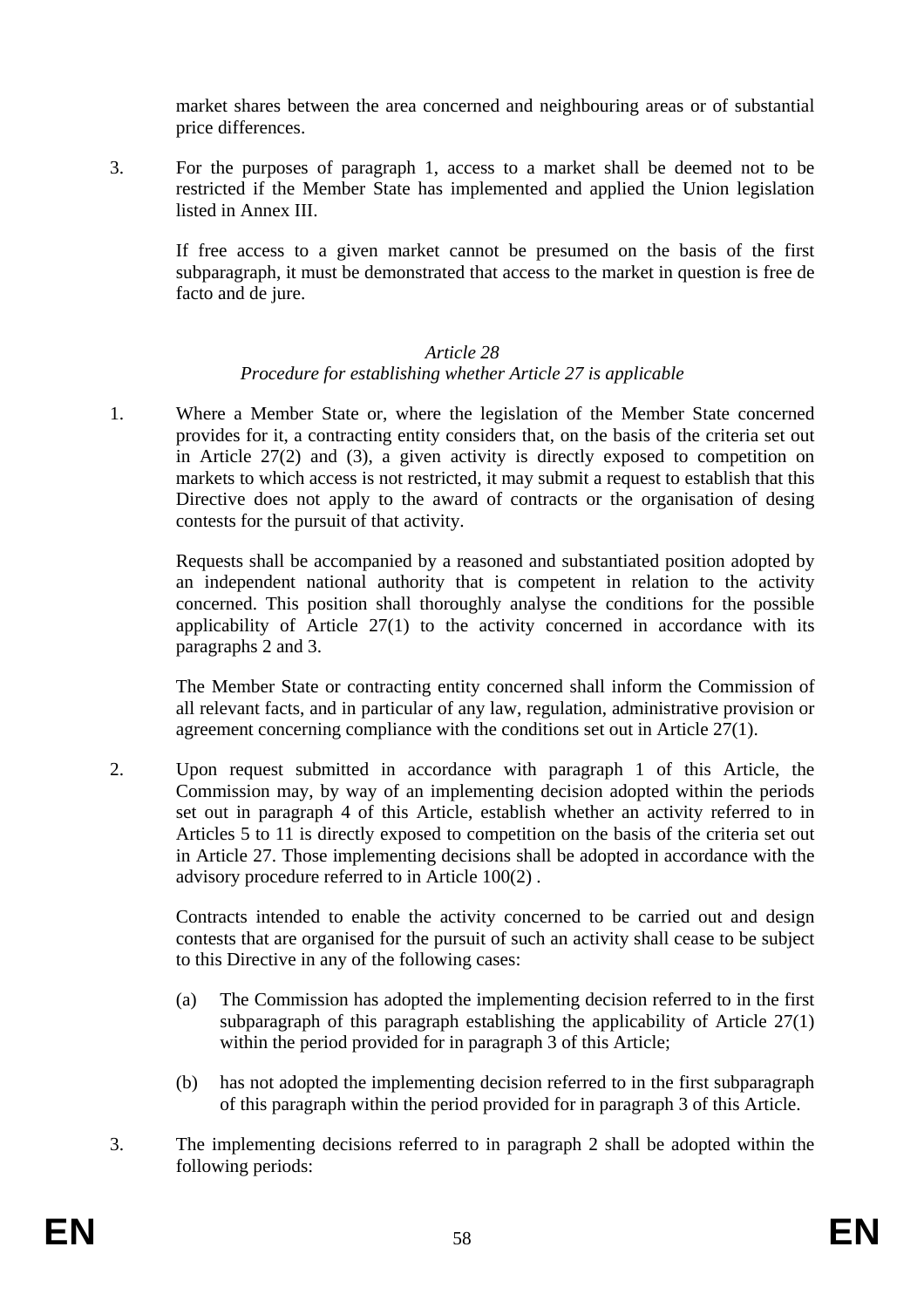- (a) 90 working days where free access to a given market is presumed on the basis of the first subparagraph of Article 27(3);
- (b) 130 working days in cases other than those referred to in point (a).

Those deadlines shall commence on the first working day following the date on which the Commission receives the request referred to in paragraph 1 or, where the information to be supplied with the request is incomplete, on the working day following the receipt of the complete information.

The periods set out in the first subparagraph may be extended by the Commission with the agreement of the Member State or contracting entity which has presented the request.

The Commission may require the Member State or the contracting entity concerned or the independent national authority referred to under paragraph 1 of this Article or any other competent national authority, including the oversight body referred to in Article 93, to provide all necessary information or to supplement or clarify information given within an appropriate time limit. In the event of late or incomplete answers, the periods set out in the first subparagraph shall be suspended for the period between the expiry of the time limit set in the request for information, and the receipt of the complete and correct information.

- 4. Where an activity in a given Member State is already the subject of a procedure under paragraphs 1, 2 and 3, further requests concerning the same activity in the same Member State before the expiry of the period opened in respect of the first request shall not be considered as new procedures and shall be treated in the context of the first request.
- 5. The Commission shall adopt an implementing act establishing detailed rules for the application of paragraphs 1 to 4. That implementing act hall include at least:
	- (a) Thosethe publication in the *Official Journal of the European Union*, for information, of the date on which the period set out in the first subparagraph of paragraph 3 begins and ends, including prolongations or suspensions of those periods, if any, as provided for in paragraph 3 of this Article;
	- (b) publication of the possible applicability of Article 27(1) in accordance with point b of the second subparagraph of paragraph 2 of this Article;
	- (c) implementing provisions concerning the form, content and other details of requests pursuant to paragraph 1 of this Article;
	- (d) rules concerning the periods set out in paragraph 3 of this Article.

Those implementing acts shall be adopted in accordance with the advisory procedure referred to in Article 100(2).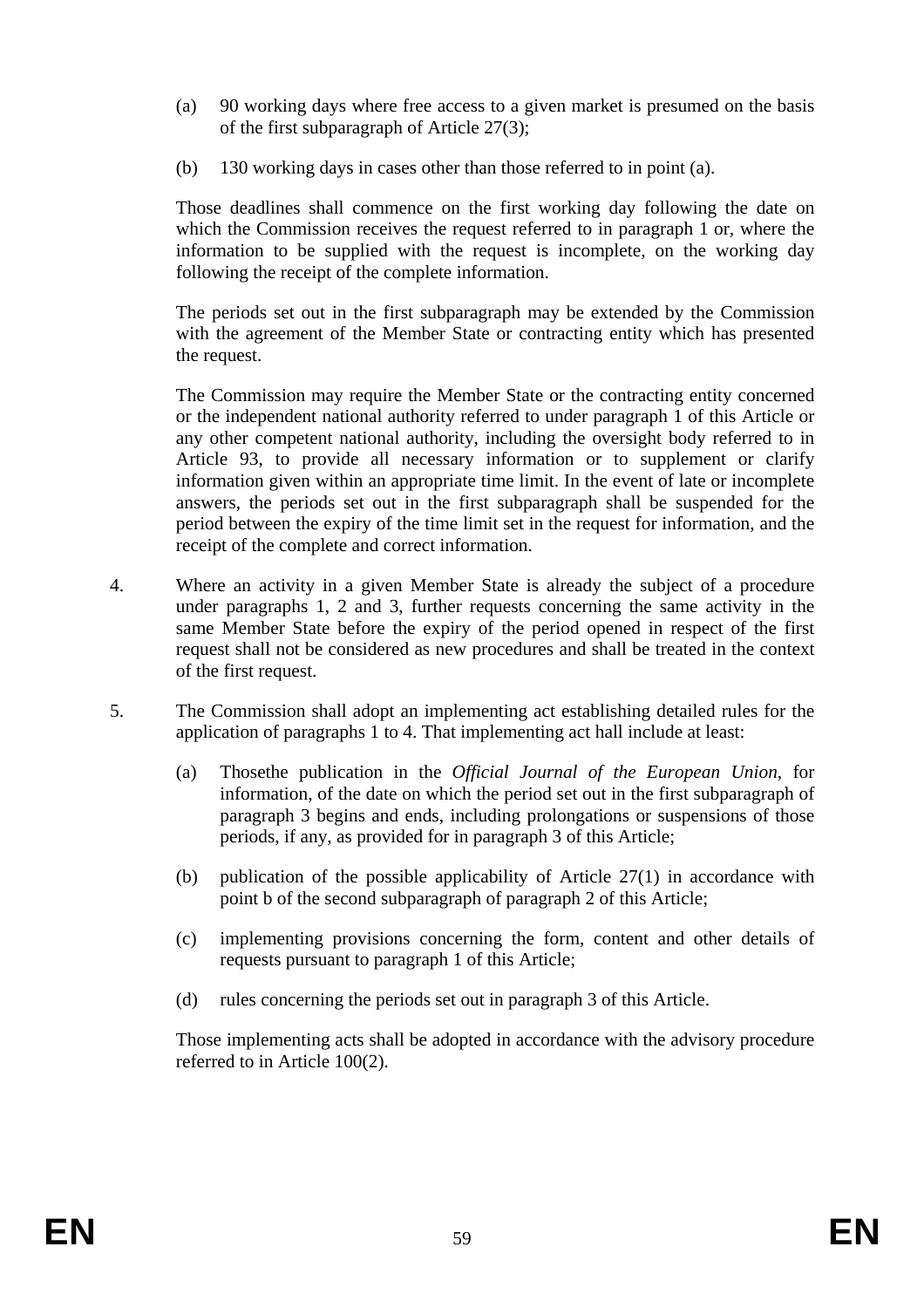## **CHAPTER IV**  *General principles*

#### *Article 29 Principles of procurement*

Contracting entities shall treat economic operators equally and without discrimination and shall act in a transparent and proportionate way.

The design of the procurement shall not be made with the objective of excluding it from the scope of this Directive or of artificially narrowing competition.

#### *Article 30 Economic operators*

1. Economic operators that, under the law of the Member State in which they are established, are entitled to provide the relevant service, shall not be rejected solely on the ground that, under the law of the Member State in which the contract is awarded, they would be required to be either natural or legal persons.

However, in the case of service and works contracts as well as supply contracts covering in addition services or siting and installation operations, legal persons may be required to indicate, in the tender or the request to participate, the names and relevant professional qualifications of the staff responsible for the performance of the contract in question.

2. Groups of economic operators may submit tenders or put themselves forward as candidates. Contracting entities shall not establish specific conditions for participation of such groups in procurement procedures which are not imposed on individual candidates. In order to submit a tender or a request to participate, those groups shall not be required by the contracting entities to assume a specific legal form.

Contracting entities may establish specific conditions for the performance of the contract by a group, provided that those conditions are justified by objective reasons and proportionate. Those conditions may require a group to assume a specific legal form once it has been awarded the contract, to the extent that this change is necessary for the satisfactory performance of the contract.

#### *Article 31 Reserved contracts*

Member States may reserve the right to participate in procurement procedures to sheltered workshops and economic operators whose main aim is the social and professional integration of disabled and disadvantaged workers or provide for such contracts to be performed in the context of sheltered employment programmes, provided that more than 30% of the employees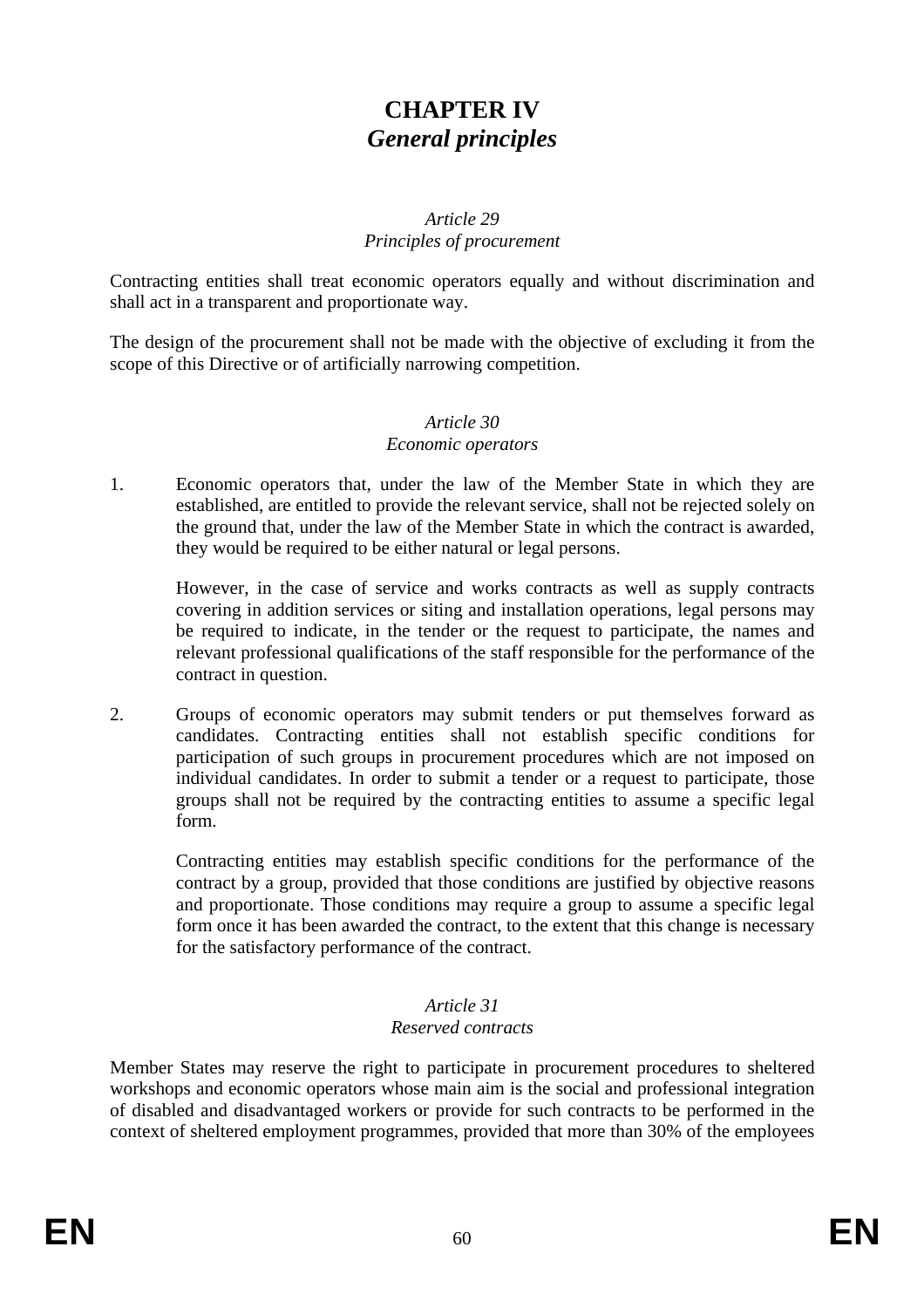of those workshops, economic operators or programmes are disabled or disadvantaged workers.

The call for competition shall make reference to this Article.

# *Article 32*

### *Confidentiality*

- 1. Contracting entities may impose on economic operators requirements aimed at protecting the confidential nature of information which the contracting entities make available throughout the procurement procedure, including information made available in connection with the operation of a qualification system, whether or not this has been the subject of a notice on the existence of a qualification system used as a means of calling for competition.
- 2. Unless otherwise provided in this Directive or in the national law concerning access to information, and without prejudice to the obligations relating to the advertising of awarded contracts and to the information to candidates and tenderers set out in Articles 64 and 69 of this directive the contracting entity shall not disclose information forwarded to it by economic operators which they have designated as confidential, including, but not limited to, technical or trade secrets and the confidential aspects of tenders.

### *Article 33 Rules applicable to communication*

- 1. Except where use of electronic means is mandatory pursuant to Articles 46, 47, 48, 49(4), 65(2) or 67 of this Directive contracting entities may choose between the following means of communication for all communication and information exchange:
	- (a) electronic means in accordance with paragraphs 3, 4 and 5;
	- (b) post or fax;
	- (c) telephone in the cases and circumstances referred to in paragraph 6;
	- (d) a combination of those means.

Member States may make mandatory the use of electronic means of communication in other situations than those provided for in Articles 46, 47, 48, 49(4), 65(2) or 67 of this Directive.

2. The means of communication chosen shall be generally available and not restrict economic operators' access to the procurement procedure.

In all communication, exchange and storage of information, contracting entities shall ensure that the integrity of data and the confidentiality of tenders and requests to participate are preserved. They shall examine the content of tenders and requests to participate only after the time limit set for submitting them has expired.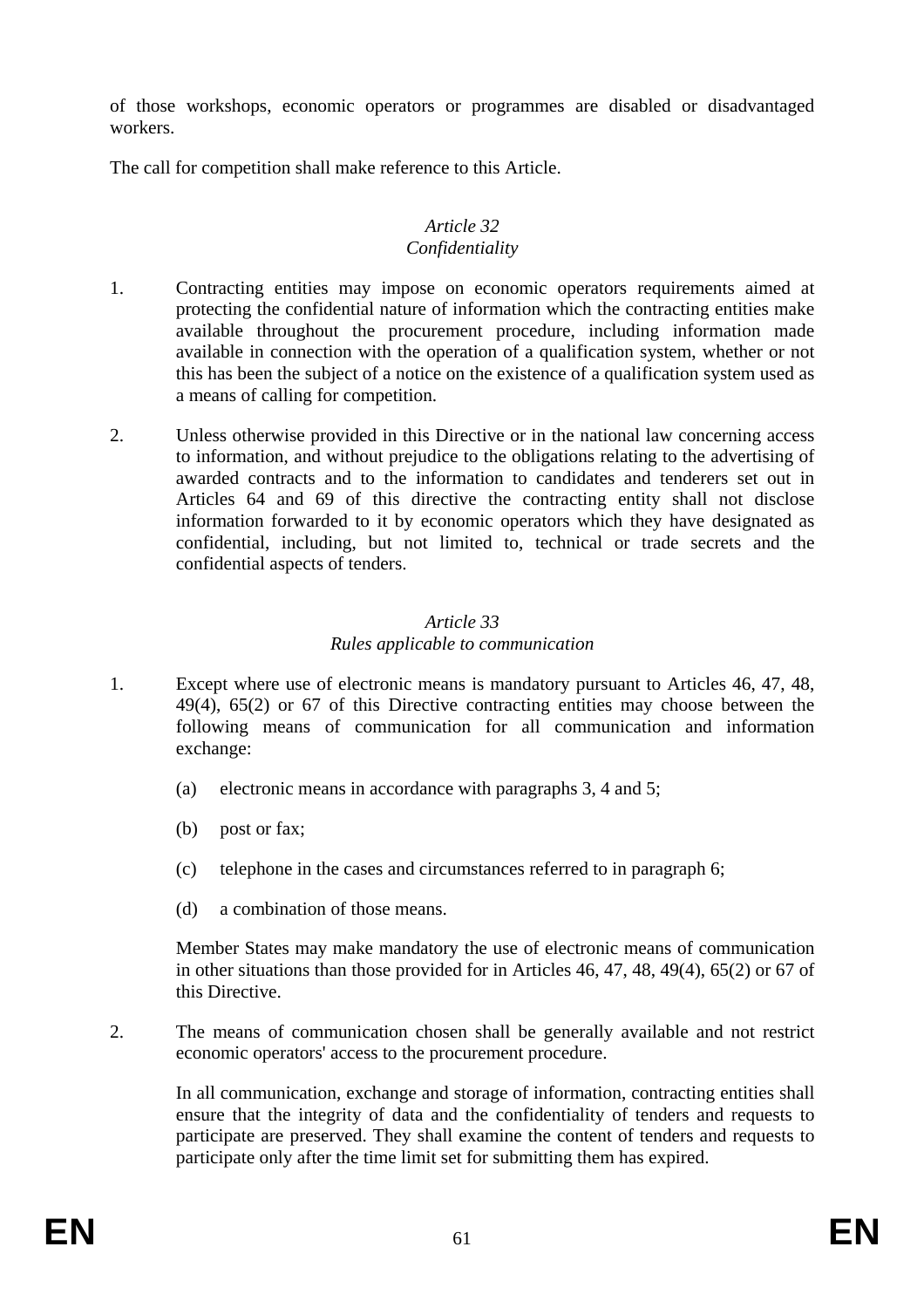3. The tools to be used for communicating by electronic means, as well as their technical characteristics, shall be non-discriminatory, generally available and interoperable with the information and communication technology products in general use and shall not restrict economic operators' access to the procurement procedure. The technical details and characteristics of the devices for the electronic receipts to be deemed in compliance with the first subparagraph of this paragraph are set out in Annex IV.

The Commission shall be empowered to adopt delegated acts in accordance with Article 98 to amend the technical details and characteristics set out in Annex IV due to technical developments or administrative reasons.

To ensure the interoperability of technical formats as well as of process and messaging standards, especially in a cross-border context, the Commission shall be empowered to adopt delegated acts in accordance with Article 98 to establish the mandatory use of certain technical standards, at least with regard to the use of esubmission, electronic catalogues and means for electronic authentication.

4. Contracting entities may, where necessary, require the use of tools which are not generally available, provided that they offer alternative means of access.

Contracting entities shall be deemed to offer suitable alternative means of access in any of the following situations:

- (a) they offer unrestricted and full direct access by electronic means to those tools from the date of publication of the notice in accordance with Annex IX or from the date on which the invitation to confirm interest is sent. The text of the notice or the invitation to confirm interest shall specify the internet address at which those tools are accessible;
- (b) they ensure that tenderers established in other Member States than the contracting entity's may access the procurement procedure through the use of provisional tokens made available online at no extra cost;
- (c) they support an alternative channel for electronic submission of tenders.
- 5. The following rules shall apply to devices for the electronic transmission and receipt of tenders and for the electronic receipt of requests to participate:
	- (a) information on specifications for the electronic submission of tenders and requests to participate, including encryption and time-stamping, shall be available to interested parties;
	- (b) the devices, methods for authentication and electronic signatures shall comply with the requirements of Annex IV;
	- (c) contracting entities shall specify the level of security required for the electronic means of communication to be used in the various stages of the specific procurement procedure; the level shall be proportionate to the risks attached;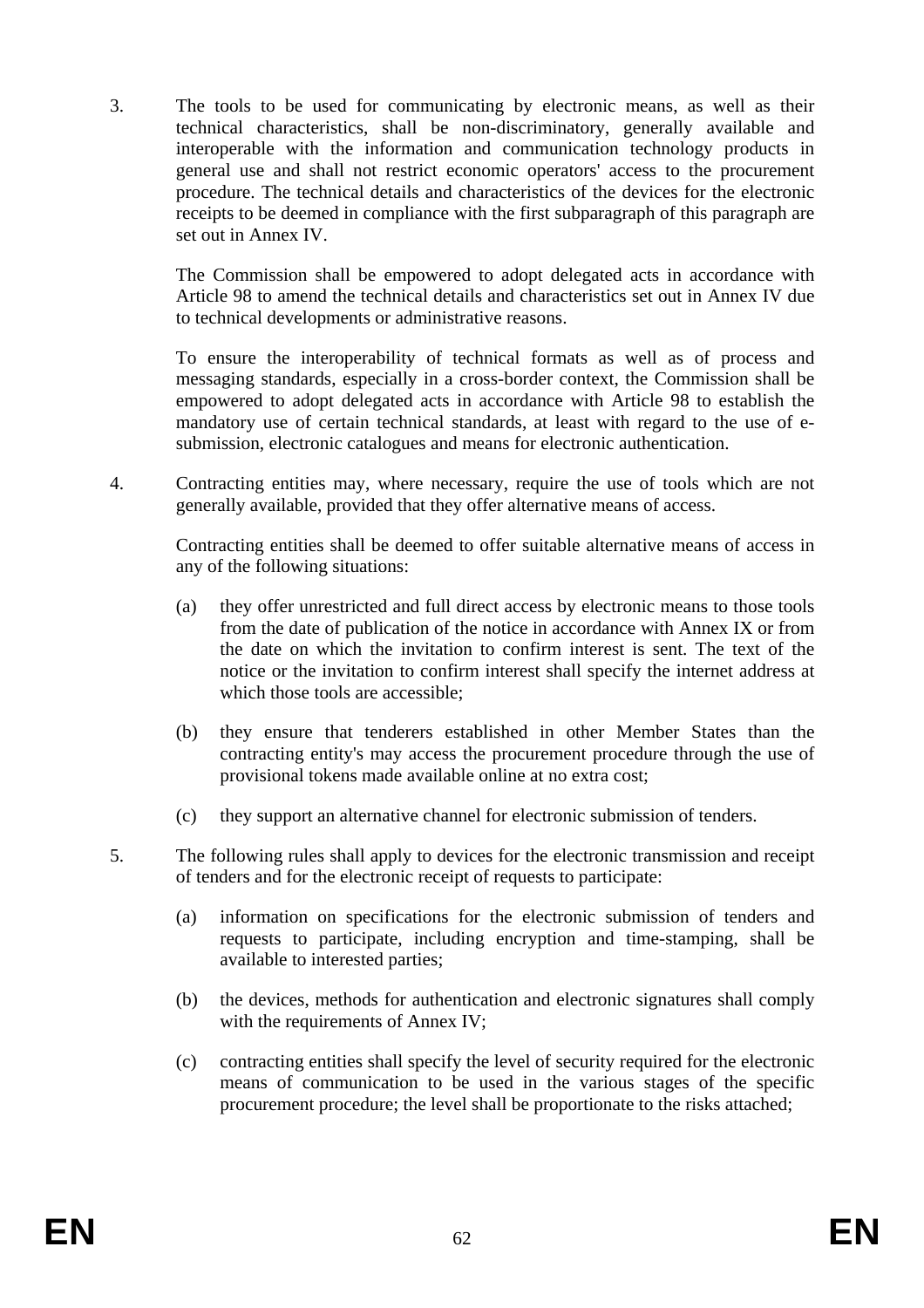- (d) where advanced Electronic Signatures as defined by Directive 1999/93/ $\mathrm{EC}^{42}$ are required, contracting entities shall, as long as the signature is valid, accept signatures supported by a qualified electronic certificate referred to in the Trusted List as provided for in the Commission Decision  $2009/767/EC^{43}$ . created with or without a secure signature creation device, subject to compliance with the following conditions:
	- (i) they must establish the required advanced signature format on the basis of formats established in Commission Decision  $2011/130/EU<sup>44</sup>$  and shall put in place necessary measures to be able to process those formats technically;
	- (ii) where a tender is signed with the support of a qualified certificate that is included in the Trusted list, they must not apply additional requirements that may hinder the use of those signatures by tenderers.
- 6. The following rules shall apply to the transmission of requests to participate:
	- (a) requests to participate in procedures for the award of contracts may be made in writing or by telephone; in the latter case, a written confirmation must be sent before expiry of the time limit set for their receipt;
	- (b) contracting entities may require that requests for participation made by fax must be confirmed by post or by electronic means, where this is necessary for the purposes of legal proof.

For the purposes of point (b) the contracting entity shall indicate in the notice used as a means of calling for competition or in the invitation to confirm interest that it requires requests to participate made by fax to be confirmed by post or by electronic means and the time limit for sending such confirmation.

7. Contracting entities may use the data processed electronically for public procurement procedures in order to prevent, detect and correct errors occuring at each stage by developing appropriate tools.

#### *Article 34*

#### *General obligation to use electronic means of communication*

Member States shall ensure that, at the latest 2 years after the date provided for in Article 101(1), all procurement procedures under this Directive are performed using electronic means of communication, in particular e-submission, in accordance with the requirements of this Article.

This obligation shall not apply where the use of electronic means would require specialised tools or file formats that are not generally available in all the Member States within the

1

<sup>&</sup>lt;sup>42</sup> Directive 1999/93/EC of the European Parliament and of the Council of 13 December 1999 on a Community framework for electronic signatures, OJ L 13, 19.1.2000, p. 12.<br>
OJ L 274, 20.10.2009, p. 36.<br>
OJ L 52, 26.20011, p. 66.

OJ L 53, 26.2.2011, p. 66.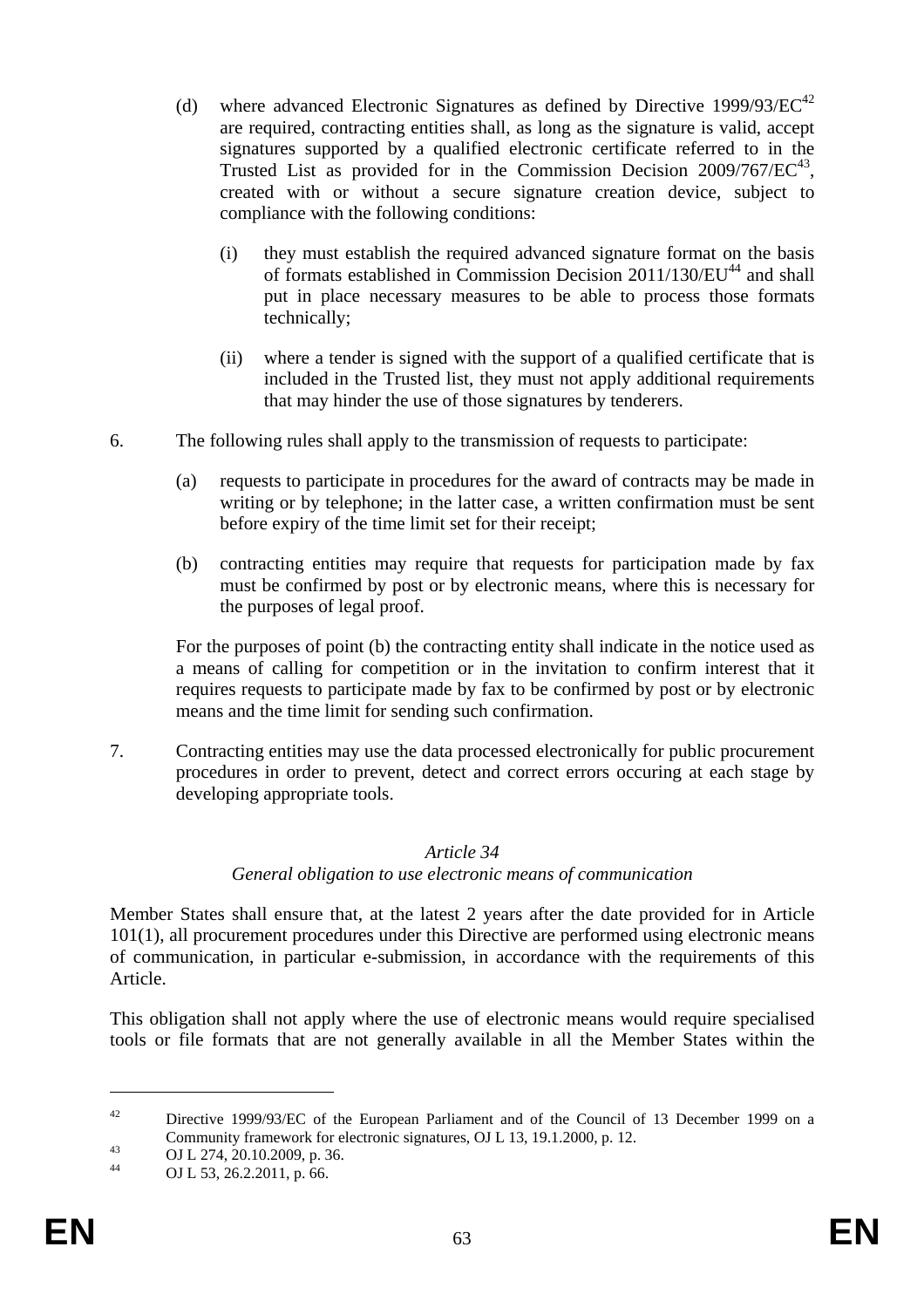meaning of paragraph 3. It is the responsibility of the contracting entities using other means of communication for submission of tenders to demonstrate in the procurement documents that the use of electronic means, due to the particular nature of the information to be exchanged with the economic operators, would require specialised tools or file formats that are not generally available in all the Member States.

Contracting entities shall be deemed to have legitimate reasons not to request electronic means of communication in the submission process where the following apply:

- (a) the description of the technical specifications, due to the specialised nature of the procurement, cannot be rendered using file formats that are generally supported by commonly used applications;
- (b) the applications supporting file formats that are suitable for the description of the technical specifications are under a proprietary licensing schema and cannot be made available for downloading or remote use by the contracting entity;
- (c) the applications supporting file formats that are suitable for the description of the technical specifications use file formats that cannot be handled by any other open or downloadable applications.

### *Article 35*

#### *Nomenclatures*

- 1. Any references to nomenclatures in the context of public procurement shall be made using the "Common Procurement Vocabulary (CPV)" as adopted by Regulation (EC) No  $2195/2002^{45}$ .
- 2. The Commission shall be empowered to adopt delegated acts in accordance with Article 98 to adapt the reference numbers used in Annex II and XVI, whenever changes in the CPV nomenclature have to be reflected in this Directive and they do not imply a modification of the scope of this Directive.

#### *Article 36 Conflicts of interests*

1. Member States shall, in respect of contracting authorities within the meaning of point 1 of Article 2, provide for rules to effectively prevent, identify and immediately remedy conflicts of interests arising in the conduct of procurement procedures that are subject to this Directive, including the design and preparation of the procedure, the drawing-up of the procurement documents, the selection of candidates and tenderers and the award of the contract, so as to avoid any distortion of competition and ensure equal treatment of all tenderers.

The notion of conflict of interests shall at least cover any situation where the categories of persons referred to in paragraph 2 have, directly or indirectly, a private

1

<sup>45</sup> OJ L 340, 16.12.2002, p. 1.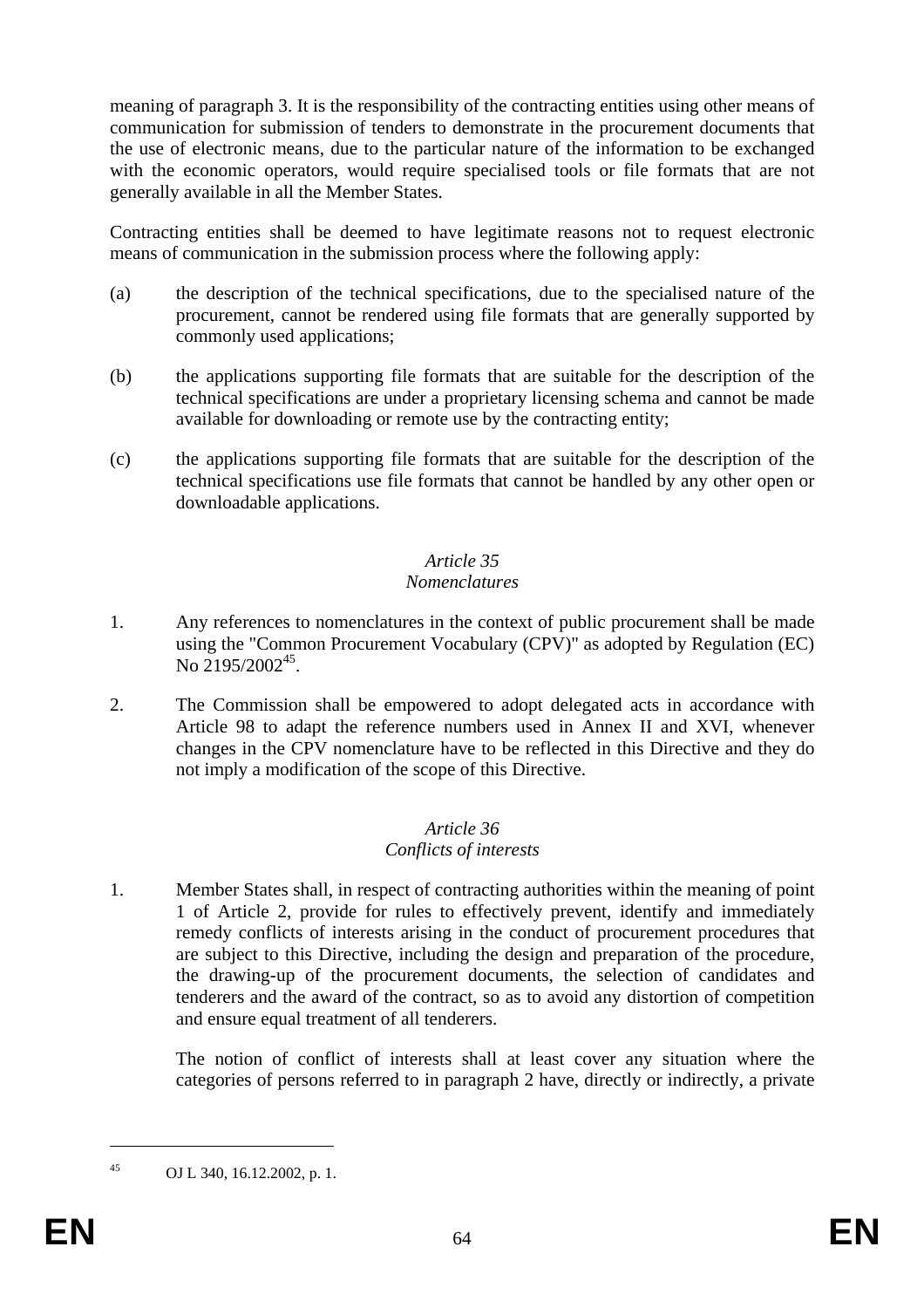interest in the outcome of the procurement procedure, which may be perceived to impair the impartial and objective performance of their duties.

For the purposes of this Article, "private interests" means any family, emotional life, economic, political or other shared interests with the candidates or the tenderers, including conflicting professional interests.

- 2. The rules referred to in paragraph 1 shall apply to conflicts of interests involving at least the following categories of persons:
	- (a) staff members of the contracting authority, procurement service providers or staff members of other service providers who are involved in the conduct of the procurement procedure;
	- (b) the chairperson of the contracting authority and members of decision-making bodies of the contracting authority who, without necessarily being involved in the conduct of the procurement procedure, may nevertheless influence the outcome of that procedure.
- 3. Member States shall ensure in particular:
	- (a) that staff members referred to in paragraph 2(a) are required to disclose any conflict of interests in relation to any of the candidates or tenderers, as soon as they become aware of such conflicts, in order to enable the contracting authority to take remedial action,
	- (b) that candidates and tenderers are required to submit at the beginning of the procurement procedure a declaration on the existence of any privileged links with the persons referred to in paragraph 2(b), which are likely to place those persons in a situation of conflict of interests; the contracting authority shall indicate in the individual report referred to in Article 94 whether any candidate or tenderer has submitted a declaration.

In the event of a conflict of interests, the contracting authority shall take appropriate measures. Those measures may include the recusal of the staff member in question from involvement in the affected procurement procedure or the re-assignment of the staff member's duties and responsibilities. Where a conflict of interests cannot be effectively remedied by other means, the candidate or tenderer concerned shall be excluded from the procedure.

Where privileged links are identified, the contracting authority shall immediately inform the oversight body designated in accordance with Article 93 and take appropriate measures to avoid any undue influence on the award process and ensure equal treatment of candidates and tenderers. If the conflict of interests cannot be effectively remedied by other means, the candidate or tenderer concerned shall be excluded from the procedure.

4. All measures taken pursuant to this Article shall be documented in the individual report referred to in Article 94.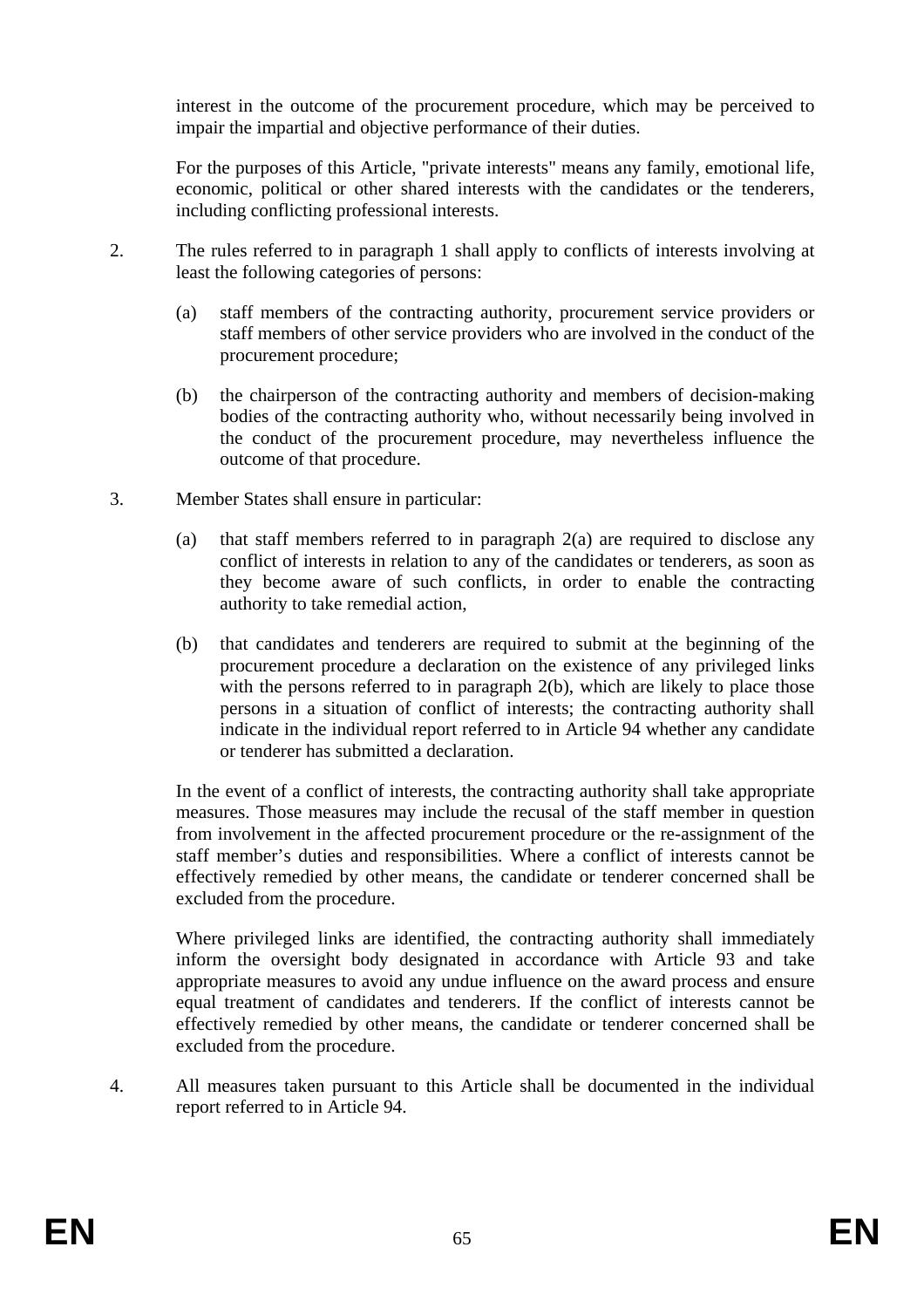### *Article 37*

#### *Illicit conduct*

Candidates shall be required at the beginning of the procedure to provide a declaration on honour that they have not undertaken and will not undertake to:

- (a) unduly influence the decision-making process of the contracting entity or obtain confidential information that may confer upon them undue advantages in the procurement procedure;
- (b) enter into agreements with other candidates and tenderers aimed at distorting competition, or
- (c) deliberately provide misleading information that may have a material influence on decisions concerning exclusion, selection or award.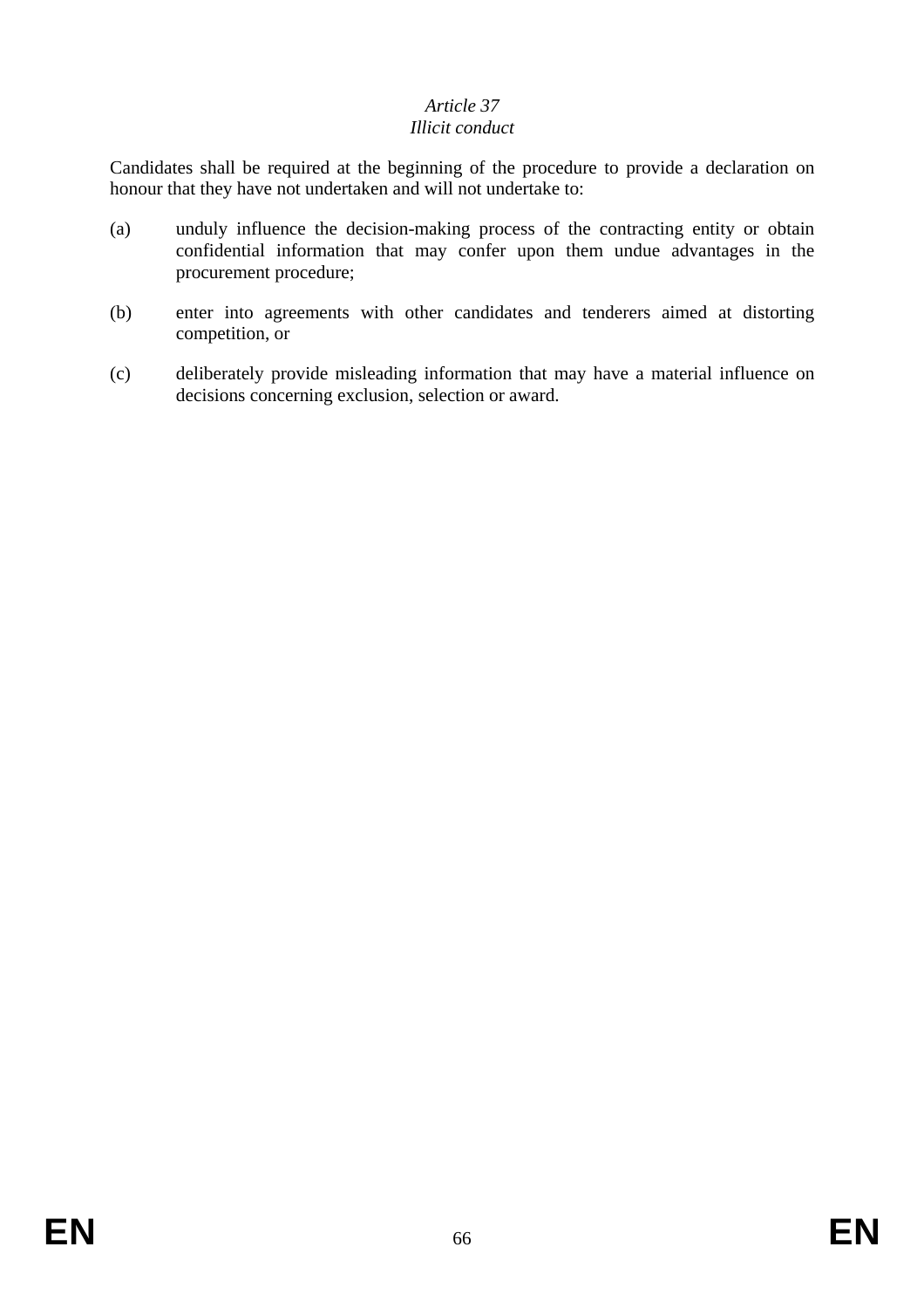# **TITLE II RULES APPLICABLE TO CONTRACTS**

## **CHAPTER I**  *Procedures*

#### *Article 38*

#### *Conditions relating to the Government Procurement Agreement and other international agreements*

- 1. As far as covered by Annexes III, IV and V and the General Notes to the European Union's Appendix 1 to the Government Procurement Agreement and by the other international agreements by which the Union is bound, as listed in Annex V to this Directive, contracting entities within the meaning of Article 4(3)(a) shall accord to the works, supplies, services and economic operators of the signatories to those agreements treatment no less favourable than the treatment accorded to the works, supplies, services and economic operators of the Union. By applying this Directive to economic operators of the signatories to those agreements contracting entities shall comply with those agreements.
- 2. The Commission shall be empowered to adopt delegated acts in accordance with Article 98 to amend the list in Annex V, where necessary due to the conclusion of new international agreements or modification of existing international agreements.

#### *Article 39*

#### *Choice of procedures*

1. When awarding supply, works or service contracts, contracting entities shall apply the procedures adjusted to be in conformity with this Directive, provided that, without prejudice to Article 42, a call for competition has been published in accordance with this Directive.

Member States shall provide that contracting entities may apply open or restricted procedures or negotiated procedures with prior call for competition as regulated in this Directive.

- 2. The call for competition may be made by one of the following means:
	- (a) a periodic indicative notice pursuant to Article 61 where the contract is awarded by restricted or negotiated procedure;
	- (b) a notice on the existence of a qualification system pursuant to Article 62 where the contract is awarded by restricted or negotiated procedure or by an innovation partnership,
	- (c) by means of a contract notice pursuant to Article 63.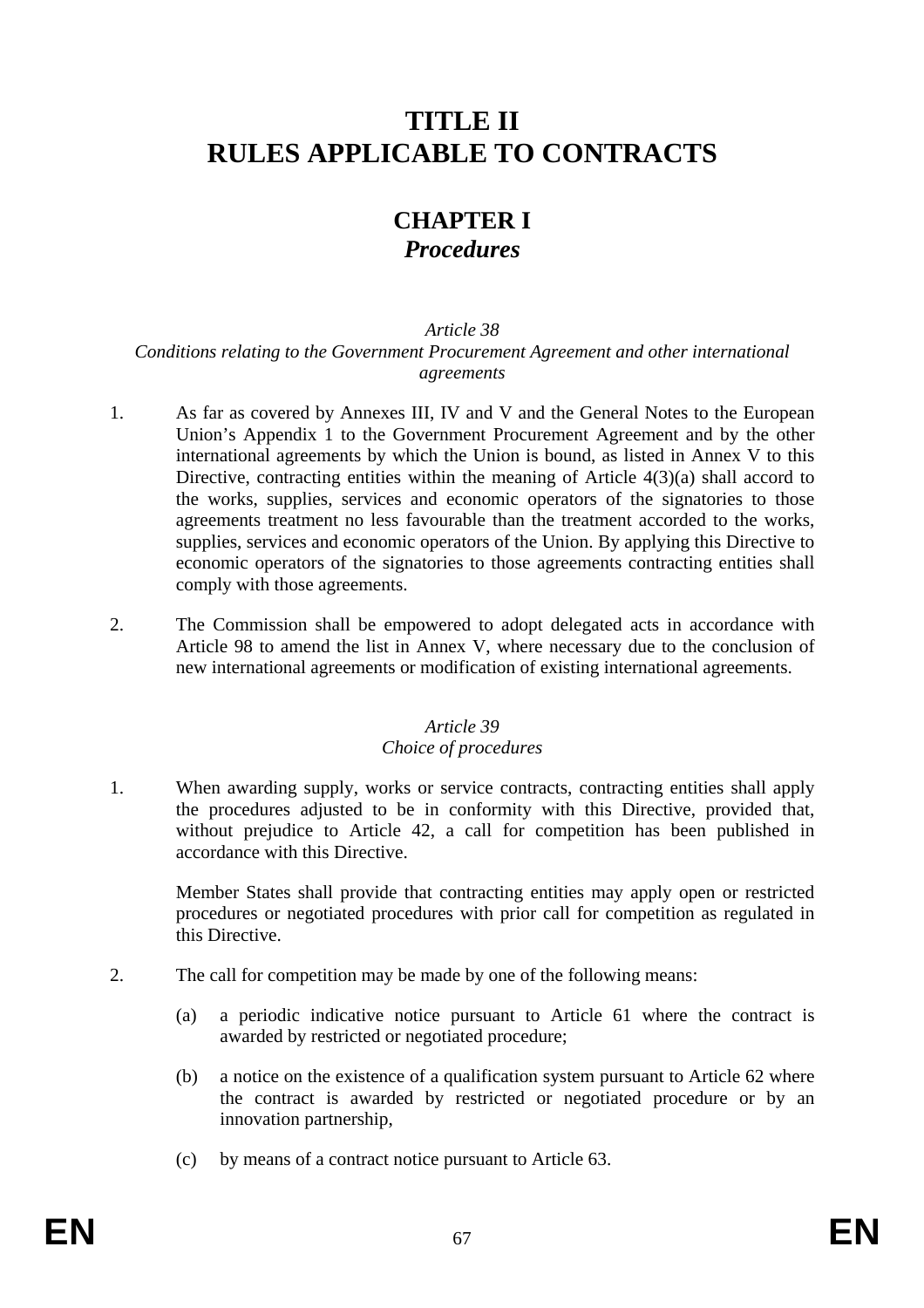In the case referred to in point (a), economic operators having expressed their interest following the publication of the periodic indicative notice shall subsequently be invited to confirm their interest in writing by means of an 'invitation to confirm interest' in conformity with Article 68.

3. Member States may provide that contracting entities may apply a negotiated procedure without prior call for competition only in the specific cases and circumstances referred to expressly in Article 42.

#### *Article 40*

#### *Open procedure*

1. In open procedures any interested economic operator may submit a tender in response to a call for competition.

The minimum time limit for the receipt of tenders shall be 40 days from the date on which the contract notice was sent.

The tender shall be accompanied by the requested information for qualitative selection.

- 2. Where contracting entities have published a periodic indicative notice which is not used as a means of calling for competition, the minimum time limit for the receipt of tenders, as laid down in the second subparagraph of paragraph 1 of this Article, may be shortened to 20 days, provided that both of the following conditions are fulfilled:
	- (a) the periodic indicative notice has included, in addition to the information required by Section I of Part A of Annex VI, all the information required by Section II of Part A of Annex VI, insofar as the latter information is available at the time the periodic indicative notice is published;
	- (b) it was sent for publication between 45 days and 12 months before the date on which the contract notice was sent.
- 3. Where a state of urgency duly substantiated by the contracting entities renders impracticable the time limit laid down in the second subparagraph of paragraph 1, they may fix a time limit which shall be not less than 20 days from the date on which the contract notice was sent.
- 4. The contracting entity may reduce by five days the time limit for receipt of tenders set out in the second subparagraph of paragraph 1 where it accepts that tenders may be submitted by electronic means in accordance with Article 33(3), (4) and (5).

#### *Article 41 Restricted procedure*

1. In restricted procedures, any economic operator may submit a request to participate in response to a call for competition by providing the requested information for qualitative selection.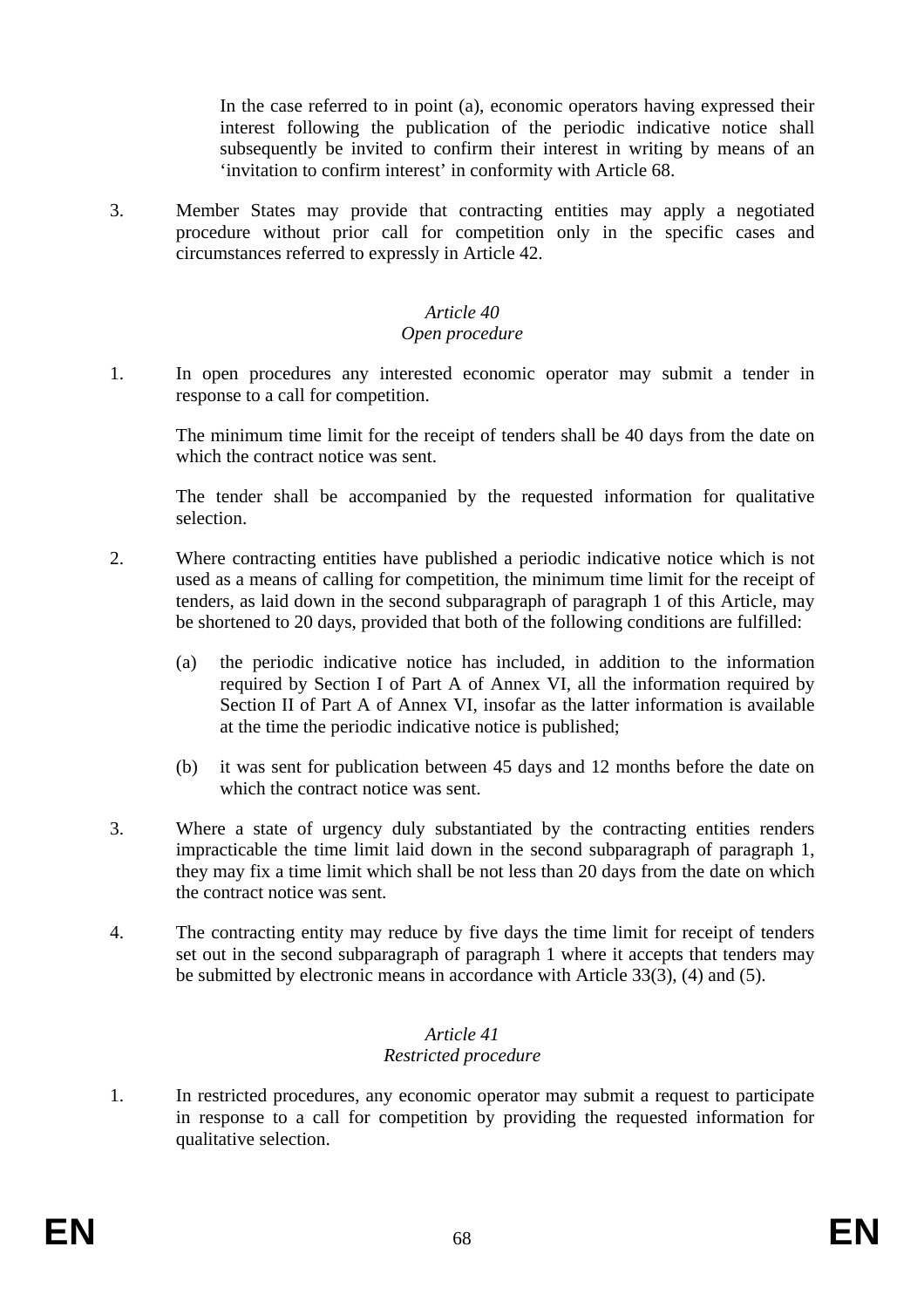The minimum time limit for the receipt of requests to participate shall, as a general rule, be fixed at no less than 30 days from the date on which the contract notice or the invitation to confirm interest is sent and may in no case be less than 15 days.

2. Only those economic operators invited by the contracting entity following their assessment of the requested information may submit a tender. Contracting entities may limit the number of suitable candidates to be invited to participate in the procedure in accordance with Article 72(2).

The time limit for the receipt of tenders may be set by mutual agreement between the contracting entity and the selected candidates, provided that all candidates have the same time to prepare and submit their tenders;

Where it is not possible to reach agreement on the time limit for the receipt of tenders, the contracting entity shall fix a time limit which shall in no case be less than 10 days from the date on which the invitation to tender is sent.

#### *Article 42 Negotiated procedure with prior call for competition*

1. In negotiated procedures with prior call for competition, any economic operator may submit a request to participate in response to a call for competition by providing the requested information for qualitative selection.

The minimum time limit for the receipt of requests to participate shall, as a general rule, be fixed at no less than 30 days from the date on which the contract notice or, where a periodic indicative notice is used as a means of calling for competition, the invitation to confirm interest is sent and may in no case be less than 15 days.

2. Only those economic operators invited by the contracting entity following their assessment of the requested information may participate in the negotiations. Contracting entities may limit the number of suitable candidates to be invited to participate in the procedure in accordance with Article 72(2).

The time limit for the receipt of tenders may be set by mutual agreement between the contracting entity and the selected candidates, provided that all candidates have the same time to prepare and submit their tenders;

Where it is not possible to reach agreement on the time limit for the receipt of tenders, the contracting entity shall fix a time limit which shall in no case be less than 10 days from the date on which the invitation to tender is sent.

#### *Article 43 Innovation partnership*

1. Member States may provide that contracting entities may apply innovation partnerships as regulated in this Directive. Member States may decide not to transpose into their national law innovation partnerships or to restrict the use of it to certain types of procurement.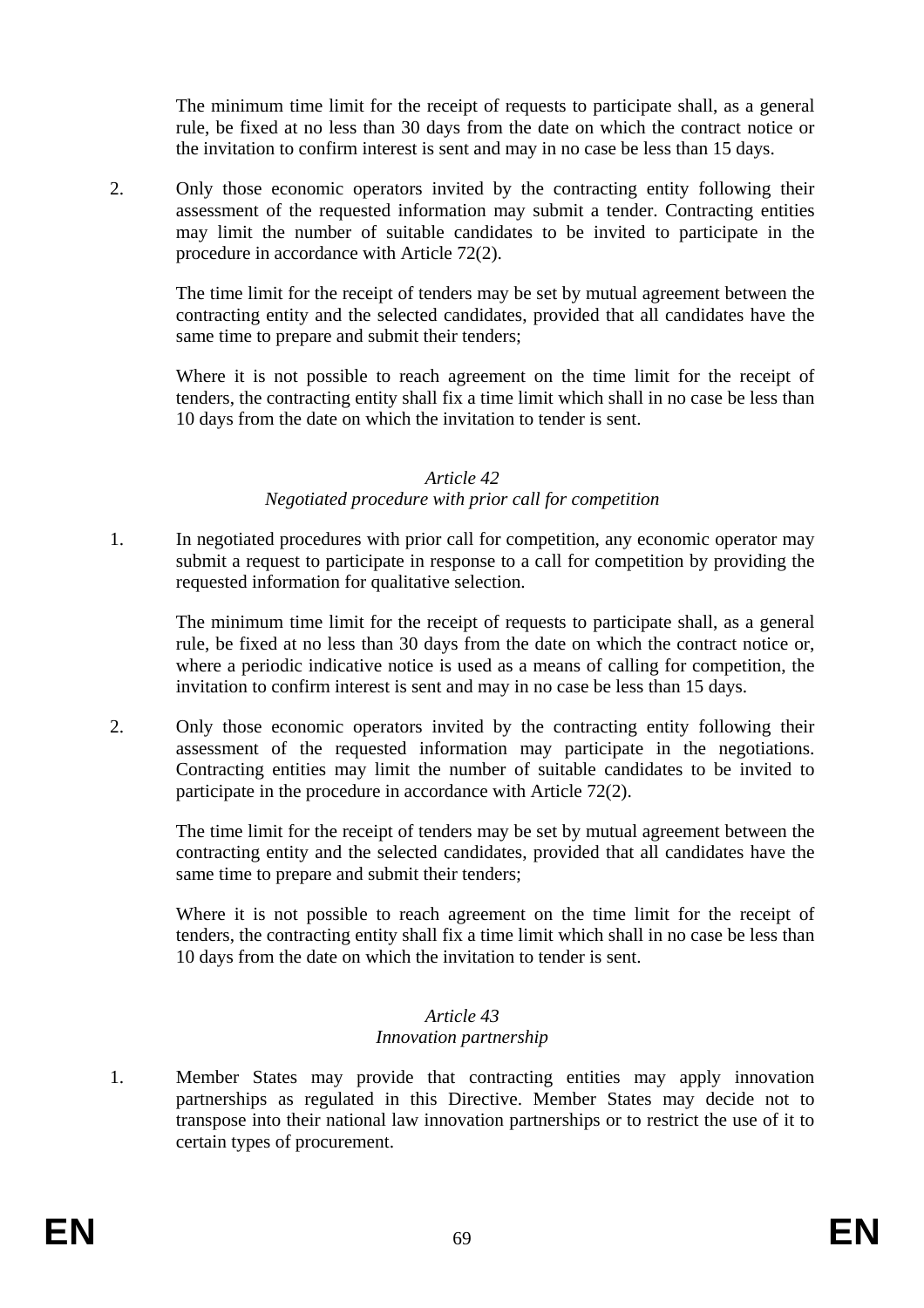In innovation partnerships, any economic operator may submit a request to participate in response to a call for competition in accordance with points (b) and (c) of Article 39(2) with a view to establishing a structured partnership for the development of an innovative product, service or works and the subsequent purchase of the resulting supplies, services or works, provided that they correspond to the agreed performance levels and costs.

- 2. The partnership shall be structured in successive stages following the sequence of steps in the research and innovation process, possibly up to the manufacturing of the supply or the provision of the services. It shall provide for intermediate targets to be attained by the partner and provide for payment of the remuneration in appropriate instalments. Based on those targets, the contracting entity can decide after each stage to terminate the partnership and launch a new procurement procedure for the remaining phases, provided that it has acquired the relevant intellectual property rights.
- 3. The contract shall be awarded in accordance with the rules for a negotiated procedure with prior call for competition set out in Article 42.

In selecting candidates, contracting entities shall pay particular attention to criteria concerning the tenderers' capacity and experience in the field of research and development or of developing innovative solutions. They may limit the number of suitable candidates to be invited to participate in the procedure in accordance with Article 72(2).

Only those economic operators invited by the contracting entity following its assessment of the requested information may submit research and innovation projects, aimed at meeting the needs identified by the contracting entity that cannot be met by existing solutions. The contract shall be awarded on the sole basis of the award criterion of the most economically advantageous tender in accordance with Article 76 (1)(a).

4. The structure of the partnership and, in particular the duration and value of the different phases shall reflect the degree of innovation of the proposed solution and the sequence of the research and innovation activities required for the development of an innovative solution not yet available on the market. The value and duration of a contract for the purchase of the resulting supply, service or works shall remain within appropriate limits, taking into account the need to recover the costs, including those incurred in developing an innovative solution, and to achieve an adequate profit.

Contracting entities shall not use innovation partnerships in such a way as to prevent, restrict or distort competition.

#### *Article 44 Use of the negotiated procedure without prior call for competition*

Contracting entities may use a negotiated procedure without prior call for competition in the following cases: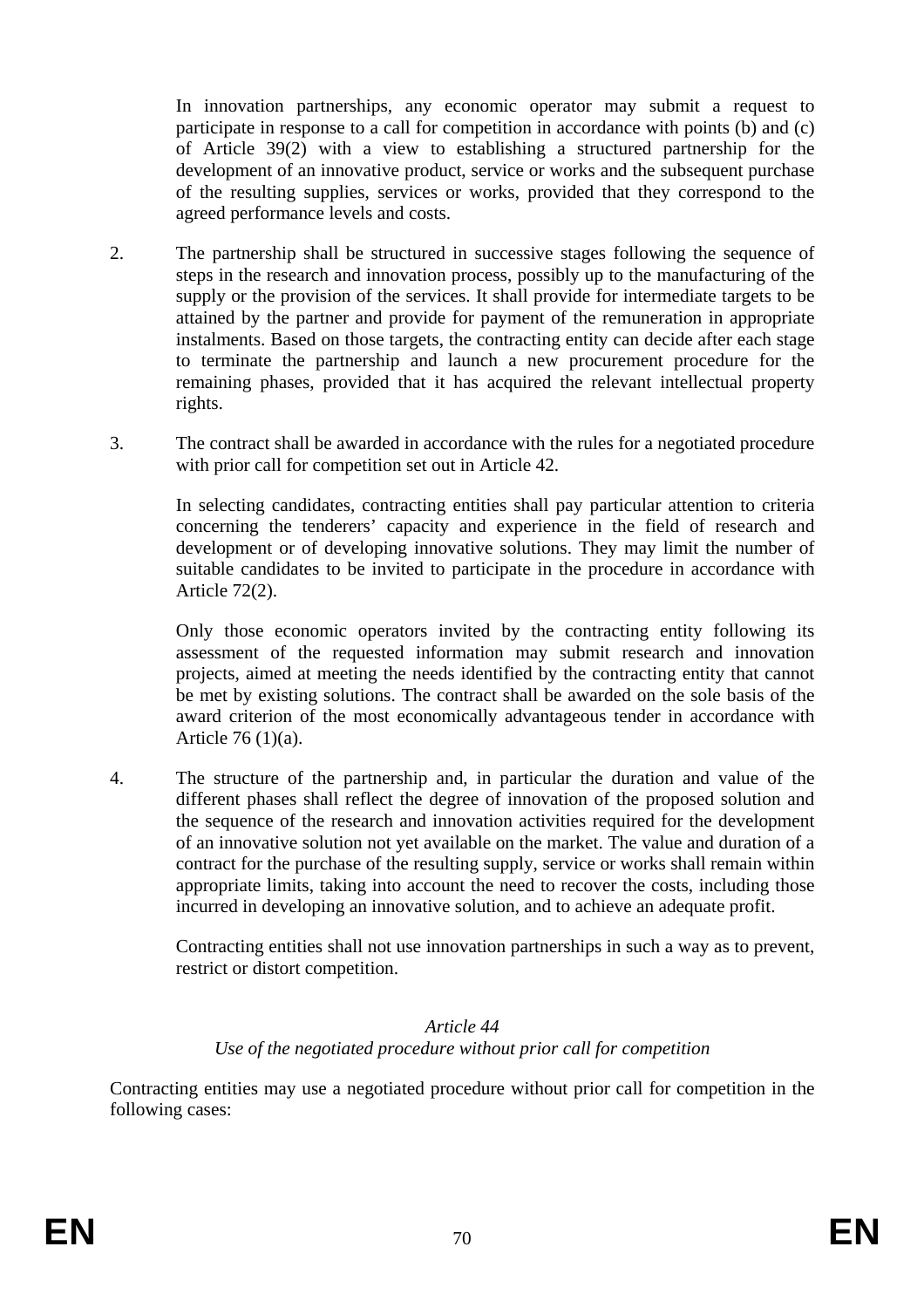- (a) where no tenders or no suitable tenders or no requests to participate have been submitted in response to a procedure with a prior call for competition, provided that the initial conditions of the contract are not substantially altered;
- (b) where a contract is purely for the purpose of research, experiment, study or development, and not for the purpose of securing a profit or of recovering research and development costs, and insofar as the award of such contract does not prejudice the competitive award of subsequent contracts which do seek, in particular, those ends;
- (c) where the aim of the procurement is the creation or obtention of a work of art;
- (d) where the works, supplies or services can be supplied only by a particular economic operator for any of the following reasons:
	- (i) the absence of competition for technical reasons;
	- (ii) the protection of patents, copyrights or other intellectual property rights;
	- (iii) the protection of other exclusive rights.

This exception only applies when no reasonable alternative or substitute exists and the absence of competition is not the result of an artificial narrowing down of the parameters of the procurement;

- (e) insofar as is strictly necessary where, for reasons of extreme urgency brought about by force majeure, the time limits laid down for open procedures, restricted procedures and negotiated procedures with prior call for competition cannot be complied with. The circumstances invoked to justify extreme urgency must not in any event be attributable to the contracting entity;
- (f) in the case of supply contracts for additional deliveries by the original supplier which are intended either as a partial replacement of normal supplies or installations or as the extension of existing supplies or installations, where a change of supplier would oblige the contracting entity to acquire material having different technical characteristics which would result in incompatibility or disproportionate technical difficulties in operation and maintenance;
- (g) for new works or services consisting in the repetition of similar works or services assigned to the contractor to which the same contracting entities awarded an earlier contract, provided that such works or services conform to a basic project for which a first contract was awarded according to a procedure in accordance with Article 39(1).
- (h) for supplies quoted and purchased on a commodity market or other similar markets such as electricity exchanges;
- (i) for bargain purchases, where it is possible to procure supplies by taking advantage of a particularly advantageous opportunity available for a very short time at a price considerably lower than normal market prices;
- (j) for purchases of supplies under particularly advantageous conditions from either a supplier definitively winding up its business activities or the liquidators in an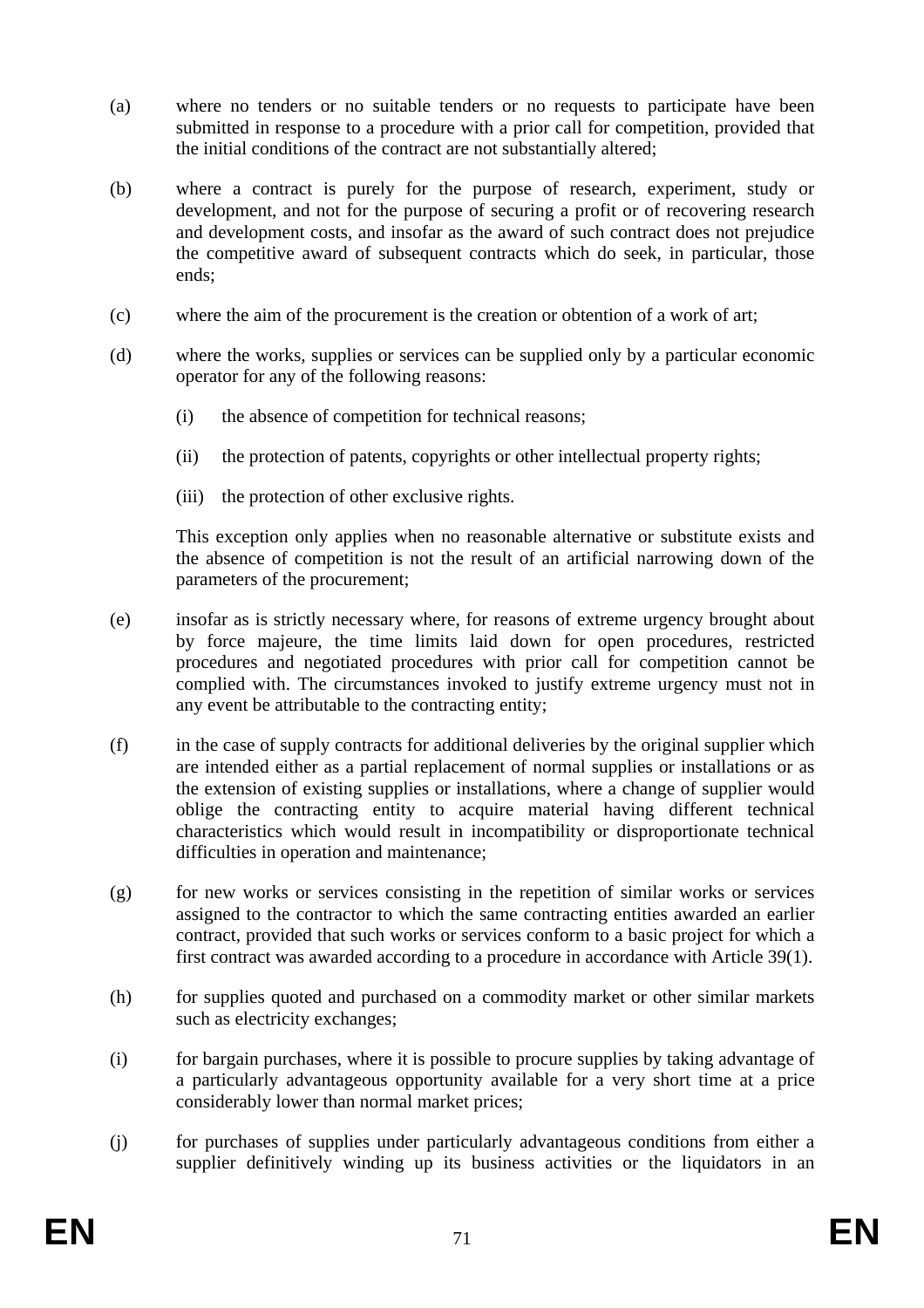insolvency procedure, an arrangement with creditors or a similar procedure under national laws or regulations;

(k) where the service contract concerned follows a design contest organised in accordance with this Directive and is to be awarded, under the applicable rules, be awarded to the winner or to one of the winners of that contest; in the latter case, all the winners shall be invited to participate in the negotiations.

For the purposes of point (a), a tender shall be considered not to be suitable where:

- (a) it is irregular or unacceptable, and
- (b) it is completely irrelevant to the contract, being incapable of meeting the contracting entity's needs as specified in the procurement documents.

In particular, tenders shall be considered to be irregular, where they do not comply with the procurement documents or where the prices offered are sheltered from normal competitive forces;

In particular, tenders shall be considered to be unacceptable in any of the following cases:

- (a) they have been received late;
- (b) they have been submitted by tenderers that do not have the requisite qualifications;
- (c) their price either exceeds the contracting entity's budget as determined prior to the launching of the procurement procedure; the prior determination of the budget must be documented in writing;
- (d) they have been found to be abnormally low in accordance with Article 79.

For the purposes of point  $(g)$  of paragraph 1 of this Article, the basic project shall indicate the extent of possible additional works or services and the conditions under which they will be awarded. As soon as the first project is put up for tender, notice shall be given that this procedure might be adopted and the total estimated cost of subsequent works or services shall be taken into consideration by the contracting entities when they apply Articles 12 and 13.

## **CHAPTER II Techniques and instruments for electronic and aggregated procurement**

#### *Article 45 Framework agreements*

1. Contracting entities may conclude framework agreements, provided that they apply the procedures provided for in this Directive.

A framework agreement means an agreement between one or more contracting entities and one or more economic operators, the purpose of which is to establish the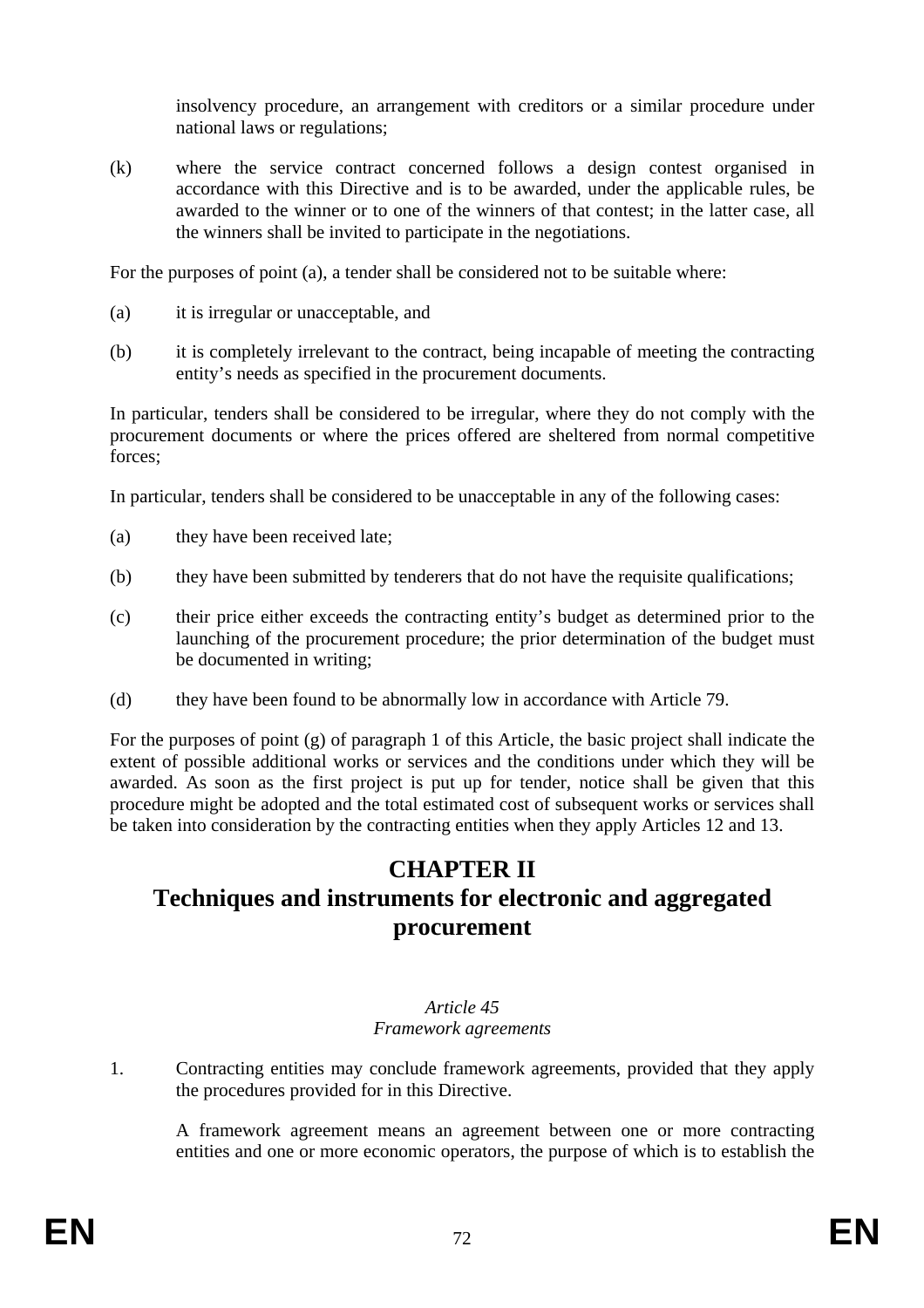terms governing contracts to be awarded during a given period, in particular with regard to price and, where appropriate, the quantities envisaged.

The term of a framework agreement shall not exceed four years, save in exceptional cases duly justified, in particular by the subject of the framework agreement.

2. Contracts based on a framework agreement shall be awarded in accordance with the procedures laid down in this paragraph and paragraphs 3 and 4.

Those procedures may be applied only between those contracting entities clearly identified for this purpose in the call for competition, in the invitation to confirm interest or, where a notice on the existence of a qualification system is used as a means of calling for competition, in the invitation to tender and those economic operators originally party to the framework agreement.

Contracts based on a framework agreement may under no circumstances make substantial modifications to the terms laid down in that framework agreement, in particular in the case referred to in paragraph 3.

Contracting entities shall not use framework agreements improperly or in such a way as to prevent, restrict or distort competition.

3. Where a framework agreement is concluded with a single economic operator, contracts based on that agreement shall be awarded within the limits of the terms laid down in the framework agreement.

For the award of those contracts, contracting entities may consult the operator party to the framework agreement in writing, requesting it to supplement its tender as necessary.

- 4. Where a framework agreement is concluded with more than one economic operator, it may be performed in one of the two following ways:
	- (a) following the terms and conditions of the framework agreement, without reopening competition, where it sets out all the terms governing the provision of the works, services and supplies concerned and the objective conditions for determining which of the economic operators, party to the framework agreement, shall perform them; the latter conditions shall be indicated in the procurement documents;
	- (b) where not all the terms governing the provision of the works, services and supplies are laid down in the framework agreement, through reopening competition amongst the economic operators parties to the framework agreement.
- 5. The competition referred to in paragraph (4)(b) shall be based on the same terms as applied for the award of the framework agreement and, where necessary, more precisely formulated terms, and, where appropriate, other terms referred to in the specifications of the framework agreement, in accordance with the following procedure: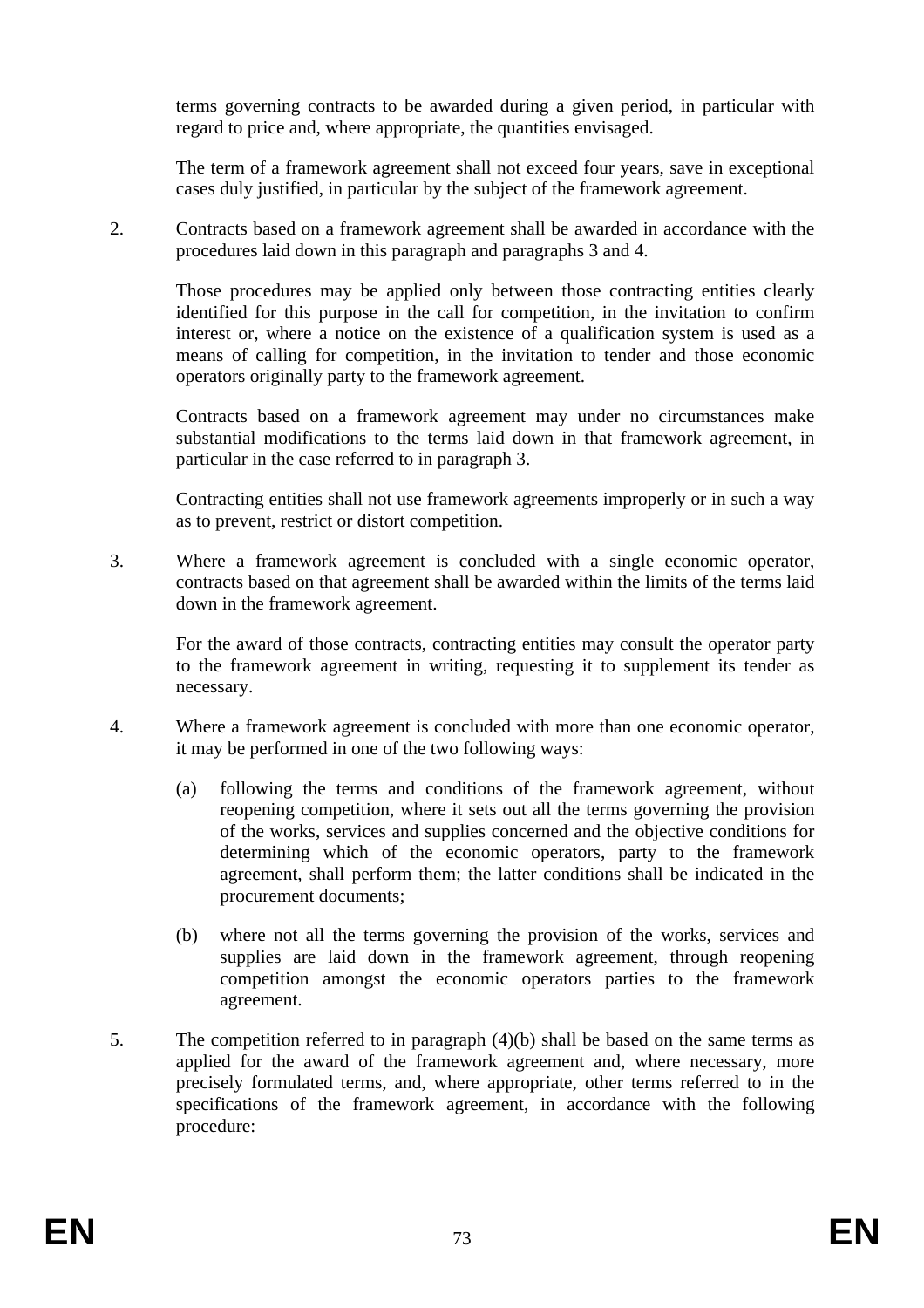- (a) for every contract to be awarded, contracting entities shall consult in writing the economic operators capable of performing the contract;
- (b) contracting entities shall fix a time limit which is sufficiently long to allow tenders for each specific contract to be submitted, taking into account factors such as the complexity of the subject-matter of the contract and the time needed to send in tenders;
- (c) tenders shall be submitted in writing, and their content shall not be opened until the stipulated time limit for reply has expired;
- (d) contracting entities shall award each contract to the tenderer that has submitted the best tender on the basis of the award criteria set out in the specifications of the framework agreement.

## *Article 46 Dynamic purchasing systems*

- 1. For commonly used purchases, the characteristics of which, as generally available on the market, meet the requirements of the contracting entities, they may use a dynamic purchasing system. The dynamic purchasing system shall be operated as a completely electronic process, open throughout its validity to any economic operator that satisfies the selection criteria.
- 2. In order to award contracts under a dynamic purchasing system, contracting entities shall follow the rules of the restricted procedure. All the candidates who satisfy the selection criteria shall be admitted to the system; the number of candidates to be admitted to the system shall not be limited in accordance with Article 72 (2). All communications in the context of a dynamic purchasing system shall only be made with electronic means in accordance with Article 33(2) to (6).
- 3. For the purposes of awarding contracts under a dynamic purchasing system, contracting entities shall:
	- (a) publish a call for competition making it clear that a dynamic purchasing system is involved;
	- (b) indicate in the specifications, at least the nature and estimated quantity of the purchases envisaged, as well as all the necessary information concerning the purchasing system, the electronic equipment used and the technical connection arrangements and specifications;
	- (c) offer unrestricted and full direct access, as long as the system is valid, to the specifications and to any additional documents in accordance with Article 67.
- 4. Contracting entities shall give any economic operator, throughout the entire duration of the dynamic purchasing system, the possibility of requesting to participate in the system under the conditions referred to in paragraph 2. Contracting entities shall finalise their assessment of such requests according to the selection criteria within 10 working days following their receipt.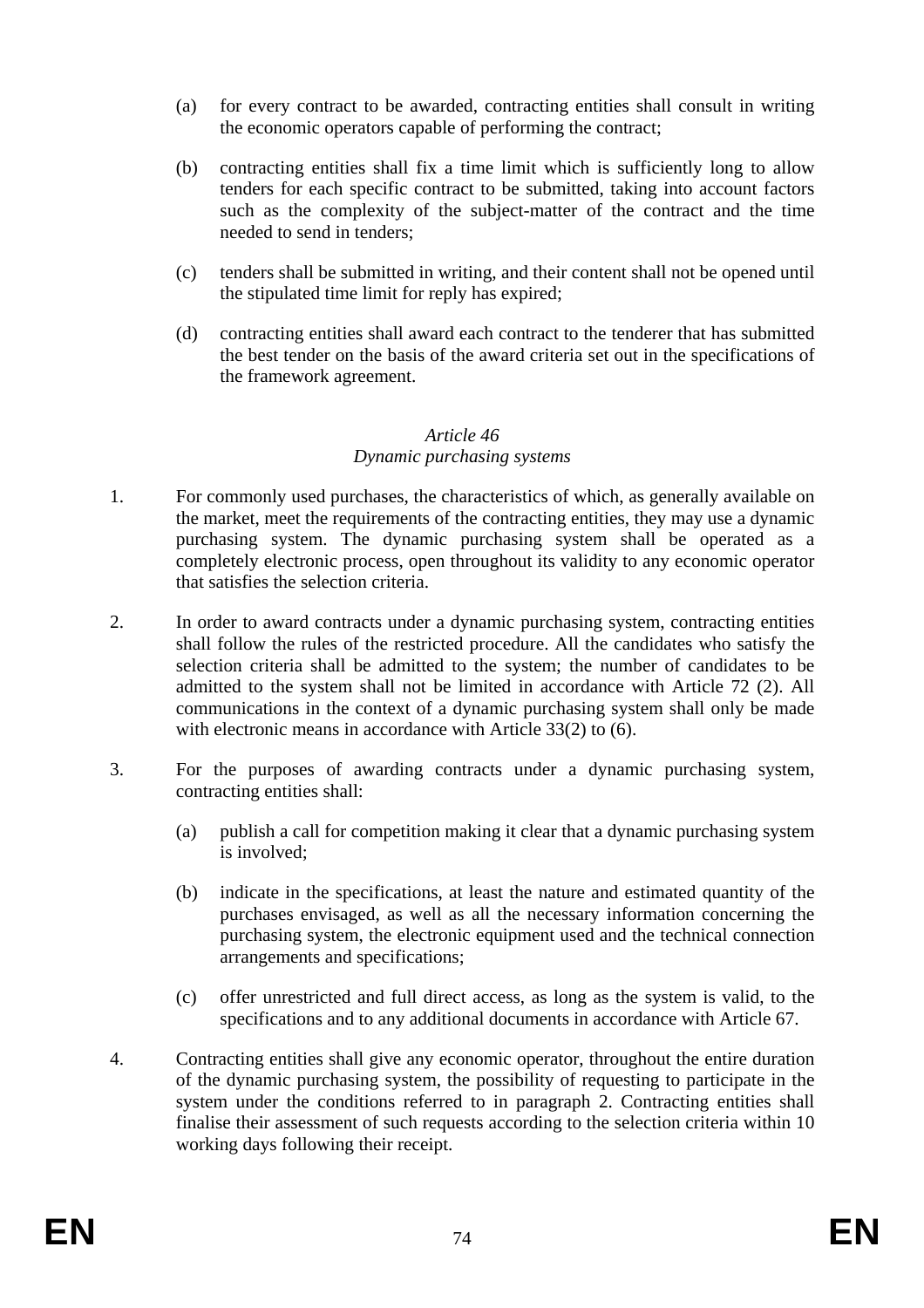Contracting entities shall inform the economic operator referred to in the first subparagraph at the earliest possible opportunity of whether or not it has been admitted to the dynamic purchasing system.

5. Contracting entities shall invite all qualified participants to submit a tender for each specific procurement under the dynamic purchasing system, in accordance with Article 68.

They shall award the contract to the tenderer that submitted the best tender on the basis of the award criteria set out in the contract notice for the dynamic purchasing system, in the invitation to confirm interest, or, where the means of calling for competition is a notice on the existence of a qualification system, in the invitation to tender. Those criteria may, where appropriate, be formulated more precisely in the invitation to tender.

- 6. Contracting entities shall indicate the duration of the dynamic purchasing system in the call for competition. They shall notify the Commission of any change in duration, using the following standard forms:
	- (a) where the duration is changed without terminating the system, the form used initially for the call for competition for the dynamic purchasing system;
	- (b) where the system is terminated, a contract award notice referred to in Article 64.
- 7. No charges may be billed to the interested economic operators or to parties to the dynamic purchasing system.

#### *Article 47 Electronic auctions*

1. Contracting entities may use electronic auctions in which new prices, revised downwards, and/or new values concerning certain elements of tenders are presented.

For this purpose, contracting entities shall use a repetitive electronic process (electronic auction), which occurs after an initial full evaluation of the tenders, enabling them to be ranked using automatic evaluation methods.

2. In open, restricted or negotiated procedures with a prior call for competition, the contracting entities may decide that the award of a contract shall be preceded by an electronic auction when the tender specifications can be established with precision.

In the same circumstances, an electronic auction may be held on the reopening of competition among the parties to a framework agreement as provided for in point (b) of Article 45(4) and on the opening for competition of contracts to be awarded under the dynamic purchasing system referred to in Article 46.

- 3. The electronic auction shall be based on one of the the following criteria:
	- (a) solely on prices where the contract is awarded to the lowest cost,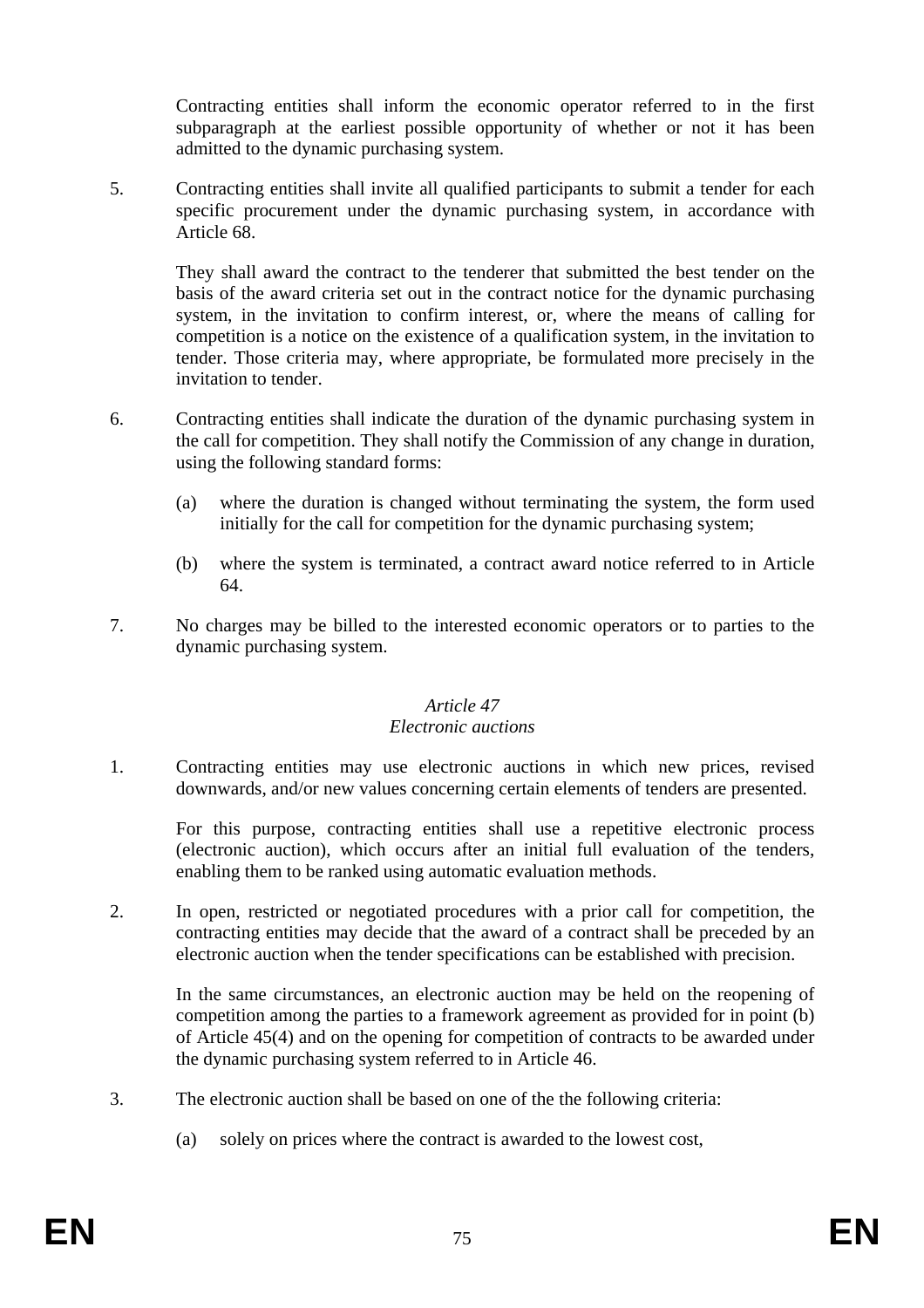- (b) on prices and/or on the new values of the features of the tenders indicated in the specifications, where the contract is awarded to the most economically advantageous tender.
- 4. Contracting entities which decide to hold an electronic auction shall state that fact in the contract notice, in the invitation to confirm interest or, where a notice on the existence of a qualification system is used as a means of calling for competition, in the invitation to tender. The specifications shall include at least the information set out in Annex VII.
- 5. Before proceeding with the electronic auction, contracting entities shall make a full initial evaluation of the tenders in accordance with the award criterion or criteria and with the weighting fixed for them.

A tender shall be considered admissible where it has been submitted by a qualified tenderer and is in conformity with the technical specifications.

All tenderers that have submitted admissible tenders shall be invited simultaneously by electronic means to participate in the electronic auction using, as of the specified date and time, the connections in accordance with the instructions set out in the invitation. The electronic auction may take place in a number of successive phases. The electronic auction shall not start sooner than two working days after the date on which invitations are sent out.

6. Where the contract is to be awarded on the basis of the most economically advantageous tender, the invitation shall be accompanied by the outcome of a full evaluation of the relevant tender carried out in accordance with the weighting provided for in the first subparagraph of Article 76(5).

The invitation shall also state the mathematical formula to be used in the electronic auction to determine automatic re-rankings on the basis of the new prices and/or new values submitted. That formula shall incorporate the weighting of all the criteria established to determine the most economically advantageous tender, as indicated in the notice used as a means of calling for competition or in the specifications. For that purpose, any ranges shall, however, be reduced beforehand to a specified value.

Where variants are authorised, a separate formula shall be provided for each variant.

- 7. Throughout each phase of an electronic auction the contracting entities shall instantaneously communicate to all tenderers sufficient information to enable them to ascertain their relative rankings at any moment. They may also communicate other information concerning other prices or values submitted, provided that that is stated in the specifications. They may also at any time announce the number of participants in that phase of the auction. In no case, however, may they disclose the identities of the tenderers during any phase of an electronic auction.
- 8. Contracting entities shall close an electronic auction in one or more of the following manners:
	- (a) at the previously indicated date and time;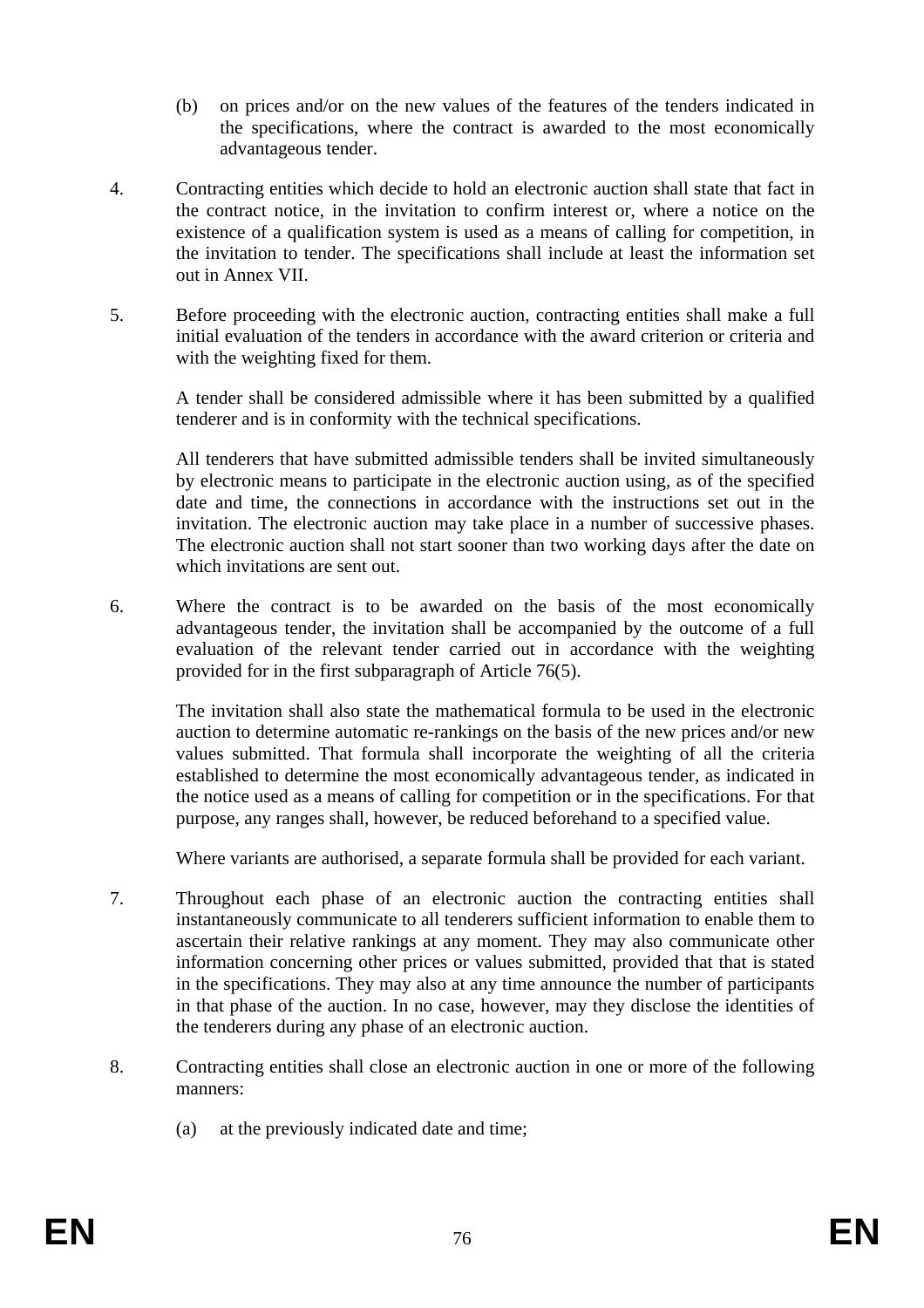- (b) when they receive no more new prices or new values which meet the requirements concerning minimum differences, provided that they have previously stated the time which they will allow to elapse after receiving the last submission before they close the electronic auction;
- (c) when the previously indicated number of phases in the auction has been completed.

Where the contracting entities have decided to close an electronic auction in accordance with point (c), possibly in combination with the arrangements laid down in point (b), the invitation to take part in the auction shall indicate the timetable for each phase of the auction.

9. After closing an electronic auction the contracting entities shall award the contract in accordance with Article 76 on the basis of the results of the electronic auction.

# *Article 48*

# *Electronic catalogues*

1. Where contracting entities require the use of electronic means of communication pursuant to Article 33 , they may require tenders to be presented in the format of an electronic catalogue.

Member States may render the use of electronic catalogues mandatory in connection with certain types of procurement.

Tenders presented in the form of an electronic catalogue may be accompanied by other documents, completing the tender.

2. Electronic catalogues shall be established by the candidates or tenderers with a view to participating in a specific procurement procedure in accordance with the technical specifications and format established by the contracting entity.

Furthermore, electronic catalogues shall comply with the requirements for electronic communication tools as well as with any additional requirements set by the contracting entity in accordance with Article 33.

- 3. Where the presentation of tenders in the form of electronic catalogues is accepted or required, contracting entities shall:
	- (a) state so in the contract notice, in the invitation to confirm interest, or, where the means of calling for competition is a notice on the existence of a qualification system, in the invitation to tender or to negotiate;
	- (b) indicate in the specifications all the necessary information pursuant to Article 33(5) concerning the format, the electronic equipment used and the technical connection arrangements and specifications for the catalogue.
- 4. Where a framework agreement has been concluded with more than one economic operator following the submission of tenders in the form of electronic catalogues, contracting entities may provide that the reopening of competition for specific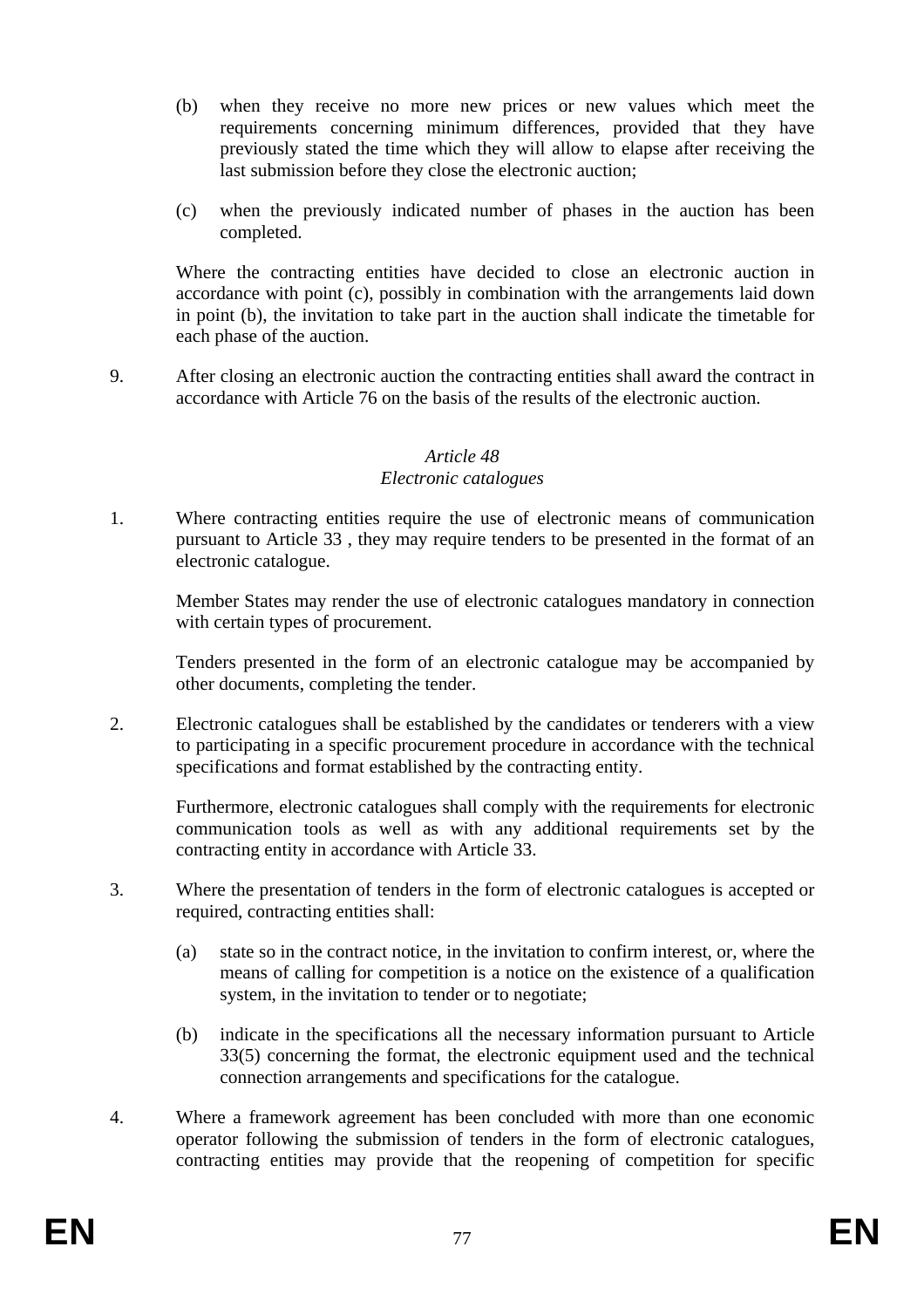contracts takes place on the basis of updated catalogues. In such case, contracting entities shall use one of the following alternative methods:

- (a) invite tenderers to resubmit their electronic catalogues, adapted to the requirements of the specific contract in question;
- (b) notify tenderers that they intend to collect from the catalogues which have already been submitted the information needed to constitute tenders adapted to the requirements of the specific contract in question (hereinafter "punch out"), provided that the use of this method has been announced in the procurement documents for the framework agreement.
- 5. Where contracting entities reopen competition for specific contracts in accordance with point (b) of paragraph (4), they shall specify the date and time at which they intend to collect the information needed to constitute tenders adapted to the requirements of the specific contract in question and shall give tenderers the possibility to refuse such collection of information.

Contracting entities shall allow for an adequate period between the notification and the actual collection of information.

Before awarding the contract, contracting entities shall present the collected information to the tenderer concerned so as to give it the opportunity to contest or confirm the correctness of the tender thus constituted.

6. Contracting entities may award contracts based on a dynamic purchasing system through a punch out provided that the request for participation in the dynamic purchasing system is accompanied by an electronic catalogue in accordance with the technical specifications and format established by the contracting entity. This catalogue shall be completed subsequently by the candidates, when they are informed of the contracting entity's intention to constitute tenders by means of a punch out. The punch out shall be conducted in conformity with point (b) of paragraph 4 and paragraph 5.

# *Article 49*

# *Centralised purchasing activities and central purchasing bodies*

- 1. Contracting entities may purchase works, supplies and/or services from or through a central purchasing body.
- 2. Member States shall provide for the possibility for contracting entities to have recourse to centralised purchasing activities offered by central purchasing bodies established in another Member State.
- 3. A contracting entity fulfills its obligations pursuant to this Directive when it procures by having recourse to centralised purchasing activities, to the extent that the procurement procedures concerned and their performance are conducted by the central procurement body alone in all its stages from the publication of the call for competition to the end of the execution of the ensuing contract or contracts.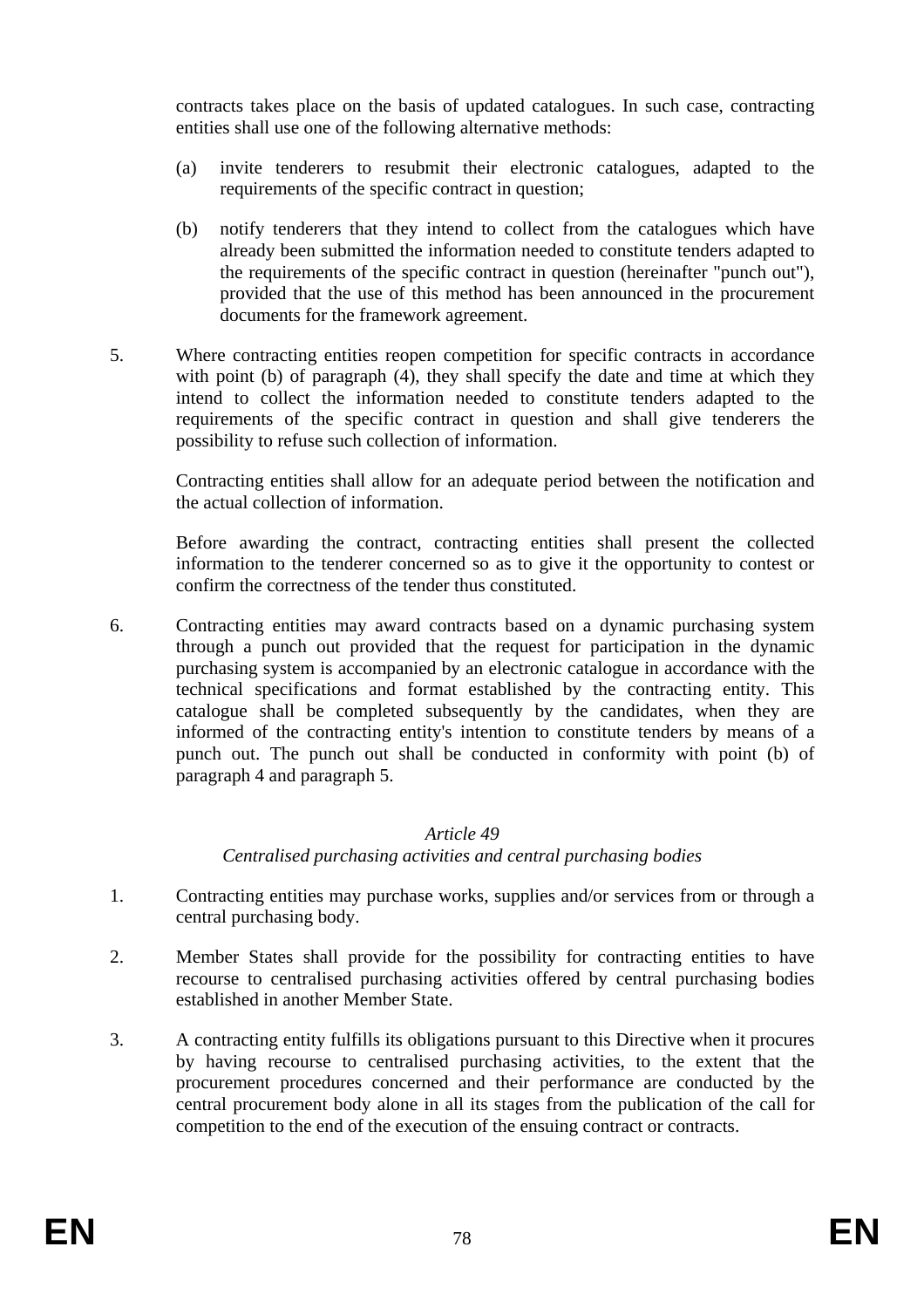However, where certain stages of the procurement procedure or the performance of the ensuing contracts are carried out by the contracting entity concerned, the contracting entity continues to be responsible for fulfilling the obligations pursuant to this Directive in respect of the stages it conducts.

- 4. All procurement procedures conducted by a central purchasing body shall be performed using electronic means of communication, in accordance with the requirements of Article 33.
- 5. Contracting entities may, without applying the procedures provided for in this Directive, choose a central purchasing body to provide centralised purchasing activities, including where the central purchasing body is remunerated for so doing.
- 6. Central purchasing bodies shall also ensure the documentation of all transactions performed in the course of the execution of the contracts, framework agreements or dynamic purchasing systems they conclude in the course of their central purchasing activities.

# *Article 50*

# *Ancillary purchasing activities*

The providers of ancillary purchasing activities shall be chosen in accordance with the procurement procedures set out in this Directive.

# *Article 51 Occasional joint procurement*

- 1. One or more contracting entities may agree to perform certain specific procurements jointly.
- 2. Where one contracting entity alone conducts the procurement procedures concerned in all its stages from the publication of the call for competition to the end of the performance of the ensuing contract or contracts, that contracting entity shall have sole responsibility for fulfilling the obligations pursuant to this Directive.

However, where the conduct of the procurement procedures and the performance of the ensuing contracts is carried out by more than one of the participating contracting entities, each shall continue to be responsible for fulfilling its obligations pursuant to this Directive in respect of the stages it conducts.

# *Article 52*

*Joint procurement between contracting entities from different Member States* 

- 1. Without prejudice to Title I, Chapter III, Section 2, Subsection 2: Special relations, contracting entities from different Member States may jointly award contracts by using one of the means described in this Article.
- 2. Several contracting entities may purchase works, supplies and/or services from or through a central purchasing body located in another Member State. In that case, the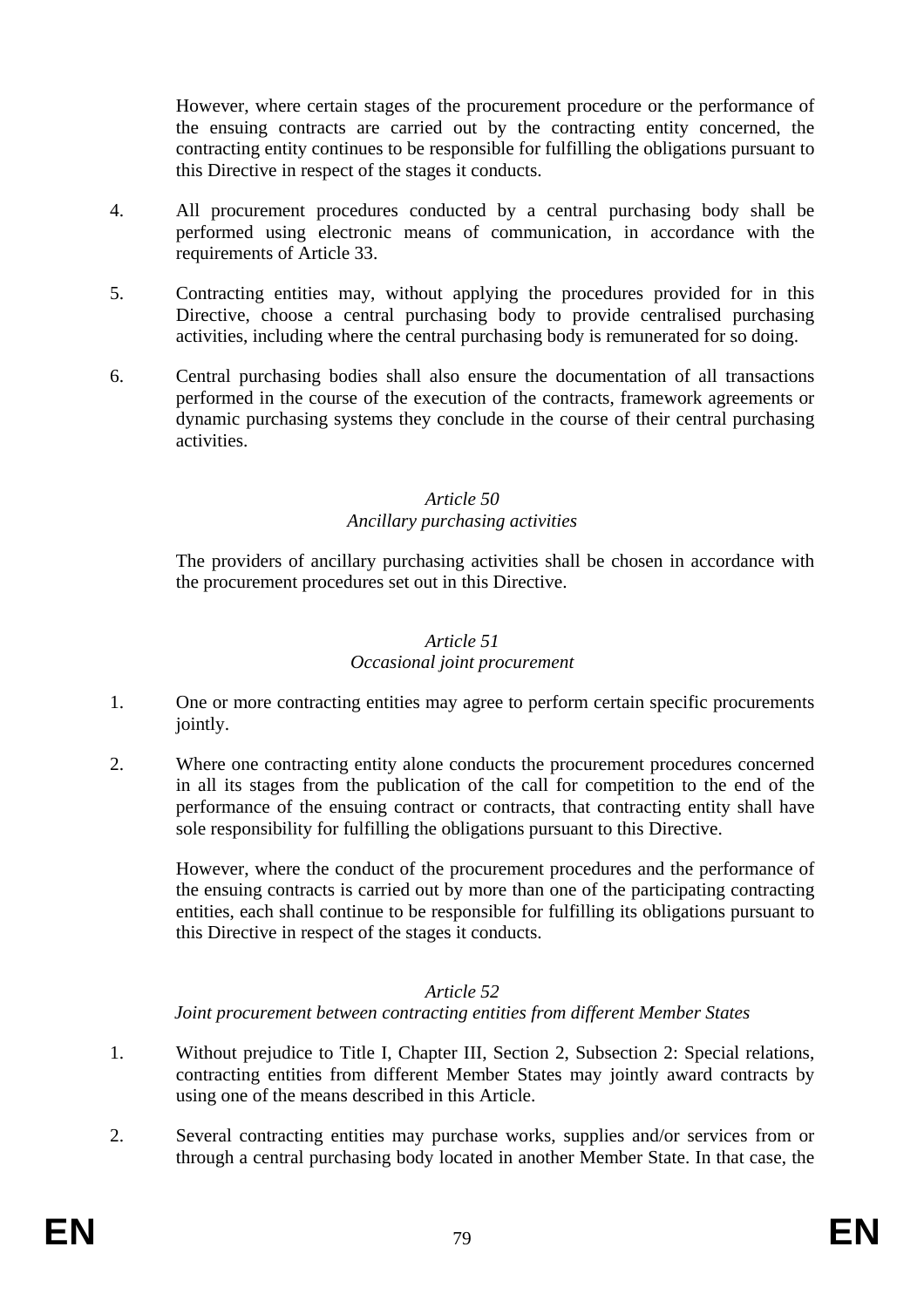procurement procedure shall be conducted in accordance with the national provisions of the Member State where the central purchasing body is located.

- 3. Several contracting entities from different Member States may jointly award a contract. In that case, the participating contracting entities shall conclude an agreement that determines
	- (a) which national provisions shall apply to the procurement procedure;
	- (b) the internal organisation of the procurement procedure, including the management of the procedure, the sharing of responsibilities, the distribution of the works, supplies or services to be procured, and the conclusion of contracts.

When determining the applicable national law in accordance with point (a), contracting entities may choose the national provisions of any Member State in which at least one of the participating entities is located.

- 4. Where several contracting entities from different Member States have set up a joint legal entity, including European Groupings of territorial cooperation under Regulation (EC) No<sup>o</sup> 1082/2006 of the European Parliament and of the Council<sup>46</sup> or other entities established under Union law, the participating contracting entities shall, by a decision of the competent body of the joint legal entity, agree on the applicable national procurement rules of one of the following Member States:
	- (a) the national provisions of the Member State where the joint legal entity has its registered office;
	- (b) the national provisions of the Member State where the joint legal entity is carrying out its activities.

This agreement may either apply for an undetermined period, when fixed in the constitutive act of the joint legal entity, or may be limited to a certain period of time, certain types of contracts or to one or more individual contract awards.

- 5. In the absence of an agreement determining the applicable public procurement law, the national legislation governing the contract award shall be determined following the rules set out below:
	- (a) where the procedure is conducted or managed by one participating contracting entity on behalf of the others, the national provisions of the Member State of that contracting entity shall apply;
	- (b) where the procedure is not conducted or managed by one participating contracting entity on behalf of the others, and
		- (i) concerns a works contract, contracting entities shall apply the national provisions of the Member State where most of the works are located;

1

<sup>46</sup> OJ L 210 of 31.7.2006, p. 19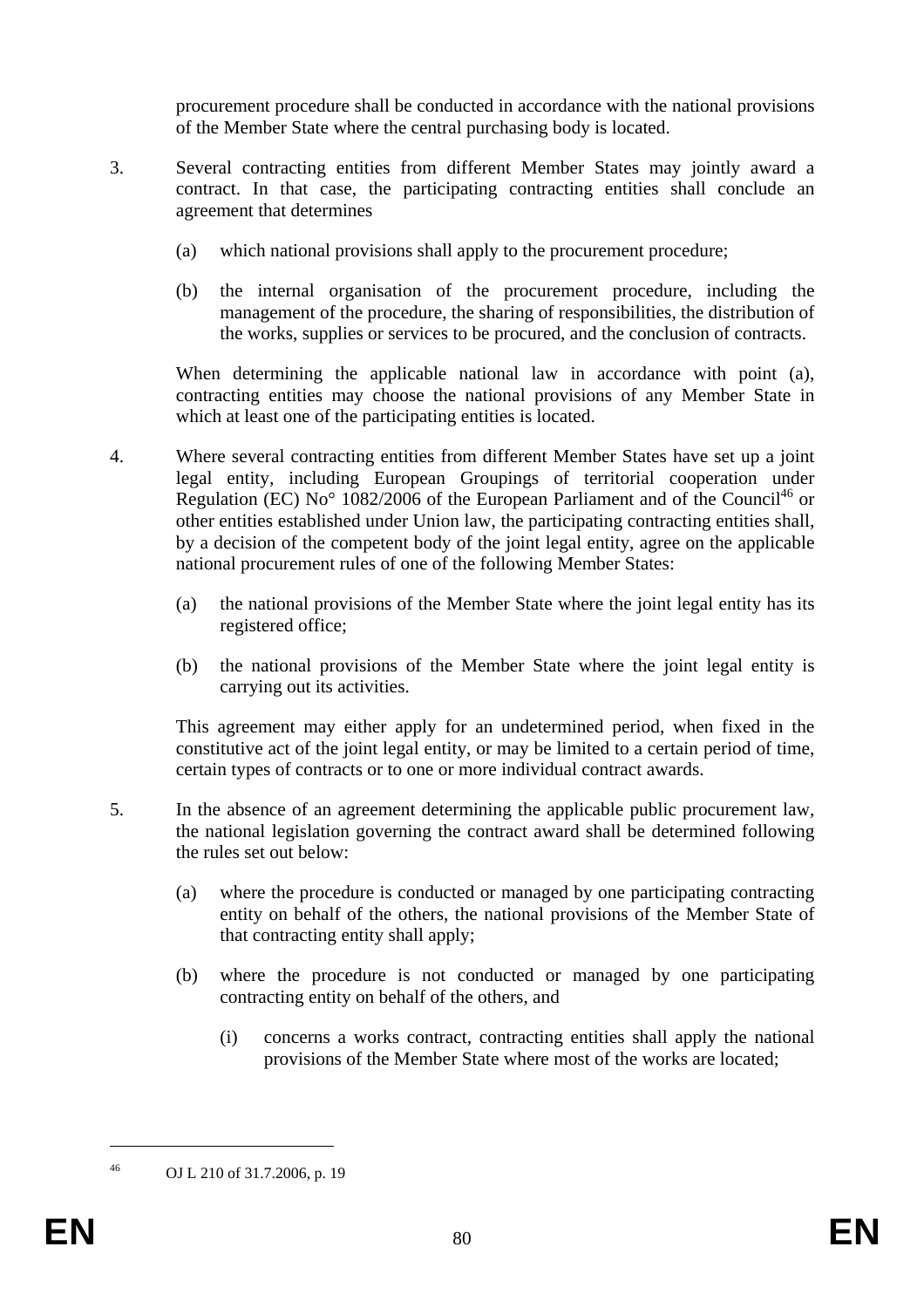- (ii) concerns a service or supply contract, contracting entities shall apply the national provisions of the Member State where the major part of the services or supplies is provided;
- (c) where it is not possible to determine the applicable national law pursuant to points (a) or (b), contracting entities shall apply the national provisions of the Member State of the contracting entity which bears the biggest share of the costs.
- 6. In the absence of an agreement determining the applicable public procurement law under paragraph 4, the national legislation governing procurement procedures conducted by joint legal entities set up by several contracting entities from different Member States shall be determined following the following rules:
	- (a) where the procedure is conducted or managed by the competent organ of the joint legal entity, the national provisions of the Member State where the legal entity has its registered office shall apply;
	- (b) where the procedure is conducted or managed by a member of the legal entity on behalf of that legal entity, the rules set out in points (a) and (b)of paragraph 5 shall apply;
	- (c) where it is not possible to determine the applicable national law pursuant to points (a) or (b) of paragraph 5, the contracting entities shall apply the national provisions of the Member State where the legal entity has its registered office.
- 7. One or more contracting entities may award individual contracts under a framework agreement concluded by or jointly with a contracting entity located in another Member State, provided that the framework agreement contains specific provisions enabling the respective contracting entity or entities to award the individual contracts.
- 8. Decisions on the award of contracts in cross-border public procurement shall be subject to the ordinary review mechanisms available under the national law applicable.
- 9. In order to enable the effective operation of review mechanisms, Member States shall ensure that the decisions of review bodies within the meaning of Council Directive  $92/13/EEC<sup>47</sup>$  located in other Member States are fully executed in their domestic legal order, where such decisions involve contracting entities established on their territory participating in the relevant cross-border public procurement procedure.

1

<sup>47</sup> OJ L 76, 23.03.1992, p. 14.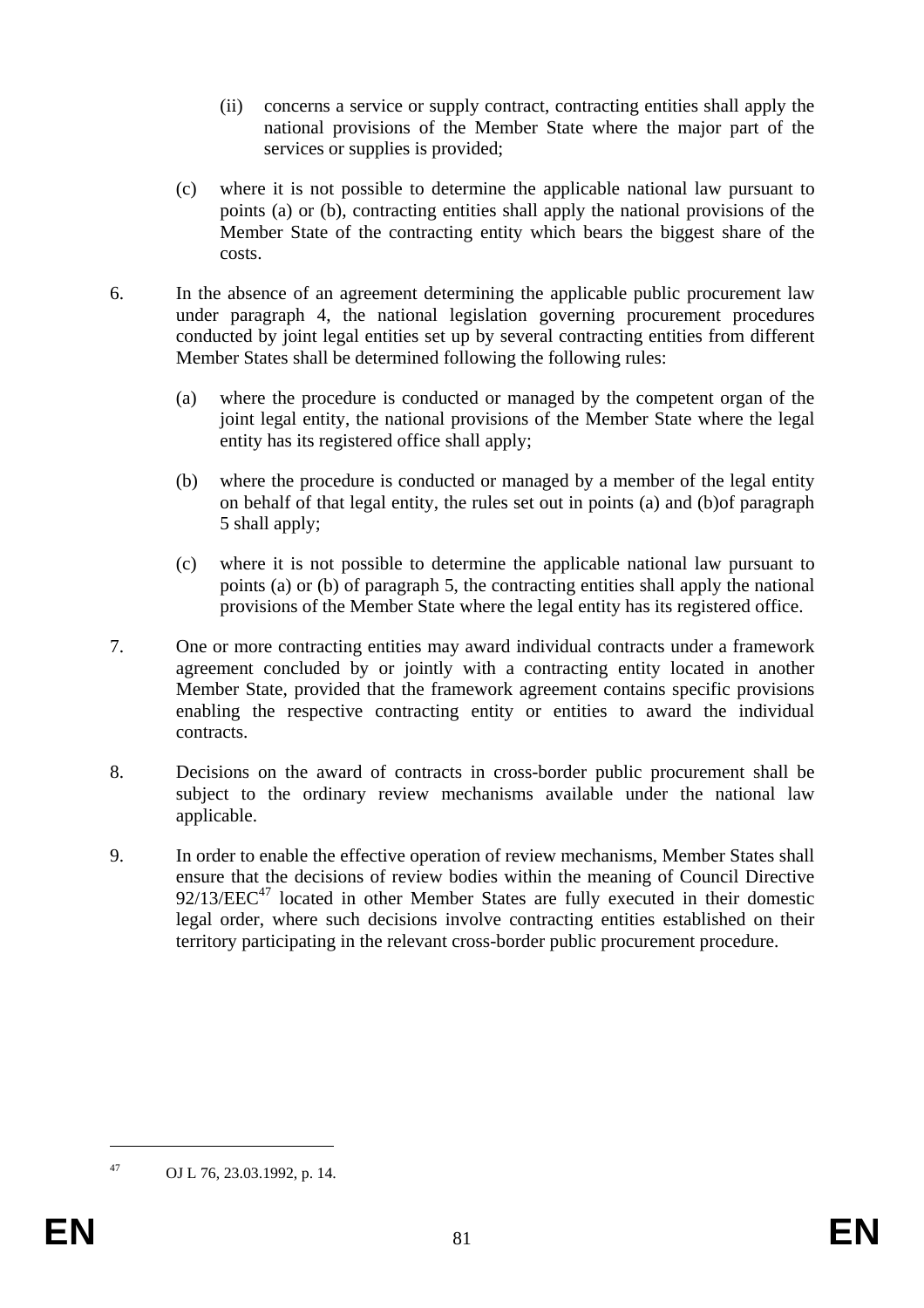# **CHAPTER III**  *Conduct of the procedure*

# **SECTION 1 PREPARATION**

### *Article 53 Preliminary market consultations*

1. Before launching a procurement procedure, contracting entities may conduct market consultations in order to assess the structure, capability and capacity of the market and to inform economic operators of their procurement plans and requirements.

For this purpose, contracting entities may seek or accept advice from administrative support structures or from third parties or market participants, provided that such advice does not have the effect of precluding competition and does not result in a violation of the principles of non-discrimination and transparency.

2. Where a candidate or tenderer or an undertaking related to a candidate or tenderer has advised the contracting entity or has otherwise been involved in the preparation of the procurement procedure, the contracting entity shall take appropriate measures to ensure that competition is not distorted by the participation of that candidate or tenderer.

Such measures shall include the communication to the other candidates and tenderers of any relevant information exchanged in the context of or resulting from the involvement of the candidate or tenderer in the preparation of the procurement procedure and the fixing of adequate time limits for the receipt of tenders. The candidate or tenderer concerned shall only be excluded from the procedure where there are no other means to ensure compliance with the duty to observe the principle of equal treatment.

Prior to any such exclusion, candidates or tenderers shall be given the opportunity to prove that their involvement in preparing the procurement procedure is not capable of distorting competition. The measures taken shall be documented in the individual report required by to Article 94.

# *Article 54*

#### *Technical specifications*

1. The technical specifications as defined in point 1 of Annex VIII shall be set out in the procurement documents. They shall define the characteristics required of a works, service or supply.

These characteristics may also refer to the specific process of production or provision of the requested works, supplies or services or of any other stage of its life cycle as referred to in point (22) of Article 2.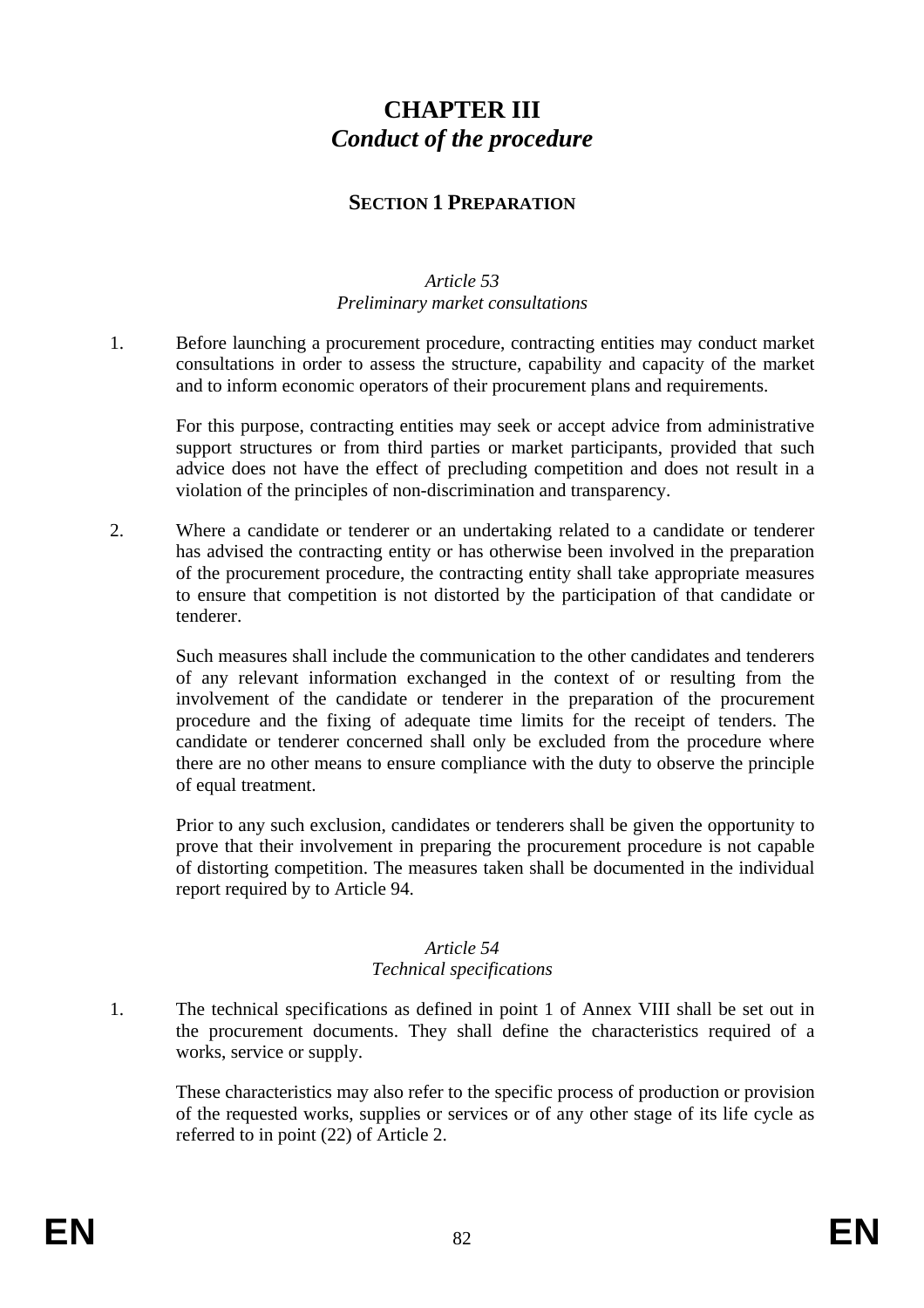The technical specifications shall also specify whether the transfer of intellectual property rights will be required.

For all procurement, the subject of which is intended for use by persons, whether general public or staff of the contracting entity, those technical specifications shall, except in duly justified cases, be drawn up so as to take into account accessibility criteria for people with disabilities or design for all users.

Where mandatory accessibility standards are adopted by a legislative act of the Union, technical specifications shall, as far as accessibility criteria are concerned, be defined by reference thereto.

- 2. Technical specifications shall guarantee equal access of economic operators to the procurement procedure and not have the effect of creating unjustified obstacles to the opening up of public procurement to competition.
- 3. Without prejudice to mandatory national technical rules, to the extent that they are compatible with Union law, the technical specifications shall be formulated in one of the following ways:
	- (a) in terms of performance or functional requirements, including environmental characteristics, provided that the parameters are sufficiently precise to allow tenderers to determine the subject-matter of the contract and to allow contracting entities to award the contract;
	- (b) by reference to technical specifications and, in order of preference, to national standards transposing European standards, European technical approvals, common technical specifications, international standards, other technical reference systems established by the European standardisation bodies or - when those do not exist - national standards, national technical approvals or national technical specifications relating to the design, calculation and execution of the works and use of the supplies; each reference shall be accompanied by the words "or equivalent";
	- (c) in terms of performance or functional requirements referred to in point (a), with reference to the technical specifications referred to in point (b) as a means of presuming conformity with such performance or functional requirements;
	- (d) by reference to the technical specifications referred to in point (b) for certain characteristics, and by reference to the performance or functional requirements referred to in point (a) for other characteristics.
- 4. Unless justified by the subject-matter of the contract, technical specifications shall not refer to a specific make or source, or to a particular process, or to trade marks, patents, types or a specific origin or production with the effect of favouring or eliminating certain undertakings or certain products. Such reference shall be permitted, on an exceptional basis, where a sufficiently precise and intelligible description of the subject-matter of the contract pursuant to paragraph 3 is not possible. Such reference shall be accompanied by the words "or equivalent".
- 5. Where a contracting entity uses the option of referring to the specifications referred to in point (b) of paragraph 3, it shall not reject a tender on the ground that the works,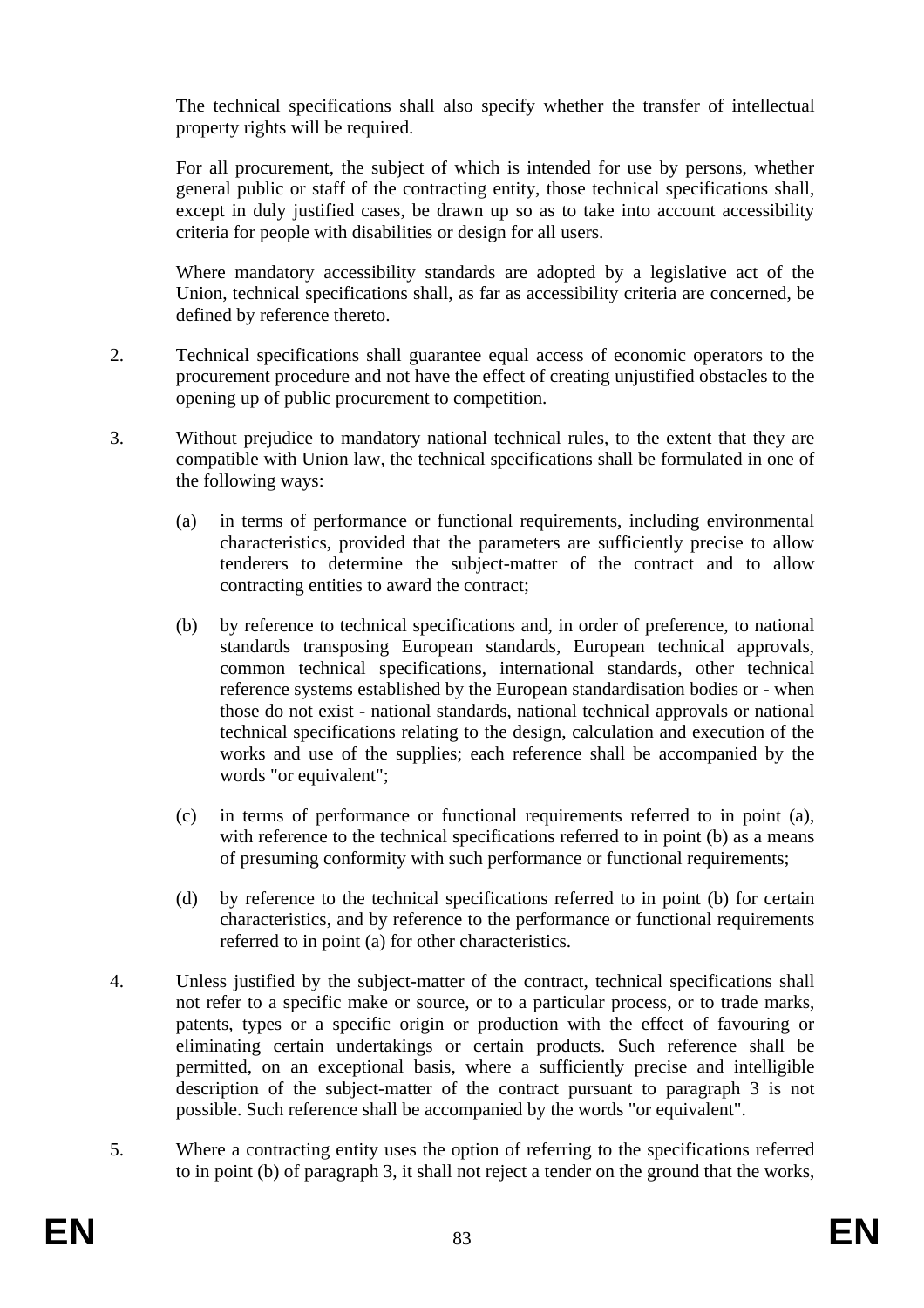supplies and services tendered for do not comply with the specifications to which it has referred, once the tenderer proves in its tender, by whatever appropriate means, including the means of proof referred to in Article 56, that the solutions which it proposes satisfy in an equivalent manner the requirements defined by the technical specifications.

6. Where a contracting entity uses the option provided for in point (a) of paragraph 3 to formulate technical specifications in terms of performance or functional requirements, it shall not reject a tender for supplies, services or works which comply with a national standard transposing a European standard, with a European technical approval, a common technical specification, an international standard, or a technical reference system established by a European standardisation body, where those specifications address the performance or functional requirements which it has laid down.

In its tender, the tenderer shall prove by any appropriate means including those referred to in Article 56, that the supplies, service or work in compliance with the standard meets the performance or functional requirements of the contracting entity.

# *Article 55*

# *Labels*

- 1. Where contracting entities lay down environmental, social or other characteristics of a works, service or supply in terms of performance or functional requirements as referred to in point (a) of Article 54 paragraph 3, they may require that those works, supplies or services bear a specific label, provided that all of the following conditions are fulfilled:
	- (a) the requirements for the label only concern characteristics which are linked to the subject-matter of the contract and are appropriate to define the characteristics of the works, supplies or services that are the subject-matter of the contract;
	- (b) the requirements for the label are drawn up on the basis of scientific information or based on other objectively verifiable and non-discriminatory criteria;
	- (c) the labels are established in an open and transparent procedure in which all stakeholders, including government bodies, consumers, manufacturers, distributors and environmental organisations may participate,
	- (d) the labels are accessible to all interested parties;
	- (e) the criteria of the label are set by a third party which is independent from the economic operator applying for the label.

Contracting entities requiring a specific label shall accept all equivalent labels that fulfil the requirements of the label indicated by the contracting entities. For products that do not bear the label, contracting entities shall also accept a technical dossier of the manufacturer or other appropriate means of proof.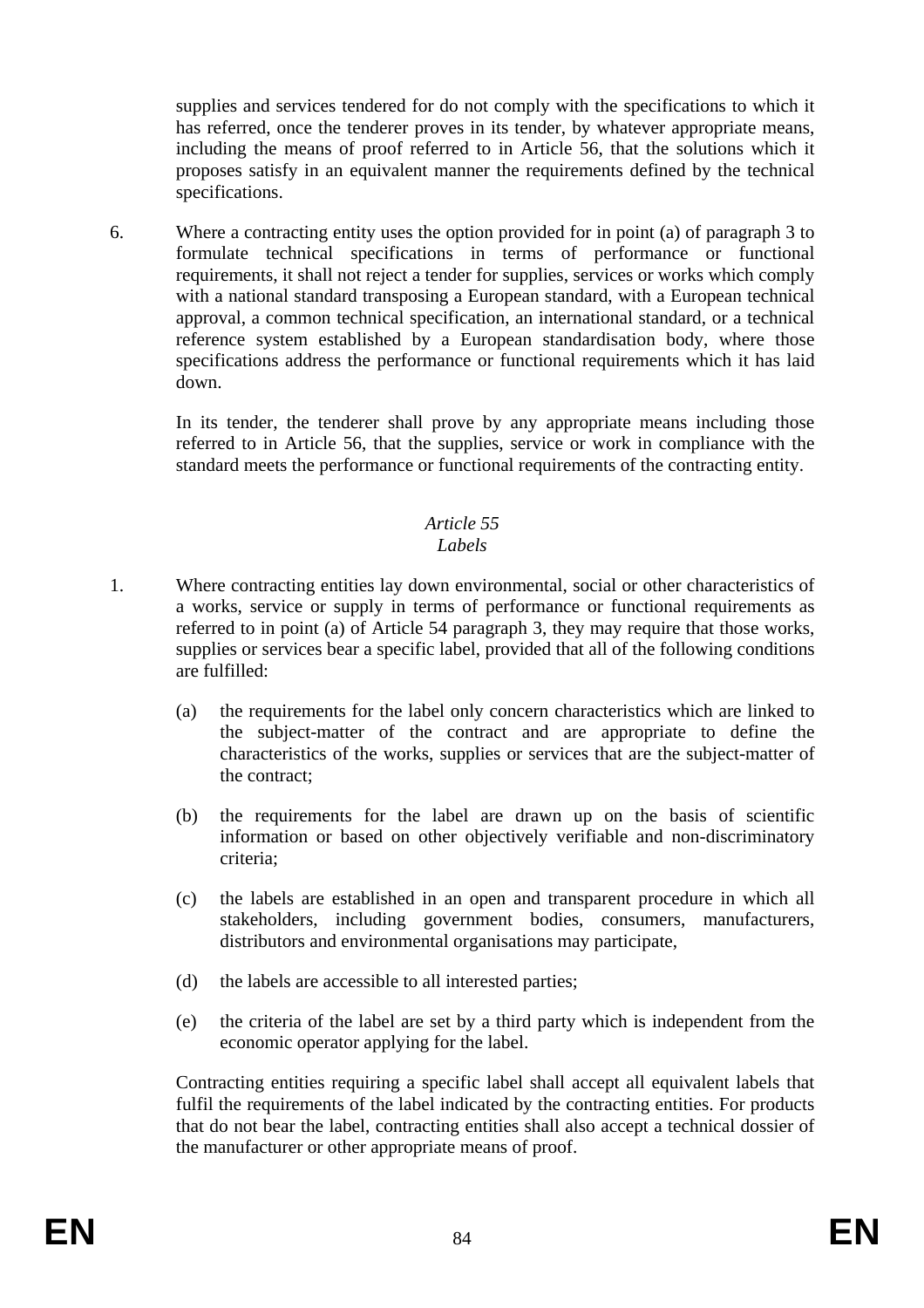2. Where a label fulfils the conditions of provided in points (b), (c), (d) and (e) of paragraph 1 but also sets outs out requirements not linked to the subject-matter of the contract, contracting entities may use those of the detailed specifications of that label, or, if necessary, parts thereof, that are linked to the subject-matter of the contract and are appropriate to define characteristics of this subject-matter.

#### *Article 56*

#### *Test reports, certification and other means of proof.*

1. Contracting entities may require that economic operators provide a test report from a recognised body or a certificate issued by such a body as means of proof of conformity with the technical specifications.

Where contracting entities require the submission of certificates drawn up by recognised bodies attesting conformity with a particular technical specification, certificates from equivalent other recognised bodies shall also be accepted by the contracting entities.

- 2. Contracting entities shall accept other appropriate means of proof than those referred to in paragraph 1, such as a technical dossier of the manufacturer where the economic operator concerned has no access to such certificates or test reports referred to in paragraph 1, or no possibility of obtaining them within the relevant time limits.
- 3. "Recognised bodies" within the meaning of paragraph 1 of this Article shall be test and calibration laboratories, and any certification and inspection bodies accredited in accordance with Regulation (EC) No 765/2008 of the European Parliament and of the Council<sup>48</sup>.
- 4. Member States shall make available to other Member States, upon request, any information related to the evidence and documents submitted in accordance with Article 54(6), Article 55 and paragraphs 1, 2 and 3 of this Article to prove compliance with technical requirements. The competent authorities of the Member State of establishment shall provide this information in accordance with Article 96.

#### *Article 57*

# *Communication of technical specifications*

- 1. On request from economic operators interested in obtaining a contract, contracting entities shall make available the technical specifications regularly referred to in their supply, works or service contracts, or the technical specifications which they intend to apply to contracts for which the call for competition is a periodic indicative notice. Those specifications shall be made available by electronic means through unrestricted and full direct access free of charge.
- 2. Where the technical specifications are based on documents available by electronic means through unrestricted and full direct access free of charge to interested

1

<sup>48</sup> OJ L 218, 13.8.2008, p. 30.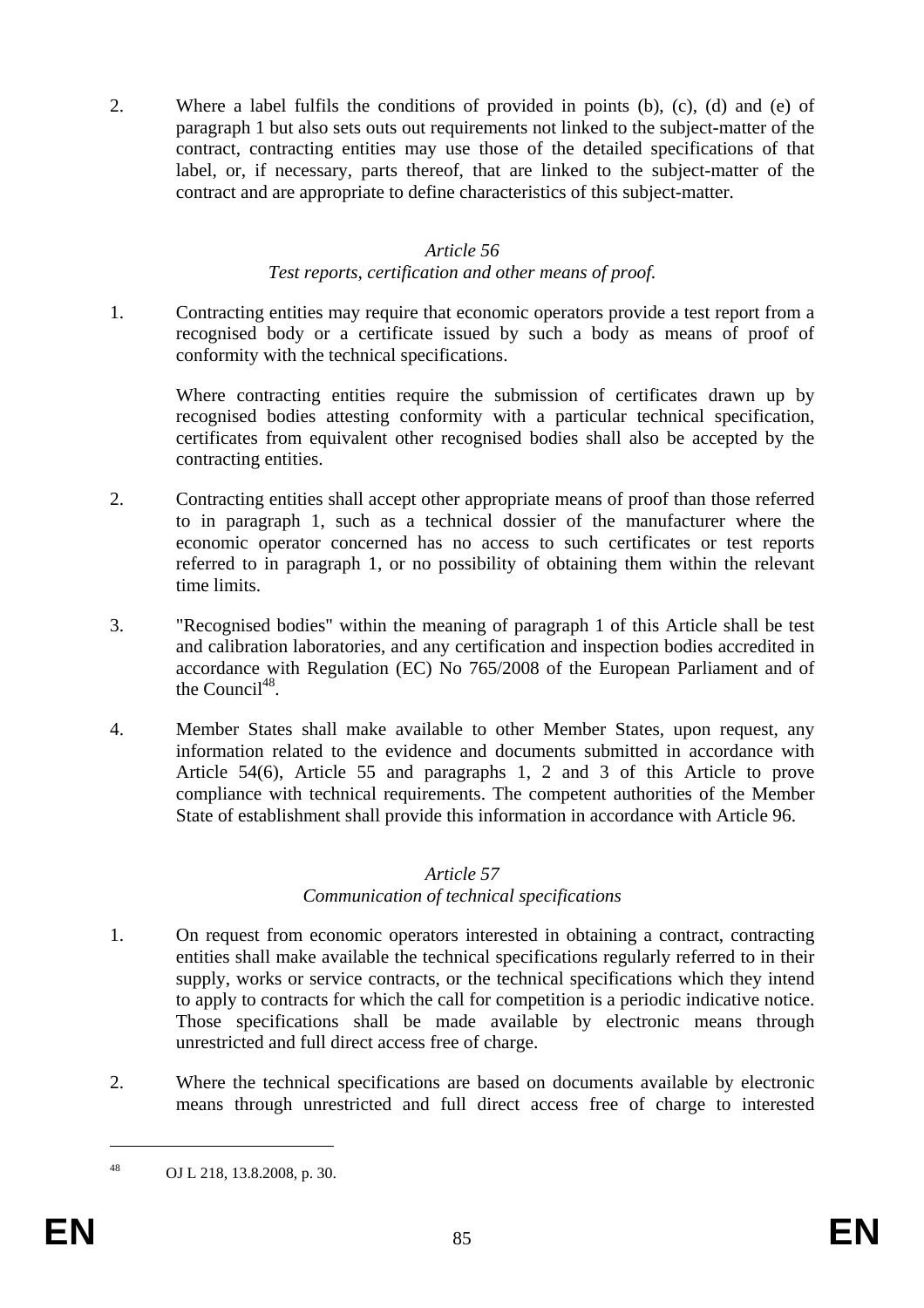economic operators, the inclusion of a reference to those documents shall be sufficient.

# *Article 58 Variants*

1. Contracting entities may take account of variants which are submitted by a tenderer and meet the minimum requirements specified by the contracting entities.

Contracting entities shall indicate in the specifications whether or not they authorise variants and, if so, the minimum requirements to be met by the variants and any specific requirements for their presentation. Where variants are authorised, they shall also ensure that the chosen award criteria can be usefully applied to variants meeting those minimum requirements as well as to conforming tenders which are not variants.

2. In procedures for awarding supply or service contracts, contracting entities that have authorised variants shall not reject a variant on the sole ground that it would, where successful, lead either to a service contract rather than a supply contract or to a supply contract rather than a service contract.

# *Article 59 Division of contracts into lots*

1. Contracts may be subdivided into homogenous or heterogeneous lots. Article 13(7) applies.

Contracting entities shall indicate, in the contract notice, in the invitation to confirm interest, or, where the means of calling for competition is a notice on the existence of a qualification system, in the invitation to tender or to negotiate, whether tenders are limited to one or more lots only.

- 2. Contracting entities may, even where the possibility to tender for all lots has been indicated, limit the number of lots that may be awarded to a tenderer provided that the maximum number is stated in the contract notice or in the invitation to confirm interest. Contracting entities shall determine and indicate in the procurement documents the objective and non-discriminatory criteria or rules for awarding the different lots where the application of the chosen award criteria would result in the award to one tenderer of more lots than the maximum number.
- 3. Where more than one lot may be awarded to the same tenderer, contracting entities may provide that they will either award a contract per lot or one or more contracts, covering several or all lots.

Contracting entities shall specify in the procurement documents whether they reserve the right to make such a choice and, if so, which lots may be grouped together under one contract.

Contracting entities shall first determine the tenders fulfilling best the award criteria set out pursuant to Article 76 for each individual lot. They may award a contract for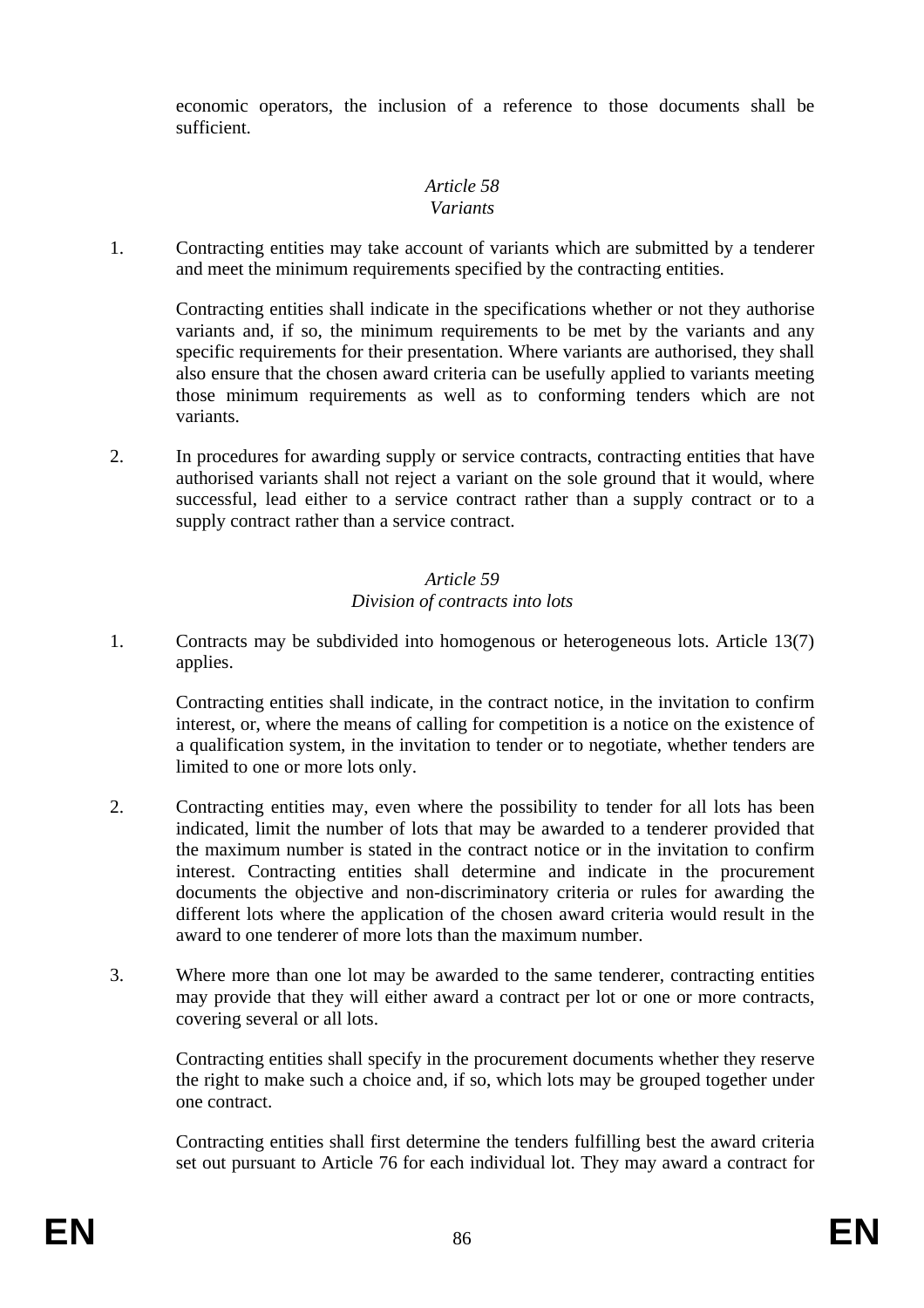more than one lot to a tenderer that is not ranked first in respect of all individual lots covered by this contract, provided that the award criteria set out pursuant to Article 76 are better fulfilled with regard to all the lots covered by that contract. Contracting entities shall specify the methods they intend to use for such comparison in the procurement documents. Such methods shall be transparent, objective and nondiscriminatory.

4. Contracting entities may require that all contractors coordinate under the direction of the economic operator to which a lot involving the coordination of the entire project or its relevant parts has been awarded.

## *Article 60 Setting time limits*

- 1. When fixing the time limits for requests to participate and the receipt of tenders, contracting entities shall take particular account of the complexity of the contract and the time required for drawing up tenders, without prejudice to the minimum time limits set out in Articles 39 to 44.
- 2. Where tenders can be made only after a visit to the site or after on-the-spot inspection of the documents supporting the procurement documents, the time limits for the receipt of tenders shall be extended, so that all economic operators concerned may be aware of all the information needed to produce tenders.

# **Section 2**  *Publication and transparency*

# *Article 61 Periodic indicative notices*

- 1. Contracting entities may make known their intentions of planned procurement through the publication of a periodic indicative notice as soon as possible after the beginning of the budgetary year. Those notices shall contain the information set out in part A, section I of Annex VI. They shall be published either by the Commission or by the contracting entities on their buyer profilesin accordance with point 2(b) of Annex IX. Where the notice is published by the contracting entities on their buyer profile, they shall send a notice of the publication of the periodic indicative notice on a buyer profile in accordance with point 3 of Annex IX.
- 2. When a call for competition is made by means of a periodic indicative notice in respect of restricted procedures and negotiated procedures with prior call for competition, the notice shall meet all the following requirements:
	- (a) it refers specifically to the supplies, works or services that will be the subject of the contract to be awarded;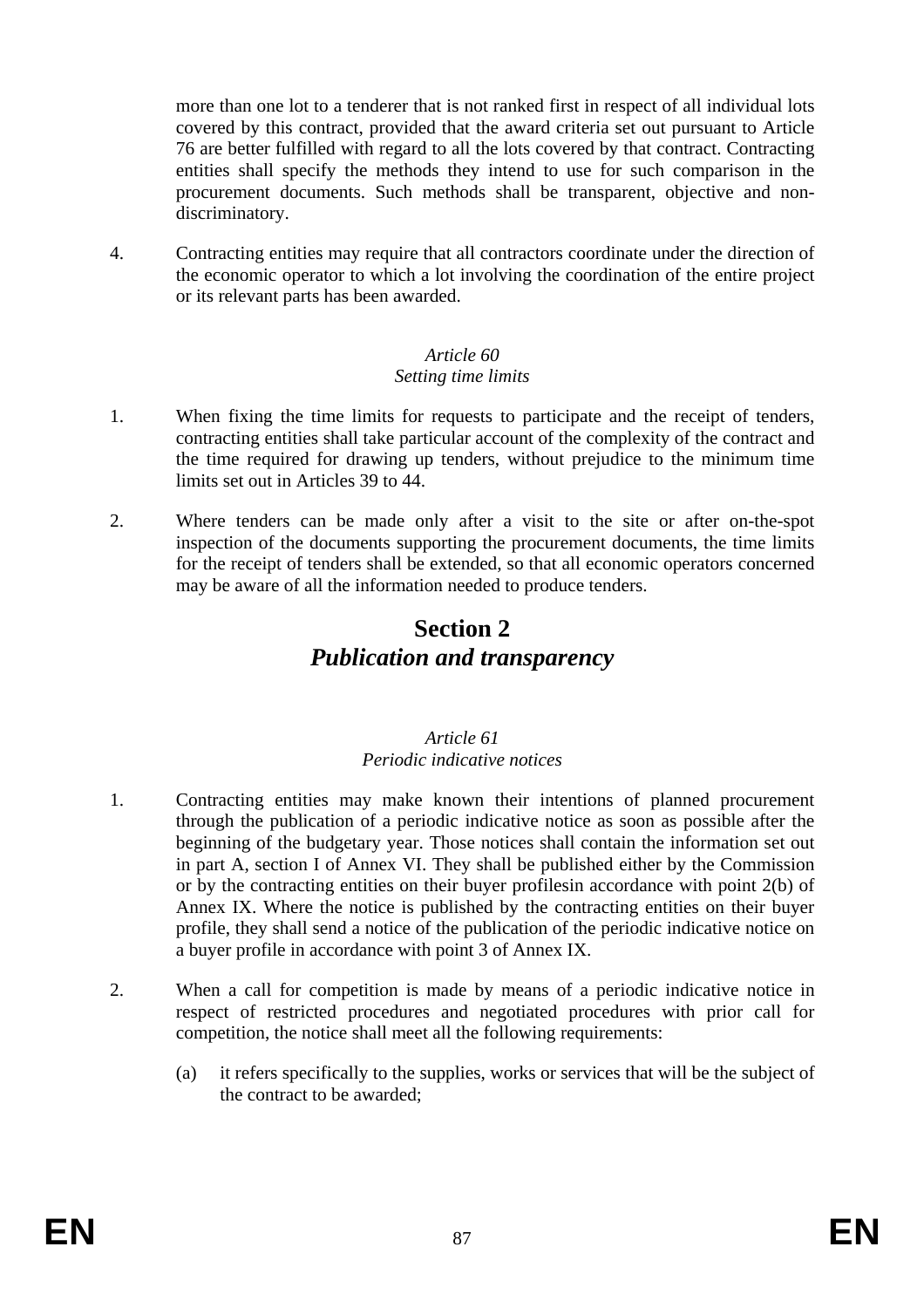- (b) it indicates that the contract will be awarded by restricted or negotiated procedure without further publication of a call for competition and invite interested economic operators to express their interest in writing;
- (c) it contains, in addition to the information set out in part A, section I of Annex VI, the information set out in part A, section II of Annex VI;
- (d) it has been published not more than 12 months prior to the date on which the invitation to confirm interest is sent.

### *Article 62 Notices on the existence of a qualification system*

Where contracting entities choose to set up a qualification system in accordance with Article 71, the system shall be the subject of a notice as referred to in Annex X, indicating the purpose of the qualification system and how to have access to the rules concerning its operation. Where the system is of a duration greater than three years, the notice shall be published annually. Where the system is of a shorter duration, an initial notice shall suffice.

# *Article 63*

#### *Contract notices*

Contract notices may be used as a means of calling for competition in respect of all procedures. They shall contain the information set out in the relevant part of Annex XI and shall be published in accordance with Article 65.

# *Article 64*

#### *Contract award notices*

1. Within two months of the award of a contract or the conclusion of a framework agreement, contracting entities shall send a contract award notice on the results of the procurement procedure.

Such notice shall contain the information set out in Annex XII and shall be published in accordance with Article 65.

2. Where the call for competition for the contract concerned has been made in the form of a periodic indicative notice and the contracting entity does not intend to award further contracts during the 12 month period covered by the periodic indicative notice, the contract award notice shall contain a specific indication to that effect.

In the case of framework agreements concluded in accordance with Article 45, contracting entities shall not be bound to send a notice of the results of the procurement procedure for each contract based on that agreement.

Contracting entities shall send a contract award notice within two months after the award of each contract based on a dynamic purchasing system. They may, however, group such notices on a quarterly basis. In that case, they shall send the grouped notices within two months of the end of each quarter.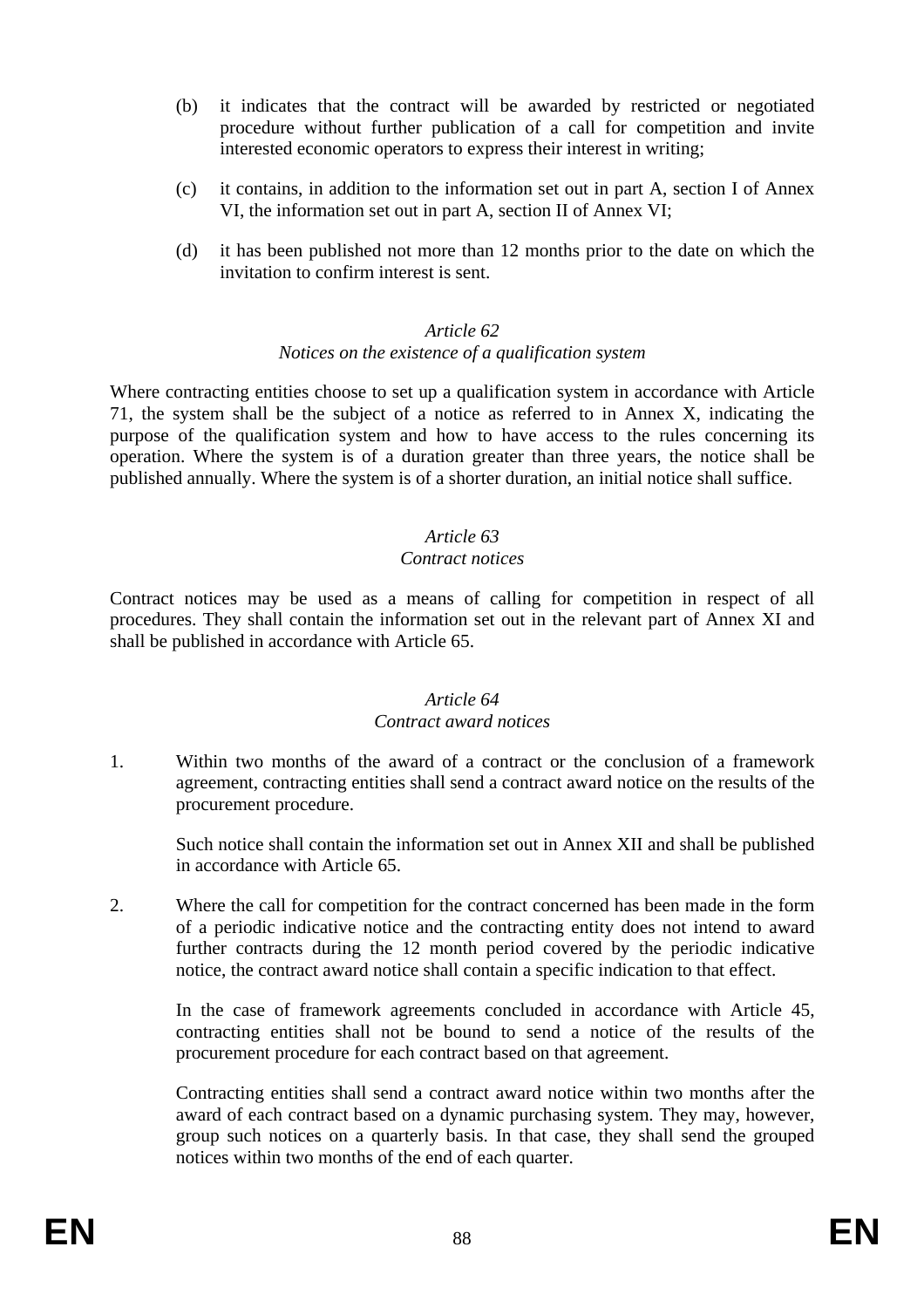3. The information provided in accordance with Annex XII and intended for publication shall be published in accordance with Annex IX. Certain information on the contract award or the conclusion of the framework agreement may be withheld from publication where its release would impede law enforcement or otherwise be contrary to the public interest or would prejudice the legitimate commercial interests of a particular economic operator, public or private, including the interests of the economic operator to whom the contract has been awarded, or might prejudice fair competition between economic operators.

In the case of contracts for research-and-development services ("R&D services"), the information concerning the nature and quantity of the services may be respectively limited to:

- (a) the indication "R&D services" where the contract has been awarded by a negotiated procedure without a call for competition in accordance with Article 44(b);
- (b) at least as detailed information as was indicated in the notice that was used as a means of calling for competition.
- 4. Information provided in accordance with Annex XII and marked as not being intended for publication shall be published only in simplified form and in accordance with Annex IX for statistical purposes.

# *Article 65 Form and manner of publication of notices*

1. Notices referred to in Articles 61 to 64 shall include the information set out in Annexes XI, X, VI A, VI B and XII and in the format of standard forms, including standard forms for corrigenda.

The Commission shall establish those standard forms. Those implementing acts shall be adopted in accordance with the advisory procedure referred to in Article 100.

- 2. Notices referred to in Articles 61 to 64 shall be drawn up, transmitted by electronic means to the Commission and published in accordance with Annex IX. Notices shall be published not later than five days after they are sent. The costs of publication of the notices by the Commission shall be borne by the Union.
- 3. Calls for competition within the meaning of Article 39(2) shall be published in full in an official language of the Union as chosen by the contracting entity. That language version shall constitute the sole authentic text. A summary of the important elements of each notice shall be published in the other official languages.
- 4. The Commission shall ensure that the full text and the summary of periodic indicative notices referred to in Article 61(2), calls for competition setting up a dynamic purchasing system as referred to in Article 46(3)(a) and notices on the existence of a qualification system used as a means of calling for competition in accordance with Article 39(2)(b) continue to be published: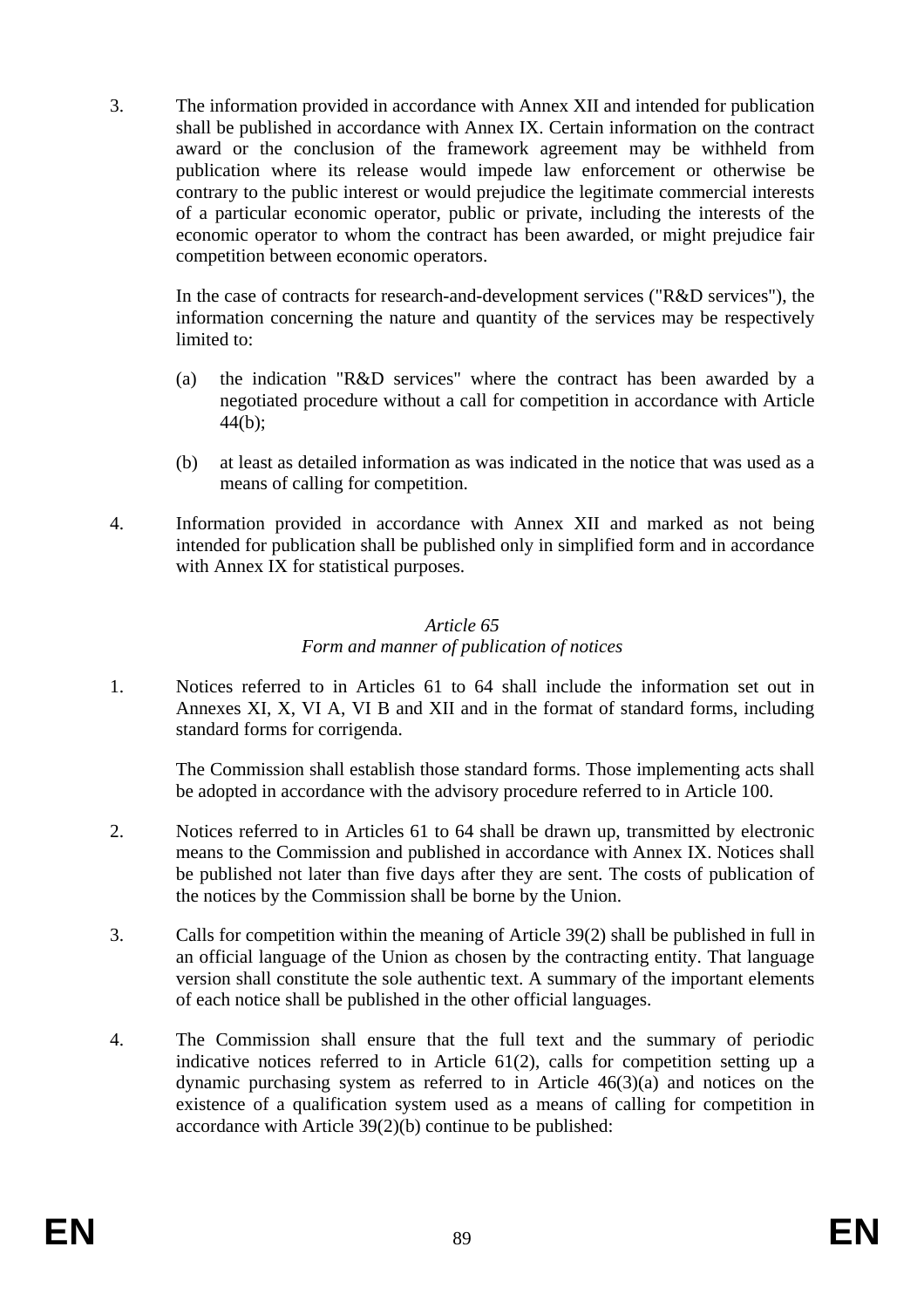- (a) in the case of periodic indicative notices for 12 months or until receipt of a contract award notice as provided for in Article 64 (2) indicating that no further contracts will be awarded during the 12 month period covered by the call for competition;
- (b) in the case of calls for competition setting up a dynamic purchasing system for the period of validity of the dynamic purchasing system;
- (c) in the case of notices on the existence of a qualification system for its period of validity.
- 5. Contracting entities shall be able to supply proof of the dates on which notices are dispatched.

The Commission shall give the contracting entity confirmation of the receipt of the notice and of the publication of the information sent, indicating the date of that publication. Such confirmation shall constitute proof of publication.

6. Contracting entities may publish notices for works, supply or service contracts that are not subject to the publication requirements laid down in this Directive provided that those notices are sent to the Commission by electronic means in accordance with the format and procedures for transmission indicated in Annex IX.

## *Article 66 Publication at national level*

- 1. Notices referred to in Articles 61 to 64 and the information contained therein shall not be published at national level before the publication pursuant to Article 65.
- 2. Notices published at national level shall not contain information other than that contained in the notices dispatched to the Commission or published on a buyer profile, but shall indicate the date of dispatch of the notice to the Commission or its publication on the buyer profile.
- 3. Periodic indicative notices shall not be published on a buyer profile before the dispatch to the Commission of the notice of their publication in that form; they shall indicate the date of that dispatch.

#### *Article 67 Electronic availability of procurement documents*

1. Contracting entities shall offer unrestricted and full direct access free of charge by electronic means to the procurement documents from the date of publication of the notice in accordance withArticle 65 or the date on which the invitation to confirm interest is sent. Where the means of calling for competition is a notice on the existence of a qualification system, such access shall be offered as soon as possible and at the latest when the invitation to tender or to negotiate is sent. The text of the notice or of those invitations shall specify the internet address at which this documentation is accessible.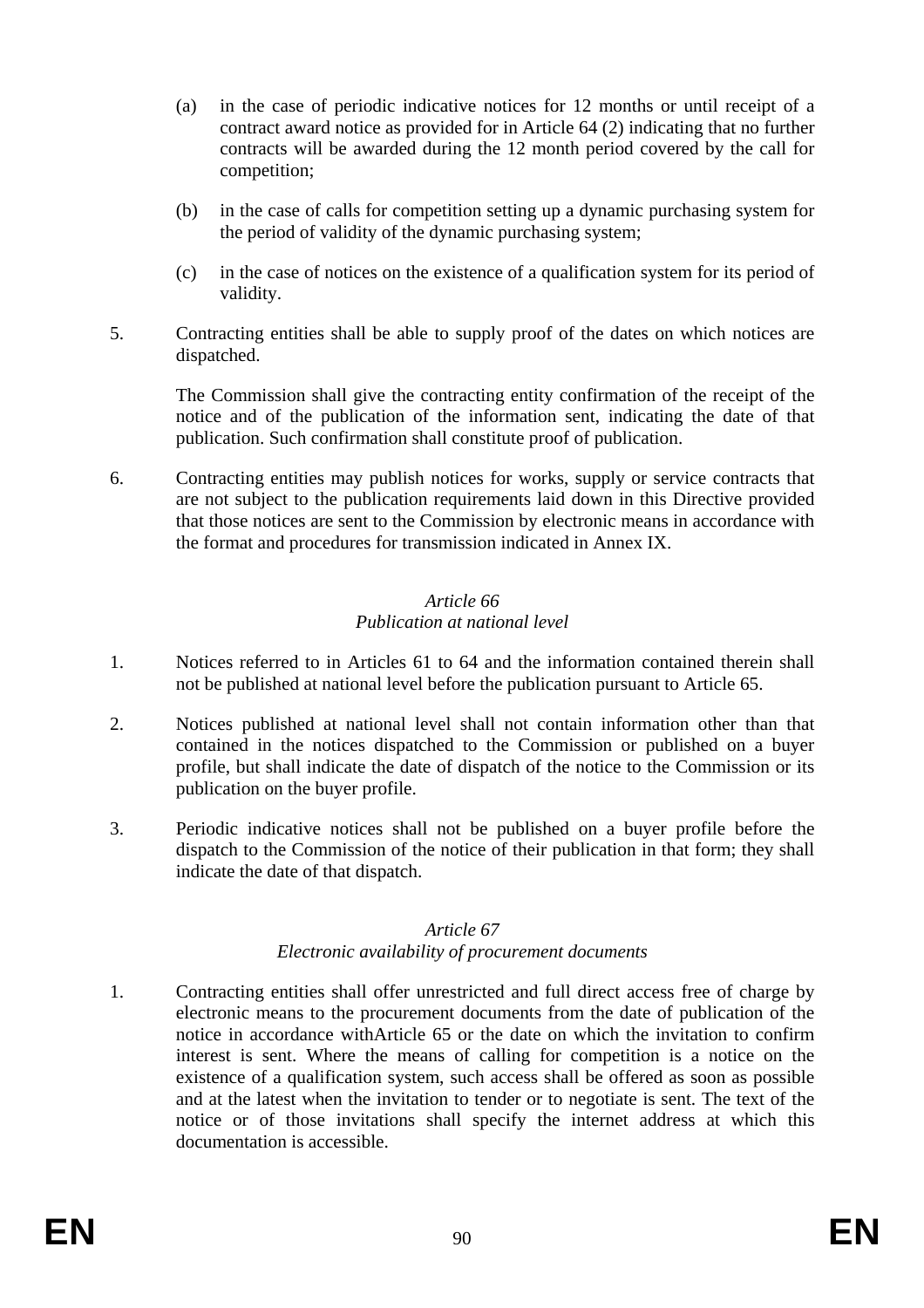2. Provided that it has been requested in good time, the contracting entities or competent departments shall supply additional information relating to the specifications and any supporting documents not later than six days before the time limit fixed for the receipt of tenders. In the event of an accelerated open procedure as referred to in Article 40(3), that period shall be four days.

#### *Article 68*

#### *Invitations to submit a tender or to negotiate; invitations to confirm interest*

1. In restricted procedures, innovation partnerships and negotiated procedures with prior call for competition, contracting entities shall simultaneously and in writing invite the selected candidates to submit their tenders or to negotiate.

Where a periodic indicative notice is used as a call for competition pursuant to point (a) of Article 39(2), contracting entities shall simultaneously and in writing invite the economic operators having expressed their interest to confirm their continuing interest.

2. The invitations referred to in paragraph 1 shall include a reference to the electronic address on which the specifications and any other supporting document have been made directly available by electronic means. In addition, they shall include the information set out in Annex XIII.

### *Article 69*

## *Informing applicants for qualification, candidates and tenderers*

- 1. Contracting entities shall as soon as possible inform each candidate and tenderer of decisions reached concerning the conclusion of a framework agreement, the award of the contract, or admission to a dynamic purchasing system, including the grounds for any decision not to conclude a framework agreement or award a contract for which there has been a call for competition or to recommence the procedure, or not to implement a dynamic purchasing system.
- 2. On request from the party concerned, contracting entities shall, as soon as possible, and in any case within 15 days from receipt of a written request, inform:
	- (a) any unsuccessful candidate of the reasons for the rejection of its request to participate;
	- (b) any unsuccessful tenderer of the reasons for the rejection of its tender, including, for the cases referred to in Article 54(5) and (6), the reasons for their decision of non-equivalence or their decision that the works, supplies or services do not meet the performance or functional requirements;
	- (c) any tenderer that has made an admissible tender of the characteristics and relative advantages of the tender selected, as well as the name of the successful tenderer or the parties to the framework agreement;
	- (d) any tenderer that has made an admissible tender of the conduct and progress of negotiations and dialogue with tenderers.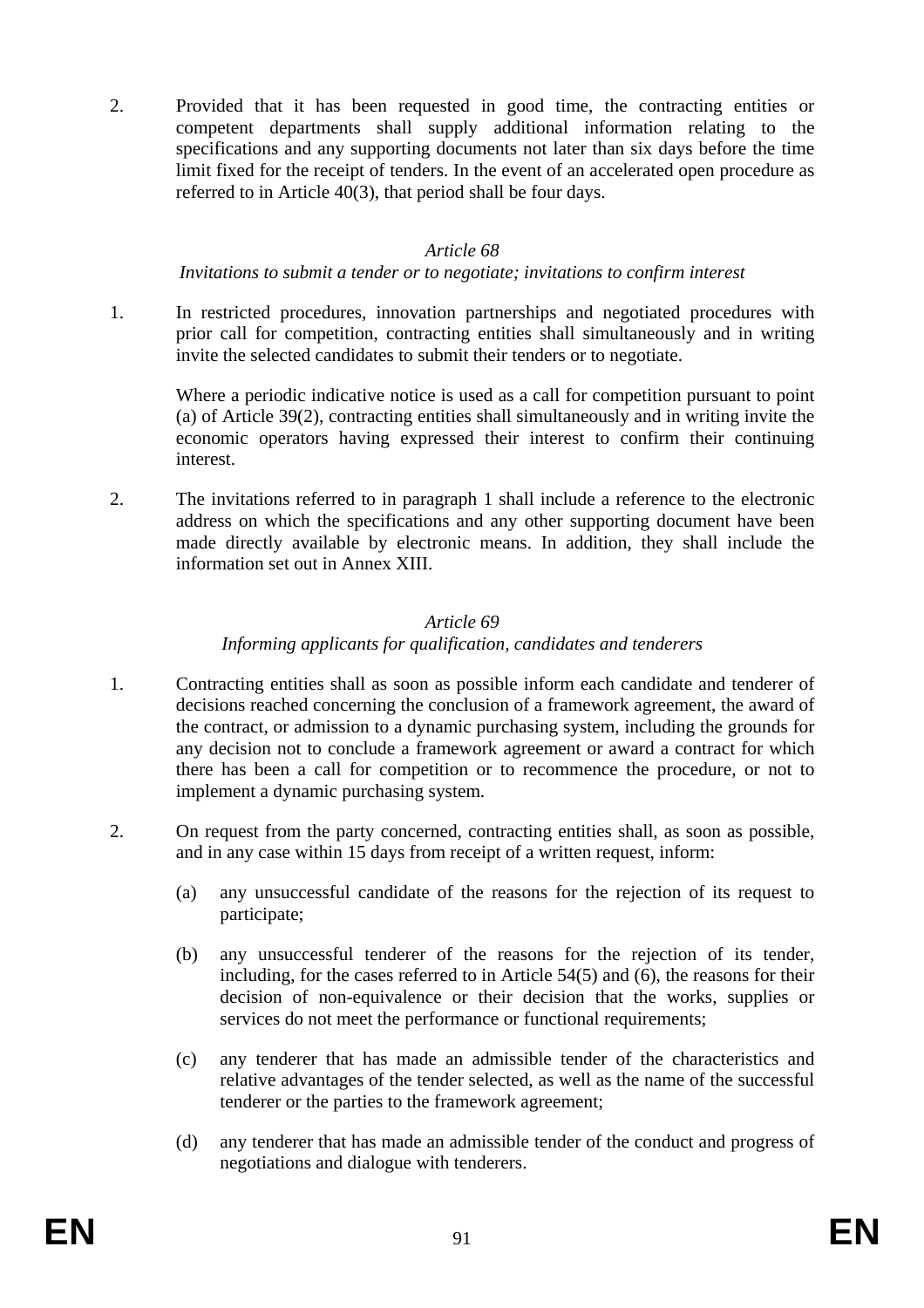- 3. Contracting entities may decide that certain information on the contract award or the conclusion of the framework agreement or the admission to a dynamic purchasing system, referred to in paragraph 1, is to be withheld where its release would impede law enforcement or otherwise be contrary to the public interest or would prejudice the legitimate commercial interests of a particular economic operator, public or private, including the interests of the economic operator to whom the contract has been awarded, or might prejudice fair competition between economic operators.
- 4. Contracting entities which establish and operate a system of qualification shall inform applicants of their decision as to qualification within a period of six months.

If the decision will take longer than four months from the presentation of an application, the contracting entity shall inform the applicant, within two months of the application, of the reasons justifying the longer period and of the date by which his application will be accepted or refused.

- 5. Applicants whose qualification is refused shall be informed of this decision and the reasons for refusal as soon as possible and under no circumstances more than 15 days later than the date of the decision. The reasons shall be based on the criteria for qualification referred to in Article 71(2).
- 6. Contracting entities which establish and operate a system of qualification may bring the qualification of an economic operator to an end only for reasons based on the criteria for qualification referred to in Article 71(2). Any intention to bring qualification to an end shall be notified in writing to the economic operator beforehand, at least 15 days before the date on which qualification is due to end, together with the reason or reasons justifying the proposed action.

### **SECTION 3**

# **CHOICE OF PARTICIPANTS AND AWARD OF CONTRACTS**

# *Article 70*

# *General principles*

- 1. For the purpose of selecting participants in their procurement procedures, the following cumulative rules apply:
	- (a) contracting entities having provided rules and criteria for the exclusion of tenderers or candidates in accordance with Article 72(1) or Article 74(2) shall exclude economic operators identified in accordance with such rules and fulfilling such criteria;
	- (b) they shall select tenderers and candidates in accordance with the objective rules and criteria laid down pursuant to Articles 72 and 74;
	- (c) in restricted procedures, in negotiated procedures with a call for competition and in innovation partnerships, they shall where appropriate reduce in accordance with Article 72(2) the number of candidates selected pursuant to points (a) and (b) of this paragraph.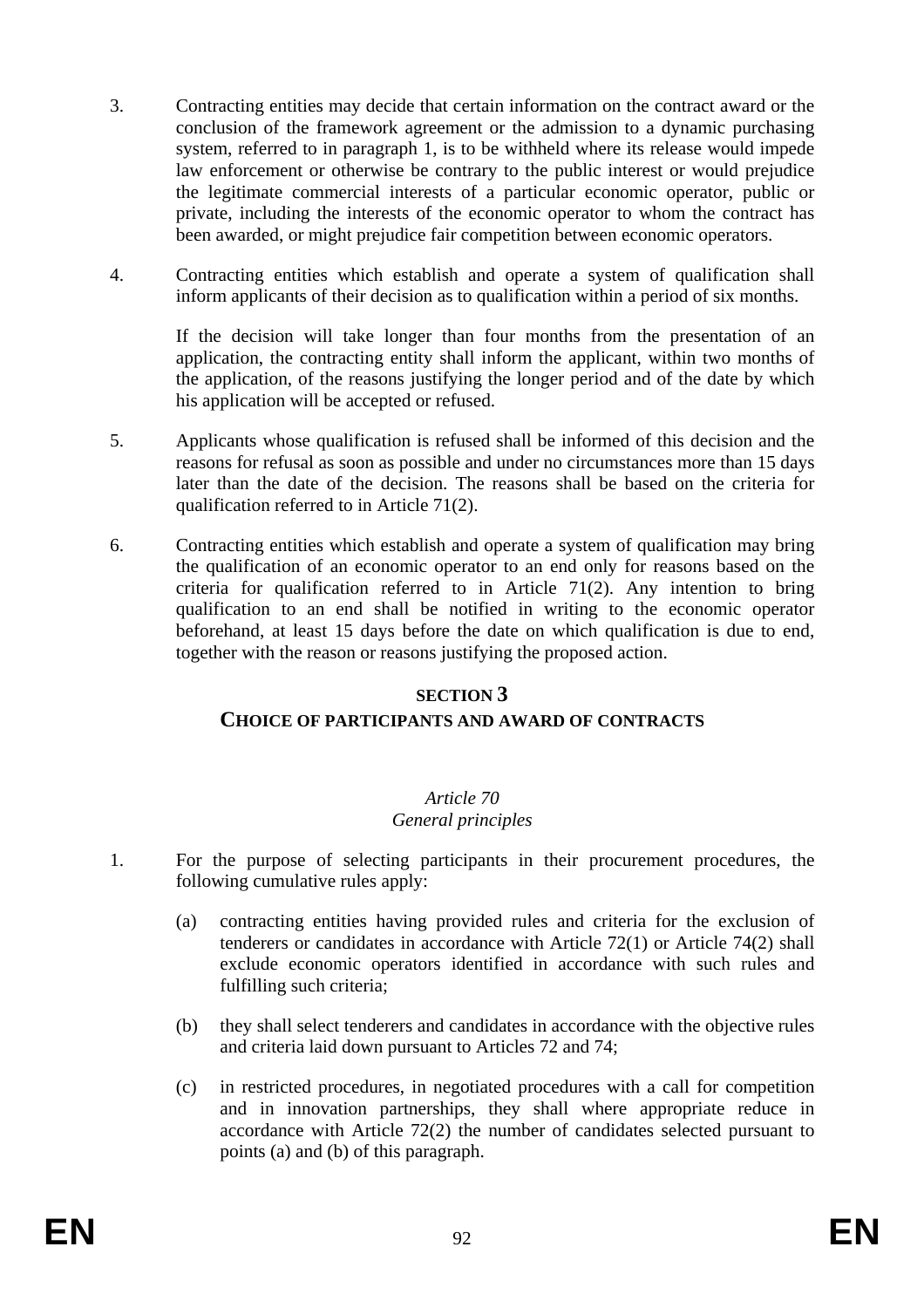- 2. When a call for competition is made by means of a notice on the existence of a qualification system and for the purpose of selecting participants in procurement procedures for the specific contracts which are the subject of the call for competition, contracting entities shall:
	- (a) qualify economic operators in accordance with Article 71;
	- (b) apply to such qualified economic operators those provisions of paragraph 1 that are relevant to restricted or negotiated procedures or to innovation partnerships.
- 3. When selecting participants for a restricted or negotiated procedure or an innovation partnership, in reaching their decision as to qualification or when the criteria and rules are being updated, contracting entities shall not:
	- (a) impose administrative, technical or financial conditions on certain economic operators which would not be imposed on others;
	- (b) require tests or evidence which would duplicate objective evidence already available.
- 4. Contracting entities shall verify that the tenders submitted by the selected tenderers comply with the rules and requirements applicable to tenders and award the contract on the basis of the criteria laid down in Articles 76 and 79, taking into account Article 58.
- 5. Contracting entities may decide not to award a contract to the tenderer submitting the best tender where they have established that the tender does not comply, at least in an equivalent manner, with obligations established by Union legislation in the field of social and labour law or environmental law or of the international social and environmental law provisions listed in Annex XIV.
- 6. In open procedures, contracting entities may decide to examine tenders before verifying the suitability of tenderers, provided that the relevant provisions of Articles 70 to 79 are observed, including the rule that the contract shall not be awarded to a tenderer who should have been excluded pursuant to Article 74 or who does not meet the selection criteria set out by the contracting entity in accordance with Article 72(1) and Article 74.
- 7. The Commission shall be empowered to adopt delegated acts in accordance with Article 98 to amend the list in Annex XIV, where necessary due to the conclusion of new international agreements or modification of existing international agreements.

# **SUBSECTION 1 QUALIFICATION AND QUALITATIVE SELECTION**

## *Article 71 Qualification systems*

1. Contracting entities which so wish may establish and operate a system of qualification of economic operators.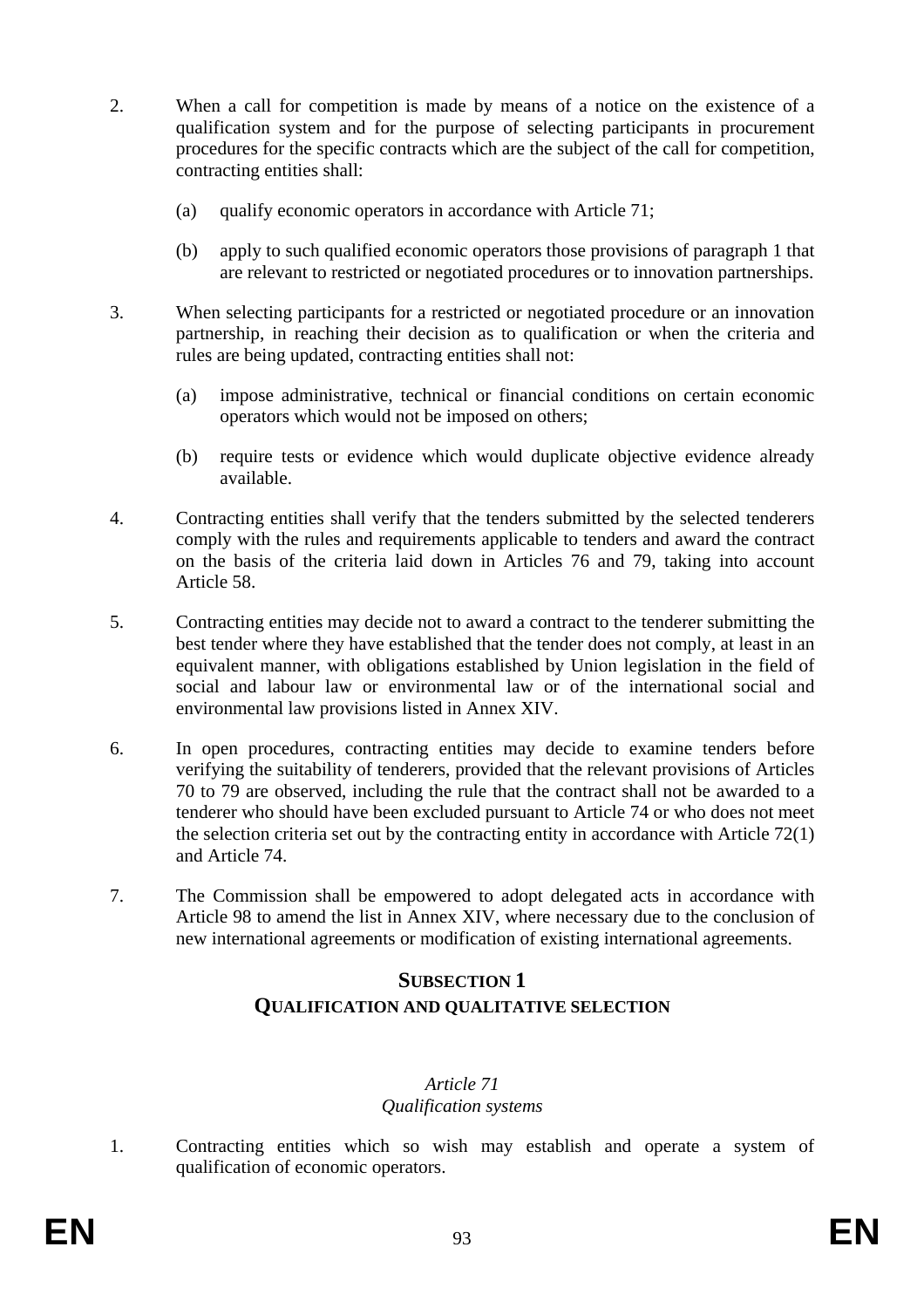Contracting entities which establish or operate a system of qualification shall ensure that economic operators are at all times able to request qualification.

2. The system under paragraph 1 may involve different qualification stages.

Contracting entities shall establish objective rules and criteria for the exclusion and selection of economic operators requesting qualification and objective criteria and rules for the operation of the qualification system, covering matters such as inscription in the system, periodic updating of the qualifications, if any, and the duration of the system.

Where those criteria and rules include technical specifications, Articles 54 to 56 shall apply. The criteria and rules may be updated as required.

3. The criteria and rules referred to in paragraph 2 shall be made available to economic operators on request. Those those updated criteria and rules shall be communicated to interested economic operators.

Where a contracting entity considers that the qualification system of certain other entities or bodies meets its requirements, it shall communicate to interested economic operators the names of such other entities or bodies.

- 4. A written record of qualified economic operators shall be kept; it may be divided into categories according to the type of contract for which the qualification is valid.
- 5. When a call for competition is made by means of a notice on the existence of a qualification system, specific contracts for the works, supplies or services covered by the qualification system shall be awarded by restricted procedures or negotiated procedures, in which all tenderers and participants are selected among the candidates already qualified in accordance with such a system.
- 6. Any charges that are billed in connection with requests for qualification or with updating or conserving an already obtained qualification pursuant to the system shall be proportionate to the generated costs.

### *Article 72 Criteria for qualitative selection*

- 1. Contracting entities may establish objective rules and criteria for the exclusion and selection of tenderers or candidates; those rules and criteria shall be available to interested economic operators.
- 2. Where contracting entities need to ensure an appropriate balance between the particular characteristics of the procurement procedure and the resources required to conduct it, they may, in restricted or negotiated procedures or in innovation partnerships, establish objective rules and criteria that reflect this need and enable the contracting entity to reduce the number of candidates that will be invited to tender or to negotiate. The number of candidates selected shall, however, take account of the need to ensure adequate competition.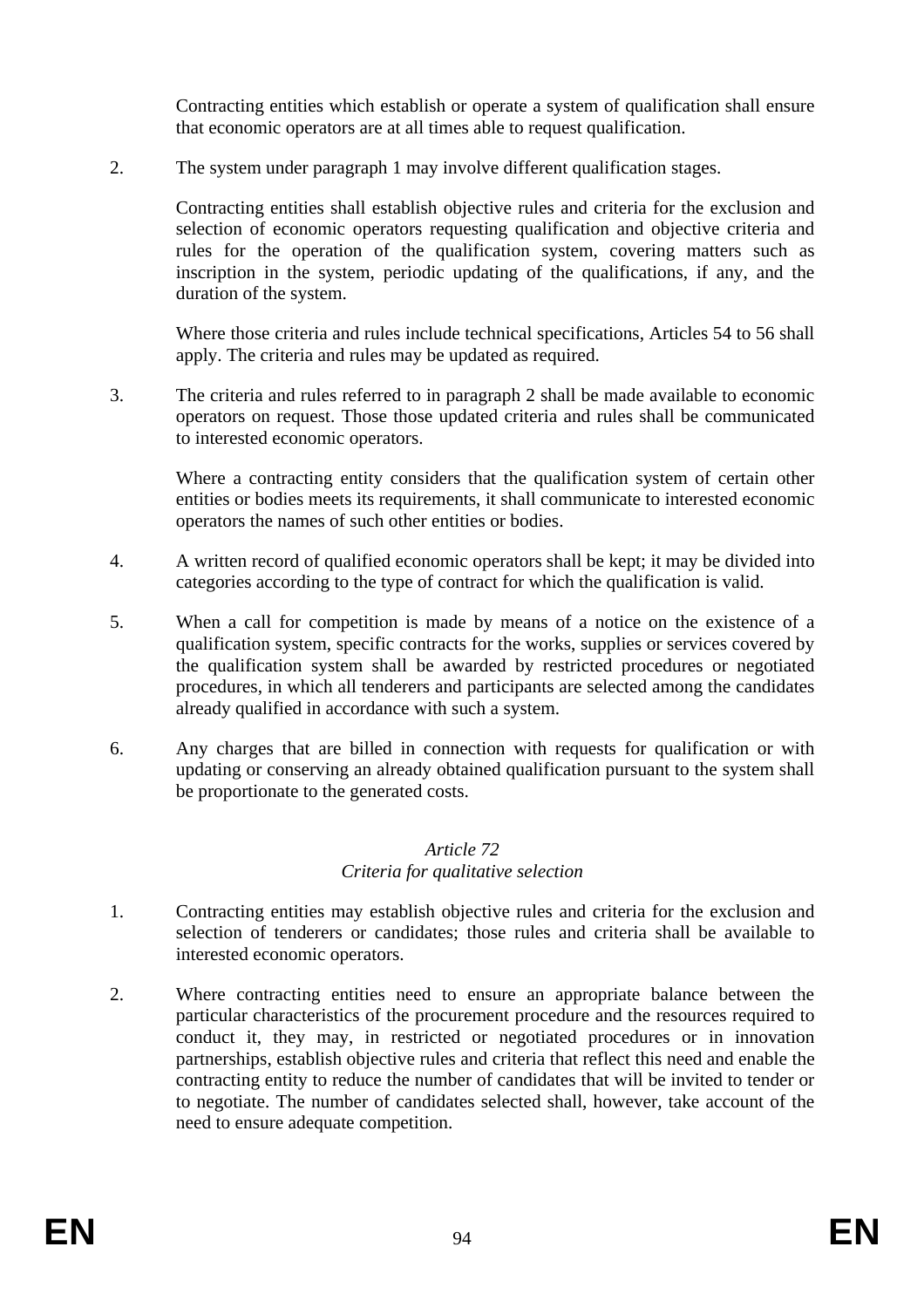#### *Article 73 Reliance on the capacities of other entities*

1. Where the objective rules and criteria for the exclusion and selection of economic operators requesting qualification in a qualification system include requirements relating to the economic and financial capacity of the economic operator, or to its technical and professional abilities, the economic operator may where necessary rely on the capacity of other entities, whatever the legal nature of the link between itself and those entities. In this case the economic operator shall prove to the contracting entity that those resources will be available to it throughout the period of the validity of the qualification system, for example by producing an undertaking by those entities to that effect. In the case of economic and financial standing, contracting entities may require that the economic operator and those entities are jointly liable for the execution of the contract.

Under the same conditions, a group of economic operators as referred to in Article 30 may rely on the capacity of participants in the group or of other entities.

2. Where the objective rules and criteria for the exclusion and selection of candidates and tenderers in open, restricted or negotiated procedures or in innovation partnerships include requirements relating to the economic and financial capacity of the economic operator, or to its technical and professional abilities the economic operator may where necessary and for a particular contract rely on the capacity of other entities, whatever the legal nature of the link between itself and those entities. In this case the economic operator shall prove to the contracting entity that the necessary resources will be available to it, for example by delivering an undertaking by those entities to that effect. In the case of economic and financial standing, contracting entities may require that the economic operator and those entities are jointly liable for the execution of the contract.

Under the same conditions, a group of economic operators as referred to in Article 30 may rely on the capacities of participants in the group or of other entities.

3. In the case of works contracts, service contracts and siting and installation operations in the context of a supply contract, contracting entities may require that certain critical tasks be performed directly by the tenderer itself or, where a tender is submitted by a group of economic operators as referred to in Article 30, a participant in the group.

# *Article 74*

#### *Use of exclusion grounds and selection criteria provided for under [Directive 2004/18]*

1. The objective rules and criteria for the exclusion and selection of economic operators requesting qualification in a qualification system and the objective rules and criteria for the exclusion and selection of candidates and tenderers in open, restricted or negotiated procedures or in innovation partnerships may include the exclusion grounds listed in Article 55 of Directive 2004/18 on the terms and conditions set out therein.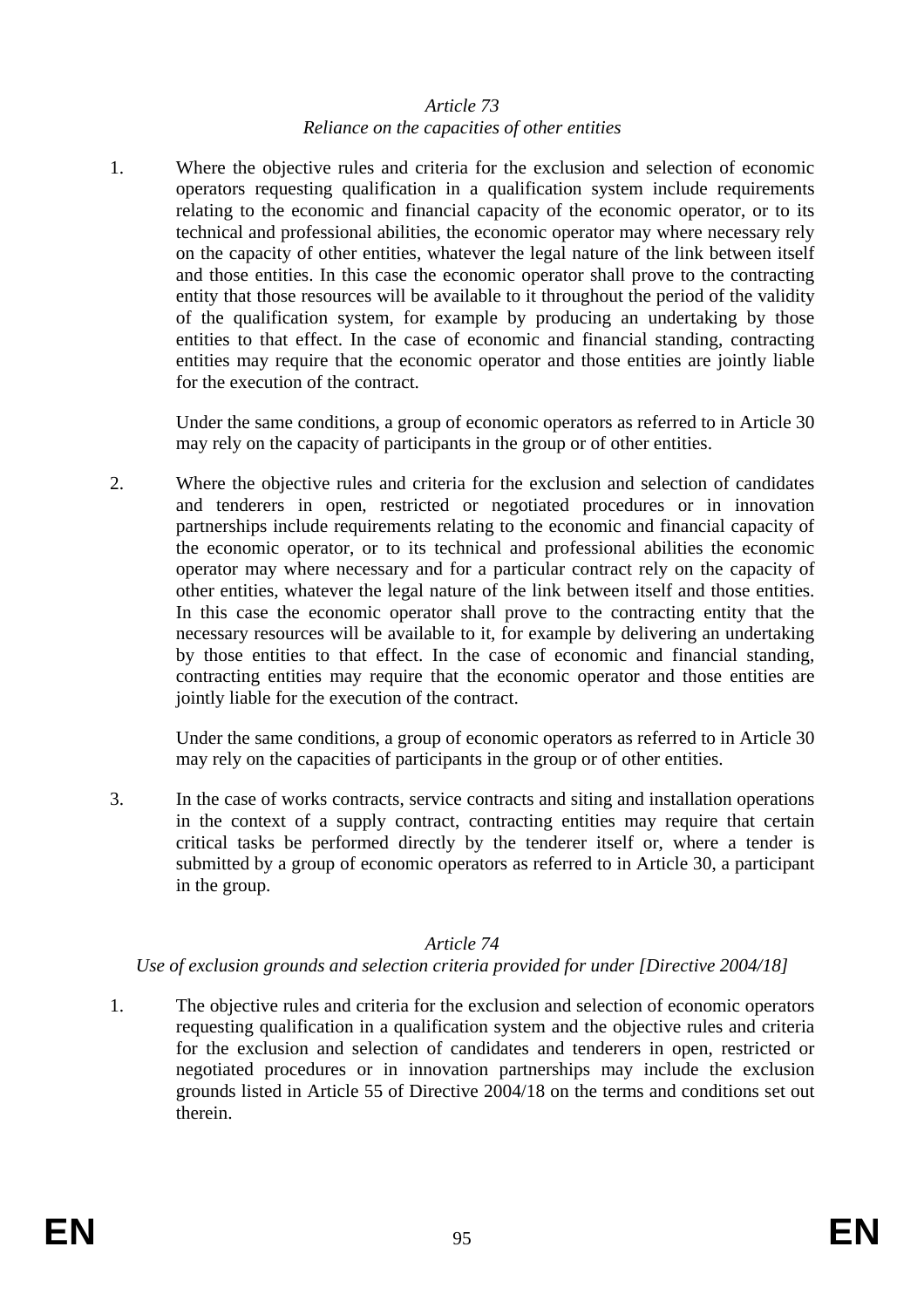Where the contracting entity is a contracting authority, those criteria and rules shall include the exclusion grounds listed in Article 55(1) and (2) of Directive 2004/18 on the terms and conditions set out in that Article.

- 2. The criteria and rules referred to in paragraph 1 may include the selection criteria set out in Article 56 of Directive 2004/18/EC on the terms and conditions set out therein, notably as regards the limits to requirements concerning yearly turnovers, as provided for under the second subparagraph of paragraph 3 of that Article.
- 3. For the purpose of applying paragraphs 1 and 2 of this Article, Articles 57 to 60 of Directive 2004/18/EC shall apply.

### *Article 75*

### *Quality assurance standards and environmental management standards*

1. Where they request the production of certificates drawn up by independent bodies attesting that the economic operator complies with certain quality assurance standards, including on accessibility for disabled persons, contracting entities shall refer to quality assurance systems based on the relevant European standards series certified by bodies conforming to the European standards series concerning certification.

Contracting entities shall recognise equivalent certificates from bodies established in other Member States. They shall also accept other evidence of equivalent quality assurance measures from economic operators that have no access to such certificates, or no possibility of obtaining them within the relevant time limits.

2. Where contracting entities require the production of certificates drawn up by independent bodies attesting that the economic operator complies with certain environmental management schemes or standards, they shall refer to the European Union Eco-Management and Audit Scheme (EMAS) or to other environmental management schemes as recognized in accordance with Article 45 of Regulation  $(EC)$  No 1221/2009 of the European Parliament and of the Council<sup>49</sup> or other environmental management standards based on the relevant European or international standards by accredited bodies.

Contracting entities shall recognise equivalent certificates from bodies established in other Member States. They shall also accept other evidence of equivalent environmental management measures from economic operators that have no access to such certificates, or no possibility of obtaining them within the relevant time limits.

3. Upon request, Member States shall make available to other Member States, in accordance with Article 97, any information relating to the documents produced as evidence of compliance with quality and environmental standards referred to in paragraphs 1 and 2 of this Article.

1

<sup>49</sup> OJ L 342, 22.12.2009, p. 1.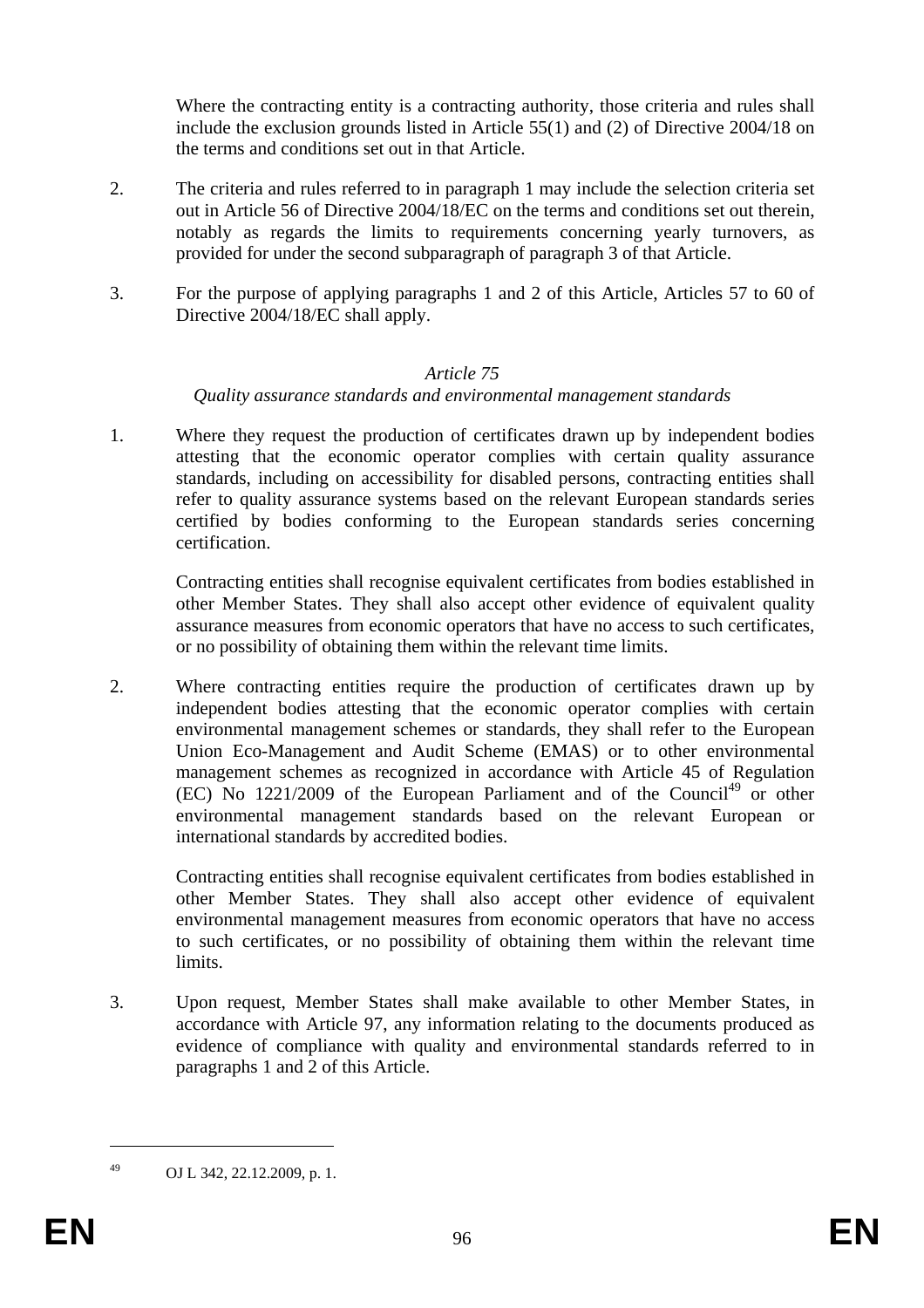# **SUBSECTION 2 AWARD OF THE CONTRACT**

#### *Article 76 Contract award criteria*

- 1. Without prejudice to national laws, regulations or administrative provisions on the remuneration of certain services, the criteria on which contracting entities shall base the award of contracts shall be one of the following:
	- (a) the most economically advantageous tender;
	- (b) the lowest cost.

Costs may be assessed, at the choice of the contracting entity, on the basis of the price only or using a cost-effectiveness approach, such as a life-cycle costing approach, under the conditions set out in Article 77.

2. The most economically advantageous tender referred to in point (a) of paragraph 1) from the point of view of the contracting entity shall be identified on the basis of criteria linked to the subject-matter of the contract in question.

Those criteria shall include in addition to the price or costs referred to in point (b) of paragraph 1, other criteria linked to the subject-matter of the contract in question, such as:

- (a) quality, including technical merit, aesthetic and functional characteristics, accessibility, design for all users, environmental characteristics and innovative character;
- (b) for service contracts and contracts involving the design of works, the organisation, qualification and experience of the staff assigned to performing the contract in question may be taken into consideration, with the consequence that, following the award of the contract, such staff may only be replaced with the consent of the contracting entity which must verify that replacements ensure equivalent organisation and quality;
- (c) after-sales service and technical assistance, delivery date and delivery period or period of completion, commitments with regard to parts and security of supply;
- (d) the specific process of production or provision of the requested works, supplies or services or of any other stage of its life cycle, as referred to in point 22 of Article 2, to the extent that those criteria are specified in accordance with paragraph 4 and they concern factors directly involved in those processes and characterise the specific process of production or provision of the requested works, supplies or services.
- 3. Member States may provide that the award of certain types of contracts shall be based on the most economically advantageous tender referred to in point (a) of paragraph 1 and in paragraph 2.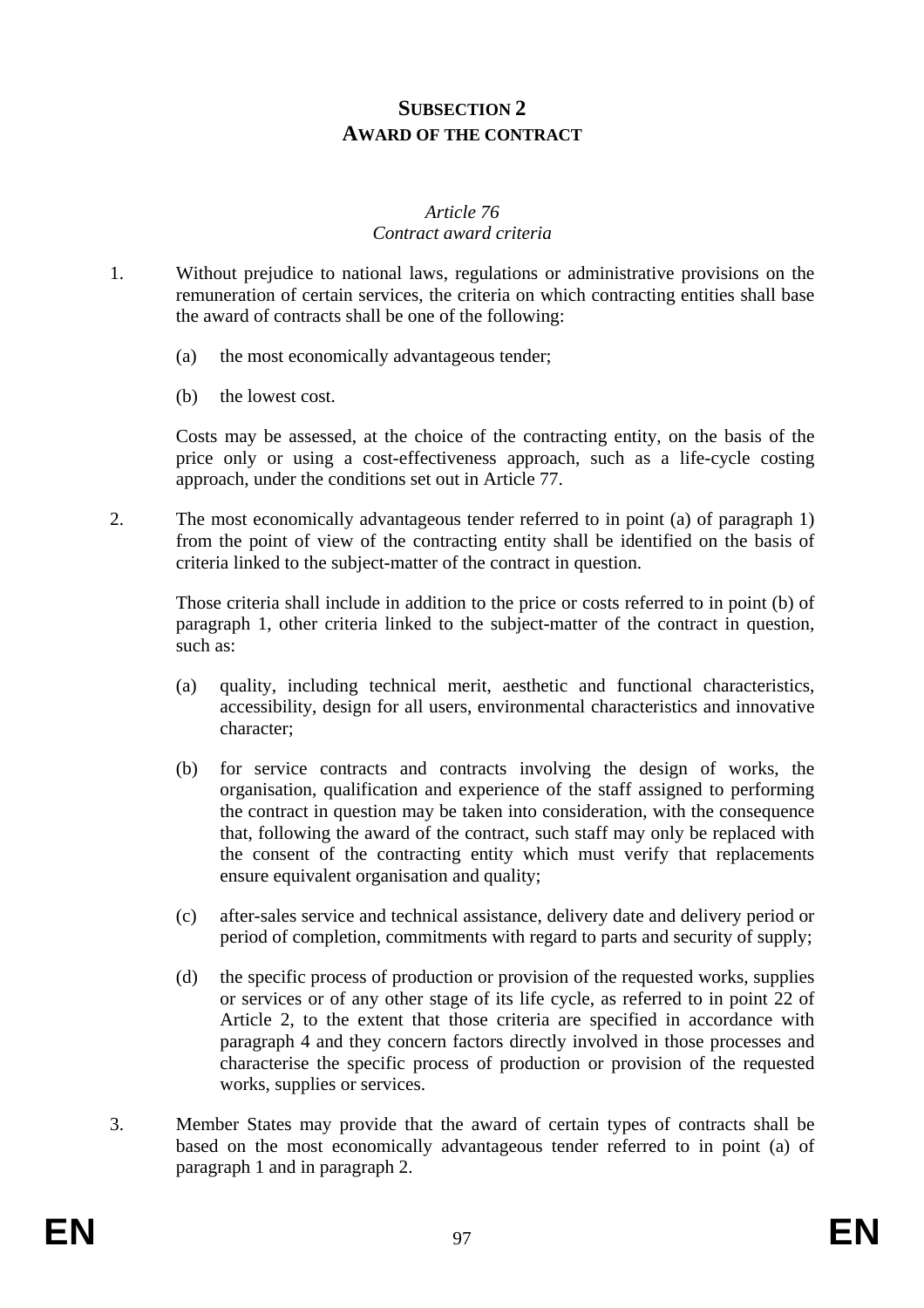- 4. Award criteria shall not confer an unrestricted freedom of choice on the contracting entity. They shall ensure the possibility of effective competition and shall be accompanied by requirements which allow the information provided by the tenderers to be effectively verified. Contracting entities shall verify effectively, on the basis of the information and proof provided by the tenderers, whether the tenders meet the award criteria.
- 5. In the case referred to in point (a) of paragraph 1, the contracting entity shall specify the relative weighting which it gives to each of the criteria chosen to determine the most economically advantageous tender.

Those weightings may be expressed by providing for a range with an appropriate maximum spread.

Where weighting is not possible for objective reasons, the contracting entity shall indicate the criteria in descending order of importance.

The relative weighting or order of importance shall be specified, as appropriate, in the notice used as a means of calling for competition, in the invitation to confirm interest, in the invitation to tender or to negotiate, or in the specifications.

#### *Article 77 Life-cycle costing*

- 1. Life-cycle costing shall to the extent relevant cover the following costs over the life cycle of a product, service or works as defined in point 22 of Article 2:
	- (a) internal costs, including costs relating to acquisition, such as production costs, use, such as energy consumption, maintenance costs and end of life, such as collection and recycling costs and
	- (b) external environmental costs directly linked to the life cycle, provided their monetary value can be determined and verified, which may include the cost of emissions of greenhouse gases and of other pollutant emissions and other climate change mitigation costs.
- 2. Where contracting entities assess the costs using a life-cycle costing approach, they shall indicate in the procurement documents the methodology used for the calculation of the life-cycle costs. The methodology used must fulfil all of the following conditions:
	- (a) it has been drawn up on the basis of scientific information or is based on other objectively verifiable and non-discriminatory criteria;
	- (b) it has been established for repeated or continuous application;
	- (c) it is accessible to all interested parties.

Contracting entities shall allow economic operators, including economic operators from third countries, to apply a different methodology for establishing the life-cycle costs of their offer, provided that they prove that this methodology complies with the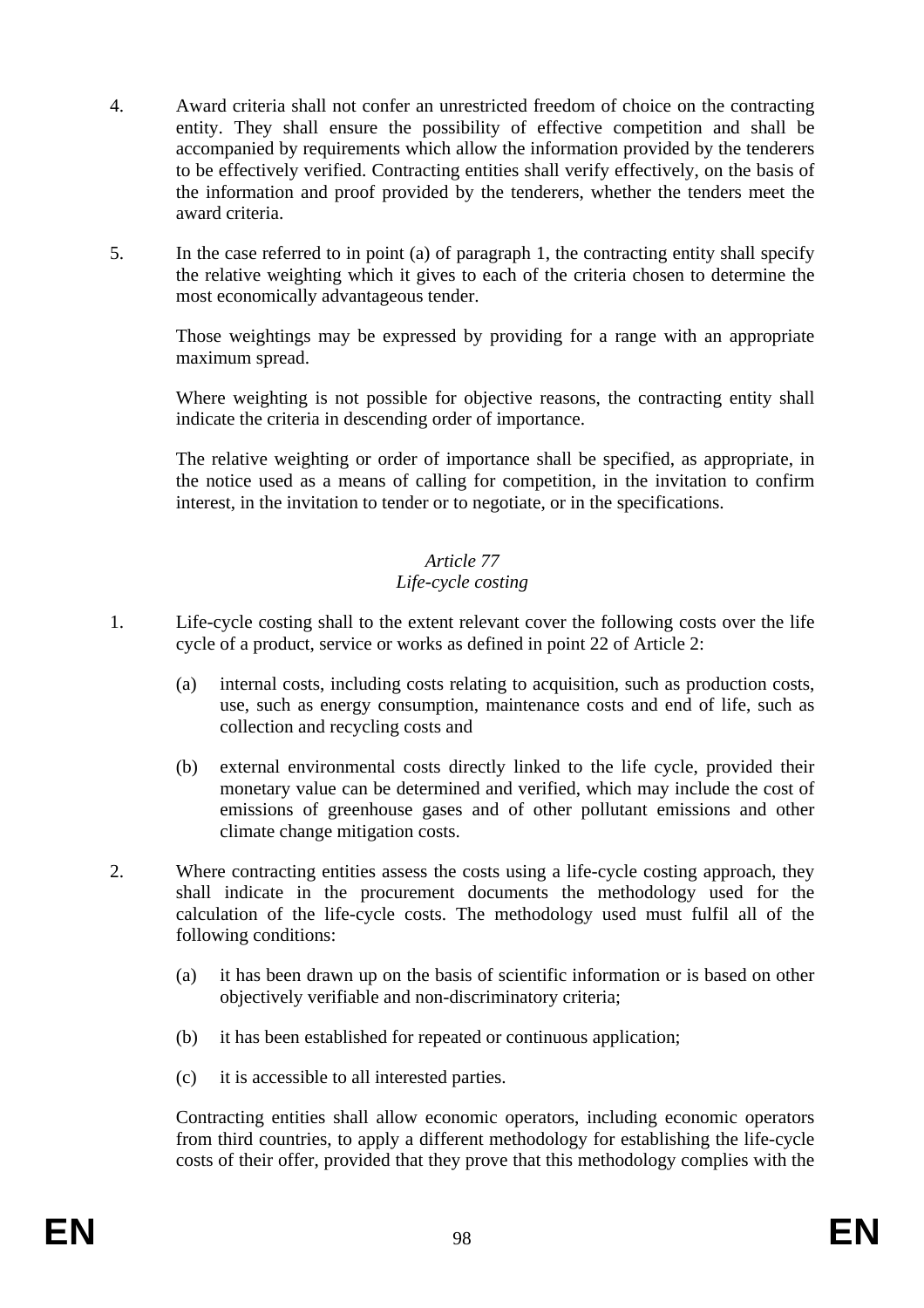requirements set out in points a, b and c and is equivalent to the methodology indicated by the contracting entity.

3. Whenever a common methodology for the calculation of life-cycle costs is adopted as part of a legislative act of the Union, including by delegated acts pursuant to sector specific legislation, it shall be applied where life-cycle costing is included in the award criteria referred to in Article 76 (1).

A list of such legislative and delegated acts is set out in Annex XV. The Commission, shall be empowered to adopt delegated acts in accordance with Article 98 concerning the update of this list, when on the basis of the adoption of new legislation, repeal or modification of such legislation, such amendments prove necessary.

### *Article 78 Impediments to award*

Contracting entities shall not conclude the contract with a successful tenderer where one of the following conditions is fulfilled:

- (a) the tenderer is not able to provide the certificates and documents required pursuant to Article 74(3);
- (b) the declaration provided by the tenderer pursuant to Article 37 is false;
- (c) the declaration provided by the tenderer pursuant to Article  $36(3)(b)$  is false.

#### *Article 79 Abnormally low tenders*

- 1. The contracting entity shall request economic operators to explain the price or costs charged, where all of the following conditions are fulfilled:
	- (a) the price or cost charged is more than 50 % lower than the average price or costs of the remaining tenders;
	- (b) the price or cost charged is more than 20 % lower than the price or costs of the second lowest tender;
	- (c) at least five tenders have been submitted.
- 2. Where tenders appear to be abnormally low for other reasons, contracting entities may also request such explanations.
- 3. The explanations referred to in paragraphs 1 and 2 may in particular relate to:
	- (a) the economics of the manufacturing process, of the services provided and of the construction method;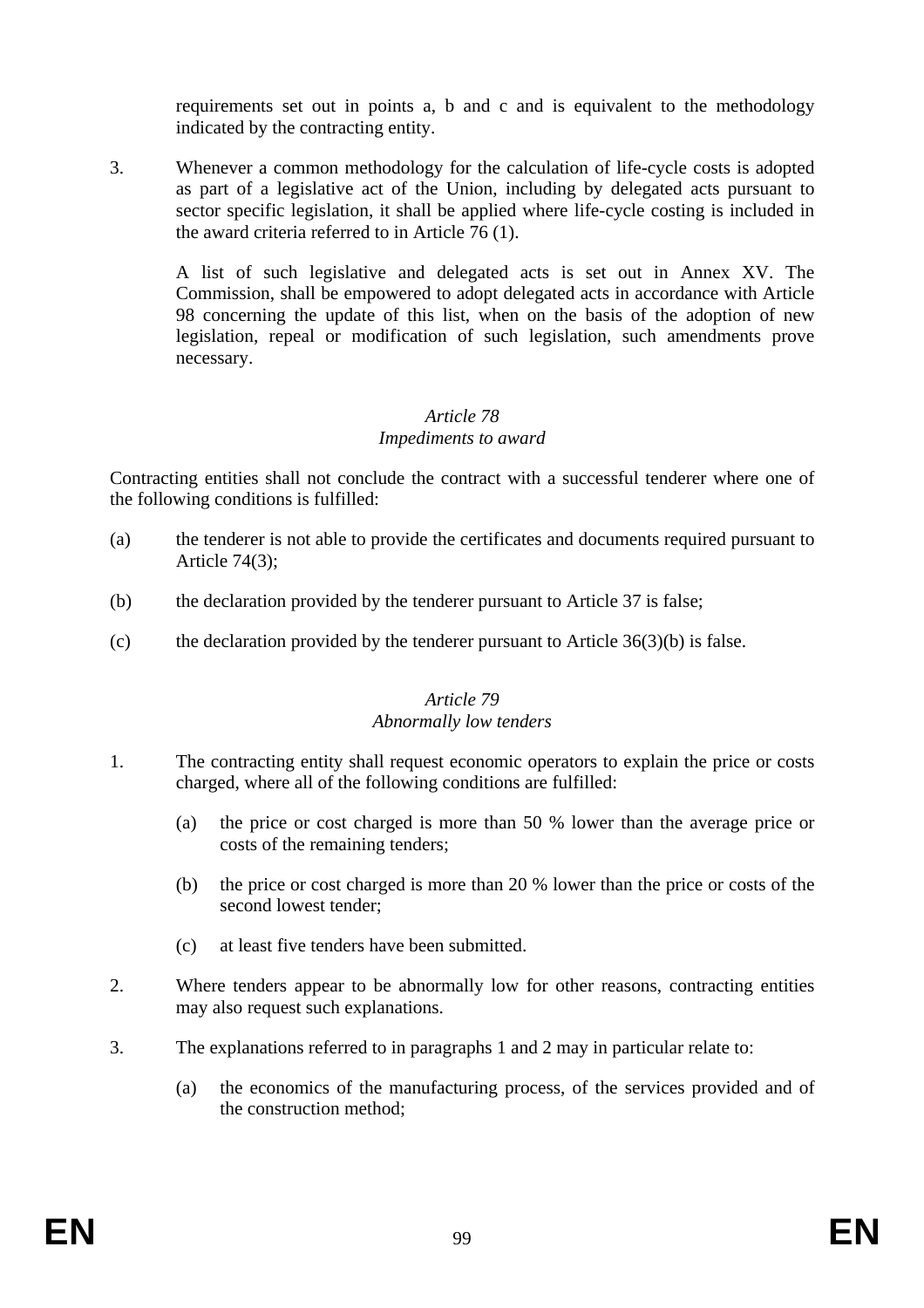- (b) the technical solutions chosen or any exceptionally favourable conditions available to the tenderer for the supply of the goods or services or for the execution of the work;
- (c) the originality of the supplies, services or work proposed by the tenderer;
- (d) compliance, at least in an equivalent manner, with obligations established by Union legislation in the field of social and labour law or environmental law or of the international social and environmental law provisions listed in Annex XIV or, where not applicable, with other provisions ensuring an equivalent level of protection;
- (e) the possibility of the tenderer obtaining State aid.
- 4. The contracting entity shall verify the information provided by consulting the tenderer.

It may only reject the tender where the evidence does not justify the low level of price or costs charged, taking into account the elements referred to in paragraph 3.

Contracting entities shall reject the tender, where they have established that the tender is abnormally low because it does not comply with obligations established by Union legislation in the field of social and labour law or environmental law or by the international social and environmental law provisions listed in Annex XIV.

- 5. Where a contracting entity establishes that a tender is abnormally low because the tenderer has obtained State aid, the tender may be rejected on that ground alone only after consultation with the tenderer where the latter is unable to prove, within a sufficient time limit fixed by the contracting entity, that the aid in question was compatible with the internal market within the meaning of Article 107 of the Treaty. Where the contracting entity rejects a tender in those circumstances, it shall inform the Commission thereof.
- 6. Upon request, Member States shall make available to other Member States, in accordance with Article 97, any information relating to the evidence and documents produced in relation to details listed in paragraph 3.

# **Chapter IV Contract performance**

#### *Article 80 Conditions for performance of contracts*

Contracting entities may lay down special conditions relating to the performance of a contract, provided that they are indicated in the call for competition or in the specifications. Those conditions may, in particular, concern social and environmental considerations. They may also include the requirement that economic operators foresee compensations for risks of price increases that are the result of price fluctuations (hedging) and that could substantially impact the performance of a contract.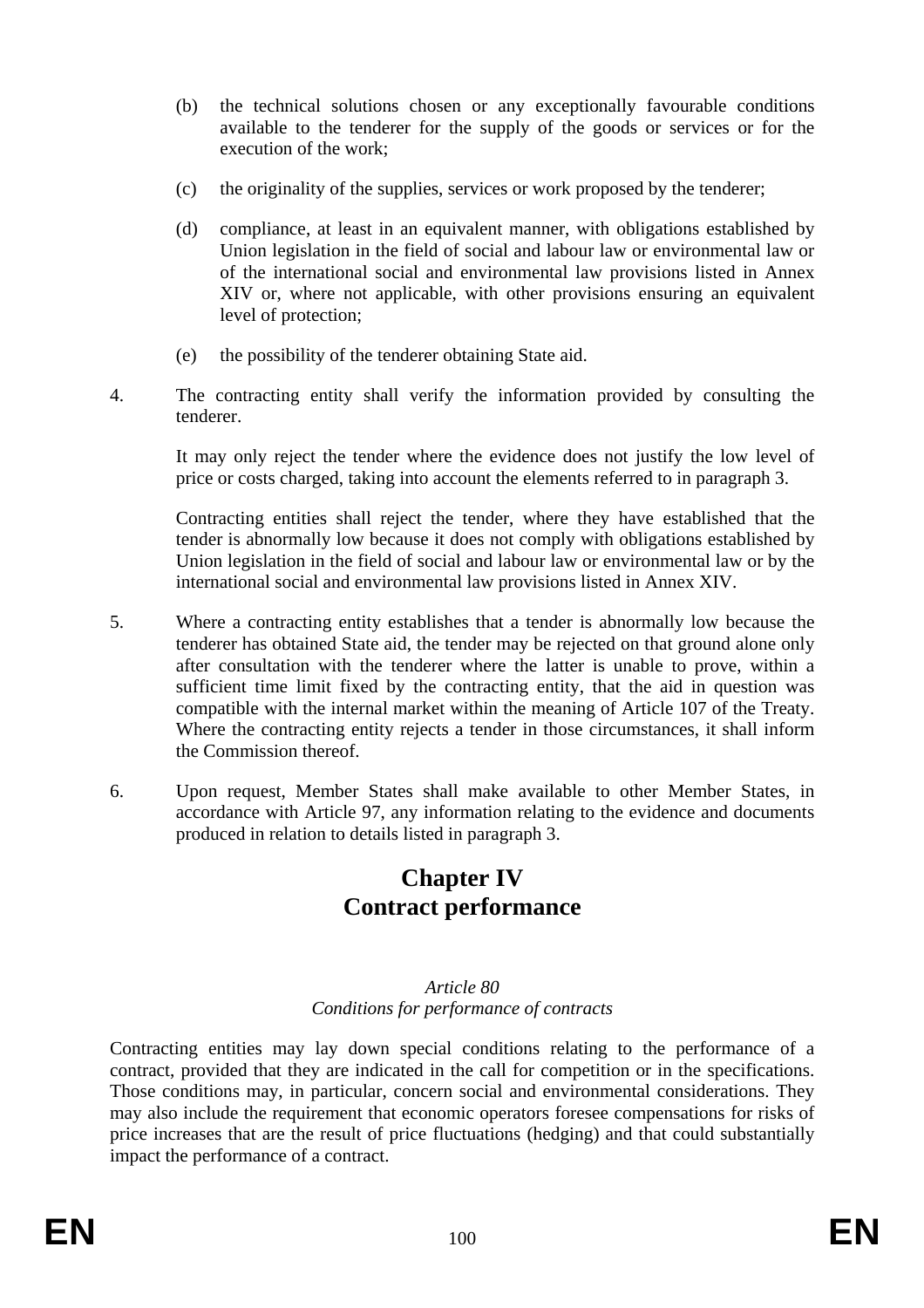#### *Article 81 Subcontracting*

- 1. In the procurement documents, the contracting entity may ask, or may be required by a Member State to ask, the tenderer to indicate in its tender any share of the contract it may intend to subcontract to third parties and any proposed subcontractors.
- 2. Member States may provide that, at the request of the subcontractor and where the nature of the contract so allows, the contracting entity shall transfer due payments directly to the subcontractor for services, supplies or works provided to the main contractor. In such case, Member States shall put in place appropriate mechanisms permitting the main contractor to object to undue payments. The arrangements concerning that mode of payment shall be set out in the procurement documents.
- 3. Paragraphs 1 and 2 shall be without prejudice to the question of the principal economic operator's liability.

# *Article 82*

# *Modification of contracts during their term*

- 1. A substantial modification of the provisions of a works, supply or service contract during its term shall be considered as a new award for the purposes of this Directive and shall require a new procurement procedure in accordance with this Directive.
- 2. A modification of a contract during its term shall be considered substantial within the meaning of paragraph 1, where it renders the contract substantially different from the one initially concluded. In any case, without prejudice to paragraph 3 and 4, a modification shall be considered substantial where one of the following conditions is met:
	- (a) the modification introduces conditions which, had they been part of the initial procurement procedure, would have allowed for the selection of other candidates than those initially selected or would have allowed for awarding the contract to another tenderer;
	- (b) the modification changes the economic balance of the contract in favour of the contractor;
	- (c) the modification extends the scope of the contract considerably to encompass supplies, services or works not initially covered.
- 3. The replacement of the contractual partner shall be considered a substantial modification within the meaning of paragraph 1.

However, the first subparagraph shall not apply in the event of universal or partial succession into the position of the initial contractor, following corporate restructuring operations or insolvency, of another economic operator that fulfils the criteria for qualitative selection initially established provided that this does not entail other substantial modifications to the contract and is not aimed at circumventing the application of this Directive.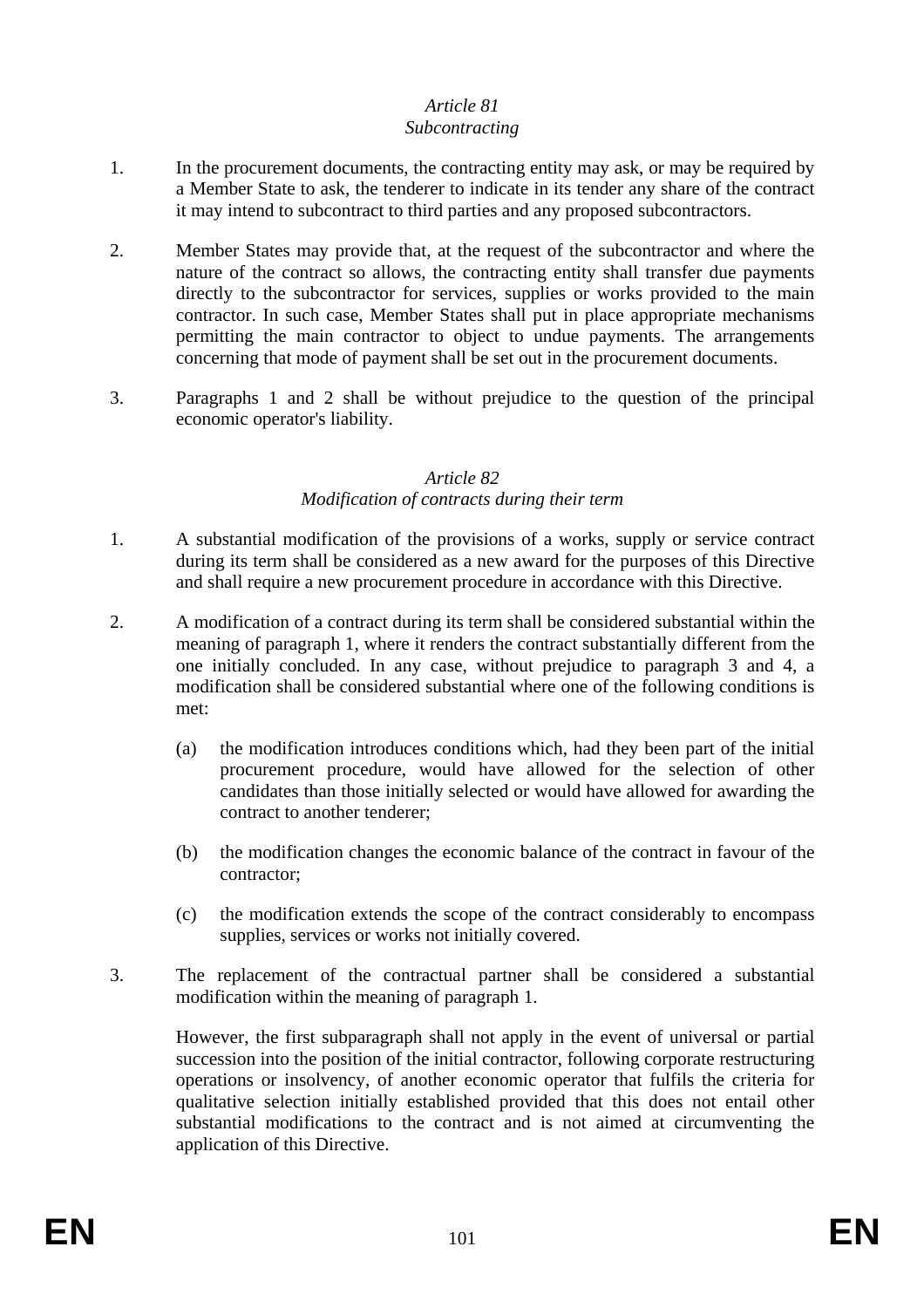- 4. Where the value of a modification can be expressed in monetary terms, the modification shall not be considered to be substantial within the meaning of paragraph 1, where its value does not exceed the thresholds set out in Article 12 and where it is below 5% of the price of the initial contract, provided that the modification does not alter the overall nature of the contract. Where several successive modifications are made, the value shall be assessed on the basis of the cumulative value of the successive modifications.
- 5. Contract modifications shall not be considered substantial within the meaning ofparagraph 1 where they have been provided for in the procurement documents in clear, precise and unequivocal review clauses or options. Such clauses shall state the scope and nature of possible modifications or options as well as the conditions under which they may be used. They shall not provide for modifications or options that would alter the overall nature of the contract.
- 6. By way of derogation from parapgraph 1, a substantial modification shall not require a new procurement procedure where the following cumulative conditions are fulfilled:
	- (a) the need for modification has been brought about by circumstances which a diligent contracting entity could not foresee;
	- (b) the modification does not alter the overall nature of the contract.

Contracting entities shall publish in the *Official Journal of the European Union* a notice on such modifications. Such notices shall contain the information set out in Annex XVI and be published in accordance with Article 65.

- 7. Contracting entities shall not have recourse to modifications of the contract in the following cases:
	- (a) where the modification would aim at remedying deficiencies in the performance of the contractor or the consequences, which can be remedied through the enforcement of contractual obligations;
	- (b) where the modification would aim at compensating risks of price increases that have been hedged by the contractor.

# *Article 83*

#### *Termination of contracts*

Member States shall ensure that contracting entities have the possibility, under the conditions determined by the applicable national contract law, to terminate a works, supply or service contract during its term, where one of the following conditions is fulfilled:

- (a) the exceptions provided for in Article 21 cease to apply following a private participation in the legal person awarded the contract pursuant to Article 21 (4);
- (b) a modification of the contract constitutes a new award within the meaning of Article 82;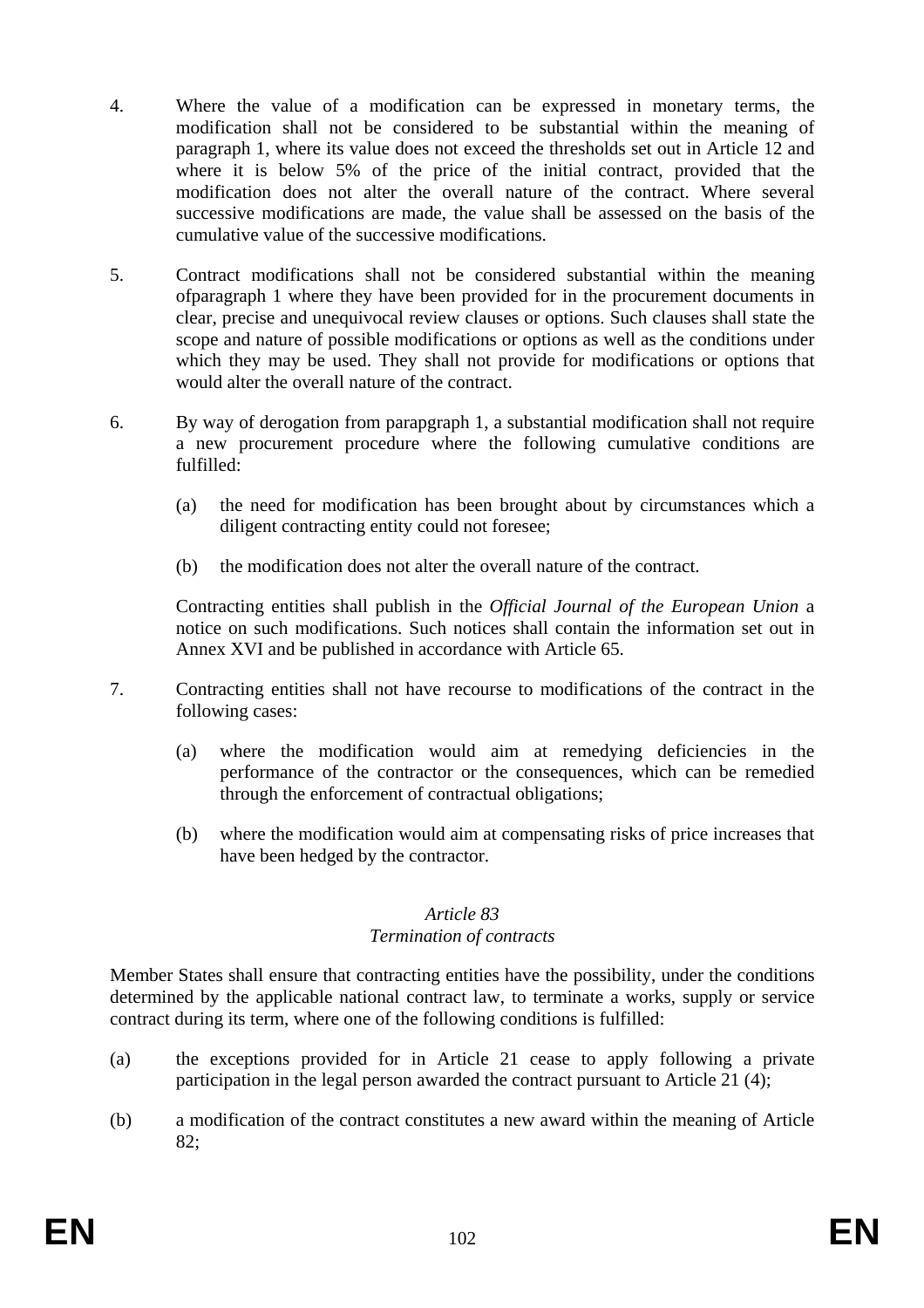(c) the Court of Justice of the European Union finds, in a procedure under Article 258 of the Treaty, that a Member State has failed to fulfil its obligations under the Treaties due to the fact that a contracting entity belonging to that Member State has awarded the contract in question without complying with its obligations under the Treaties and this Directive.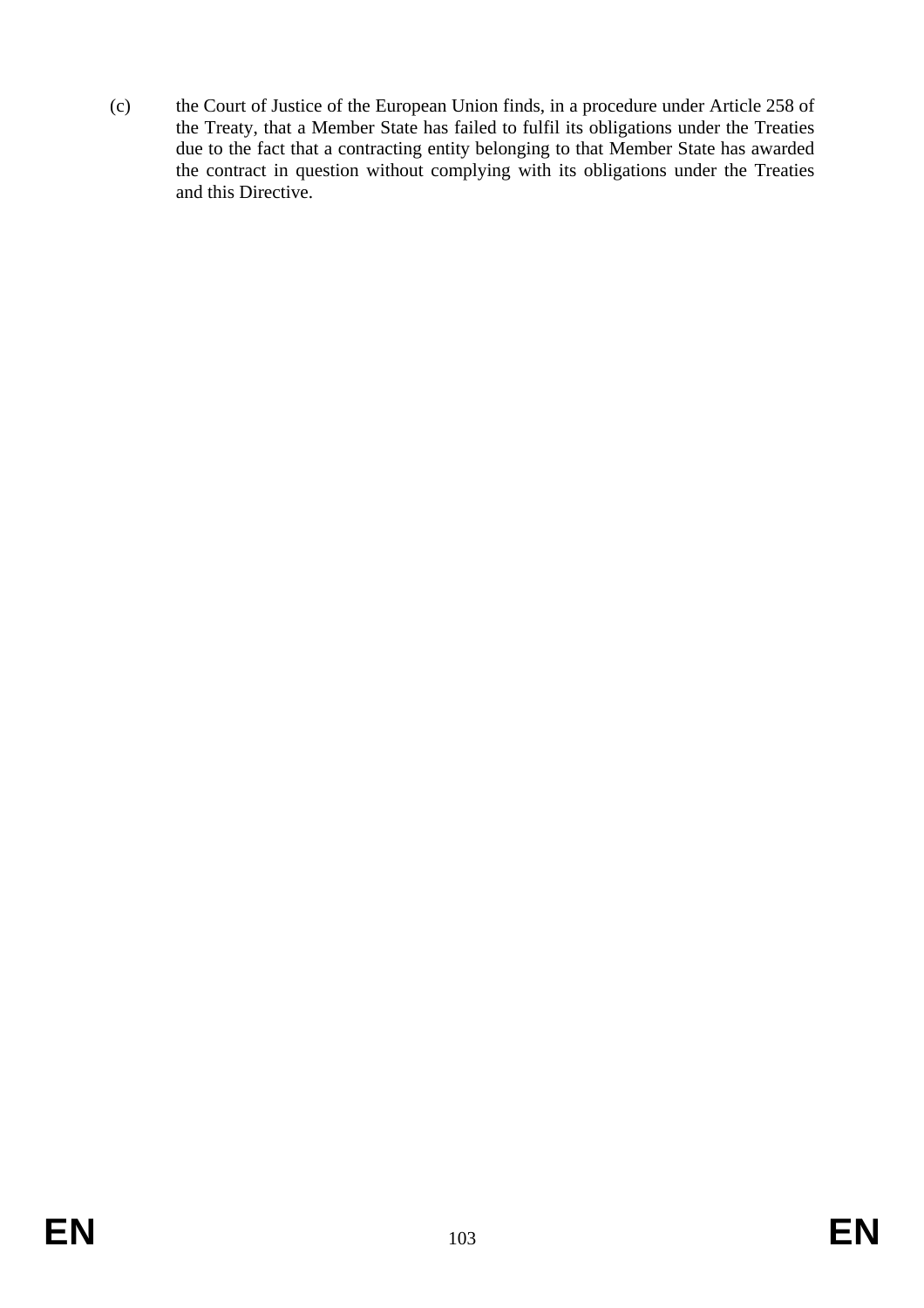# **TITLE III PARTICULAR PROCUREMENT REGIMES**

# **CHAPTER I**  *Social and other specific services*

#### *Article 84 Award of contracts for social and other specific services*

Contracts for social and other specific services listed in Annex XVII shall be awarded in accordance with this Chapter where the value of the contracts is equal to or greater than the threshold indicated in Article 12(c).

#### *Article 85 Publication of notices*

- 1. Contracting entities intending to award a contract for the services referred to in Article 84 shall make known their intention by means of a contract notice.
- 2. Contracting entities that have awarded a contract for the services referred to in Article 84 shall make known the results by means of contract award notice.
- 3. The notices refered to in paragraphs 1 and 2 shall contain the information referred to in Annex XVIII in accordance with the standard model notices. The Commission shall establish the standard forms. Those implementing acts shall be adopted in accordance with the advisory procedure referred to in Article 100.
- 4. The notices referred to in paragraphs 1 and 2 shall be published in accordance with Article 65.

#### *Article 86 Principles of awarding contracts*

- 1. Member States shall put in place appropriate procedures for the award of contracts subject to this Chapter, ensuring full compliance with the principles of transparency and equal treatment of economic operators and allowing contracting entities to take into account the specificities of the services in question.
- 2. Member States shall ensure that contracting entities may take into account the need to ensure quality, continuity, accessibility, availability and comprehensiveness of the services, the specific needs of different categories of users, the involvement and empowerment of users and innovation. Member States may also provide that the choice of the service provider shall not be made solely on the basis of the price for the provision of the service.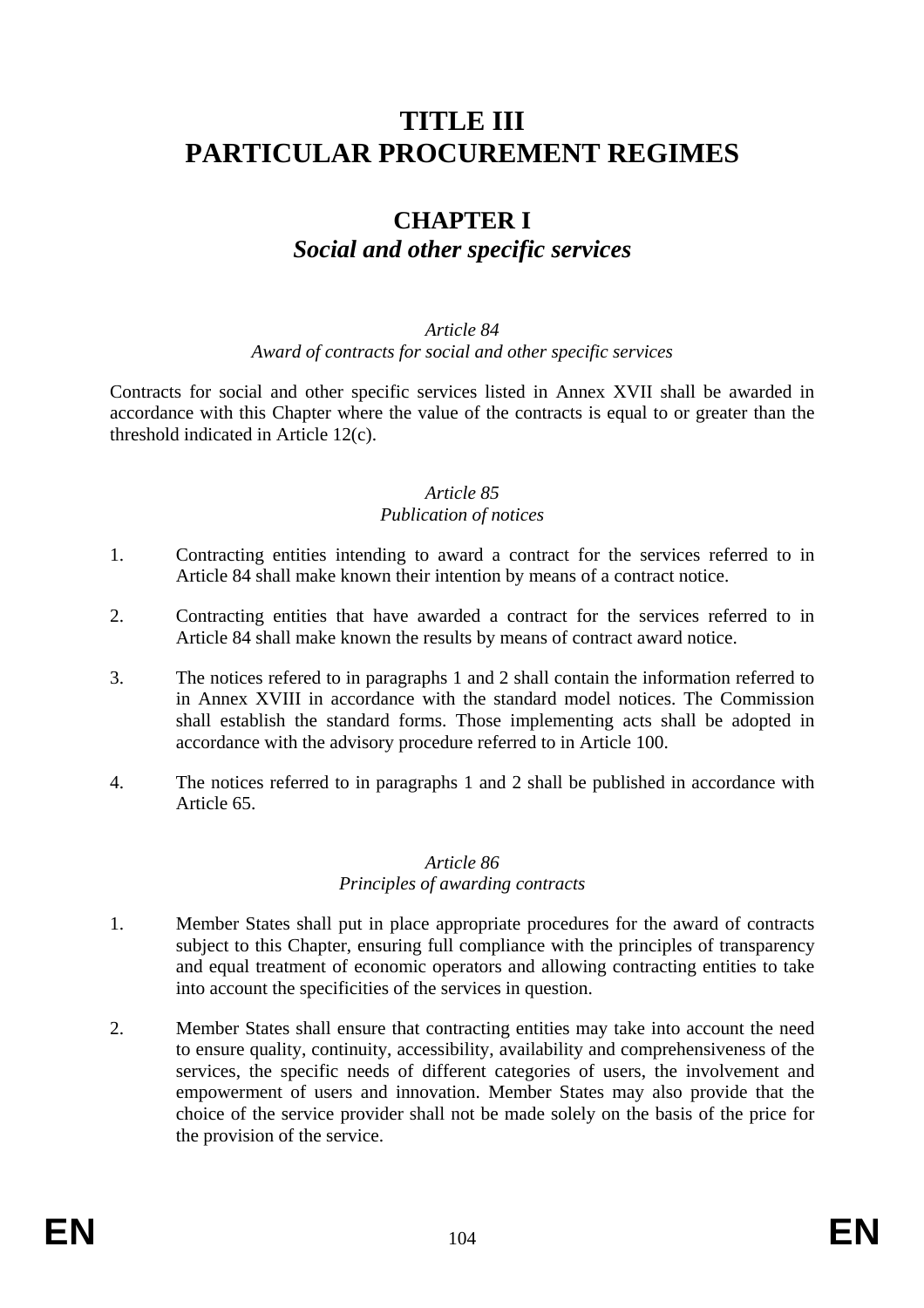# **CHAPTER II RULES GOVERNING DESIGN CONTESTS**

# *Article 87 General provisions*

- 1. The rules for the organisation of design contests shall be in conformity with this Chapter and shall be made available to those interested in participating in the contest.
- 2. The admission of participants to design contests shall not be limited:
	- (a) by reference to the territory or part of the territory of a Member State;
	- (b) on the grounds that, under the law of the Member State in which the contest is organised, they would be required to be either natural or legal persons.

#### *Article 88 Scope*

- 1. This Chapter shall apply to design contests organised as part of a procurement procedure for a service contract, provided that the estimated value of the contract, net of VAT, and including any possible prizes or payments to participants, is equal to or greater than the amount set out in point (a) of Article 12.
- 2. This Chapter shall apply to all design contests where the total amount of contest prizes and payments to participants, including the estimated value net of VAT of the service contract which might subsequently be concluded under point (k) of Article 44 if the contracting entity does not exclude such an award in the contest notice, is equal to or greater than the amount set out in point (a) of Article 12.

# *Article 89*

#### *Notices*

- 1. Contracting entities that intend to organise a design contest shall call for competition by means of a contest notice. Where they intend to award a subsequent service contract pursuant to point (k) of Article 44, this shall be indicated in the design contest notice. Contracting entities that have held a design contest shall make the results known by means of a notice.
- 2. The call for competition shall include the information set out in Annex XIX and the notice of the results of a design contest shall include the information set out in Annex XX in the format of standard forms. The Commission shall establish the standard forms. Those implementing acts shall be adopted in accordance with the advisory procedure referred to in Article 100.

The notice of the results of a design contest shall be forwarded to the Commission within two months of the closure of the design contest.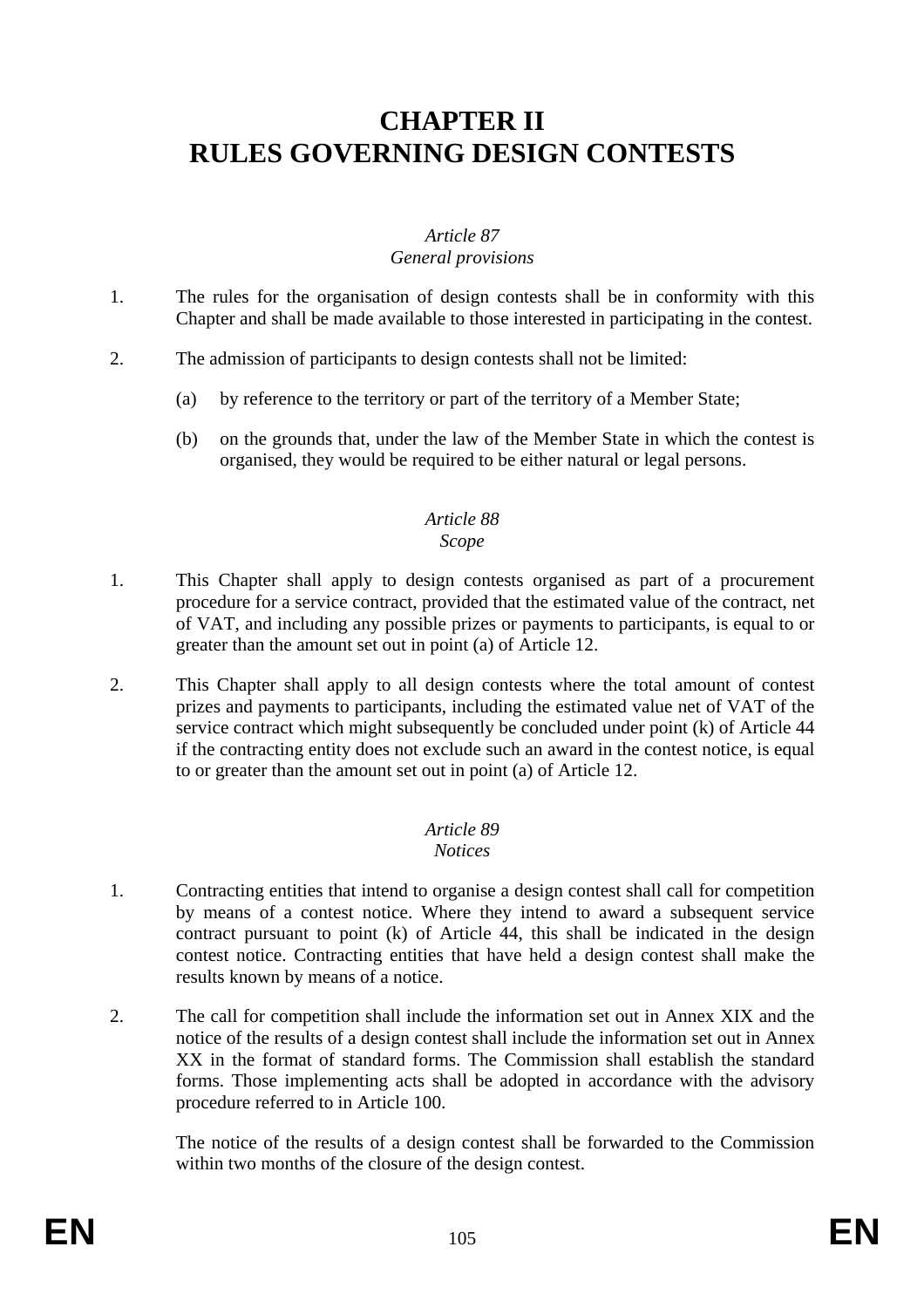Where release of information on the outcome of the contest would impede law enforcement or otherwise be contrary to the public interest or would prejudice the legitimate commercial interests of a particular economic operator, public or private, including the interests of the economic operator to whom the contract has been awarded, or might prejudice fair competition between economic operators, such information may be withheld from publication.

3. Paragraphs (2) to (6) of Article 65 shall also apply to notices relating to design contests.

#### *Article 90*

#### *Rules on the organisation of design contests, the selection of participants and the jury*

- 1. When organising design contests, contracting entities shall apply procedures which are adapted to this Directive.
- 2. Where design contests are restricted to a limited number of participants, contracting entities shall establish clear and non-discriminatory selection criteria. In any event, the number of candidates invited to participate shall be sufficient to ensure genuine competition.
- 3. The jury shall be composed exclusively of natural persons who are independent of participants in the contest. Where a particular professional qualification is required of participants in a contest, at least a third of the jury members shall have the same qualification or an equivalent qualification.

# *Article 91*

### *Decisions of the jury*

- 1. The jury shall be autonomous in its decisions or opinions.
- 2. The jury shall examine the plans and projects submitted by the candidates anonymously and solely on the basis of the criteria indicated in the contest notice.
- 3. The jury shall record its ranking of projects in a report, signed by its members, made according to the merits of each project, together with its remarks and any points that may need clarification.
- 4. Anonymity shall be observed until the jury has reached its opinion or decision.
- 5. Candidates may be invited, if need be, to answer questions that the jury has recorded in the minutes to clarify any aspects of the projects.
- 6. Complete minutes shall be drawn up of the dialogue between jury members and candidates.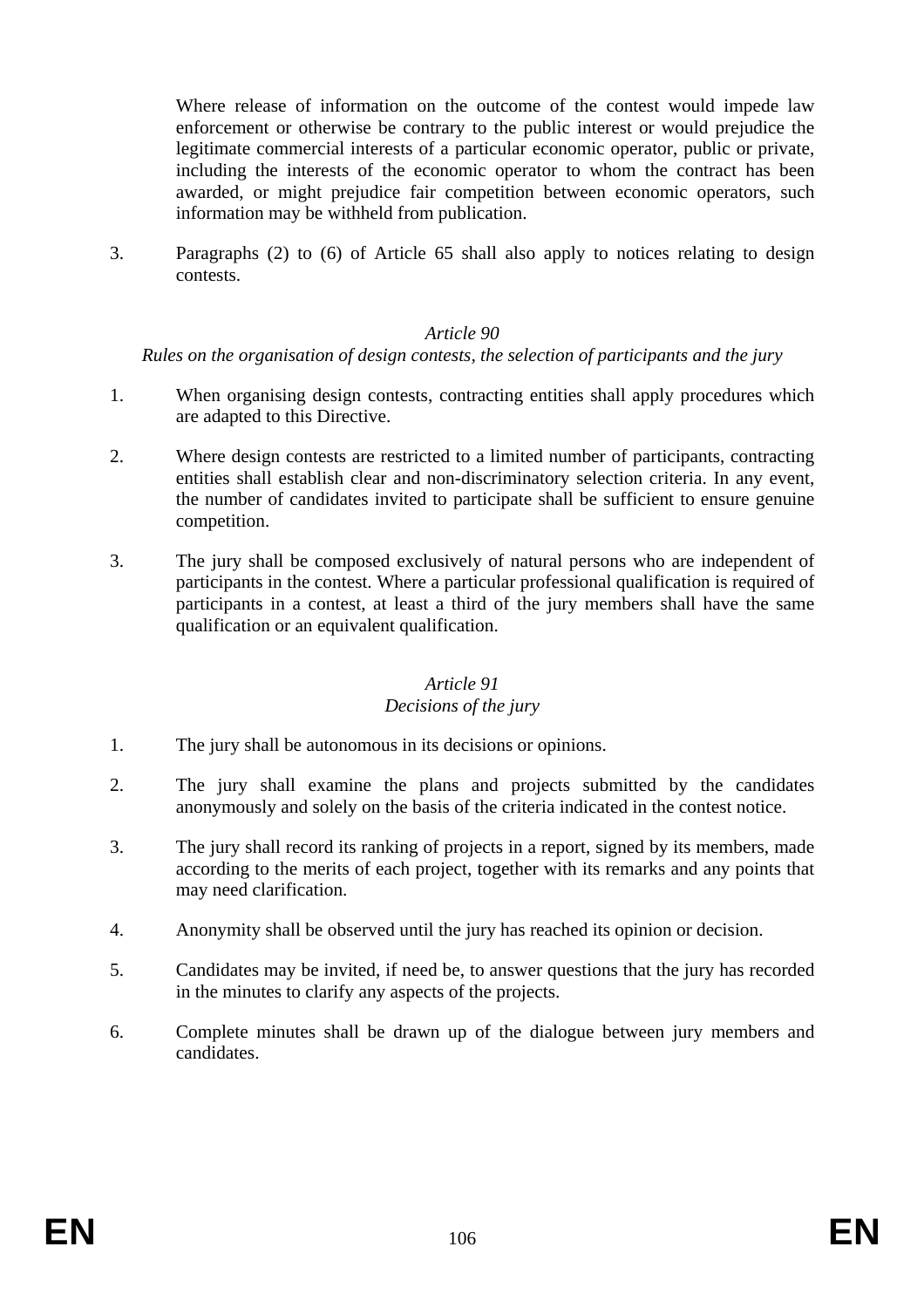# **TITLE IV GOVERNANCE**

### *Article 92 Enforcement*

In conformity with Council Directive 92/13/EEC, Member States shall ensure correct application of this Directive by effective, available and transparent mechanisms which complement the system in place for the review of decisions taken by contracting entities.

#### *Article 93 Public oversight*

1. Member States shall appoint a single independent body responsible for the oversight and coordination of implementation activities (hereinafter "the oversight body"). Member States shall inform the Commission of their designation.

All contracting entities shall be subject to such oversight.

2. The competent authorities involved in the implementation activities shall be organised in such a manner that conflicts of interests are avoided. The system of public oversight shall be transparent. For this purpose, all guidance and opinion documents and an annual report illustrating the implementation and application of rules laid down in this Directive shall be published.

The annual report shall include the following:

- (a) an indication of the success rate of small and medium-sized enterprises (SMEs) in procurement; where the percentage is lower than 50 % in terms of values of contracts awarded to SMEs, the report shall provide an analysis of the reasons therefore;
- (b) a global overview of the implementation of sustainable procurement policies, including on procedures taking into account considerations linked to the protection of the environment, social inclusion including accessibility for persons with disabilities or fostering innovation;
- (c) centralized data about reported cases of fraud, corruption, conflict of interests and other serious irregularities in the field of public procurement, including those affecting projects cofinanced by the budget of the Union.
- 3. The oversight body shall be responsible for the following tasks:
	- (a) monitoring the application of public procurement rules and the related practice by contracting entities and in particular by central purchasing bodies;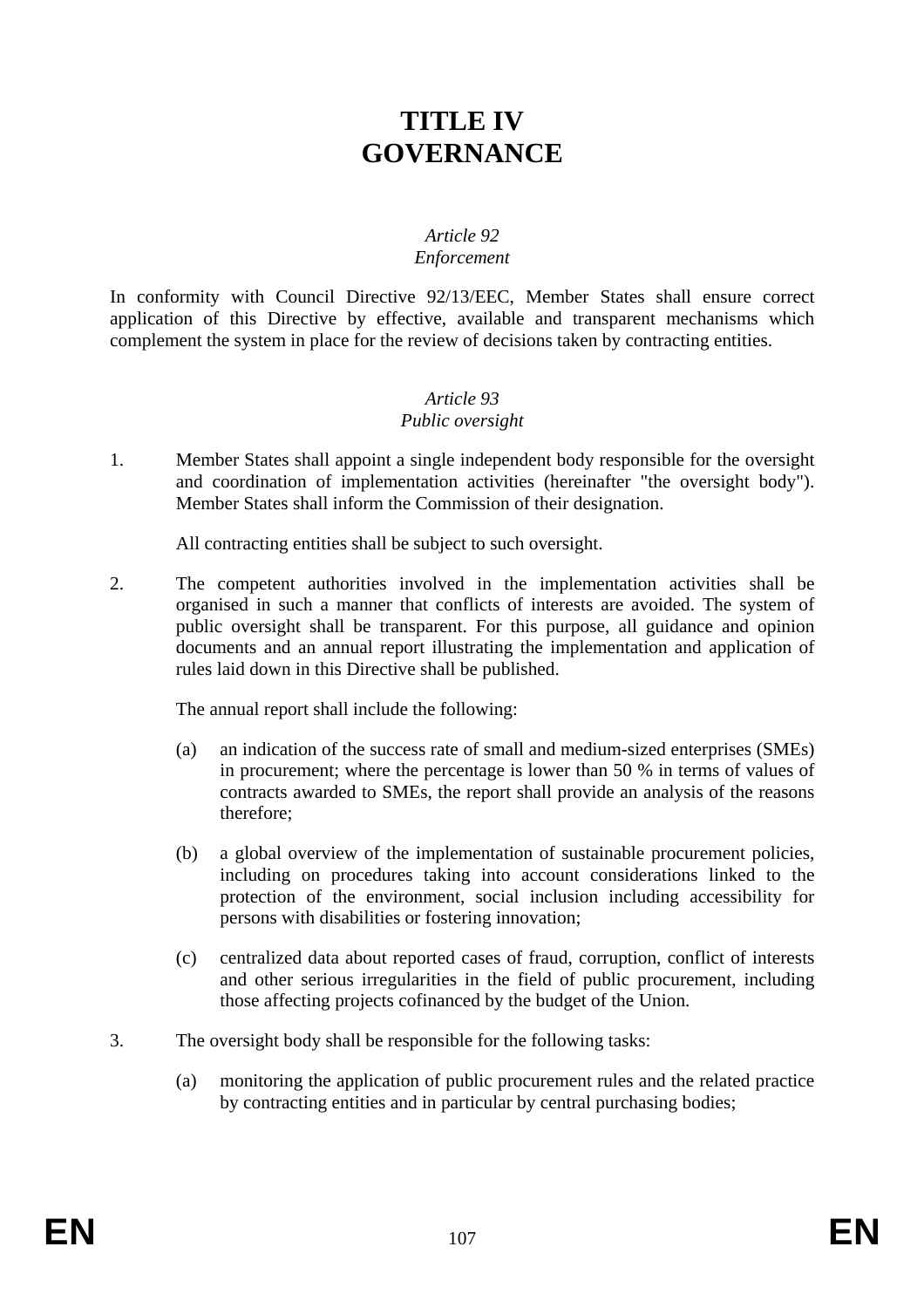- (b) providing legal advice to contracting entities on the interpretation of public procurement rules and principles and on the application of public procurement rules in specific cases;
- (c) issuing own initiative opinions and guidance on questions of general interest pertaining to the interpretation and application of public procurement rules, on recurring questions and on systemic difficulties related to the application of public procurement rules, in the light ofthe provisions of this Directive and of the relevant case-law of the Court of Justice of the European Union;
- (d) establishing and applying comprehensive, actionable 'red flag' indicator systems to prevent, detect and adequately report instances of procurement fraud, corruption, conflict of interest and other serious irregularities;
- (e) drawing the attention of the national competent institutions, including auditing authorities, to specific violations detected and to systemic problems;
- (f) examining complaints from citizens and businesses on the application of public procurement rules in specific cases and transmitting the analysis to the competent contracting entities, which shall have the obligation to take it into account in their decisions or, where the analysis is not followed, to explain the reasons for disregarding it;
- (g) monitoring the decisions taken by national courts and authorities following a ruling given by the Court of Justice of the European Union on the basis of Article 267 of the Treaty or findings of the European Court of Auditors establishing violations of Union public procurement rules related to projects cofinanced by the Union; the oversight body shall report to the European Anti-Fraud Office any infringement to Union procurement procedures where these were related to contracts directly or indirectly funded by the European Union.

The tasks referred to in point (e) shall be without prejudice to the exercise of rights of appeal under national law or under the system established on the basis of directive 92/13/EEC.

Member States shall empower the oversight body to seize the jurisdiction competent according to national law for the review of contracting entities' decisions where it has detected a violation in the course of its monitoring and legal advising activity.

4. Without prejudice to the general procedures and working methods established by the Commission for its communications and contacts with Member States, the oversight body shall act as a specific contact point for the Commission when it monitors the application of Union law and the implementation of the budget from the Union on the basis of Article 17 of the Treaty on the European Union and Article 317 of the Treaty on the Functioning of the European Union. It shall report to the Commission any violation of this Directive in procurement procedures for the award of contracts directly or indirectly funded by the Union.

The Commission may in particular refer to the oversight body the treatment of individual cases where the contract is not yet concluded or a review procedure can still be carried out. It may also entrust the oversight body with the monitoring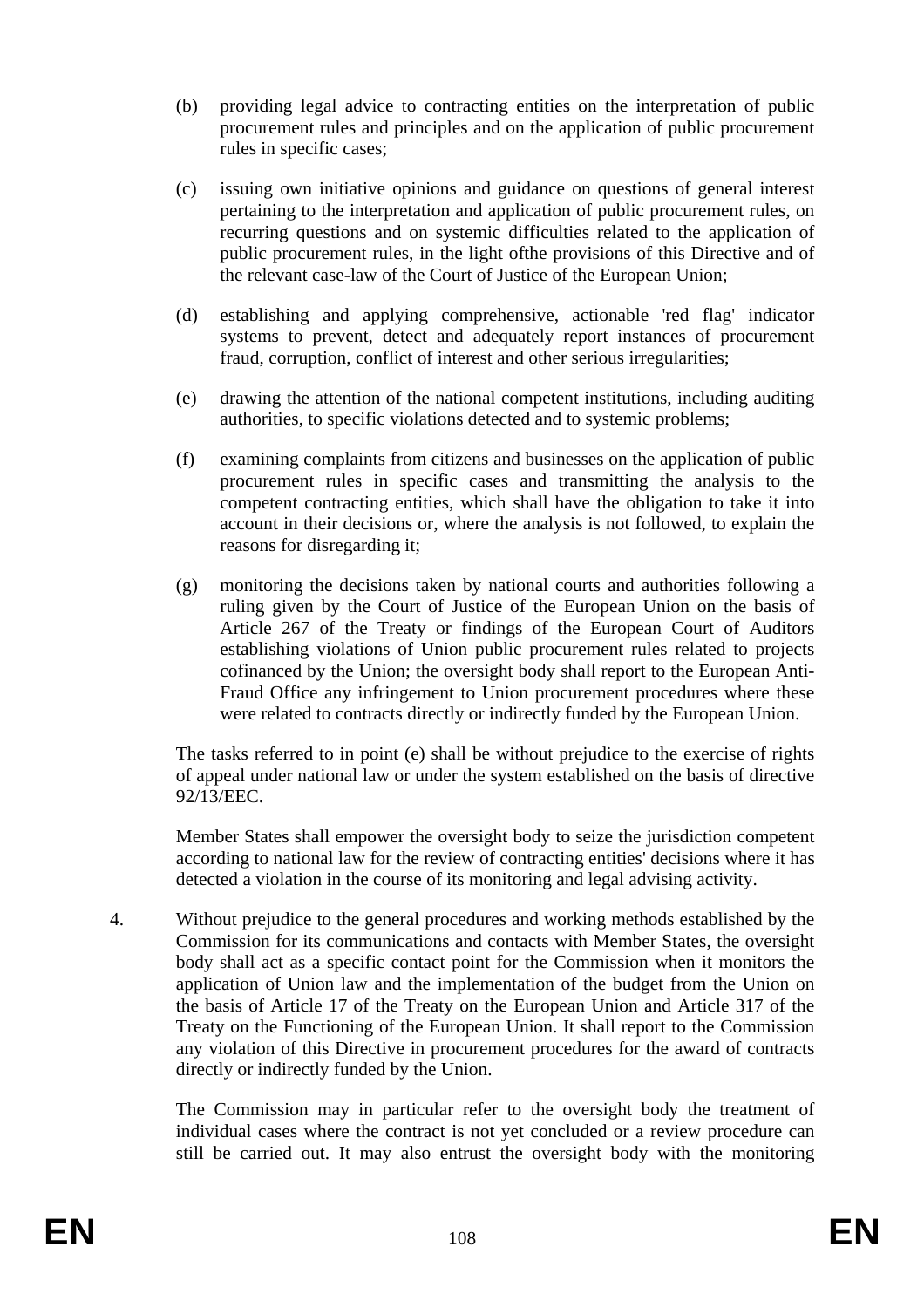activities necessary to ensure the implementation of the measures to which Member States are committed in order to remedy a violation of Union public procurement rules and principles identified by the Commission.

The Commission may require the oversight body to analyse alleged breaches to Union public procurement rules affecting projects co-financed by the budget of the Union. The Commission may entrust the oversight body to follow-up certain cases and to ensure that the appropriate consequences of breaches to Union public procurement rules affecting projects co-financed are taken by the competent national authorities which will be obliged to follow its instructions.

- 5. The investigation and enforcement activities carried out by the oversight body to ensure that contracting entities' decisions comply with this Directive and the general principles of the Treaty on the Functioning of the European Union shall not replace or prejudge the institutional role of the Commission as guardian of the Treaty. When the Commission decides to refer the treatment of an individual case, it shall also retain the right to intervene in accordance withhe powers conferred to it by the Treaty.
- 6. Contracting authorities shall transmit to the national oversight body the full text of all concluded contracts with a a value equal to or greater than
	- (a) 1 000 000 EUR in the case of supply contracts or service contracts;
	- (b) 10 000 000 EUR in the case of works contracts.
- 7. Without prejudice to the national law concerning access to information, and in accordance with national and EU legislation on data protection, the oversight body shall, upon written request, give unrestricted and full direct access, free of charge, to the concluded contracts referred to in paragraph 6. Access to certain parts of the contracts may be refused where their disclosure would impede law enforcement or otherwise be contrary to the public interest, would harm the legitimate commercial interests of economic operators, public or private, or might prejudice fair competition between them.

Access to the parts that may be released shall be given within a reasonable delay and no later than 45 days from the date of the request.

The applicants filing a request for access to a contract shall not need to show any direct or indirect interest related to that particular contract. The recipient of information should be allowed to make it public.

8. A summary of all the activities carried out by the oversight body in accordance with paragraphs 1 to 7 shall be included in the annual report mentioned in paragraph 2.

### *Article 94 Individual reports on procedures for the award of contracts*

1. Contracting entities shall keep appropriate information on each contract, framework agreement and each time a dynamic purchasing system is established. This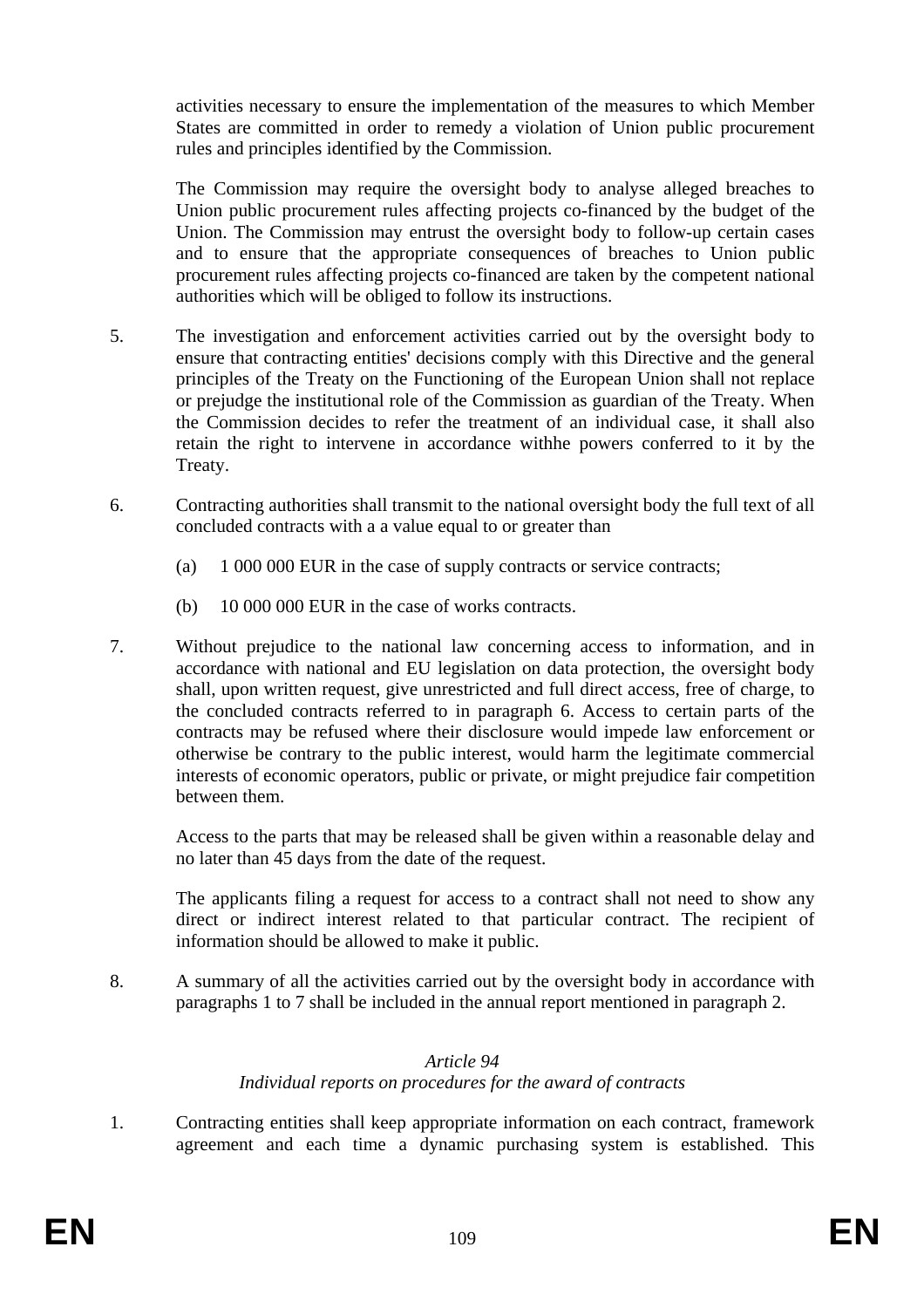information shall be sufficient to permit them at a later date to justify decisions taken in connection with:

- (a) the qualification and selection of economic operators and the award of contracts;
- (b) the use of negotiated procedures without a call for competition by virtue of Article 44;
- (c) the non-application of Chapters II to IV of Title II by virtue of the derogations provided for in Chapters II and III of Title I.

Contracting entities shall document the progress of all procurement procedures, whether or not the procedures are conducted by electronic means. To that end, they shall document all stages in the procurement procedure, including all communications with economic operators and internal deliberations, preparation of the tenders, dialogue or negotiation if any, selection and award of the contract.

2. The information shall be kept for at least four years from the date of award of the contract so that the contracting entity will be able, during that period, to provide the necessary information to the Commission or the national oversight body where they so request it.

## *Article 95*

### *National reporting*

- 1. The bodies established or appointed in accordance with Article 93 shall forward to the Commission an implementation and statistical report on each year, based on a standard form, not later than 31 October of the following year.
- 2. The report referred to in paragraph 1 shall contain at least the total value, broken down by category of activity to which Articles 5 to 11 refer, of the contracts awarded below the thresholds set out in Article 12 but which would be covered by this Directive if their value exceeded the threshold.
- 3. Member States shall ensure that this report contains at least the number and value of contracts awarded, broken down by categories of activity to which Articles 5 to 11 refer and any other information required to verify the proper application of the Agreement. This shall include the number and value of contracts awarded pursuant to a negotiated procedure without a call for competition, broken down down according to the circumstances referred to in Article 44 and by categories of activity to which Articles 5 to 11 refer. It shall also specify the Member State or third country of the successful contractor.
- 4. The yearly report shall furthermore, for each of the activities to which Articles 5 to 11 refers, contain a list of contracting entities exercising the activity concerned, indicating for each entity the unique identification number where such number is provided for in national legislation.

The Commission may periodically publish the list of those contracting entities for information in the *Official Journal of the European Union*.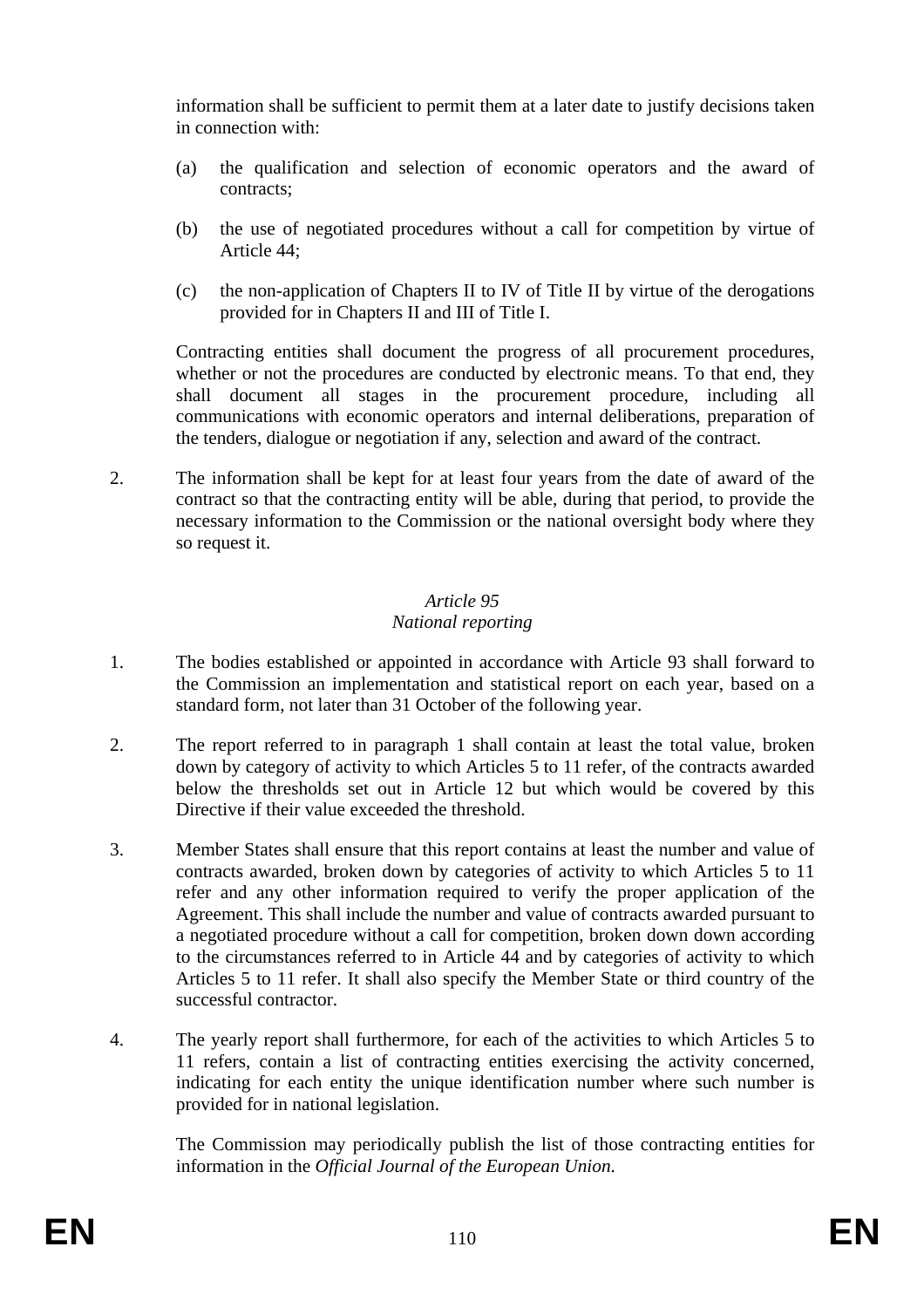- 5. The Commission shall establish the standard form for the drawing-up of the annual implementation and statistical report referred to in paragraph 1. Those implementing acts shall be adopted in accordance with the advisory procedure referred to in Article 100.
- 6. The acts referred to under paragraph 5 shall ensure that:
	- (a) in the interests of administrative simplification, the statistical data may be collected on the basis of sampling, provided that its representativeness is not jeopardised;
	- (b) the confidential nature of the information provided is respected.

#### *Article 96 Assistance to contracting entities and businesses*

- 1. Member States shall make available technical support structures in order to provide legal and economic advice, guidance and assistance to contracting entities in preparing and carrying out procurement procedures. Member States shall also ensure that each contracting entity can obtain competent assistance and advice on individual questions.
- 2. With a view to improving access to public procurement for economic operators, in particular SMEs, and in order to facilitate correct understanding of the provisions of this Directive, Member States shall ensure that appropriate assistance can be obtained, including by electronic means or using existing networks dedicated to business assistance.
- 3. Specific administrative assistance shall be available to economic operators intending to participate in a procurement procedure in another Member State. Such assistance shall at least cover administrative requirements in the Member State concerned, as well as possible obligations related to electronic procurement.

Member States shall ensure that interested economic operators have easy access to appropriate information on the obligations relating to taxes, environmental protection and to social and labour law obligations, which are in force in the Member State, in the region or locality where the works are to be carried out or the services are to be provided and which will be applicable to the works carried out on site or to the services provided during the performance of the contract.

4. For the purposes of paragraphs 1, 2 and 3, Member States may appoint a single body or several bodies or administrative structures. Member States shall ensure case due coordination between those bodies and structures.

### *Article 97 Administrative cooperation*

1. Member States shall provide mutual assistance to each other, and shall put in place measures for effective cooperation with one another, in order to ensure exchange of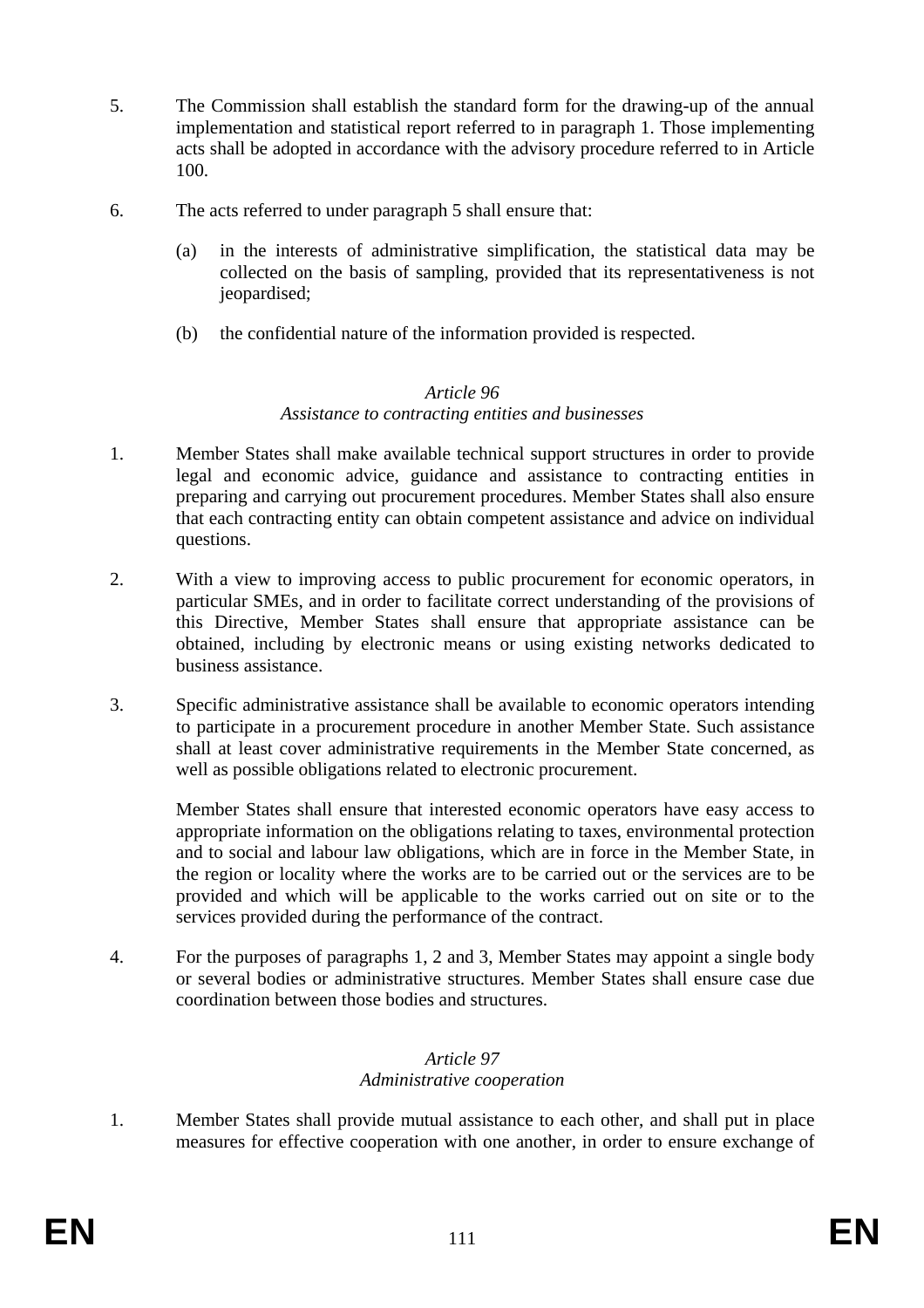information on issues referred to in Articles 56, 75 and 79. They shall ensure the confidentiality of the information which they exchange.

- 2. The competent authorities of all Member States concerned shall exchange information in compliance with personal data protection legislation provided for in Directives  $95/46/EC$  of the European Parliament and of the Council<sup>50</sup> and  $2002/58/EC$  of the European Parliament and of the Council<sup>51</sup>.
- 3. For the purposes of this Article, Member States shall designate one or more liaison points, the contact details of which shall be communicated to the other Member States, the oversight bodies and the Commission. Member States shall publish and regularly update the list of liaison points. The oversight body shall be in charge of the coordination of such liaison points.
- 4. The exchange of information shall take place via the Internal Market Information system established pursuant to Regulation (EU) N° XXX/XXXX of the European Parliament and Council52 [*proposal for a Regulation of the European Pariliament and Council on the administrative cooperation through the Internal Market Information System ('the IMI Regulation') COM(2011)522*]. Member States shall supply information requested by other Member States within the shortest possible period of time.

1

 $50$  OJ L 281, 23.11.1995, p. 31.

 $51 \qquad \qquad \text{OJ L } 201, 31.7.2002, \text{p. } 37.$ 

OJ L  $[...]$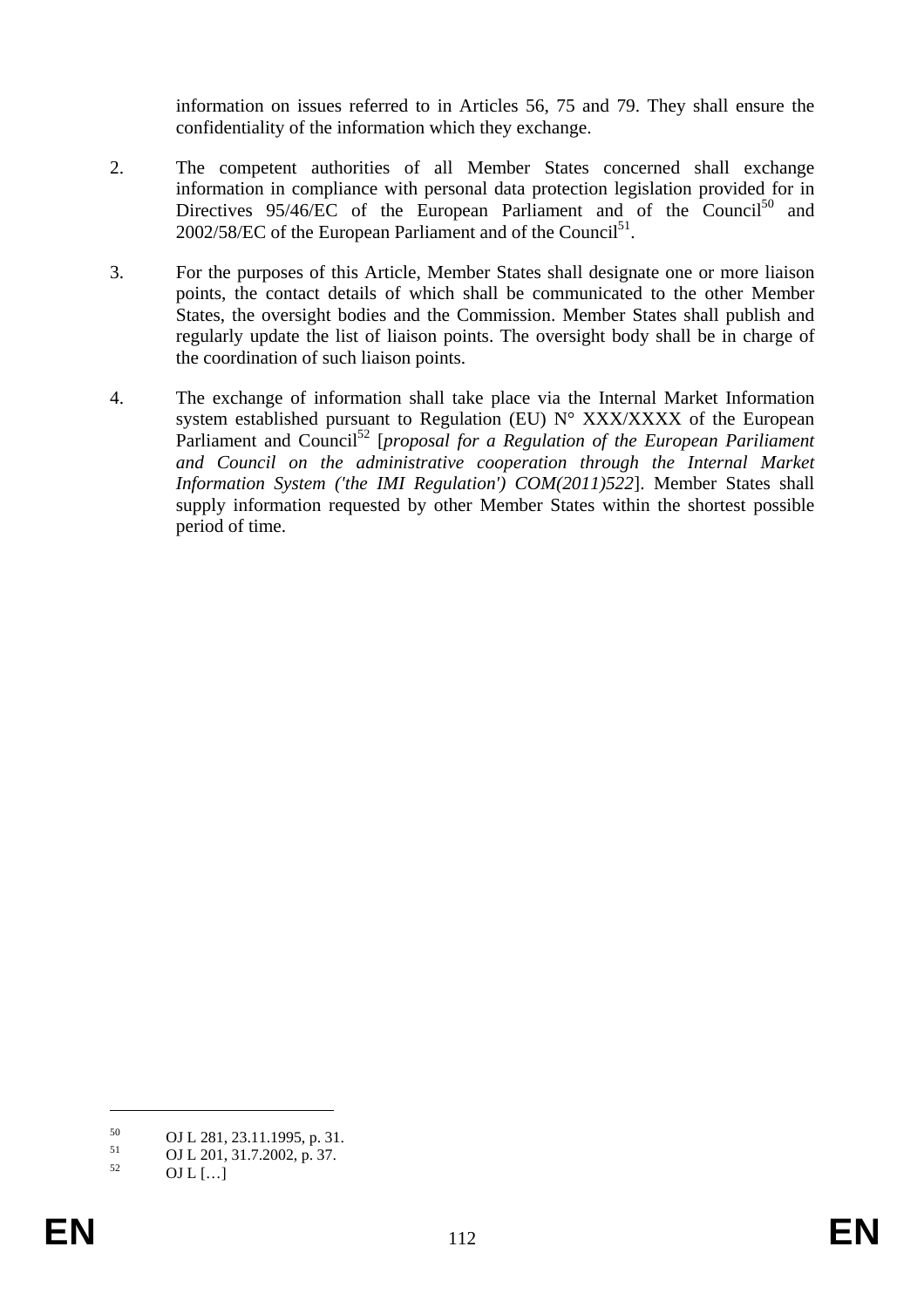# **TITLE V DELEGATED POWERS, IMPLEMENTING POWERS AND FINAL PROVISIONS**

### *Article 98 Exercise of the delegation*

- 1. The power to adopt delegated acts is conferred on the Commission subject to the conditions laid down in this Article.
- 2. The delegation of power referred to in Articles 4, 35, 33, 38, 25, 65, 70, 77, 85 and 95 shall be conferred on the Commission for an indeterminate period of time from the [date of entry into force of this Directive].
- 3. The delegation of power referred to in Articles 4, 35, 33, 38, 25, 65, 70, 77, 85 and 95 may be revoked at any time by the European Parliament or by the Council. A revocation decision shall put an end to the delegation of the power specified in that decision. It shall take effect the day following the publication of the decision in the *Official Journal of the European Union* or at a later date specified therein. It shall not affect the validity of any delegated acts already in force.
- 4. As soon as it adopts a delegated act, the Commission shall notify it simultaneously to the European Parliament and to the Council.
- 5. A delegated act adopted pursuant to Article 98 shall enter into force only if no objection has been expressed either by the European Parliament or by the Council within a period of 2 months of notification of the act to the European Parliament and the Council or if, before the expiry of that period, the European Parliament and the Council have both informed the Commission that they will not object. That period shall be extended by 2 months at the initiative of the European Parliament or the Council.

#### *Article 99*

#### *Urgency procedure*

- 1. Delegated acts adopted under this Article shall enter into force without delay and shall apply as long as no objection is expressed in accordance with paragraph 2. The notification of a delegated act to the European Parliament and to the Council shall state the reasons for the use of the urgency procedure.
- 2. Either the European Parliament or the Council may object to a delegated act in accordance with the procedure referred to in Article 98(5). In such a case, the Commission shall repeal the act without delay following the notification of the decision to object by the European Parliament or the Council.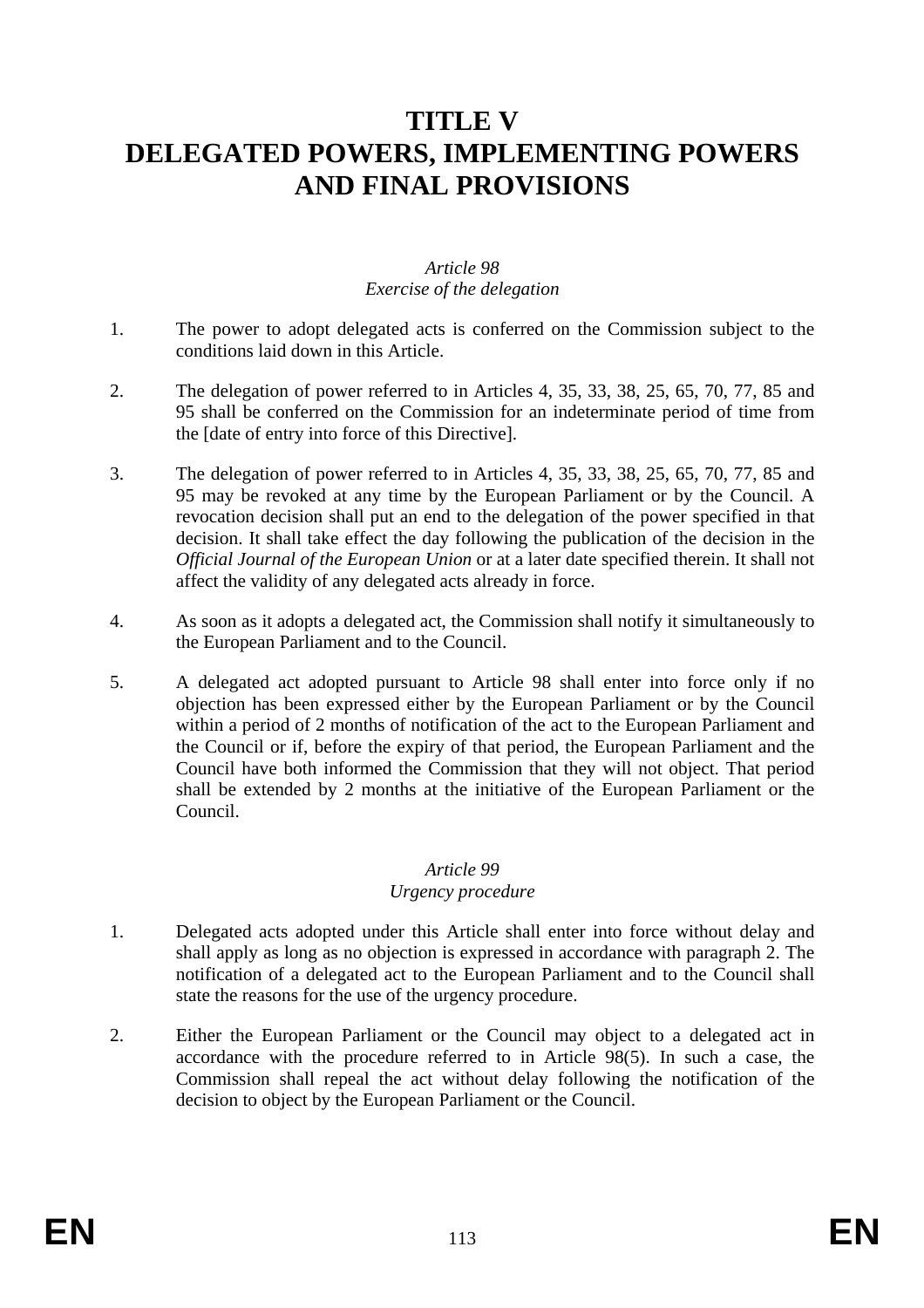#### *Article 100 Committee procedure*

- 1. The Commission shall be assisted by the Advisory Committee for Public Contracts established by Council Decision 71/306/EEC<sup>53</sup>. That committee shall be a committee within the meaning of Regulation (EU) No 182/2011.
- 2. Where reference is made to this Article, Article 4 of Regulation (EU) No 182/2011 shall apply.

## *Article 101*

### *Transposition*

1. Member States shall bring into force the laws, regulations and administrative provisions necessary to comply with this Directive by 30 June 2014 at the latest. They shall forthwith communicate to the Commission the text of those provisions.

When Member States adopt those measures, they shall contain a reference to this Directive or be accompanied by such a reference on the occasion of their official publication. Member States shall determine how such reference is to be made.

2. Member States shall communicate to the Commission the text of the main provisions of national law which they adopt in the field covered by this Directive.

### *Article 102*

### *Repeal*

Directive 2004/17/EC is hereby repealed with effect from 30 June 2014.

References to the repealed Directive shall be construed as being made to this Directive and shall be read in accordance with the correlation table in Annex XXI.

# *Article 103*

#### *Review*

The Commission shall review the economic effects on the internal market resulting from the application of the thresholds set in Article 12 and report thereon to the European Parliament and the Council by 30 June 2017.

In the event of any change to the threshold amounts applicable under the Agreement, the report shall, if appropriate, be followed by a legislative proposal amending the thresholds set out in this Directive.

1

<sup>53</sup> OJ L 185, 16.8.1971, p. 15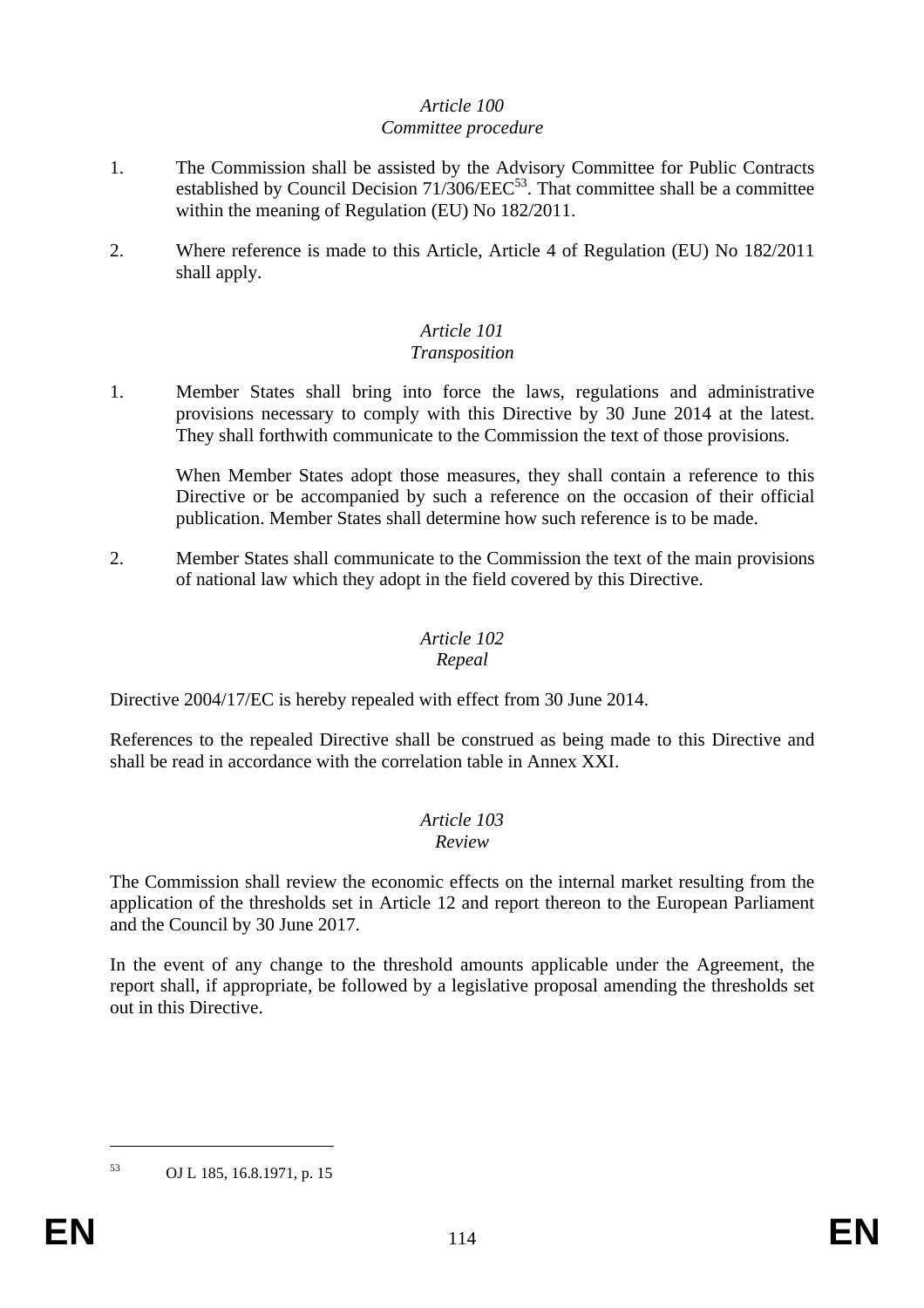#### *Article 104 Entry into force*

This Directive shall enter into force on the twentieth day following that of its publication in the *Official Journal of the European Union*.

### *Article 105 Addressees*

This Directive is addressed to the Member States.

Done at Brussels,

For the European Parliament For the Council *The President* The *President*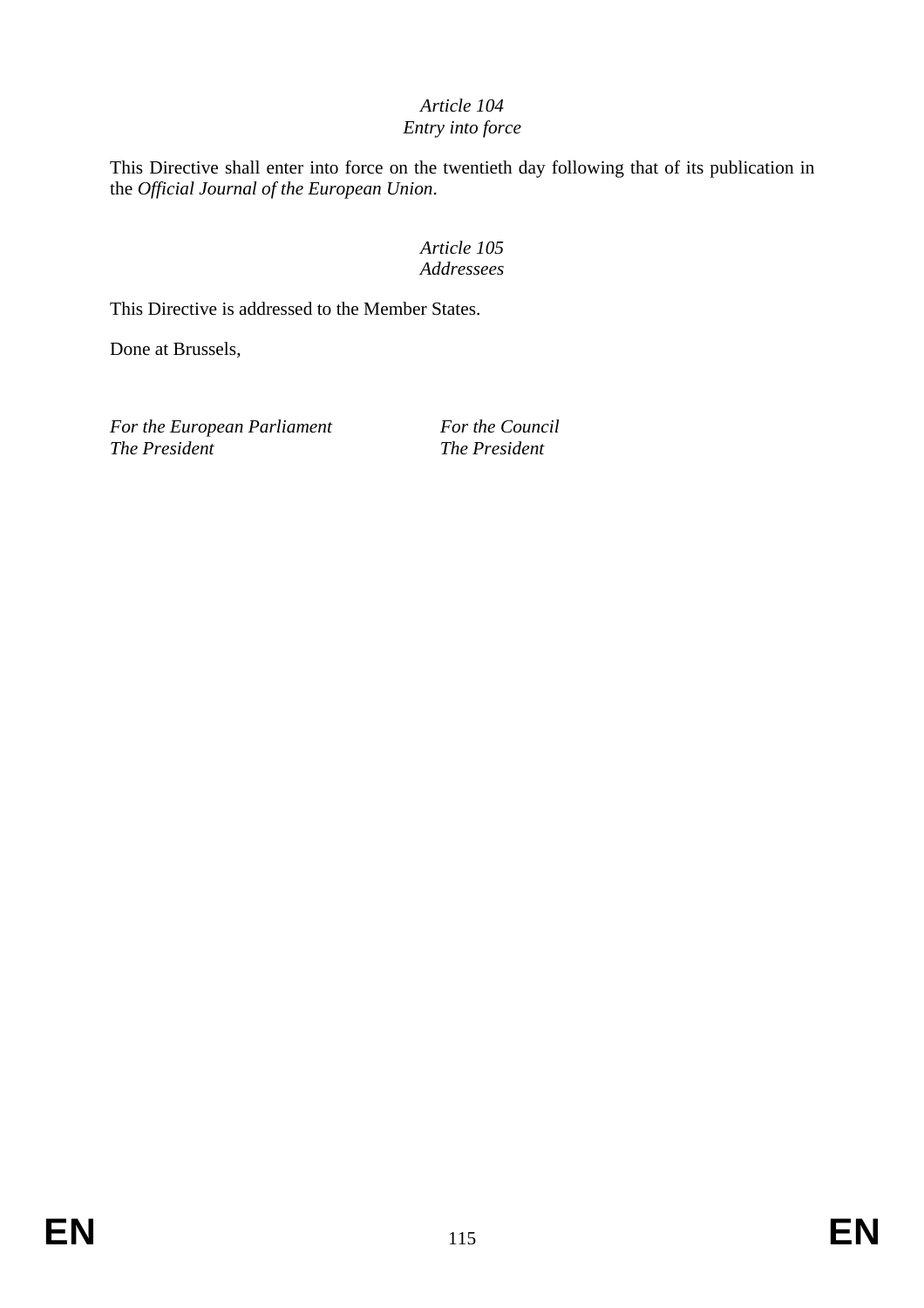### **ANNEX I LIST OF ACTIVITIES AS SET OUT IN POINT 8(a) OF ARTICLE 2**

In the event of any difference of interpretation between the CPV and the NACE, the CPV nomenclature will apply.

| NACE <sup>(1)</sup>                     |      |  |                                                                      |                                                                                                                                                                                                                                                                                                                                                                                                                                                                                              | <b>CPV</b><br>code |  |
|-----------------------------------------|------|--|----------------------------------------------------------------------|----------------------------------------------------------------------------------------------------------------------------------------------------------------------------------------------------------------------------------------------------------------------------------------------------------------------------------------------------------------------------------------------------------------------------------------------------------------------------------------------|--------------------|--|
| <b>SECTION F</b><br><b>CONSTRUCTION</b> |      |  |                                                                      |                                                                                                                                                                                                                                                                                                                                                                                                                                                                                              |                    |  |
| Division Group Class Subject            |      |  |                                                                      | <b>Notes</b>                                                                                                                                                                                                                                                                                                                                                                                                                                                                                 |                    |  |
| 45                                      |      |  |                                                                      | Construction This division includes:<br>construction of new buildings and works, restoring and common<br>repairs.                                                                                                                                                                                                                                                                                                                                                                            | 45000000           |  |
|                                         | 45.1 |  | Site<br>preparation                                                  |                                                                                                                                                                                                                                                                                                                                                                                                                                                                                              | 45100000           |  |
|                                         |      |  | 45.11 Demolition<br>and<br>wrecking of<br>buildings;<br>earth moving | This class includes:<br>- demolition of buildings and other structures,<br>- clearing of building sites,<br>- earth moving: excavation, landfill, levelling and grading of<br>construction sites, trench digging, rock removal, blasting, etc.<br>— site preparation for mining:<br>- overburden removal and other development and preparation<br>of mineral properties and sites.<br>This class also includes:<br>— building site drainage.<br>- drainage of agricultural or forestry land. | 45110000           |  |
|                                         |      |  | and boring                                                           | $45.12$ Test drilling This class includes:<br>— test drilling, test boring and core sampling for construction,<br>geophysical, geological or similar purposes.<br>This class excludes:<br>- drilling of production oil or gas wells, see 11.20.<br>- water well drilling, see 45.25,<br>— shaft sinking, see 45.25,<br>- oil and gas field exploration, geophysical, geological and<br>seismic surveying, see 74.20.                                                                         | 45120000           |  |
|                                         | 45.2 |  | <b>Building</b><br>of<br>complete<br>constructions                   |                                                                                                                                                                                                                                                                                                                                                                                                                                                                                              | 45200000           |  |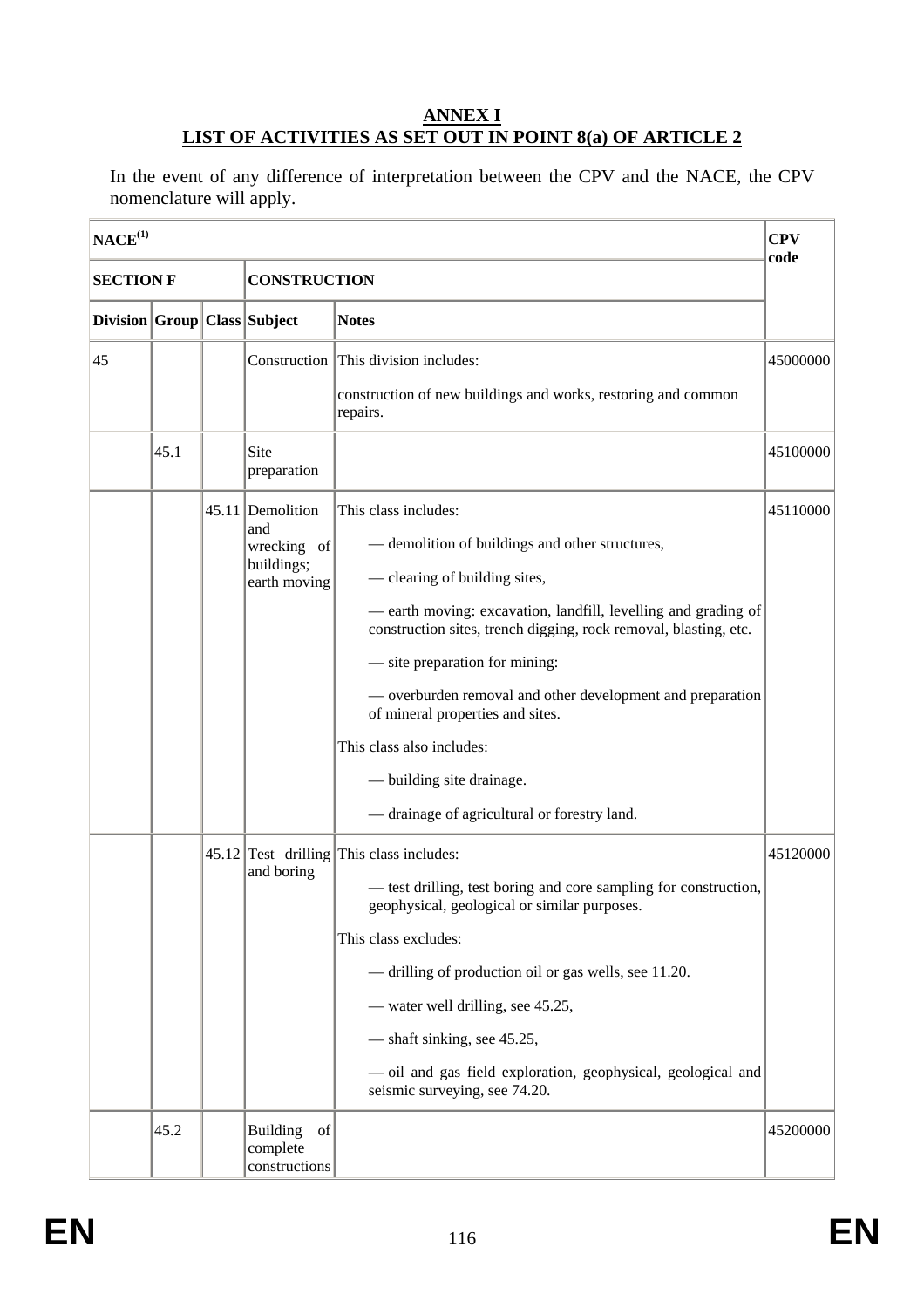|  | parts<br><sub>or</sub><br>thereof; civil<br>engineering |                                                                                                                                                                                         |                      |
|--|---------------------------------------------------------|-----------------------------------------------------------------------------------------------------------------------------------------------------------------------------------------|----------------------|
|  | $45.21$ General<br>construction<br>of buildings         | This class includes:<br>- construction of all types of buildings construction of civil Except:                                                                                          | 45210000             |
|  | and<br>civil<br>engineering<br>works                    | engineering constructions,<br>- bridges, including those for elevated highways, viaducts, 45213316<br>tunnels and subways,<br>— long-distance pipelines, communication and power lines, | 45220000<br>45231000 |
|  |                                                         | — urban pipelines, urban communication and power lines,<br>- ancillary urban works,                                                                                                     | 45232000             |
|  |                                                         | - assembly and erection of prefabricated constructions on the<br>site.                                                                                                                  |                      |
|  |                                                         | This class excludes:<br>- service activities incidental to oil and gas extraction, see<br>11.20,                                                                                        |                      |
|  |                                                         | - erection of complete prefabricated constructions from self-<br>manufactured parts not of concrete, see divisions 20, 26 and<br>28,                                                    |                      |
|  |                                                         | - construction work, other than buildings, for stadiums,<br>swimming pools, gymnasiums, tennis courts, golf courses and<br>other sports installations, see 45.23,                       |                      |
|  |                                                         | — building installation, see 45.3,                                                                                                                                                      |                      |
|  |                                                         | — building completion, see 45.4,                                                                                                                                                        |                      |
|  |                                                         | — architectural and engineering activities, see 74.20,                                                                                                                                  |                      |
|  |                                                         | — project management for construction, see 74.20.                                                                                                                                       |                      |
|  | $45.22$ Erection                                        | of This class includes:                                                                                                                                                                 | 45261000             |
|  | roof<br>covering and                                    | - erection of roofs,                                                                                                                                                                    |                      |
|  | frames                                                  | — roof covering,                                                                                                                                                                        |                      |
|  |                                                         | — waterproofing.                                                                                                                                                                        |                      |
|  | of highways,<br>roads,                                  | 45.23 Construction This class includes:<br>- construction of highways, streets, roads, other vehicular DA03                                                                             | 45212212<br>and      |
|  | airfields and<br>sport                                  | and pedestrian ways,                                                                                                                                                                    | 45230000             |
|  | facilities                                              | - construction of railways,<br>- construction of airfield runways,                                                                                                                      | except:              |
|  |                                                         | - construction work, other than buildings, for stadiums, 45231000<br>swimming pools, gymnasiums, tennis courts, golf courses and                                                        |                      |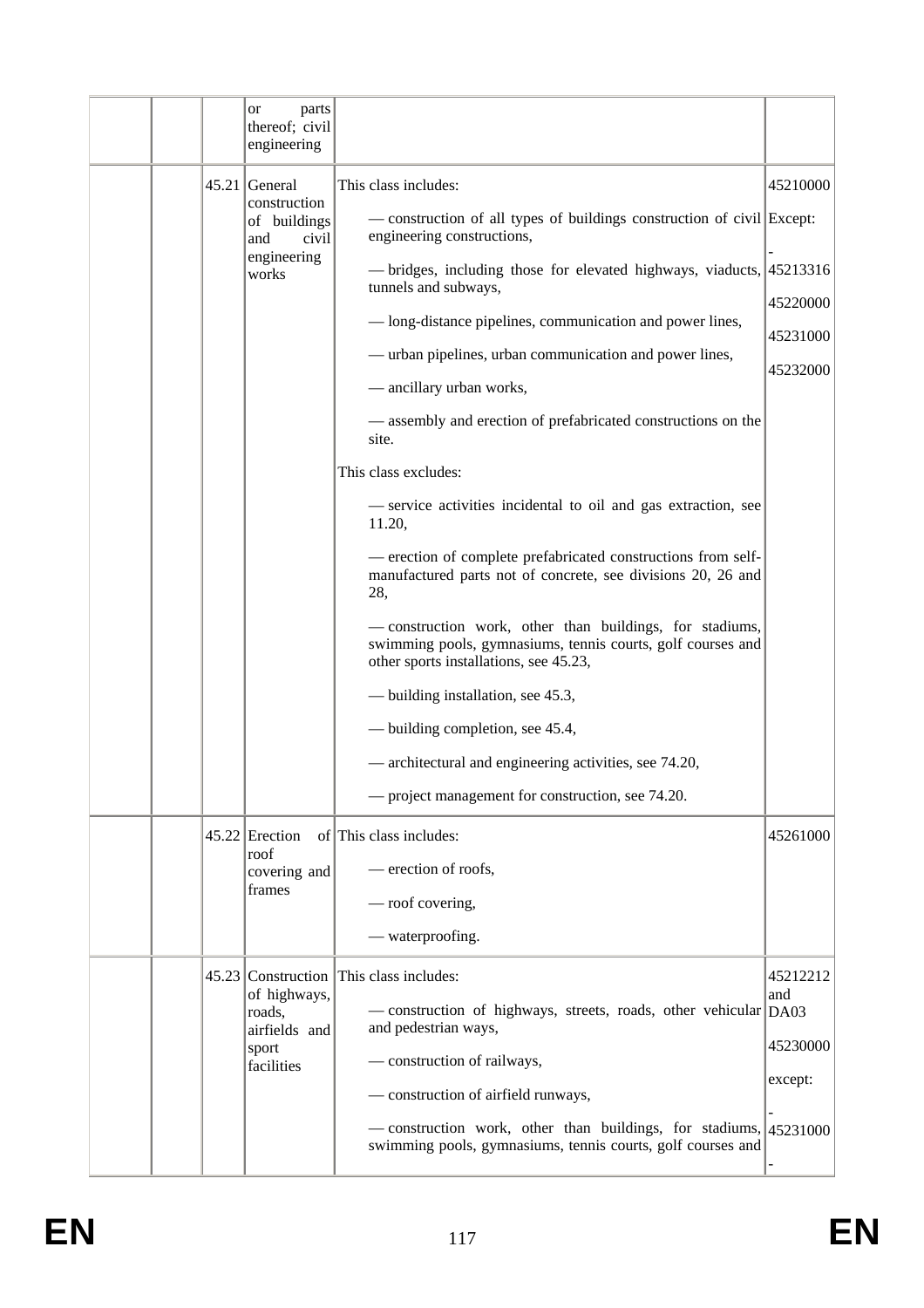|      |                                              | other sports installations,                                                                                                                                      | 45232000 |
|------|----------------------------------------------|------------------------------------------------------------------------------------------------------------------------------------------------------------------|----------|
|      |                                              | - painting of markings on road surfaces and car parks.<br>This class excludes:                                                                                   | 45234115 |
|      |                                              | - preliminary earth moving, see 45.11.                                                                                                                           |          |
|      |                                              |                                                                                                                                                                  |          |
|      | of<br>water                                  | 45.24 Construction This class includes                                                                                                                           | 45240000 |
|      | projects                                     | — construction of:                                                                                                                                               |          |
|      |                                              | — waterways, harbour and river works, pleasure ports<br>(marinas), locks, etc.,                                                                                  |          |
|      |                                              | - dams and dykes,                                                                                                                                                |          |
|      |                                              | — dredging,                                                                                                                                                      |          |
|      |                                              | - subsurface work.                                                                                                                                               |          |
|      | $45.25$ Other                                | This class includes:                                                                                                                                             | 45250000 |
|      | construction<br>work<br>involving<br>special | — construction activities specialising in one aspect common to $ 45262000\rangle$<br>different kinds of structures, requiring specialised skill or<br>equipment, |          |
|      | trades                                       | - construction of foundations, including pile driving,                                                                                                           |          |
|      |                                              | - water well drilling and construction, shaft sinking,                                                                                                           |          |
|      |                                              | - erection of non-self-manufactured steel elements,                                                                                                              |          |
|      |                                              | — steel bending,                                                                                                                                                 |          |
|      |                                              | — bricklaying and stone setting,                                                                                                                                 |          |
|      |                                              | - scaffolds and work platform erecting and dismantling,<br>including renting of scaffolds and work platforms,                                                    |          |
|      |                                              | - erection of chimneys and industrial ovens.                                                                                                                     |          |
|      |                                              | This class excludes:                                                                                                                                             |          |
|      |                                              | - renting of scaffolds without erection and dismantling, see<br>71.32                                                                                            |          |
| 45.3 | <b>Building</b><br>installation              |                                                                                                                                                                  | 45300000 |
|      | 45.31 Installation                           | This class includes:                                                                                                                                             | 45213316 |
|      | of electrical<br>wiring                      | and installation in buildings or other construction projects of:                                                                                                 | 45310000 |
|      | fittings                                     | - electrical wiring and fittings,                                                                                                                                | Except:  |
|      |                                              | - telecommunications systems,                                                                                                                                    |          |
|      |                                              | - electrical heating systems,                                                                                                                                    | 45316000 |
|      |                                              | - residential antennas and aerials,                                                                                                                              |          |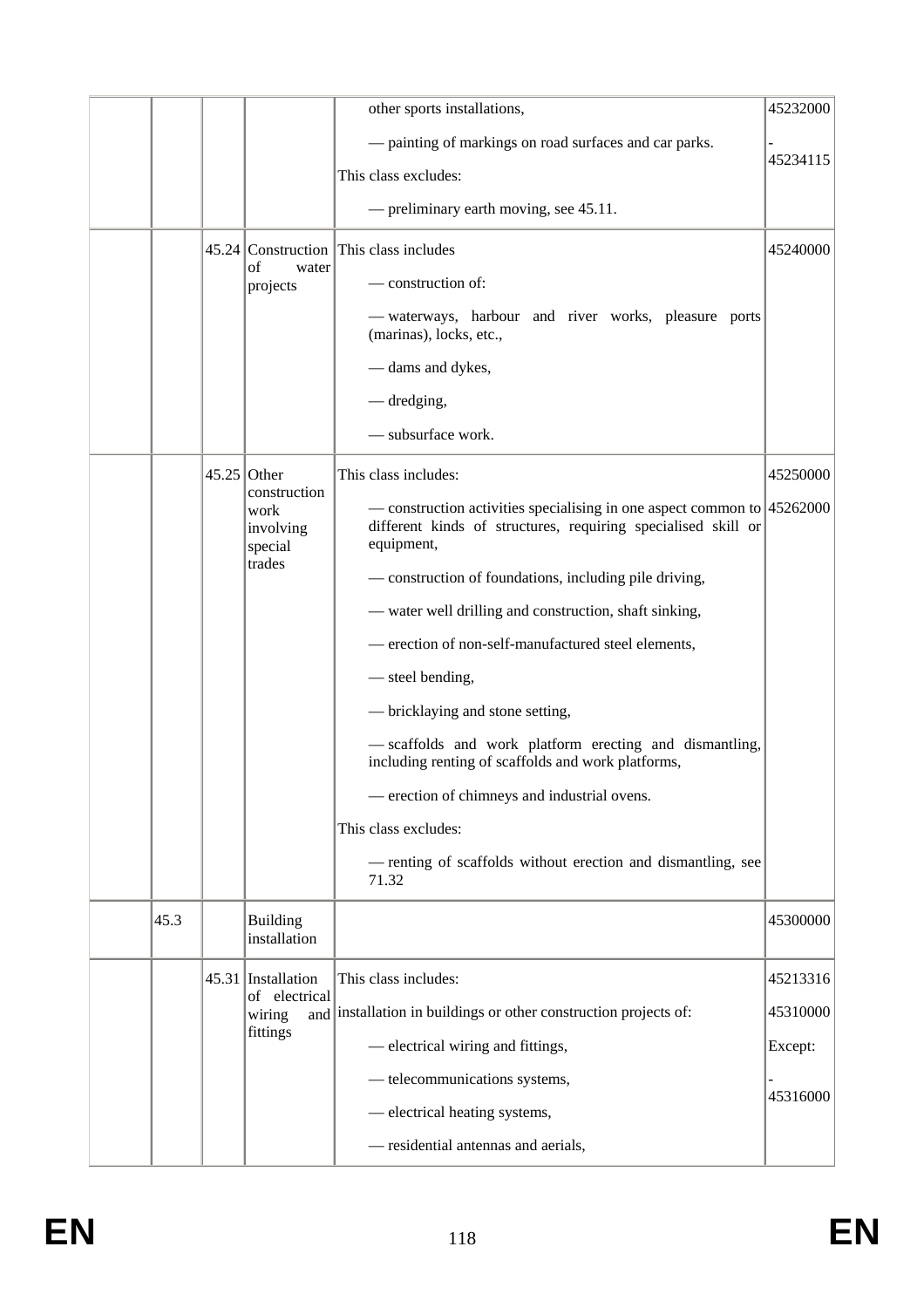|      |               |                                        | - fire alarms,<br>- burglar alarm systems,<br>-lifts and escalators,                                                                                                                                                                                                                                                                             |                      |
|------|---------------|----------------------------------------|--------------------------------------------------------------------------------------------------------------------------------------------------------------------------------------------------------------------------------------------------------------------------------------------------------------------------------------------------|----------------------|
|      |               | 45.32 Insulation<br>work<br>activities | - lightning conductors, etc.<br>This class includes:<br>- installation in buildings or other construction projects of<br>thermal, sound or vibration insulation.<br>This class excludes:<br>— waterproofing, see 45.22.                                                                                                                          | 45320000             |
|      |               | $45.33$ Plumbing                       | This class includes:<br>- installation in buildings or other construction projects of:<br>- plumbing and sanitary equipment,<br>- gas fittings,<br>- heating, ventilation, refrigeration or air-conditioning<br>equipment and ducts,<br>- sprinkler systems.<br>This class excludes:<br>- installation of electrical heating systems, see 45.31. | 45330000             |
|      | $45.34$ Other | building<br>installation               | This class includes:<br>$-$ installation of illumination and signalling systems for 45316000<br>roads, railways, airports and harbours,<br>- installation in buildings or other construction projects of<br>fittings and fixtures n.e.c.                                                                                                         | 45234115<br>45340000 |
| 45.4 |               | <b>Building</b><br>completion          |                                                                                                                                                                                                                                                                                                                                                  | 45400000             |
|      |               | 45.41 Plastering                       | This class includes:<br>- application in buildings or other construction projects of<br>interior and exterior plaster or stucco, including related lathing<br>materials.                                                                                                                                                                         | 45410000             |
|      |               | 45.42 Joinery<br>installation          | This class includes:<br>- installation of not self-manufactured doors, windows, door<br>and window frames, fitted kitchens, staircases, shop fittings<br>and the like, of wood or other materials,<br>-interior completion such as<br>ceilings,<br>wooden wall<br>coverings, movable partitions, etc.                                            | 45420000             |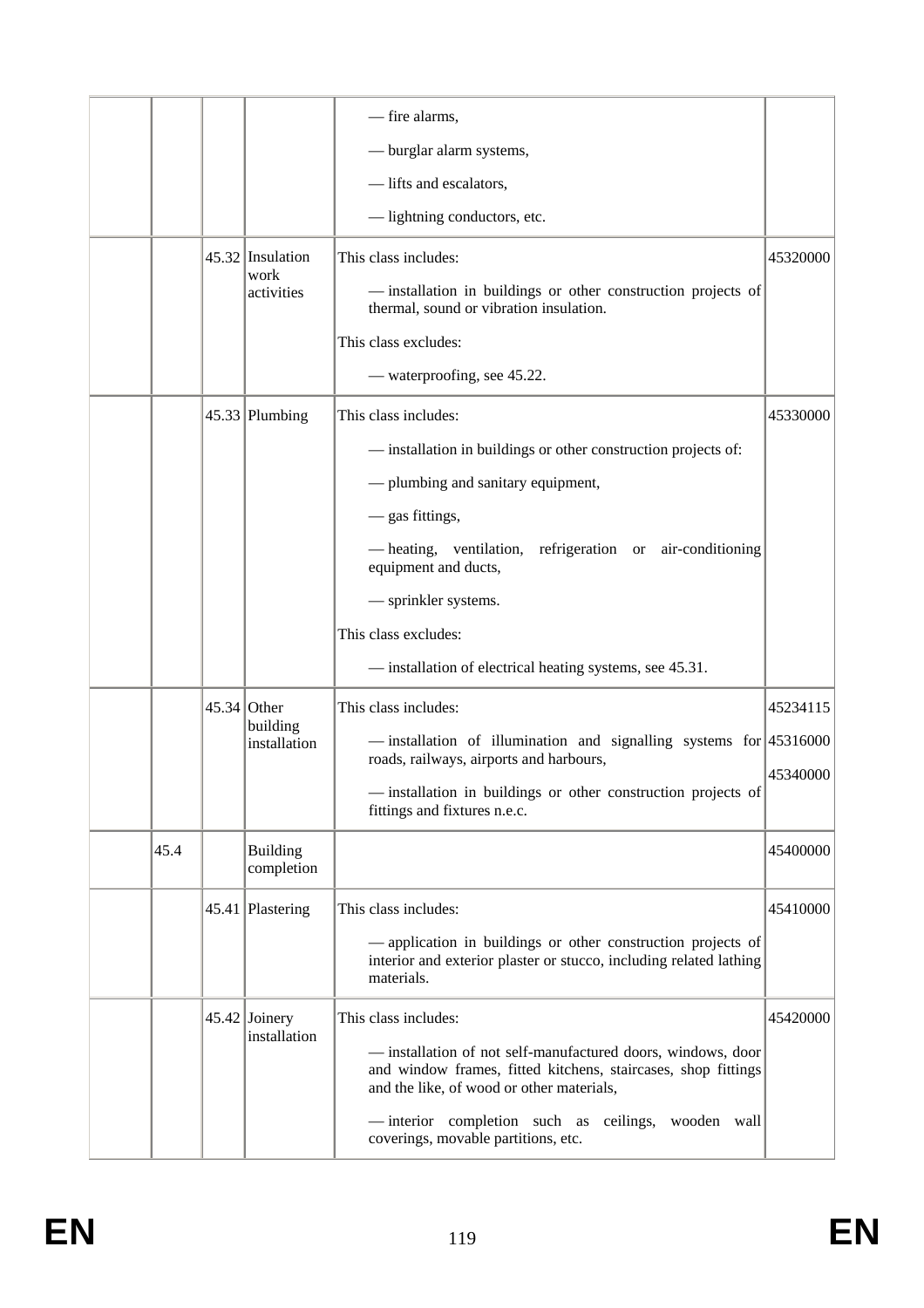|      |               |                                                                                           | This class excludes:<br>-laying of parquet and other wood floor coverings, see<br>45.43.                                                                                                                                                                                                                                |                         |
|------|---------------|-------------------------------------------------------------------------------------------|-------------------------------------------------------------------------------------------------------------------------------------------------------------------------------------------------------------------------------------------------------------------------------------------------------------------------|-------------------------|
|      | $45.43$ Floor | wall<br>covering                                                                          | and This class includes:<br>-laying, tiling, hanging or fitting in buildings or other<br>construction projects of:                                                                                                                                                                                                      | 45430000                |
|      |               |                                                                                           | - ceramic, concrete or cut stone wall or floor tiles,<br>- parquet and other wood floor coverings carpets and<br>linoleum floor coverings,<br>- including of rubber or plastic,<br>- terrazzo, marble, granite or slate floor or wall coverings,<br>- wallpaper.                                                        |                         |
|      |               | glazing                                                                                   | 45.44 Painting and This class includes:<br>- interior and exterior painting of buildings,<br>- painting of civil engineering structures,<br>- installation of glass, mirrors, etc.<br>This class excludes:<br>- installation of windows, see 45.42,                                                                     | 45440000                |
|      | $45.45$ Other | building<br>completion                                                                    | This class includes:<br>- installation of private swimming pools,<br>- steam cleaning, sand blasting and similar activities for 45450000<br>building exteriors,<br>- other building completion and finishing work n.e.c.<br>This class excludes:<br>-interior cleaning of buildings and other structures, see<br>74.70. | 45212212<br>and<br>DA04 |
| 45.5 |               | Renting<br>of<br>construction<br><b>or</b><br>demolition<br>equipment<br>with<br>operator |                                                                                                                                                                                                                                                                                                                         | 45500000                |
|      |               | $45.50$ Renting<br>construction<br>or                                                     | of This class excludes:<br>- renting of construction or demolition machinery and                                                                                                                                                                                                                                        | 45500000                |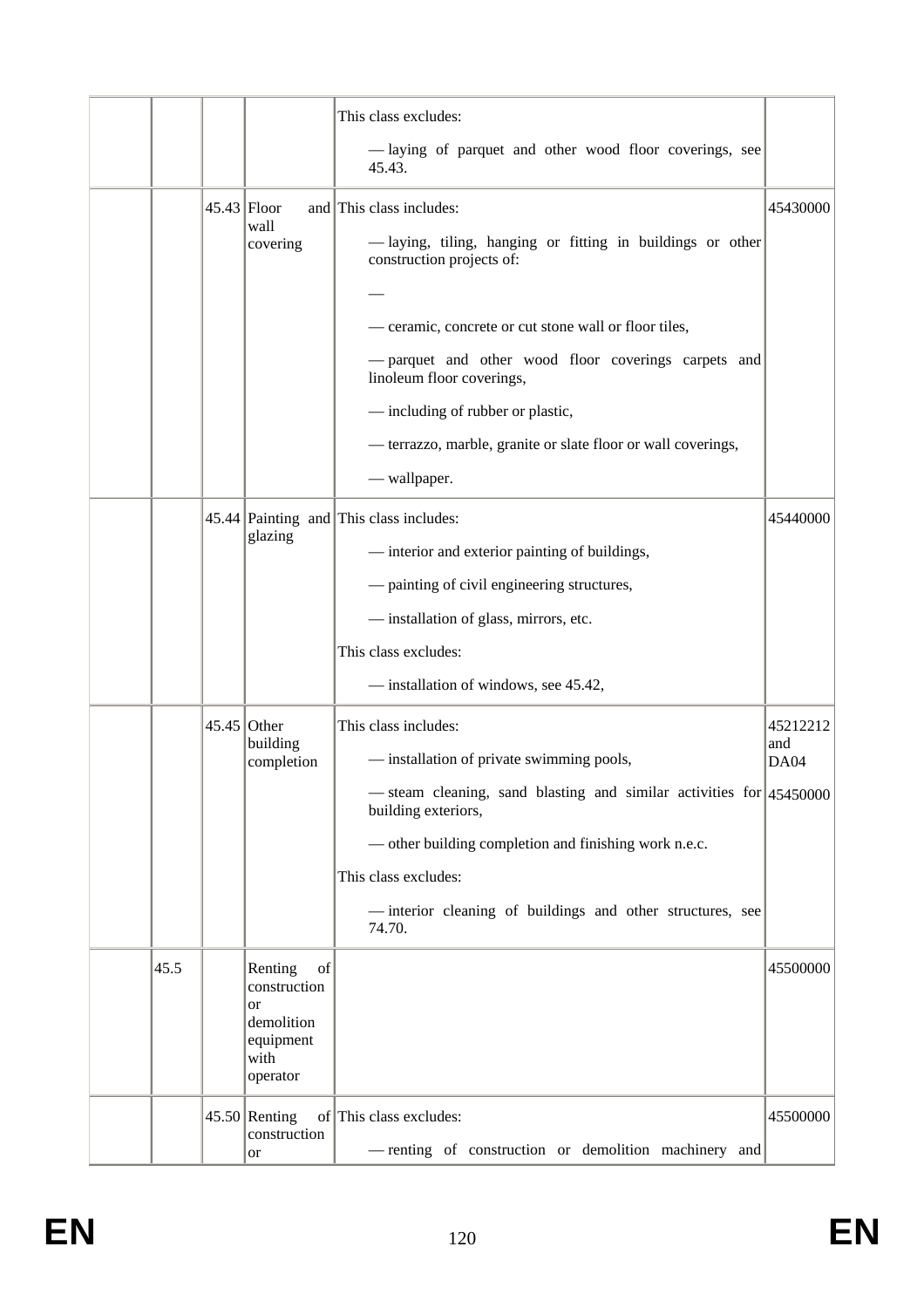|                                                                                                                                                                                        |  |  | demolition<br>equipment<br>with<br>operator | equipment without operators, see 71.32. |  |  |
|----------------------------------------------------------------------------------------------------------------------------------------------------------------------------------------|--|--|---------------------------------------------|-----------------------------------------|--|--|
| $(1)$ Council Regulation (EEC) No 3037/90 of 9 October 1990 (OJ L 293, 24.10.1990, p. 1), Regulation as amended by<br>Commission Regulation (EEC) No 761/93 (OJ L 83, 3.4.1993, p. 1). |  |  |                                             |                                         |  |  |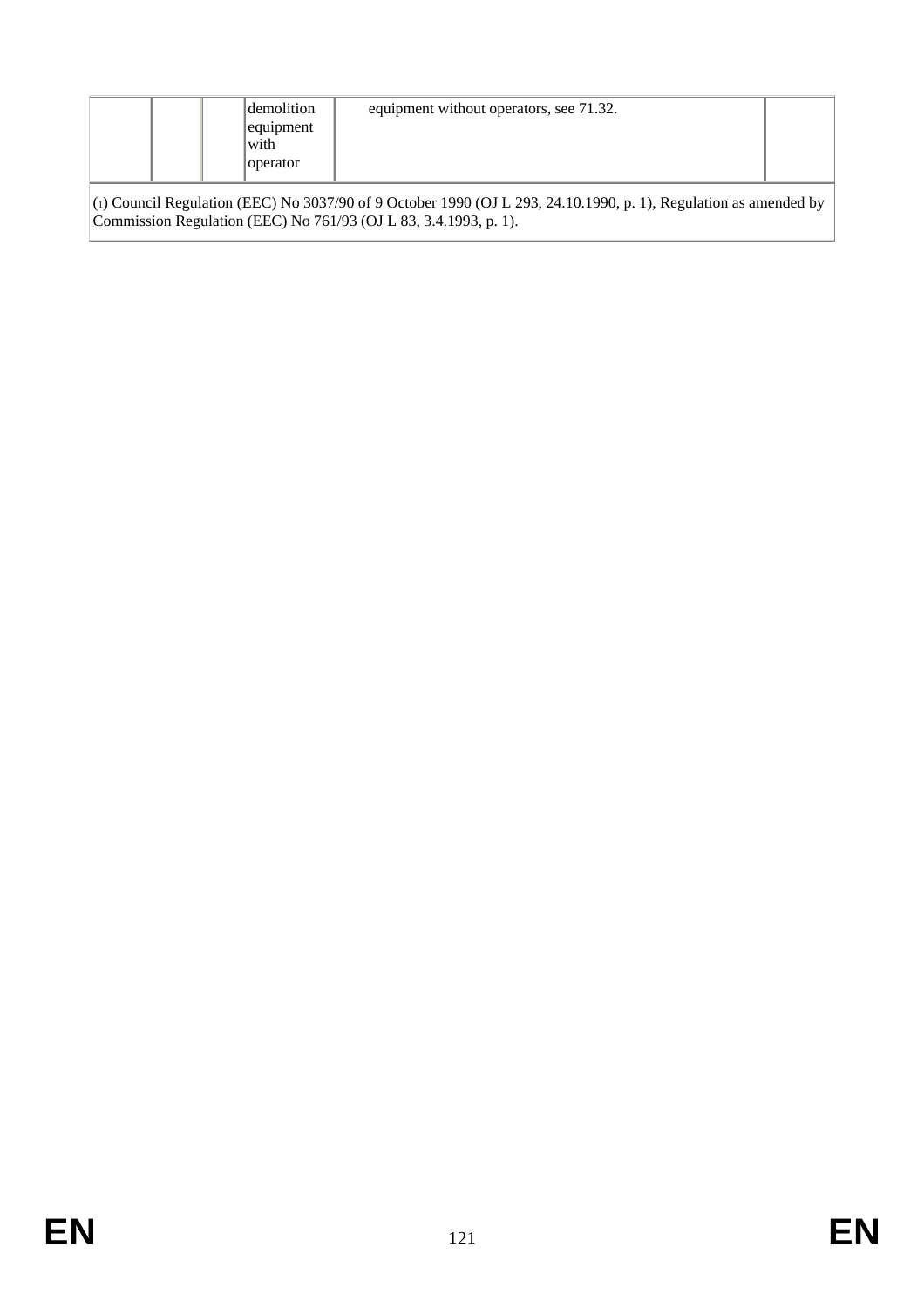#### **ANNEX II LIST OF UNION LEGISLATION REFERRED TO IN ARTICLE 4(2)**

Rights which have been granted by means of a procedure in which adequate publicity has been ensured and where the granting of those rights was based on objective criteria shall not constitute "special or exclusive rights" within the meaning of this Directive. The following lists procedures, ensuring adequate prior transparency, for granting authorisations on the basis of other legislative acts of the European Union which do not constitute "special or exclusive rights" within the meaning of this Directive:

- (a) granting authorisation to operate natural gas installations in accordance with the procedures laid down in Article 4 of Directive 98/30/EC;
- (b) authorisation or an invitation to tender for the construction of new electricity production installations in accordance with Directive 96/92/EC;
- (c) the granting in accordance with the procedures laid down in Article 9 of Directive 97/67/EC of authorisations in relation to a postal service which is not or shall not be reserved;
- (d) a procedure for granting an authorisation to carry on an activity involving the exploitation of hydrocarbons in accordance with Directive 94/22/EC;
- (e) public service contracts within the meaning of Regulation (EC) No 1370/2007 which have been awarded on the basis of a competitive tendering procedure in accordance with its Article 5(3).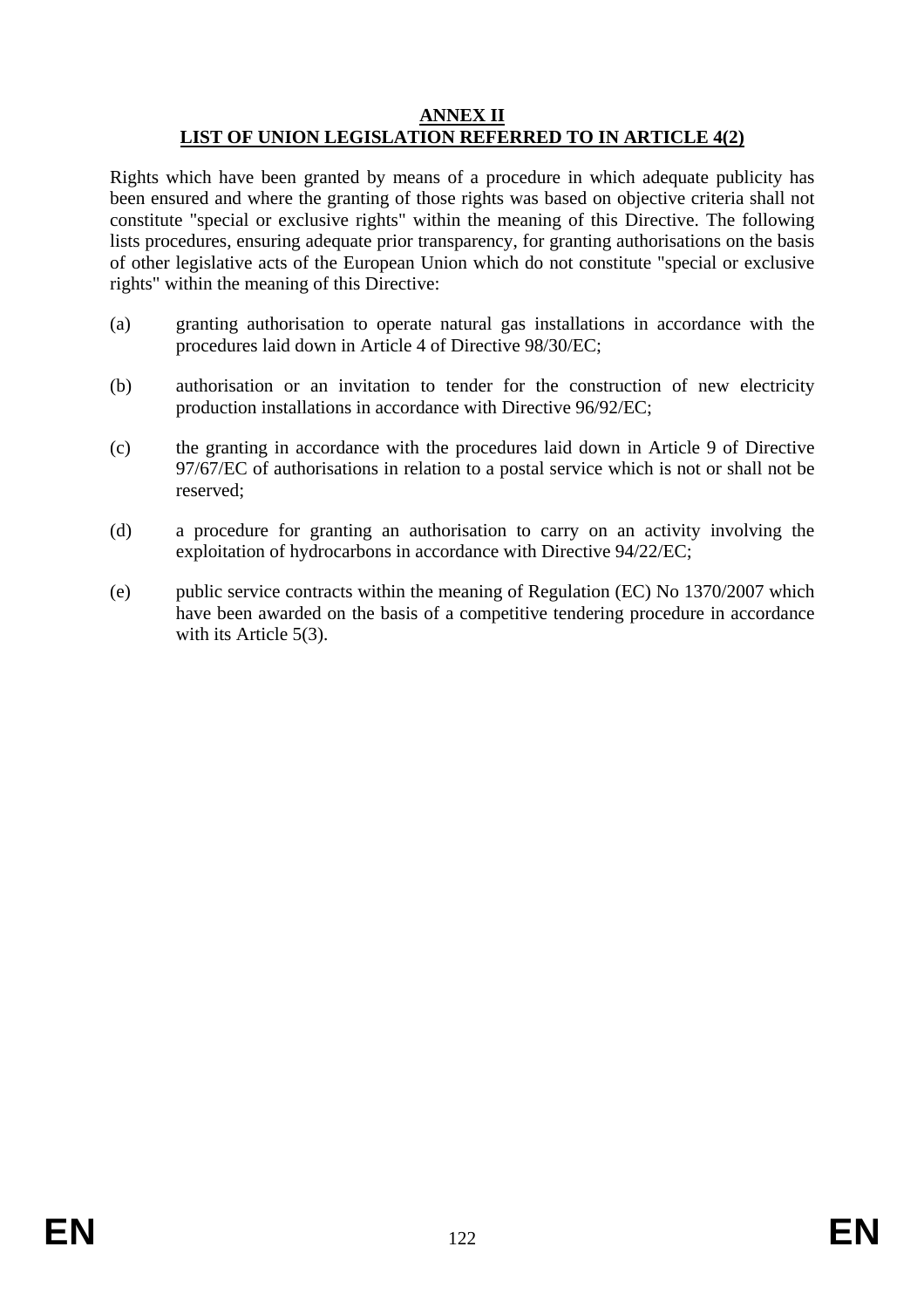#### **ANNEX III LIST OF UNION LEGISLATION REFERRED TO IN ARTICLE 27(3)**

### A. TRANSPORT OR DISTRIBUTION OF GAS OR HEAT

Directive 2009/73/EC

### B. PRODUCTION, TRANSMISSION OR DISTRIBUTION OF ELECTRICITY

Directive 2009/72/EC

C. PRODUCTION, TRANSPORT OR DISTRIBUTION OF DRINKING WATER

None

D. CONTRACTING ENTITIES IN THE FIELD OF RAIL SERVICES

Rail Freight transport

Council Directive 91/440/EEC of 29 July 1991 on the development of the Community's railways<sup>54</sup>

Rail passenger transport

None

### E. CONTRACTING ENTITIES IN THE FIELD OF URBAN RAILWAY, TRAMWAY, TROLLEYBUS OR MOTOR BUS SERVICES

None

F. CONTRACTING ENTITIES IN THE FIELD OF POSTAL SERVICES

Directive 97/67/EC

G. EXTRACTION OF OIL OR GAS

Directive 94/22/EC

H. EXPLORATION FOR AND EXTRACTION OF COAL OR OTHER SOLID FUELS

None

I. CONTRACTING ENTITIES IN THE FIELD OF SEAPORT OR INLAND PORT OR OTHER TERMINAL EQUIPMENT

None

1

J. CONTRACTING ENTITIES IN THE FIELD OF AIRPORT INSTALLATIONS

54 OJ L 237, 24.8.1991, p. 25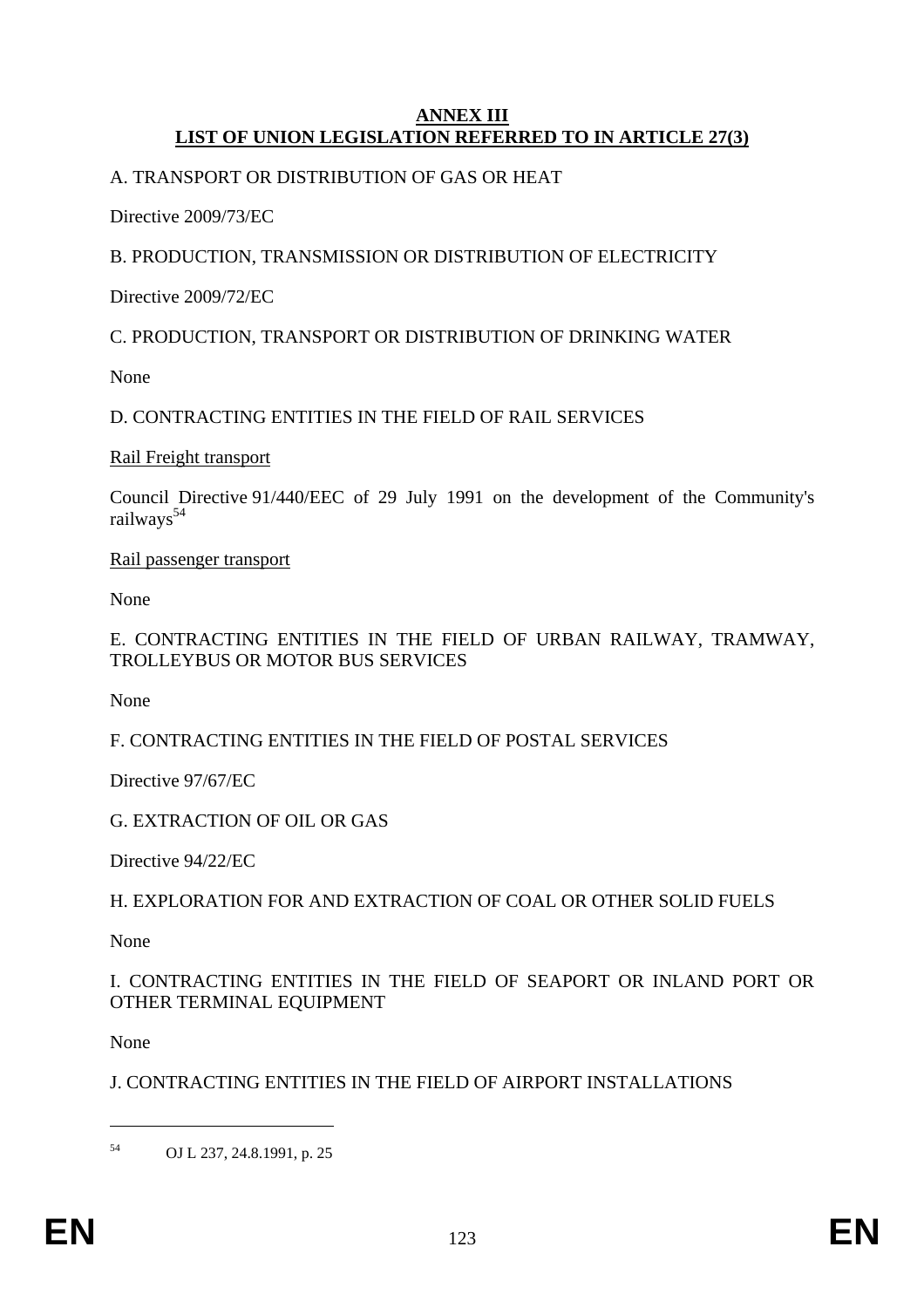None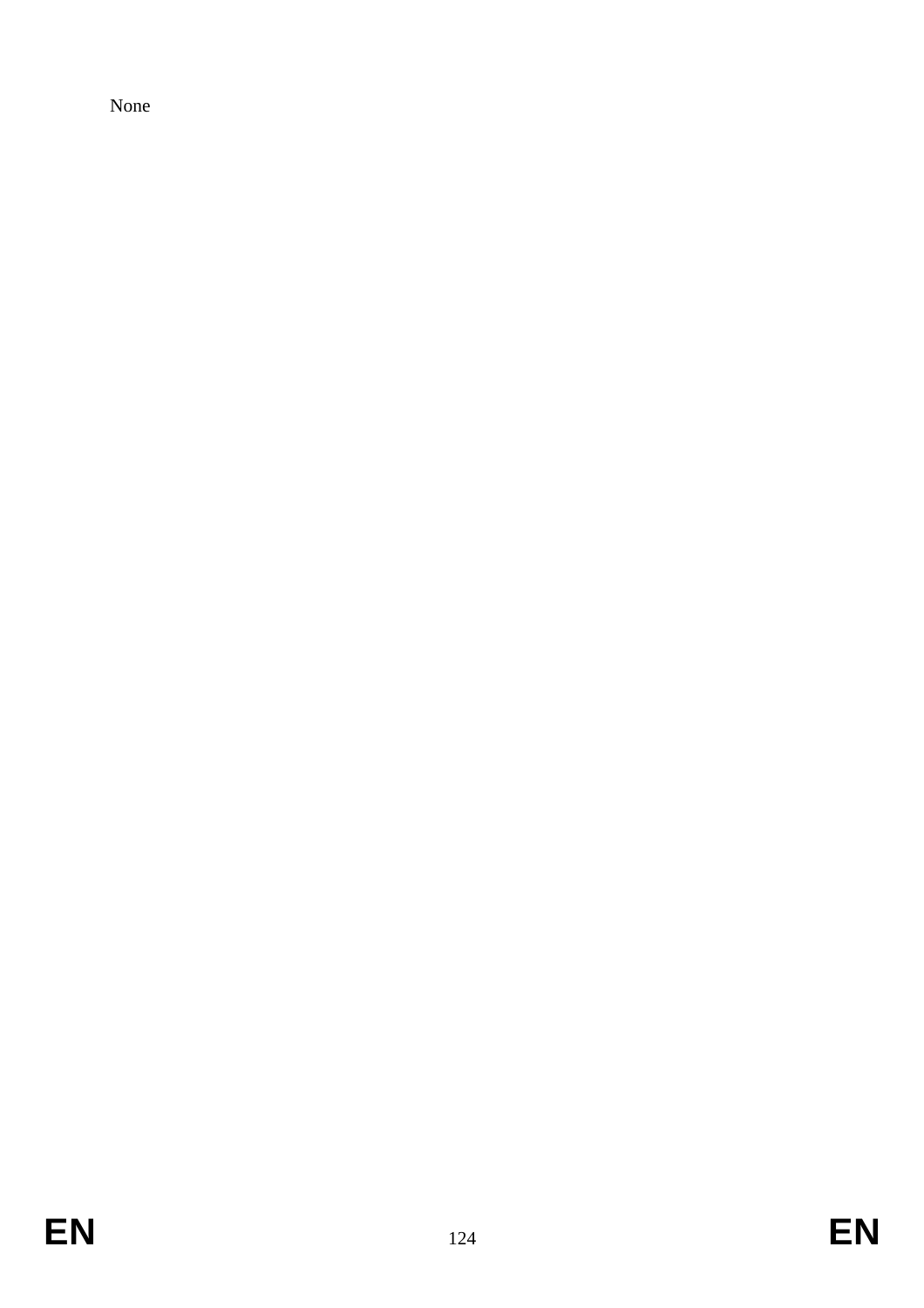### **ANNEX IV**

### **REQUIREMENTS RELATING TO DEVICES FOR THE ELECTRONIC RECEIPT OF TENDERS, REQUESTS TO PARTICIPATE, APPLICATIONS FOR QUALIFICATION AS WELL AS PLANS AND PROJECTS IN CONTESTS**

Devices for the electronic receipt of tenders, requests to participate, applications for qualification as well as plans and projects in contests must guarantee, through technical means and appropriate procedures, at least that:

- (a) the exact time and date of the receipt of tenders, requests to participate, applications for qualification as well as the submission of plans and projects can be determined precisely;
- (b) it may be reasonably ensured that, before the time limits laid down, no-one can have access to data transmitted under those requirements;
- (c) where that access prohibition is infringed, it may be reasonably ensured that the infringement is clearly detectable;
- (d) only authorised persons may set or change the dates for opening data received;
- (e) during the various stages of the qualification procedure, the procurement procedure or contest, access to all data submitted, or to part thereof, must be possible only through simultaneous action by authorised persons;
- (f) simultaneous action by authorised persons must give access to data transmitted only after the prescribed date;
- (g) data received and opened in accordance with those requirements must remain accessible only to persons authorised to acquaint themselves therewith and
- (h) authentication of tenders must conform to the requirements set out in this Annex.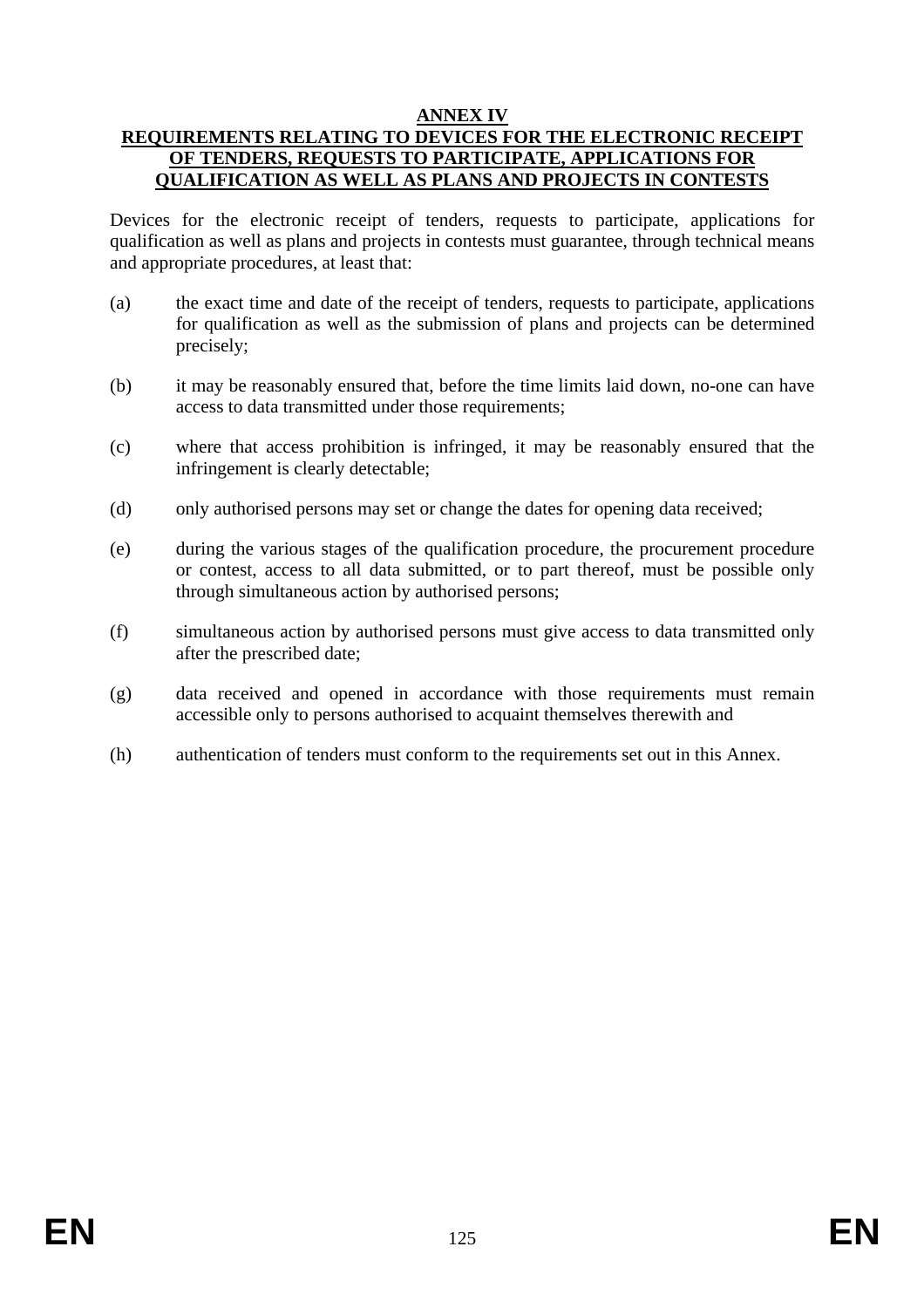#### **ANNEX V LIST OF INTERNATIONAL AGREEMENTS REFERRED TO IN ARTICLE 38**

Agreements with the following countries or groupings of countries:

- Albania (OJ L 107, 28.4.2009)
- Former Yugoslav Republic of Macedonia (OJ L 87, 20.03.2004)
- CARIFOUM (OJ L 289, 30.10.2008)
- Chile (OJ L352, 30.12.2002)
- Croatia (OJ L 26, 28.1.2005)
- Mexico (OJ L 276, 28.10.2000, L 157/30.6.2000)
- Montenegro (OJ L 345 of 28.12.2007)
- South Korea (OJ L 127/14.5.2011)
- Switzerland (OJ L 300, 31/12/1972)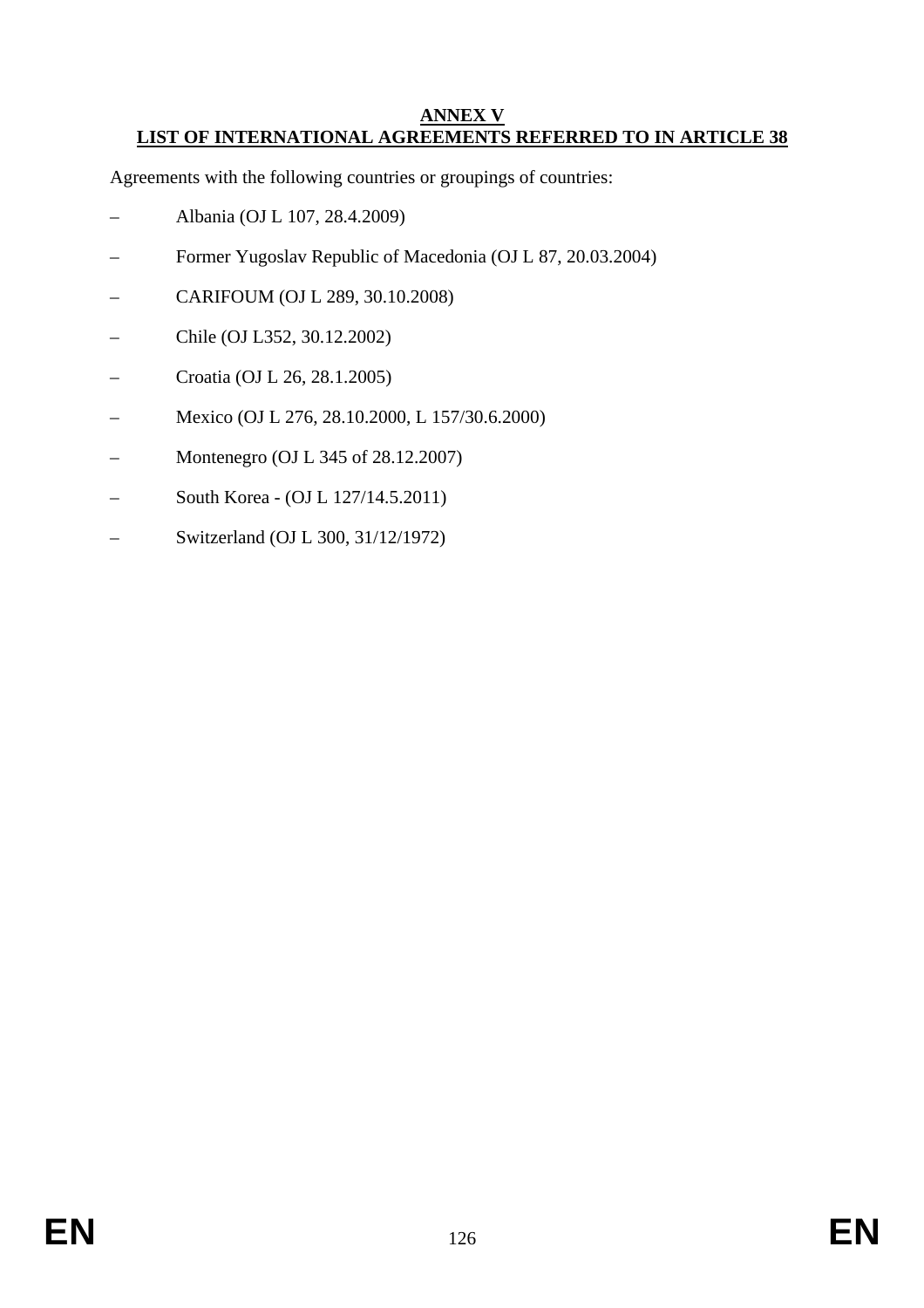#### **ANNEX VI PART A INFORMATION TO BE INCLUDED IN THE PERIODIC INDICATIVE NOTICE**

(as referred to in Article 61)

#### I. INFORMATION TO BE INCLUDED IN ALL CASES

- 1. Name, identification number (where provided for in national legislation), address including NUTS code, telephone, fax number, email and internet address of the contracting entity and, where different, of the service from which additional information may be obtained.
- 2. Main activity exercised.
- 3. (a) For supply contracts: nature and quantity or value of the services or products to be supplied (nomenclature reference No(s)).
	- (b) For works contracts: nature and extent of the services to be provided, the general characteristics of the work or of the lots by reference to the work (nomenclature reference No(s)).
	- (c) For service contracts: intended total procurement in each of the service categories envisaged (nomenclature reference No(s)).
- 4. Date of dispatch of the notice or of dispatch of the notice of the publication of this notice on the buyer profile.
- 5. Any other relevant information.

II. ADDITIONAL INFORMATION TO BE SUPPLIED WHERE THE NOTICE IS USED AS A MEANS OF CALLING FOR COMPETITION OR PERMITS THE REDUCTION OF THE TIME LIMITS FOR THE RECEIPT OF TENDERS (Article 61(2))

- 6. A reference to the fact that interested economic operators shall advise the entity of their interest in the contract or contracts.
- 7. Email or internet address at which the specifications and any supporting documents will be available for unrestricted and full direct access, free of charge.
- 8. Where appropriate, state whether the contract is reserved for sheltered workshops or whether its performance is reserved in the context of sheltered employment programmes.
- 9. Time limit for the receipt of applications for an invitation to tender or to negotiate.
- 10. Nature and quantity of the goods to be supplied or general nature of the work or category of service and description, stating if framework agreement(s) are envisaged, including any options for further procurement and the estimated time available for exercising those options as well as the number of renewals, if any. In the case of recurring contracts, also, an estimate of the timing of the subsequent calls for competition. State whether purchase, lease, rental or hire-purchase or any combination of those is involved.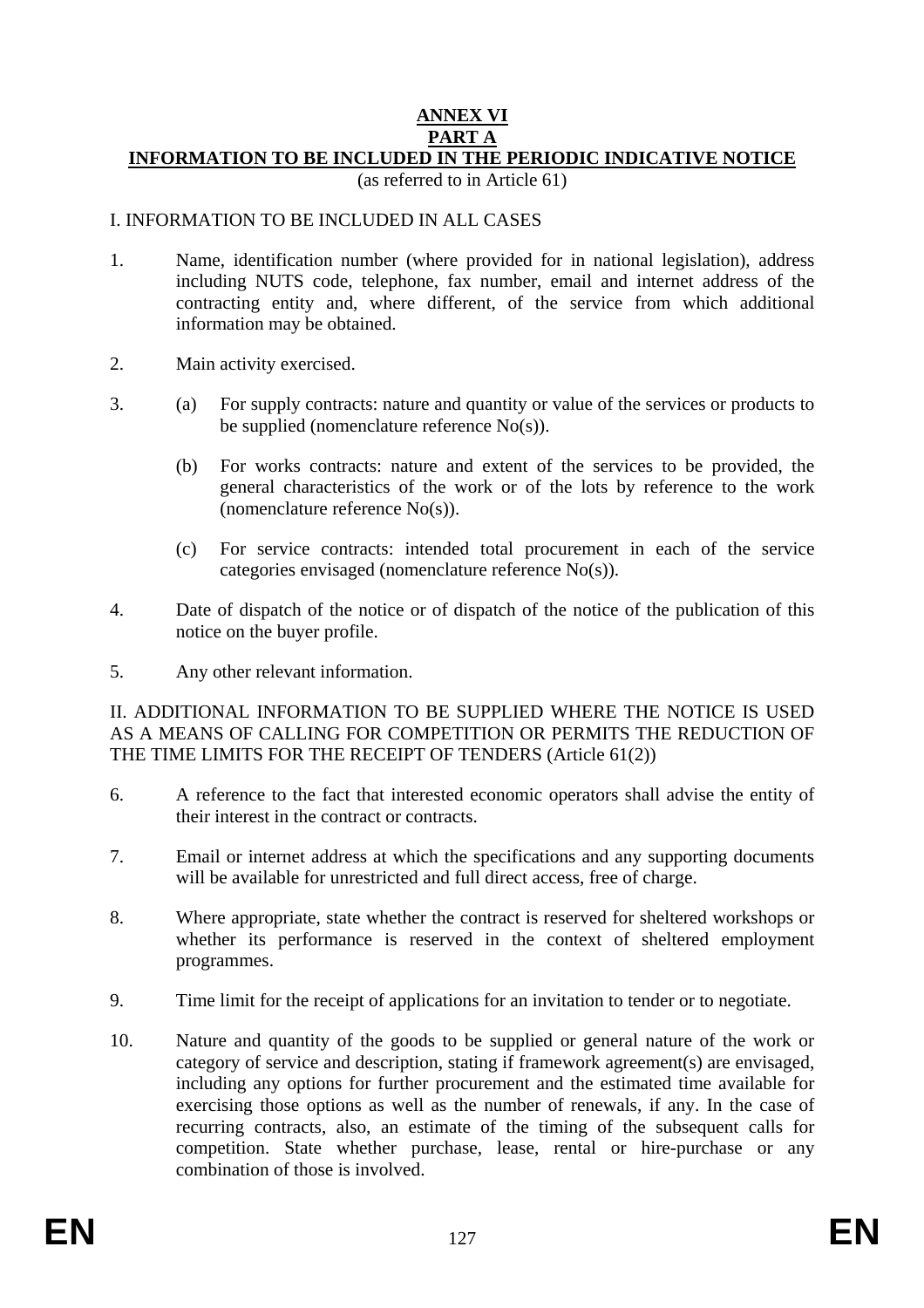- 11. NUTS code for the main location of works in case of works or NUTS code for the main place of delivery or performance in supplies and service ; if the contract is divided into lots, this information shall be provided for each lot.
- 12. Time limits for delivery or completion or duration of service contract and, as far as possible, for starting.
- 13. Address to which interested undertakings shall send their expressions of interest in writing.
- 14. Time limit for receipt of expressions of interest.
- 15. Language or languages authorised for the presentation of candidatures or tenders.
- 16. Economic and technical conditions, and financial and technical guarantees required of suppliers.
- 17. (a) Estimated date for initiating the procurement procedures in respect of the contract or contracts (if known);
	- (b) Type of procurement procedure (restricted or negotiated);
	- (c) The amount of and payment details for any sum to be paid to obtain documents concerning the consultation.
- 18. Where appropriate, particular conditions to which the performance of the contract is subject.
- 19. Where appropriate, indication whether:
	- (a) E-submission of tenders or requests to participate will be required/accepted,
	- (b) E-ordering will be used,
	- (c) E-invoicing will be used,
	- (d) E-payment will be accepted.
- 20. Name and address of the body responsible for appeal and, where appropriate, mediation procedures. Precise information concerning time limits for lodging appeals, or, if need be, the name, address, telephone number, fax number and e-mail address of the service from which this information may be obtained.
- 21. Where known, criteria referred to in Article 76 to be used for award of the contract: "lowest cost" or "most economically advantageous tender". Criteria representing the most economically advantageous tender as well as their weighting or, where appropriate, the order of importance of those criteria shall be mentioned, where they do not appear in the specifications, or will not be indicated in the invitation to confirm interest referred to in Article 61(2)(b) or in the invitation tender or to negotiate.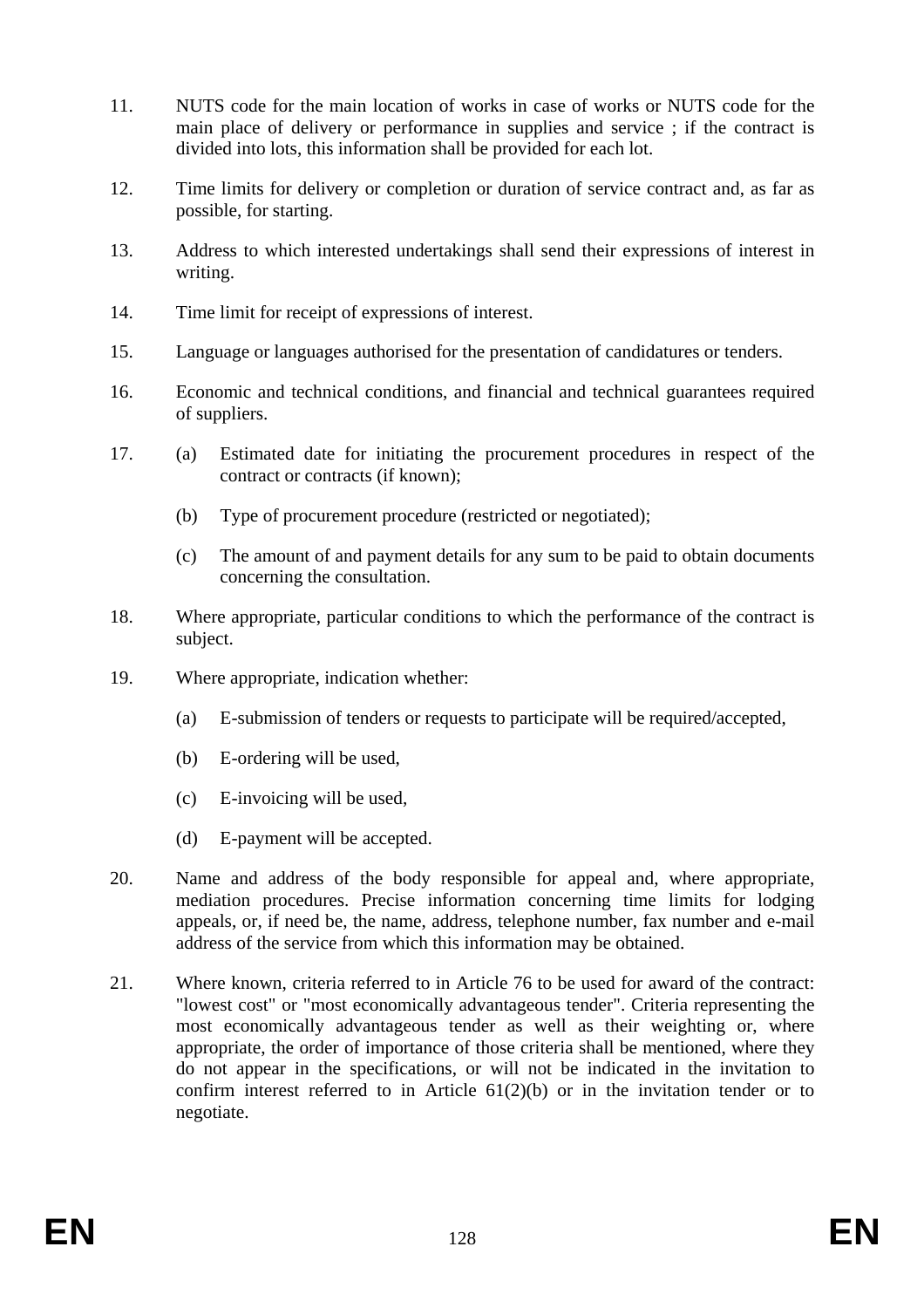### **PART B**

### **INFORMATION TO BE INCLUDED IN NOTICES OF PUBLICATION OF A PERIODIC INDICATIVE NOTICE ON A BUYER PROFILE NOT USED AS A MEANS OF CALLING FOR COMPETITION (as referred to in Article 61(1))**

- 1. Name, identification number (where provided for in national legislation), address including NUTS code, telephone, fax number, email and internet address of the contracting entity and, where different, of the service from which additional information may be obtained.
- 2. Main activity exercised.
- 3. CPV Nomenclature reference No(s).
- 4. Internet address of the "buyer profile" (URL).
- 5. Date of dispatch of the notice of the publication of the prior information notice on the buyer profile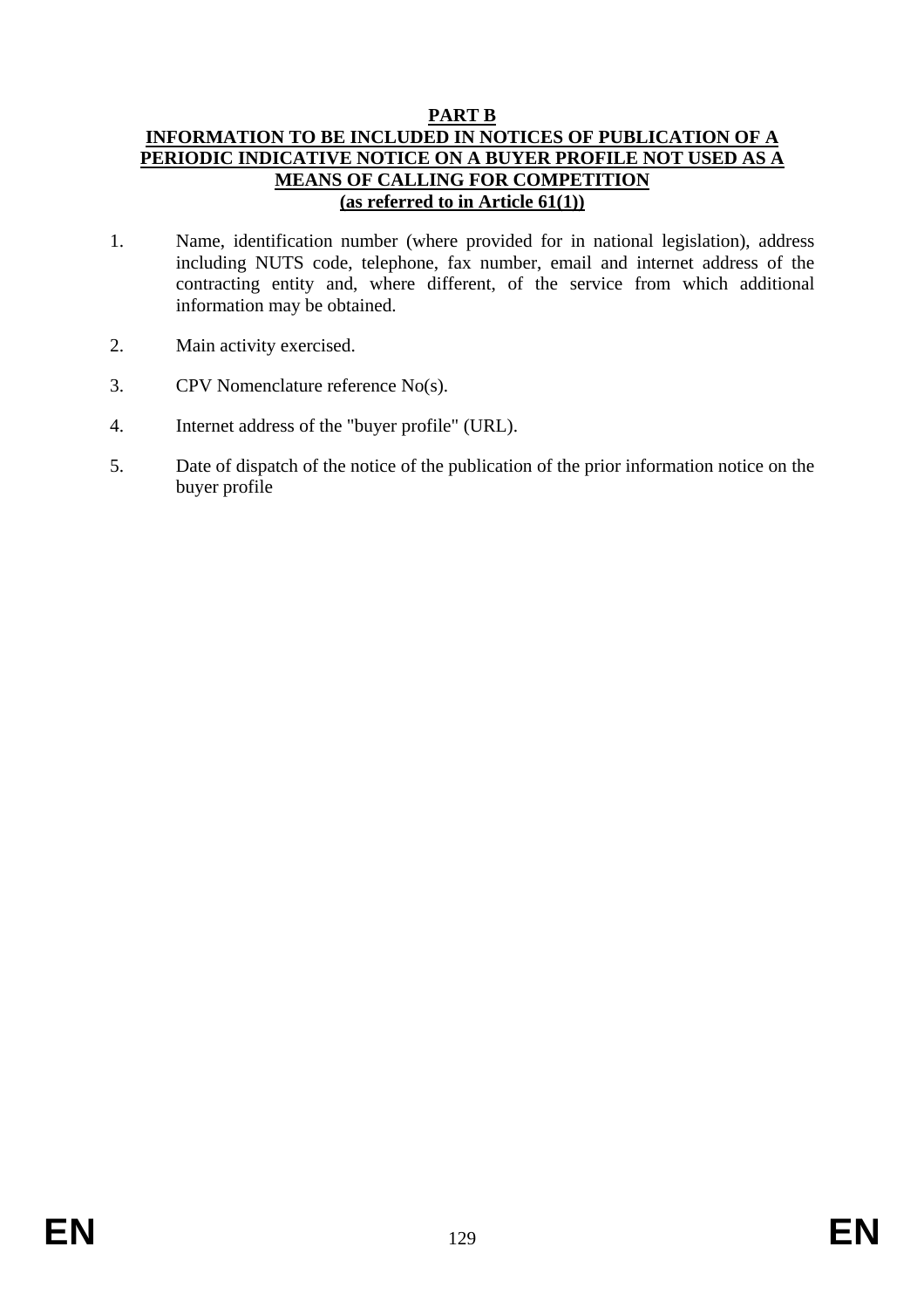#### **ANNEX VII INFORMATION TO BE INCLUDED IN THE SPECIFICATIONS IN ELECTRONIC AUCTIONS (ARTICLE 47(4))**

The specifications to be used where contracting entities have decided to hold an electronic auction shall include at least the following details:

- (a) the features whose values will be the subject of electronic auction, provided that such features are quantifiable and can be expressed in figures or percentages;
- (b) any limits on the values which may be submitted, as they result from the specifications relating to the subject of the contract;
- (c) the information which will be made available to tenderers in the course of the electronic auction and, where appropriate, when it will be made available to them;
- (d) the relevant information concerning the electronic auction process;
- (e) the conditions under which the tenderers will be able to bid and, in particular, the minimum differences which will, where appropriate, be required when bidding;
- (f) the relevant information concerning the electronic equipment used and the arrangements and technical specifications for connection.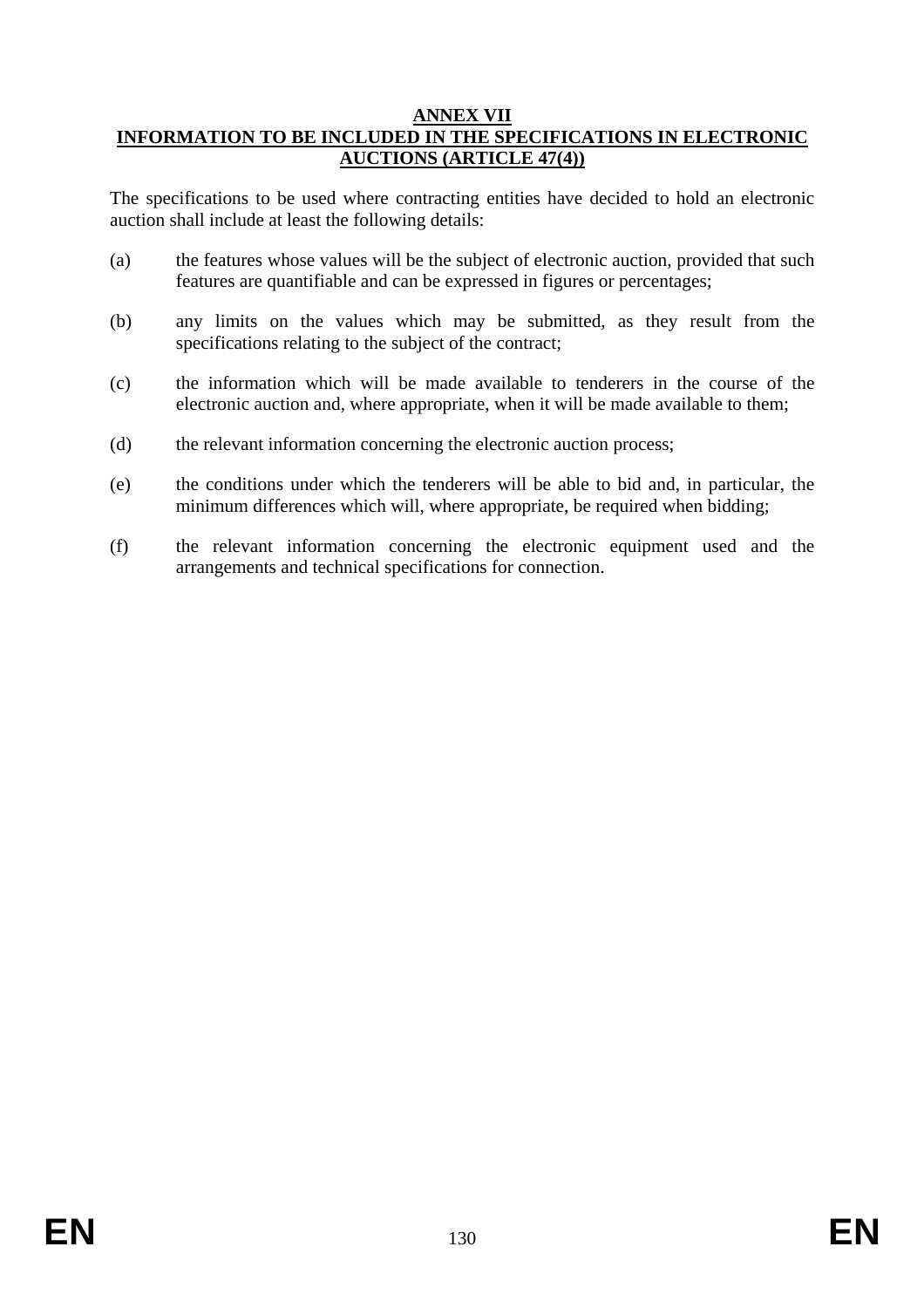#### **ANNEX VIII DEFINITION OF CERTAIN TECHNICAL SPECIFICATIONS**

For the purposes of this Directive,

- (1) "technical specification" means one of the following:
	- (e) in the case of service or supply contracts a specification in a document defining the required characteristics of a product or a service, such as quality levels, environmental and climate performance levels, design for all requirements (including accessibility for disabled persons) and conformity assessment, performance, use of the product, safety or dimensions, including requirements relevant to the product as regards the name under which the product is sold, terminology, symbols, testing and test methods, packaging, marking and labelling, user instructions, production processes and methods at any stage of the life cycle of the supply or service and conformity assessment procedures;
	- (b) in the case of works contracts, the totality of the technical prescriptions contained in particular in the procurement documents, defining the characteristics required of a material, product or supply, which permits a material, a product or a supply to be described in a manner such that it fulfils the use for which it is intended by the contracting entity; those characteristics include levels of environmental and climate performance, design for all requirements (including accessibility for disabled persons) and conformity assessment, performance, safety or dimensions, including the procedures concerning quality assurance, terminology, symbols, testing and test methods, packaging, marking and labelling, user instructions, and production processes and methods at any stage of the life cycle of the works; those characteristics also include rules relating to design and costing, the test, inspection and acceptance conditions for works and methods or techniques of construction and all other technical conditions which the contracting entity is in a position to prescribe, under general or specific regulations, in relation to the finished works and to the materials or parts which they involve;
- (2) "Standard" means a technical specification approved by a recognised standardisation body for repeated or continuous application, compliance with which is not compulsory and which falls into one of the following categories:
	- (a) "international standard": a standard adopted by an international standards organisation and made available to the general public;
	- (b) "European standard": a standard adopted by a European standards organisation and made available to the general public;
	- (c) "national standard": a standard adopted by a national standards organisation and made available to the general public;
- (3) "European technical approval" means a favourable technical assessment of the fitness for use of a product, based on the fulfilment of the essential requirements for building works, by means of the inherent characteristics of the product and the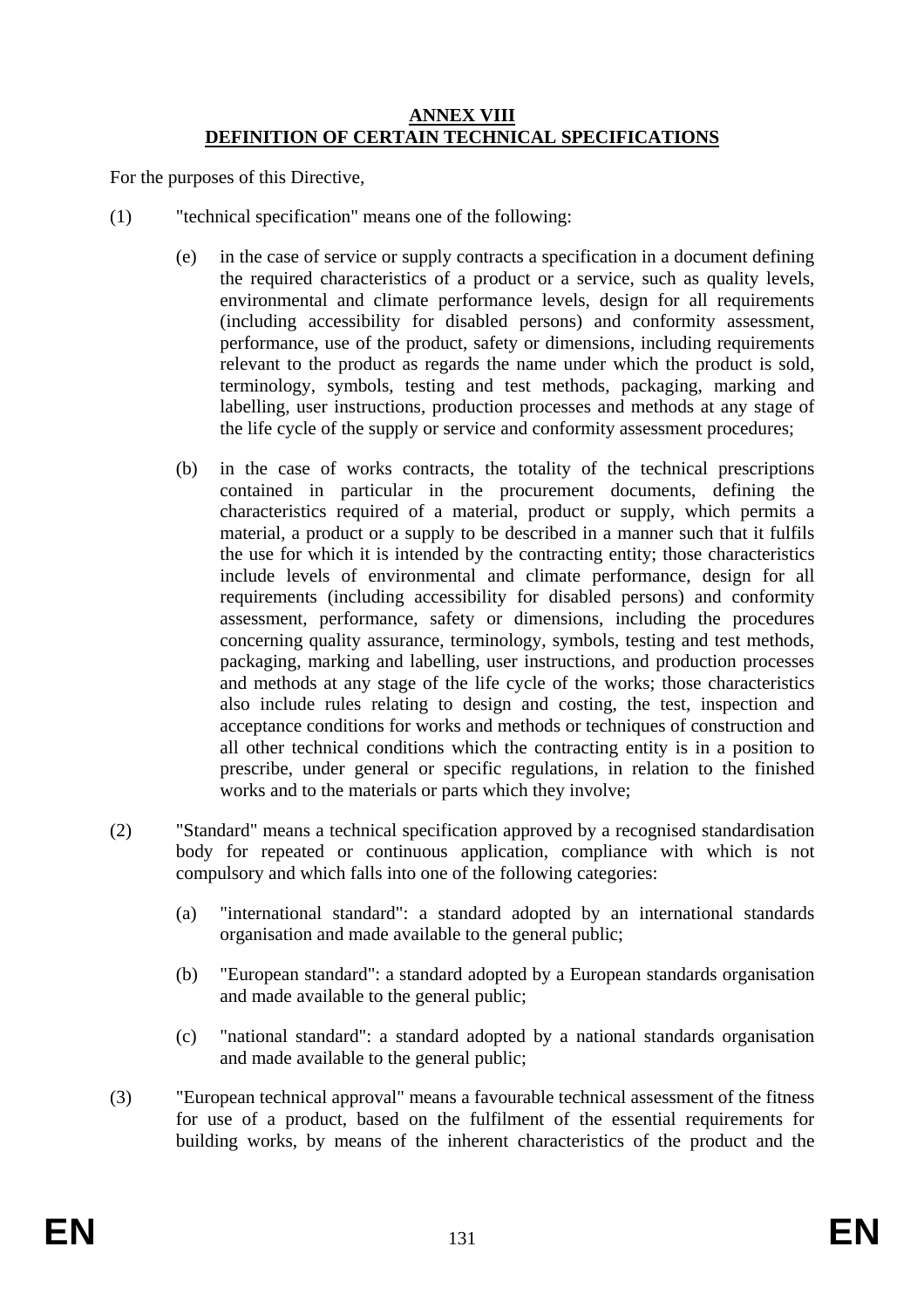defined conditions of application and use. European technical approvals are issued by an approval body designated for this purpose by the Member State;

- (4) "Common technical specifications" means a technical specification laid down in accordance with a procedure recognised by the Member States or in accordance with Articles 9 and 10 of Parliament and Council Regulation [XXX] on European standardisation [and amending Council Directives 89/686/EEC and 93/15/EEC and Directives 94/9/EC, 94/25/EC, 95/16/EC, 97/23/EC, 98/34/EC, 2004/22/EC, 2007/23/EC, 2009/105/EC and 2009/23/EC of the European Parliament and the Council] which has been published in the *Official Journal of the European Union*;
- (5) "Technical reference" means any deliverable produced by European standardisation bodies, other than official standards, according to procedures adapted to developments in market needs.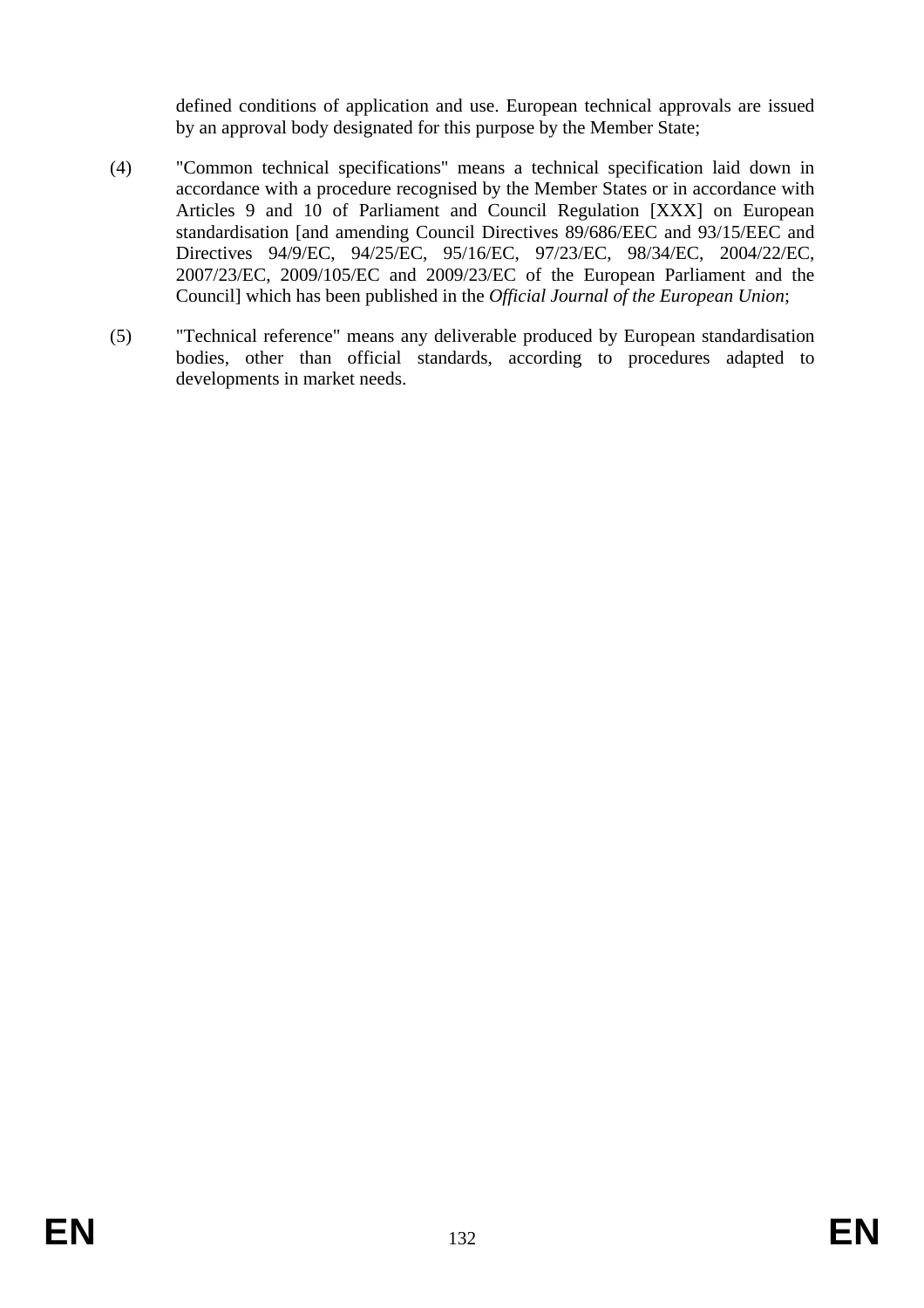#### **ANNEX IX FEATURES CONCERNING PUBLICATION**

1. Publication of notices

The notices referred to in Articles 61, 62, 63, 64, 85 and 89 must be sent by the contracting entities to the Publications Office of the European Union and published in accordance with the following rules:

(a) Notices referred to in Articles 61, 62, 63, 64, 85 and 89 shall be published by the Publications Office of the European Union or by the contracting entities in the event of a periodic indicative notice published on a buyer profile in accordance with Article 61 (1).

In addition, contracting entities may publish this information on the Internet on a "buyer profile" as referred to in point 2(b) below;

- (b) The Publications Office of the European Union will give the contracting entity the confirmation referred to in the second subparagraph of Article 65 (5).
- 2. Publication of complementary or additional information
	- (a) Contracting entities shall publish the specifications and the additional documents in their entirety on the Internet;
	- (b) The buyer profile may include periodic indicative notices as referred to in Article 61 (1), information on ongoing invitations to tender, scheduled purchases, contracts concluded, procedures cancelled and any useful general information, such as a contact point, a telephone and a fax number, a postal address and an e-mail address.
- 3. Format and procedures for the electronic transmission of notices

The format and procedure for sending notices electronically as established by the Commission are made accessible at the Internet address "http://simap.eu.int".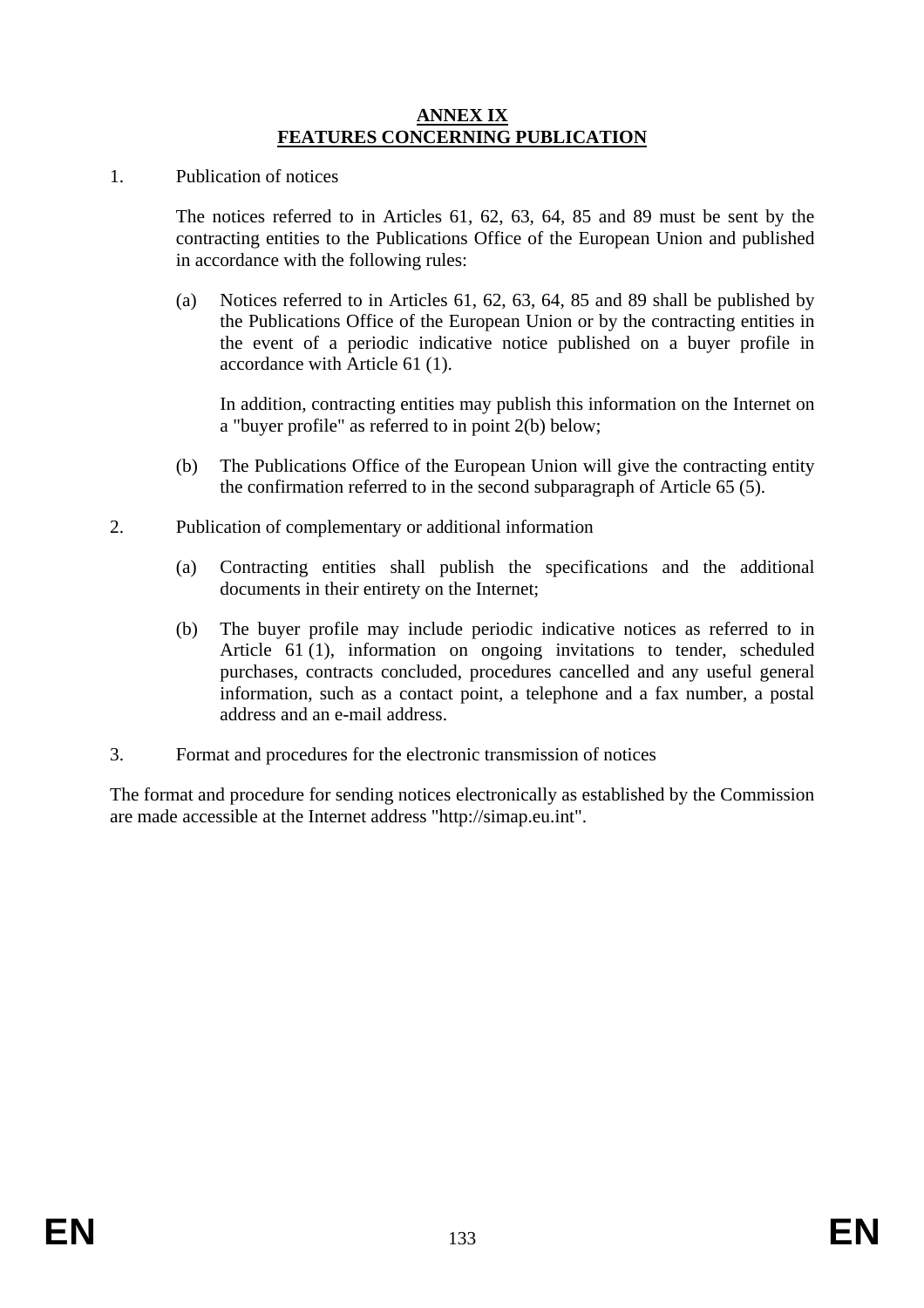#### **ANNEX X INFORMATION TO BE INCLUDED IN THE NOTICE ON THE EXISTENCE OF A QUALIFICATION SYSTEM (as referred to in point (b) of Article 39(2) and in Article 62)**

- 1. Name, identification number (where provided for in national legislation), address including NUTS code, telephone, fax number, email and internet address of the contracting entity and, where different, of the service from which additional information may be obtained.
- 2. Main activity exercised.
- 3. Where appropriate, state whether the contract is reserved for sheltered workshops or whether its performance is reserved in the context of sheltered employment programmes.
- 4. Purpose of the qualification system (description of the goods, services or works or categories thereof to be procured through the system - nomenclature reference No(s)). NUTS code for the main location of works in case of works or NUTS code for the main place of delivery or performance in supplies and service.
- 5. Conditions to be fulfilled by the economic operators in view of their qualification pursuant to the system and the methods according to which each of those conditions will be verified. Where the description of such conditions and verification methods is voluminous and based on documents available to interested economic operators, a summary of the main conditions and methods and a reference to those documents shall be sufficient.
- 6. Period of validity of the qualification system and the formalities for its renewal.
- 7. Reference to the fact that the notice acts as the call for competition.
- 8. Address where further information and documentation concerning the qualification system can be obtained (where different from the addresses mentioned under 1).
- 9. Name and address of the body responsible for appeal and, where appropriate, mediation procedures. Precise information concerning time-limits for lodging appeals, or, if need be, the name, address, telephone number, fax number and e-mail address of the service from which this information may be obtained.
- 10. Where known, criteria referred to in Article 76 to be used for award of the contract: "lowest cost" or "most economically advantageous tender". Criteria representing the most economically advantageous tender as well as their weighting or, where appropriate, the order of importance of those criteria, shall be mentioned where they do not appear in the specifications or will not be indicated in the invitation to tender or to negotiate.
- 11. Where appropriate, indication whether:
	- (a) E-submission of tenders or requests to participate will be required/accepted,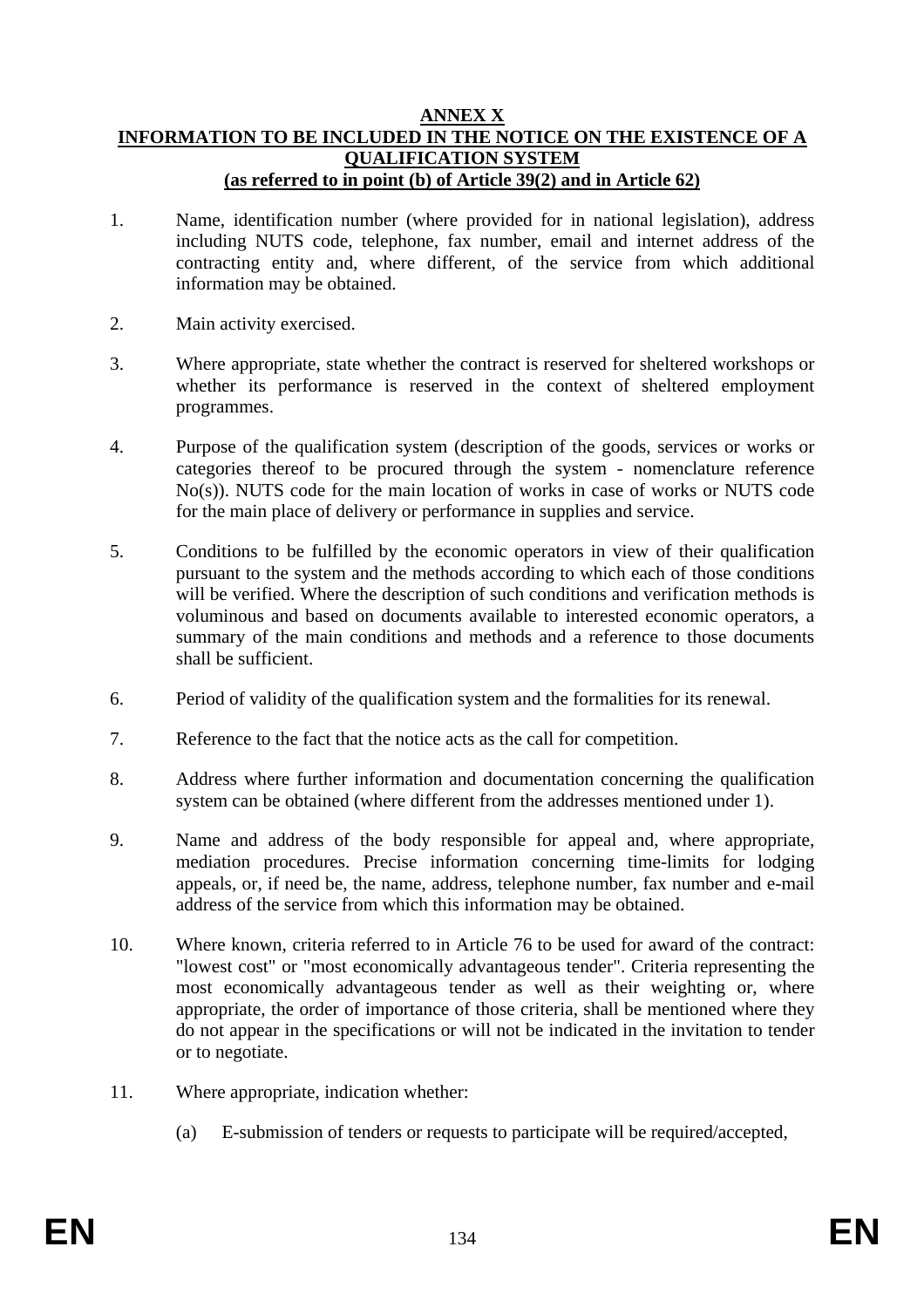- (b) E-ordering will be used,
- (c) E-invoicing will be used,
- (d) E-payment will be accepted.
- 12. Any other relevant information.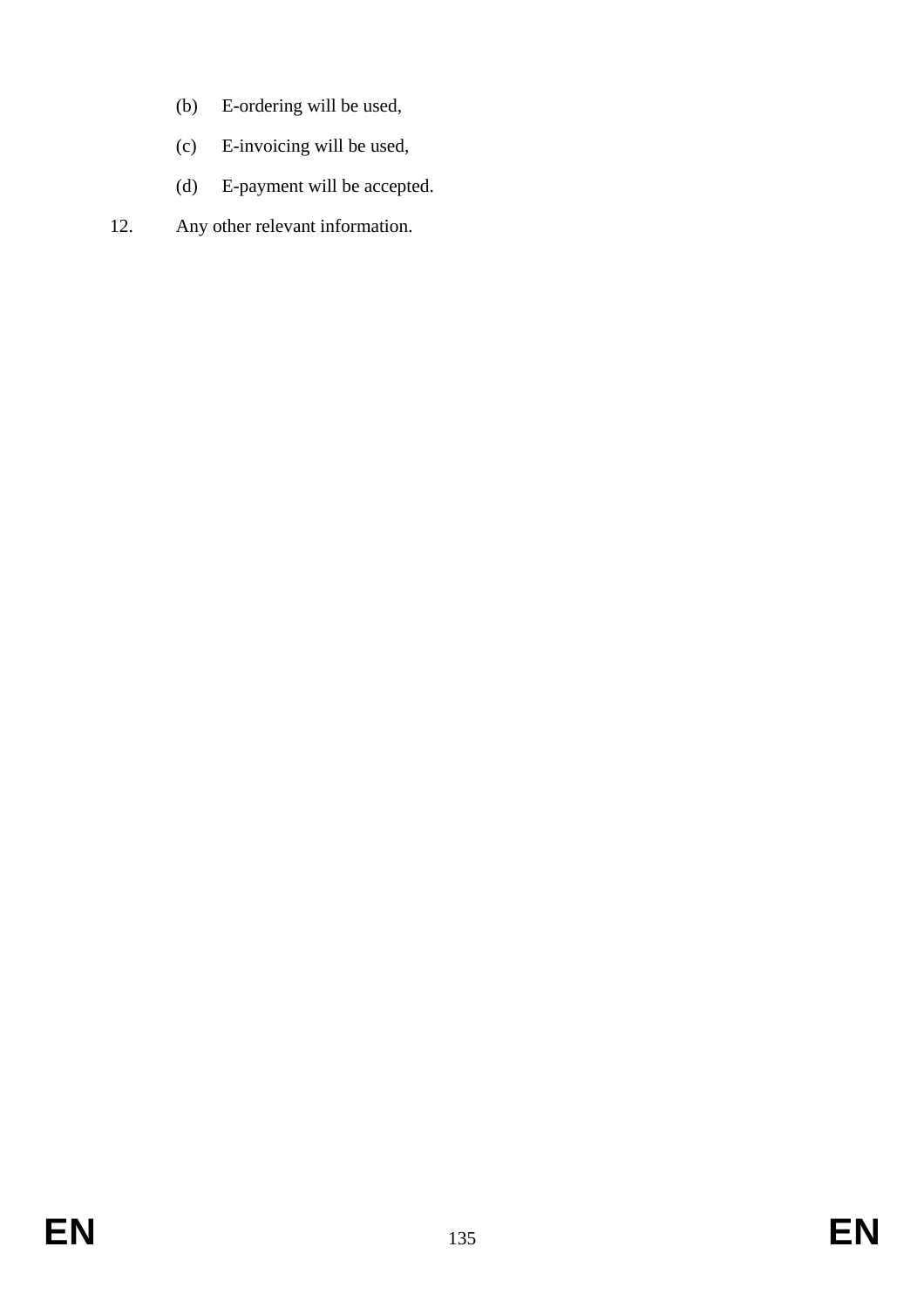#### **ANNEX XI INFORMATION TO BE INCLUDED IN CONTRACT NOTICES (as referred to in Article 63)**

#### A. OPEN PROCEDURES

- 1. Name, identification number (where provided for in national legislation), address including NUTS code, telephone, fax number, email and internet address of the contracting entity and, where different, of the service from which additional information may be obtained.
- 2. Main activity exercised.
- 3. Where appropriate, state whether the contract is reserved for sheltered workshops or whether its performance is reserved in the context of sheltered employment programmes.
- 4. Nature of the contract (supply, works or service, where appropriate, state if it is a framework agreement or a dynamic purchasing system), description (nomenclature reference No(s)). Where appropriate, state whether tenders are requested for purchase, lease, rental or hire purchase or any combination of those.
- 5. NUTS code for the main location of works in case of works or NUTS code for the main place of delivery or performance in supplies and service.
- 6. For supplies and works:
	- (a) Nature and quantity of the goods to be supplied (nomenclature reference No(s)), including any options for further procurement and, if possible, the estimated time available for exercising those options as well as the number of renewals, if any. In the case of recurring contracts, also, if possible, an estimate of the timing of the subsequent calls for competition for the goods to be procured or the nature and extent of the services to be provided and general nature of the work (nomenclature reference No(s));
	- (b) Indication of whether the suppliers may tender for some and/or all the goods required.

If, for works contracts, the work or the contract is subdivided into several lots, the order of size of the different lots and the possibility of tendering for one, for several or for all the lots;

- (c) For works contracts: information concerning the purpose of the work or the contract where the latter also involves the drawing-up of projects.
- 7. For services:
	- (a) The nature and quantity of the goods to be supplied, including any options for further procurement and, if possible, the estimated time available for exercising those options as well as the number of renewals, if any. In the case of recurring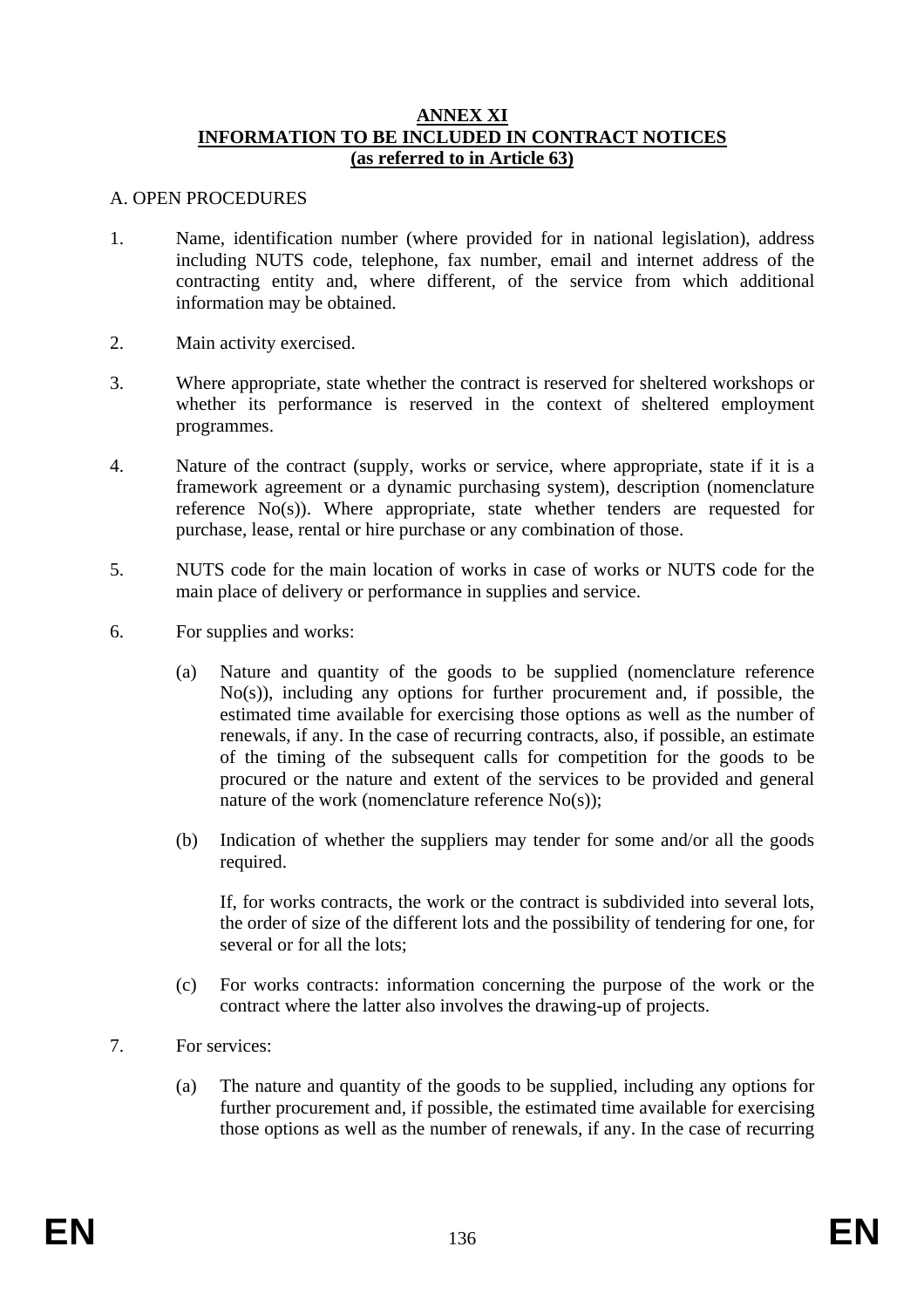contracts, also, if possible, an estimate of the timing of the subsequent calls for competition for the services to be procured;

- (b) Indication of whether the performance of the service is reserved by law, regulation or administrative provision to a particular profession;
- (c) Reference of the law, regulation or administrative provision;
- (d) Indication of whether legal persons shall indicate the names and professional qualifications of the staff to be responsible for the performance of the service;
- (e) Indication of whether service providers may tender for a part of the services concerned.
- 8. Where known, indication of whether authorisation to submit variants exists or not.
- 9. Time limits for delivery or completion or duration of service contract and, as far as possible, the starting date.
- 10. Email or internet address at which the specifications and any supporting documents will be available for unrestricted and full direct access, free of charge
- 11. (a) Final date for receipt of tenders or indicative tenders where a dynamic purchasing system is introduced;
	- (b) Address to which they shall be sent;
	- (c) Language or languages in which they shall be drawn up.
- 12. (a) Where applicable, the persons authorised to be present at the opening of tenders;
	- (b) Date, time and place of such opening.
- 13. Where applicable, any deposits and guarantees required.
- 14. Main terms concerning financing and payment and/or references to the provisions in which those are contained.
- 15. Where appropriate, the legal form to be taken by the grouping of economic operators to whom the contract is awarded.
- 16. Minimum economic and technical conditions required of the economic operator to whom the contract is awarded.
- 17. Period during which the tenderer is bound to keep open his tender.
- 18. Where appropriate, particular conditions to which the performance of the contract is subject.
- 19. Criteria referred to in Article 76 to be used for award of the contract: "lowest cost" or "most economically advantageous tender". Criteria representing the most economically advantageous tender as well as their weighting or, where appropriate,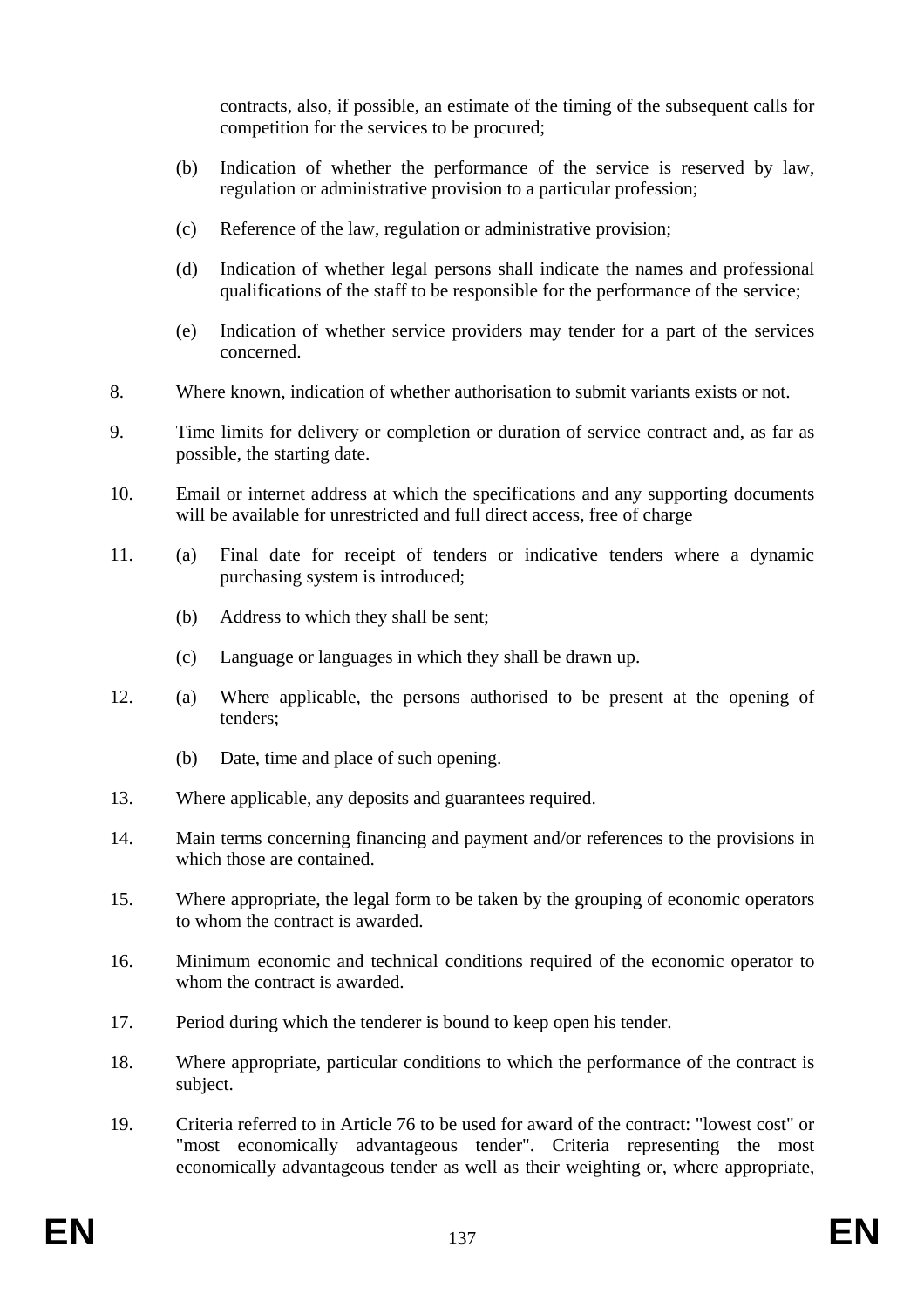the order of importance of those criteria shall be indicated where they do not appear in the specifications.

- 20. Where appropriate, date(s) and the reference(s) to publication in the *Official Journal of the European Union* of the periodic information notice or of the notice of the publication of this notice on the buyer profile to which the contract refers.
- 21. Name and address of the body responsible for appeal and, where appropriate, mediation procedures. Precise information concerning time limits for lodging appeals, or, if need be, the name, address, telephone number, fax number and e-mail address of the department from which this information may be obtained.
- 22. Date of dispatch of the notice by the contracting entity.
- 23. Any other relevant information.

### B. RESTRICTED PROCEDURES

- 1. Name, identification number (where provided for in national legislation), address including NUTS code, telephone, fax number, email and internet address of the contracting entity and, where different, of the service from which additional information may be obtained.
- 2. Main activity exercised.
- 3. Where appropriate, state whether the contract is reserved for sheltered workshops or whether its performance is reserved in the context of sheltered employment programmes.
- 4. Nature of the contract (supplies, works or services; where appropriate, state if it is a framework agreement); description (nomenclature reference No(s)). Where appropriate, state whether tenders are requested for purchase, lease, rental or hire purchase or any combination of those.
- 5. NUTS code for the main location of works in case of works or NUTS code for the main place of delivery or performance in supplies and service.
- 6. For supplies and works:
	- (a) The nature and quantity of the goods to be supplied (nomenclature reference No(s)), including any options for further procurement and, if possible, the estimated time available for exercising those options as well as the number of renewals, if any. In the case of recurring contracts, also, if possible, an estimate of the timing of the subsequent calls for competition for the goods to be procured or the nature and extent of the services to be provided and general nature of the work (nomenclature reference No(s));
	- (b) Indication of whether the suppliers may tender for some and/or all the goods required.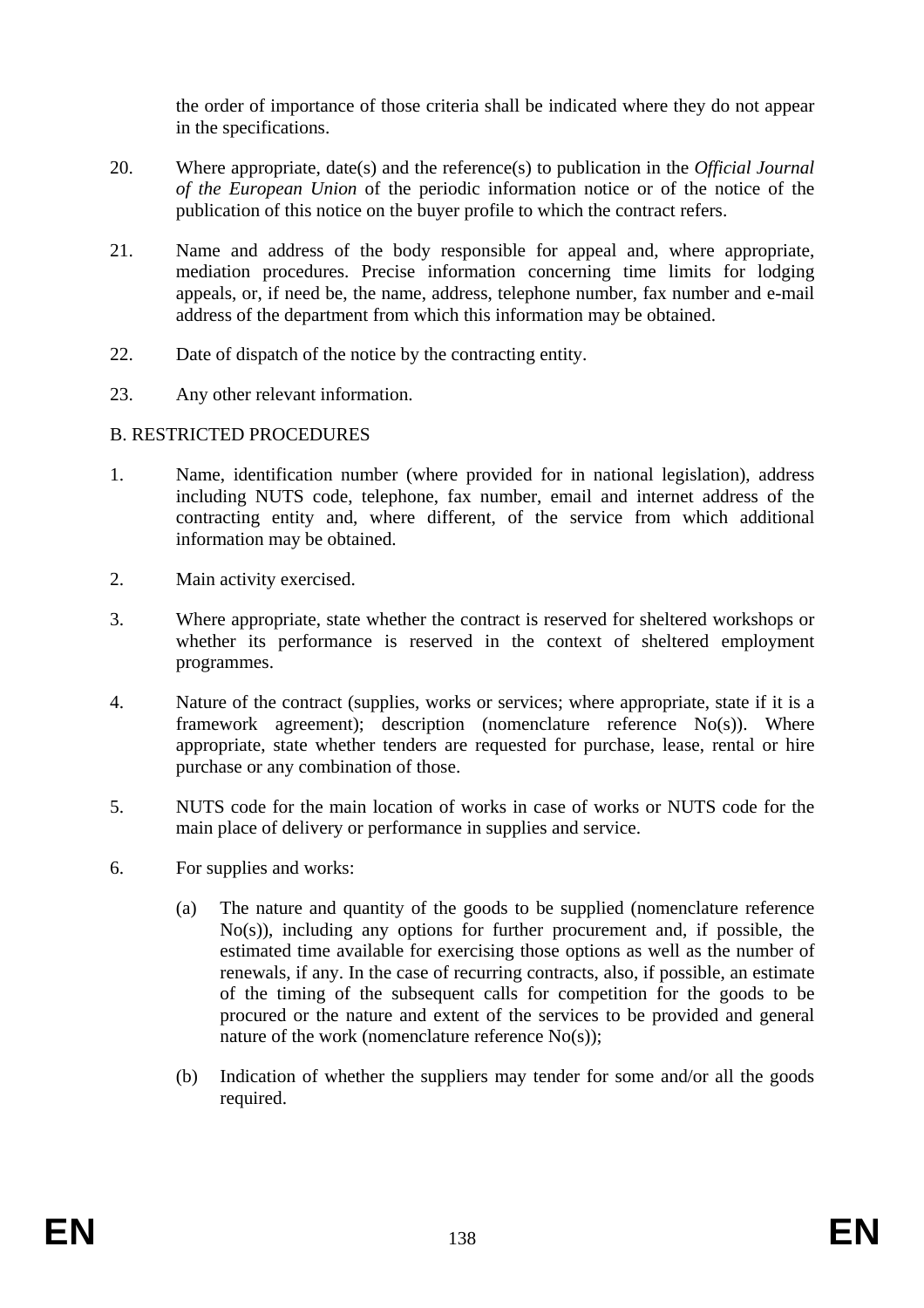If, for works contracts, the work or the contract is subdivided into several lots, the order of size of the different lots and the possibility of tendering for one, for several or for all the lots;

- (c) Information concerning the purpose of the work or the contract where the latter also involves the drawing-up of projects.
- 7. For services:
	- (a) The nature and quantity of the goods to be supplied, including any options for further procurement and, if possible, the estimated time available for exercising those options as well as the number of renewals, if any. In the case of recurring contracts, also, if possible, an estimate of the timing of the subsequent calls for competition for the services to be procured;
	- (b) Indication of whether the performance of the service is reserved by law, regulation or administrative provision to a particular profession;
	- (c) Reference to the law, regulation or administrative provision;
	- (d) Indication of whether legal persons shall indicate the names and professional qualifications of the staff to be responsible for the performance of the service;
	- (e) Indication of whether service providers may tender for a part of the services concerned.
- 8. Where known, indication of whether authorisation to submit variants exists or not.
- 9. Time limits for delivery or completion or duration of the contract and, as far as possible, for starting.
- 10. Where appropriate, the legal form to be taken by the grouping of economic operators to whom the contract is awarded.
- 11. (a) Final date for receipt of requests to participate;
	- (b) Address to which they shall be sent;
	- (c) Language or languages in which they shall be drawn up.
- 12. Final date for dispatch of invitations to tender.
- 13. Where applicable, any deposits and guarantees required.
- 14. Main terms concerning financing and payment and/or references to the provisions in which those are contained.
- 15. Information concerning the economic operator's position and the minimum economic and technical conditions required of him.
- 16. Criteria referred to in Article 76 to be used for award of the contract: "lowest cost" or "most economically advantageous tender". Criteria representing the most economically advantageous tender as well as their weighting or, where appropriate,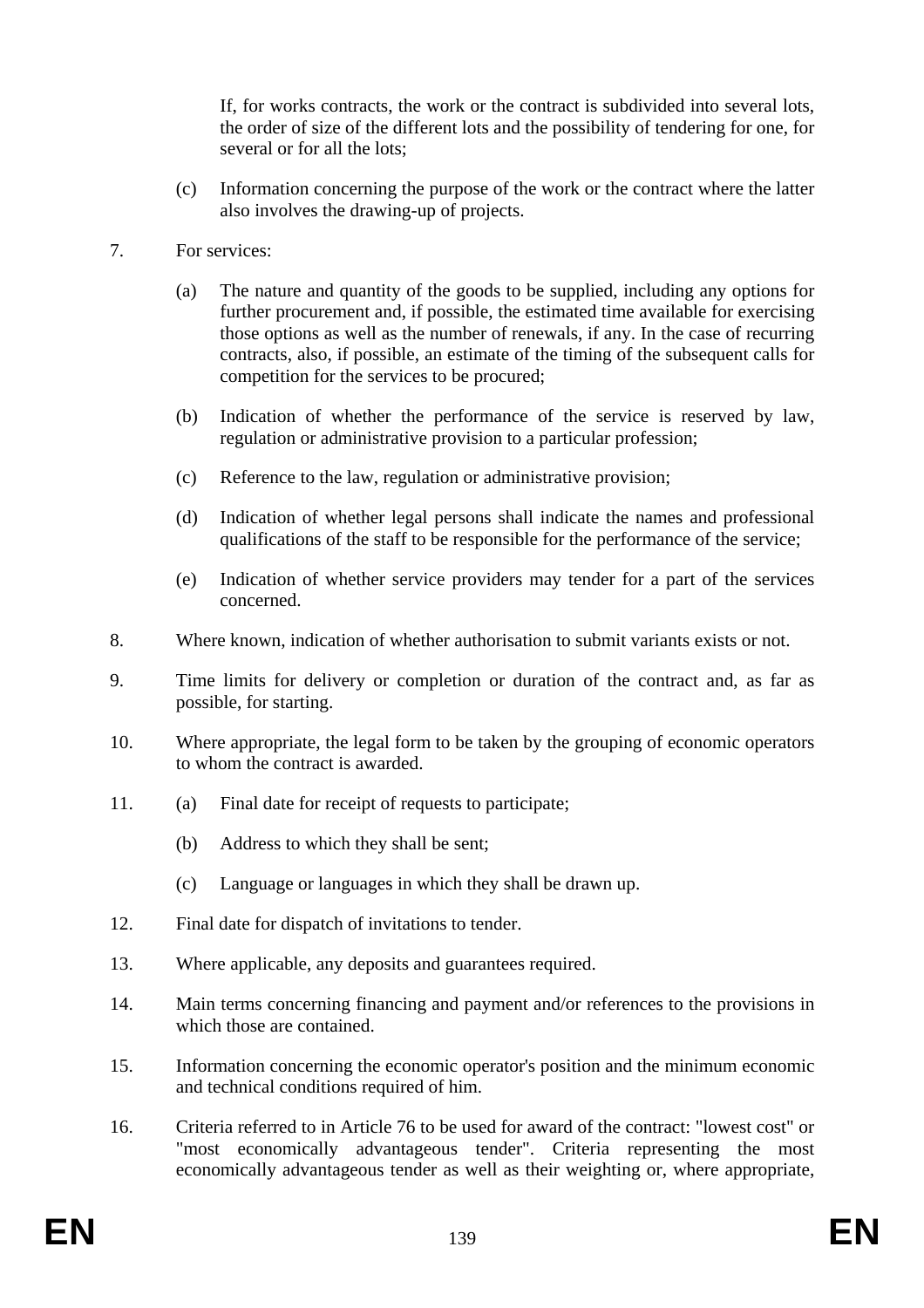the order of importance of those criteria shall be indicated where they do not appear in the specifications or will not be indicated in the invitation to tender.

- 17. Where appropriate, particular conditions to which the performance of the contract is subject.
- 18. Where appropriate, the date(s) and reference(s) to publication in the *Official Journal of the European Union* of the periodic information notice or of the notice of the publication of this notice on the buyer profile to which the contract refers.
- 19. Name and address of the body responsible for appeal and, where appropriate, mediation procedures. Precise information concerning time limits for lodging appeals, or, if need be, the name, address, telephone number, fax number and e-mail address of the service from which this information may be obtained.
- 20. Date of dispatch of the notice by the contracting entities.
- 21. Any other relevant information.

### C. NEGOTIATED PROCEDURES

- 1. Name, identification number (where provided for in national legislation), address including NUTS code, telephone, fax number, email and internet address of the contracting entity and, where different, of the service from which additional information may be obtained.
- 2. Main activity exercised.
- 3. Where appropriate, state whether the contract is reserved for sheltered workshops or whether its performance is reserved in the context of sheltered employment programmes.
- 4. Nature of the contract (supplies, works or services; where appropriate, state if it is a framework agreement); description (nomenclature reference No(s)). Where appropriate, state whether tenders are requested for purchase, lease, rental or hire purchase or any combination of those.
- 5. NUTS code for the main location of works in case of works or NUTS code for the main place of delivery or performance in supplies and service.
- 6. For supplies and works:
	- (a) The nature and quantity of the goods to be supplied (nomenclature reference No(s)), including any options for further procurement and, if possible, the estimated time available for exercising those options as well as the number of renewals, if any. In the case of recurring contracts, also, if possible, an estimate of the timing of the subsequent calls for competition for the goods to be procured or the nature and extent of the services to be provided and general nature of the work (nomenclature reference No(s));
	- (b) Indication of whether the suppliers may tender for some and/or all the goods required.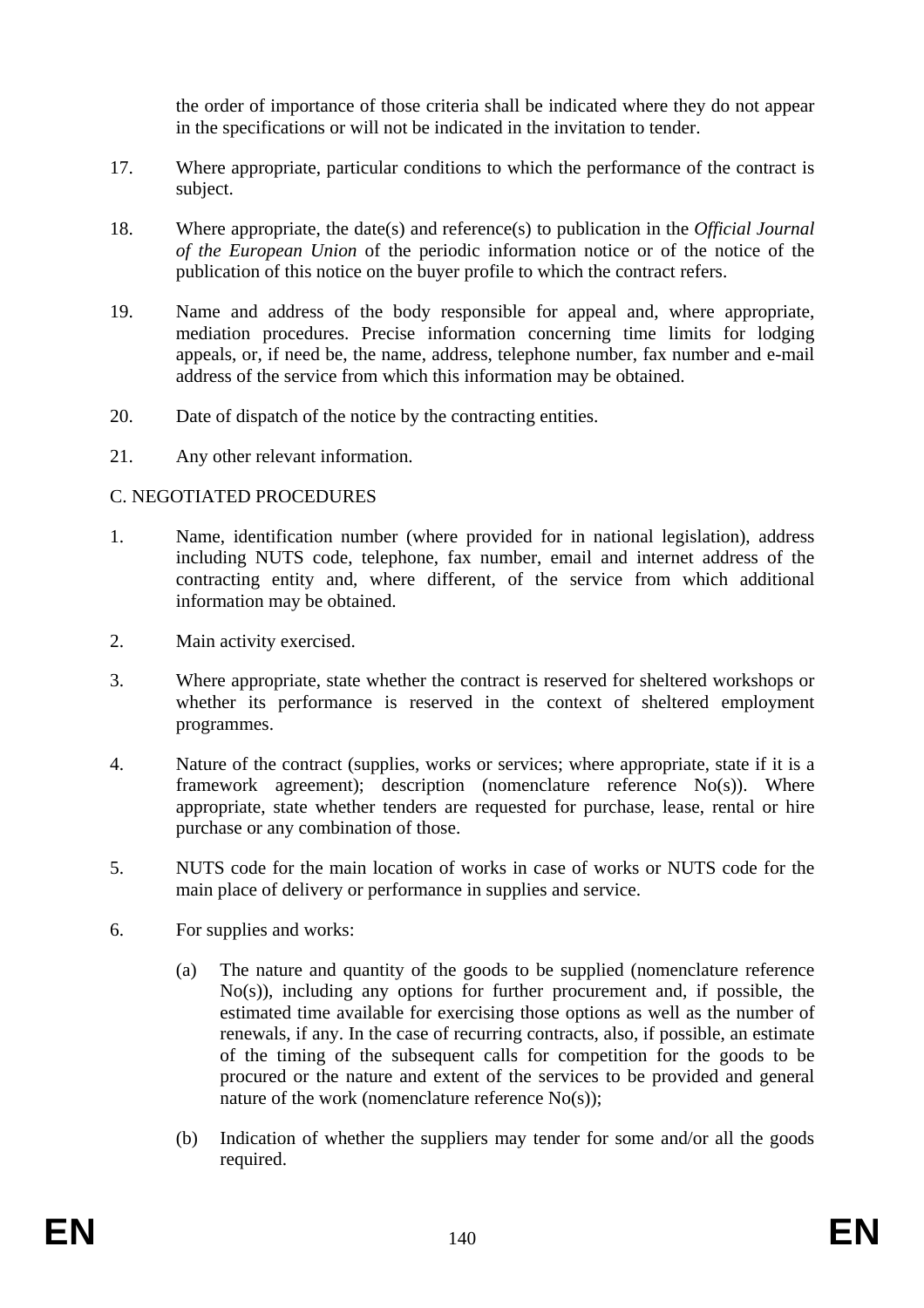If, for works contracts, the work or the contract is subdivided into several lots, the order of size of the different lots and the possibility of tendering for one, for several or for all the lots;

- (c) For works contracts: information concerning the purpose of the work or the contract where the latter also involves the drawing-up of projects.
- 7. For services:
	- (a) The nature and quantity of the services to be supplied, including any options for further procurement and, if possible, the estimated time available for exercising those options as well as the number of renewals, if any. In the case of recurring contracts, also, if possible, an estimate of the timing of the subsequent calls for competition for the services to be procured;
	- (b) Indication of whether the performance of the service is reserved by law, regulation or administrative provision to a particular profession;
	- (c) Reference of the law, regulation or administrative provision;
	- (d) Indication of whether legal persons shall indicate the names and professional qualifications of the staff to be responsible for the performance of the service;
	- (e) Indication of whether service providers may tender for a part of the services concerned.
- 8. Where known, indication of whether authorisation to submit variants exists or not.
- 9. Time limits for delivery or completion or duration of the contract and, as far as possible, for starting.
- 10. Where appropriate, the legal form to be taken by the grouping of economic operators to whom the contract is awarded.
- 11. (a) Final date for receipt of requests to participate;
	- (b) Address to which they shall be sent;
	- (c) Language or languages in which they shall be drawn up.
- 12. Where appropriate, any deposits and guarantees required.
- 13. Main terms concerning financing and payment and/or references to the provisions in which those are contained.
- 14. Information concerning the economic operator's position and the minimum economic and technical conditions required of him.
- 15. Criteria referred to in Article 76 to be used for award of the contract: "lowest cost" or "most economically advantageous tender". Criteria representing the most economically advantageous tender as well as their weighting or, where appropriate,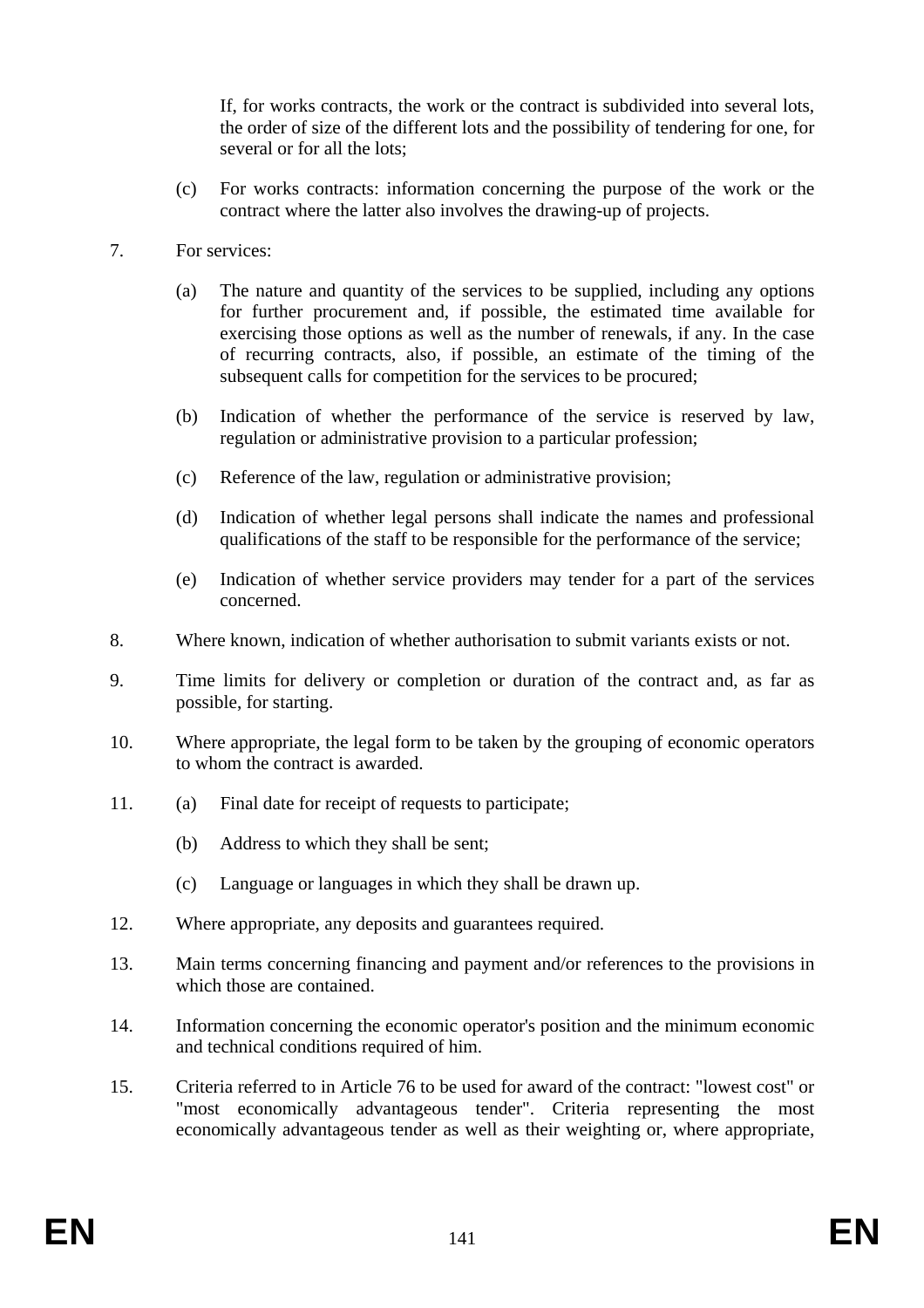the order of importance of those criteria shall be indicated where they do not appear in the specifications or will not be indicated in the invitation to negotiate.

- 16. Where appropriate, the names and addresses of the economic operators already selected by the contracting entity.
- 17. Where appropriate, particular conditions to which the performance of the contract is subject.
- 18. Where appropriate, the dates and reference(s) of publication in the *Official Journal of the European Union* of the periodic information notice or of the notice of the publication of this notice on the buyer profile to which the contract refers.
- 19. Name and address of the body responsible for appeal and, where appropriate, mediation procedures. Precise information concerning time limits for lodging appeals, or, if need be, the name, address, telephone number, fax number and e-mail address of the service from which this information may be obtained.
- 20. Date of dispatch of the notice by the contracting entity.
- 21. Any other relevant information.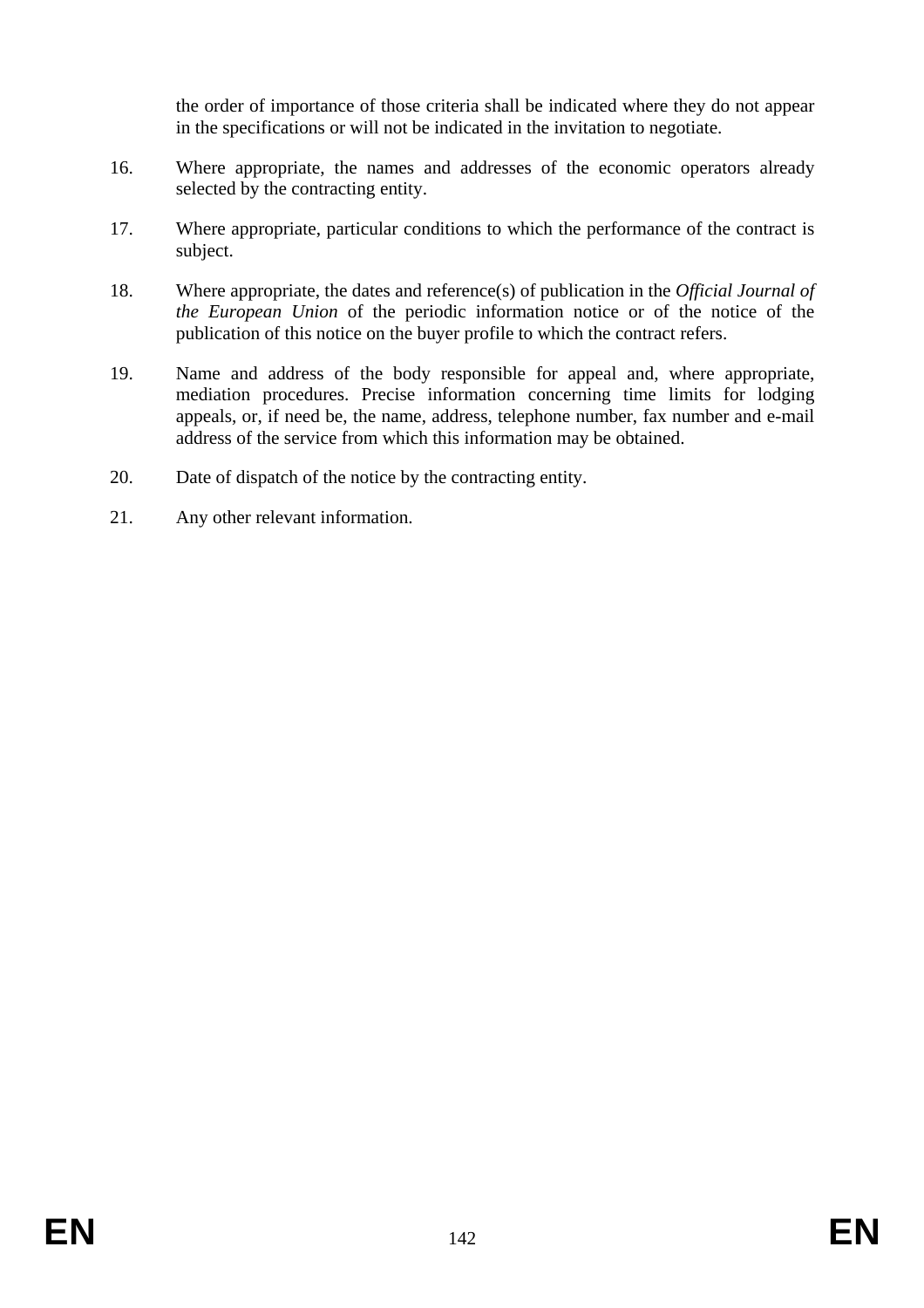#### **ANNEX XII INFORMATION TO BE INCLUDED IN THE CONTRACT AWARD NOTICE (as referred to in Article 64)**

- I. Information for publication in the *Official Journal of the European Union*<sup>55</sup>
- 1. Name, identification number (where provided for in national legislation), address including NUTS code, telephone, fax number, email and internet address of the contracting entity and, where different, of the service from which additional information may be obtained.
- 2. Main activity exercised.
- 3. Nature of the contract (supplies, works or services and Nomenclature reference No(s); where appropriate state if it is a framework agreement).
- 4. At least a summary indication of the nature and quantity of the products, works or services provided.
- 5. (a) Form of the call for competition (notice on the existence of a system of qualification; periodic notice; call for tenders);
	- (b) Date(s) and reference(s) of publication of the notice in the *Official Journal of the European Union*;
	- (c) In the case of contracts awarded without a prior call for competition, indication of the relevant provision of Article 44.
- 6. Procurement procedure (open, restricted or negotiated).
- 7. Number of tenders received, specifying
	- (a) number of tenders received from economic operators which are small and medium-sized enterprises,
	- (b) number of tenders received from abroad,
	- (c) number of tenders received electronically.

In the case of multiple awards (lots, multiple framework agreements), this information shall be given for each award.

- 8. Date of award of the contract(s).
- 9. Price paid for bargain purchases pursuant to Article 44(i).
- 10. For each award, name, address including NUTS code, telephone, fax number, email address and internet address of the successful tenderer(s) including:

1

<sup>55</sup> Information in headings 6, 9 and 11 is deemed information not intended for publication where the awarding entity considers that publication thereof might be detrimental to a sensitive commercial interest.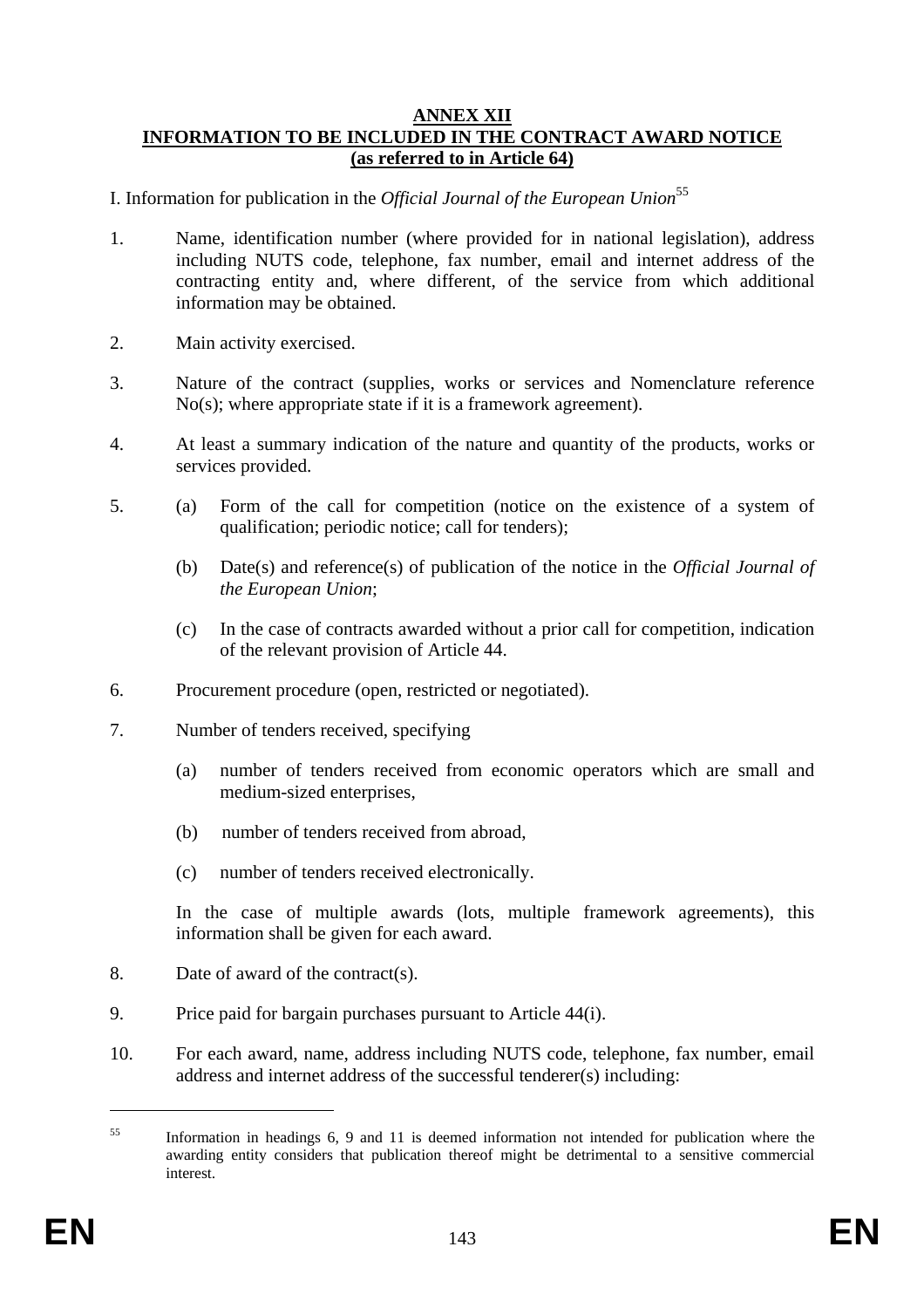- (a) information whether the successful tenderer is small and medium-sized enterprise,
- (b) information whether the contract was awarded to a consortium.
- 11. State, where appropriate, whether the contract has been, or may be, subcontracted.
- 12. Price paid or the prices of the highest and lowest tenders taken into account in the award of the contract.
- 13. Name and address of the body responsible for the appeal and, where appropriate, mediation procedures. Precise information concerning the time limit for lodging appeals, or, if need be, the name, address, telephone number, fax number and e-mail address of the service from which this information may be obtained.
- 14. Optional information:
	- value and share of the contract which has been or may be subcontracted to third parties,
	- award criteria.
- II. Information not intended for publication
- 15. Number of contracts awarded (where an award has been split between several suppliers).
- 16. Value of each contract awarded.
- 17. Country of origin of the product or service (Community origin or non-Community origin; if the latter, broken down by third country).
- 18. Which award criteria were used (most economically advantageous; lowest cost)?
- 19. Was the contract awarded to a tenderer who submitted a variant, in accordance with Article 58(1)?
- 20. Were any tenders excluded on the grounds that they were abnormally low, in accordance with Article 79?
- 21. Date of transmission of the notice by the contracting entity.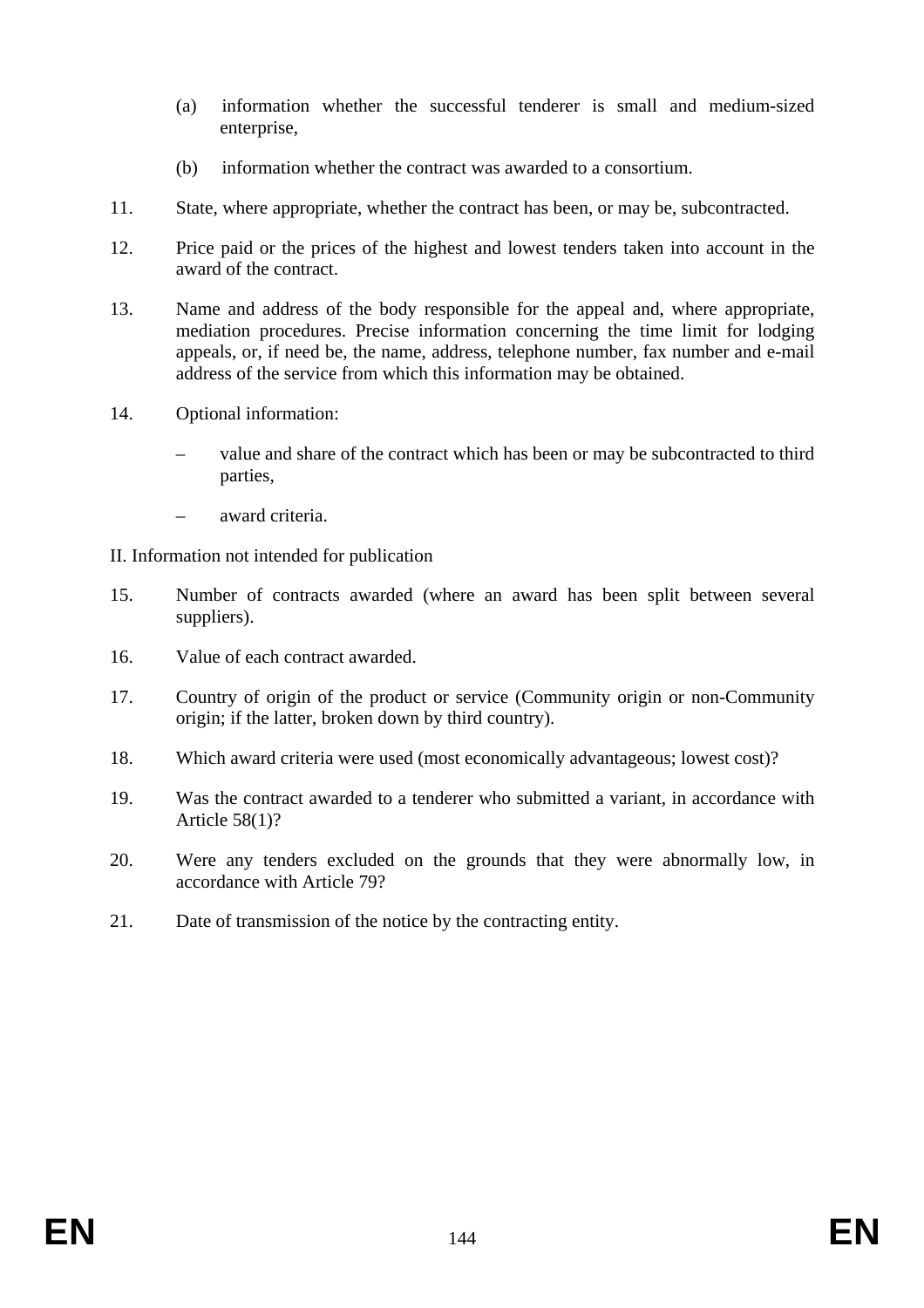### **ANNEX XIII CONTENTS OF THE INVITATIONS TO SUBMIT A TENDER, TO NEGOTIATE OR TO CONFIRM INTEREST PROVIDED FOR UNDER ARTICLE 68**

- 1. The invitation to submit a tender or to negotiate provided for under Article 68 must contain at least:
	- (a) the final date for receipt of tenders, the address to which they are to be sent, and the language or languages in which they are to be drawn up;

However, in the case of contracts awarded through an innovation partnership, this information shall not appear in the invitation to negotiate but it shall appear in the invitation to submit a tender.

- (b) a reference to any published call for competition;
- (c) an indication of any documents to be attached;
- (d) the criteria for the award of the contract, where they are not indicated in the notice on the existence of a qualification system used as a means of calling for competition;
- (e) the relative weighting of the contract award criteria or, where appropriate, the order of importance of such criteria, if this information is not given in the contract notice, the notice on the existence of a qualification system or the specifications.
- 2. When a call for competition is made by means of a periodic indicative notice, contracting entities shall subsequently invite all candidates to confirm their interest on the basis of detailed information on the contract concerned before beginning the selection of tenderers or participants in negotiations.

This invitation shall include at least the following information:

- (a) nature and quantity, including all options concerning complementary contracts and, if possible, the estimated time available for exercising those options for renewable contracts, the nature and quantity and, if possible, the estimated publication dates of future notices of competition for works, supplies or services to be put out to tender;
- (b) type of procedure: restricted or negotiated;
- (c) where appropriate, the date on which the delivery of supplies or the execution of works or services is to commence or terminate;
- (d) the address and closing date for the submission of requests for procurement documents and the language or languages in which they are to be drawn up;
- (e) the address of the entity which is to award the contract and the information necessary for obtaining the specifications and other documents;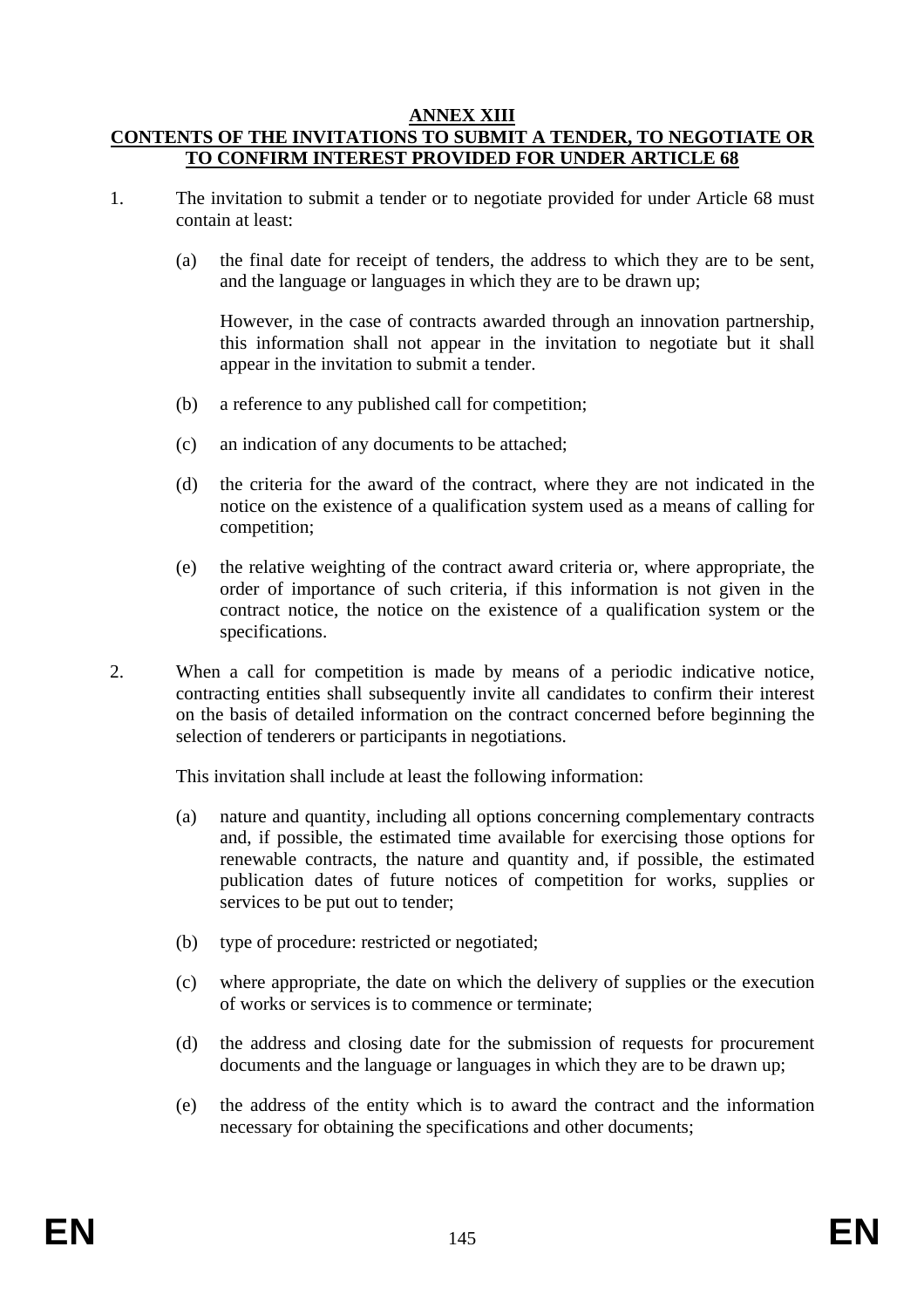- (f) economic and technical conditions, financial guarantees and information required from economic operators;
- (g) the form of the contract which is the subject of the invitation to tender: purchase, lease, hire or hire-purchase, or any combination of those; and
- (h) the contract award criteria and their weighting or, where appropriate, the order of importance of such criteria, if this information is not given in the indicative notice or the specifications or in the invitation to tender or to negotiate.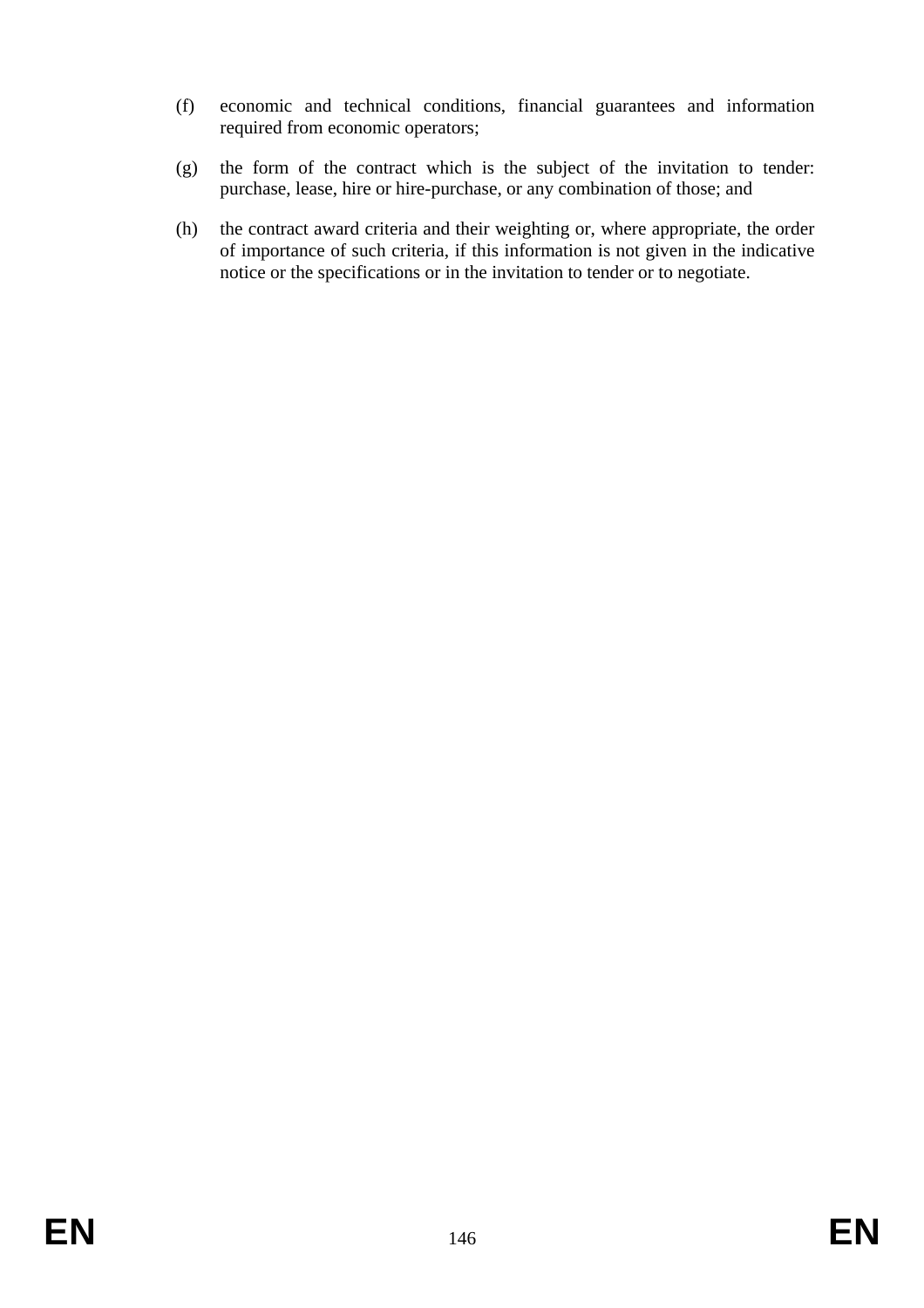### **ANNEX XIV LIST OF INTERNATIONAL SOCIAL AND ENVIRONMENTAL CONVENTIONS REFERRED TO IN ARTICLES 70 AND 79**

- Convention 87 on Freedom of Association and the Protection of the Right to Organise;
- Convention 98 on the Right to Organise and Collective Bargaining;
- Convention 29 on Forced Labour;
- Convention 105 on the Abolition of Forced Labour;
- Convention 138 on Minimum Age;
- Convention 111 on Discrimination (Employment and Occupation);
- Convention 100 on Equal Remuneration;
- Convention 182 on Worst Forms of Child Labour;
- Vienna Convention for the protection of the Ozone Layer and its Montreal Protocol on substances that deplete the Ozone Layer;
- Basel Convention on the Control of Transboundary Movements of Hazardous Wastes and their Disposal (Basel Convention);
- Stockholm Convention on Persistent Organic Pollutants (Stockholm POPs Convention);
- Convention on the Prior Informed Consent Procedure for Certain Hazardous Chemicals and Pesticides in International Trade (UNEP/FAO) (The PIC Convention) Rotterdam, 10/09/1998 and its 3 regional Protocols.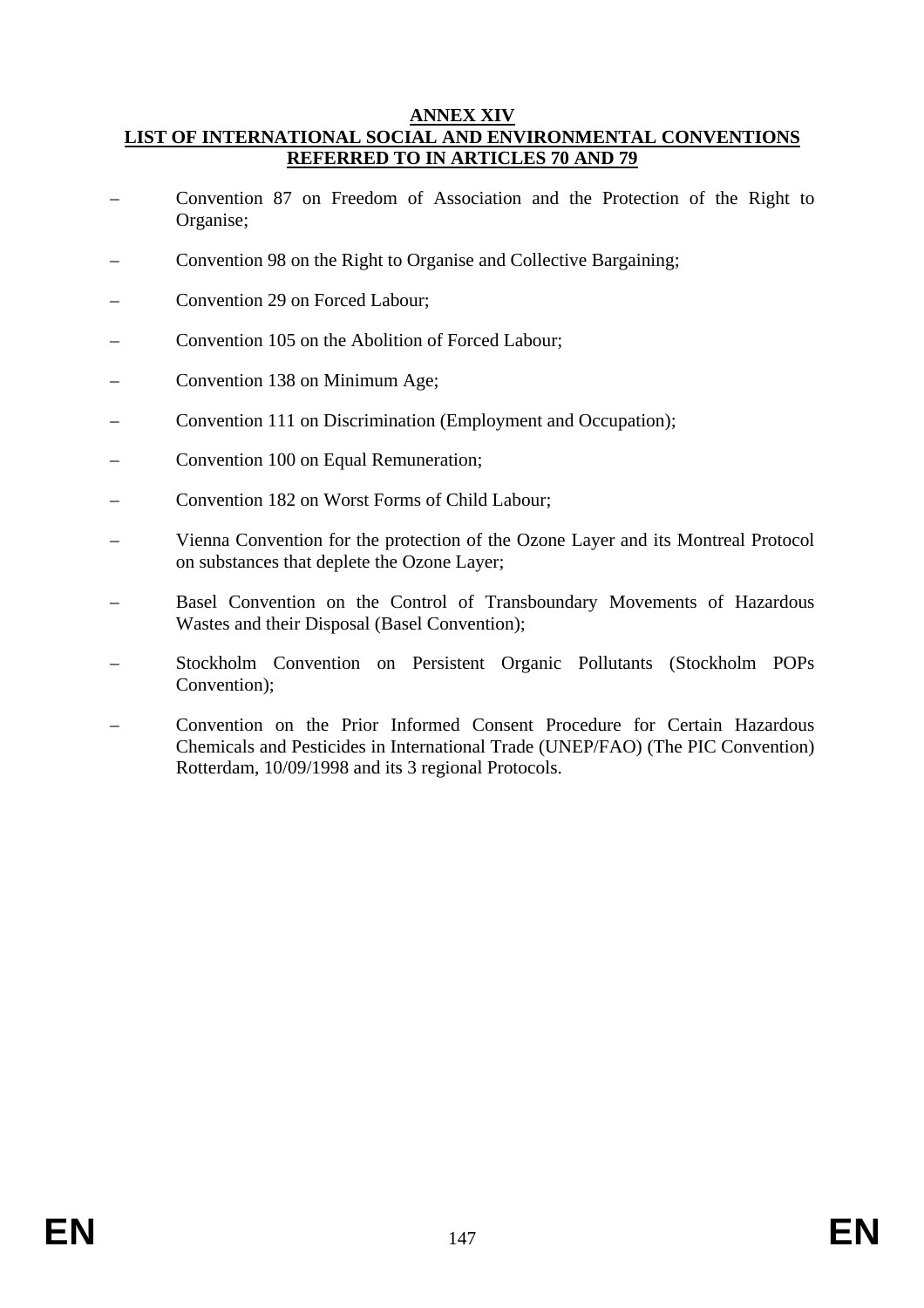# **ANNEX XV LIST OF EU LEGISLATION REFERRED TO IN ARTICLE 77(3)**

(a) Directive 2009/33/EC.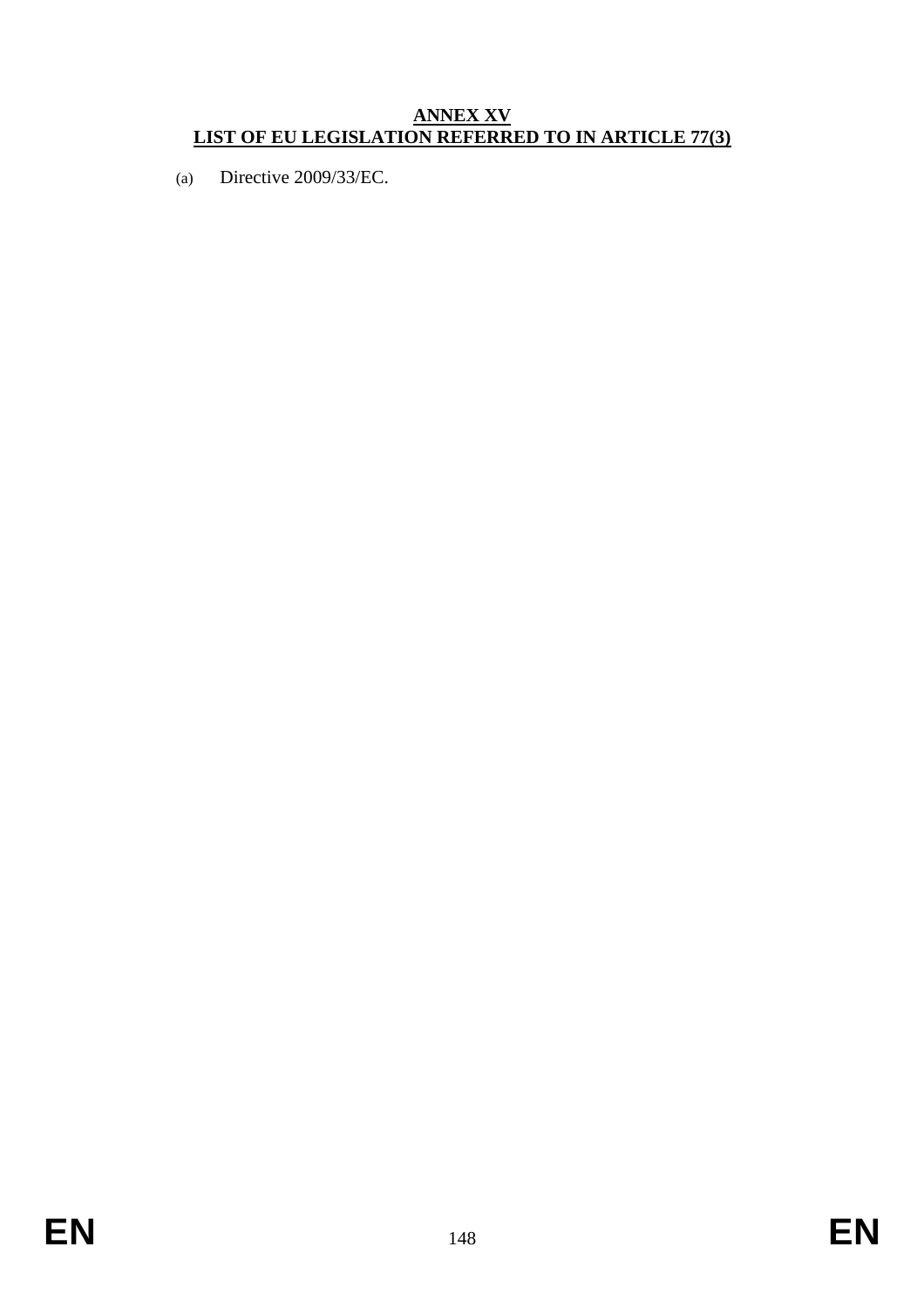### **ANNEX XVI INFORMATION TO BE INCLUDED IN NOTICES OF MODIFICATIONS OF A CONTRACT DURING ITS TERM (as referred to in Article 82(6)**

- 1. Name, identification number (where provided for in national legislation), address including NUTS code, telephone, fax number, email and internet address of the contracting entity and, where different, of the service from which additional information may be obtained.
- 2. Main activity exercised.
- 3. CPV Nomenclature reference No(s);
- 4. NUTS code for the main location of works in case of works or NUTS code for the main place of delivery or performance in supplies and service;
- 5. Description of the procurement before and after the modification: nature and extent of the works, nature and quantity or value of supplies, nature and extent of services.
- 6. Where applicable, increase in price caused by the modification.
- 7. Description of the circumstances which have rendered necessary the modification.
- 8. Date of contract award decision.
- 9. Where applicable, the name, address including NUTS code, telephone, fax number, email address and internet address of the new economic operator or operators.
- 10. Information whether the contract is related to a project and /or programme financed by European Union funds.
- 11. Name and address of the oversight body and the body responsible for review and, where appropriate, mediation procedures. Precise information concerning the deadline for review procedures, or if need be the name, address, telephone number, fax number and email address of the service from which this information may be obtained.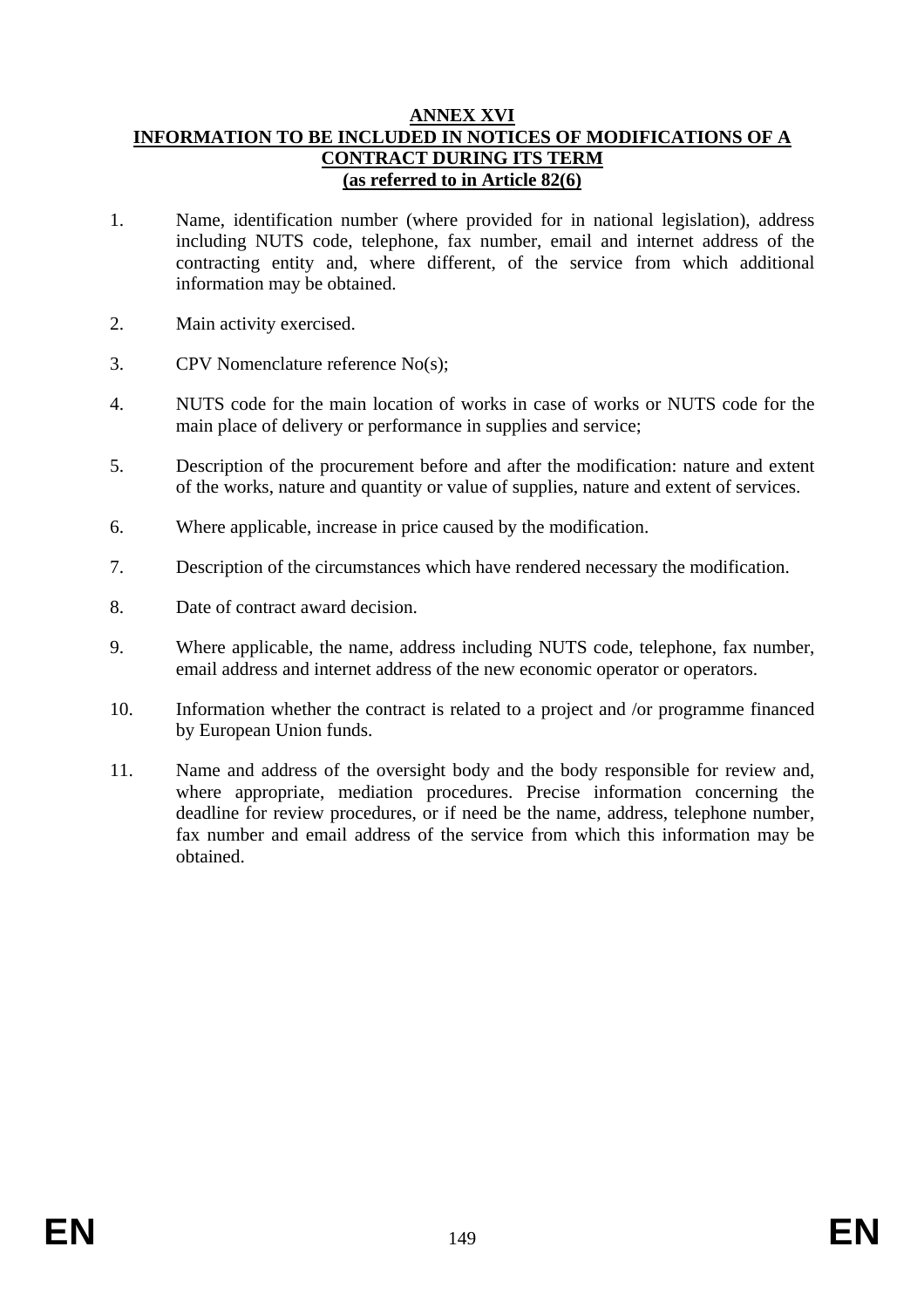## **ANNEX XVII SERVICES REFERRED TO IN ARTICLE 84**

| <b>CPV Code</b>                                                                                                                                                                                                                                  | Description                                                     |
|--------------------------------------------------------------------------------------------------------------------------------------------------------------------------------------------------------------------------------------------------|-----------------------------------------------------------------|
| 79611000-0 and                                                                                                                                                                                                                                   | Health and social services                                      |
| from 85000000-9 to 85323000-9                                                                                                                                                                                                                    |                                                                 |
| $(except 85321000-5 and 85322000-2)$                                                                                                                                                                                                             |                                                                 |
| 75121000-0, 75122000-7, 75124000-1; from<br>79995000-5 to 79995200-7; from 80100000-<br>80660000-8 (except 80533000-9,<br>5<br>to<br>80533100-0, 80533200-1); from 92000000-1<br>92700000-8 (except 92230000-2,<br>to<br>92231000-9, 92232000-6) | Administrative educational, healthcare and<br>cultural services |
| 75300000-9                                                                                                                                                                                                                                       | Compulsory social security services                             |
|                                                                                                                                                                                                                                                  |                                                                 |
| 75310000-2, 75311000-9, 75312000-6,                                                                                                                                                                                                              | <b>Benefit services</b>                                         |
| 75313000-3, 75313100-4, 75314000-0,                                                                                                                                                                                                              |                                                                 |
| 75320000-5, 75330000-8, 75340000-1                                                                                                                                                                                                               |                                                                 |
| 98000000-3                                                                                                                                                                                                                                       | Other community, social and personal<br>services                |
| 98120000-0                                                                                                                                                                                                                                       | Services furnished by trade unions                              |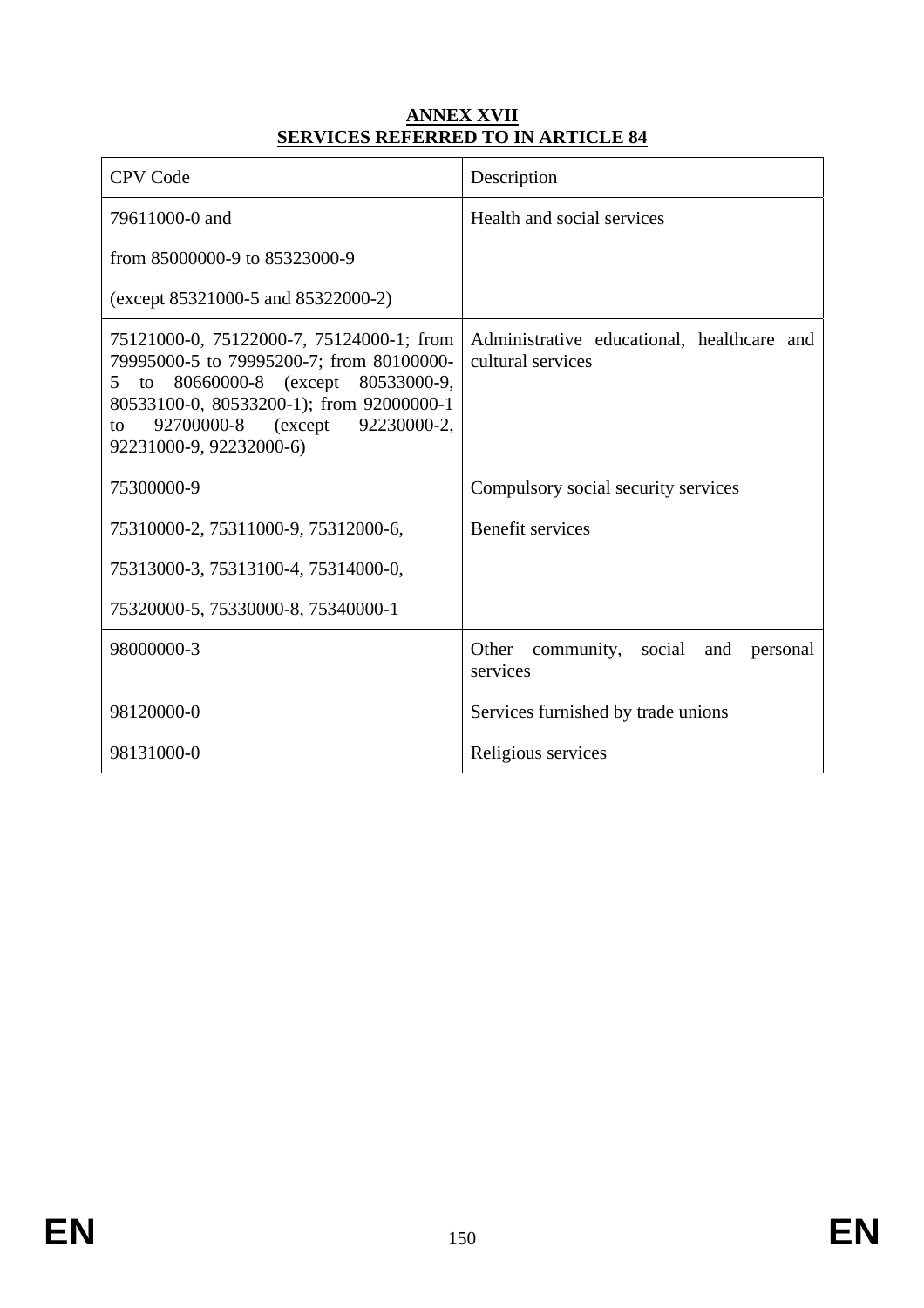### **ANNEX XVIII Information to be included in notices concerning contracts for social and other specific services (as referred to in Article 85)**

## **Part A Contract notice**

- 1. Name, identification number (where provided for in national legislation), address including NUTS code, telephone, fax number, email and internet address of the contracting entity and, where different, of the service from which additional information may be obtained.
- 2. Main activity exercised.
- 3. Description of the services or categories thereof and where applicable, incidental works and supplies to be procured, including an indication of the quantities or values involved, nomenclature reference No(s).
- 4. NUTS code for the main place of performance of the services.
- 5. Where appropriate, state whether the contract is reserved for sheltered workshops or whether its performance is reserved in the context of sheltered employment programmes.
- 6. Main conditions to be fulfilled by the economic operators in view of their participation, or, where appropriate, the electronic address where detailed information may be obtained.
- 7. Time limit(s) for contacting the contracting entity in view of participation.
- 8. Any other relevant information.

## **Part B Contract award notice**

- 1. Name, identification number (where provided for in national legislation), address including NUTS code, telephone, fax number, email and internet address of the contracting entity and, where different, of the service from which additional information may be obtained.
- 2. Main activity exercised.
- 3. At least a summary indication of the nature and quantity of the services and where applicable, incidental works and supplies provided.
- 4. Reference of publication of the notice in the *Official Journal of the European Union*
- 5. Number of tenders received.
- 6. Name and address of the chosen economic operator(s).
- 7. Any other relevant information.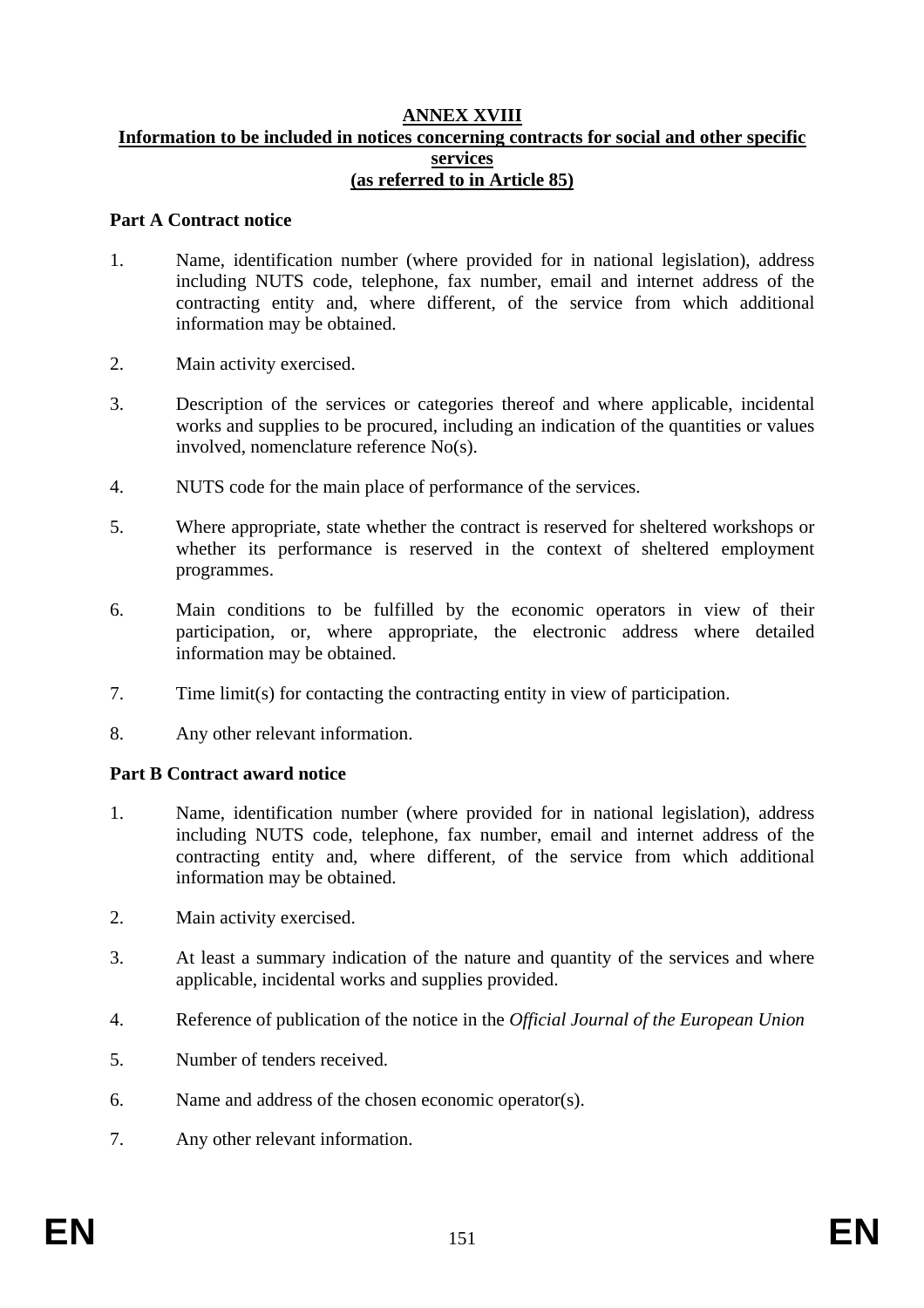#### **ANNEX XIX INFORMATION TO BE INCLUDED IN THE DESIGN CONTEST NOTICE (as referred to in Article 89(1))**

- 1. Name, identification number (where provided for in national legislation), address including NUTS code, telephone, fax number, email and internet address of the contracting entity and, where different, of the service from which additional information may be obtained.
- 2. Main activity exercised.
- 3. Project description (nomenclature reference No(s)).
- 4. Nature of the contest: open or restricted.
- 5. In the case of open contests: final date for receipt of projects.
- 6. In the case of restricted contests:
	- (a) the number of participants envisaged, or range;
	- (b) where applicable, names of participants already selected;
	- (c) criteria for the selection of participants;
	- (d) final date for receipt of requests to participate.
- 7. Where applicable, indication of whether participation is reserved to a particular profession.
- 8. Criteria to be applied in the evaluation of projects.
- 9. Where applicable, names of the selected members of the jury.
- 10. Indication of whether the decision of the jury is binding on the authority.
- 11. Where applicable, number and value of prizes.
- 12. Where applicable, details of payments to all participants.
- 13. Indication of whether the prize-winners are permitted any follow-up contracts.
- 14. Name and address of the body responsible for the appeal and, where appropriate, mediation procedures. Precise information concerning the time limit for lodging appeals, or, if need be, the name, address, telephone number, fax number and e-mail address of the service from which this information may be obtained.
- 15. Date of dispatch of the notice.
- 16. Any other relevant information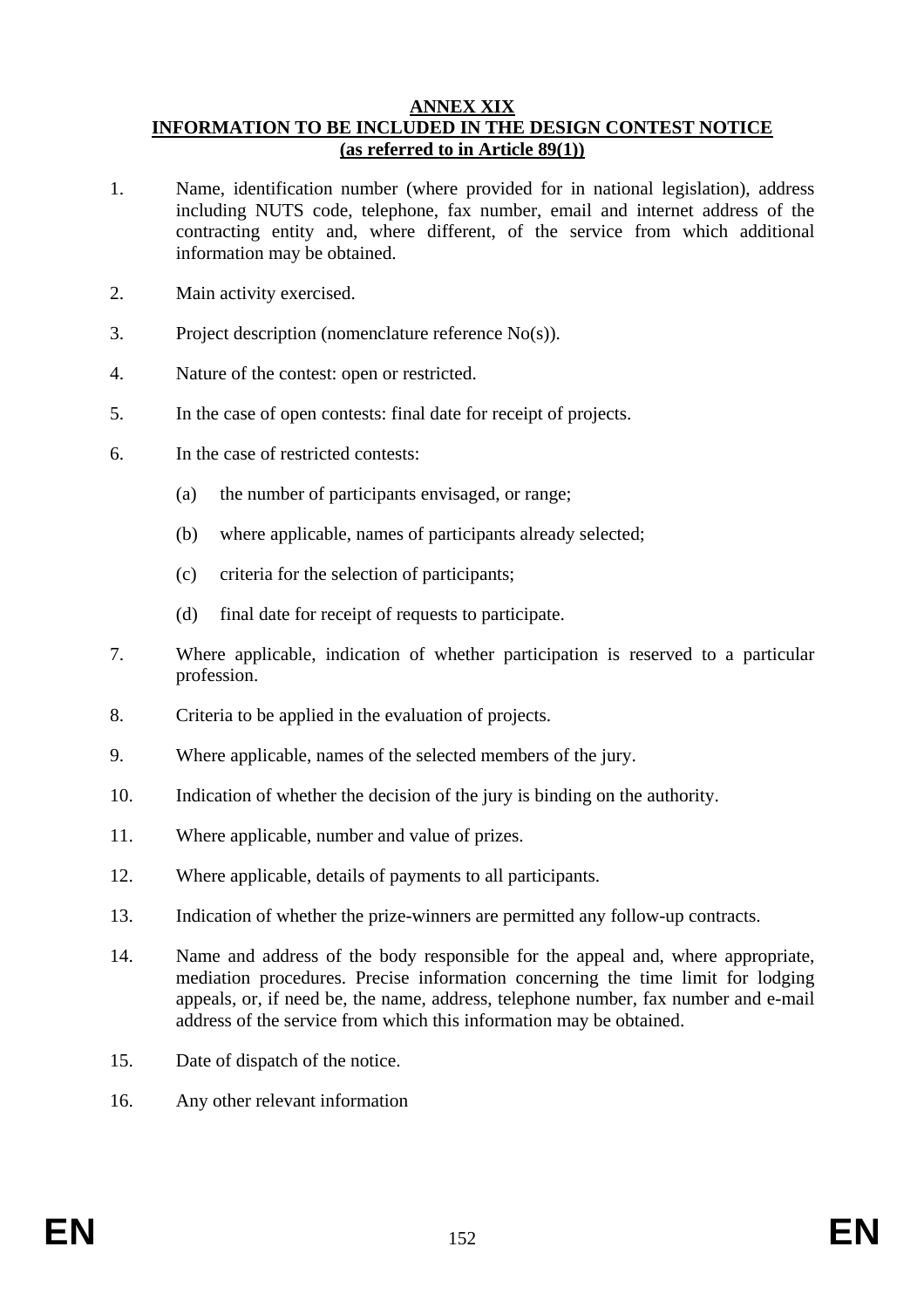### **ANNEX XX INFORMATION TO BE INCLUDED IN THE RESULTS OF DESIGN CONTEST NOTICES (as referred to in Article 89(1))**

- 1. Name, identification number (where provided for in national legislation), address including NUTS code, telephone, fax number, email and internet address of the contracting entity and, where different, of the service from which additional information may be obtained.
- 2. Main activity exercised.
- 3. Project description (nomenclature reference No(s)).
- 4. Total number of participants.
- 5. Number of foreign participants.
- 6. Winner(s) of the contest.
- 7. Where applicable, the prize(s).
- 8. Other information.
- 9. Reference of the design contest notice.
- 10. Name and address of the body responsible for the appeal and, where appropriate, mediation procedures. Precise information concerning the time limit for lodging appeals, or, if need be, the name, address, telephone number, fax number and e-mail address of the service from which this information may be obtained.
- 11. Date of dispatch of the notice.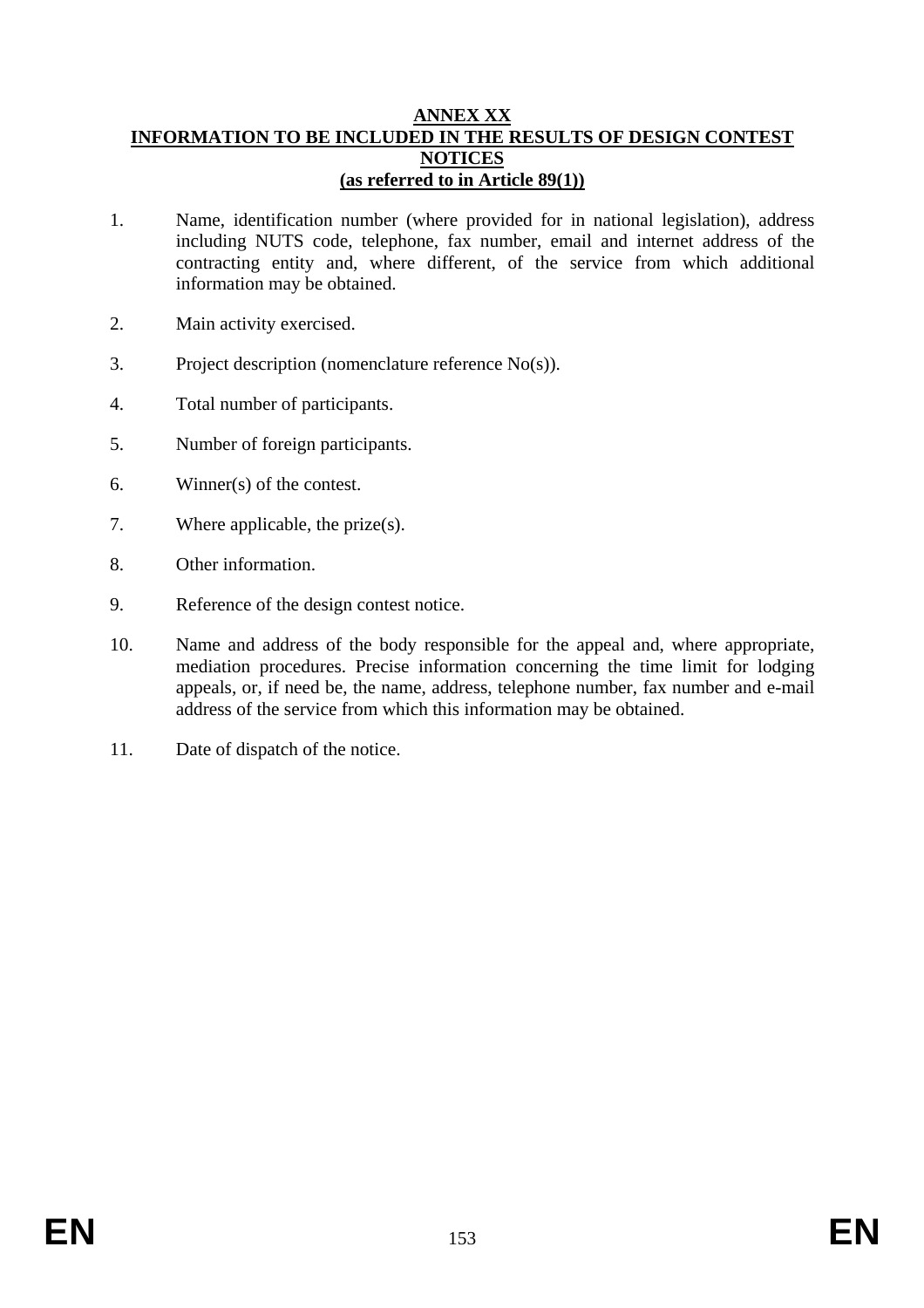# **ANNEX XXI CORRELATION TABLE56**

| This Directive                   | Directive 2004/17/EC                                         |                   |
|----------------------------------|--------------------------------------------------------------|-------------------|
| Art. 1                           |                                                              | <b>New</b>        |
| Art. 2, $1st$ sentence           | Art. 1, par. 1                                               | $=$               |
| Art. 2, point 1                  | Art. 2, par. 1, point (a), $1^{st}$<br>subpar.               | $\equiv$          |
| Art. 2, points 2 and 3           | -                                                            | <b>New</b>        |
| Art. 2, point 4, (a), $1st$ part | Art. 2, par. 1, point (a), $2^{nd}$<br>subpar., $1st$ indent | $\qquad \qquad =$ |
| Art. 2, point 4, (a), $2nd$ part |                                                              | <b>New</b>        |
| Art. 2, point $4$ , (b)          | Art. 2, par. 1, point (a), $2nd$<br>subpar., $2nd$ indent    | $\equiv$          |
| Art. 2, point 4, (c)             | Art. 2, par. 1, point (a), $2nd$<br>subpar., $3rd$ indent    | $\equiv$          |
| Art. 2, point 5                  | Art. 2, par. 1, point (b), $1^{st}$<br>subpar.               | $\equiv$          |
| Art. 2, point $6$                | Art. 2, par. 3                                               | Adapted           |
| Art. 2, point 7                  | Art. 1, par. 2, point (a)                                    | Adapted           |
| Art. 2, point 8                  | Art. 1, par. 2, point (b), $1^{st}$<br>sentence              | Adapted           |
| Art. 2, point 9                  | Art. 1, par. 2, point (b), $2^{nd}$<br>sentence              | $\equiv$          |
| Art. 2, point 10                 | Art. 1, par. 2, point $(c)$                                  | Adapted           |
| Art. 2, point 11                 | Art. 1, par. 2, point (d), $1^{st}$<br>subpar.               | Amended           |
| Art. 2, point 12                 | Art. 1, par. 7, $1^{\text{st}}$ & $2^{\text{nd}}$ subpar.    | Adapted           |
| Art. 2, point 13                 | Art. 1, par. 7, $3rd$ subpar.                                | $\equiv$          |

<sup>&</sup>lt;sup>56</sup> "Adapted" means that the wording of the text was changed, while the meaning of the repealed directive was preserved. Changes to the meaning of the provisions of the repealed directive are indicated by the term "Amended".

1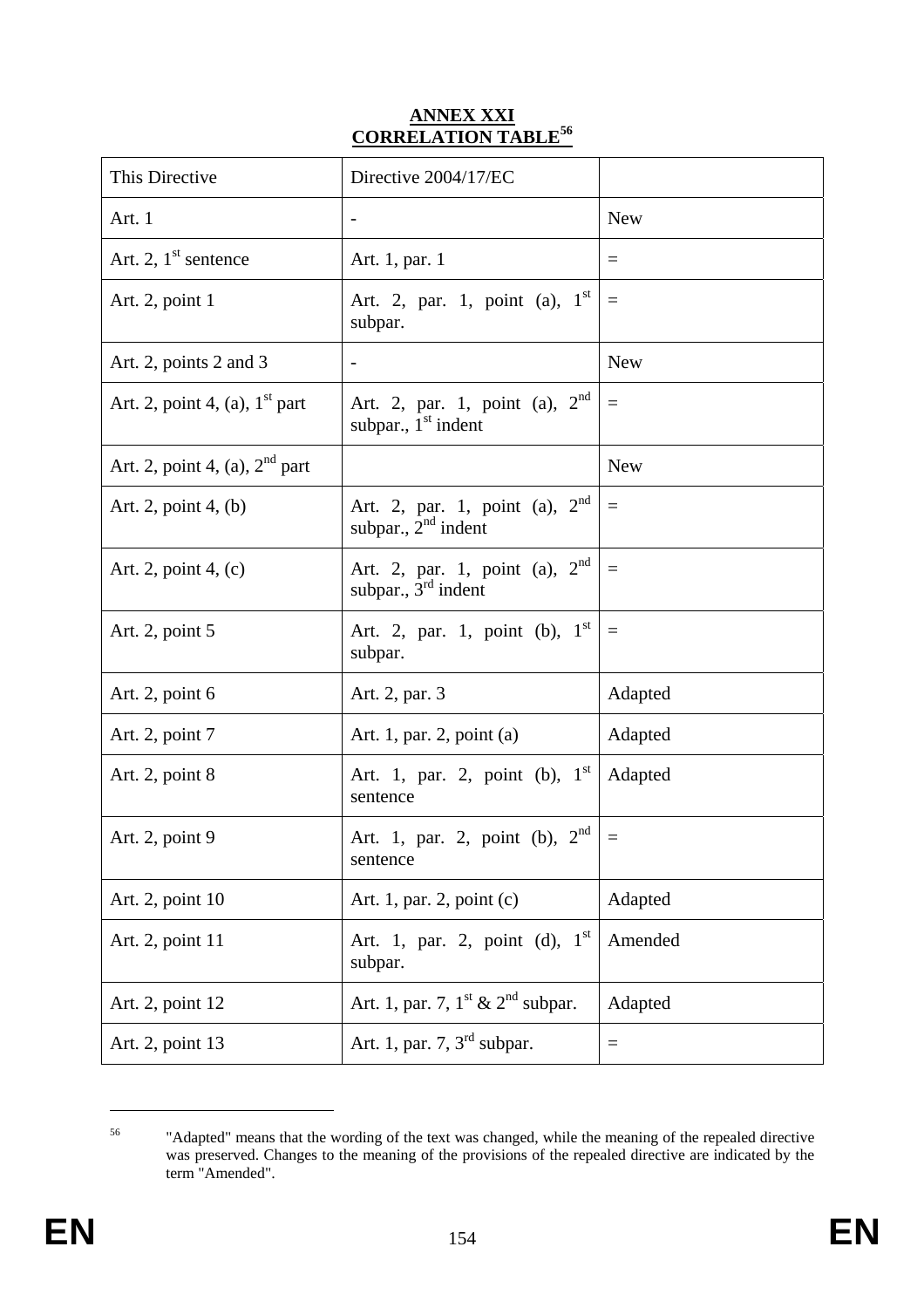| Art. 2, point 14                                            | Art. 1, par. 7, $3rd$ subpar.                                 | Amended                 |
|-------------------------------------------------------------|---------------------------------------------------------------|-------------------------|
| Art. 2, point 15                                            | Art. 34, par. 1                                               | Amended                 |
| Art. 2, point 16                                            | Art. 1, par. 8                                                | Amended                 |
| Art. 2, point 17                                            |                                                               | <b>New</b>              |
| Art. 2, point 18                                            | Art. 1, par. 8                                                | Amended                 |
| Art. 2, point 19                                            |                                                               | <b>New</b>              |
| Art. 2, point 20                                            | Art. 1, par. 11                                               | $=$                     |
| Art. 2, point 21                                            | Art. 1, par. 12                                               | $\equiv$                |
| Art. 2, point 22                                            |                                                               | <b>New</b>              |
| Art. 2, point 23                                            | Art. 1, par. 10                                               | $\equiv$                |
| 1 <sup>st</sup><br>3,<br>1,<br>Art.<br>par.<br>subparagraph |                                                               | <b>New</b>              |
| 2 <sup>nd</sup><br>3,<br>1,<br>Art.<br>par.<br>subparagraph | Art. 1, par. 2, point (d), $2nd$ &<br>3 <sup>rd</sup> subpar. | Amended                 |
| 3 <sup>rd</sup><br>1,<br>3,<br>Art.<br>par.<br>subparagraph |                                                               | <b>New</b>              |
| Art. 3, par. 2                                              | Art. 9, par. 1                                                | $\equiv$                |
| Art. 3, par. 3                                              | Art. 9, par. 2                                                | $\equiv$                |
| Art. 3, par. 4                                              | Art. 9, par. 3                                                | Amended                 |
| Art. 4, par. 1                                              | Art. 2, par. 1, point (b) $2nd$<br>subpar.                    | $\qquad \qquad =\qquad$ |
| $1^{\rm st}$<br>Art.<br>2,<br>4,<br>par.<br>subparagraph    | Art. 2, par. 3; Recital 25                                    | Adapted                 |
| 2 <sup>nd</sup><br>2,<br>Art.<br>4,<br>par.<br>subparagraph |                                                               | <b>New</b>              |
| Art. 4, par. 3                                              | Art. 2, par. 2                                                | $=$                     |
| Art. 4, par. 4                                              |                                                               | <b>New</b>              |
| Art. 5                                                      | Art. 3, par. 1 & 2                                            | $\equiv$                |
| Art. 6, par. 1                                              | Art. 3, par. 3                                                | Adapted                 |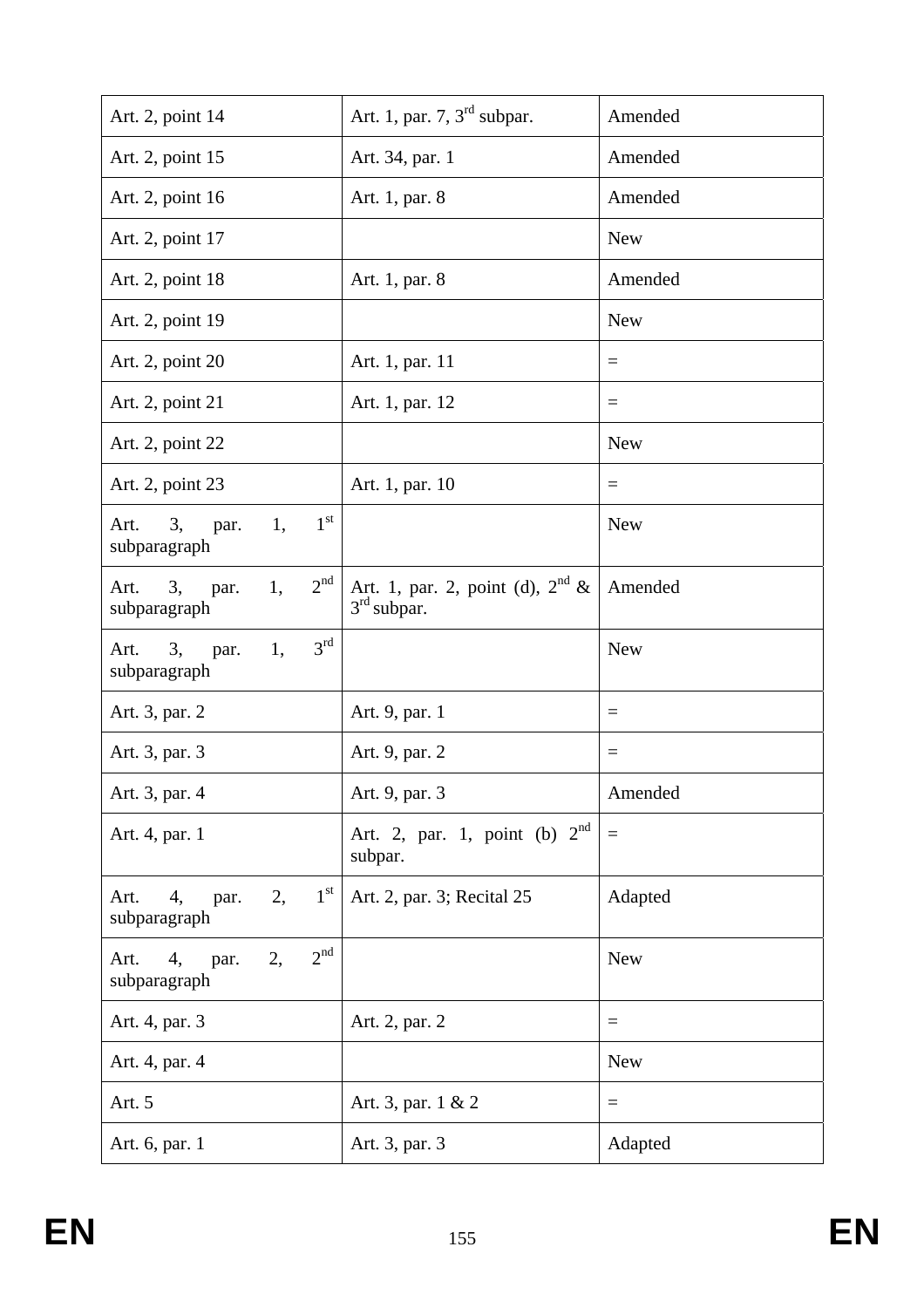| Art. 6, par. 2             | Art. 3, par. 4                                                     | $\equiv$   |
|----------------------------|--------------------------------------------------------------------|------------|
| Art. 7                     | Art. 4                                                             | $\equiv$   |
| Art. 8                     | Art. 5, par. 1                                                     | $\equiv$   |
|                            | Art. 5, par. 2                                                     | Deleted    |
| Art. 9                     | Art. 7, point $(b)$                                                | $\equiv$   |
| Art. 10, par. 1            | Art. 6, par. 1                                                     | adapted    |
| Art. 10, par. 2, point (a) | Art. 6, par. 2, point (a)                                          | $\equiv$   |
| Art. 10, par. 2, point (b) | Art. $6$ , par. $2$ , point $(b)$                                  | Amended    |
| Art. 10, par. 2, point (c) | Art. 6, par. 2, point $(c)$                                        | Adapted    |
| Art. $11$ , point (a)      | Art. 7, point $(a)$                                                | Amended    |
| Art. $11$ , point (b)      | Art. 7, point $(a)$                                                | $=$        |
|                            | Art. 8                                                             | Deleted    |
|                            | Annex I - X                                                        | Deleted    |
| Art. 12                    | Art. 16 & 61                                                       | Amended    |
| Art. 13, par. 1            | Art. 17, par. 1; Art. 17, par. 8                                   | Amended    |
| Art. 13, par. 2            | Art. 17, par. 2; Art. 17, par. 8                                   | Amended    |
| Art. 13, par. 3            |                                                                    | <b>New</b> |
| Art. 13, par. 4            | Art. 17, par. 3                                                    | $=$        |
| Art. 13, par. 5            |                                                                    | <b>New</b> |
| Art. 13, par. 6            | Art. 17, par. 4 & 5                                                | Adapted    |
| Art. 13, par. 7            | Art. 17, par. 6(a), $1^{st}$ & $2^{nd}$<br>subpar.                 | $\equiv$   |
| Art. 13, par. 8            | Art. 17, par. 6(b), $1^{\text{st}}$ & $2^{\text{nd}}$<br>subpar.   | $\equiv$   |
| Art. 13, par. 9            | Art. 17, par. 6(a), $3rd$ subpar. &<br>par. $6(b)$ , $3rd$ subpar. | Adapted    |
| Art. 13, par. 10           | Art. 17, par. 7                                                    | $\equiv$   |
| Art. 13, par. 11           | Art. 17, par . 9                                                   | $=$        |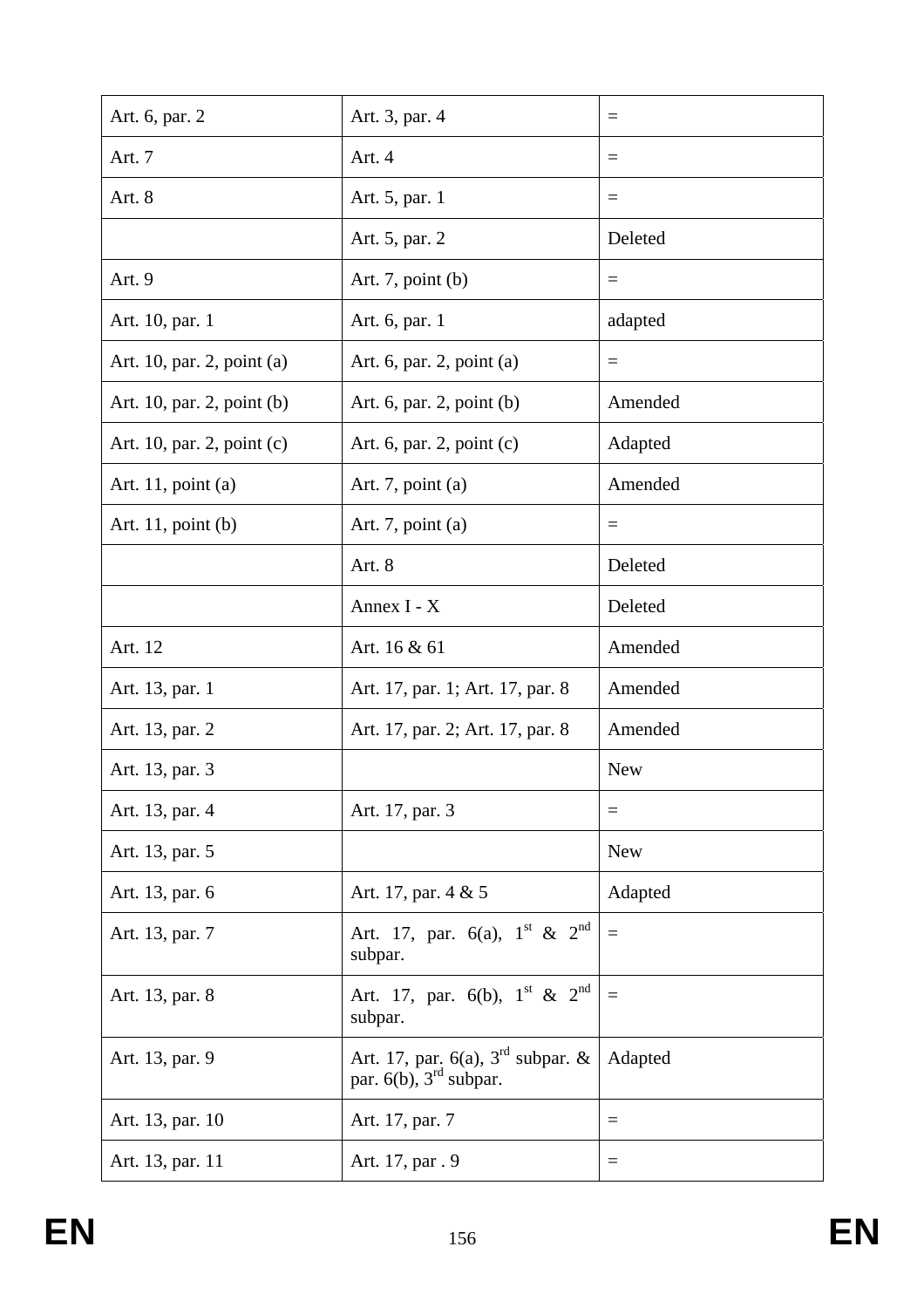| Art. 13, par. 12                              | Art. 17, par. 10                             | $=$        |
|-----------------------------------------------|----------------------------------------------|------------|
| Art. 13, par. 13                              | Art. 17, par. 11                             | $\equiv$   |
| Art. 14                                       | Art. 69                                      | Adapted    |
| Art. 15, par. 1                               | Art. 19, par. 1                              | $=$        |
| Art. 15, par. 2                               | Art. 19, par. 1                              | Amended    |
| Art. 16, par. 1                               | Art. 20, par. 1; Art. 62, point 1            | Adapted    |
| Art. 16, par. 2                               | Art. 20, par. 2                              | Amended    |
| Art. 17, par. 1                               | Art. 22a                                     | Adapted    |
| Art. 17, par. 2                               | Art. 21; Art. 62, point 1                    | Amended    |
| Art. 18                                       | Art. 22; Art. 62, point 1                    | Amended    |
| Art. 19, point (a) and (b)                    | Art. 24, point (a) and (b)                   | $\equiv$   |
| Art. 19, point $(c)$                          | Art. 24, point $(c)$                         | Amended    |
| Art. 19, point $(d)$                          | Art. $24$ , point (d)                        | $=$        |
| Art. 19, point $(e)$                          |                                              | <b>New</b> |
| Art. 19, point (f) and $2nd$<br>subparagraph. |                                              | <b>New</b> |
| Art. 20                                       | Art. 26                                      | Adapted    |
| Art. 21                                       |                                              | New        |
| Art. 22, par. 1                               | Art. 23, par. 1                              | Adapted    |
| Art. 22, par. 2                               | Art. 23, par. 1                              | Adapted    |
| Art. 22, par. 3                               | Art. 23, par. 2                              | Adapted    |
| Art. 22, par. 4                               | Art. 23, par. 3, points (a) to $(c)$         | Adapted    |
| Art. 22, par. 5                               | Art. 23, par. 3, $2^{nd}$ & $3^{rd}$ subpar. | Adapted    |
| Art. 23                                       | Art. 23, par. 4                              | Adapted    |
| Art. 24                                       | Art. 23, par. 5                              | Amended    |
| Art. 25, par. 1                               | Art. $24$ , point (e)                        | Amended    |
| Art. 25, par. 2                               |                                              | <b>New</b> |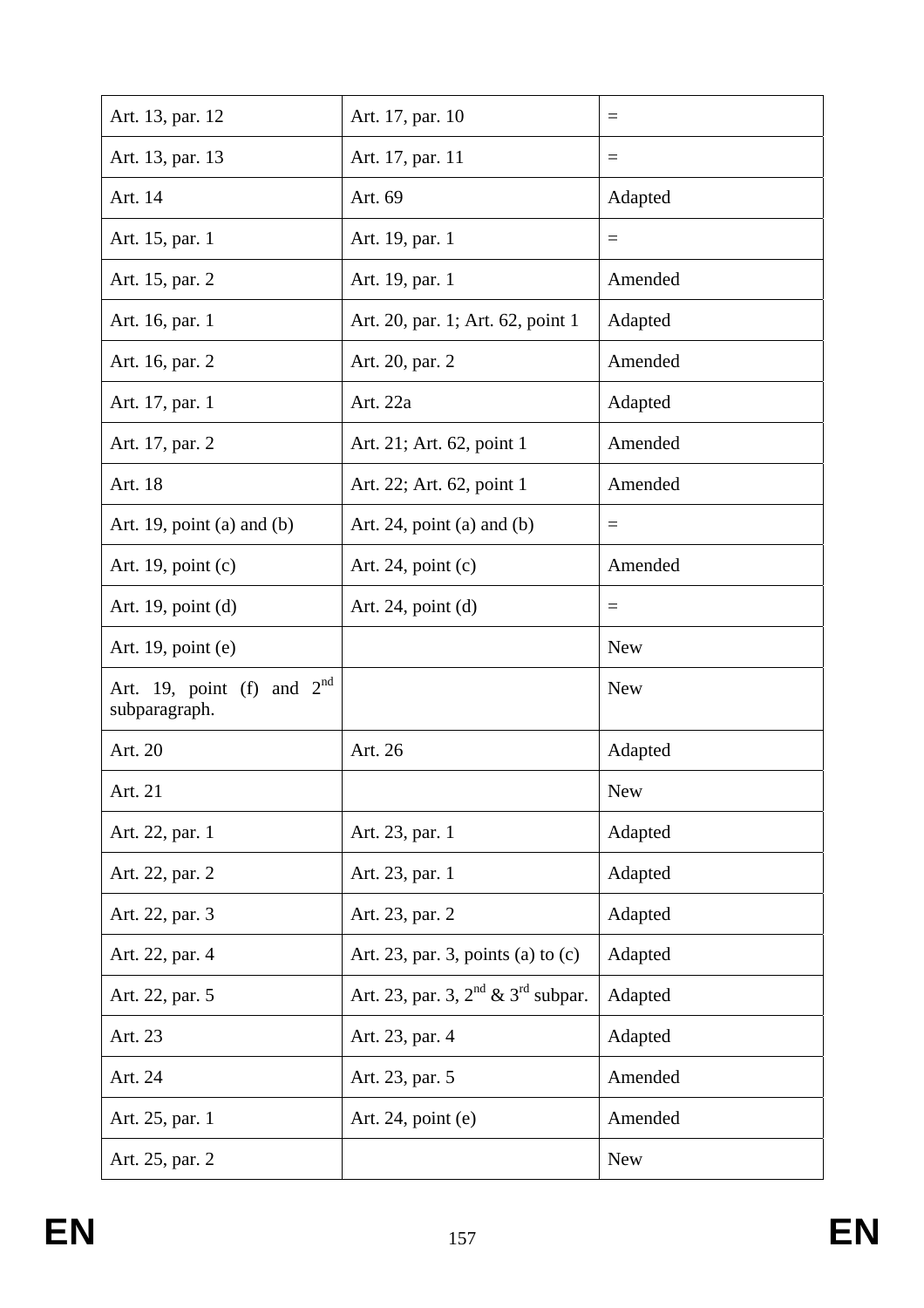| Art. 26, par. 1 and 2                                              | Art. 27                                                                                | Amended    |
|--------------------------------------------------------------------|----------------------------------------------------------------------------------------|------------|
| Art. 26, par. 3                                                    |                                                                                        | <b>New</b> |
| Art. 27, par. 1, $1^{\text{st}}$ sentence                          | Art. 30, par. 1; Art. 62, point   Adapted<br>(2)                                       |            |
| Art. 27, par. 1, $2nd$ sentence                                    |                                                                                        | <b>New</b> |
| 2, $1^{\text{st}}$<br>27, par.<br>Art.<br>subparagraph             | Art. 30, par. 2                                                                        | $\equiv$   |
| 2 <sup>nd</sup><br>2,<br>Art. 27, par.<br>subparagraph             |                                                                                        | <b>New</b> |
| Art. 27, par. 3                                                    | Art. 30, par. 3                                                                        | $=$        |
| Art. 28, par. 1                                                    | Art. 30, par. 4, $1st$ subpar.; par.<br>5, $1^{\text{st}}$ & $2^{\text{nd}}$ subpar.   | Amended    |
| Art. 28, par. 2                                                    | Art. 30, par. 4, $2nd$ subpar.; par.<br>5, $4^{\text{th}}$ subpar.; Art. 62, point (2) | Adapted    |
|                                                                    | Art. 30, par. 4, $3rd$ subpar.                                                         | Deleted    |
| Art. 28, par. 3, $1^{\text{st}}$ & $2^{\text{nd}}$<br>subparagraph | Art. 30, par. 6, $1st$ subpar.                                                         | Amended    |
| $3^{\text{rd}}$<br>3,<br>Art. 28, par.<br>subparagraph             |                                                                                        | <b>New</b> |
| $4^{\rm th}$<br>3,<br>28,<br>Art.<br>par.<br>subparagraph          | Art. 30, par. 6, $1^{\text{st}}$ subpar., $2^{\text{nd}}$<br>sentence                  | Amended    |
| Art. 28, par. 4                                                    | Art. 30, par. 6, $2nd$ subpar.                                                         | $\equiv$   |
| Art. 28, par. 5                                                    | Art. 30, par. $6, 4th$ subpar.                                                         | Amended    |
| Art. 29                                                            | Art. 10                                                                                | Amended    |
| Art. 30, par. 1                                                    | Art. 11, par. 1                                                                        | Adapted    |
| Art. 30, par. 2                                                    | Art. 11, par. 2                                                                        | Amended    |
| Art. 31                                                            | Art. 28                                                                                | Amended    |
| Art. 32                                                            | Art. 13                                                                                | Amended    |
| Art. 33, par. 1                                                    | Art. 48, par. 1; Art. 64, par. 1                                                       | Amended    |
| Art. 33, par. 2                                                    | Art. 48, par. 2 & 3; Art. 64, par.                                                     | Adapted    |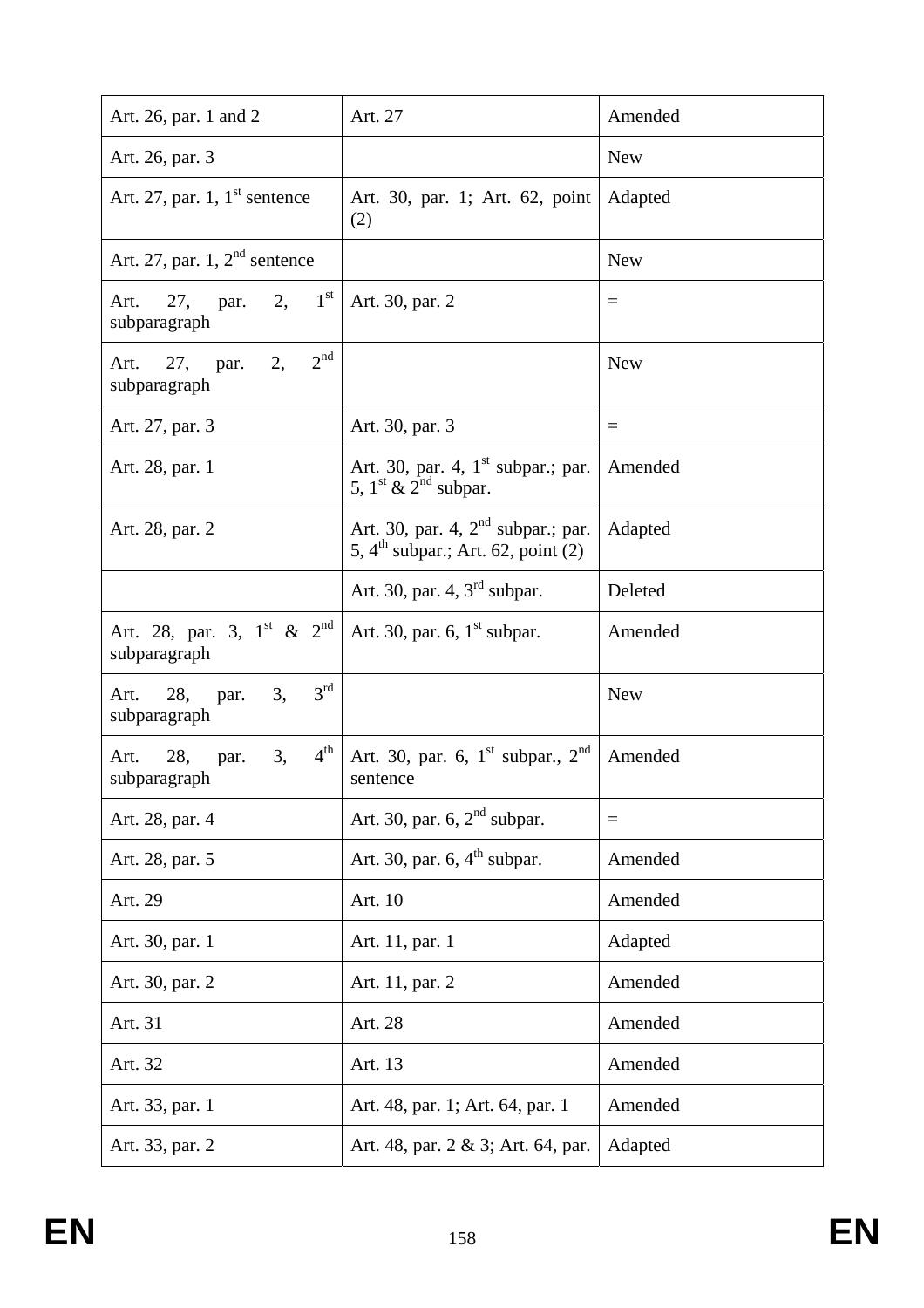|                                                             | 1 & 2                                         |            |
|-------------------------------------------------------------|-----------------------------------------------|------------|
| $1^{\rm st}$<br>33,<br>3,<br>Art.<br>par<br>subparagraph    | Art. 48, par. 4; Art. 64, par. 1              | Amended    |
| 2 <sup>nd</sup><br>3,<br>33,<br>Art.<br>par<br>subparagraph | Art. 70, par 2, point (f)                     | $=$        |
| 3 <sup>rd</sup><br>3<br>33,<br>Art.<br>par.<br>subparagraph |                                               | <b>New</b> |
| Art, 33, par. 4                                             |                                               | <b>New</b> |
| Art. 33, par. 5                                             | Art. 48, par. 5; Art. 64, par. 3              | Amended    |
| Art. 33, par. 6                                             | Art. 48, par. 6                               | Adapted    |
| Art. 33, par. 7                                             |                                               | <b>New</b> |
| Art. 34                                                     |                                               | <b>New</b> |
| Art. 35, par. 1                                             | Art. 1, par. 13                               | Amended    |
| Art. 35, par 2                                              | Art. 70, par. 2, points (c) $\&$ (d)          | Adapted    |
| Art. 36                                                     |                                               | <b>New</b> |
| Art. 37                                                     |                                               | <b>New</b> |
| Art. 38, par. 1                                             | Art. 12                                       | Amended    |
| Art. 38, par. 2                                             |                                               | <b>New</b> |
| Art. 39, par. 1                                             | Art. 40, par. 1 & 2                           | Amended    |
| Art. 39, par. 2                                             | Art. 42                                       | $\equiv$   |
| Art. 39, par. 3                                             |                                               | <b>New</b> |
| Art. 40, par. 1                                             | Art. 1, par. 9, point (a); Art. 45,<br>par. 2 | Amended    |
| Art. 40, par. 2                                             | Art. 45, par. 4                               | Amended    |
| Art. 40, par. 3                                             |                                               | <b>New</b> |
| Art. 40, par. 4                                             |                                               | <b>New</b> |
| Art. 41                                                     | Art. 1, par. 9, point (b); Art. 45,<br>par. 3 | Amended    |
| Art. 42                                                     | Art. 1, par. 9, point (c); Art. 45,           | Amended    |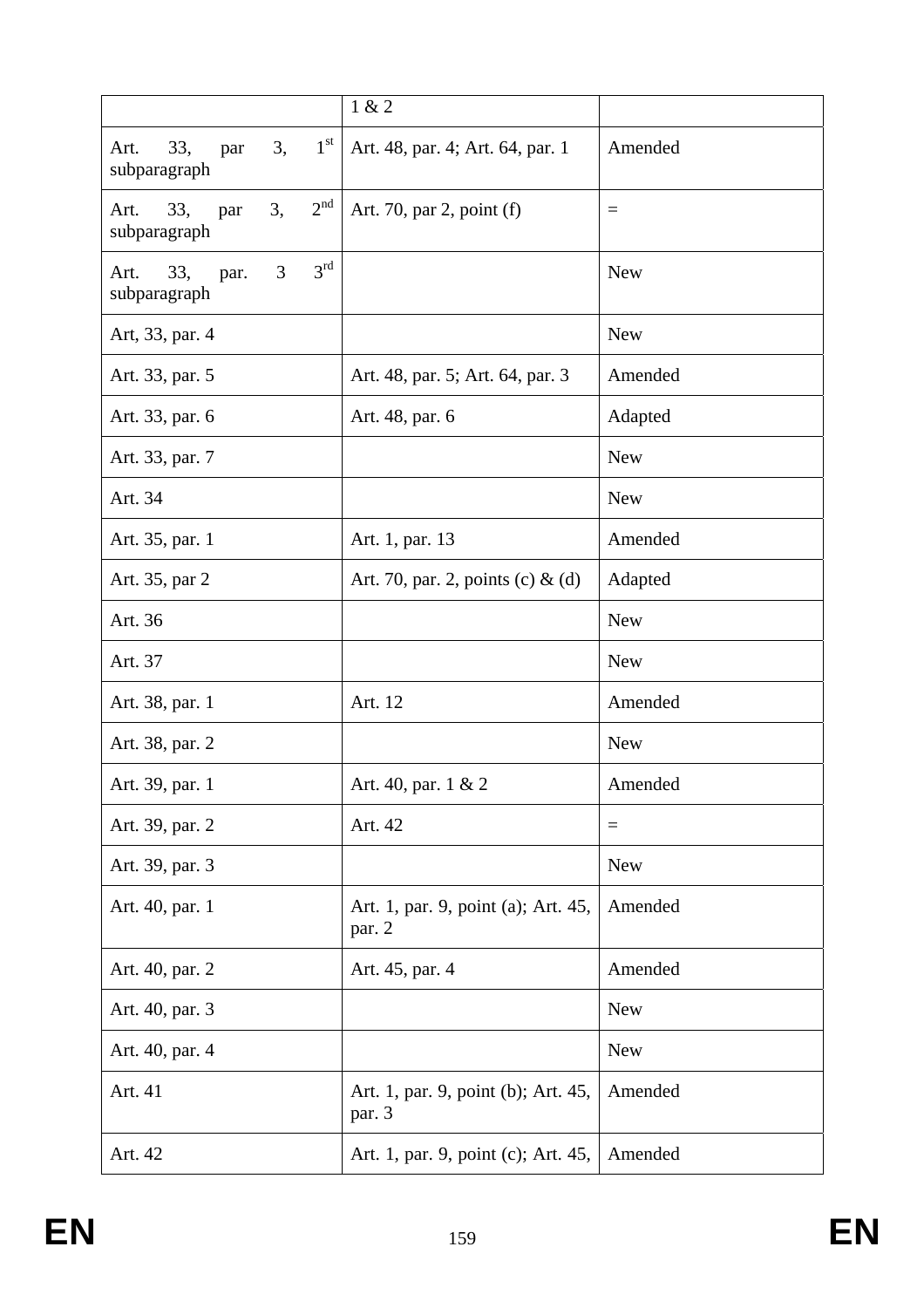|                                                                           | par. 3                                                  |            |
|---------------------------------------------------------------------------|---------------------------------------------------------|------------|
| Art. 43                                                                   |                                                         | <b>New</b> |
| Art. $44$ , point (a)                                                     | Art. 40, par. 3, point (a)                              | $=$        |
| Art. $44$ , point (b)                                                     | Art. 40, par. 3, point (b)                              | $=$        |
| Art. 44, point $(c)$                                                      | Art. 40, par. 3, point (c)                              | Amended    |
| Art. $44$ , point (d)                                                     | Art. 40, par. 3, point (c)                              | Amended    |
| Art. $44$ , point (e)                                                     | Art. 40, par. 3, point (d)                              | Amended    |
| Art. $44$ , point $(f)$                                                   | Art. 40, par. 3, point (e)                              | $=$        |
| Art. 44, point $(g)$                                                      | Art. 40, par. 3, point (g)                              | Amended    |
| Art. $44$ , point (h)                                                     | Art. 40, par. 3, point (h)                              | Amended    |
| Art. $44$ , point (i)                                                     | Art. 40, par. 3, point (j)                              | $=$        |
| Art. $44$ , point (j)                                                     | Art. 40, par. 3, point $(k)$                            | Adapted    |
| Art. 44, point $(k)$                                                      | Art. 40, par. 3, point (1)                              | Adapted    |
| 2 <sup>nd</sup><br>3 <sup>rd</sup><br>44,<br>and<br>Art.<br>subparagraphs |                                                         | <b>New</b> |
| Art. 44, $4^{\text{th}}$ subparagraph                                     | Art. 40, par. 3, point $(g)$ in fine                    | Adapted    |
| Art. 45, par. 1, $1^{st}$ & $2^{nd}$<br>subparagraph                      | Art. 14, par. 1; Art. 1, par. 4                         | Adapted    |
| $3^{\text{rd}}$<br>45,<br>1,<br>Art.<br>par.<br>subparagraph              |                                                         | <b>New</b> |
| Art. 45, par. 2 to 5                                                      | Art. 14, par. 2 - 4; Art. 40, par.<br>$3$ , point $(i)$ | Amended    |
| Art. 46, par. 1                                                           | Art. 1, par. 5; Art. 15, par. 1                         | Amended    |
| Art. 46, par. 2                                                           | Art. 15, par. 2                                         | Amended    |
| Art. 46, par. 3                                                           | Art. 15, par. 3                                         | Adapted    |
| Art. 46, par. 4                                                           | Art. 15, par. 4                                         | Amended    |
| Art. 46, par. 5                                                           | Art. 15, par. 6                                         | Amended    |
| Art. 46, par. 6                                                           |                                                         | <b>New</b> |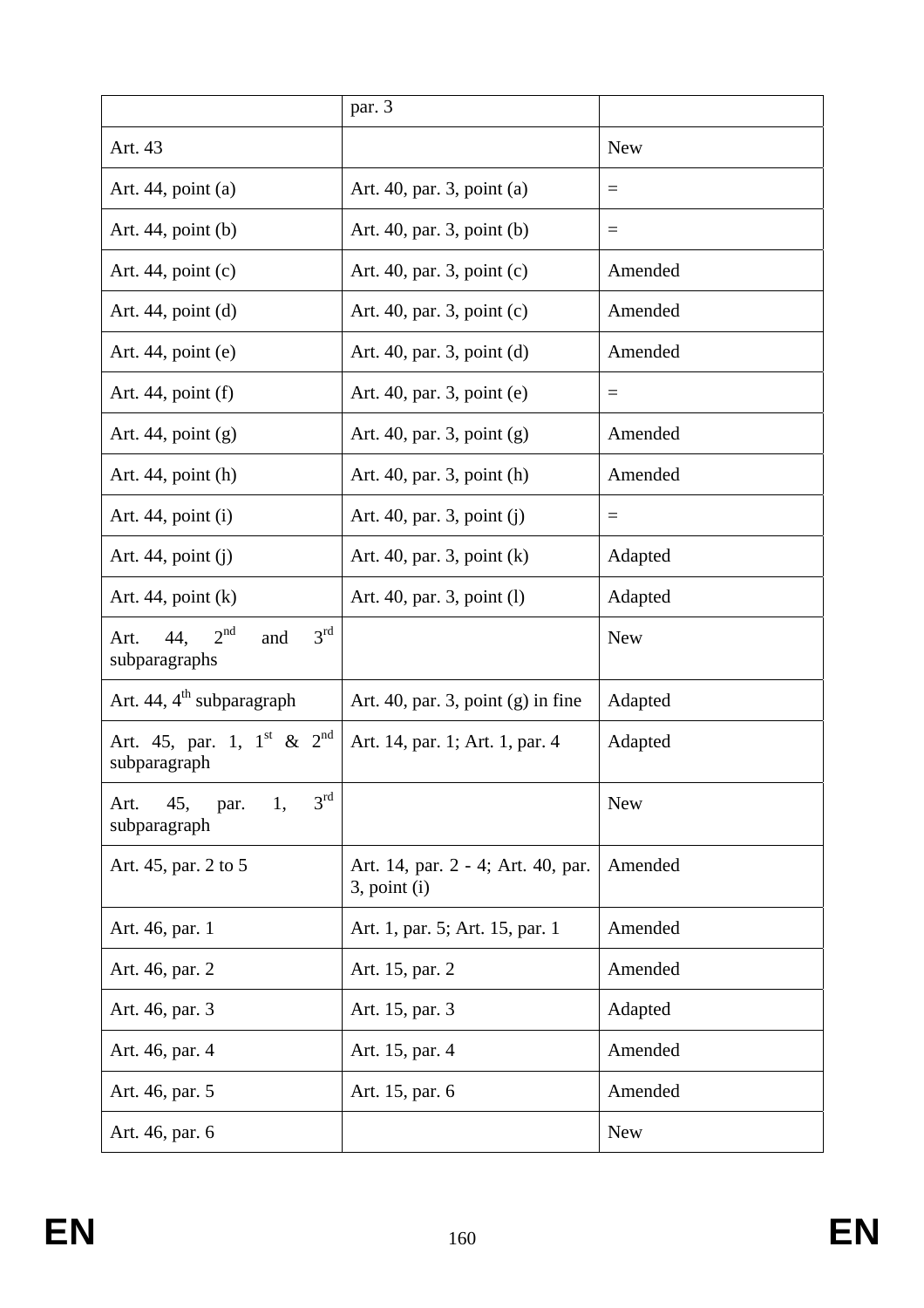| Art. 46, par. 7                                              | Art. 15, par. 7, $3rd$ subpar.  | $=$        |
|--------------------------------------------------------------|---------------------------------|------------|
| Art. 47, par. 1                                              | Art. 1, par. 6; Art. 56, par. 1 | Amended    |
| $1^{\rm st}$<br>2,<br>47,<br>Art.<br>par.<br>subparagraph    | Art. 56, par. 2, $1st$ subpar.  | $\equiv$   |
| 2 <sup>nd</sup><br>2,<br>47,<br>par.<br>Art.<br>subparagraph | Art. 56, par. 2, $2nd$ subpar.  | Adapted    |
| Art. 47, par. 3                                              | Art. 56, par. 2, $3rd$ subpar.  | Adapted    |
| Art. 47, par. 4                                              | Art. 56, par. 3                 | Adapted    |
| Art. 47, par. 5                                              | Art. 56, par. 4                 | Adapted    |
| Art. 47, par. 6                                              | Art. 56, par. 5                 | Adapted    |
| Art. 47, par. 7                                              | Art. 56, par. 6                 | $\equiv$   |
| Art. 47, par. 8                                              | Art. 56, par. 7                 | Adapted    |
| Art. 47, par. 9                                              | Art. 56, par. 8, $1st$ subpar.  | $=$        |
| Art. 48                                                      |                                 | <b>New</b> |
| Art. 49, par. 1                                              | Art. 29, par. 1                 | Amended    |
| Art. 49, par. 2                                              |                                 | <b>New</b> |
| Art. 49, par. 3                                              | Art. 29, par. 2                 | Amended    |
| Art. 49, par. 4                                              |                                 | <b>New</b> |
| Art. 49, par. 5                                              | Art. 29, par. 2                 | Amended    |
| Art. 49, par. 6                                              |                                 | <b>New</b> |
| Art. 50                                                      |                                 | <b>New</b> |
| Art. 51                                                      |                                 | <b>New</b> |
| Art. 52                                                      |                                 | <b>New</b> |
| Art. 53, par. 1                                              | Recital 15                      | Amended    |
| Art. 53, par. 2                                              |                                 | <b>New</b> |
| Art. 54, par. 1                                              | Art. 34, par. 1                 | Amended    |
| Art. 54, par. 2                                              | Art. 34, par. 2                 | Adapted    |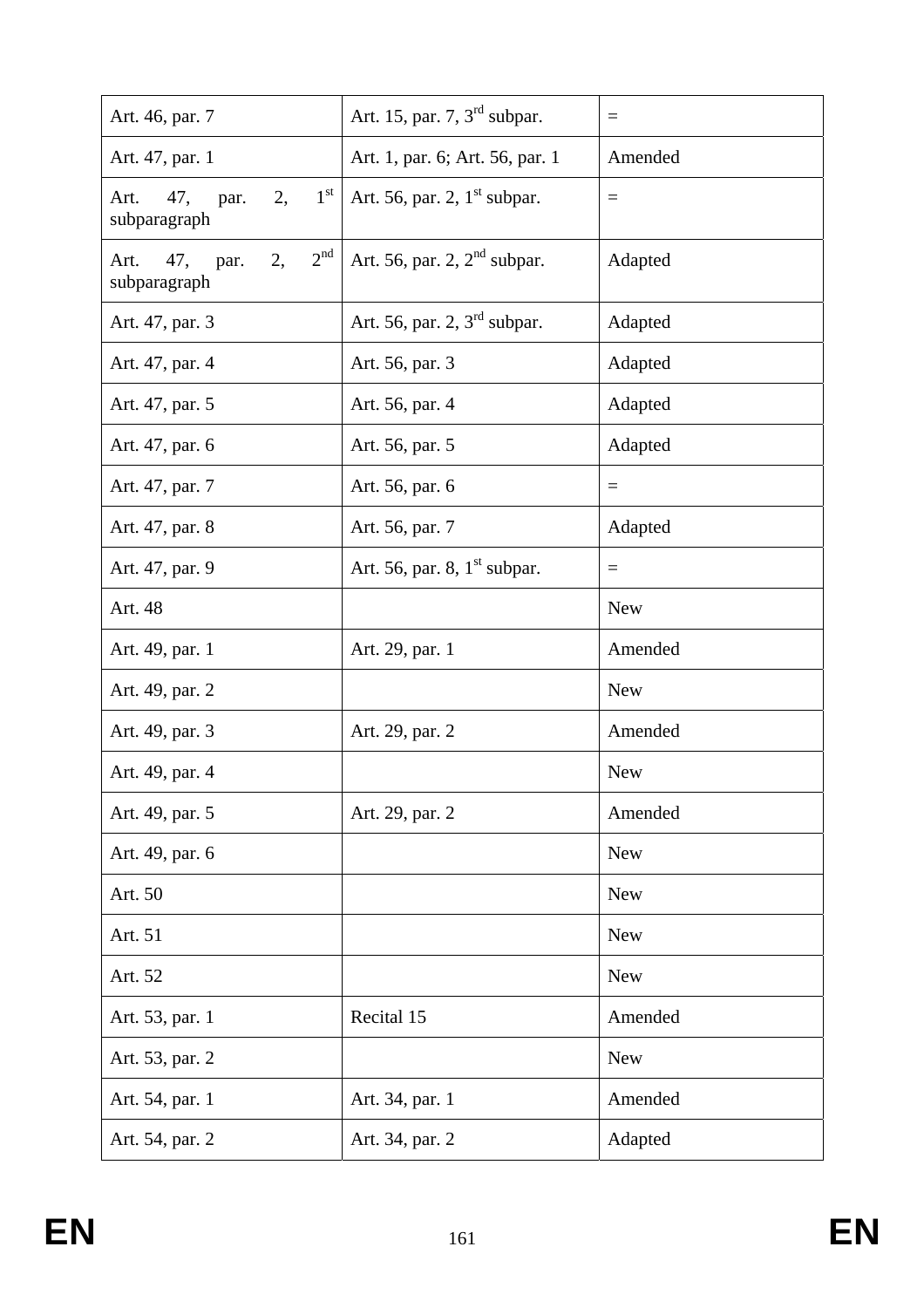| Art. 54, par. 3 | Art. 34, par. 3                                              | Adapted    |
|-----------------|--------------------------------------------------------------|------------|
| Art. 54, par. 4 | Art. 34, par. 8                                              | $=$        |
| Art. 54, par. 5 | Art. 34, par. 4                                              | Adapted    |
| Art. 54, par. 6 | Art. 34, par. 5                                              | Amended    |
| Art. 55, par. 1 | Art. 34, par. 6                                              | Amended    |
| Art. 55, par. 2 | Art. 34, par. 6                                              | Adapted    |
| Art. 56, par. 1 | Art. 34, par. 4, 5, 6, & 7                                   | Amended    |
| Art. 56, par. 2 | Art. 34, par. 4, 5 & 6                                       | Amended    |
| Art. 56, par. 3 | Art. 34, par. 7                                              | Adapted    |
| Art. 56, par. 4 |                                                              | <b>New</b> |
| Art. 57         | Art. 35                                                      | Amended    |
| Art. 58, par. 1 | Art. 36, par. 1                                              | Amended    |
| Art. 58, par. 2 | Art. 36, par. 2                                              | Adapted    |
|                 |                                                              |            |
| Art. 59         |                                                              | <b>New</b> |
| Art. 60, par. 1 | Art. 45, par. 1                                              | Adapted    |
| Art. 60, par. 2 | Art. 45, par. 9                                              | Amended    |
|                 | Art. 45, par. 10                                             | Deleted    |
| Art. 61, par. 1 | Art. 41, par. 1 & 2                                          | Adapted    |
| Art. 61, par. 2 | Art. 42, par. 3; Art. 44, par. 1                             | Adapted    |
| Art. 62         | Art. 41, par. 3                                              | Adapted    |
| Art. 63         | Art. 42, par. 1, point (c); Art.<br>44, par. 1               | Adapted    |
| Art. 64, par. 1 | Art. 43, par. 1, $1^{\text{st}}$ subpar.; Art.<br>44, par. 1 | Adapted    |
| Art. 64, par. 2 | Art. 43, par. 1, $2^{nd}$ & $3^{rd}$ subpar.                 | Amended    |
| Art. 64, par. 3 | Art. 43, par 2 & 3                                           | Amended    |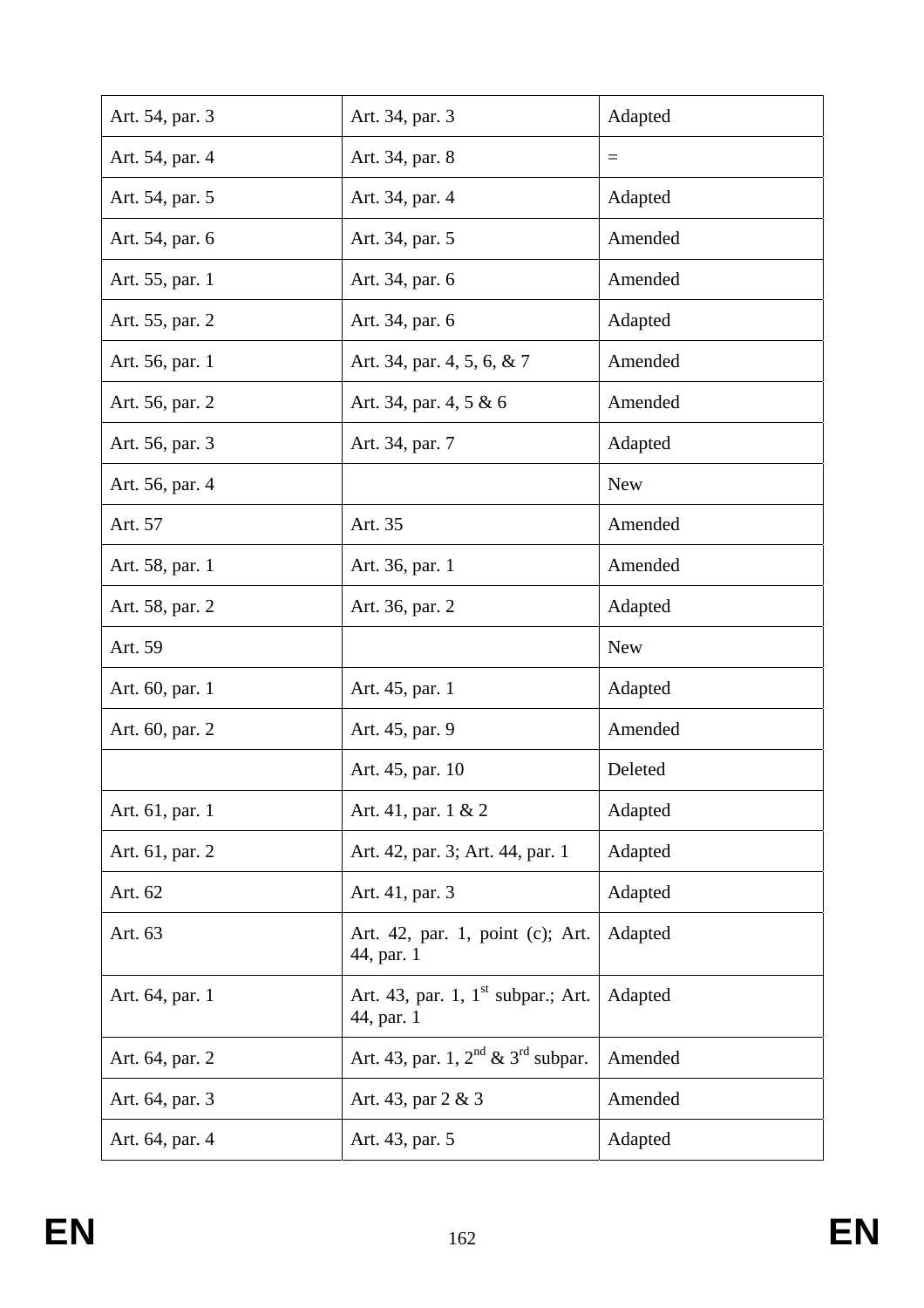| Art. 65, par. 1          | Art. 44, par. 1; Art. 70, par. 1,<br>point (b)          | Amended           |
|--------------------------|---------------------------------------------------------|-------------------|
| Art. 65, par. 2          | Art. 44, par. 2, 3 & par. 4, $2^{\text{nd}}$<br>subpar. | Amended           |
| Art. 65, par 3           | Art. 44, par. 4, $1st$ subpar.                          | Adapted           |
| Art. 65, par. 4          |                                                         | <b>New</b>        |
| Art. 65, par. 5          | Art. 44, par. 6 & 7                                     | Amended           |
| Art. 65, par. 6          | Art. 44, par. 8                                         | Amended           |
| Art. 66, par. 1          | Art. 44, par. 5, $1st$ subpar.                          | Amended           |
| Art. 66, par. 2 and 3    | Art. 44, par. 5, $2^{nd}$ & $3^{rd}$ subpar.            | Adapted           |
| Art. 67, par. 1          | Art. 45, par. 6                                         | Amended           |
| Art. 67, par. 2          | Art. 46, par.2                                          | Amended           |
| Art. 68, par. 1          | Art. 47, par. 1, $1^{\text{st}}$ sentence               | Adapted           |
| Art. 68, par. 2          | Art. 47, par. $1, 2nd$ sentence                         | Adapted           |
| Art. 69, par. 1          | Art. 49, par. 1                                         | Adapted           |
| Art. 69, par. 2          | Art. 49, par. 2, $1st$ & $2nd$ subpar.                  | Adapted           |
| Art. 69, par. 3          | Art. 49, par. 2, $3rd$ subpar.                          | $\qquad \qquad =$ |
| Art. 69, par. 4, 5 and 6 | Art. 49, par. 3, 4 & 5                                  | $=$               |
| Art. 70, par. 1          | Art. 51, par. 1                                         | Adapted           |
| Art. 70, par. 2          | Art. 51, par. 2                                         | $=$               |
| Art. 70, par. 3          | Art. 52, par. 1                                         | $=$               |
| Art. 70, par. 4          | Art. 51, par. 3                                         | Adapted           |
| Art. 70, par. 5          |                                                         | <b>New</b>        |
| Art. 70, par. 6          |                                                         | <b>New</b>        |
| Art. 70, par. 7          |                                                         | <b>New</b>        |
| Art. 71, par. 1          | Art. 53, par. 1                                         | $=$               |
| Art. 71, par. 2          | Art. 53, par. 2                                         | Adapted           |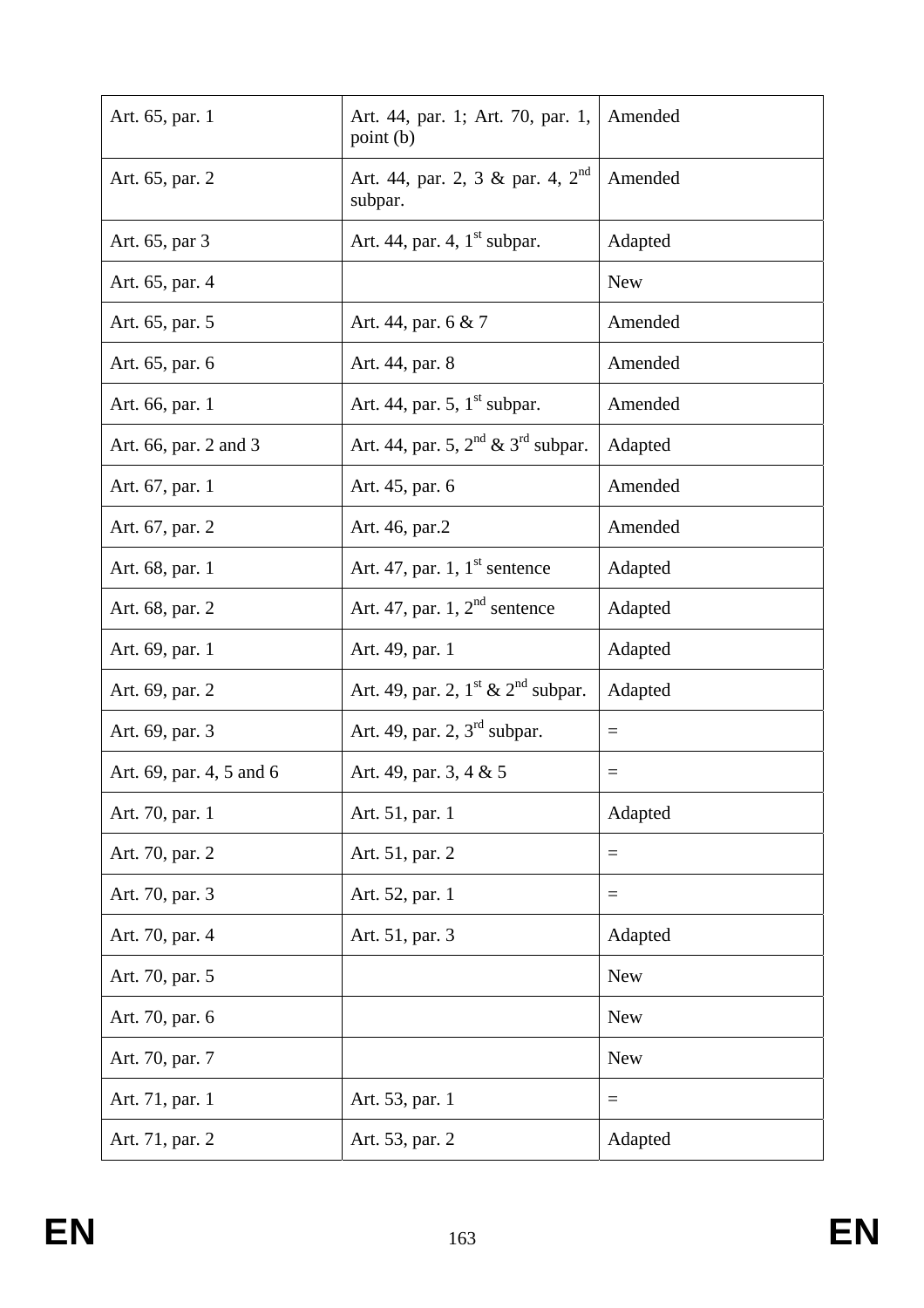| Art. 71, par. 3            | Art. 53, par. 6                              | $\equiv$   |
|----------------------------|----------------------------------------------|------------|
| Art. 71, par. 4            | Art. 53, par. 7                              | $=$        |
| Art. 71, par. 5            | Art. 53, par. 9                              | Adapted    |
| Art. 71, par. 6            |                                              | <b>New</b> |
| Art. 72, par. 1            | Art. 54, par. 1 & 2                          | Adapted    |
| Art. 72, par. 2            | Art. 54, par. 3                              | Adapted    |
| Art. 73, par. 1            | Art. 53, par. 4 & 5                          | Amended    |
| Art. 73, par. 2            | Art. 54, par. 5 & 6                          | Amended    |
| Art. 73, par. 3            |                                              | <b>New</b> |
| Art. 74, par. 1            | Art. 53, par. 3; Art. 54, par. 4             | Adapted    |
| Art. 74, par. 2            |                                              | <b>New</b> |
| Art. 74, par. 3            | Art. 53, par. 3; Art. 54, par. 4             | Amended    |
| Art. 75, par. 1            | Art. 52, par. 2                              | Amended    |
| Art. 75, par. 2            | Art. 52, par. 3                              | Amended    |
| Art. 75, par. 3            |                                              | <b>New</b> |
| Art. 76, par. 1            | Art. 55, par. 1                              | Amended    |
| Art. 76, par. 2            | Art. 55, par. 1, point (a)                   | Amended    |
| Art. 76, par. 3            |                                              | <b>New</b> |
| Art. 76, par. 4            | Recital 1; Recital 55, $3rd$ par.            | Amended    |
| Art. 76, par. 5            |                                              | Amended    |
| Art. 77                    |                                              | <b>New</b> |
| Art. 78                    |                                              | <b>New</b> |
| Art. 79, par. 1            | Art. 57, par. 1                              | Amended    |
| Art. 79, par. 2            | Art. 57, par. 1                              | Adapted    |
| Art. 79, par. 3, point (a) | Art. 57, par. 1, $2nd$ subpar.,<br>point (a) | $\equiv$   |
| Art. 79, par. 3, point (b) | Art. 57, par. 1, $2^{nd}$<br>subpar.,        | $\equiv$   |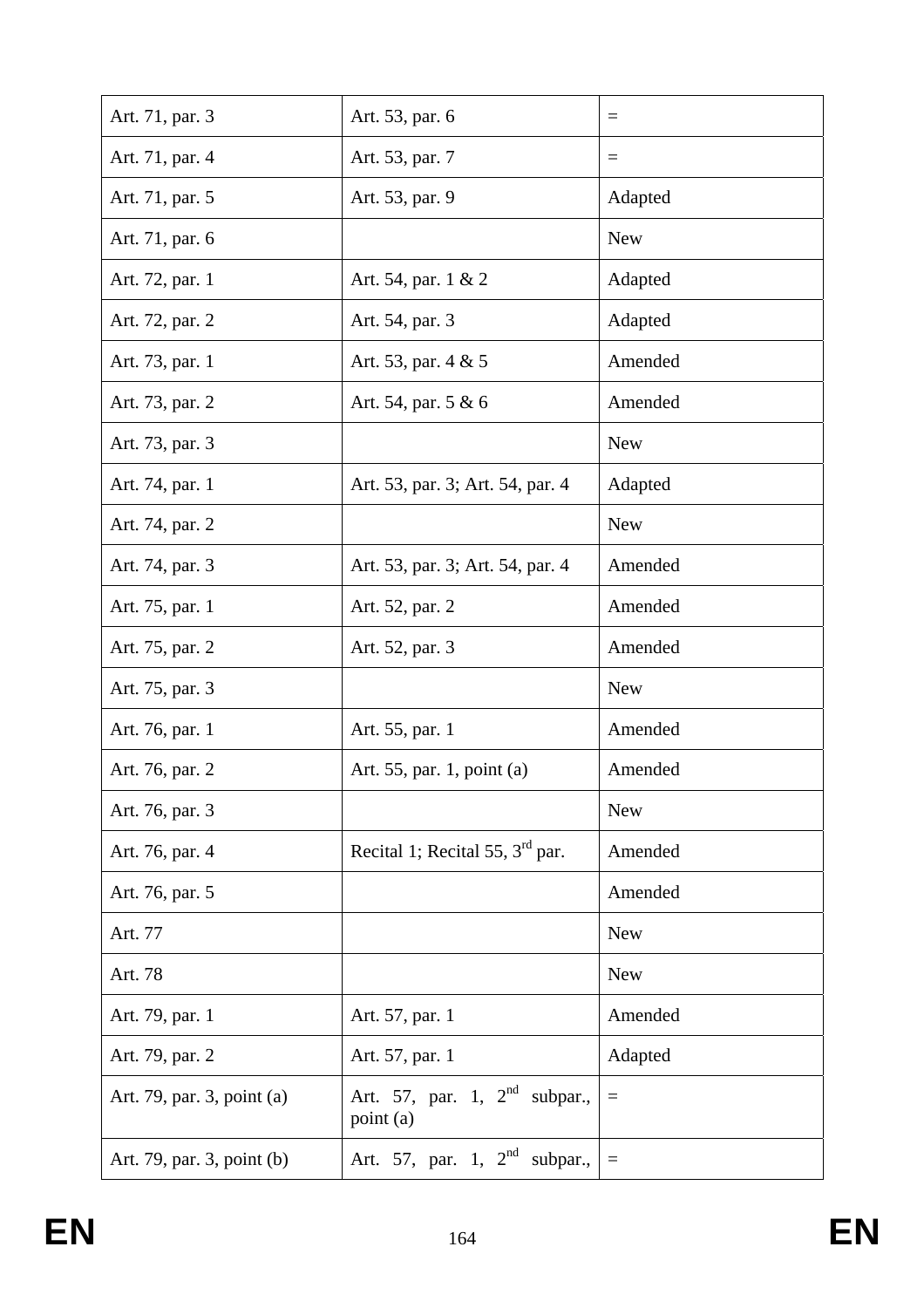|                                                                       | point (b)                                                                                     |            |
|-----------------------------------------------------------------------|-----------------------------------------------------------------------------------------------|------------|
| Art. 79, par. 3, point (c)                                            | Art. 57, par. 1, $2nd$ subpar.,<br>point (c)                                                  | $\equiv$   |
| Art. 79, par. 3, point (d)                                            | Art. 57, par. 1, $2^{nd}$ subpar., Amended<br>point(d)                                        |            |
| Art. 79, par. 3, point (e)                                            | Art. 57, par. 1, $2nd$ subpar.,<br>point (e)                                                  | $\equiv$   |
| Art. 79, par. 4, $1^{\text{st}}$ & $2^{\text{nd}}$<br>subparagraph    | Art. 57, par. 2                                                                               | Amended    |
| $3^{\text{rd}}$<br>4,<br>Art. 79, par.<br>subparagraph                |                                                                                               | <b>New</b> |
| Art. 79, par. 5                                                       | Art. 57, par. 3                                                                               | Adapted    |
| Art. 79, par. 6                                                       |                                                                                               | <b>New</b> |
|                                                                       | Art. 58; Art. 59                                                                              | Deleted    |
| Art. 80                                                               | Art. 38                                                                                       | Amended    |
| Art. 81, par. 1                                                       | Art. 37, $1st$ sentence                                                                       | $=$        |
| Art. 81, par. 2                                                       |                                                                                               | <b>New</b> |
| Art. 81, par. 3                                                       | Art. 37, $2nd$ sentence                                                                       | Adapted    |
| Art. 82, par. $1 - 5$ , par. 7                                        |                                                                                               | <b>New</b> |
| Art. 82, par. 6                                                       | Art. 40, par. 3, point (f)                                                                    | Amended    |
| Art. 83                                                               |                                                                                               | <b>New</b> |
| Art. 84                                                               |                                                                                               | <b>New</b> |
| Art. 85                                                               |                                                                                               | <b>New</b> |
| Art. 86                                                               |                                                                                               | <b>New</b> |
| Art. 87                                                               | Art. 60                                                                                       | $\equiv$   |
| Art. 88                                                               | Art. 61                                                                                       | Adapted    |
| Art. 89, par. 1                                                       | Art. 63, par. 1, $1^{\text{st}}$ subpar.                                                      | Adapted    |
| Art. 89, par. 2, $1^{\text{st}}$ and $2^{\text{nd}}$<br>subparagraphs | Art. 63, par. 1, $1^{\text{st}}$ subpar; $2^{\text{nd}}$<br>subpar., 1 <sup>st</sup> sentence | Adapted    |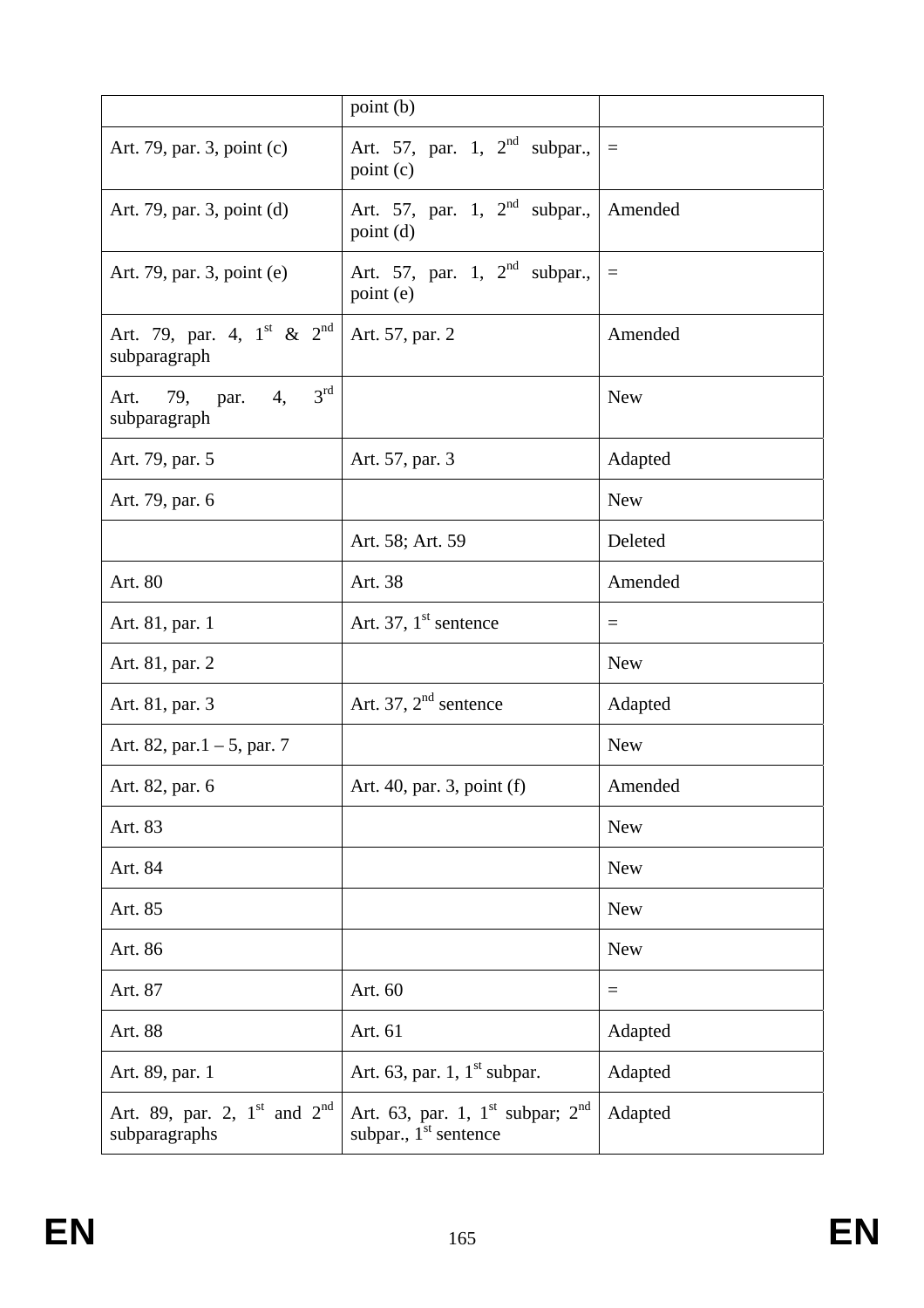| $3^{\text{rd}}$<br>2,<br>89,<br>par.<br>Art.<br>subparagraph | Art. 63, par. 1, $2^{nd}$ subpar., $2^{nd}$<br>sentence | Amended           |
|--------------------------------------------------------------|---------------------------------------------------------|-------------------|
| Art. 89, par. 3                                              | Art. 63, par. 2                                         | Adapted           |
| Art. 90                                                      | Art. 65                                                 | $\equiv$          |
| Art. 91                                                      | Art. 66                                                 | $=$               |
| Art. 92                                                      | Art. 72, $1st$ subpar.                                  | Adapted           |
| Art. 93, par. 1                                              | Art. 72, $2nd$ subpar.                                  | Amended           |
| Art. 93, par. 2 - 8                                          |                                                         | <b>New</b>        |
| Art. 94                                                      | Art. 50                                                 | Amended           |
| Art. 95, par. 1 - 3                                          | Art. 67                                                 | Amended           |
| Art. 95, par. 4                                              |                                                         | <b>New</b>        |
| Art. 95, par. 5                                              | Art. 70, par. 1, point (c)                              | Adapted           |
| Art. 95, par. 6                                              | Art. 67, par. 3                                         | Amended           |
| Art. 96                                                      |                                                         | <b>New</b>        |
| Art. 97                                                      |                                                         | <b>New</b>        |
| Art. 98                                                      | Art. 68, par. 3 & 4                                     | Amended           |
| Art. 99                                                      | Art. 68, par. 5                                         | Amended           |
| Art. 100, par. 1                                             | Art. 68, par. 1                                         | Adapted           |
| Art. 100, par. 2                                             | Art. 68, par. 3                                         | Adapted           |
| Art. 101, par. 1                                             | Art. 71, par. 1                                         | Adapted           |
| Art. 101, par. 2                                             | Art. 71, par. 2                                         | $=$               |
| Art. 102                                                     | Art. 73                                                 | Adapted           |
| Art. 103                                                     |                                                         | <b>New</b>        |
| Art. 104 and 105                                             | Art. 74; Art. 75                                        | $\qquad \qquad =$ |
|                                                              | Annex I to X                                            | Deleted           |
| Annex I (except $1st$ sentence)                              | Annex XII (except footnote 1)                           | $=$               |
| 1 <sup>st</sup> sentence of Annex I                          | Footnote 1 to Annex XII                                 | Amended           |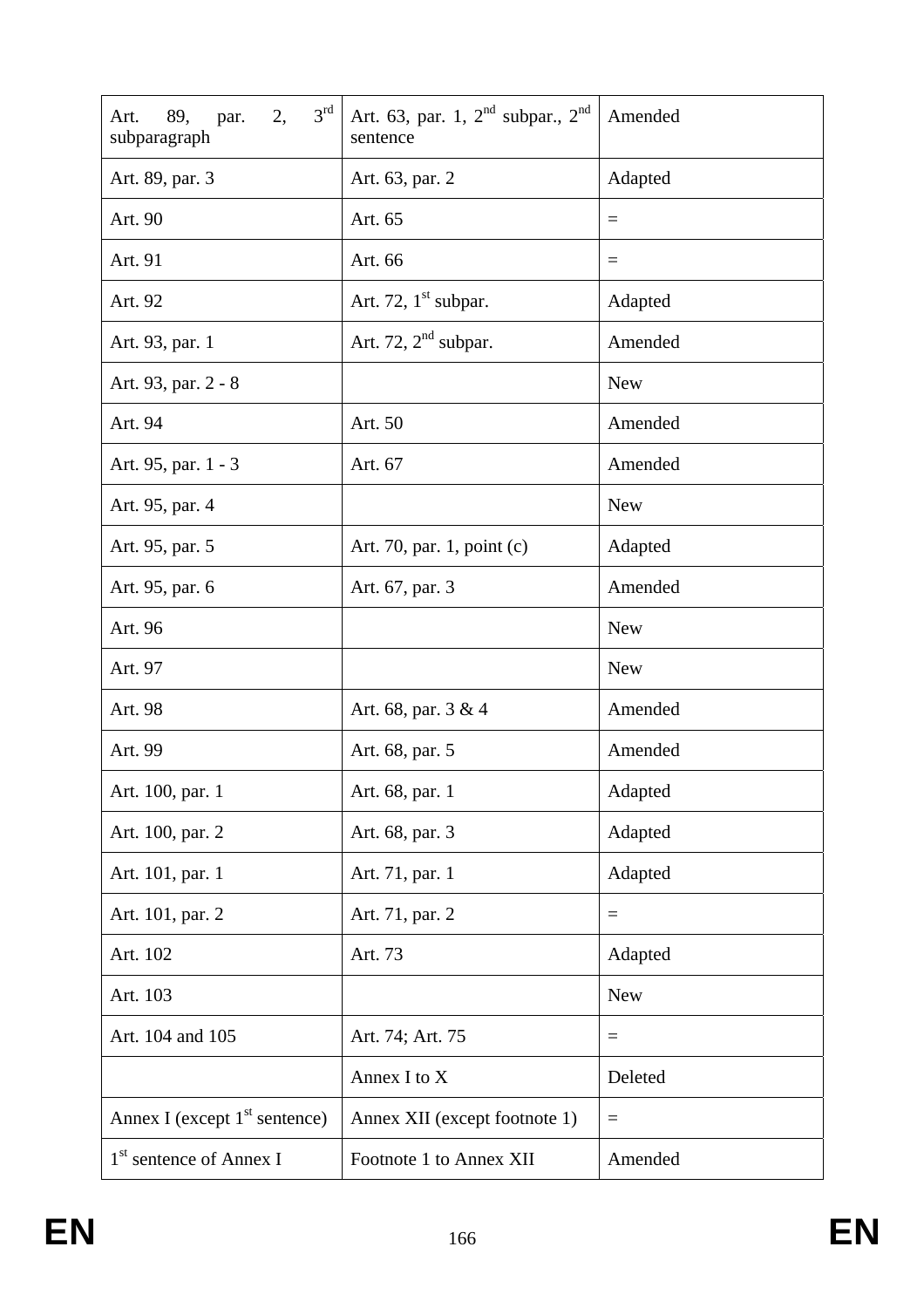| Annex II                                          |                                     | <b>New</b> |
|---------------------------------------------------|-------------------------------------|------------|
| Annex III, points A, B, C, E,<br>F, G, H, I and J | Annex XI                            | Adapted    |
| Annex III, point D                                |                                     | <b>New</b> |
| Annex IV, $(a) - (g)$                             | Annex XXIV, $(b) - (h)$             | $\equiv$   |
| Annex IV, $(h)$                                   |                                     | <b>New</b> |
| Annex V                                           |                                     | <b>New</b> |
| Annex VI                                          | Annex XV                            | Amended    |
| Annex VII                                         | Art. 56, par. 3, points $(a) - (f)$ | $=$        |
| Annex VIII, except for point<br>4                 | <b>Annex XXI</b>                    | Adapted    |
| Annex VIII, point 4                               | Annex XXI                           | Amended    |
| Annex IX                                          | Annex XX                            | Amended    |
| Annex X                                           | <b>Annex XIV</b>                    | Amended    |
| Annex XI                                          | Annex XIII                          | Amended    |
| Annex XII                                         | <b>Annex XVI</b>                    | Amended    |
| Annex XIII, 1.                                    | Art. 47, par. 4                     | Adapted    |
| Annex XIII, 2.                                    | Art. 47, par. 5                     | Adapted    |
| Annex XIV                                         | Annex XXIII                         | Amended    |
| Annex XV                                          |                                     | <b>New</b> |
| Annex XVI                                         | Annex XVI                           | Amended    |
| Annex XVII                                        | Annex XVII                          | Amended    |
| <b>Annex XVIII</b>                                |                                     | <b>New</b> |
| Annex XIX                                         | <b>Annex XVIII</b>                  | Amended    |
| Annex XX                                          | Annex XIX                           | Amended    |
| Annex XI                                          | Annex XXVI                          | Amended    |
|                                                   | Annex XXII                          | Deleted    |